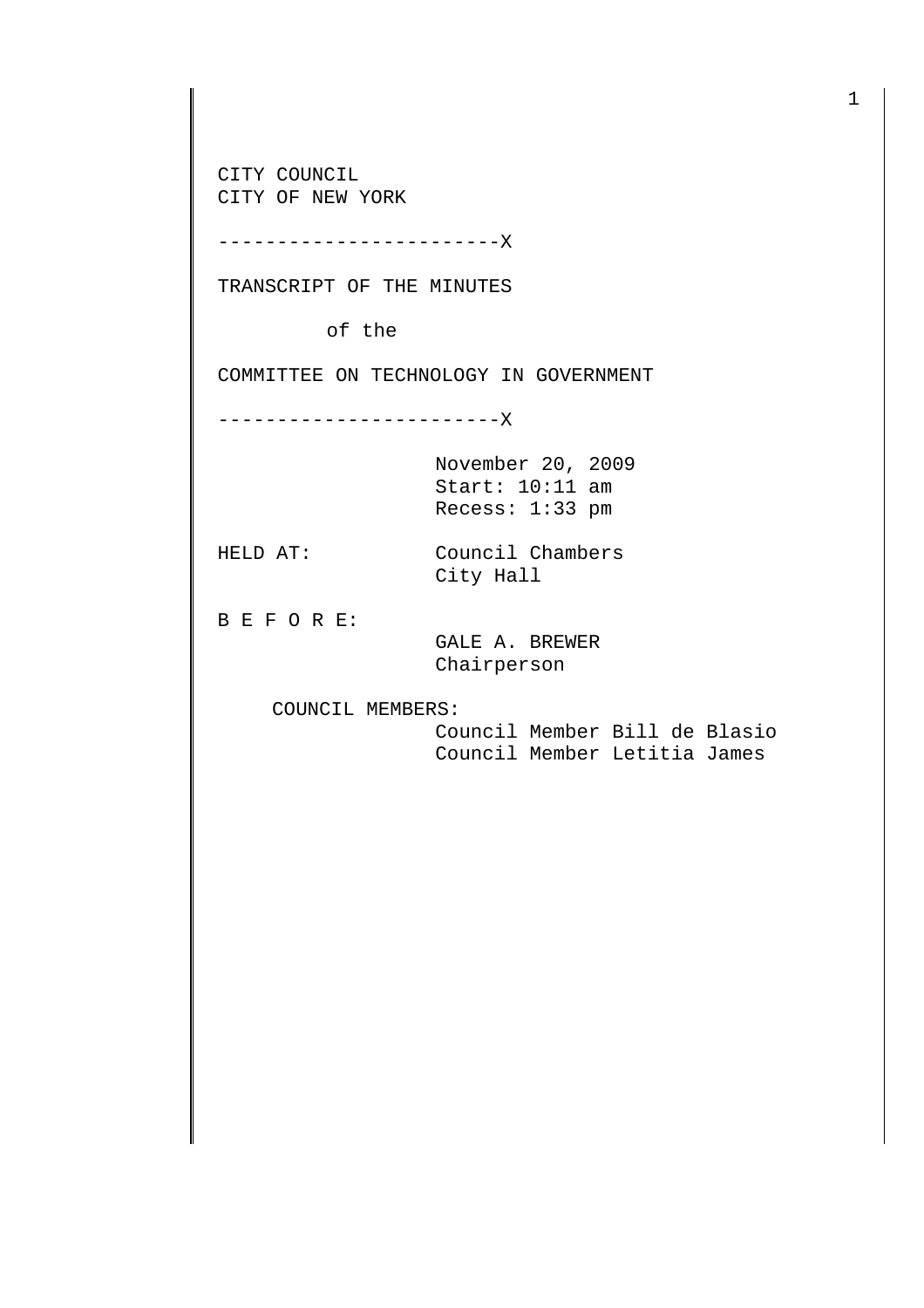A P P E A R A N C E S (CONTINUED)

Fred Wilson Managing Partner Union Square Ventures

Art Brodsky Communications Director Public Knowledge

Timothy Karr Campaign Director Free Press

Howard Simons Representative Cable Telecommunications Association of New York

Larry Spiwak President Phoenix Center

John Mayo Professor of Economics, Business and Public Policy Georgetown University's McDonough School of Business; Executive Director Georgetown Center for Business and Public Policy

Joshua Breitbart Policy Director People's Production House

Justin Day Cofounder and CTO blip.tv

Matthew Rosenberg Cofounder One Blue Brick

Nicholas Economides Professor Stern School of Business of NYU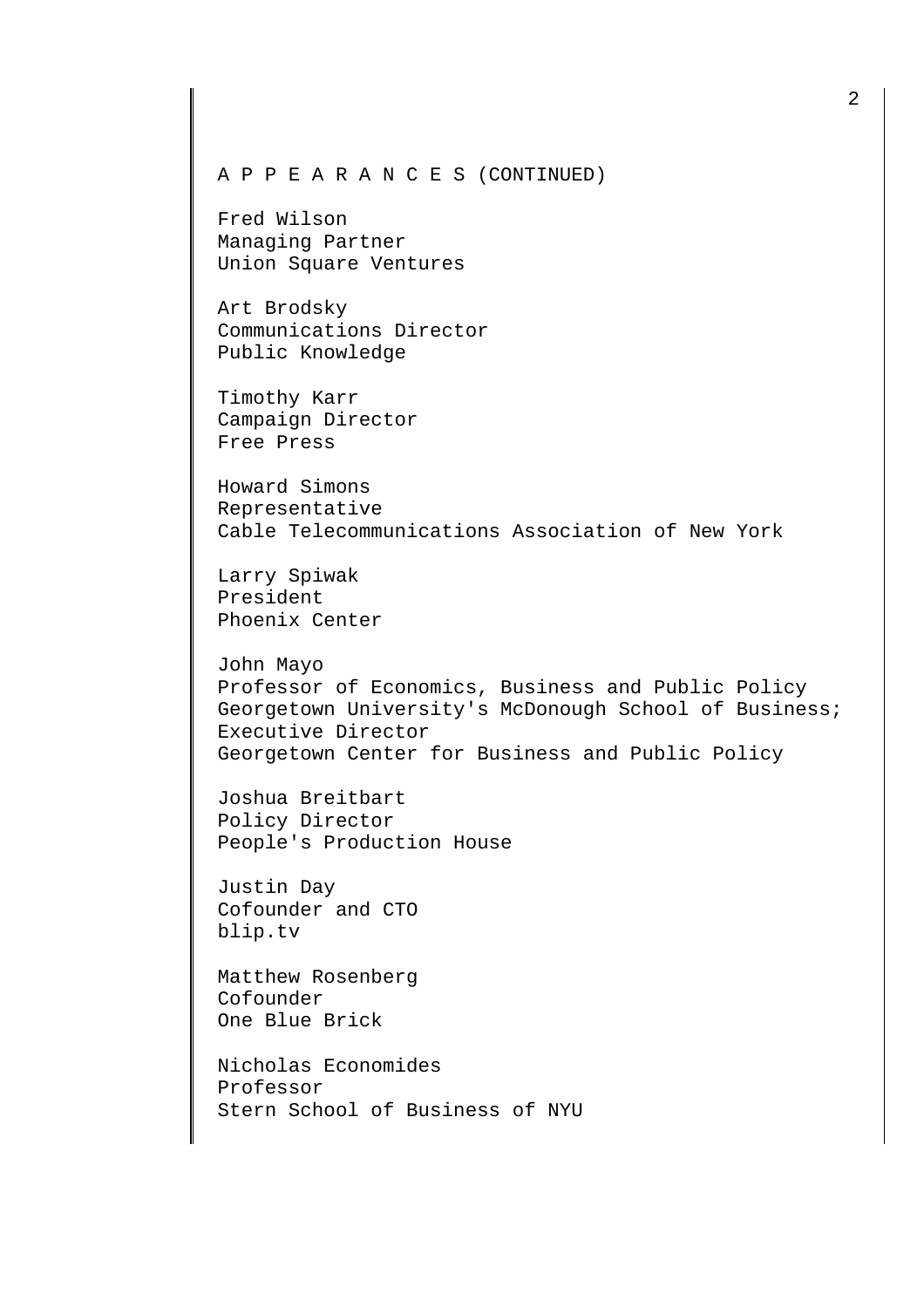## A P P E A R A N C E S (CONTINUED)

Robert Puckett President New York State Telecommunications Association

Charles Davidson Director Advanced Communications Law and Policy Institute New York Law School

Gordon Chambers Singer/Songwriter Resident, Brooklyn

Phil Galdston Singer/Songwriter Resident, New York City

Rick Carnes Songwriter, President Songwriters Guild of America

Hannah Miller National Field Director Media and Democracy Coalition

Chris Keeley Associate Director Common Cause/New York

Jennifer Mercurio Vice President and General Counsel Entertainment Consumer Association

Jean Cook Interim Executive Director Future of Music Coalition

Lowell Peterson Executive Director Writers Guild of America East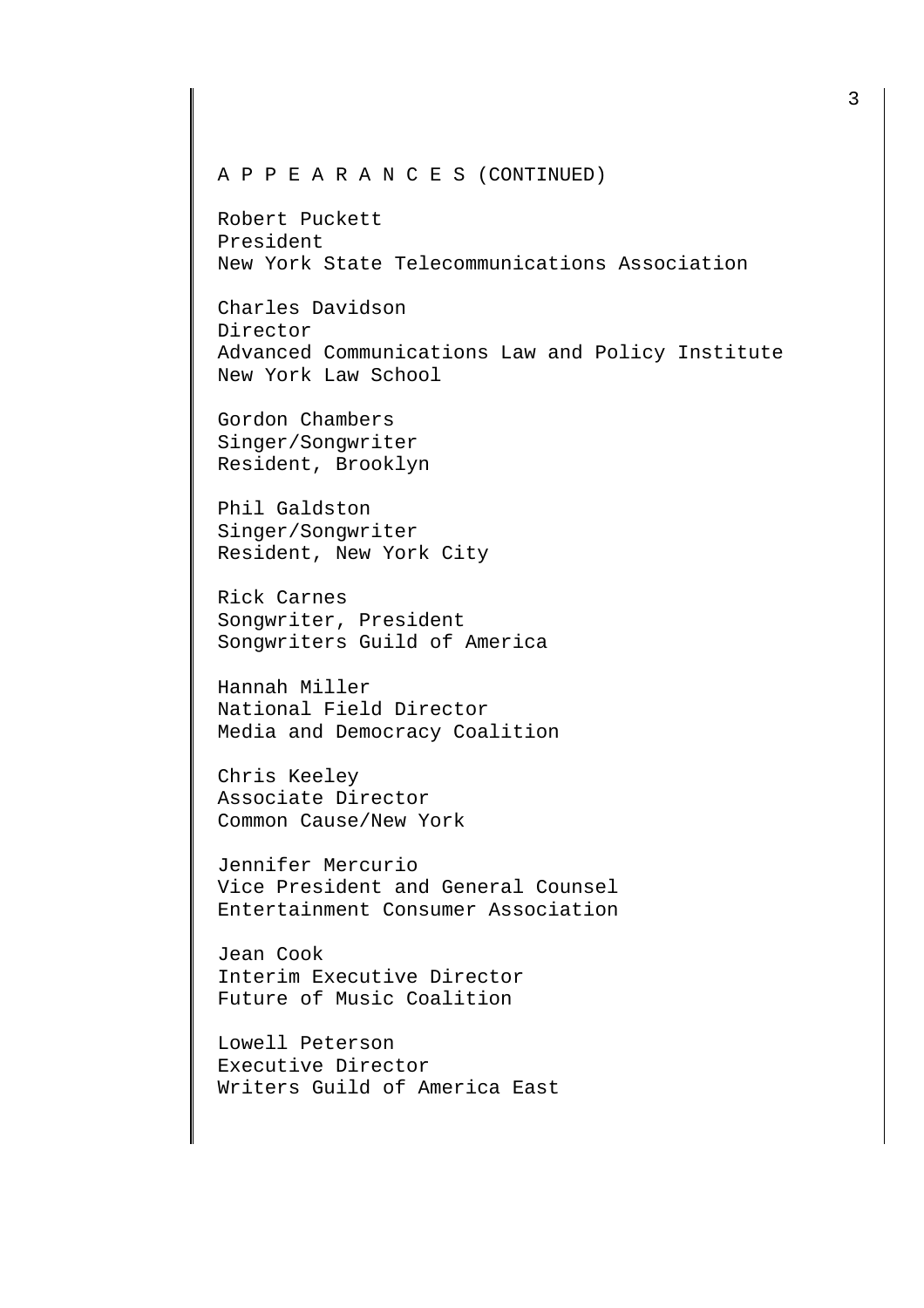## A P P E A R A N C E S (CONTINUED)

Emma Lloyd Director of Technology I-Beam

James Vasile Counsel Software Freedom Law Center

Jehangir Khattak Communications Manager New York Community Media Alliance

Benjamin Kallos Cofounder Open Government Foundation

Colleen Gibney Technology Practice Project Manager for ITAC New York City Industrial and Technology Assistance Corporation

Michel Biezunski Independent Consultant Infoloom.

Dimas DeJesus President LISTA New York Tech Council

Jay Sulzberger Secretary LXNY

Joely McPhee Secretary ISOCNY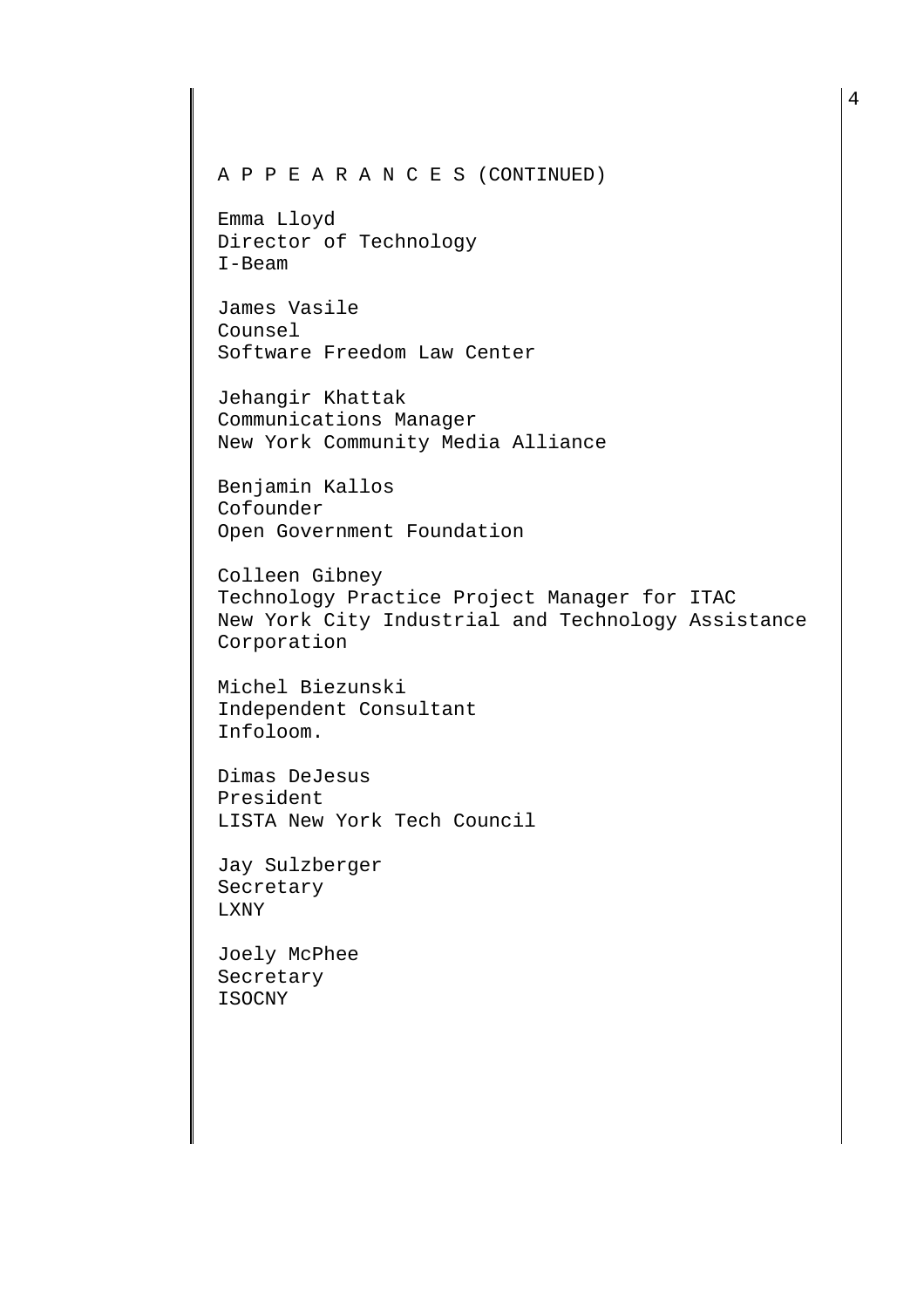| $\mathbf 1$    | COMMITTEE ON TECHNOLOGY IN GOVERNMENT 5            |
|----------------|----------------------------------------------------|
| $\overline{a}$ | CHAIRPERSON BREWER: Good morning,                  |
| $\mathfrak{Z}$ | I'm Gale Brewer, and I have laryngitis, but I'll   |
| 4              | do the best I can. It's getting better. I'm        |
| 5              | Chair of the Committee on Technology in            |
| 6              | Government. And I'm delighted that we're all       |
| 7              | here. I'm going to start with a PowerPoint         |
| 8              | introduction, and then I'm going to thank the many |
| 9              | people who are making hearing possible. So, let's  |
| 10             | just start, thanks to Colleen Pagter with the      |
| 11             | Committee on Technology in Government, this is an  |
| 12             | oversight hearing establishing strong network      |
| 13             | neutrality principals in order to protect the      |
| 14             | internet. And we have a proposed resolution, 712-  |
| 15             | A, and for those who are concerned, there's always |
| 16             | room to make changes. As you know, the internet    |
| 17             | was created to be an open network that gives       |
| 18             | consumers choices over internet activities. It     |
| 19             | was designed as an end-to-end network that passes  |
| 20             | information between the end-users without          |
| 21             | interference from the network provider. As you     |
| 22             | all know, internet protocol or IP, also emerged    |
| 23             | with the design of the net as a way to separate    |
| 24             | the network providers from the services that run   |
| 25             | on the net. 40 years ago the FCC, the Federal      |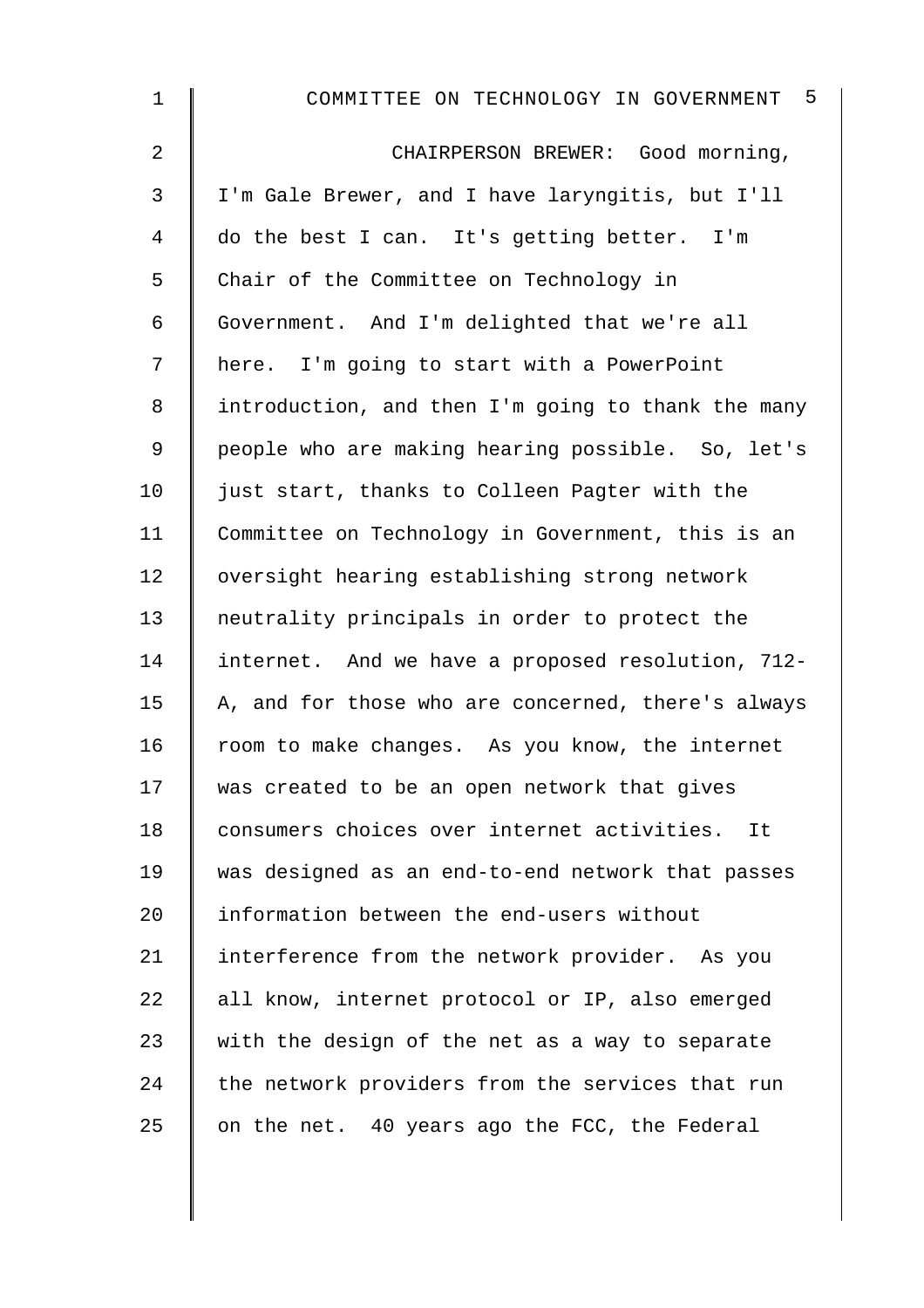| 1              | COMMITTEE ON TECHNOLOGY IN GOVERNMENT 6            |
|----------------|----------------------------------------------------|
| $\overline{2}$ | Communications Commission, decided that companies  |
| $\mathsf{3}$   | providing communication services could not         |
| $\overline{4}$ | interfere with or discriminate against information |
| 5              | services. In 2002, the FCC tried to take away      |
| 6              | these nondiscrimination protections, and the       |
| 7              | decision eventually ended up at the Supreme Court  |
| 8              | in 2005, in the case of NCTA v. Brand X, which     |
| 9              | you're all familiar with. After the court ruled    |
| 10             | in favor of the FCC, giving them the authority to  |
| 11             | make decision and rules for broadband internet     |
| 12             | lines, the Commission leveled the playing field    |
| 13             | for telephonic cable companies by deregulating     |
| 14             | internet services. Network neutrality has been     |
| 15             | defined as the principal that internet users       |
| 16             | should be able to access any web content they      |
| 17             | choose, and use any applications they choose,      |
| 18             | without restrictions or limitations imposed by     |
| 19             | their internet service provider. Recently,         |
| 20             | companies that provide internet access have been   |
| 21             | considering, haven't done it, turning away from    |
| 22             | this network neutrality rule, and embracing a      |
| 23             | tiered access approach, where websites that pay    |
| 24             | extra to providers would load faster than others.  |
| 25             | I guess kind of like the U.S. postal versus FedEx. |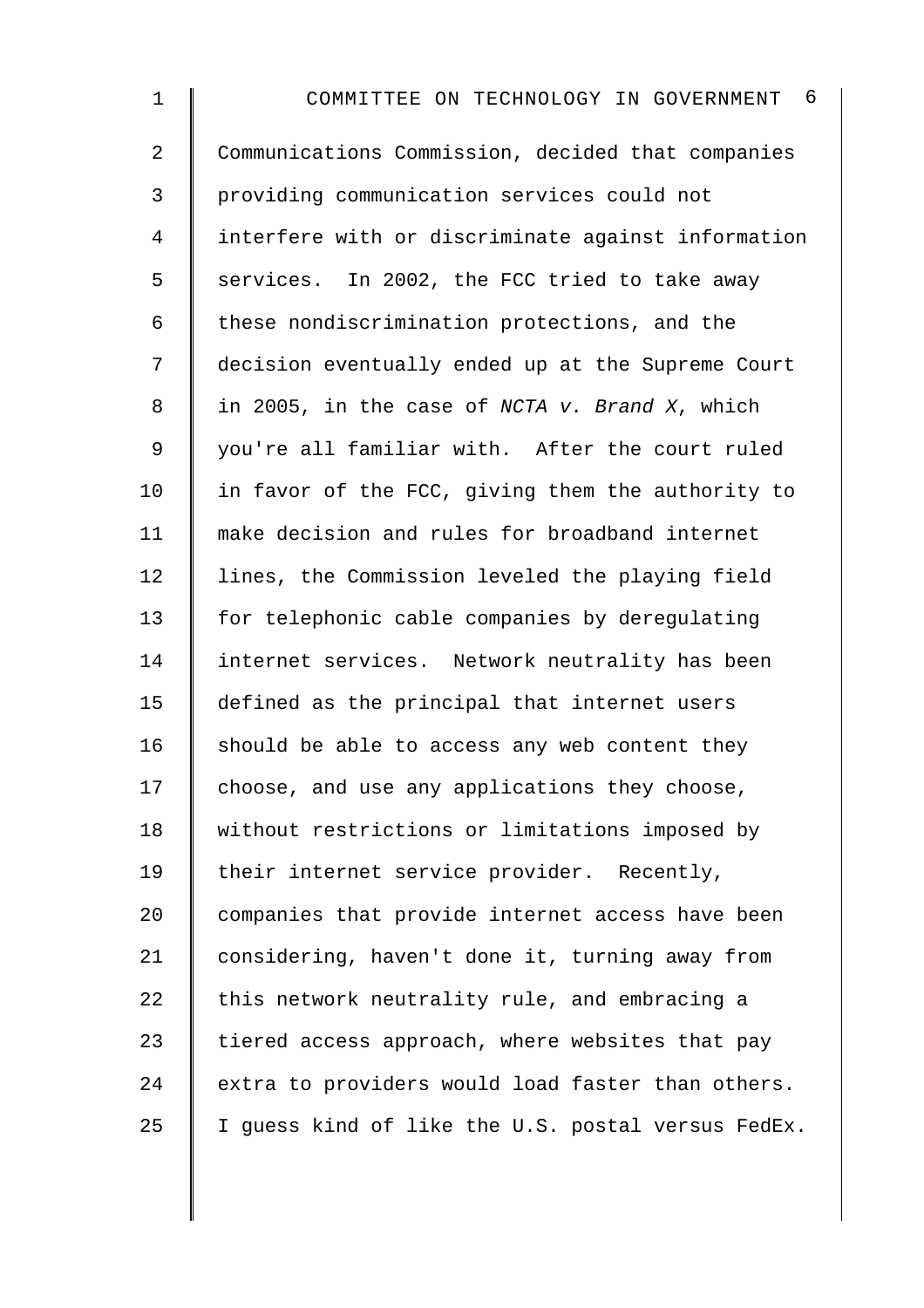1 COMMITTEE ON TECHNOLOGY IN GOVERNMENT 7 2 Telecom executives believe that a new payment 3 program would help the companies invest in more 4 bandwidth, in order to improve download speeds for 5 customers. Opponents to the tiered approach 6 believe that the payment plan would hurt 7 | competition by discriminating against those 8 Smaller companies who cannot compete with the 9 bigger firms. Discrimination, we feel, would also 10 | hurt innovation, which is considered to be key to 11 the internet. In 2005, the FCC adopted a policy  $12$  statement that outlined four principals to 13 preserve and promote the open and interconnected 14  $\parallel$  nature of the internet, but they do not carry any 15 | enforcement power. More recently, in October 16  $\parallel$  2009, the FCC voted to move forward with a process 17 | of codifying rules by seeking public input on six 18 | proposed principals that apply to all platforms 19 | for broadband internet access, including wireless 20 networks. And then in July 2009, Congressman 21 | Markey from Massachusetts and Eshoo from 22 California introduced the Internet Freedom 23 Preservation Act of 2009, HR3458. This Act seeks  $24$   $\parallel$  to set policies regarding the internet and 25 mandates that internet access service providers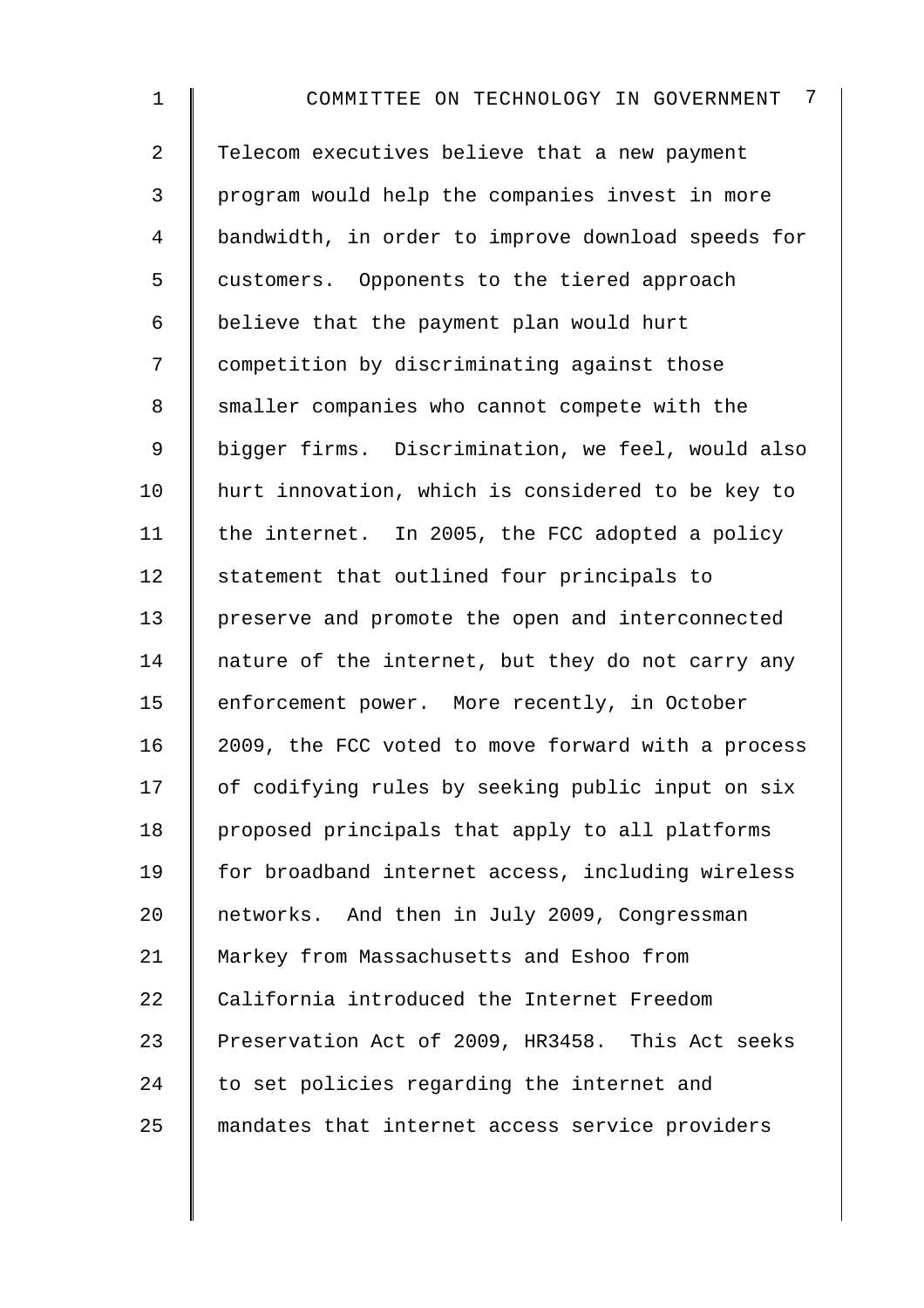1 COMMITTEE ON TECHNOLOGY IN GOVERNMENT 8 2 | "not provide or sell to any content, not, or sell 3 any content application or service provider any 4 | offering that prioritizes traffic over that of any 5 | other such providers." And then in October '09, 6 Senator McCain introduced the Internet Freedom Act 7 | of 2009, Senate 1836, which blocks the FCC from 8 | proposing, promulgating or issuing any regulations 9 | regarding the net. Our resolution number 712-A 10 | arques that network neutrality promotes 11 competition and innovation among internet servers 12 and content providers. It advocates that Congress 13 | pass HR3458, and that the FCC create enforceable 14 | protections for network neutrality in order to 15 ensure that the internet will continue to foster 16 | innovation, increase competition and spur economic 17 growth. This resolution differs from the original 18 resolution. We had a hearing about a year-and-a-19 half ago, by removing references to outdated 20 congressional bills, and adding references to 21 HR3458, and S1836, which are before the Congress, 22 while also including the current actions by the 23 | FCC. So that's the discussion that's going to 24  $\parallel$  take place today. Before I go forward I want to 25  $\parallel$  say a couple of things. We have an amazing array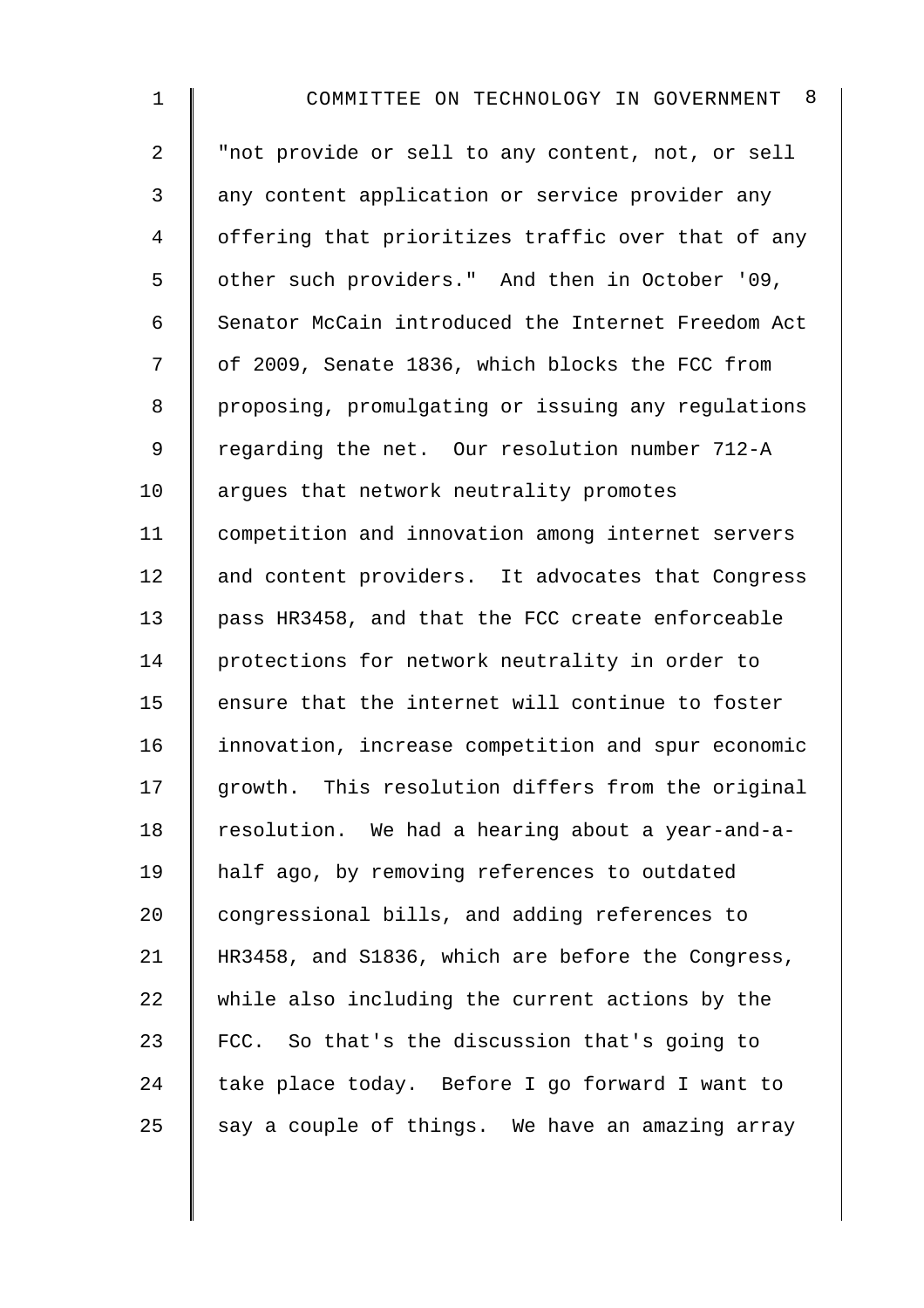| 1              | COMMITTEE ON TECHNOLOGY IN GOVERNMENT 9            |
|----------------|----------------------------------------------------|
| $\overline{a}$ | of people who've put this hearing together;        |
| $\mathsf{3}$   | obviously led by not only Colleen, but also Jeff   |
| 4              | Baker, who's Counsel to the Committee, and from    |
| 5              | our office, Kanahl Mahatra [phonetic], Lauren      |
| 6              | Klein, Sam Wong, Sophia Gury [phonetic] and Monica |
| 7              | Landrove. And of course the fact is that the IT    |
| 8              | office of the City Council, led my Chris Law, has  |
| $\mathsf 9$    | been very helpful. Eunic Ortiz from the Speaker's  |
| 10             | Office, and the indomitable Joely McPhee           |
| 11             | [phonetic] from the Internet Society. Sam will     |
| 12             | talk to you a minute about how he is tweeting and  |
| 13             | where you should find it, but because of all the   |
| 14             | wires, go that way, 'cause all the wires, they'll  |
| 15             | trip over them. Sam would you just talk for a      |
| 16             | minute about what you're doing.                    |
| 17             | SAM WONG: Sure. So, in order to                    |
| 18             | make this conversation more dynamic, we're using   |
| 19             | Twitter. So if you have your laptop, feel free to  |
| 20             | use the wireless internet, with the codes up       |
| 21             | there, on the PowerPoint. And the Twitter account  |
| 22             | is at NYCCTECHCOMM. You can also pick up a slip    |
| 23             | from the Sergeant-at-Arms, right there, and then   |
| 24             | if you're tweeting, please use the tag code        |
| 25             | "netneutrality" as one word, and also #reso712A.   |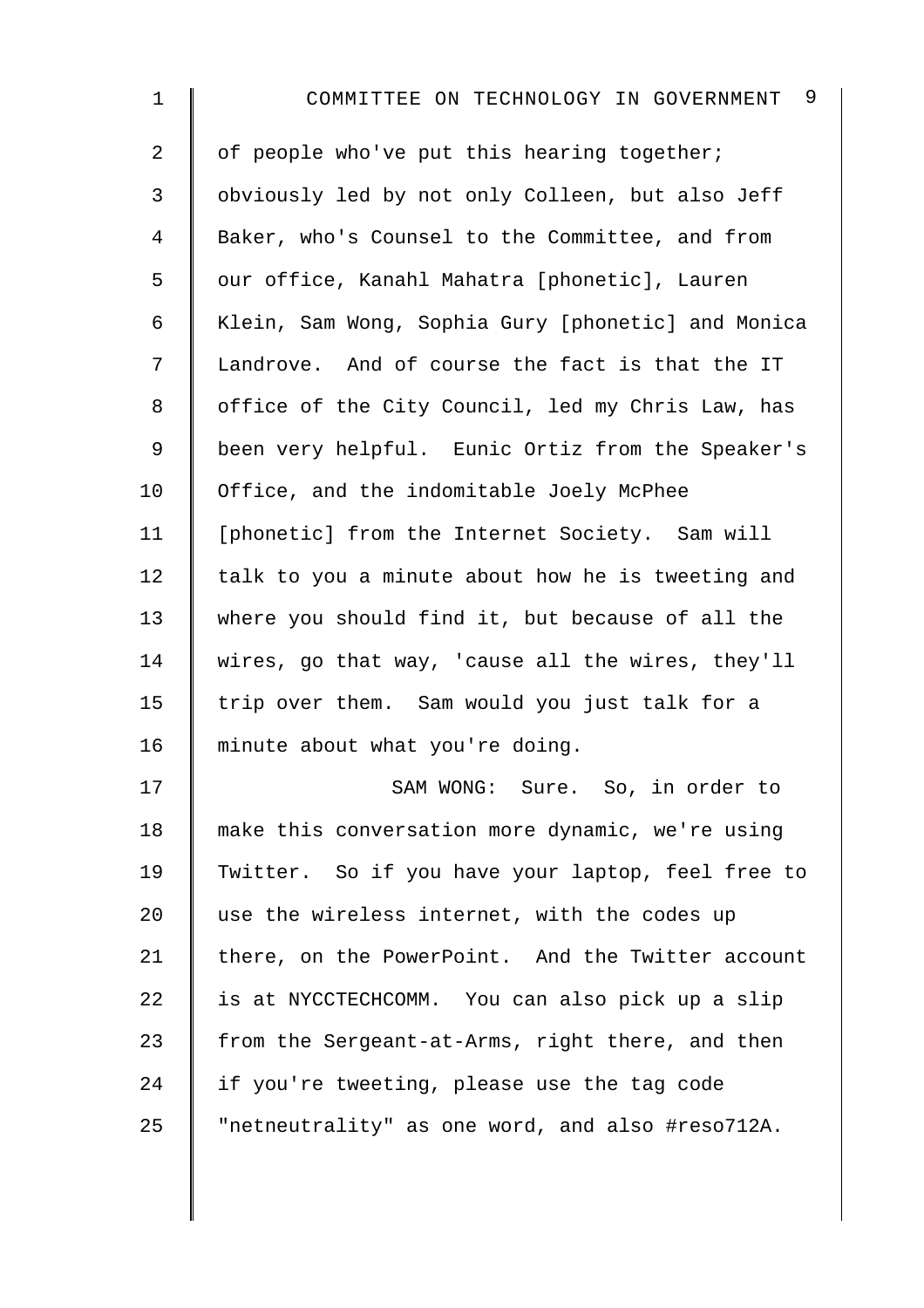| $\mathbf 1$ | COMMITTEE ON TECHNOLOGY IN GOVERNMENT 10           |
|-------------|----------------------------------------------------|
| 2           | And you can also submit your questions and all     |
| 3           | comments to the Committee via email, at            |
| 4           | nycctechcomm@gmail.com. Alright.                   |
| 5           | CHAIRPERSON BREWER: Alright, thank                 |
| 6           | you very much. Our first panel is Fred Wilson      |
| 7           | from Union Square Ventures, Art Brodsky from       |
| 8           | Public Knowledge, and Timothy Carr from Free       |
| 9           | Press. Come join us here at the table, don't trip  |
| 10          | over anything. And we'll set the clock at three    |
| 11          | minutes, but you can certainly go over a bit if    |
| 12          | you want. [pause] Whomever would like to start,    |
| 13          | go right ahead. Thank you.                         |
| 14          | FRED WILSON: Hello? Great. Hi,                     |
| 15          | everybody. My name's Fred Wilson, and I am an      |
| 16          | investor in technology companies. We, I have a     |
| 17          | firm with two partners called Union Square         |
| 18          | Ventures. And before that I had another venture    |
| 19          | capital firm called Flatiron Partners. I've been   |
| 20          | investing in technology companies here in New York |
| 21          | City for almost 25 years. I got my start in the    |
| 22          | business in the mid-'80s. And the interesting      |
| 23          | thing to me about this hearing is the impact of    |
| 24          | the internet on New York City's economy, I think   |
| 25          | is important and growing more important every day. |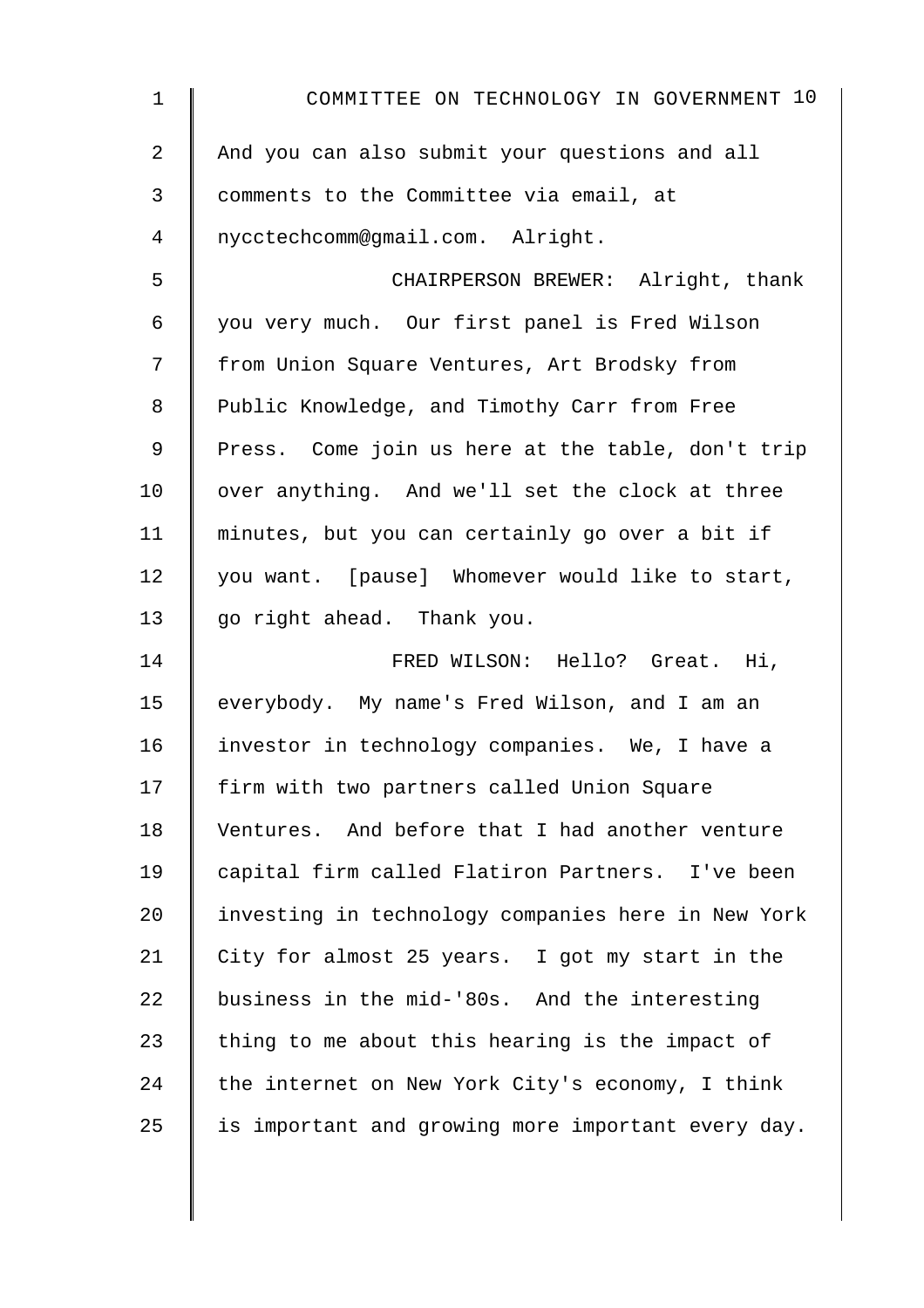| $\mathbf 1$    | COMMITTEE ON TECHNOLOGY IN GOVERNMENT 11           |
|----------------|----------------------------------------------------|
| $\overline{a}$ | When I first got in the venture business in the    |
| $\mathfrak{Z}$ | mid-'80s, we used to fly to Silicon Valley and     |
| 4              | Boston to invest in companies; when I started my   |
| 5              | first venture capital firm in the mid-'90s, about  |
| 6              | half of our investments were in New York, but the  |
| 7              | other half of our investments were in other parts  |
| 8              | of the country. At Union Square Ventures, 20 out   |
| 9              | of our, maybe 22 out of our 30 investments are     |
| 10             | here in New York City. And the reason for that is  |
| 11             | that New York City has a very vibrant startup      |
| 12             | culture, and that reason for that is the internet. |
| 13             | And the reason that the internet is empowered such |
| 14             | a vibrant startup culture is that it is possible,  |
| 15             | without asking anybody's permission, to connect a  |
| 16             | server to the internet, and develop a business on  |
| 17             | the internet. It's the way the internet has        |
| 18             | always worked, it's the open architecture of the   |
| 19             | internet, and it's a very powerful force for       |
| 20             | innovation. And the issue around net neutrality    |
| 21             | is simply that we cannot allow anybody in the      |
| 22             | internet ecosystem to ask for permission from a    |
| 23             | developer to build a website. And that in effect   |
| 24             | is what the infrastructure providers would like to |
| 25             | do. They would like to control what applications   |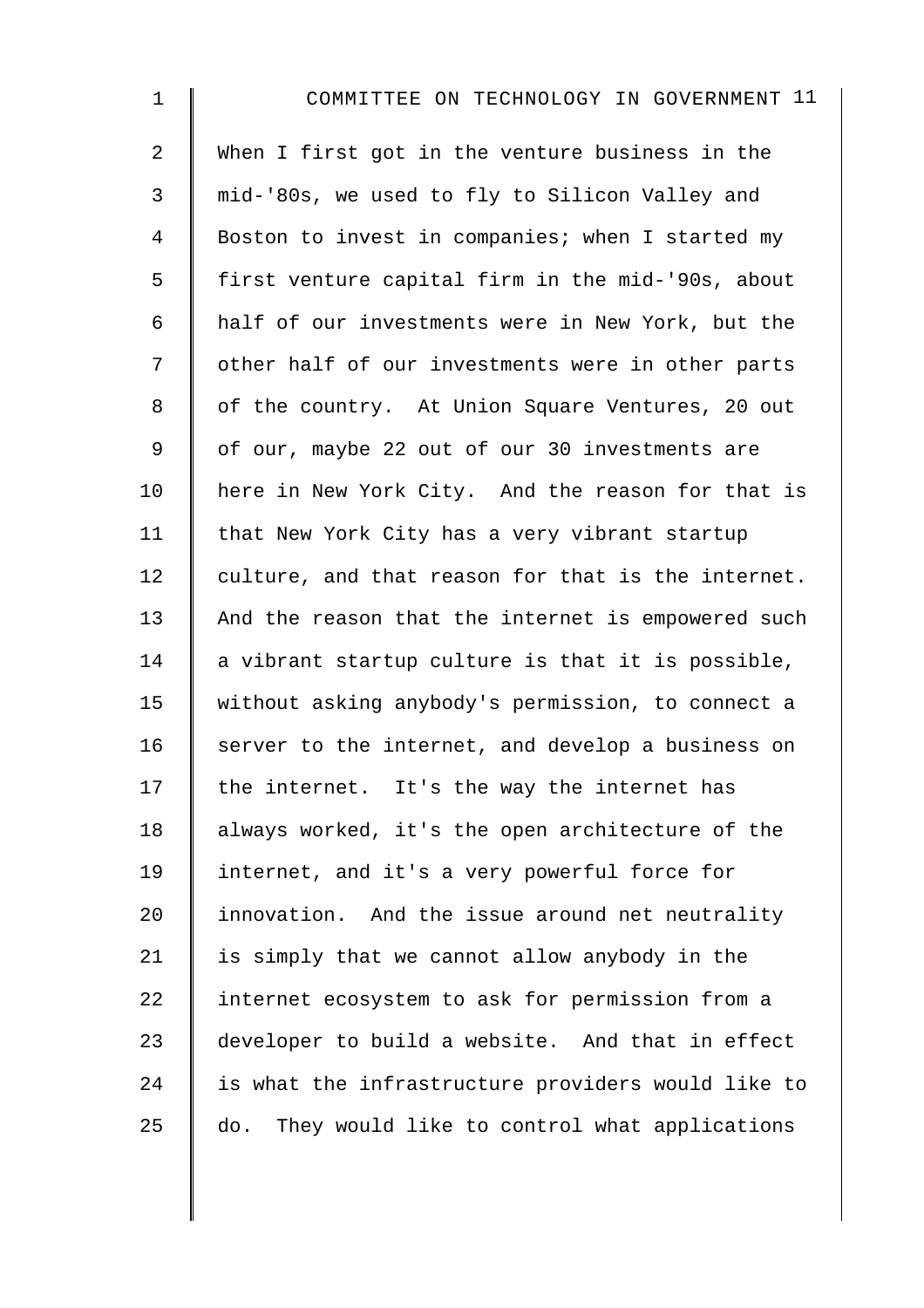| $\mathbf 1$    | COMMITTEE ON TECHNOLOGY IN GOVERNMENT 12             |
|----------------|------------------------------------------------------|
| $\overline{a}$ | run on their networks, they would like               |
| 3              | entrepreneurs to come to them, pay them for the      |
| 4              | right to run those applications. And that's the      |
| 5              | way it's worked in the mobile phone business,        |
| 6              | until Apple has started to make some changes.<br>And |
| 7              | I think we will see Android make even more           |
| 8              | changes. I think mobile, the mobile ecosystem is     |
| 9              | starting to look more and more like the internet     |
| 10             | ecosystem, but it's not yet today quite there.       |
| 11             | And if you look at the number of applications that   |
| 12             | have been built for the internet, versus the         |
| 13             | number of applications that have been built for      |
| 14             | other technology platforms, it's not one order of    |
| 15             | magnitude, it's like three or four orders of         |
| 16             | magnitude. The internet is a completely open         |
| 17             | playing field, where anybody can build anything      |
| 18             | they want. And that is why we have companies in      |
| 19             | this country, like Google and Amazon and eBay,       |
| 20             | that are hugely successful, powerful global          |
| 21             | businesses. And we're starting to create some of     |
| 22             | those here in New York. And it's important, I        |
| 23             | think for the government here in New York, to        |
| 24             | support this ecosystem, both by doing things         |
| 25             | locally, that can help these companies succeed,      |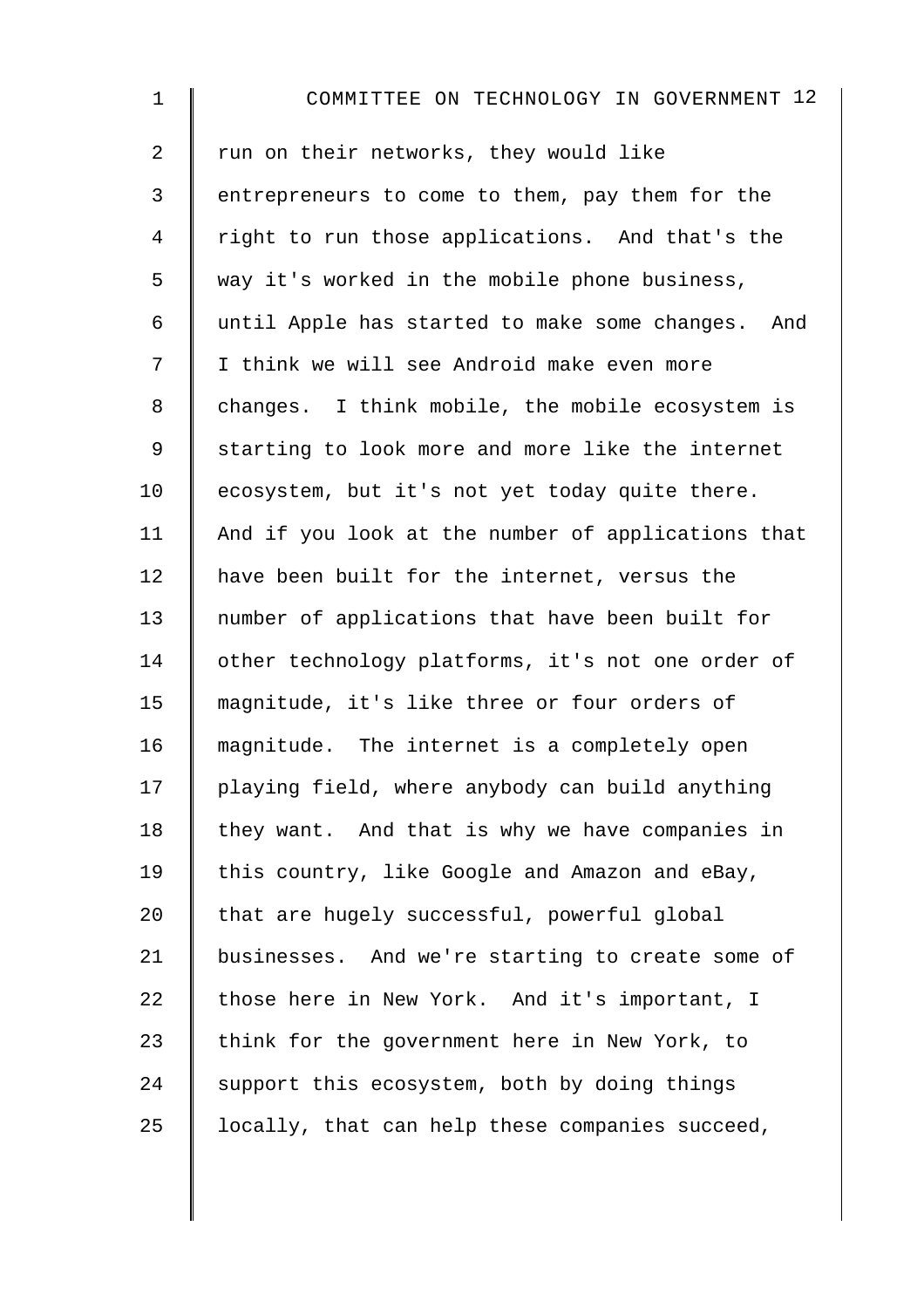| $\mathbf 1$    | COMMITTEE ON TECHNOLOGY IN GOVERNMENT 13           |
|----------------|----------------------------------------------------|
| $\overline{2}$ | but also by speaking broadly out for maintaining   |
| 3              | the existing architecture of the internet, and not |
| 4              | allowing anybody to dictate what can or cannot be  |
| 5              | run on an internet based network. And ideally, it  |
| 6              | would be great if we could create the same         |
| 7              | architecture for the mobile internet. Thank you.   |
| 8              | CHAIRPERSON BREWER: Thank you very                 |
| 9              | much. Whoever would like to go next.               |
| 10             | ART BRODSKY: Good morning, my name                 |
| 11             | is Art Brodsky, I'm with Public Knowledge, and I   |
| 12             | want to thank the Committee for allowing an out-   |
| 13             | of-towner to come up and participate in your       |
| 14             | proceedings this morning. It's a lot of fun to be  |
| 15             | up in New York. I sort of never miss a chance to   |
| 16             | come up. What I'd like to do is two things this    |
| 17             | morning. One, to second what Fred said, because    |
| 18             | what this Council could do is vitally important to |
| 19             | the City of New York, to the economy. It's         |
| 20             | important to all the internet users, it's          |
| 21             | important to all the internet developers, to have  |
| 22             | an open, vibrant and non-discriminatory internet.  |
| 23             | And to the extent that you can influence the       |
| 24             | Congress of the United States through your voice   |
| 25             | up here, in this Committee and the Council as a    |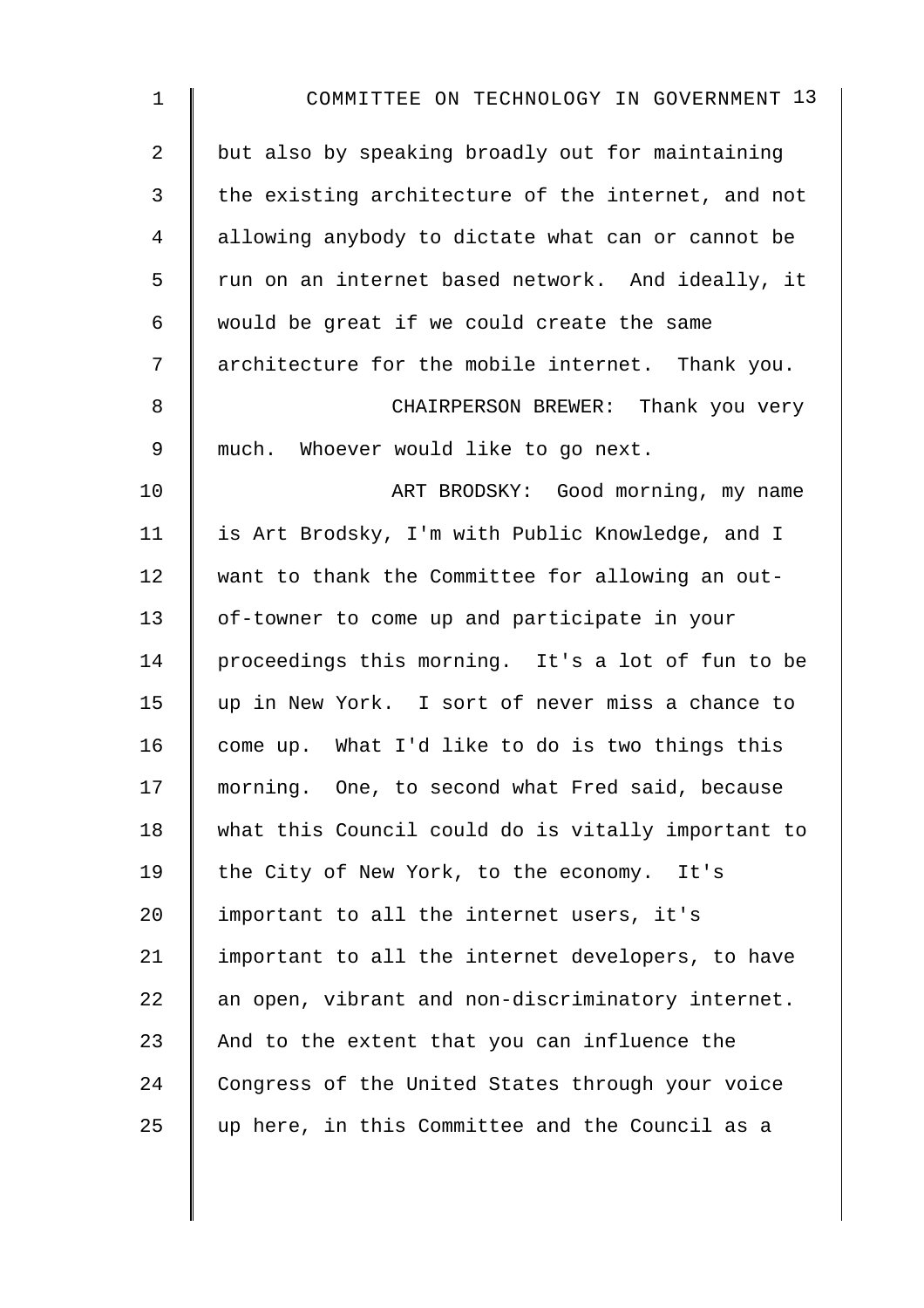| 1              | COMMITTEE ON TECHNOLOGY IN GOVERNMENT 14           |
|----------------|----------------------------------------------------|
| $\overline{2}$ | whole, you'll make a very good contribution to     |
| 3              | preserving that open environment which is so       |
| 4              | important. I'd like to tell you a little story     |
| 5              | about a new story I read from my local hometown    |
| 6              | paper. It's called "Using the Web to Adjust the    |
| 7              | Color on TV." And this is about a fellow named     |
| 8              | Jonathan Moore who runs a website called           |
| 9              | rowdyorbit.com. And what he does is put African-   |
| 10             | American and Latino and other content online.      |
| 11             | This is an illustration of a little web series     |
| 12             | called "Chick," where a black woman decided she    |
| 13             | wanted to be a superhero. And so she made herself  |
| 14             | a little series of movies, and Jonathan put it     |
| 15             | online. So, I talked with Jonathan the other day   |
| 16             | before I came up here, and he said, "Art, I'm      |
| 17             | totally down with net neutrality," because without |
| 18             | net neutrality, he couldn't get his content out.   |
| 19             | His actresses and the people that do all the       |
| 20             | things for his site, couldn't get their content    |
| 21             | out. And that's why this is so important, it's     |
| 22             | not for the Amazons, for the Googles, for the      |
| 23             | cable companies, it's for the people who want to   |
| 24             | create and who want to build businesses, and who   |
| 25             | want to sustain the open and nondiscriminatory     |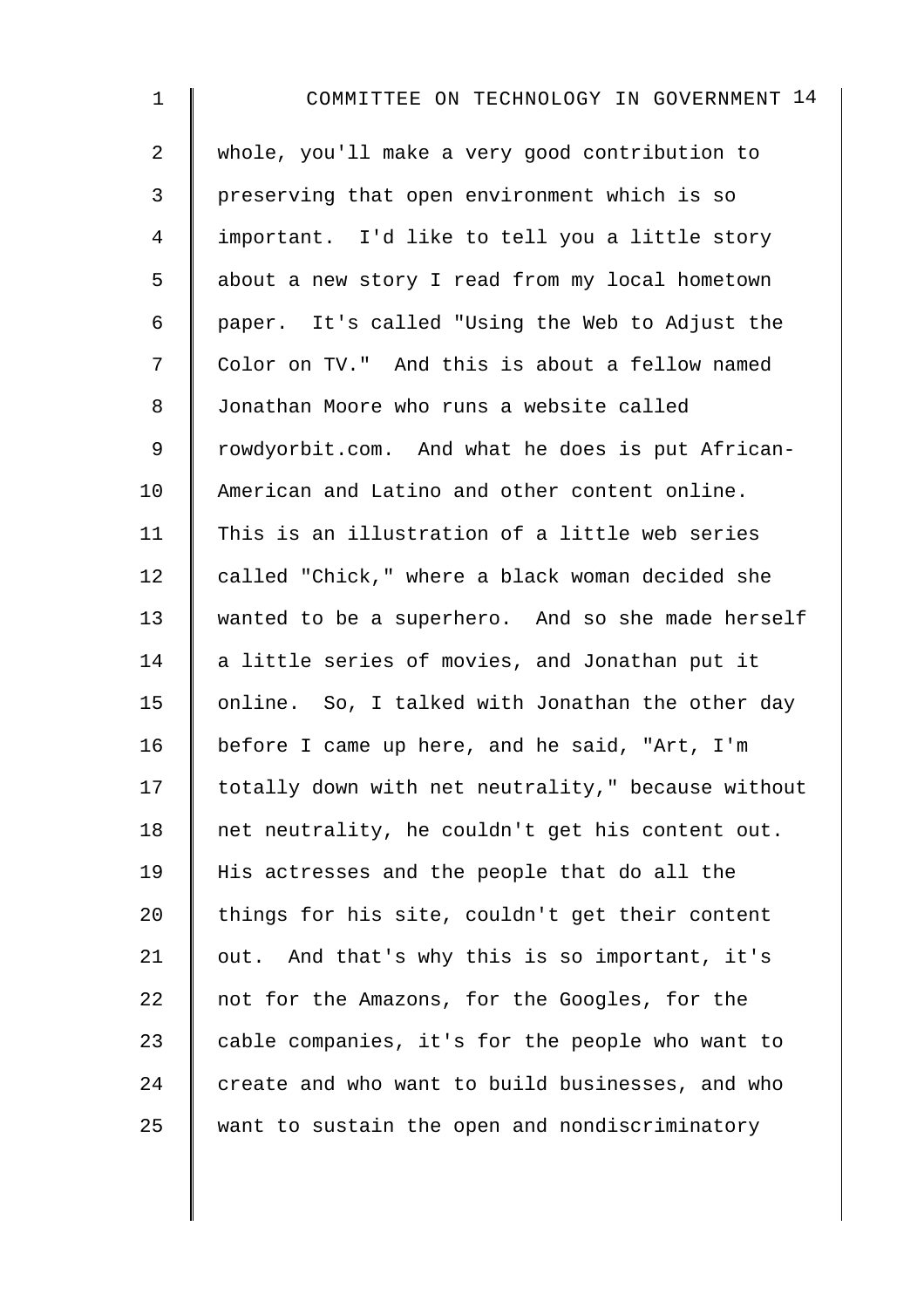| $\mathbf 1$ | COMMITTEE ON TECHNOLOGY IN GOVERNMENT 15           |
|-------------|----------------------------------------------------|
| 2           | internet. And it's for the users who don't want    |
| 3           | to be caught in the middle of a power struggle     |
| 4           | between content providers who may find themselves  |
| 5           | in the slow lane, because they can't afford        |
| 6           | protection money for the fast lane, and the big    |
| 7           | infrastructure providers, the telephone and the    |
| 8           | cable companies. So my last bit this morning is    |
| 9           | just to say, "Don't be distracted." You'll hear a  |
| 10          | lot of things about the need, about the threats to |
| 11          | the economy from net neutrality, you'll hear a lot |
| 12          | of probably some engineering mumbo-jumbo about how |
| 13          | you can't a have a nondiscriminatory internet.     |
| 14          | The jobs issue is a red herring. I just read this  |
| 15          | morning that Verizon is laying off another 8,000   |
| 16          | people, in addition to the 8,000 they already laid |
| 17          | off this year. It has nothing to do with net       |
| 18          | neutrality. Companies do what they do when they    |
| 19          | want to do it. And the networks are very good at   |
| 20          | being managed, they can be managed in a net        |
| 21          | neutral environment. All net neutrality means is   |
| 22          | you can't play favorites. That's my simple and     |
| 23          | easy message for you this morning, thank you       |
| 24          | again.                                             |
| 25          | CHAIRPERSON BREWER: Thank you, and                 |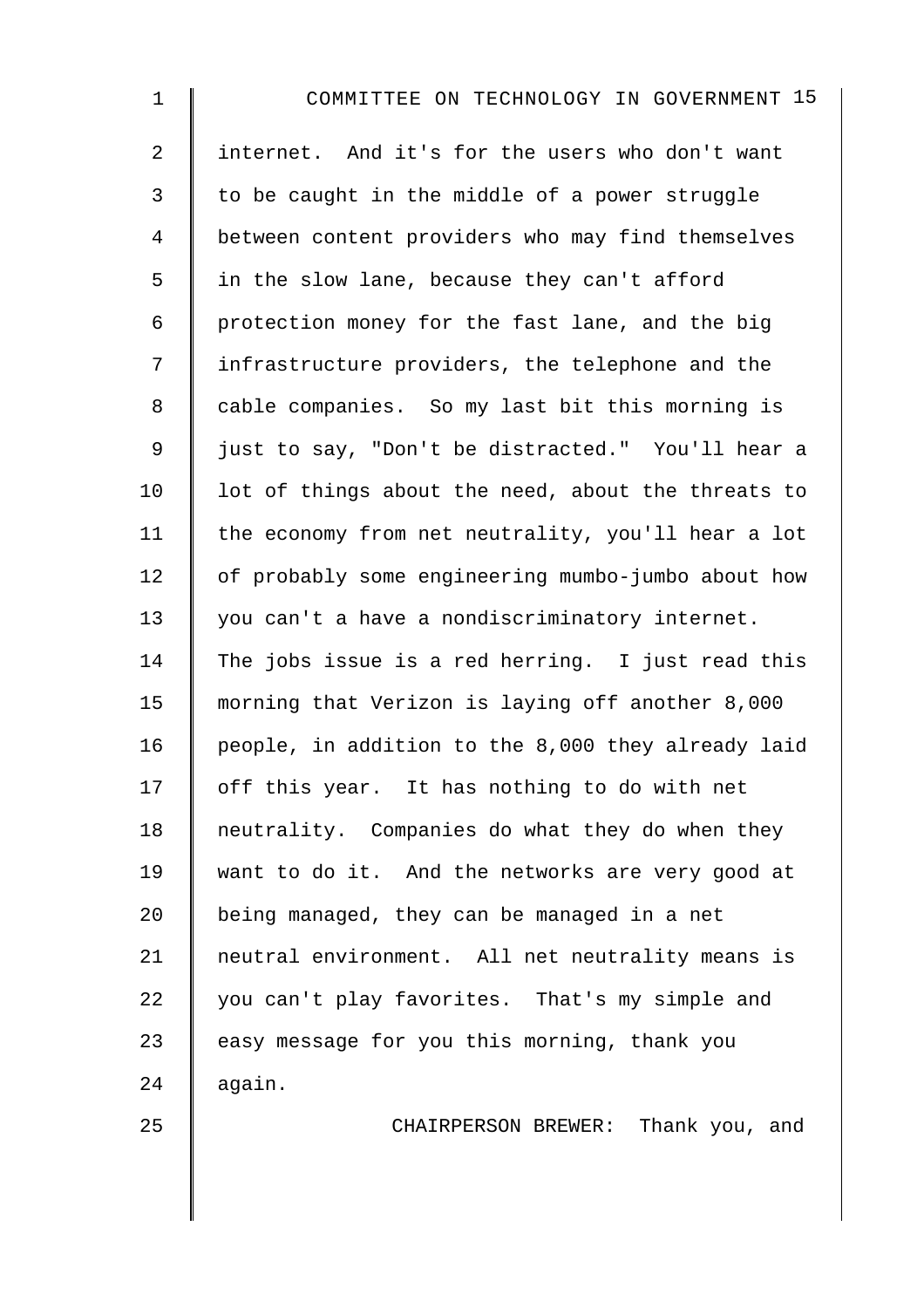| 1              | COMMITTEE ON TECHNOLOGY IN GOVERNMENT 16           |
|----------------|----------------------------------------------------|
| $\overline{a}$ | we will put your entire testimony into the public  |
| 3              | record. Thanks. Next.                              |
| 4              | TIMOTHY KARR: Thank you. I'm Tim                   |
| 5              | Karr, the Campaign Director for Free Press. We're  |
| 6              | really grateful for this opportunity to testify    |
| 7              | again on behalf of a net neutrality resolution in  |
| 8              | New York City. We hope the City will set an        |
| $\mathsf 9$    | example for others to follow. There's, when we     |
| 10             | first heard about this hearing, we talked amongst  |
| 11             | some of my colleagues and we decided to ask our    |
| 12             | activists in New York City whether they thought    |
| 13             | this wan an important proceeding. So, on Tuesday,  |
| 14             | we went out and asked them to sign onto a letter   |
| 15             | encouraging the New York City Council to pass this |
| 16             | resolution. And in the last little over 48 hours   |
| 17             | there have been 4,200 signatures on that, all from |
| 18             | New Yorkers. A copy has also gone to our 13        |
| 19             | members of Congress in the House, and I'm          |
| 20             | submitting a copy to you today. So, you'll see a   |
| 21             | great deal of passion today, around the issue;     |
| 22             | because much is at stake for the tens of millions  |
| 23             | of Americans who rely upon the internet every day. |
| 24             | Despite the debate, I don't believe anyone on this |
| 25             | panel or in this room would dispute two notions.   |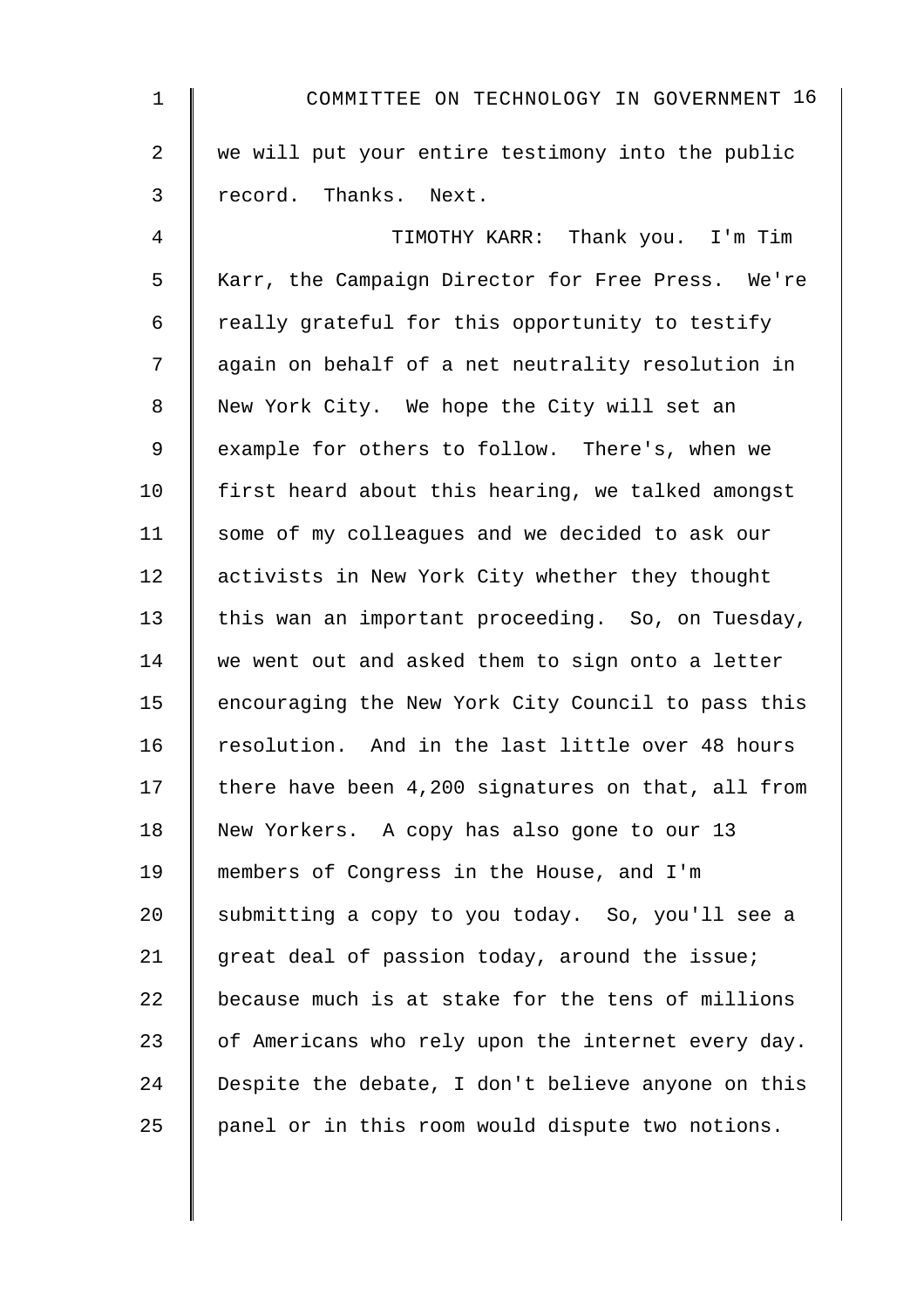| $\mathbf 1$    | COMMITTEE ON TECHNOLOGY IN GOVERNMENT 17          |
|----------------|---------------------------------------------------|
| $\overline{a}$ | First, over the past 40 years, the internet has   |
| 3              | emerged as an unprecedented tool for spreading    |
| 4              | innovative ideas, increasing public participation |
| 5              | in our democracy, fostering economic opportunity, |
| 6              | even in the most overlooked communities. Second,  |
| 7              | I don't believe we would disagree that we need    |
| 8              | sound public policies to encourage faster, more   |
| $\mathsf 9$    | open and affordable internet access for everyone  |
| 10             | in the country. The right policies will continue  |
| 11             | to advance the most democratic communications     |
| 12             | technology ever devised. The wrong policies will  |
| 13             | jeopardize this openness and hasten the global    |
| 14             | decline of U.S. broadband services. We need to    |
| 15             | pass the right policies right now. A lot has      |
| 16             | changed since I testified before you on net       |
| 17             | neutrality in 2007. We now have a president who   |
| 18             | has repeatedly pledged to take a backseat to no   |
| 19             | one in his commitment to net neutrality.          |
| 20             | President Obama has appointed the principal       |
| 21             | architect of his net neutrality agenda, Julius    |
| 22             | Genachowski, to head the FCC. House Speaker Nancy |
| 23             | Pelosi, Commerce Committee Chair Henry Waxman,    |
| 24             | have all been outspoken in support of the FCC's   |
| 25             | efforts to pass a strong net neutrality rule. And |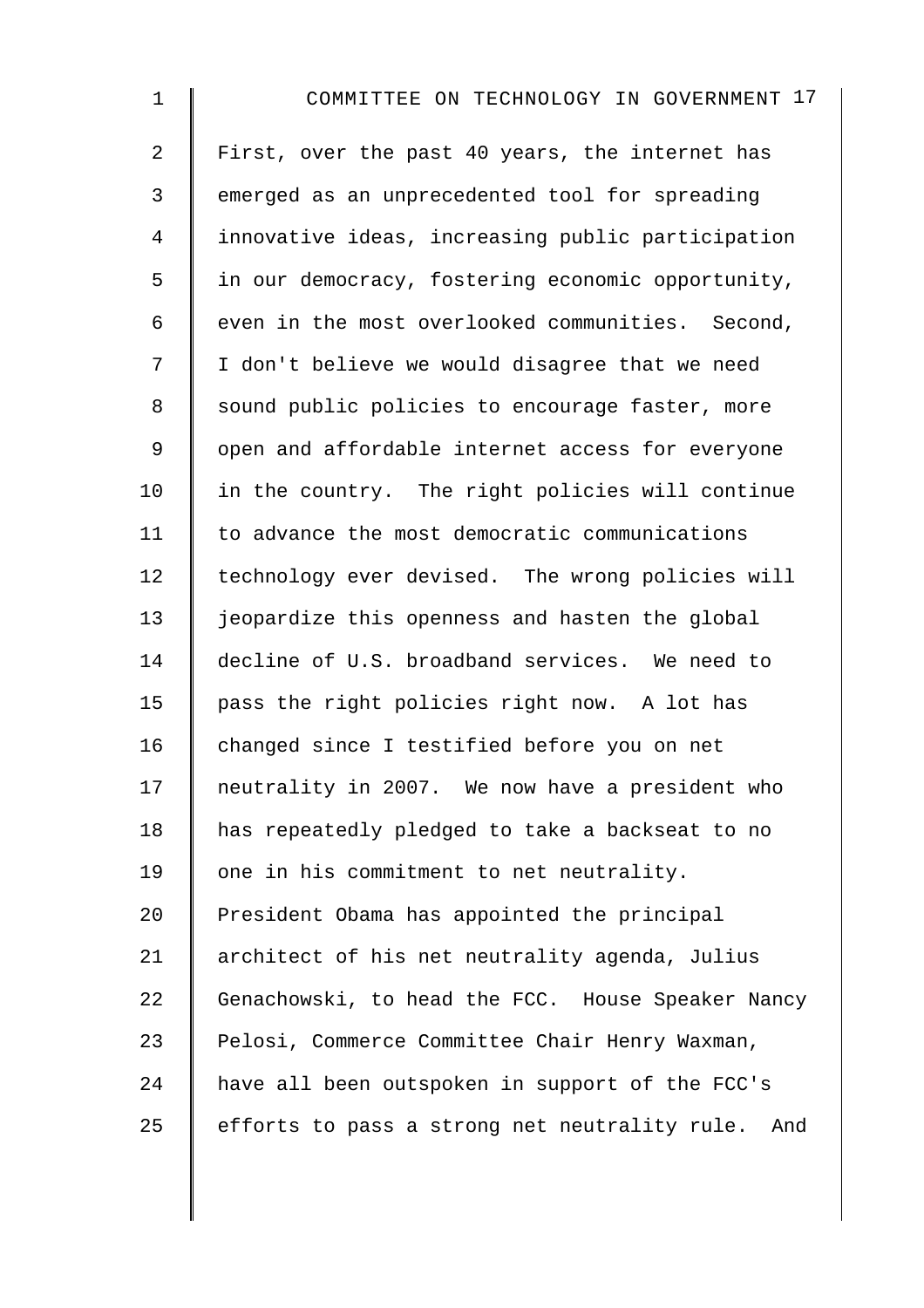1 COMMITTEE ON TECHNOLOGY IN GOVERNMENT 18 2 | perhaps most importantly more than \$1.6 million 3 | people across the country have contacted their 4 elected representatives, urging them to support 5 | net neutrality. Unfortunately, though, a lot has 6  $\parallel$  stayed the same in the past two-and-a-half years. 7 In the first three quarters of 2009, ATT, Comcast, 8 Verizon and their trade groups, have spent nearly 9 | \$75 million and hired more than 500 lobbyists to 10 discredit an open internet. And that's just the 11 money we know. They have also funneled untold 12 sums to phony front groups, think tanks and 13 | populist sounding PR campaigns. As we've seen 14 with the healthcare and global warming debate, any 15 effort of reform will come under a relentless 16 assault from deep-pocketed institutions that 17  $\parallel$  prefer the status quo. The money against net 18 | neutrality is being spent to lock in incumbent 19 control in America. The present phone and cable 20 duopoly provides 97 percent of fixed broadband 21 connections into American homes. More and more 22 users are starting to use these connections to 23  $\parallel$  create and share media. And in response, these 24 same companies have moved rapidly to reverse 25  $\parallel$  engineer the openness that's the hallmark of the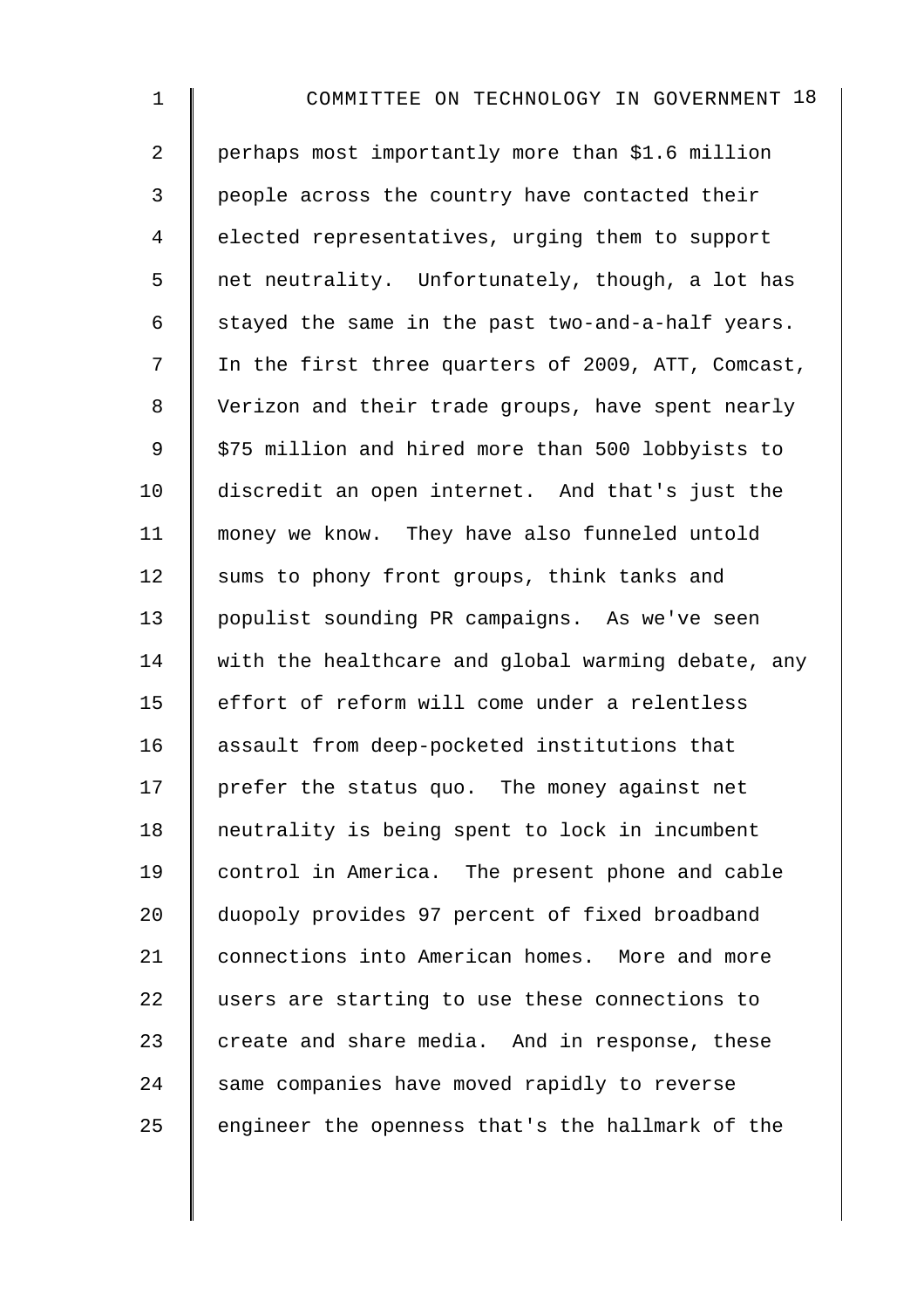| 1              | COMMITTEE ON TECHNOLOGY IN GOVERNMENT 19           |
|----------------|----------------------------------------------------|
| $\overline{2}$ | internet. The history, however, is clear, and      |
| 3              | you've gone over it much already, but I think it's |
| 4              | important to note that the internet was born in a  |
| 5              | regulatory climate that guaranteed strict          |
| 6              | nondiscrimination. Internet pioneers like Vince    |
| 7              | Cerf and Tim Berners Lee, intended the internet to |
| 8              | be an open and neutral network, and                |
| 9              | nondiscrimination provisions have governed the     |
| 10             | nation's communications networks since the 1930s.  |
| 11             | But after intense corporate lobbying, the FCC had  |
| 12             | pulled the carpet beneath these principals in      |
| 13             | 2005. So we are faced today with a rather urgent   |
| 14             | situation where we need to determine what the      |
| 15             | future of the internet holds. Will the future be   |
| 16             | continue, will the internet continue to be user    |
| 17             | driven and user powered, as it was originally      |
| 18             | intended, or will we increasingly allow this very  |
| 19             | powerful corporate lobby to pick away at the       |
| 20             | principals and freedoms that we've had from the    |
| 21             | beginning. Now some will argue before you today    |
| 22             | that the internet has prospered free of            |
| 23             | regulation. This is a red herring. The internet    |
| 24             | was always had a baseline consumer protection      |
| 25             | written into law. The real question isn't should   |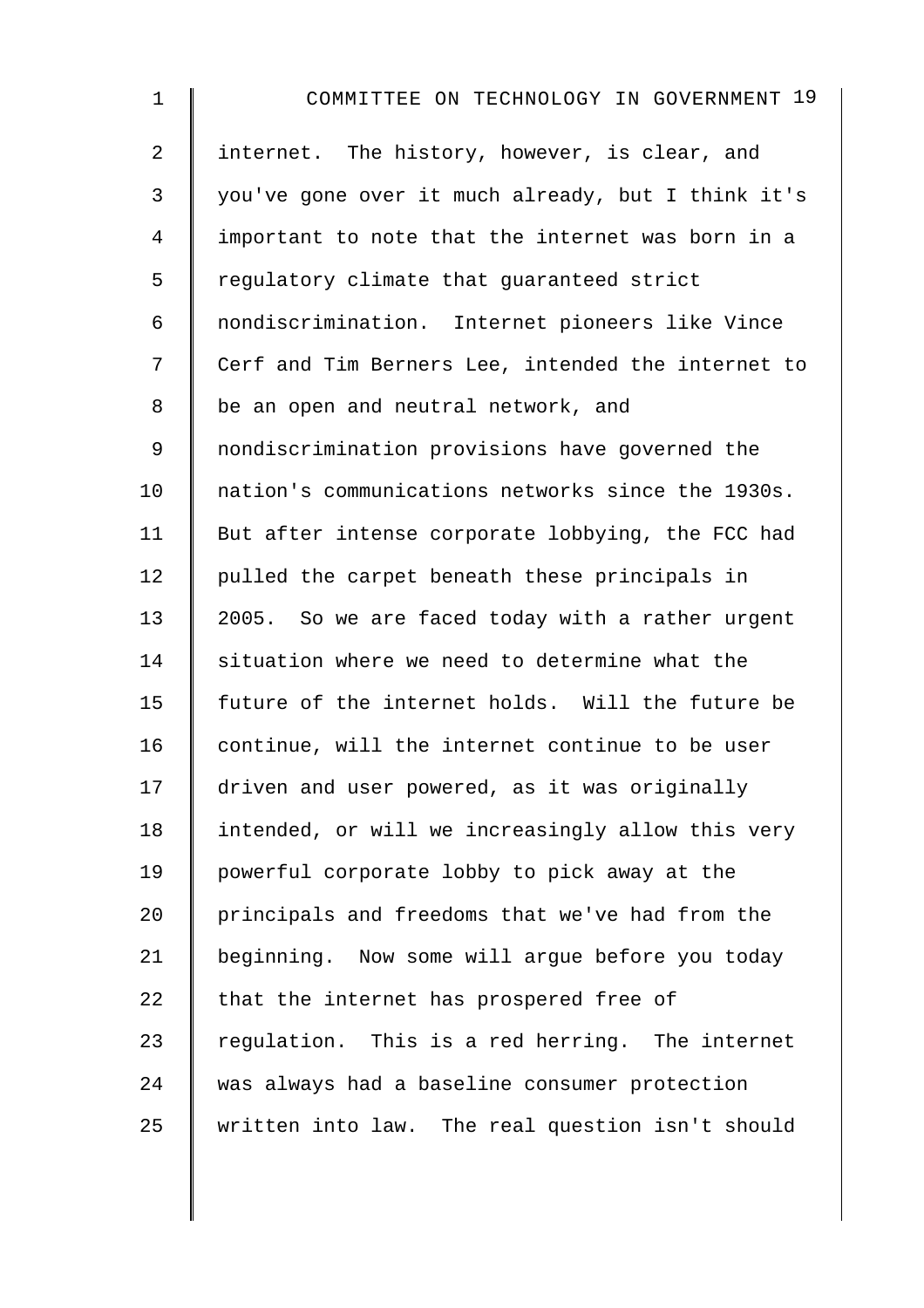| 1              | COMMITTEE ON TECHNOLOGY IN GOVERNMENT 20           |
|----------------|----------------------------------------------------|
| $\overline{2}$ | we regulate--without forward thinking broadband    |
| $\mathfrak{Z}$ | policies, America's economy will suffer--the real  |
| 4              | question should be for whom do we create this      |
| 5              | policy. The phone and cable companies have held    |
| 6              | Washington policymaking process in their grip for  |
| 7              | too long, but for all of their talk about          |
| 8              | deregulation, these giants work aggressively to    |
| 9              | force through regulations that either protect      |
| 10             | their market monopolies and duopolies, stifle new  |
| 11             | entrants in competitive technologies in the        |
| 12             | marketplace, and increase their control over the   |
| 13             | content that travels over the web. So we need to   |
| 14             | act today to protect the open internet as the      |
| 15             | essential infrastructure of our time. It is the    |
| 16             | social tool with which we will build a more        |
| 17             | prosperous, open, and just nation. Free Press is   |
| 18             | encouraged by the Council of the City of New York  |
| 19             | efforts to adopt Resolution 712-A. It will have    |
| 20             | far reaching implications. Thank you.              |
| 21             | CHAIRPERSON BREWER: Thank you very                 |
| 22             | much. We've been joined by Council Member de       |
| 23             | Blasio, Council Member James. I want them both to  |
| 24             | know that we are streaming and tweeting this, and  |
| 25             | I hope when you're Public Advocate, you can figure |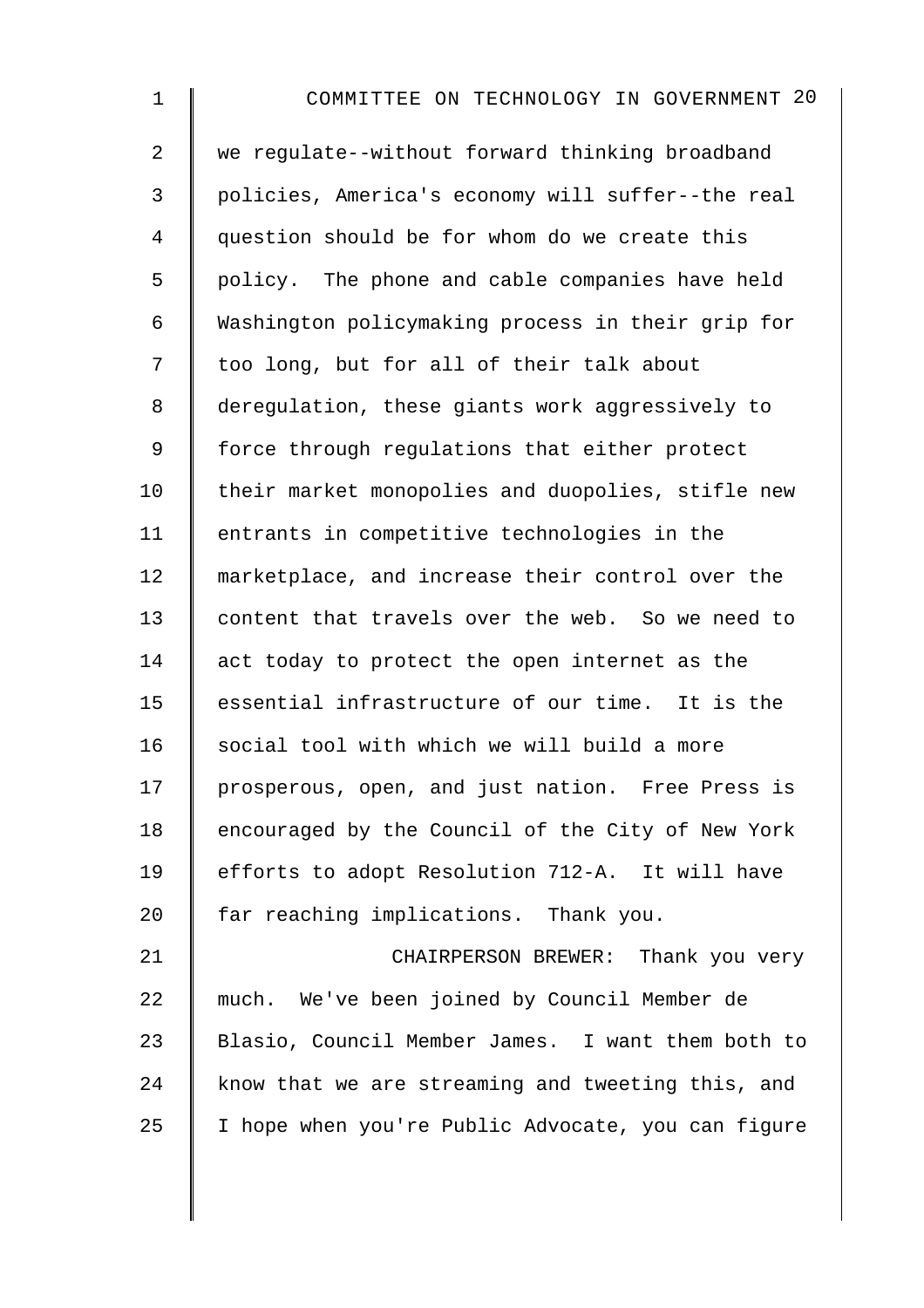| 1  | COMMITTEE ON TECHNOLOGY IN GOVERNMENT 21         |
|----|--------------------------------------------------|
| 2  | out how to do that, too. [laughter]              |
| 3  | COUNCIL MEMBER DE BLASIO: [off                   |
| 4  | mic] You authorized that announcement, right.    |
| 5  | CHAIRPERSON BREWER: Thank you.                   |
| 6  | COUNCIL MEMBER DE BLASIO: [off                   |
| 7  | mic] You're Gale Brewer and you approve that     |
| 8  | message.                                         |
| 9  | CHAIRPERSON BREWER: Yes.                         |
| 10 | [laughter] Anyway, thank you, all three, it was  |
| 11 | an inside joke, it's a long story. But thank you |
| 12 | very much. One of my questions would be, and I   |
| 13 | hope my colleagues will have questions, too. Can |
| 14 | you sketch out what ground rules you'd like to   |
| 15 | see, if any, govern the internet of the future?  |
| 16 | Because I think we all do want what generally is |
| 17 | conceived of as, as much opportunity for vision  |
| 18 | and people who can figure how to make the world  |
| 19 | better, which is what I think the internet does. |
| 20 | There are a whole series of people, yeah.        |
| 21 | ART BRODSKY: I'd like to take that               |
| 22 | on. First, and congratulations to Councilman de  |
| 23 | Blasio in your new responsibilities. Looking     |
| 24 | forward to a more consumer-friendly City,        |
| 25 | continued consumer-friendly City next year. Let  |
|    |                                                  |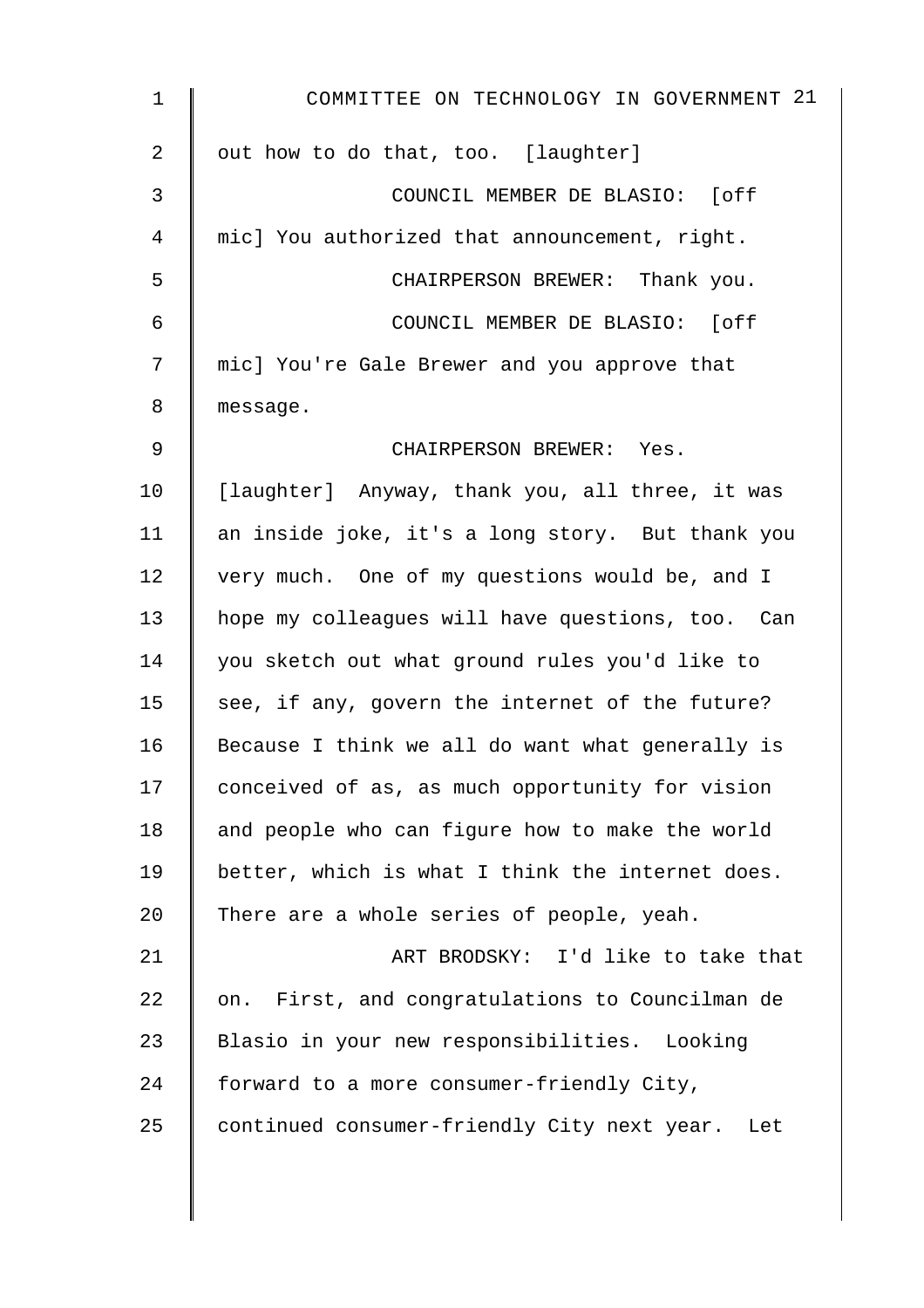1 COMMITTEE ON TECHNOLOGY IN GOVERNMENT 22 2 me make one important distinction, that when we 3 | talk about net neutrality, we're not talking about 4 Tequlating the internet. And we think of the 5 internet as all the websites from Jonathan Moore's 6 Rowdy Orbit up to Google and Yahoo! and everything 7 | else. What we're talking about is traditional 8 | rules on carriers, on phone companies, and 9 Slopping over into cable companies, that as Tim 10  $\parallel$  said have been, for the most, for some degree, 11 under regulation for decades. Nondiscrimination 12 | is a, was a fundamental part of the Communications 13 Act of 1932, for the lawyers in the room, Section 14 201 and 202. And it's only in the last four years 15  $\parallel$  that that's been wiped away. What we want to do 16  $\parallel$  is bring back a very basic, simple, conservative, 17 well-established concept of nondiscrimination, 18 where you can't play favorites online. It's as 19  $\parallel$  simple and easy as that. And I think the rules 20 that the FCC has proposed are a good way to go, 21  $\parallel$  they allow reasonable network management, they 22  $\parallel$  allow for cooperation with law enforcement, they  $23$  | allow phone and cable companies to filter out spam 24 for their email customers. So, we, the concept of 25 what we want to do is very clear, and there's no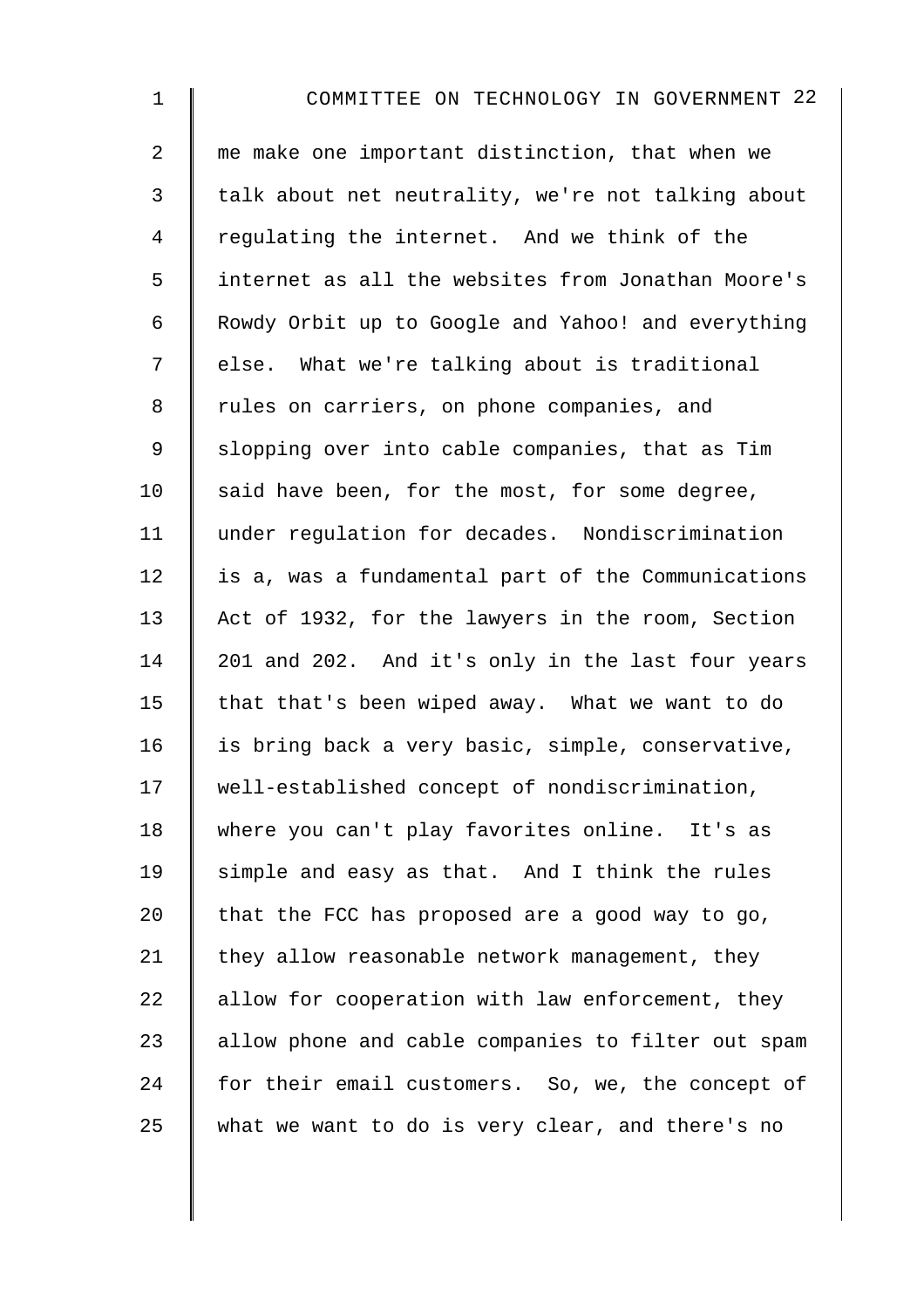| 1  | COMMITTEE ON TECHNOLOGY IN GOVERNMENT 23           |
|----|----------------------------------------------------|
| 2  | reason not to move ahead.                          |
| 3  | CHAIRPERSON BREWER: Okay, does                     |
| 4  | anybody else want to add to that.                  |
| 5  | FRED WILSON: Yeah. A lot of                        |
| 6  | people think that net neutrality means that we     |
| 7  | want to regulate what the carriers can charge for  |
| 8  | access. And in my opinion we should not do that.   |
| 9  | We should allow a carrier to charge whatever they  |
| 10 | want, and compete in the marketplace with the      |
| 11 | other sources of access to the internet. And if    |
| 12 | somebody wants a 50 megabit circuit, because they  |
| 13 | want to watch streaming video in HD quality, then, |
| 14 | you know, that's going to cost more than a dialup  |
| 15 | connection, certainly. And I don't believe that    |
| 16 | we should regulate that side of the internet. And  |
| 17 | that is how the network operators will make money. |
| 18 | They argue that net neutrality will not allow them |
| 19 | to make money, but of course that is a specious    |
| 20 | argument. There's plenty of opportunity for them   |
| 21 | to make money on the access side, and they should  |
| 22 | not be allowed to filter or discriminate or in any |
| 23 | way stop any application from running on their     |
| 24 | network, as long as it is not a harmful            |
| 25 | application, like a virus or spam or things like   |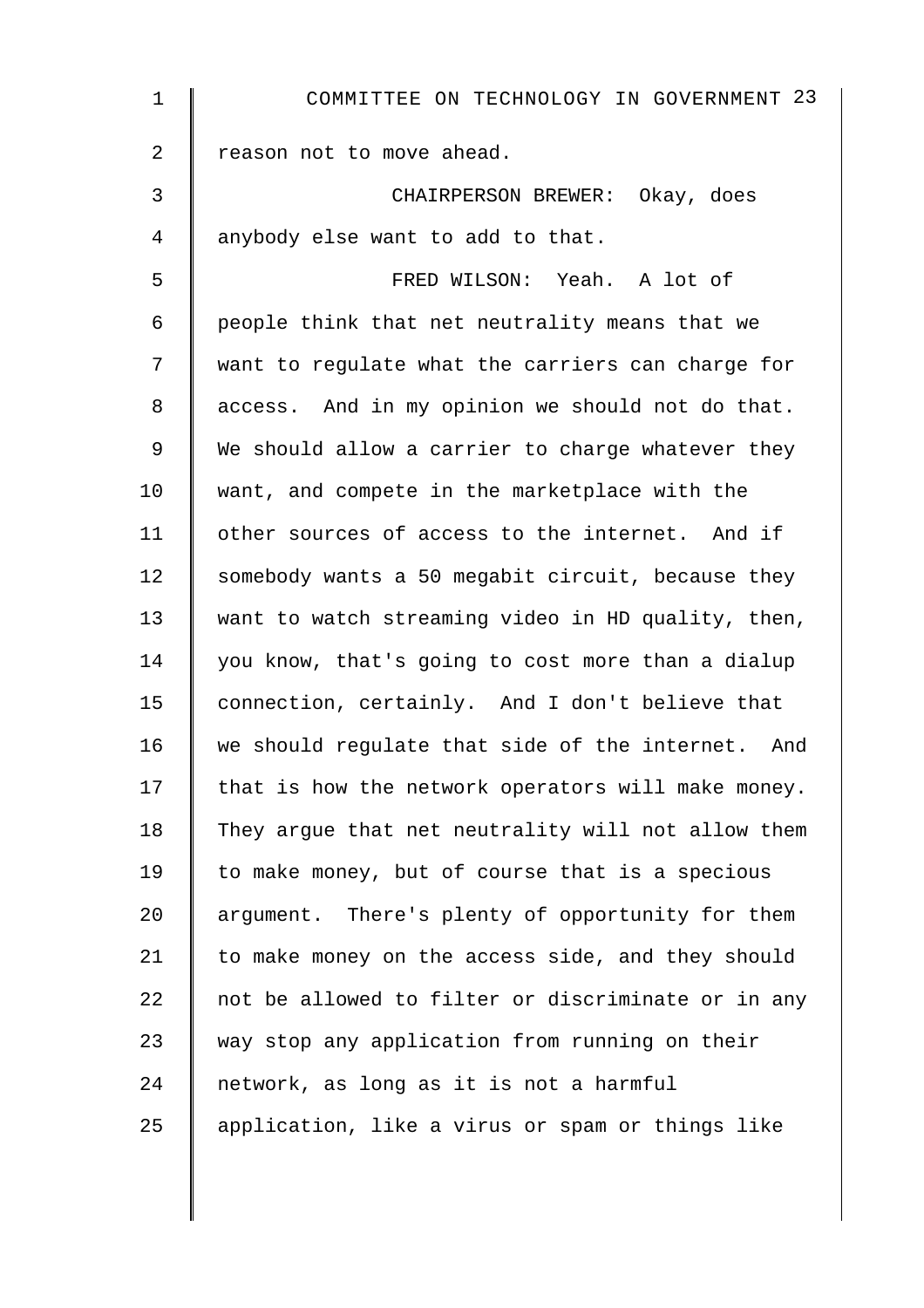| $\mathbf 1$ | COMMITTEE ON TECHNOLOGY IN GOVERNMENT 24           |
|-------------|----------------------------------------------------|
| 2           | that. Of course we should filter that out. But     |
| 3           | any legitimate application, like the one that was  |
| 4           | just described here, or anything, needs to be      |
| 5           | allowed to operate on the open internet.           |
| 6           | CHAIRPERSON BREWER: Okay. Thanks.                  |
| 7           | Council Member James.                              |
| 8           | COUNCIL MEMBER JAMES: Just one                     |
| $\mathsf 9$ | question. My whole career has been built on equal  |
| 10          | access for all. So to what extent will this have   |
| 11          | on providing access to low income families and     |
| 12          | individuals in this country.                       |
| 13          | ART BRODSKY: That's a great                        |
| 14          | question. And I think that there are two parts to  |
| 15          | the answer. The first part is, it will have a      |
| 16          | great effect in the sense that if you put someone  |
| 17          | in the middle between the consumer and the user,   |
| 18          | where there is no one now, someone in the middle   |
| 19          | that says, "This website will run faster than that |
| 20          | website," you harm the equal access particularly   |
| 21          | from the small businessman. And that's from my     |
| 22          | friend Jonathan who did this website that I        |
| 23          | mentioned, with, you know, the African-American    |
| 24          | and Latino content. He won't be able to get the    |
| 25          | same customer eyeballs on his site, and build his  |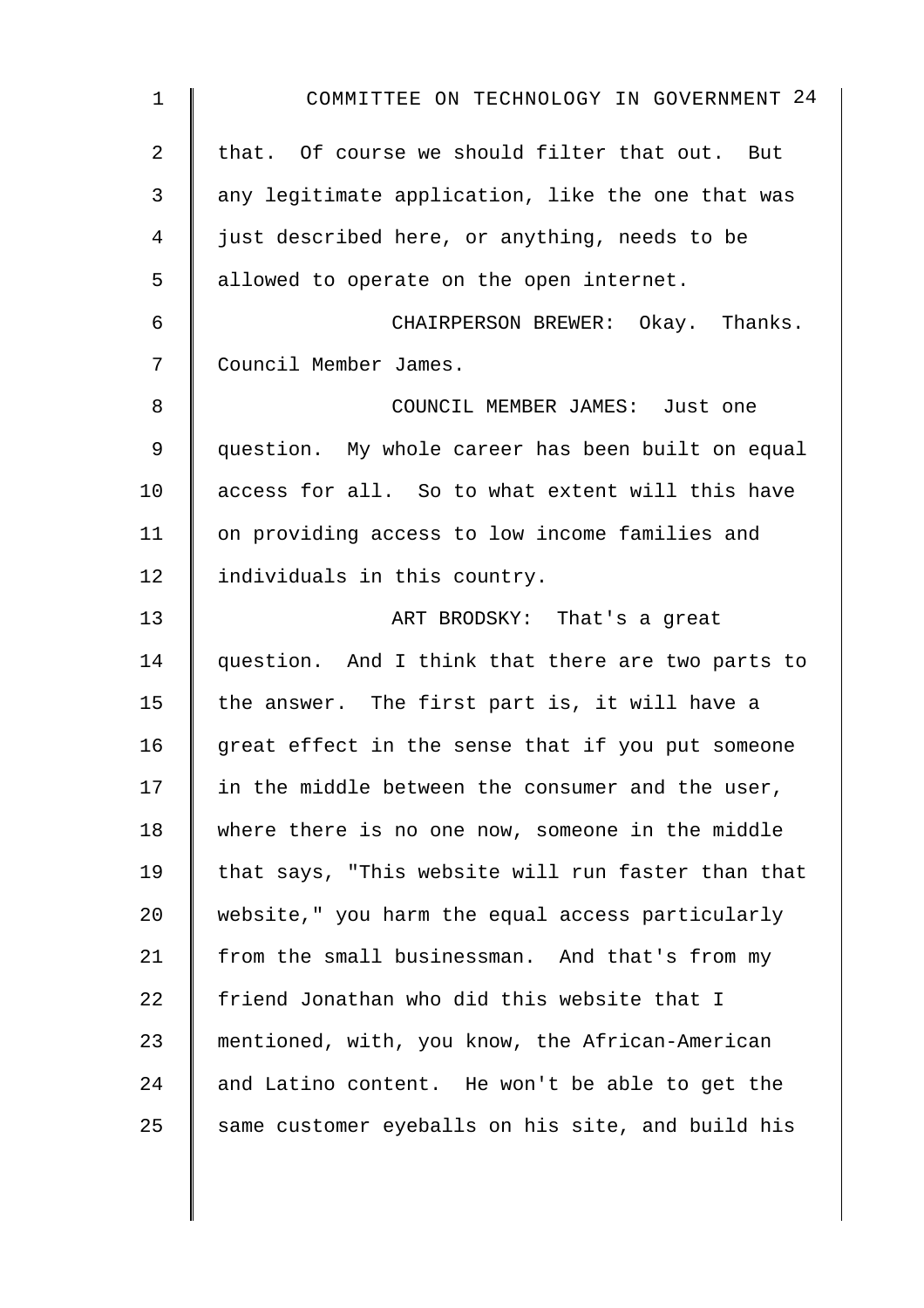| 1              | COMMITTEE ON TECHNOLOGY IN GOVERNMENT 25           |
|----------------|----------------------------------------------------|
| $\overline{a}$ | business as somebody who can afford the managed    |
| $\mathfrak{Z}$ | services, or other whatever they want to call it,  |
| 4              | that the phone companies put in the middle. So     |
| 5              | this is very important, to maintain the equal      |
| 6              | access that, as Fred and Tim have said, has been   |
| 7              | the hallmark of the internet, the characteristic   |
| 8              | of the internet, since we started.                 |
| 9              | TIMOTHY KARR: And just to add, I                   |
| 10             | think a part of your question is also about just   |
| 11             | getting access in communities that are still left  |
| 12             | off the grid. And one argument that has been put   |
| 13             | forward is that net neutrality will thwart the     |
| 14             | necessary investment needed to build out into low  |
| 15             | income, inner city communities. And we looked at   |
| 16             | the numbers, to see if that was indeed true, and   |
| 17             | in a study that Free Press released last month, we |
| 18             | found, in looking at AT&T, AT&T merged with Bell   |
| 19             | South at the end of 2006, in there the FCC         |
| 20             | attached a net neutrality condition to that        |
| 21             | merger, for two years. So we looked at AT&T over   |
| 22             | those two years, and just to see if they indeed,   |
| 23             | because of net neutrality curtailed investment.    |
| 24             | And we found that their capital expenditures       |
| 25             | actually went up over the two years. And in fact,  |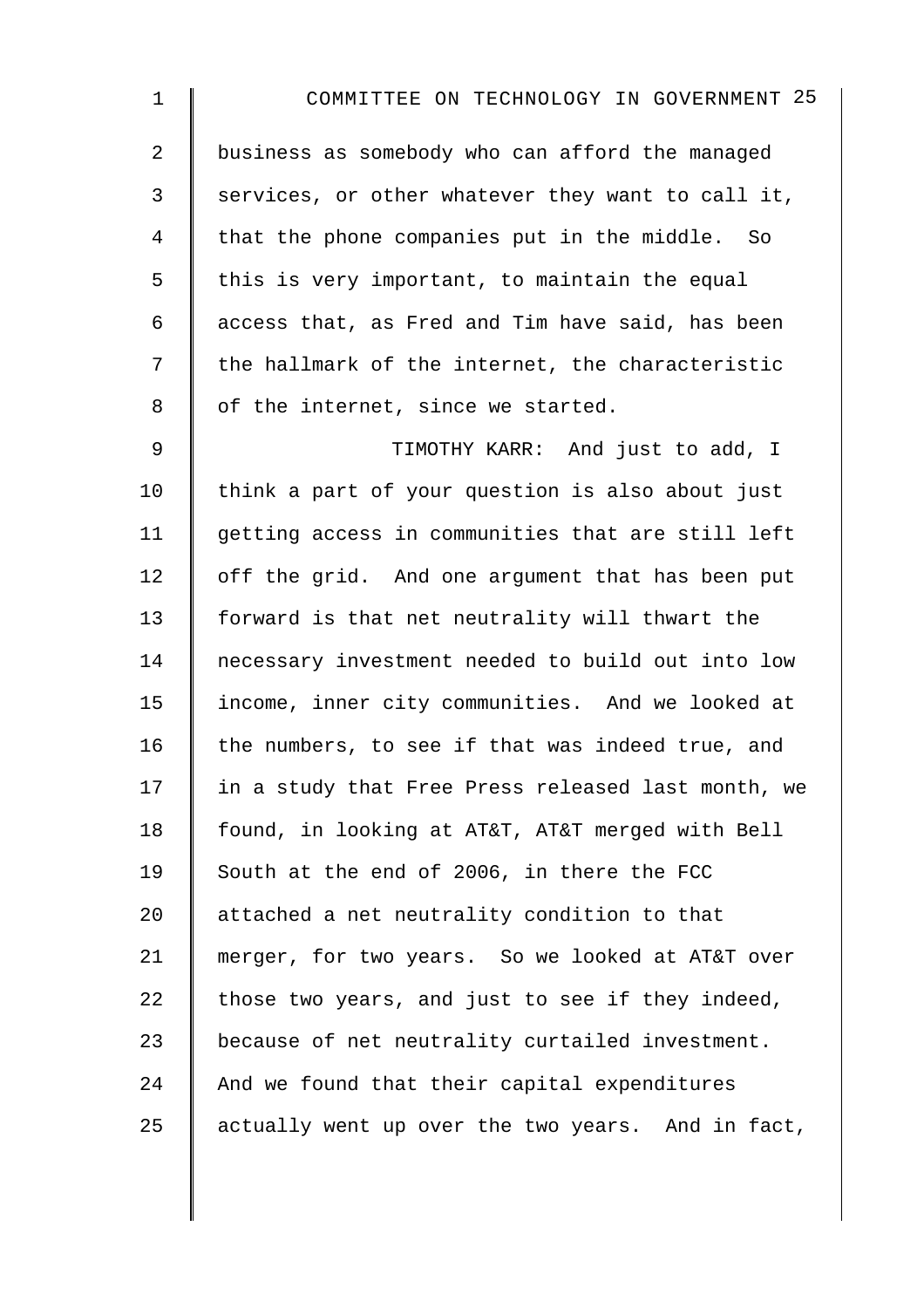| $\mathbf 1$    | COMMITTEE ON TECHNOLOGY IN GOVERNMENT 26           |
|----------------|----------------------------------------------------|
| $\overline{2}$ | after the net neutrality conditions expired at the |
| 3              | end of 2008, was the only time that we saw that    |
| 4              | investment in network build out, network services  |
| 5              | decrease. So, if those numbers tell you anything,  |
| 6              | it means that net neutrality, you know, either has |
| 7              | no relationship with the network build out,        |
| 8              | creating access for communities, or if it has any, |
| 9              | it's a positive relationship.                      |
| 10             | ART BRODSKY: You know, I mean,                     |
| 11             | companies do what they want to do. I mean, if you  |
| 12             | look at Verizon, they're selling off all of        |
| 13             | northern New England. Has nothing to do with net   |
| 14             | neutrality. I mean, they're laying off people in   |
| 15             | Little Rock because of the Alltel merger, has      |
| 16             | nothing to do with net neutrality. And they build  |
| 17             | out and improve facilities in neighborhoods        |
| 18             | unfortunately on the whim of what they want to do, |
| 19             | because a lot of the potential regulatory power to |
| 20             | do that has just gone away over the past few       |
| 21             | years. I mean, in an ideal world, perhaps, some    |
| 22             | years back, a state commission or a Federal        |
| 23             | Communications Commission, could direct a company  |
| 24             | to say, "Hey, your facilities are lagging in       |
| 25             | Harlem," or "Your facilities are lagging           |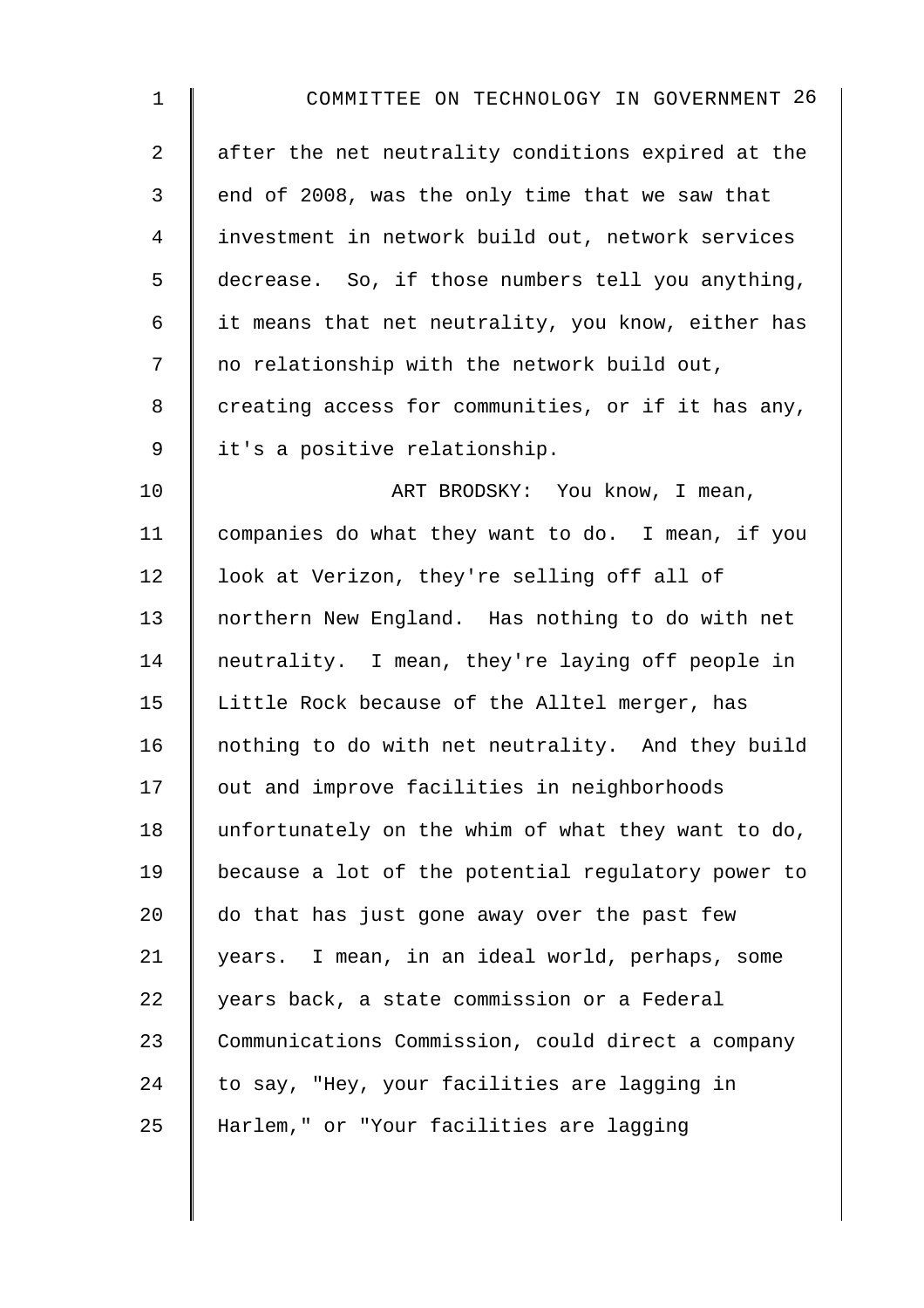| 1  | COMMITTEE ON TECHNOLOGY IN GOVERNMENT 27           |
|----|----------------------------------------------------|
| 2  | downtown," you know, "fix it up." And in some      |
| 3  | cases, years ago, they were able to do that. They  |
| 4  | can't now. But don't, if they're not doing it      |
| 5  | now, don't blame it on regulation or potential     |
| 6  | regulation.                                        |
| 7  | COUNCIL MEMBER JAMES: Obviously, I                 |
| 8  | will support any position, any bill that will      |
| 9  | advance access for all, as opposed to construct    |
| 10 | barriers. So, if, I will speak with my chair       |
| 11 | member, my chairwoman, and she will advise me      |
| 12 | accordingly, and I will vote my conscience, but    |
| 13 | obviously I will be led by the leadership of       |
| 14 | Council Member Gale Brewer, who is the internet    |
| 15 | guru in the City Council. Thank you.               |
| 16 | CHAIRPERSON BREWER: Thank you.                     |
| 17 | One question would be, obviously, you talked a     |
| 18 | little bit about the users and the analysis of you |
| 19 | could charge more for faster. But what about a     |
| 20 | like a YouTube situation, where there's a lot of   |
| 21 | content? Should they be paying more or not?        |
| 22 | Again, it's the other side of the coin.            |
| 23 | ART BRODSKY: YouTube and Google                    |
| 24 | are paying untold millions already. It ain't       |
| 25 | cheap to put all that vide online. And the fact    |
|    |                                                    |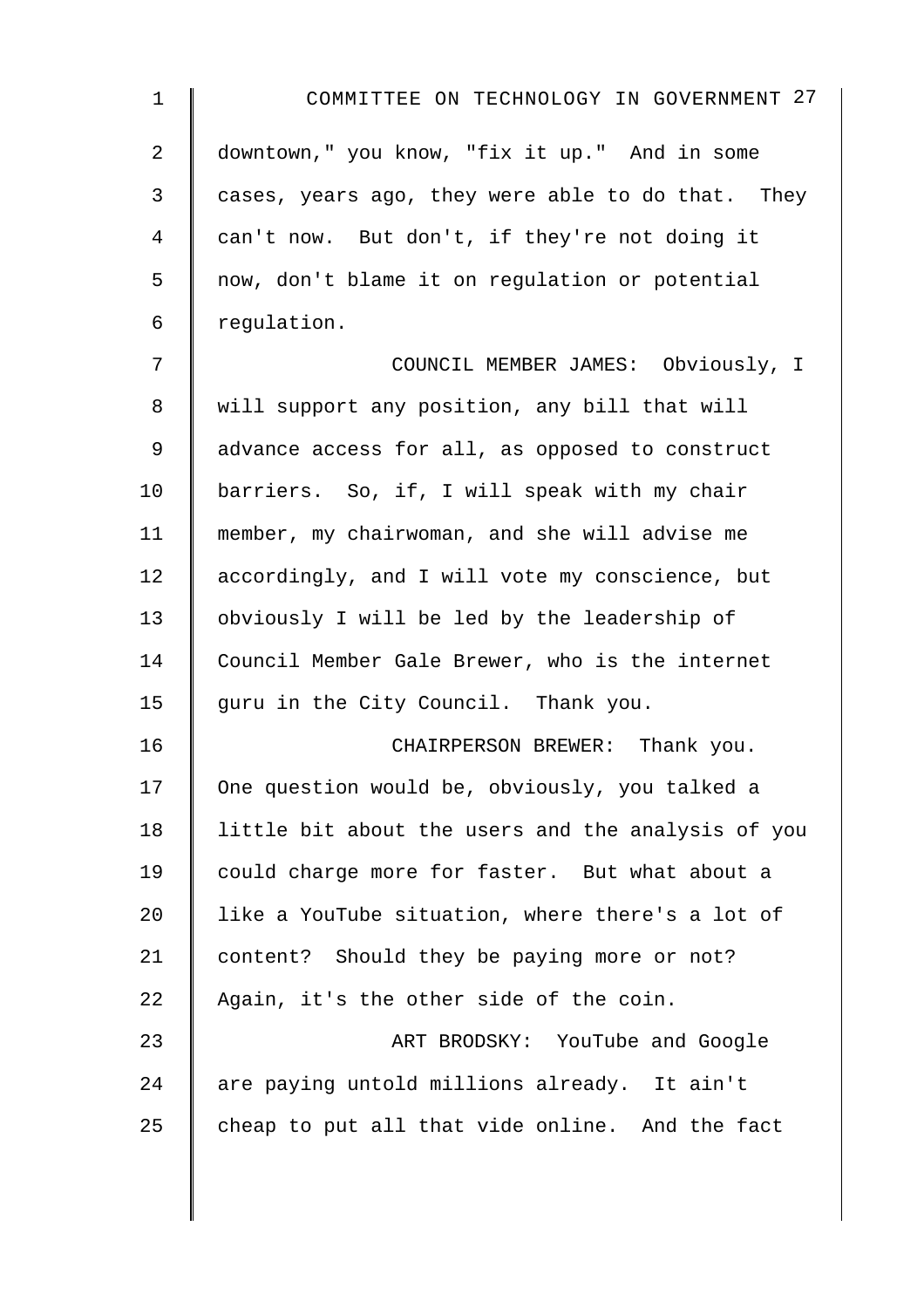| $\mathbf 1$    | COMMITTEE ON TECHNOLOGY IN GOVERNMENT 28           |
|----------------|----------------------------------------------------|
| $\overline{2}$ | that as former then SBC chairman, then later AT&T  |
| 3              | chairman, after SBC swallowed AT&T, but before the |
| 4              | AT&T swallowed Bell South, I have to keep all      |
| 5              | these straight, Chairman Ed Whitacre famously      |
| 6              | said, you know, "These people are using my pipes   |
| 7              | for free." Now I will note that he started the     |
| 8              | net neutrality debate before the ink was dry on    |
| 9              | the first of the series of mergers. So, we sort    |
| 10             | of know where their head is at and what comes to   |
| 11             | that. YouTube is paying millions. Nobody's using   |
| 12             | any pipes for free. As Fred said, as a consumer,   |
| 13             | I decide what connection I want at my house.       |
| 14             | Businesses also pay for it. You know, they pay     |
| 15             | for lots more to put all that video online. So, a  |
| 16             | lot of money is being spent. The earnings are      |
| 17             | there. And I think for them to say that, you       |
| 18             | know, somehow folks are taking advantage of the    |
| 19             | internet and putting up content for free is just   |
| 20             | another red herring.                               |
| 21             | FRED WILSON: Well, I think that                    |
| 22             | really the way to think about this is, as high     |
| 23             | bandwidth applications come online, YouTube would  |
| 24             | be a classic example of a high bandwidth           |

25 | application. Consumers are going to need to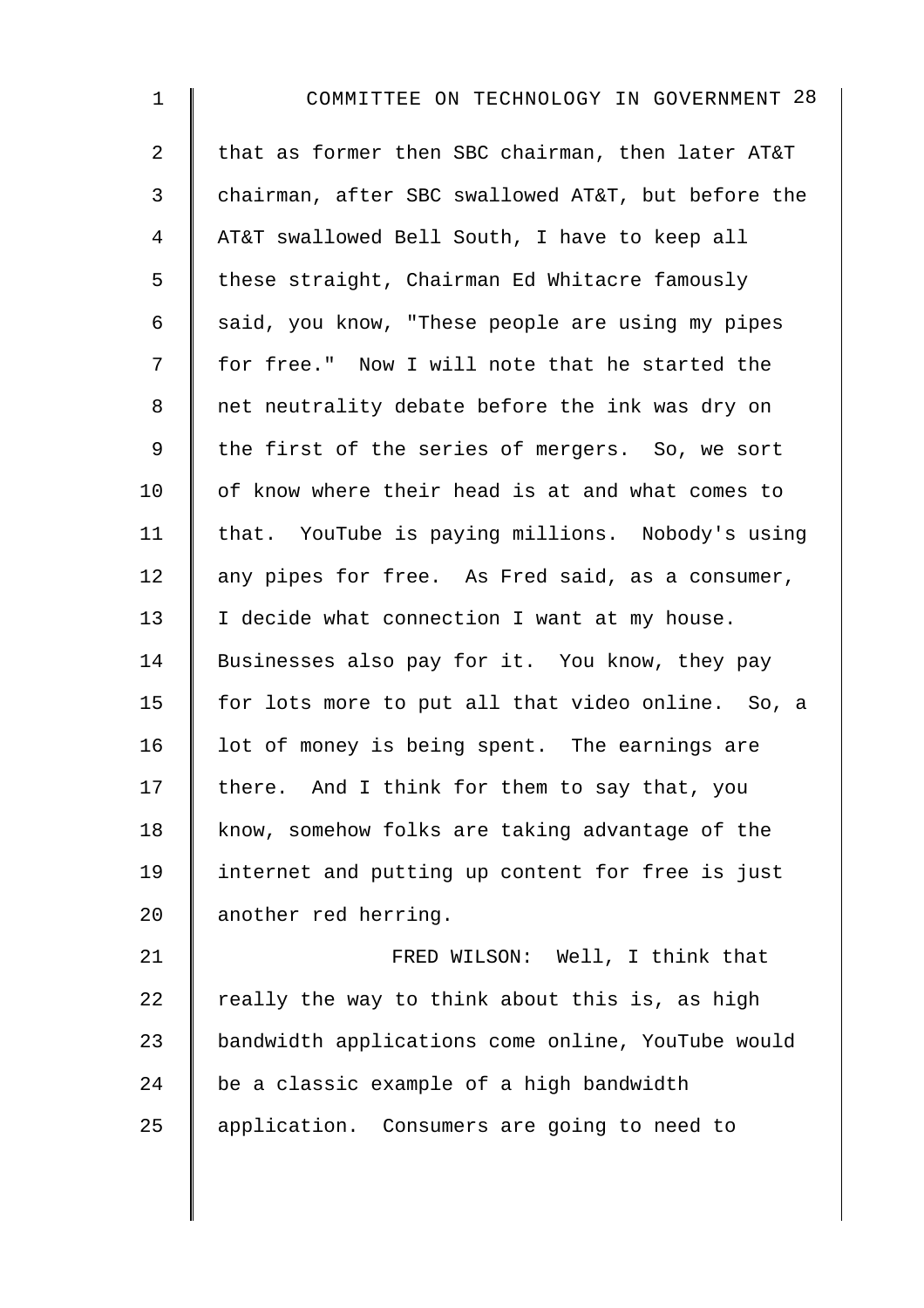1 COMMITTEE ON TECHNOLOGY IN GOVERNMENT 29 2 I increase the amount of bandwidth that they 3 | purchase from their carriers. And the carriers 4 can charge more, for more bandwidth, and they do 5 | charge more for more bandwidth. So I would argue 6  $\parallel$  that YouTube is making money for carriers, not 7 | costing money for carriers. The issue here is  $8 \parallel$  that the carriers want to do, is they want to 9 | control their networks, they want to control who 10 can access the networks and they want to eke out 11  $\parallel$  as much profit as possible on those networks. And 12 | I think we as a society have an obligation to 13 | ourselves and all the citizens, not to allow that 14 to happen. And so, there is an economic model, it 15 has existed for 15 years now on the internet in 16 | its commercial phase, it's well understood, 17 | everybody making money, and the argument that 18 they're going out of business because people are 19 using their pipes for free is, in my mind, not 20 correct. 21 | CHAIRPERSON BREWER: And something  $22$  similar of course, is cable and phone companies, 23 Should they be permitted to protect, this is from

 $25$  charging content providers, or by managing video

 $24$  their perspective, their core businesses by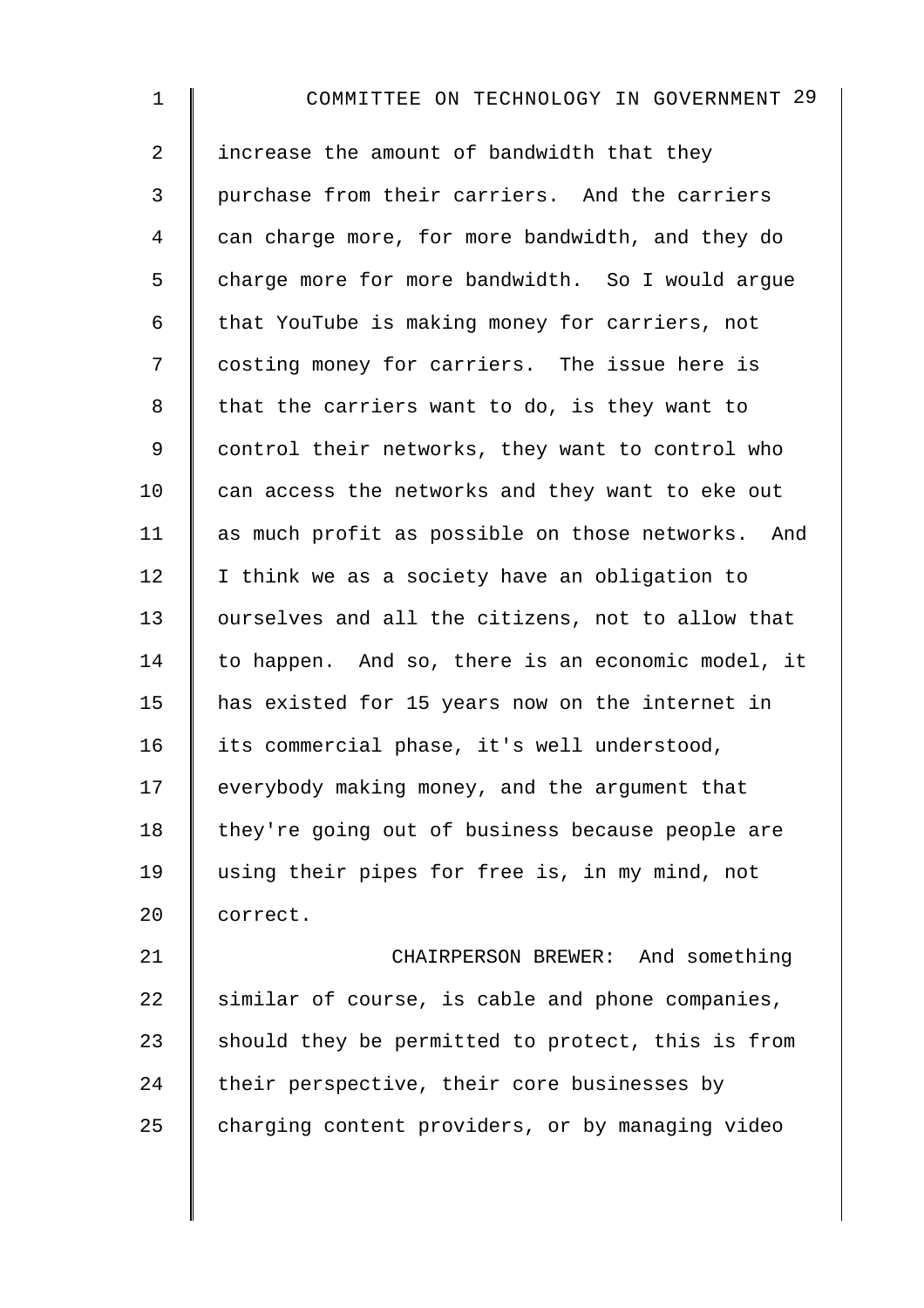| $\mathbf 1$ | COMMITTEE ON TECHNOLOGY IN GOVERNMENT 30          |
|-------------|---------------------------------------------------|
| 2           | or voice data VOIP? Or is that something--it's    |
| 3           | sort of exactly what you were talking about. And  |
| 4           | I think I know your answer, but I wanted to hear  |
| 5           | it.                                               |
| 6           | FRED WILSON: Well, I think that's,                |
| 7           | I think that's the nut there. In particular, what |
| 8           | you're looking at, these vertically integrated    |
| 9           | companies that are also in the business of        |
| 10          | providing cable video services--                  |
| 11          | CHAIRPERSON BREWER: Correct.                      |
| 12          | FRED WILSON: --in addition to high                |
| 13          | speed internet.                                   |
| 14          | CHAIRPERSON BREWER: Correct.                      |
| 15          | FRED WILSON: And what we've seen                  |
| 16          | over the last couple of years, as more and more   |
| 17          | Americans get high speed connections, is that     |
| 18          | they're taking control of their own media         |
| 19          | experience. They're creating videos, they're      |
| 20          | sharing videos, they're downloading them--they're |
| 21          | sort of becoming their own media moguls.          |
| 22          | CHAIRPERSON BREWER: And turning                   |
| 23          | off the television.                               |
| 24          | FRED WILSON: And yeah, there is a                 |
| 25          | term called "cutting the cord," which terrifies a |
|             |                                                   |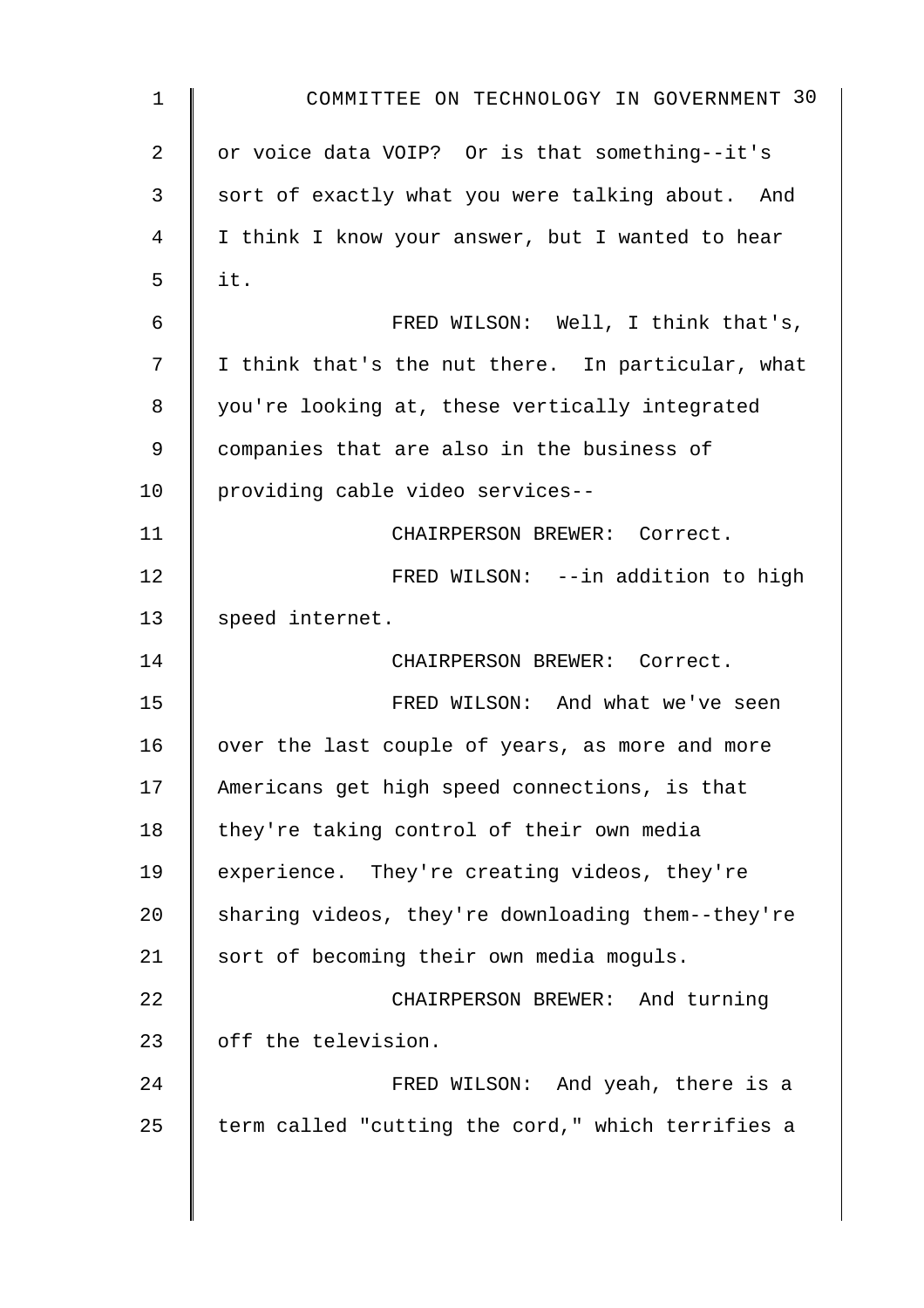| $\mathbf 1$    | COMMITTEE ON TECHNOLOGY IN GOVERNMENT 31           |
|----------------|----------------------------------------------------|
| $\overline{2}$ | lot of these legacy companies, because they do see |
| 3              | a convergence of all things media, to a single     |
| 4              | high speed internet connection. And                |
| 5              | unfortunately, their solution to that, rather than |
| 6              | building demand to meet the, or supply to meet the |
| 7              | increase demand, more people want high speed       |
| 8              | internet, they are trying to constrict it in a way |
| 9              | that will prohibit people from using video, via    |
| 10             | the internet, and turn them back to their legacy   |
| 11             | products. Now, this sort of, this stifles the      |
| 12             | sort of innovation that made YouTube such a great  |
| 13             | revelation for people. So we are very, very        |
| 14             | strongly against the notion that they should       |
| 15             | constrict people's use in any way.                 |
| 16             | ART BRODSKY: And let me just add a                 |
| 17             | historical note, since I've been in this business  |
| 18             | far too long. I started right before the           |
| 19             | divestiture took effect in 1984. We've seen all    |
| 20             | this before. This is not new, when you talk about  |
| 21             | discriminating against competing products. And     |
| 22             | for years and years, using telephone that were not |
| 23             | manufactured by Western Electric were verboten.    |
| 24             | For years and years, using any other services were |
| 25             | verboten. It took, you know, government lawsuits,  |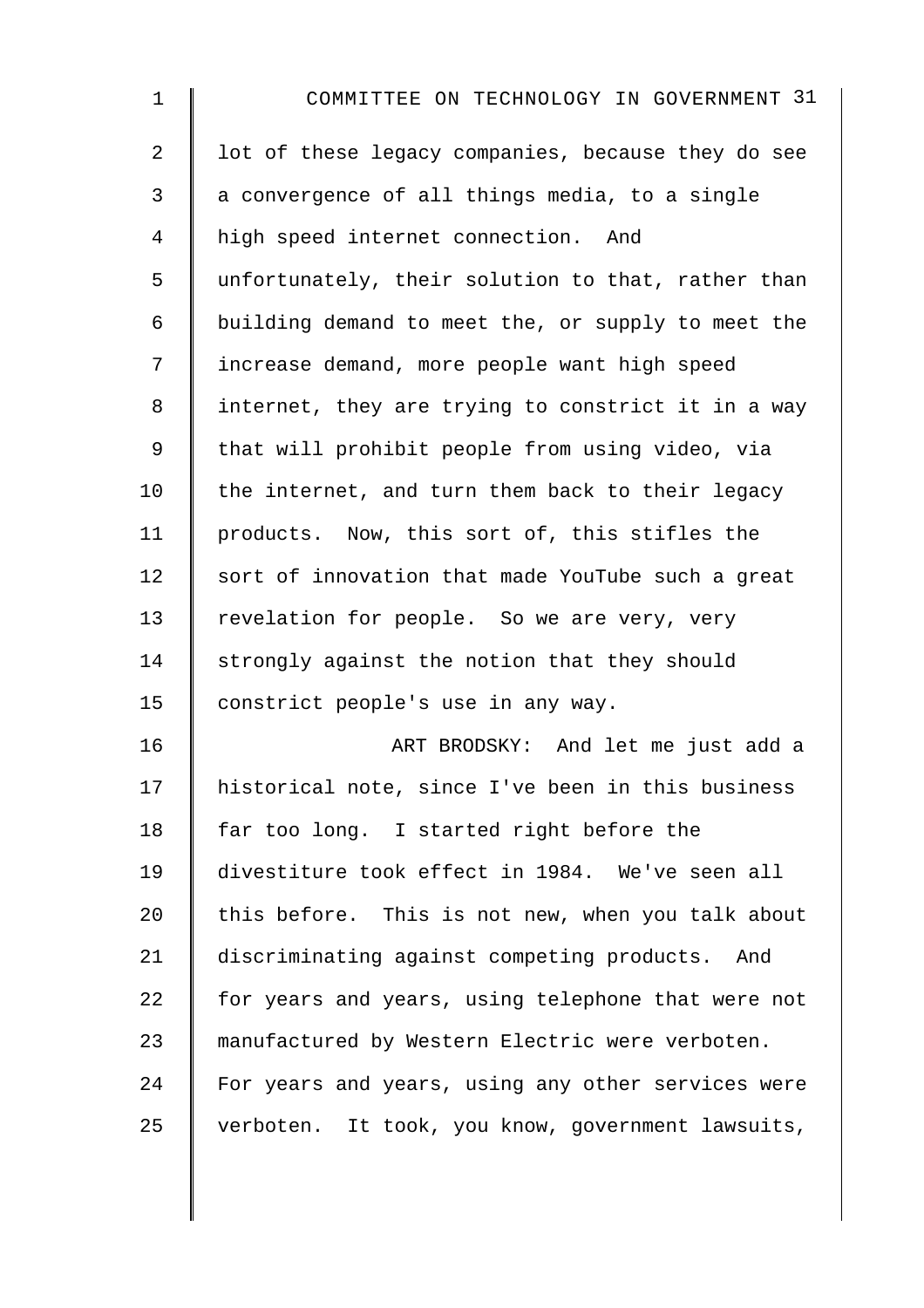| 1              | COMMITTEE ON TECHNOLOGY IN GOVERNMENT 32           |
|----------------|----------------------------------------------------|
| $\overline{2}$ | it took the FCC to say, "Yes, you can use other    |
| 3              | equipment, no you should not favor your            |
| 4              | affiliates." So this is, these are things with     |
| 5              | which the government has dealt for years, and can  |
| 6              | continue to do so in the future, whether it's new  |
| 7              | telephones or whether it's VOIP.                   |
| 8              | FRED WILSON: You know, I would                     |
| 9              | just like to call out attention to the notion that |
| 10             | we should protect somebody's business. To me that  |
| 11             | is a bad idea. Businesses compete with each        |
| 12             | other, times change, technology changes,           |
| 13             | businesses come and go. The idea that we would     |
| 14             | protect anybody's business, and create regulations |
| 15             | to protect any business, to me, is a crazy idea.   |
| 16             | Let new businesses flourish and let old businesses |
| 17             | die. That is the way that we will get the          |
| 18             | greatest amount of innovation in our society, and  |
| 19             | that will be the way that we will get more people  |
| 20             | on the internet, create open access, create more   |
| 21             | access. Any time we think about protecting any     |
| 22             | business, we're thinking wrong.                    |
| 23             | CHAIRPERSON BREWER: And following                  |
| 24             | that Fred, on that Fred, I think what you're       |
| 25             | trying to say is that having a stable regulatory   |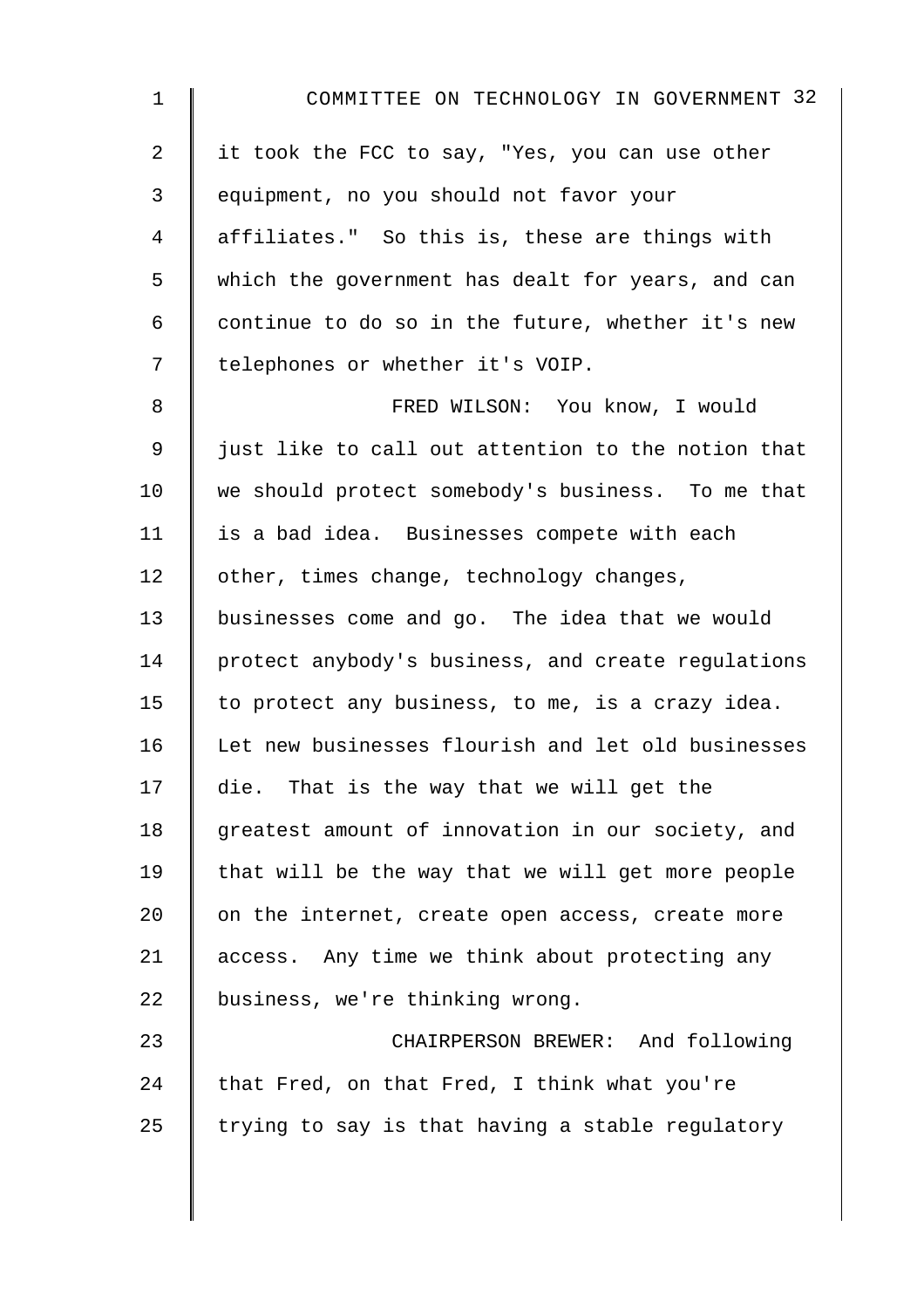| 1               | COMMITTEE ON TECHNOLOGY IN GOVERNMENT 33          |
|-----------------|---------------------------------------------------|
| $\overline{a}$  | environment will spur economic development and    |
| 3               | internet startups. Is that what you're basically  |
| $\overline{4}$  | stating?                                          |
| 5               | FRED WILSON: Not arguing for a                    |
| 6               | regularly environment that protects anybody's     |
| 7               | businesses. We have that in many sense. I think   |
| 8               | regulations today protect telcos and cable        |
| 9               | companies, and gives them monopolies. And that is |
| 10              | not the way to create innovation. What we want to |
| 11              | do is create everything we can do to allow        |
| 12 <sub>1</sub> | hundreds, thousands of competitors, out there in  |
| 13              | the marketplace, competing for our business. And  |
| 14              | that will create the greatest set of services for |
| 15              | us and society at large. So, this is what the     |
| 16              | carriers are trying to do, they are trying to     |
| 17              | protect their monopolies, protect their profits   |
| 18              | and protect their business. And I think we should |
| 19              | not allow that to happen.                         |
| 20              | CHAIRPERSON BREWER: Okay, so net                  |
| 21              | neu--                                             |
| 22              | ART BRODSKY: Can I just take that                 |
| 23              | from a different angle? When the internet started |
| 24              | in 1998, we were under common carrier regulation. |
| 25              | And one of my great props, which I didn't schlep  |
|                 |                                                   |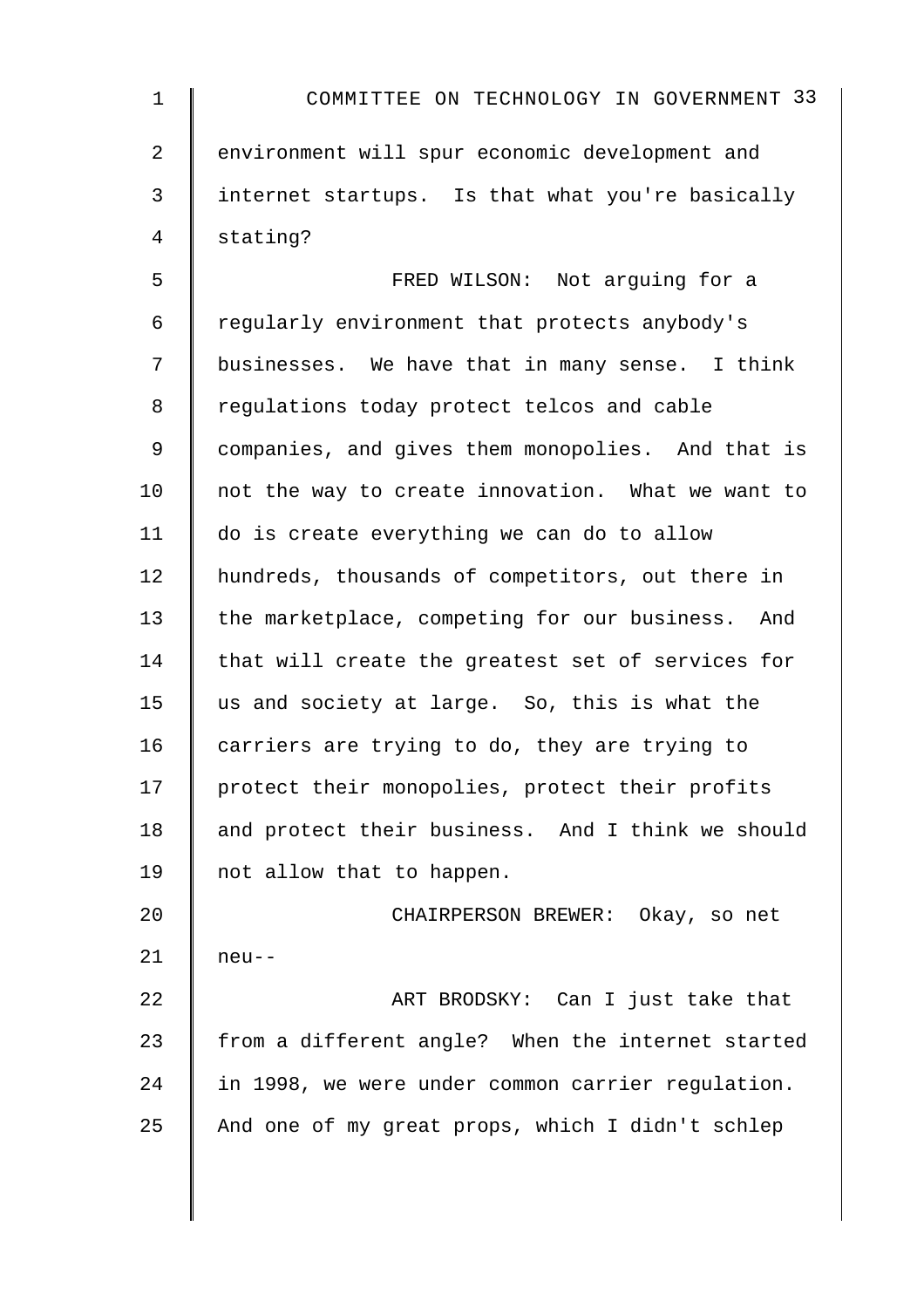| $\mathbf{1}$ | COMMITTEE ON TECHNOLOGY IN GOVERNMENT 34           |
|--------------|----------------------------------------------------|
| 2            | with me today, 'cause it's sort of heavy, is a     |
| 3            | book I keep in my desk about yea thick, of         |
| 4            | internet service providers from ten years ago.     |
| 5            | There were 5,000 of them.                          |
| 6            | CHAIRPERSON BREWER: I know, I                      |
| 7            | still have mine.                                   |
| 8            | ART BRODSKY: Oh, good for you.                     |
| 9            | And that's the point that, you know, regulation    |
| 10           | can, in the right environment, foster business,    |
| 11           | and foster creativity, by giving everyone an equal |
| 12           | chance to play.                                    |
| 13           | FRED WILSON: An interesting thing                  |
| 14           | about common carriage is also it, common carriage  |
| 15           | obviously applied originally to transportation and |
| 16           | then the communications sector became, it applied  |
| 17           | to the transport of information. But what common   |
| 18           | carriage has become in the internet age is really  |
| 19           | a great engine for free speech. And we've talked,  |
| 20           | we've talked about startups, we've talked about    |
| 21           | commerce and economic opportunity. But I think     |
| 22           | it, there's an equal opportunity component to net  |
| 23           | neutrality, which is that it does foster free      |
| 24           | speech in ways that we've never seen before.<br>In |
| 25           | fact, you know, the internet, an open internet,    |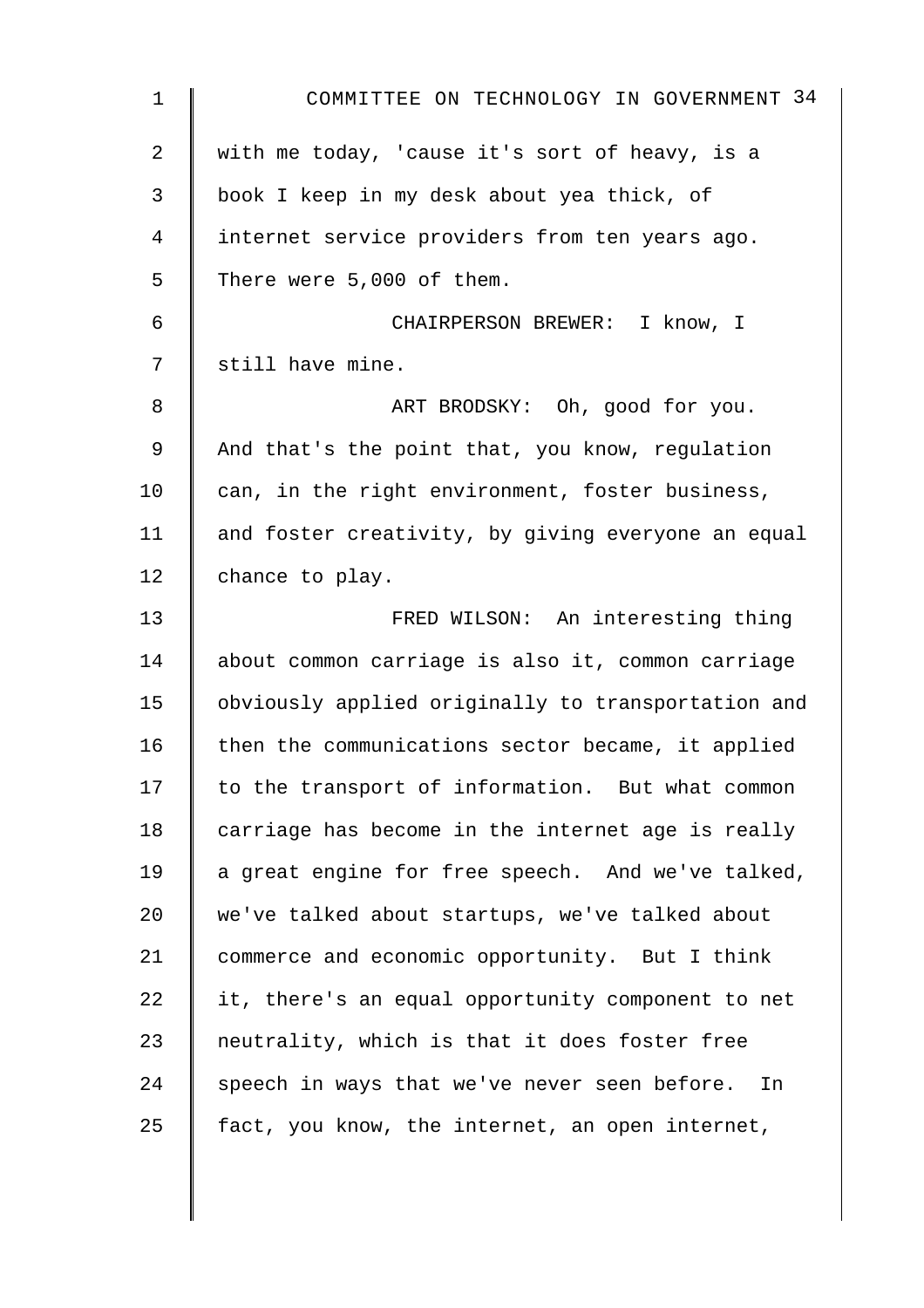| 1              | COMMITTEE ON TECHNOLOGY IN GOVERNMENT 35           |
|----------------|----------------------------------------------------|
| $\overline{2}$ | has made the First Amendment a living document for |
| 3              | so many people, over the last two decades, that--  |
| $\overline{4}$ | and net neutrality and common carriage are the     |
| 5              | reasons that that stays protected.                 |
| 6              | CHAIRPERSON BREWER: I want to                      |
| 7              | thank this panel very much for your insights, and  |
| 8              | I really appreciate your being here today,         |
| 9              | particularly traveling and all of your history on  |
| 10             | this topic, 'cause I know how long it has been.    |
| 11             | Thank you. Our next panel is John Mayo; Howard     |
| 12             | Simmons, Simons, I'm sorry, from the Cable and     |
| 13             | Television Table, Telecommunications Association   |
| 14             | of New York; and Lawrence Spiwak. Thank you.       |
| 15             | [pause] [background noise] Where are you from,     |
| 16             | students? Where are you from? Borough of           |
| 17             | Manhattan Community College. Congratulations, we   |
| 18             | love CUNY. Thank you for being here, this is a     |
| 19             | Committee on Technology in Government, and we're   |
| 20             | delighted to have you, you're welcome to join us,  |
| 21             | there's seats in the balcony or you can find seats |
| 22             | here. Thank you for joining us. And whomever       |
| 23             | would like to begin. I'm sorry about my voice.     |
| 24             | HOWARD SIMONS: I guess that's on,                  |
| 25             | I guess I'll--by consent of our panel here, I      |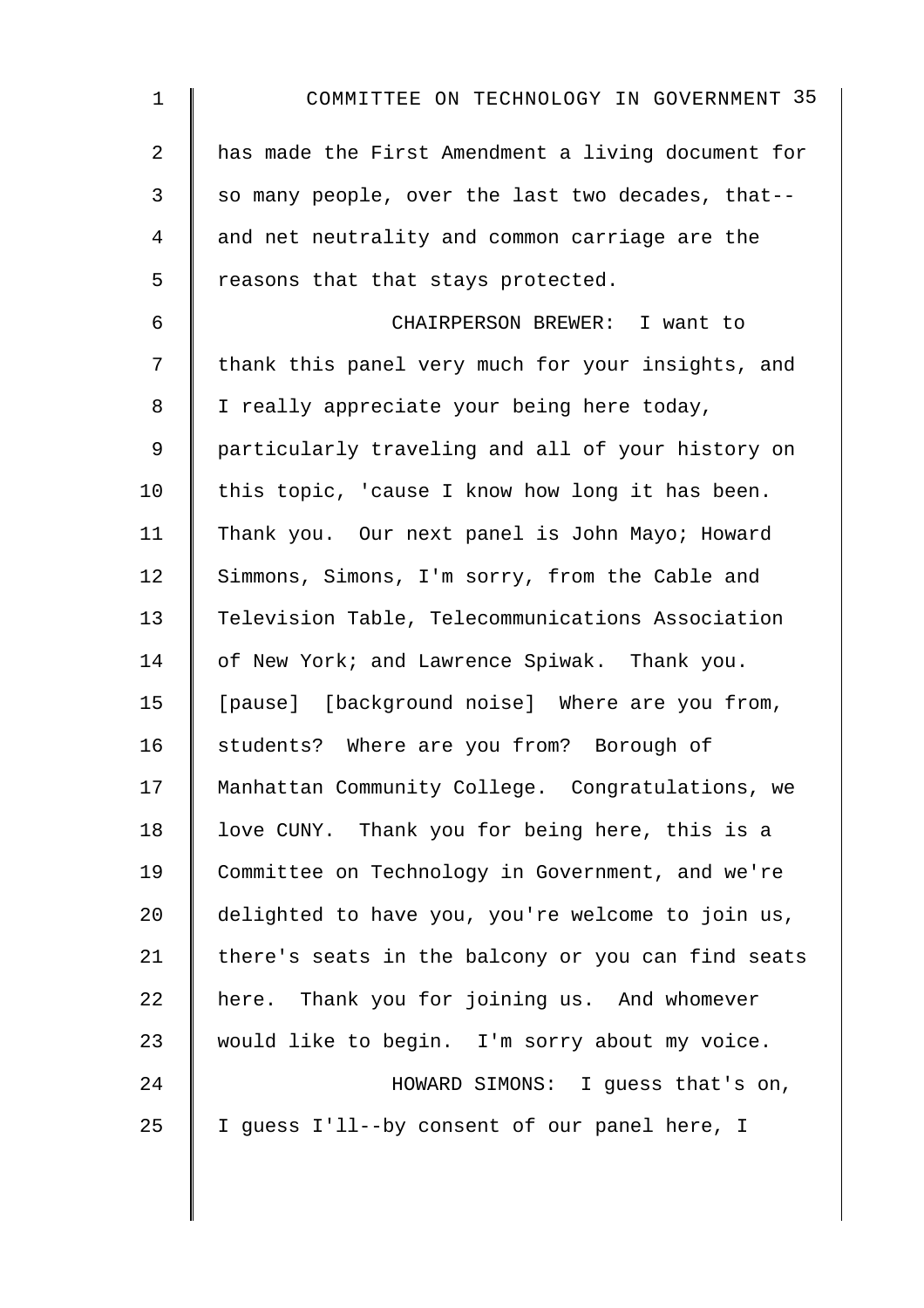| 1  | COMMITTEE ON TECHNOLOGY IN GOVERNMENT 36           |
|----|----------------------------------------------------|
| 2  | guess I'll start, if it's okay with you, Madam     |
| 3  | Chairman.                                          |
| 4  | CHAIRPERSON BREWER: Of course.                     |
| 5  | HOWARD SIMONS: My name is Howard                   |
| 6  | Simons, I am here today representing the Cable     |
| 7  | Telecommunications Association of New York. And    |
| 8  | I'd like to just make a couple of points and then  |
| 9  | hopefully get into questions with you. First, I    |
| 10 | think it's important to acknowledge that the       |
| 11 | reason that New Yorkers have broadband, high speed |
| 12 | internet access, is because of the investment of   |
| 13 | billions and billions of dollars by cable          |
| 14 | operators, and by phone companies, in the City.    |
| 15 | In New York City alone, Cablevision and Time       |
| 16 | Warner Cable, have invested billions since 1995 to |
| 17 | bring high speed access here, it didn't just       |
| 18 | materialize. The prior panel, I mean, I think      |
| 19 | has, I think has done somewhat of a disservice to  |
| 20 | the debate by setting this up as a discussion      |
| 21 | between almost between good and evil, and that's   |
| 22 | not really the debate. And I know you recognize    |
| 23 | that, having been involved in this issue for many, |
| 24 | many years. It really is a very difficult debate,  |
| 25 | over the role of government in a sphere of the     |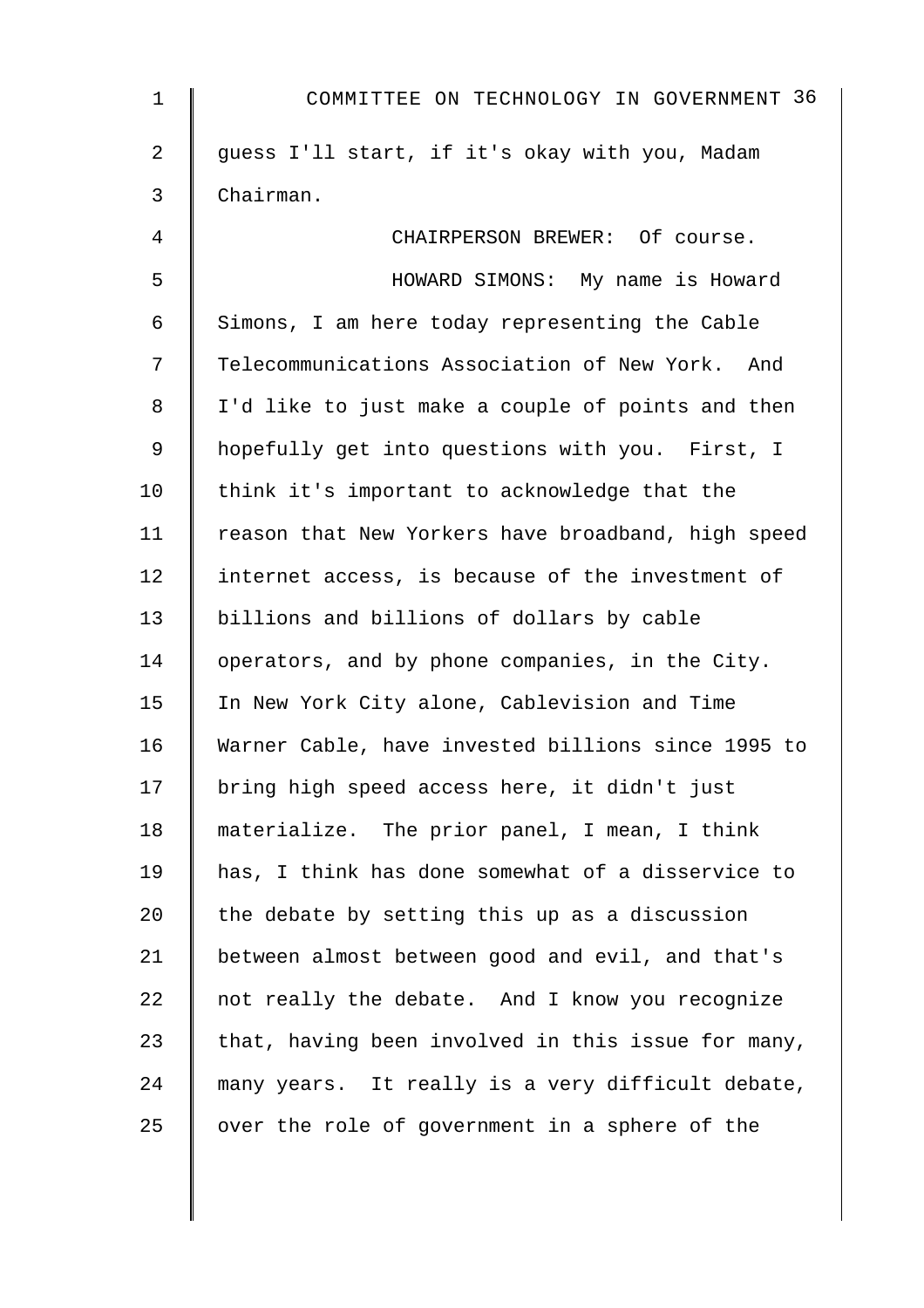| 1              | COMMITTEE ON TECHNOLOGY IN GOVERNMENT 37           |
|----------------|----------------------------------------------------|
| $\overline{2}$ | economy where up to now the government has not     |
| 3              | been very much involved at all without much        |
| 4              | seeming detriment to the public, and indeed I      |
| 5              | think the consensus is that the government's light |
| 6              | touch in this field has been one of the primary    |
| 7              | factors in bringing the benefits of open internet  |
| 8              | to the public. Our concern, as an industry, is     |
| $\mathsf 9$    | that a change in that role of the government could |
| 10             | enact the most serious law of all, and that's the  |
| 11             | law of unintended consequences. That in the        |
| 12             | desire to codify openness and internet freedom,    |
| 13             | the actual outcome may be much different. Not      |
| 14             | because, necessarily, providers will invest less   |
| 15             | or differently, although I think that could be the |
| 16             | outcome, but because the role of the government    |
| 17             | here is both unnecessary and where we fear         |
| 18             | counterproductive. Unnecessary because all of the  |
| 19             | goals embodied in your resolution, and in the net  |
| 20             | neutrality principals, are already the policy of   |
| 21             | cable and other internet service providers. The    |
| 22             | advancements that the prior panel spoke of, the    |
| 23             | programming, YouTube, the program that Mr. Brodsky |
| 24             | spoke up, those are all available today because    |
| 25             | there is an open internet. To listen to the prior  |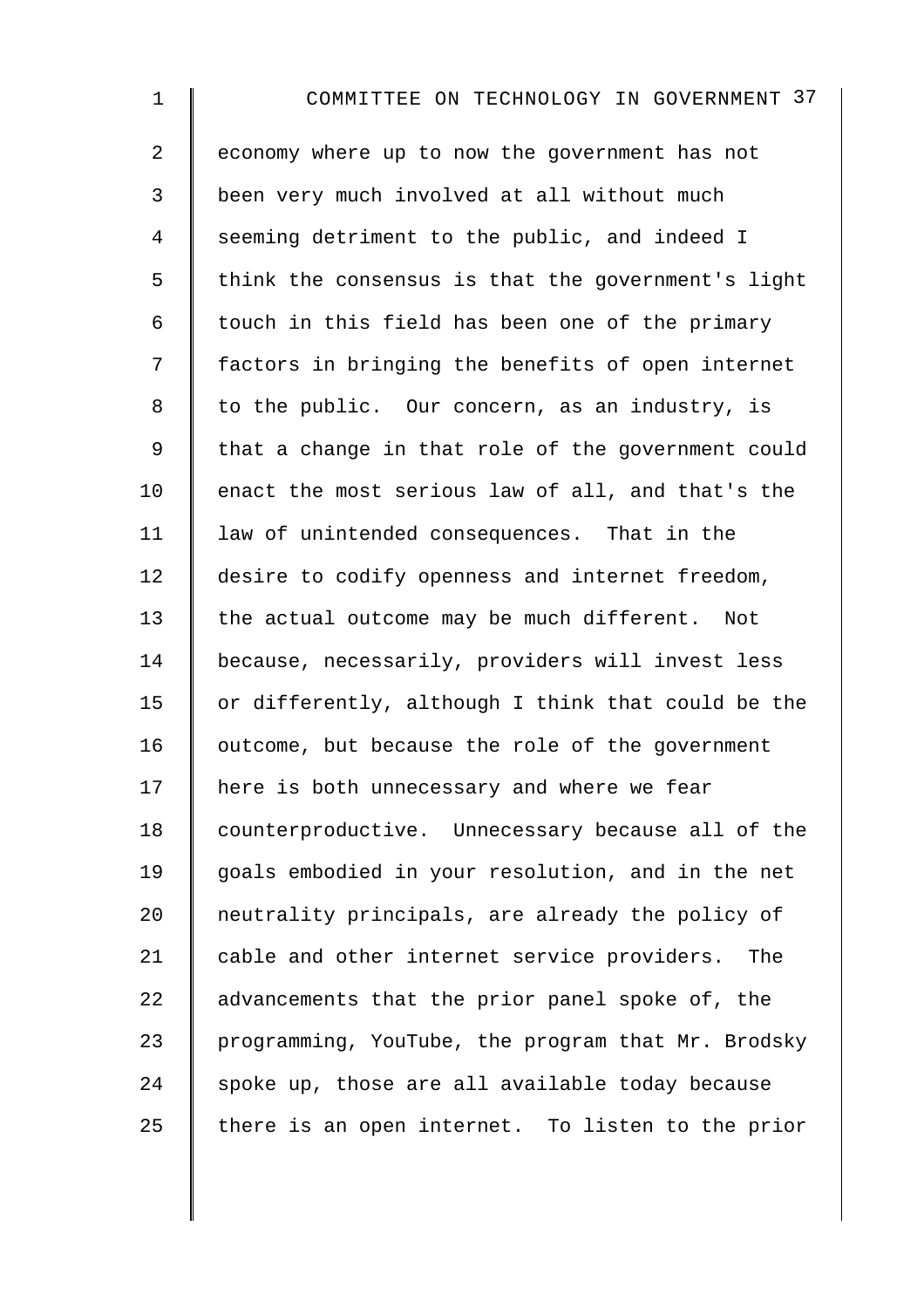| $\mathbf 1$    | COMMITTEE ON TECHNOLOGY IN GOVERNMENT 38           |
|----------------|----------------------------------------------------|
| $\overline{2}$ | panel, you would think we were in dire jeopardy of |
| 3              | facing some sort of closed system that was going   |
| 4              | to undermine innovation. And just the opposite is  |
| 5              | true. Every cable broadband subscriber today can   |
| 6              | access the content that she or he seeks over the   |
| 7              | internet. Cable operators don't block content.     |
| 8              | Cable subscribers can attack any gaming device,    |
| 9              | any computer to the internet. There's not a        |
| 10             | problem with that. Cable subscribers can run any   |
| 11             | application, access any service over the internet. |
| 12             | There's not problem with that. The idea that we    |
| 13             | face a crisis that requires government             |
| 14             | intervention is totally contrary to the facts, and |
| 15             | so in addition to a net neutrality regulation      |
| 16             | being unnecessary, we also fear it's               |
| 17             | counterproductive. Because the ambiguity and the   |
| 18             | uncertainty that regulation will inevitably        |
| 19             | introduce will slow investment, or at least deter  |
| 20             | investment, redirect investment, make it much more |
| 21             | difficult for network operators to run their       |
| 22             | businesses because every, every dispute or ever    |
| 23             | judgment call will become a dispute, will become a |
| 24             | government dispute. I'll just give on example and  |
| 25             | then I'll stop. The prior panel said, "Look, we    |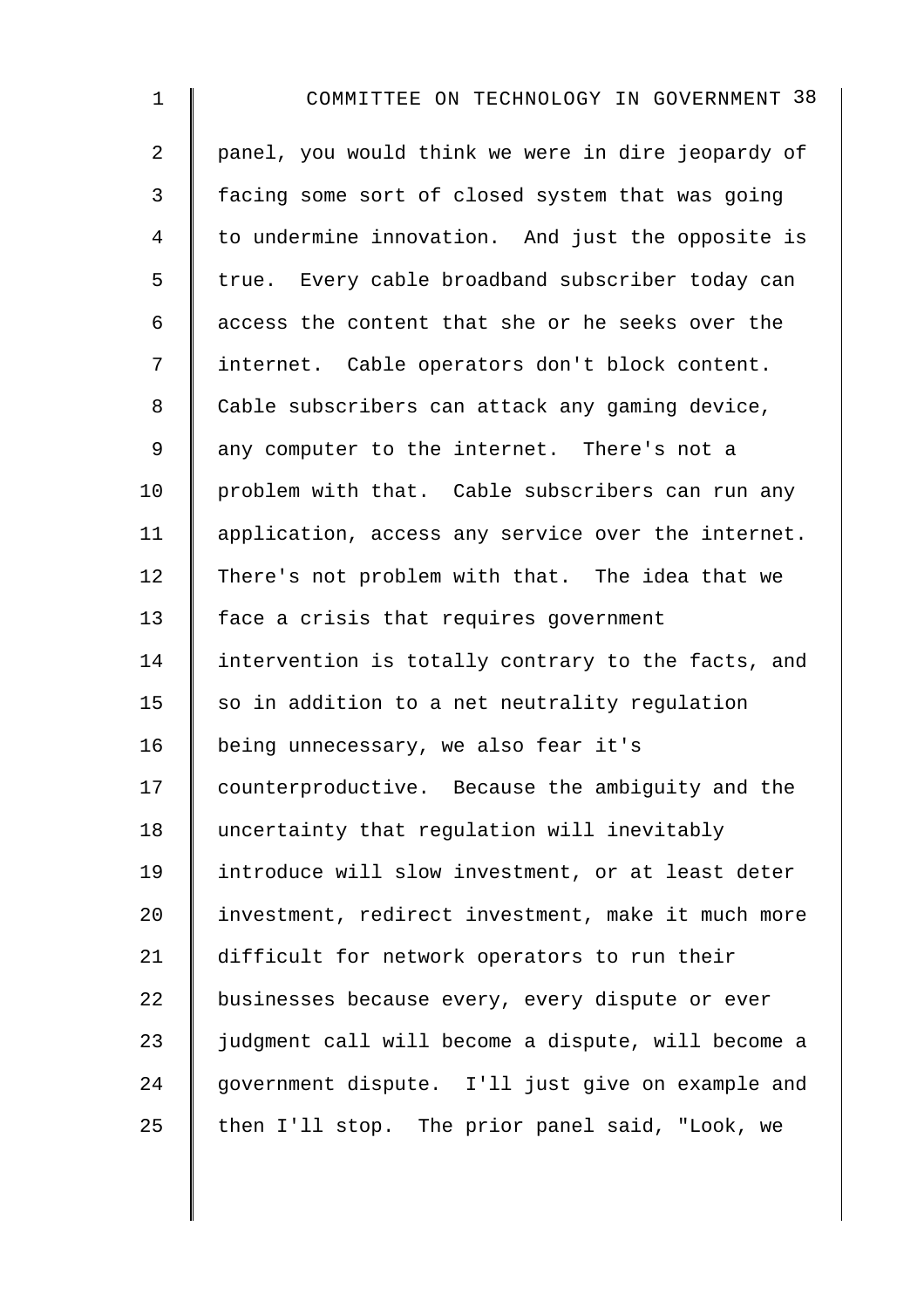1 | COMMITTEE ON TECHNOLOGY IN GOVERNMENT 39 2 understand network management is complex, nothing 3 Wuill, nothing will deter network management, 4 | nothing will deter the ability of network 5 | operators to protect against spam and viruses. 6  $\parallel$  But in fact, there was a very real debate over how 7 | to manage the network, in order to prevent those 8 | things from occurring, that led to a sanction of 9 Comcast because of a judgment they made in how to 10 manage the network in a way that was not content 11 | specific. Those kind of judgments in a world 12 where net neutrality is legislated, those kind of 13 disputes will become commonplace. And making 14 disputes commonplace and involving the government 15 | in those kind of decisions will slow the very kind 16 | of investment and deter the very kind of dynamic 17 advancements that I think you want, and we want, 18 | for our customers. 19 CHAIRPERSON BREWER: Thank you very 20 much. And thank you for all the service to New 21 | York that you do. 22 **Number 22 SEART IN STARK:** Thank you, Madam 23 Chair, my name is Larry Spiwak, I'm with the 24 Phoenix Center. It's a pleasure to be back in New 25  $\parallel$  York. I actually just, for the record, I'm a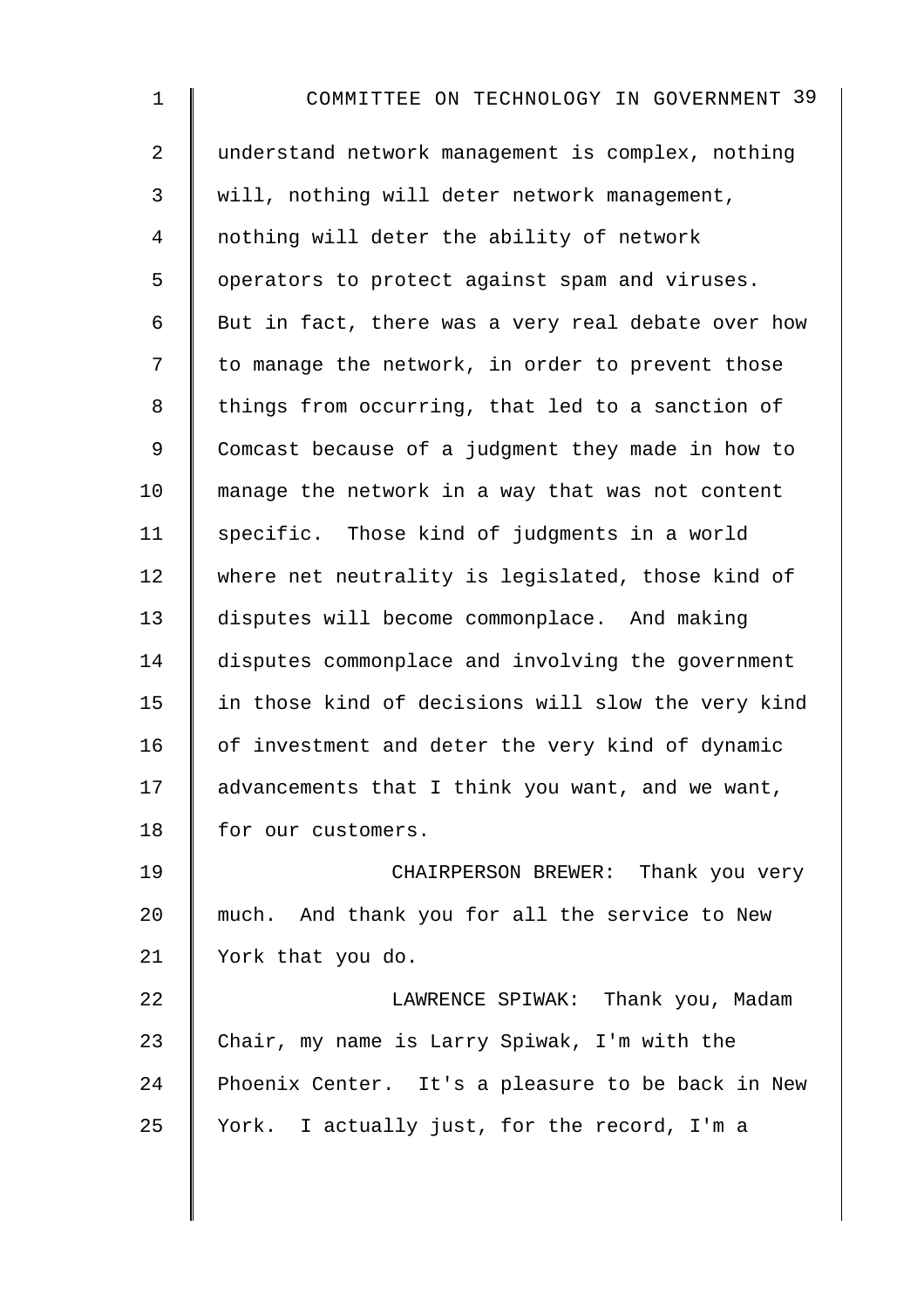| $\mathbf 1$ | COMMITTEE ON TECHNOLOGY IN GOVERNMENT 40           |
|-------------|----------------------------------------------------|
| 2           | graduate of Cardozo School of Law up the street.   |
| 3           | I have actually even worked for the New York City  |
| 4           | government when I was in school and I used to live |
| 5           | right across the bridge there on Carol Gardens, so |
| 6           | it's was really great to be back.                  |
| 7           | CHAIRPERSON BREWER: Glad to have                   |
| 8           | you here.                                          |
| 9           | LAWRENCE SPIWAK: Let me take a                     |
| 10          | different way of skinning the cat on this. If you  |
| 11          | look at my record, I've been a very vocal          |
| 12          | proponent of the FCC having a strong authority to  |
| 13          | deal with problems and making sure that we have an |
| 14          | open internet. My issue is not necessarily with    |
| 15          | the FCC doing it, but the process in doing it. I   |
| 16          | think the current system works because I think     |
| 17          | it's a very careful, ex ante approach, where you   |
| 18          | can look at it, see if somebody did right/wrong.   |
| 19          | My issue is with moving from a careful sort of     |
| 20          | scalpel ex ante, ex post approach, to a sort of    |
| 21          | blunt ex ante non-discrimination role. And let me  |
| 22          | tell you why. Because if you look at the rules     |
| 23          | that are being proposed, you look at the           |
| 24          | legislation, they essentially say you've got to    |
| 25          | build your way out of congestion. And when you do  |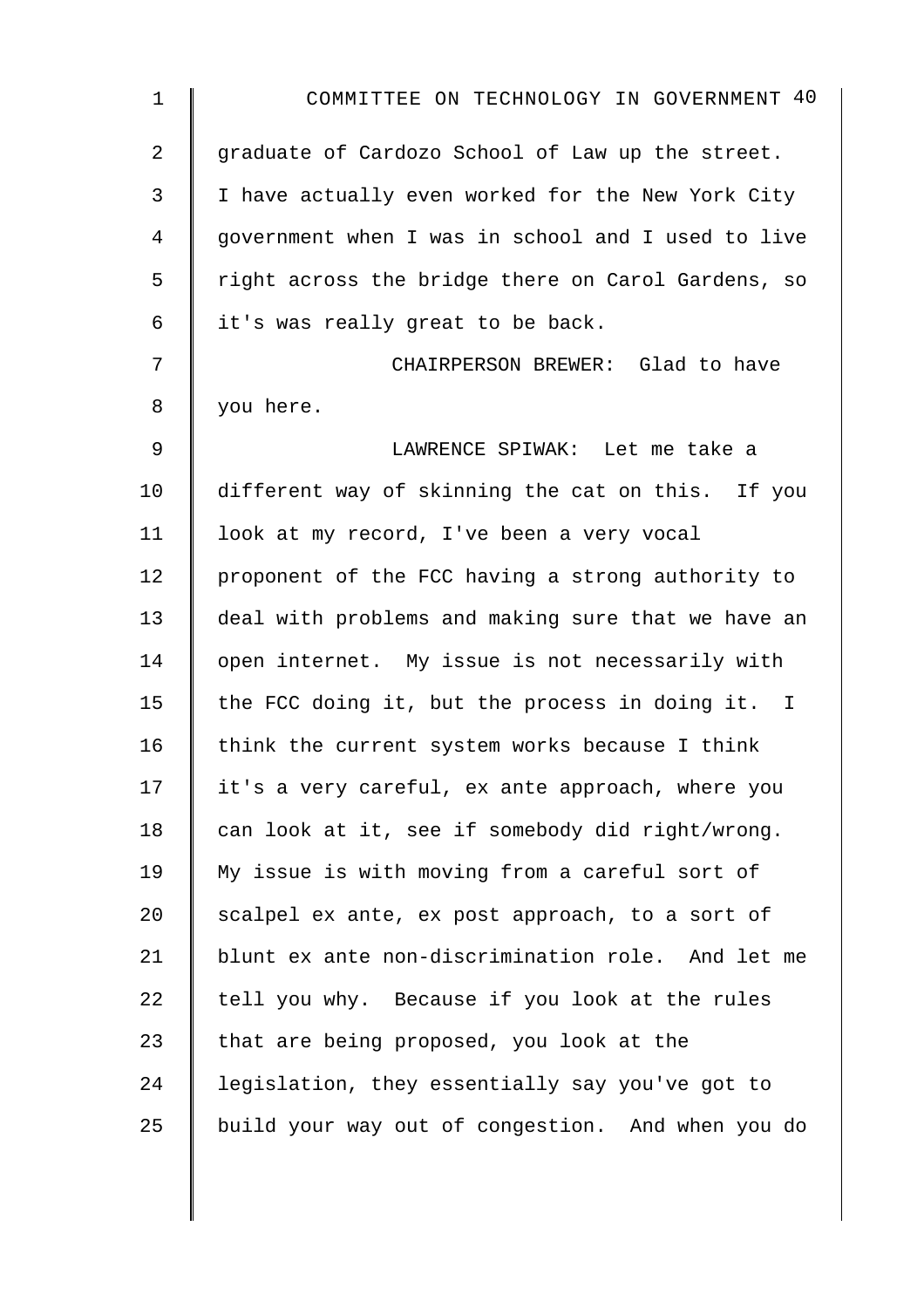| $\mathbf{1}$   | COMMITTEE ON TECHNOLOGY IN GOVERNMENT 41           |
|----------------|----------------------------------------------------|
| $\overline{2}$ | that, inevitably what that means is that these     |
| $\mathfrak{Z}$ | rules will end up leading to higher transaction    |
| $\overline{4}$ | costs, higher prices for consumers, less           |
| 5              | innovation, and more likely increased industry     |
| 6              | consolidation. Let me give you just two points,    |
| 7              | that sort of brings in the concept. If you go      |
| 8              | back to 2000, and the auction of the 700 megahertz |
| $\mathsf 9$    | spectrum, you had two blocks of spectrum. One was  |
| 10             | encumbered, one wasn't. Verizon bought the         |
| 11             | encumbered spectrum, with the openness             |
| 12             | requirements, AT&T didn't. Verizon paid about 40   |
| 13             | percent less in their bid for the encumbered       |
| 14             | spectrum. Why? Because they accounted for about    |
| 15             | a 32 percent reduction in profitability in using   |
| 16             | that spectrum in their bid. Now that's fine, they  |
| 17             | paid less. But here's the thing, if you take a     |
| 18             | rule that's, that will reduce industry             |
| 19             | profitability by 32 percent, and apply it across   |
| 20             | the board, that means somebody's going to go bust. |
| 21             | So if your rationale that we need net neutrality   |
| 22             | and nondiscrimination rule because there's         |
| 23             | insufficient competition, you're actually going to |
| 24             | make things worse. Now, secondly, you're actually  |
| 25             | going to make things worse. Now, secondly, as you  |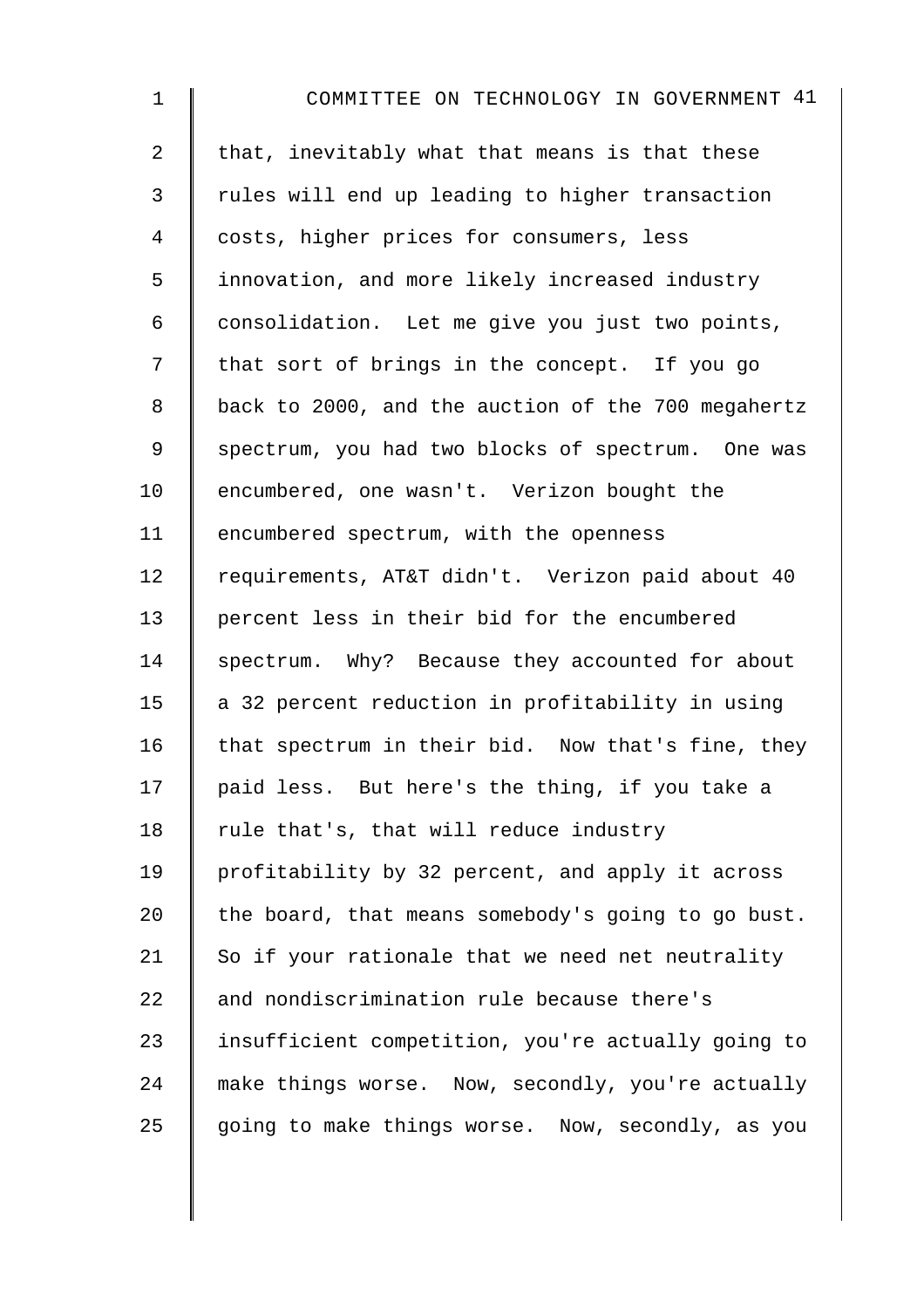| 1              | COMMITTEE ON TECHNOLOGY IN GOVERNMENT 42           |
|----------------|----------------------------------------------------|
| $\overline{2}$ | all are probably aware, with the Recovery Act, the |
| 3              | United States is going through this giant          |
| 4              | zeitgeist of a national broadband plan, and it's   |
| 5              | very worth social goal to make sure that all       |
| 6              | Americans have ubiquitous coverage at affordable   |
| 7              | rates. Fantastic. Friends of mine are working on   |
| 8              | that right now. If you have a rule that by         |
| 9              | definition will raise entry costs and lower firm   |
| 10             | profitability, then by definition you're going to  |
| 11             | get less deployment. And we've done a bunch of     |
| 12             | work at what--more importantly is you end up,      |
| 13             | these smaller firms out in rural America, or even  |
| 14             | smaller firms in urban areas, are going to bear    |
| 15             | that brunt much more disproportionately if they    |
| 16             | have to build their way out of congestion.<br>So   |
| 17             | what does that mean? It's going to mean that the   |
| 18             | subsidy's going to go up. The FCC's broadband      |
| 19             | team just calculated that to build on network, one |
| 20             | network, would be 100 megabits, would cost         |
| 21             | approximately \$350 billion. There's probably more |
| 22             | to it than that. So you're talking about a huge    |
| 23             | subsidy. But you know who's going to end up        |
| 24             | paying that subsidy? Not the people out in the     |
| 25             | farms, but people in urban areas. So, prices, by   |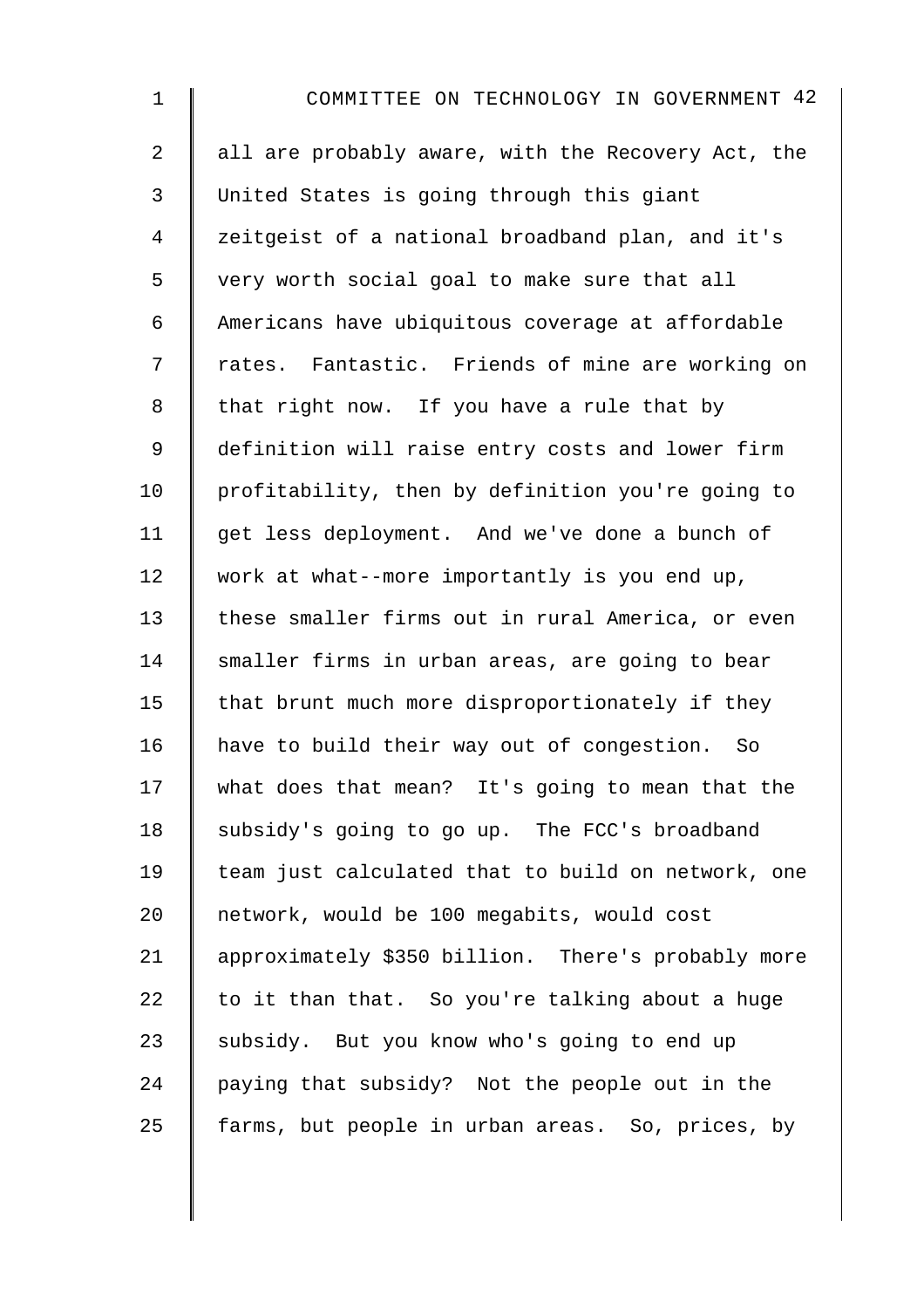| 1  | COMMITTEE ON TECHNOLOGY IN GOVERNMENT 43           |
|----|----------------------------------------------------|
| 2  | definition, are going to go up. So the point, my   |
| 3  | point here is that we have to be very careful with |
| 4  | the cost benefit of what we're doing. My only      |
| 5  | suggestion here is that we let the process work,   |
| 6  | let my friends at the FCC go through this process, |
| 7  | and not add to the hyperbole, but focus on what is |
| 8  | an exceedingly complex issue. Thank you.           |
| 9  | CHAIRPERSON BREWER: Thank you very                 |
| 10 | much. Next.                                        |
| 11 | [pause]                                            |
| 12 | JOHN MAYO: Good morning. My name                   |
| 13 | is John Mayo, I am a Professor of Economics,       |
| 14 | Business and Public Policy at Georgetown           |
| 15 | University's McDonough School of Business, and I'm |
| 16 | also the Executive Director of the Georgetown      |
| 17 | Center for Business and Public Policy. I have      |
| 18 | been studying telecommunications regulation and    |
| 19 | antitrust issues for 25 years. I've served as an   |
| 20 | advisor on economic matters to state and federal   |
| 21 | regulatory agencies, the Department of Justice     |
| 22 | Antitrust Division, and various private companies. |
| 23 | Today it's just a pleasure to be here testifying   |
| 24 | on an issue that is of key policy interest. Let    |
| 25 | me get to the point. I will urge you to pause and  |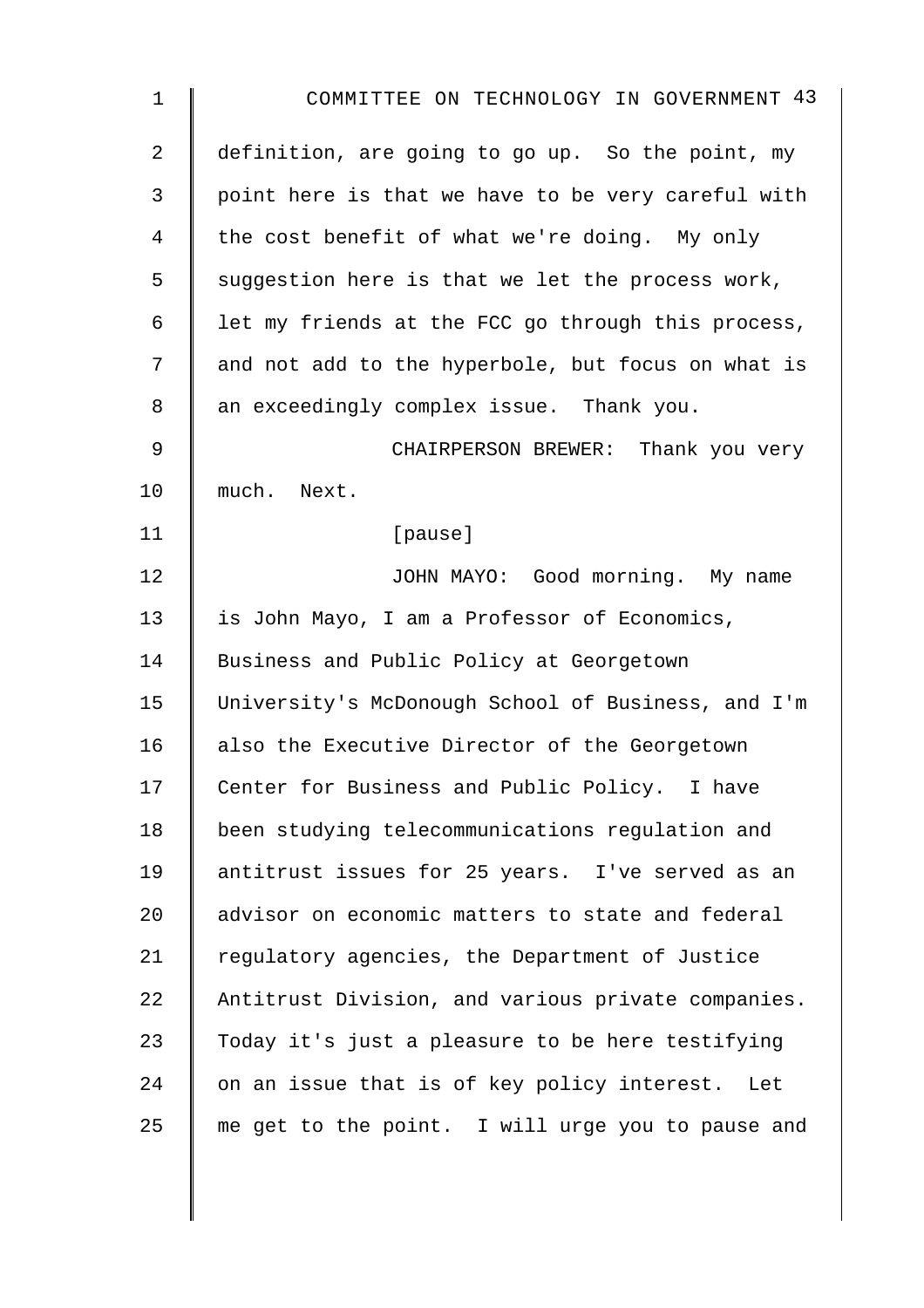| $\mathbf 1$    | COMMITTEE ON TECHNOLOGY IN GOVERNMENT 44           |
|----------------|----------------------------------------------------|
| $\overline{a}$ | indeed to not pass this resolution. And I do so    |
| 3              | for four reasons. First, economic research         |
| 4              | indicates that net neutrality regulation may       |
| 5              | create, in fact, more harm than good. As an        |
| 6              | example of that, we have done some research at the |
| 7              | Georgetown Center for Business and Public Policy   |
| 8              | that looks at the issue of the digital divide.     |
| $\mathsf 9$    | This is an issue that's been raised by many people |
| 10             | very concerned that the penetration rate and the   |
| 11             | deployment and adoption by lower income citizens   |
| 12             | and minorities, is lower than for other Americans. |
| 13             | We find that net neutrality regulation will        |
| 14             | actually raise prices and harm the penetration and |
| 15             | adoption of broadband services by the very         |
| 16             | citizens that we'd like most to help. So that is,  |
| 17             | I think, a problem. Number two, I think net        |
| 18             | neutrality regulation focuses on successful        |
| 19             | markets rather than on failing markets. This is a  |
| 20             | market, the internet, that by all accounts, I      |
| 21             | think both in the first panel and the second       |
| 22             | panel, has been wildly successful. A decade ago,   |
| 23             | we had three million broadband subscribers in      |
| 24             | America; today we have 65 million broadband        |
| 25             | subscribers. Affordability and accessibility of    |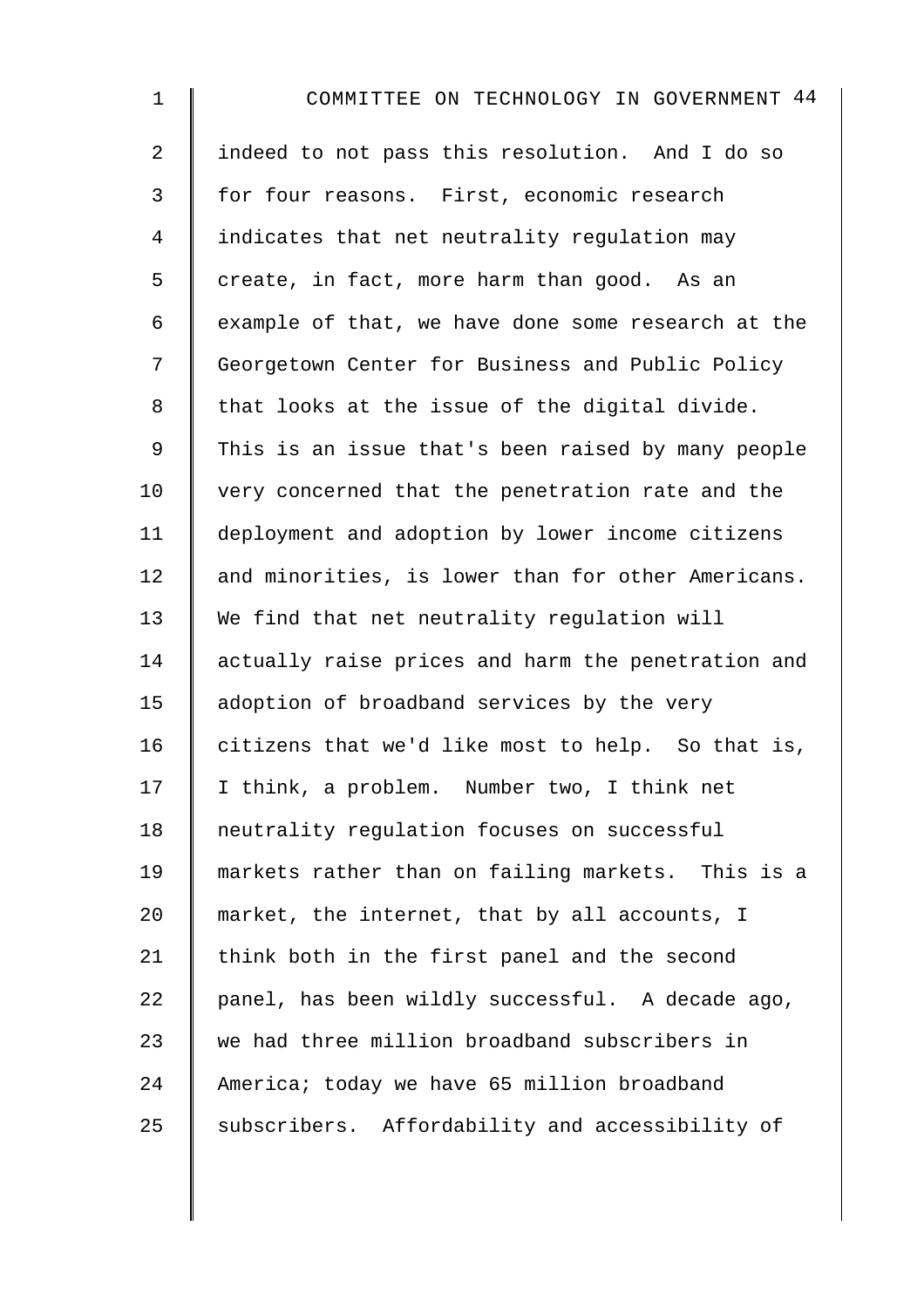1 COMMITTEE ON TECHNOLOGY IN GOVERNMENT 45 2 broadband is greater than it's ever been today, 3 and firms are spending tens of billions of dollars 4 every year deploying more broadband than they ever 5 have before. Now, the proponents of net 6 neutrality regulation will tell you that the 7 | solution to this is to impose pricing regulation. 8 | But I will tell you that economists are virtually 9 unanimous in seeing government regulation of 10 | pricing as a last resort in failing markets,  $11$   $\parallel$  rather than a first resort in successful markets. 12 Third, codification of the net neutrality 13 Tequlation principals, would be, I think, 14 effectively unnecessary. We have three, at least 15 | three, federal agencies right now, already focused 16 | on this issue: number one, the Federal 17 Communications Commission; number two, the Federal 18 Trade Commission; and number three, the FCC--all 19 focused on these issues with authority under the 20  $\parallel$  existing laws today. Finally, I think the 21 | resolution is effectively backward looking. The 22  $\parallel$  real threat by all account, the real threat of the 23  $\parallel$  internet is to keep up with the exploding demand  $24$  that has accompanied the transition from text 25 based messaging to video based messaging. There's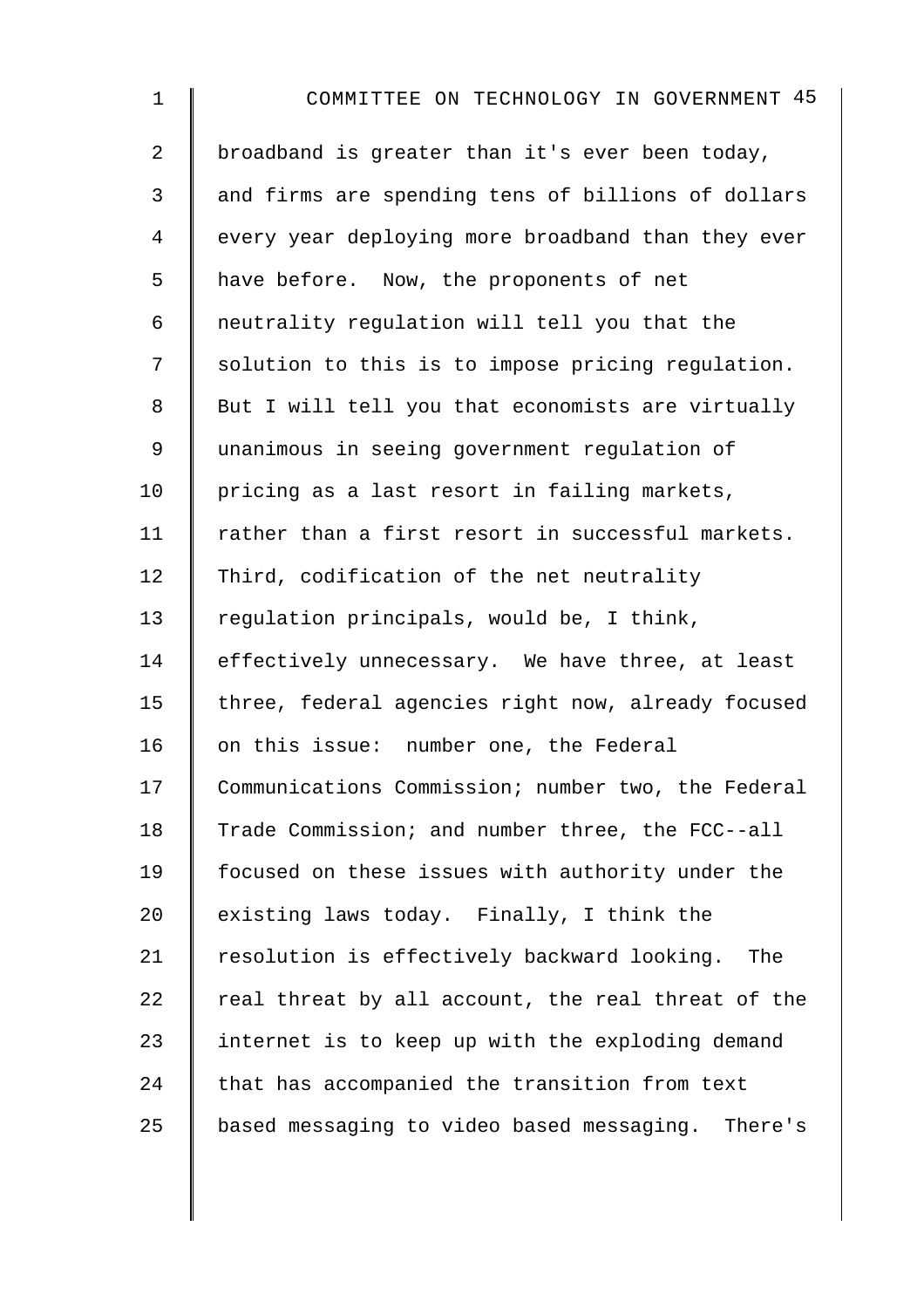| 1               | COMMITTEE ON TECHNOLOGY IN GOVERNMENT 46           |
|-----------------|----------------------------------------------------|
| $\overline{2}$  | going to be a tremendous demand for the internet,  |
| 3               | and supply has to keep up with that. There's a     |
| 4               | very real and serious concern that this measure    |
| 5               | would reduce the investment propensities of        |
| 6               | incumbent companies. With that, let me stop and    |
| 7               | I'll look forward to your questions.               |
| 8               | CHAIRPERSON BREWER: Thank you all                  |
| $\mathsf 9$     | very much. One of my questions for Mr. Mayo is I   |
| 10 <sub>1</sub> | know you mentioned that the digital divide would   |
| 11              | be enhanced, so to speak, if we have this kind of  |
| 12              | net neutrality. So my question is, are you just    |
| 13              | stating that because you think the investment      |
| 14              | would decrease? Or what's your reasoning for the   |
| 15              | digital divide to be, in a sense, enhanced, which  |
| 16              | is what we don't want.                             |
| 17              | JOHN MAYO: Very, very good                         |
| 18              | question, and in fact separate from my testimony   |
| 19              | I've provided the exact--                          |
| 20              | CHAIRPERSON BREWER: I have.                        |
| 21              | JOHN MAYO: --study to you, and                     |
| 22              | I'll commend it in professorial fashion to you, to |
| 23              | read it.                                           |
| 24              | CHAIRPERSON BREWER: Thank you.                     |
| 25              | JOHN MAYO: The gist of the answer                  |
|                 |                                                    |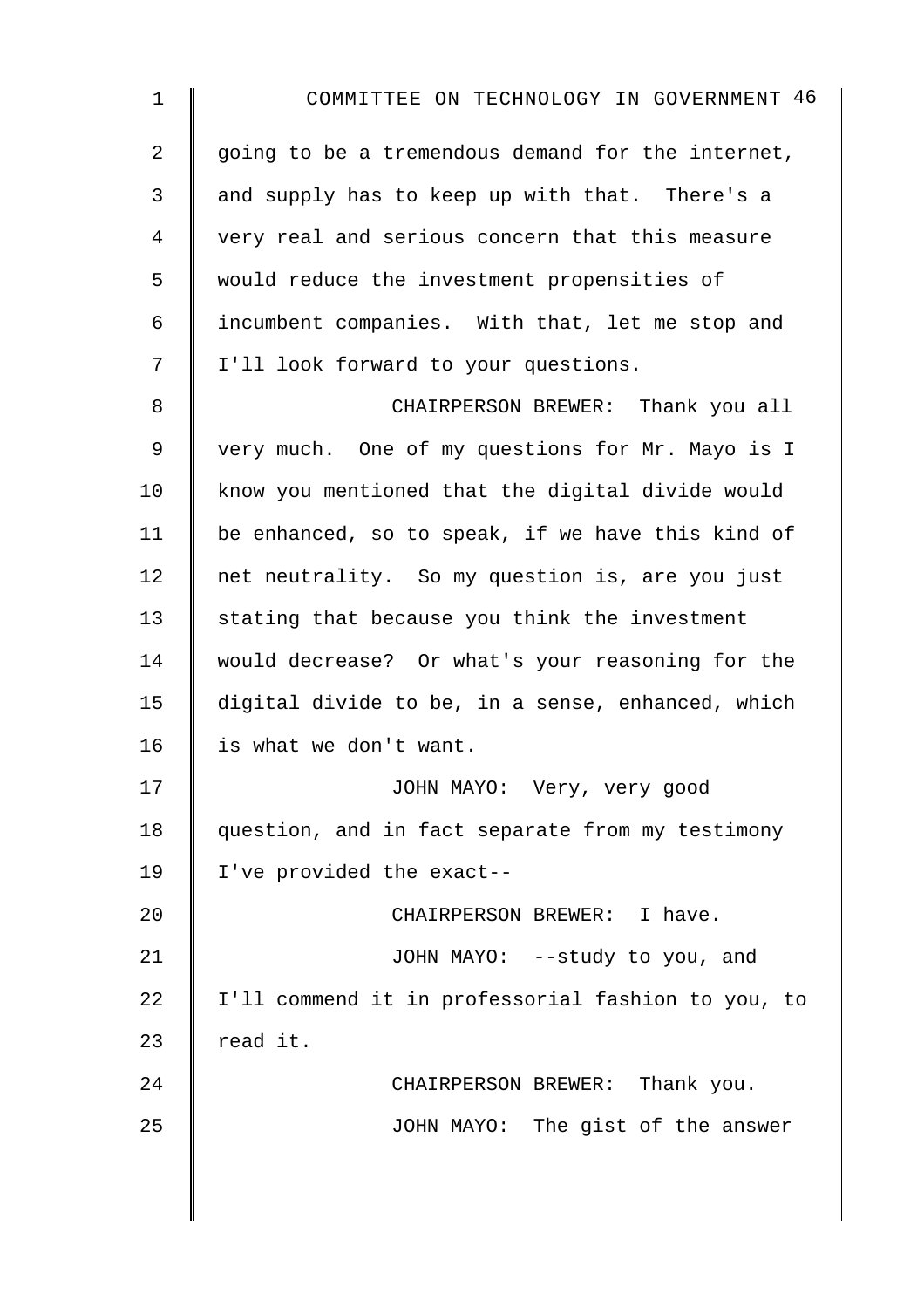| $\mathbf{1}$   | COMMITTEE ON TECHNOLOGY IN GOVERNMENT 47             |
|----------------|------------------------------------------------------|
| $\overline{2}$ | to your question, though, is that, is something      |
| 3              | that makes a great deal of common sense, and that    |
| 4              | is that minorities and low income citizens are the   |
| 5              | most price sensitive of all consumers. If we are     |
| 6              | going to invest, the numbers are very big and        |
| 7              | there's some disagreement about how much. But        |
| 8              | let's call it \$100 billion to \$300 billion to keep |
| 9              | up with that investment. Someone's going to pay      |
| 10             | for that, and if we allow for pricing flexibility,   |
| 11             | as opposed to a one size fits all pricing            |
| 12             | approach, then it turns out that we will allow for   |
| 13             | greater accessibility by those low income, price     |
| 14             | sensitive consumers. And again, I'll suggest that    |
| 15             | you read the study--                                 |
| 16             | CHAIRPERSON BREWER: I will.                          |
| 17             | JOHN MAYO: --and I'll be happy to                    |
| 18             | answer follow questions from you.                    |
| 19             | CHAIRPERSON BREWER: I will, thank                    |
| 20             | you very much. My other question is, this issue      |
| 21             | of competition, is always hard to get your hands     |
| 22             | around, because as I think the previous panel        |
| 23             | stated, there used to be, or you did, maybe, there   |
| 24             | used to be \$3 million subscribers, $-$ - I'm sorry, |
| 25             | 5,000 service providers, and now we have a lot       |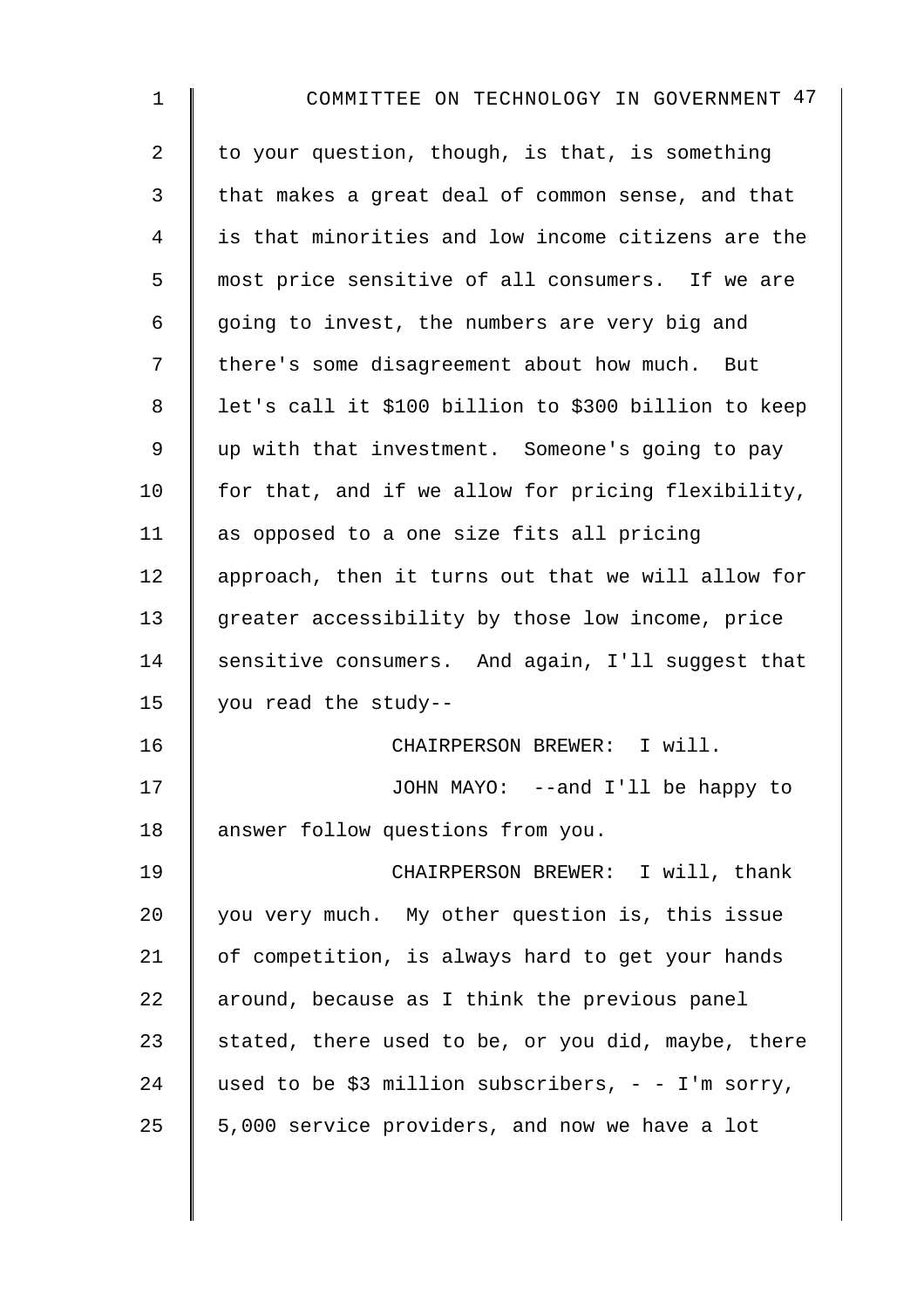| 1           | COMMITTEE ON TECHNOLOGY IN GOVERNMENT 48           |
|-------------|----------------------------------------------------|
| 2           | fewer. And I think that, I was just wondering,     |
| 3           | how do you look--and then there are not a lot of   |
| 4           | cable companies, I like Time Warner and            |
| 5           | Cablevision, I certainly think they provide great  |
| 6           | service. But there isn't a lot of competition, I   |
| 7           | don't even know if FIOS is competition. So, how    |
| 8           | do you think that the issue of the incumbents, so  |
| $\mathsf 9$ | to speak, I don't think that there's much          |
| 10          | competition there, so maybe there does need to be  |
| 11          | competition for the consumer, using the net. And   |
| 12          | I'm just wondering how you would answer that       |
| 13          | question. 'Cause you do want more competition,     |
| 14          | and I think that's what America is all about.      |
| 15          | JOHN MAYO: Sure. In the spirit of                  |
| 16          | not, since you raise a monopoly question, I'll not |
| 17          | monopolize the panel, I'll be very brief and let   |
| 18          | my colleagues also speak to that.                  |
| 19          | CHAIRPERSON BREWER: Thank you. I                   |
| 20          | think you came the furthest, though, maybe, so     |
| 21          | $you--$                                            |
| 22          | JOHN MAYO: But, thank you. Again,                  |
| 23          | great question. The real notion of competition,    |
| 24          | and I've been studying this, again, as an          |
| 25          | economist for 25 years. The real notion of         |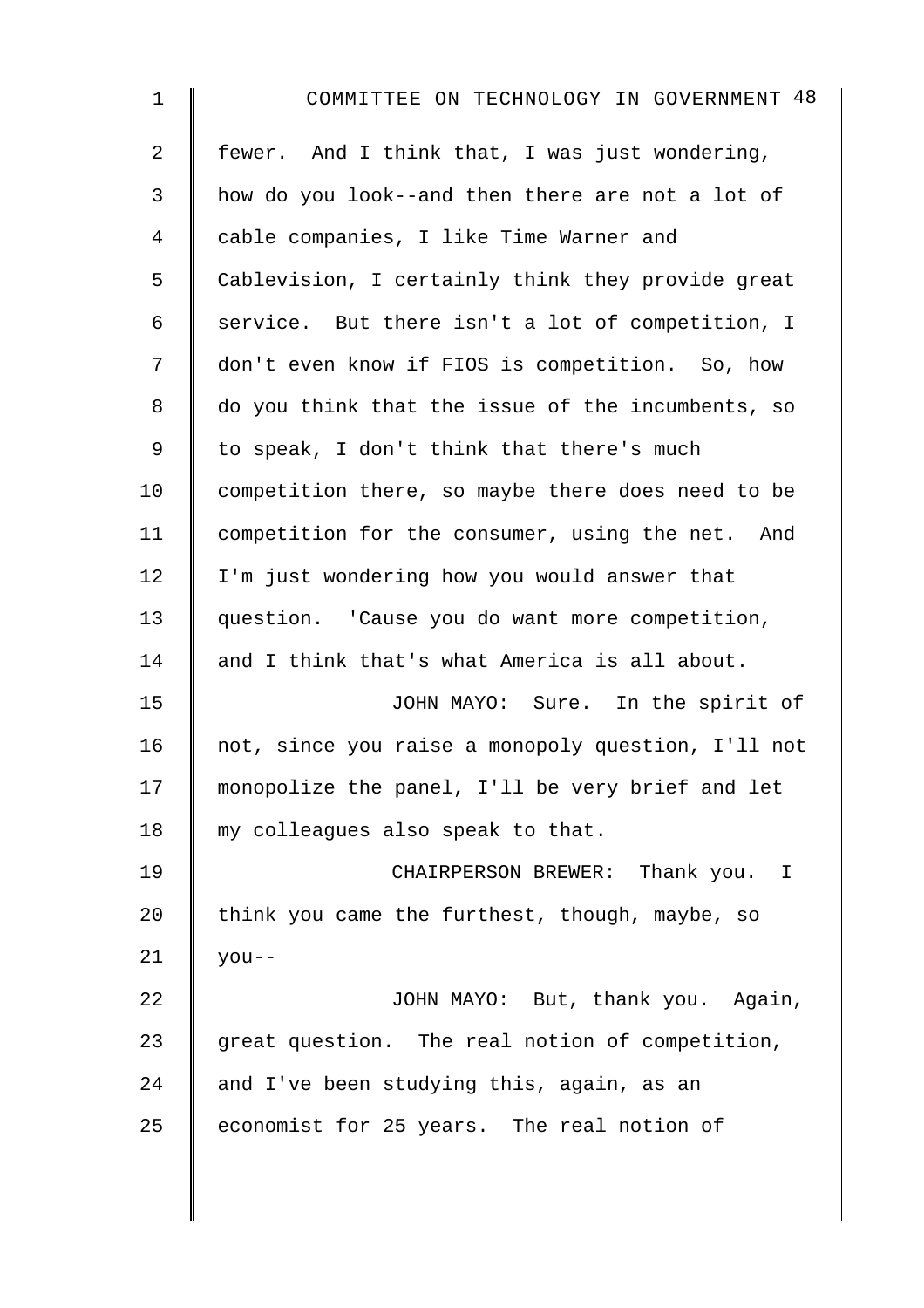| $\mathbf 1$    | COMMITTEE ON TECHNOLOGY IN GOVERNMENT 49          |
|----------------|---------------------------------------------------|
| $\overline{2}$ | competition is not necessarily given by the       |
| 3              | structure of the market. That's a beginning       |
| 4              | place, it's a nice place to start. But it's not   |
| 5              | the end. The real end of looking at competition   |
| 6              | is in prices, output, and innovation. And on      |
| 7              | those scores, this has been a wildly successful   |
| 8              | market. Should we stop being vigilant?            |
| 9              | Absolutely not. But I think by all accounts this  |
| 10             | is a market that has worked swimmingly well to    |
| 11             | this point. Consumers have benefited              |
| 12             | tremendously. And the fact of the matter is, even |
| 13             | though there are a relatively small number of     |
| 14             | players, they are pounding each other brutally to |
| 15             | get your business, and to keep it.                |
| 16             | CHAIRPERSON BREWER: Somebody else                 |
| 17             | want to answer?                                   |
| 18             | LAWRENCE SPIWAK: Just to echo                     |
| 19             | that, I mean, I think, you know, this is not sort |
| 20             | of the wheat [phonetic] business, this is a       |
| 21             | business with huge fixed and some costs. So the   |
| 22             | number of firms is necessarily going to be few,   |
| 23             | and it's, you know, one of those hallmarks of our |
| 24             | work has just been sort of recognizing realistic  |
| 25             | expectations of industry structure. I think the   |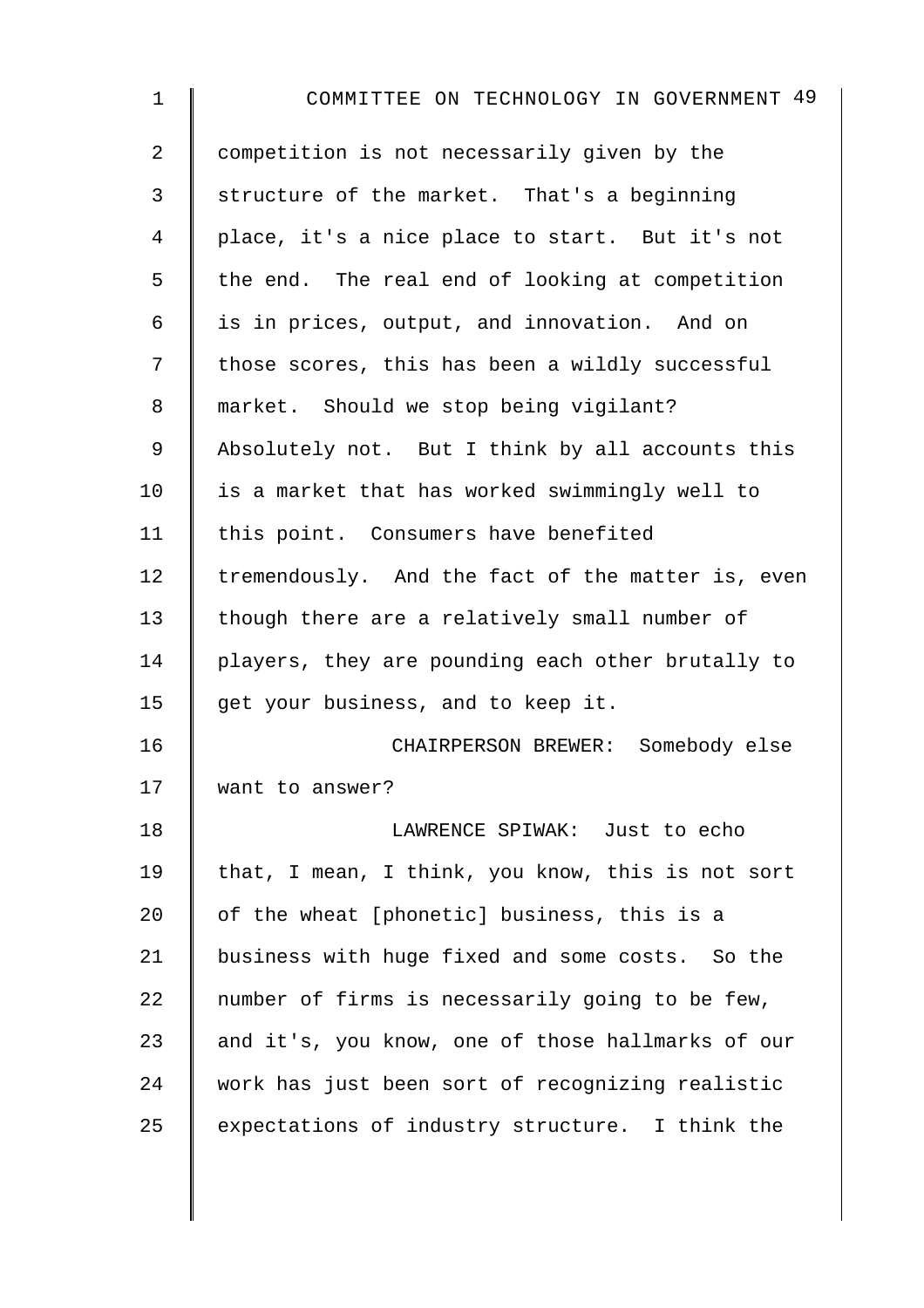1 COMMITTEE ON TECHNOLOGY IN GOVERNMENT 50 2  $\parallel$  policies that have be put in have to make sure, to  $3 \parallel$  me, I always tee it up as the policy, and this is 4 | the difficult point is, how do you get firms to 5 Compete against each other and to invest rather 6  $\parallel$  than engage in some sort of anticompetitive 7 conduct, or joint conduct, like colluding, or 8 | worse yet, exiting the market. And I think that's 9 where, if we're kind of near equilibrium for a lot 10  $\parallel$  of these firms, for a lot of these markets, 11 | probably two per wire line is pretty much what 12 you're going to get; four for wireless is pretty 13 much what you're going to get. You know, we have 14 to be very careful, if we start making tarrifing, 15 you could be promoting collusion; that's why the 16 FCC got rid of it 15 years ago. Again, this is a 17 very, very difficult thing, but this is not a 18  $\parallel$  traditional market, so the fact that few firms may 19 | be in fact evidence of intense competition, as 20 John was saying. 21 | HOWARD SIMONS: Yeah, I would just, 22 | I would just underscore two points. One is, if 23  $\parallel$  you look at the behavior of the market 24 participants, they behave very much as you would

25  $\parallel$  want them to behave in a competitive market: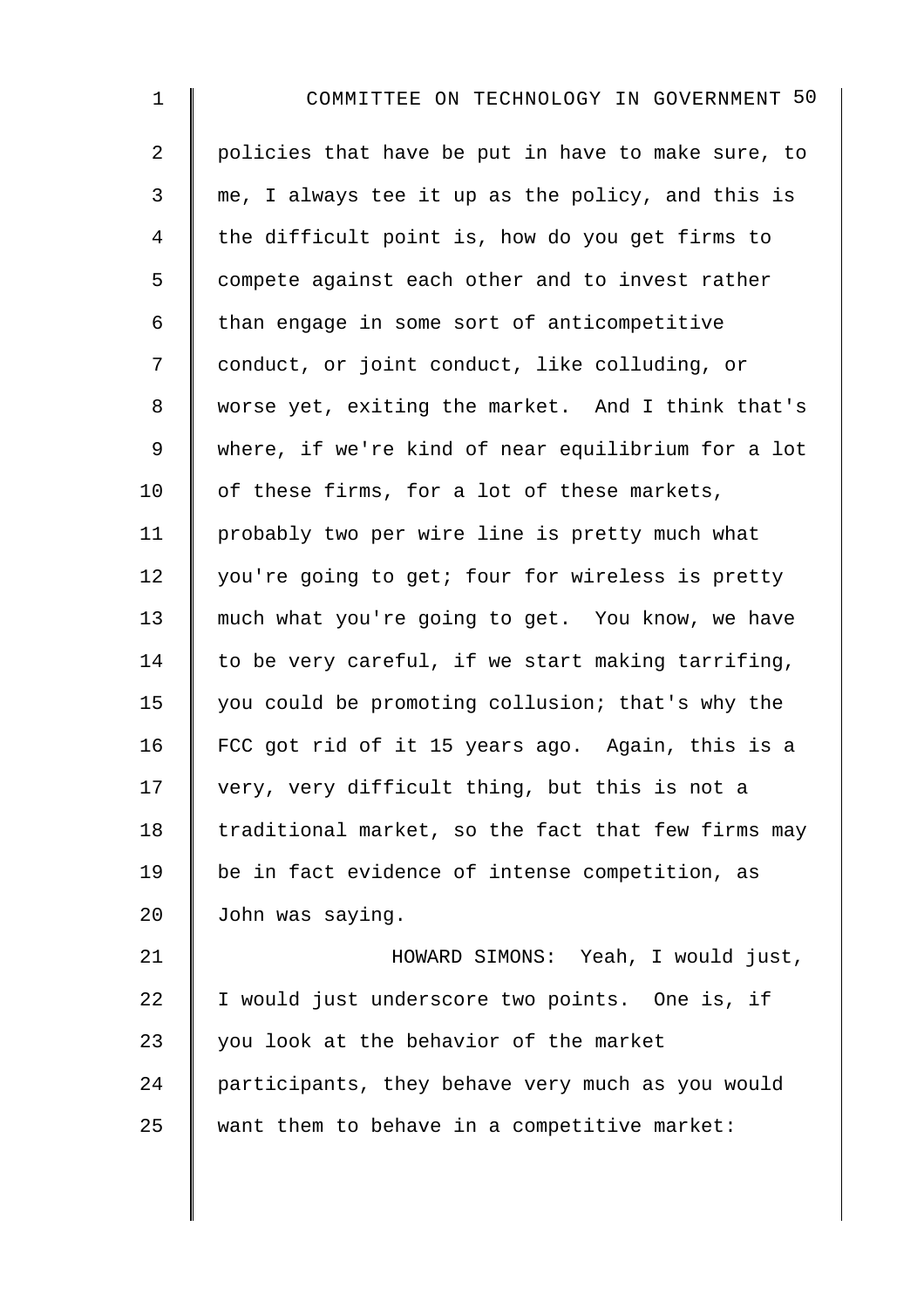| $\mathbf 1$ | COMMITTEE ON TECHNOLOGY IN GOVERNMENT 51           |
|-------------|----------------------------------------------------|
| 2           | increased investment, increased speeds, increases  |
| 3           | in speeds without increases in price, everything   |
| 4           | you'd want to see, you just go around the City and |
| 5           | you can see the competition between the cable      |
| 6           | companies and FIOS behind them. You see the        |
| 7           | wireless providers investing in third and fourth   |
| 8           | generation wireless. So, while there may not be    |
| 9           | 5,000 players, as there were back in the '90s,     |
| 10          | there are two, and if you could wireless, two-and- |
| 11          | a-half, three providers acting very much like      |
| 12          | they're under the spur of competition in what they |
| 13          | are investing in the City, and what they're        |
| 14          | delivering to subscribers.                         |
| 15          | CHAIRPERSON BREWER: The other                      |
| 16          | issue, of course, is do you think that a Google or |
| 17          | a MySpace or any other innovator that is doing     |
| 18          | extremely well now, would be able to be a startup  |
| 19          | today, and move into the future? There would not   |
| 20          | be, have to be any, they wouldn't have any         |
| 21          | challenges or impediments under the current        |
| 22          | situation, what you're talking about now. And do   |
| 23          | you think that any regulations would be needed to  |
| 24          | be able to be sure that such a company could grow  |
| 25          | in the future, could be in--we don't have garages  |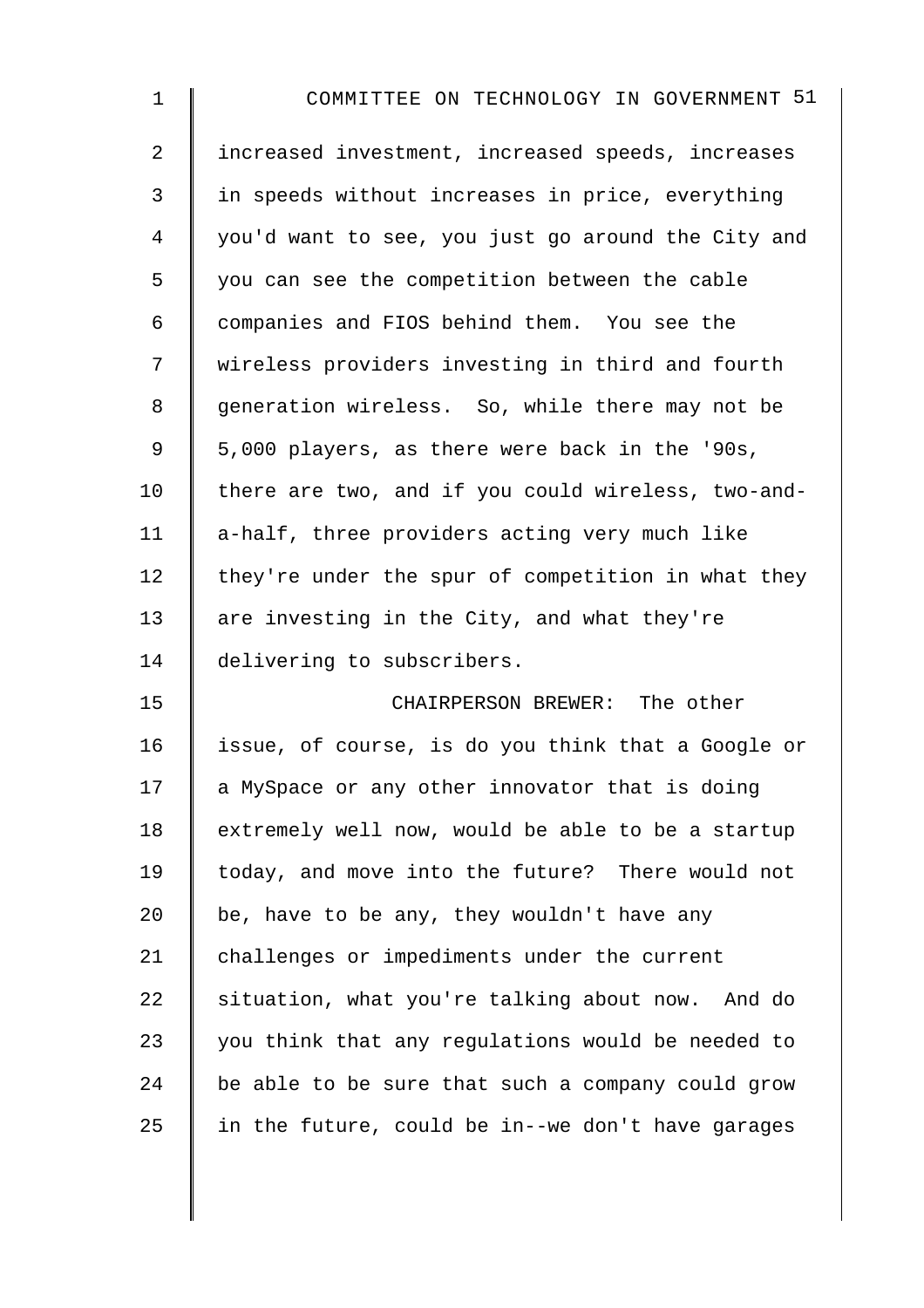| 1  | COMMITTEE ON TECHNOLOGY IN GOVERNMENT 52           |
|----|----------------------------------------------------|
| 2  | in New York City, but it could be in an apartment. |
| 3  | HOWARD SIMONS: Porches, porches.                   |
| 4  | CHAIRPERSON BREWER: We have                        |
| 5  | porches.                                           |
| 6  | HOWARD SIMONS: Porches, right,                     |
| 7  | yes. Be on the porch. On the stoop.                |
| 8  | CHAIRPERSON BREWER: On the stoop,                  |
| 9  | I like the stoop.                                  |
| 10 | HOWARD SIMONS: On the stoops,                      |
| 11 | right. The--I don't think there's any evidence of  |
| 12 | any impediment. I mean, we talk about Google and   |
| 13 | Yahoo! and they got started. But if you look in    |
| 14 | more recent history, you see the same thing over   |
| 15 | and over again, whether it's Twitter, or Facebook, |
| 16 | or other similar innovators, they've gotten into   |
| 17 | business, they've grown exponentially. Facebook    |
| 18 | grew, has grown, grew a lot faster than the prior  |
| 19 | generation of online services. I really think      |
| 20 | it's the, it's the other, it's the other side of   |
| 21 | the coin on, on the competitive behavior of the    |
| 22 | market participants. There's no evidence, despite  |
| 23 | the sort of doom and gloom from the first panel,   |
| 24 | there's no evidence that there are impediments to  |
| 25 | innovators coming in, and I don't think that       |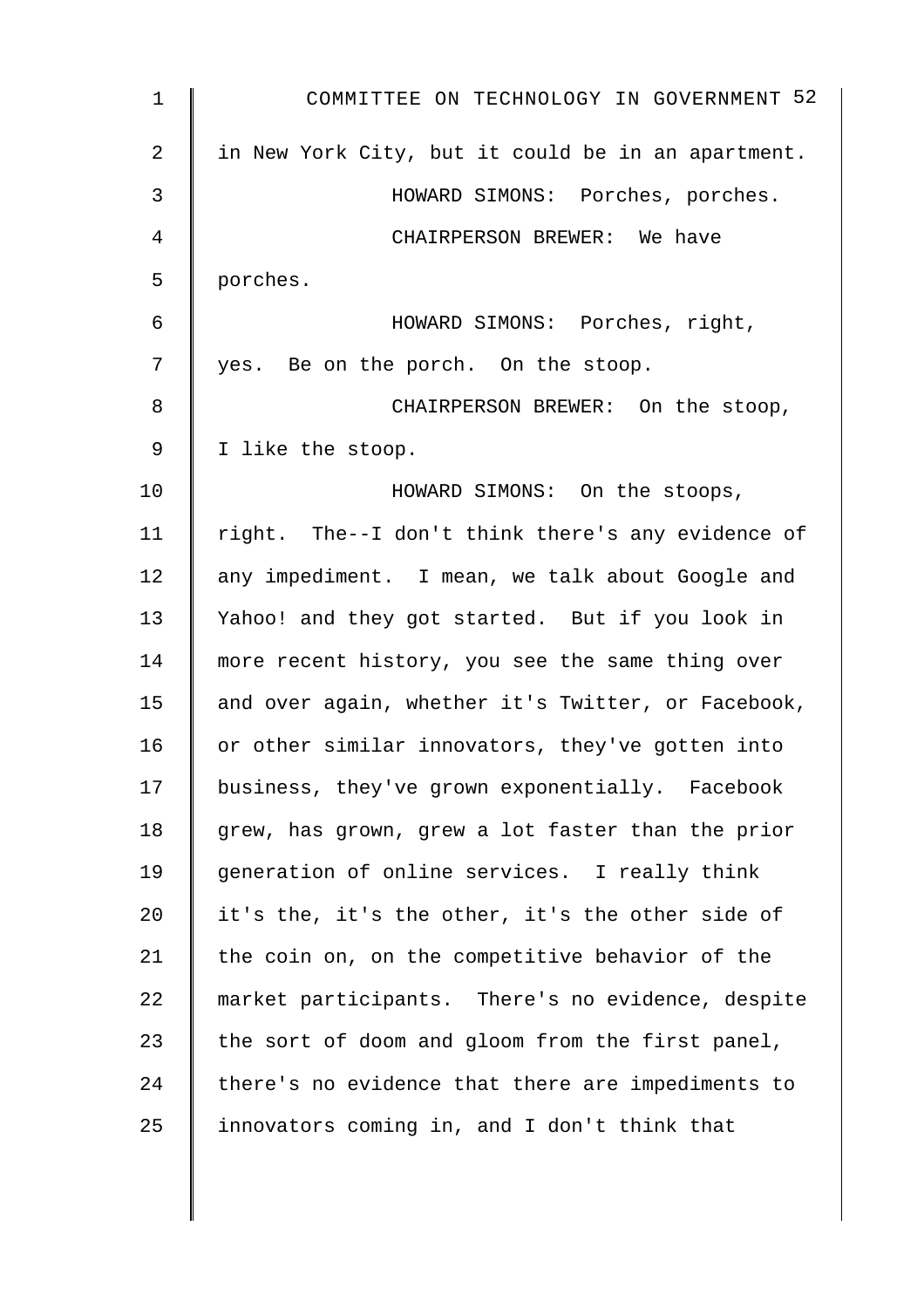| 1              | COMMITTEE ON TECHNOLOGY IN GOVERNMENT 53           |
|----------------|----------------------------------------------------|
| $\overline{2}$ | there's any evidence that the service providers,   |
| 3              | the network operators, would impose those          |
| 4              | impediments, because they want to drive            |
| 5              | penetration, they want people to use their         |
| 6              | service, they want people to buy the faster        |
| 7              | speeds. You look at the increase in video use on   |
| 8              | the internet, it's driven exponentially. There's   |
| $\mathsf 9$    | just no evidence that there's anything other than  |
| 10             | a very healthy ecosystem out here, where providers |
| 11             | want innovators, and innovators are able to get to |
| 12             | the consumers over the networks.                   |
| 13             | JOHN MAYO: I just simply would                     |
| 14             | add that out of this dizzying array of what has    |
| 15             | happened over the last decade, I think there are   |
| 16             | two points on this that you can take away and take |
| 17             | to the bank. Number one, the internet has          |
| 18             | facilitated the emergence of entrepreneurial       |
| 19             | organizations. That's just a fact. Number two,     |
| 20             | the incentives on the part of the infrastructure   |
| 21             | providers is very much aligned with that, that     |
| 22             | growth of those entrepreneurial enterprises,       |
| 23             | because those are the companies that will use      |
| 24             | their networks. So, in this particular instance,   |
| 25             | the interests of the entrepreneurs and the         |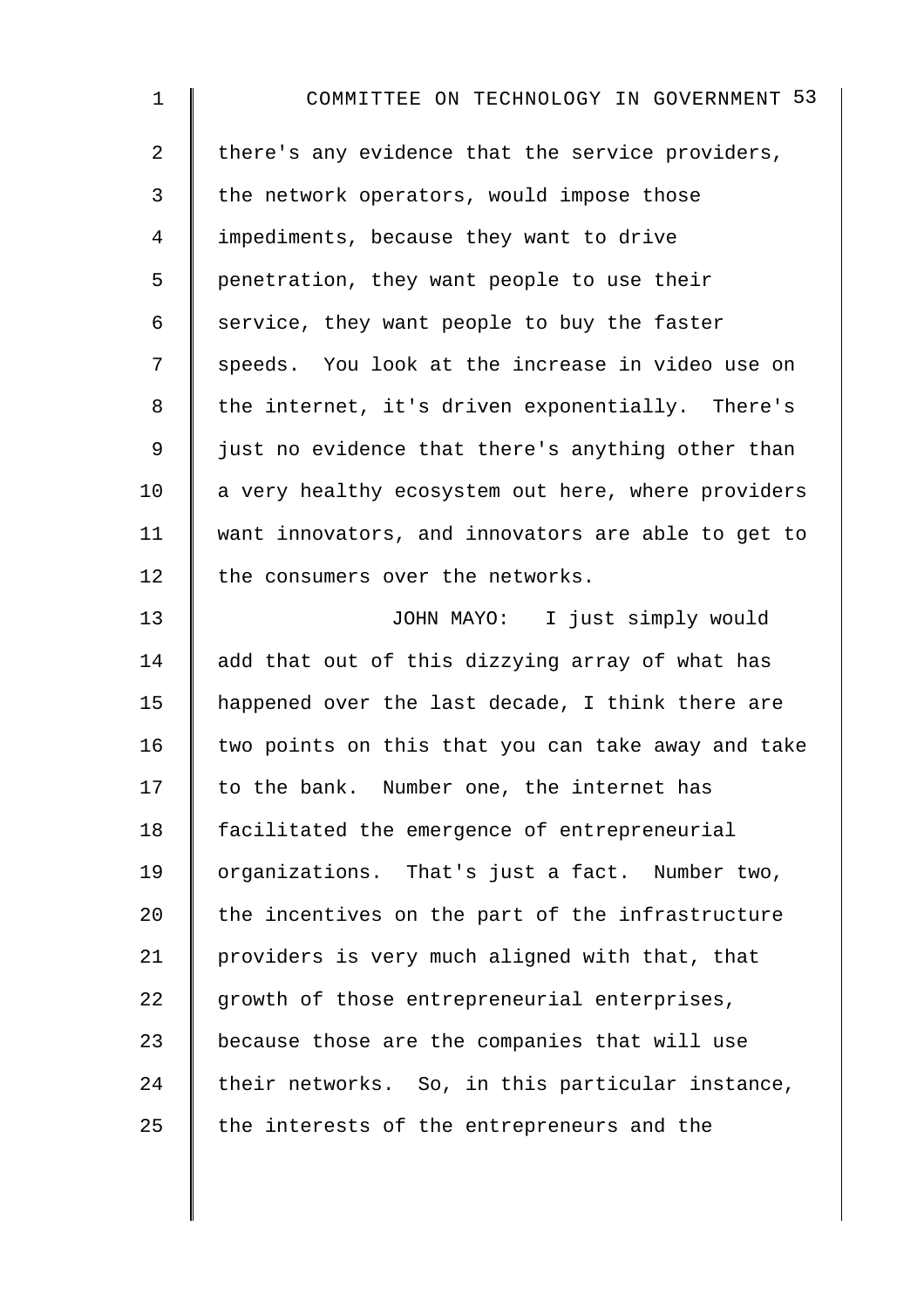| $\mathbf 1$    | COMMITTEE ON TECHNOLOGY IN GOVERNMENT 54           |
|----------------|----------------------------------------------------|
| $\overline{a}$ | infrastructure providers are very much aligned.    |
| 3              | CHAIRPERSON BREWER: I mean, given                  |
| 4              | that, do you, that's why I wondered, do we need    |
| 5              | to, is--then why would there be a problem in kind  |
| 6              | of codifying what the current situation is? Which  |
| 7              | is what I think we're trying to say.               |
| 8              | HOWARD SIMONS: Well, I think                       |
| $\mathsf 9$    | there's a, I think there's a big difference that   |
| 10             | occurs when you take policy and responsible        |
| 11             | government oversight, and turn it into a binding   |
| 12             | rule. And what happens is the binding rule         |
| 13             | becomes something that gets litigated, something   |
| 14             | that gets leveraged, in business negotiations.     |
| 15             | Don't do, if you don't do what I want, I'm going   |
| 16             | to go to the government, I'm going to invoke the   |
| 17             | FCC, I'm going to invoke the Public Service        |
| 18             | Commission. And that tends to distort the          |
| 19             | negotiations, and I think deter exactly what you   |
| 20             | would like to see continue here in New York, and   |
| 21             | even accelerate. In the '90s, the FCC under        |
| 22             | President Clinton, came up with this phrase of     |
| 23             | "vigilant restraint." And that worked. It wasn't   |
| 24             | that the government turned its back on these very  |
| 25             | important issues, and the deployment of broadband, |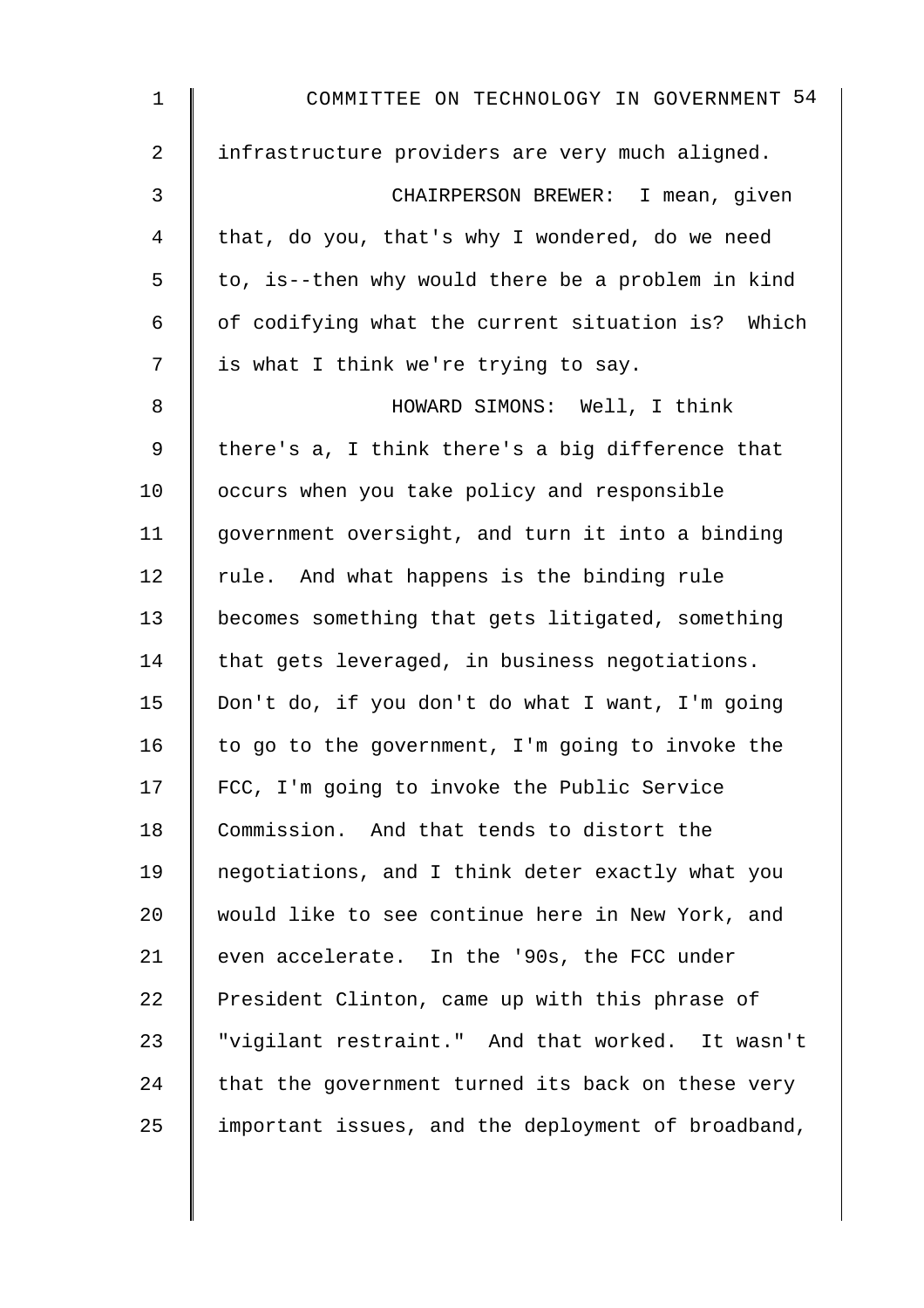| 1              | COMMITTEE ON TECHNOLOGY IN GOVERNMENT 55           |
|----------------|----------------------------------------------------|
| $\overline{2}$ | it was the government basically put everybody on   |
| 3              | notice that they were going to be watching. And I  |
| 4              | think that that light touch struck the right       |
| 5              | balance between, you know, totally walking away    |
| 6              | from it, by the government, which I don't think    |
| 7              | would be responsible for the government. And       |
| 8              | taking rules and making them into binding          |
| 9              | statutes. Binding statutes, I mean, you know, you  |
| 10             | write binding statutes. Binding statutes, once     |
| 11             | they're enacted, take on a life of their own and   |
| 12             | really change the character. And I guess I would   |
| 13             | put to you the question of whether it's necessary, |
| 14             | given the facts on the ground in New York and      |
| 15             | elsewhere, whether it's necessary to ratchet up    |
| 16             | the guidelines and the vigilant restraint that's   |
| 17             | worked well, ratchet those up and take on that     |
| 18             | additional character and weight that binding       |
| 19             | statutes always have.                              |
| 20             | LAWRENCE SPIWAK: And just, and                     |
| 21             | just to echo that point, both what Howard and John |
| 22             | said, I mean, there is existing law on the books,  |
| 23             | and it is being enforced. Respectfully speaking,   |
| 24             | the proposals on the table go far beyond what      |
| 25             | Title II is.                                       |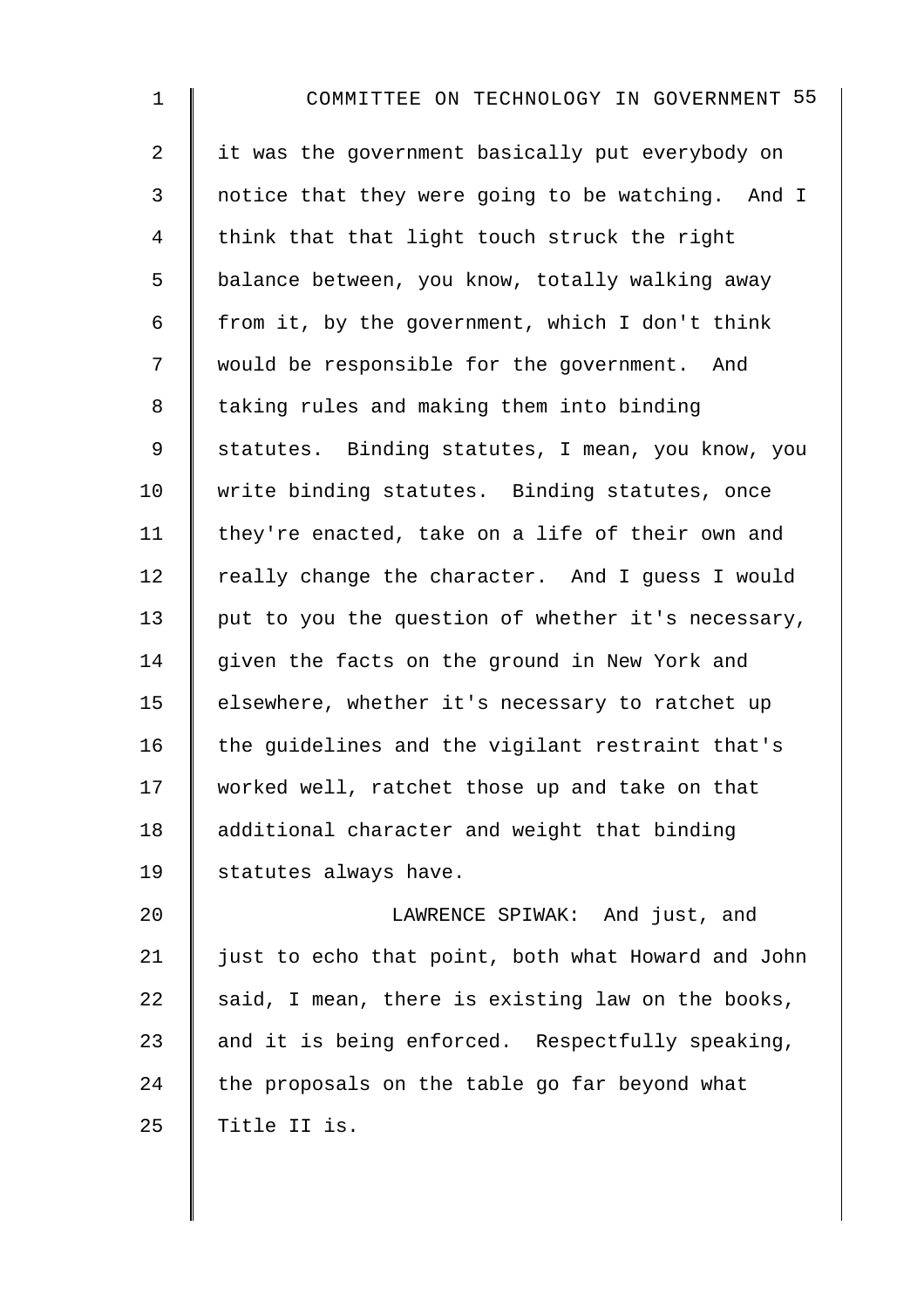| 1              | COMMITTEE ON TECHNOLOGY IN GOVERNMENT 56           |
|----------------|----------------------------------------------------|
| $\overline{2}$ | CHAIRPERSON BREWER: Okay.                          |
| 3              | LAWRENCE SPIWAK: Far beyond. They                  |
| 4              | prevent you from pricing things out, which Title   |
| 5              | II--it's not discrimination. The case law 60       |
| $\epsilon$     | years, 70 years, is undue discrimination, which    |
| 7              | usually means treating people in a similar class   |
| 8              | of services for, of like services that--similarly  |
| $\mathsf 9$    | situated customers for like services. That's not   |
| 10             | what these rules do. These rules prevent you from  |
| 11             | pricing things out; they force you to invest your  |
| 12             | way out of congestion, which will impose huge      |
| 13             | costs; they will set new standards that have       |
| 14             | heretofore never done; the Markey/Eshoo bill       |
| 15             | actually tells the FCC how to granularly regulate  |
| 16             | the network. The FCC has never done that. Part     |
| 17             | 68, which was standard technical interfaces, this  |
| 18             | is Part 68 on steroids. So this is far beyond      |
| 19             | what we have ever done. And that's the point, and  |
| 20             | speaking as a lawyer, I mean, once there is a rule |
| 21             | that people start debating what the rule is, and   |
| 22             | what is this, what is that, and it gets to be a    |
| 23             | mess. And that's why these ex ante rules are so    |
| 24             | problematic, rather than trying to take a more     |
| 25             | measured approach. I mean, if it was me, I would   |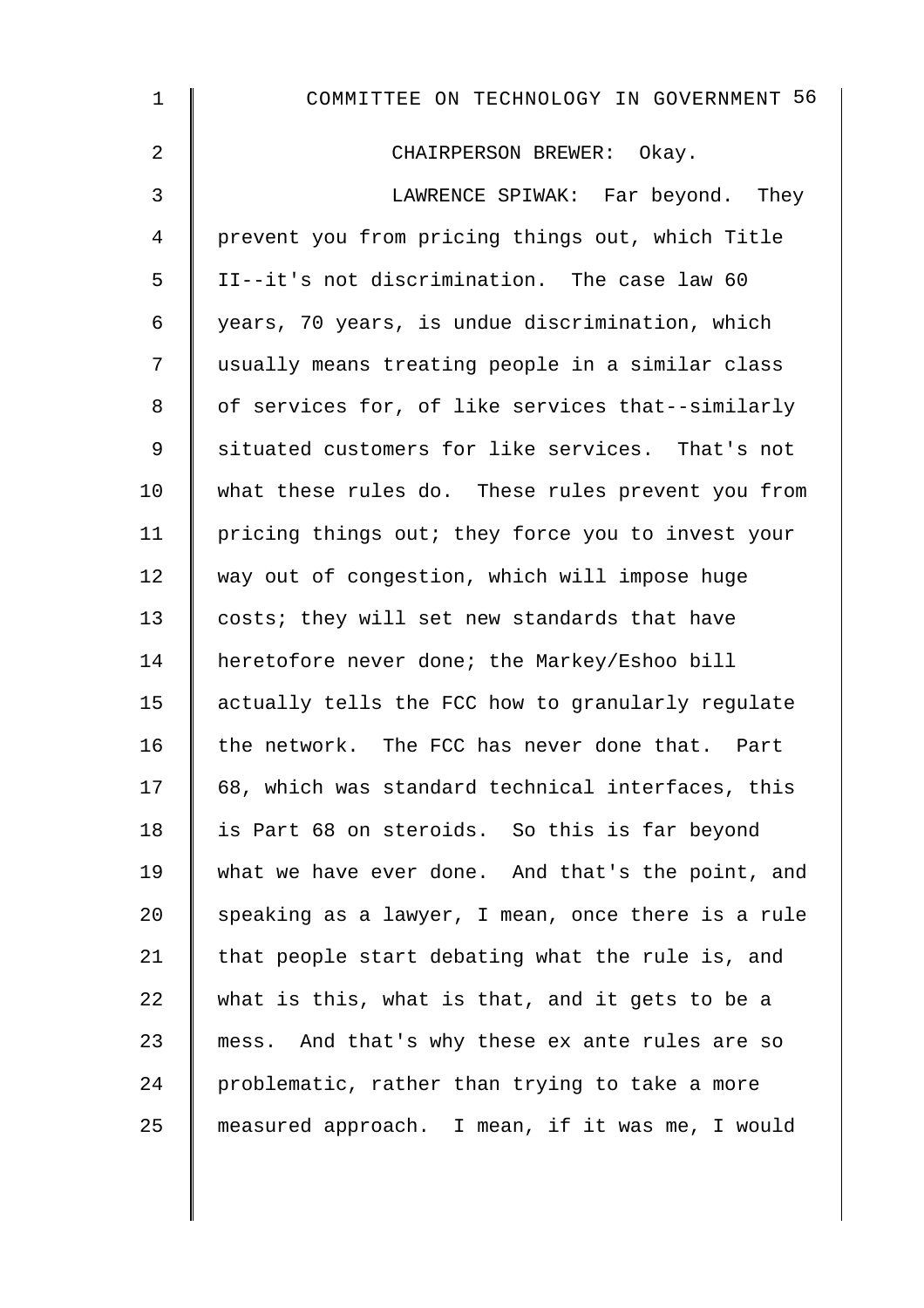| 1               | COMMITTEE ON TECHNOLOGY IN GOVERNMENT 57           |
|-----------------|----------------------------------------------------|
| 2               | set it up some sort of rocket docket at the FCC,   |
| 3               | with some sort of rebuttable presumption, where    |
| 4               | then the burdens of a proof shift, much like the   |
| 5               | FCC did for program access. That's a much more     |
| 6               | constructive, case by case specific approach, than |
| 7               | sort of this blunt nondiscrimination, inventing    |
| 8               | all new series of law. And that's my fundamental   |
| 9               | problem with this.                                 |
| 10 <sub>1</sub> | CHAIRPERSON BREWER: How do you                     |
| 11              | answer then people who--I understand what you're   |
| 12              | saying, 'cause the term that, you know, vigilant   |
| 13              | constraint, or the notion that you don't want to   |
| 14              | use a blunt instrument, etc. But how would you, I  |
| 15              | mean, one of those aspects might work for those    |
| 16              | who are concerned that the future might hold       |
| 17              | something different than the open policy that      |
| 18              | exists now. That's what people are worried about.  |
| 19              | And I think you know that. In other words,         |
| 20              | everything's okay now, but we're not going to be   |
| 21              | around forever. Different group of people might    |
| 22              | be around, and that's--how do you answer that      |
| 23              | question.                                          |
| 24              | HOWARD SIMONS: Well, I--                           |
| 25              | CHAIRPERSON BREWER: You know,                      |
|                 |                                                    |
|                 |                                                    |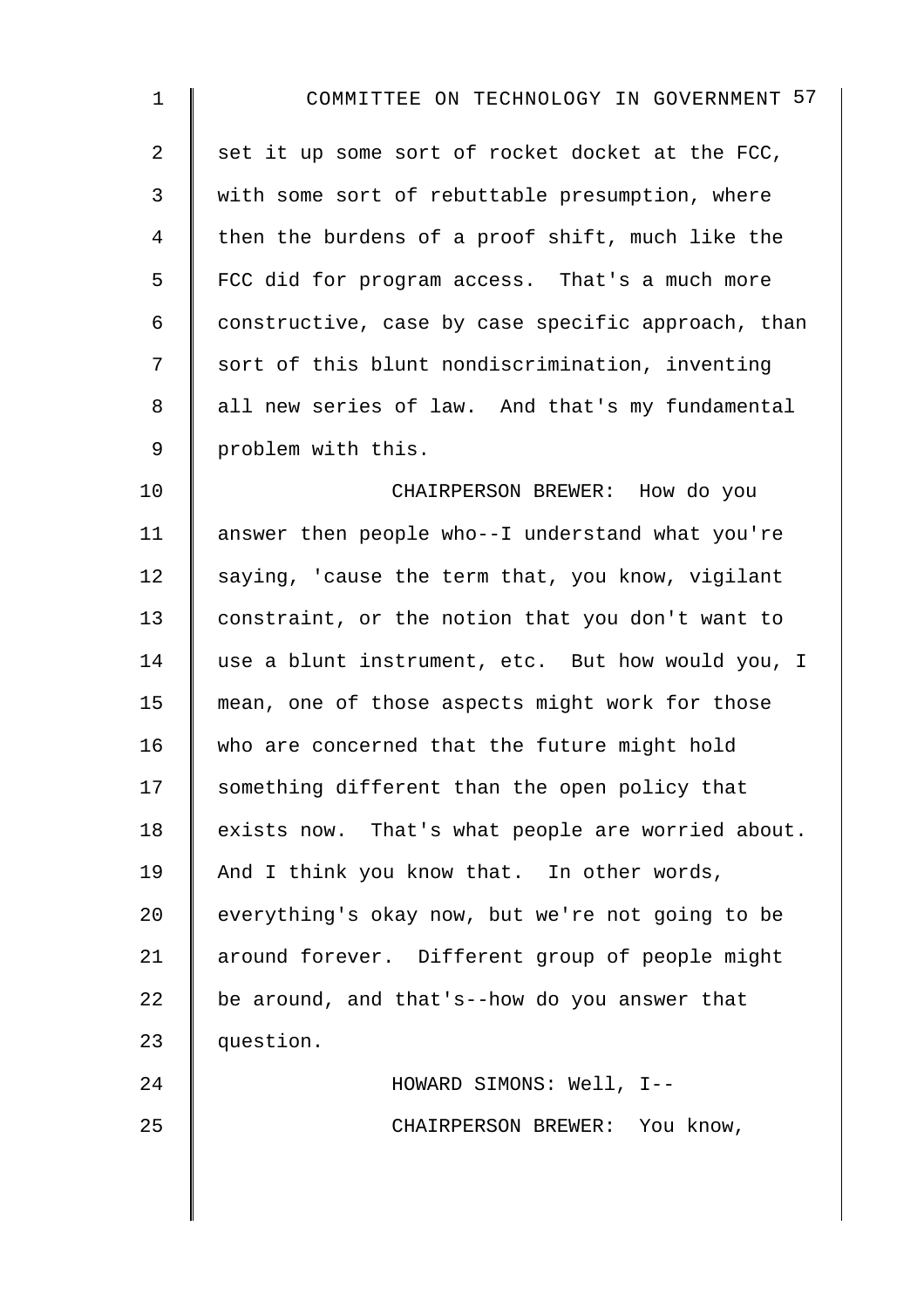| 1              | COMMITTEE ON TECHNOLOGY IN GOVERNMENT 58           |
|----------------|----------------------------------------------------|
| $\overline{a}$ | 'cause you've heard the arguments a million times. |
| 3              | HOWARD SIMONS: Sure, I mean, I--I                  |
| 4              | understand that concern. I think that things are   |
| 5              | okay now in part because of the structure of this  |
| 6              | vigilant restraint, and ongoing oversight that we  |
| 7              | have. And that is not going away. The New York     |
| 8              | City Council, the Federal Communications           |
| $\mathsf 9$    | Commission, is not going away. And I think all of  |
| 10             | the companies, certainly in the cable association, |
| 11             | and probably all the broadband providers, I can't  |
| 12             | speak for them all, are well aware that the        |
| 13             | government is constantly--this is a big issue,     |
| 14             | this is an important issue. And whether it's the   |
| 15             | City Council or the FCC or Congress or the other   |
| 16             | participants in the ecosystem, they're going to be |
| 17             | there, and we know that.                           |
| 18             | CHAIRPERSON BREWER: They're much                   |
| 19             | more important than we are.                        |
| 20             | HOWARD SIMONS: Well, they're, the-                 |
| 21             | -I think it's useful to have this examined at all  |
| 22             | levels of government.                              |
| 23             | CHAIRPERSON BREWER: Yeah.                          |
| 24             | HOWARD SIMONS: But I think the                     |
| 25             | notion that things could change and then what, I   |
|                |                                                    |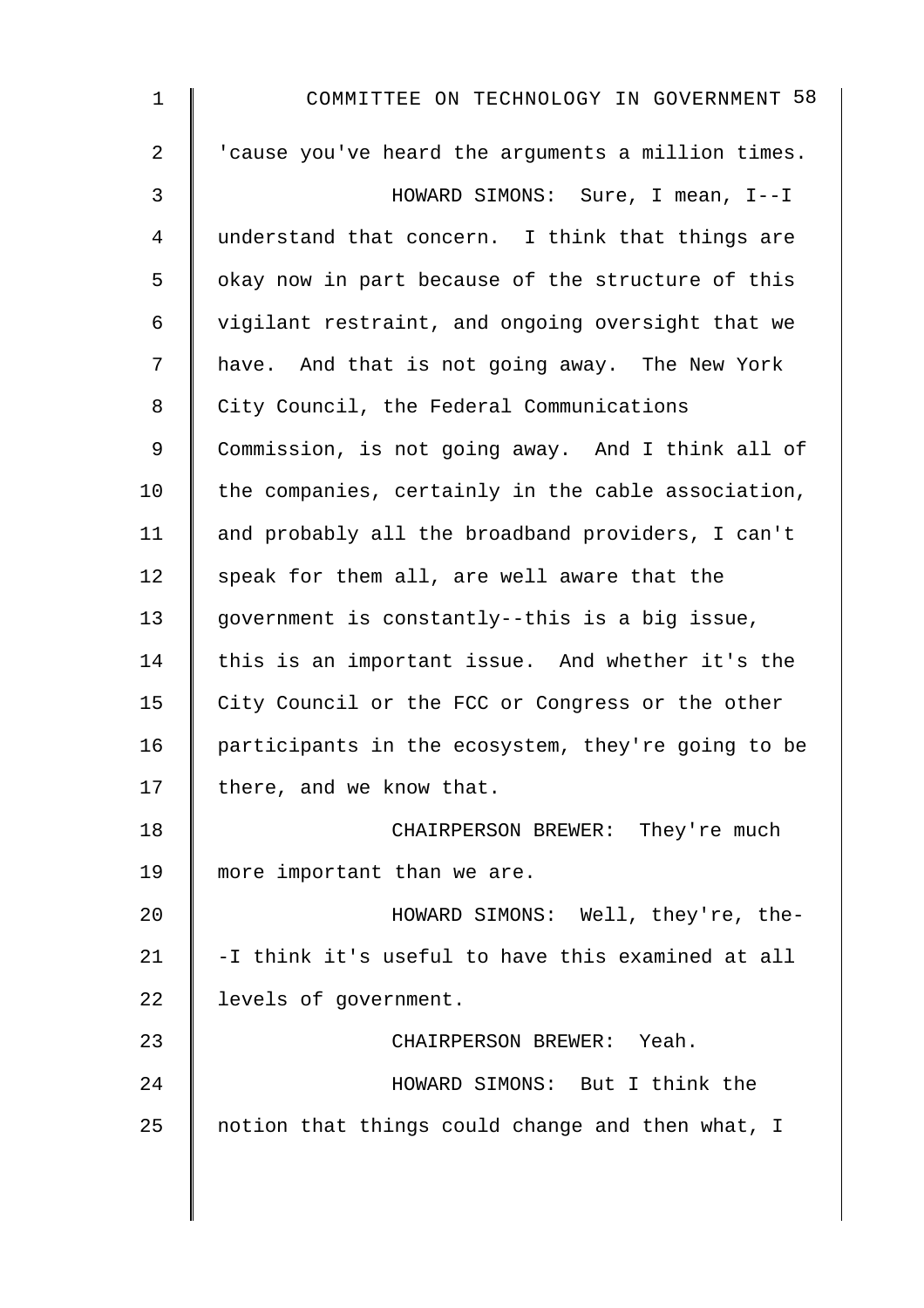| $\mathbf{1}$   | COMMITTEE ON TECHNOLOGY IN GOVERNMENT 59           |
|----------------|----------------------------------------------------|
| $\overline{a}$ | think presumes that in fact you and others, other  |
| 3              | levels of government, are going away, which is not |
| 4              | the case. I mean, we're, we are, and I've been     |
| 5              | dealing in this stuff for 30 years, long before    |
| 6              | there was an internet. And ten years ago, you      |
| 7              | know, it was the same question. What if, what if   |
| $\,8\,$        | things change, it'll be bad. And in fact what's    |
| $\mathsf 9$    | happened since 1998 is the explosion in broadband, |
| 10             | the growth that we've talked about here--the       |
| 11             | openness, the lack of evidence of anything other   |
| 12             | than openness. And things, this notion that you    |
| 13             | have to legislate 'cause things could change, I    |
| 14             | think presents really kind of a false endpoint.    |
| 15             | Things, you're going to be here, and that vigilant |
| 16             | oversight is going to continue. I don't think      |
| 17             | things are going to change in a regard that        |
| 18             | requires you to legislate.                         |
| 19             | CHAIRPERSON BREWER: Okay. You                      |
| 20             | know, there have been, not to bring up, but there  |
| 21             | have been some instances in the past, not with     |
| 22             | your companies, but you know, some companies, it   |
| 23             | was always feared that that could happen in the    |
| 24             | future, whether it was content limitation. And so  |
| 25             | that puts a, you know, puts a fear into people.    |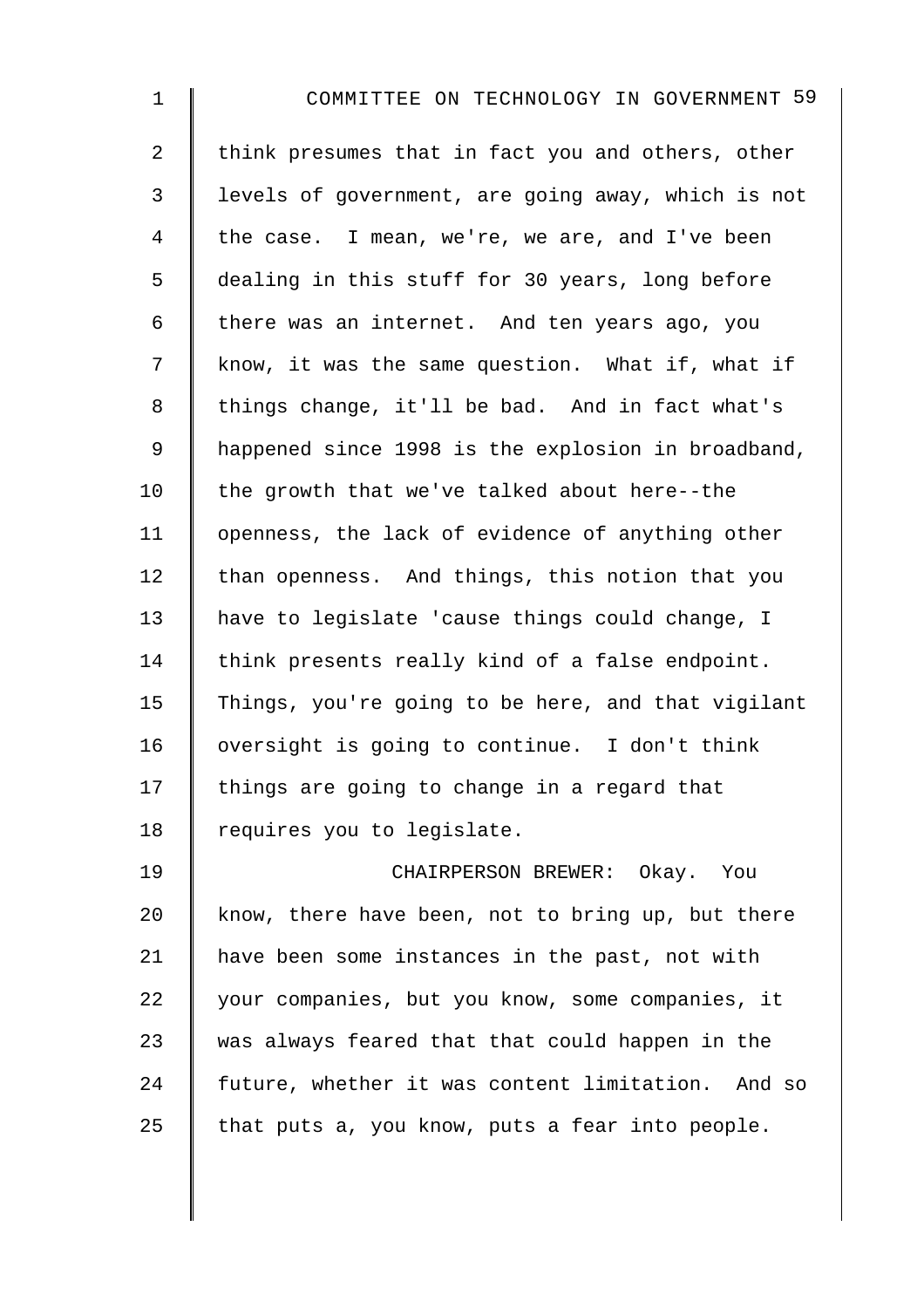| 1  | COMMITTEE ON TECHNOLOGY IN GOVERNMENT 60           |
|----|----------------------------------------------------|
| 2  | And you know that, so--                            |
| 3  | HOWARD SIMONS: And I know that,                    |
| 4  | and I think I know what you're talking about. I    |
| 5  | was a here a couple of years ago testifying--      |
| 6  | CHAIRPERSON BREWER: Yes.                           |
| 7  | HOWARD SIMONS: --in front of the,                  |
| 8  | in front of Assemblyman Brodsky, just after that   |
| 9  | incident.                                          |
| 10 | CHAIRPERSON BREWER: That must've                   |
| 11 | been fun.                                          |
| 12 | HOWARD SIMONS: It was a lot of                     |
| 13 | fun. [laughter] But not on behalf of that          |
| 14 | entity.                                            |
| 15 | CHAIRPERSON BREWER: I know.                        |
| 16 | HOWARD SIMONS: So it wasn't that                   |
| 17 | bad.                                               |
| 18 | CHAIRPERSON BREWER: Just                           |
| 19 | testifying--                                       |
| 20 | HOWARD SIMONS: Wasn't that bad for                 |
| 21 | me. But it was, this is more fun.                  |
| 22 | CHAIRPERSON BREWER: [laughs]                       |
| 23 | HOWARD SIMONS: The--and again, I                   |
| 24 | think there are going to be incidents, there are   |
| 25 | always going to be incidents that arise, there are |
|    |                                                    |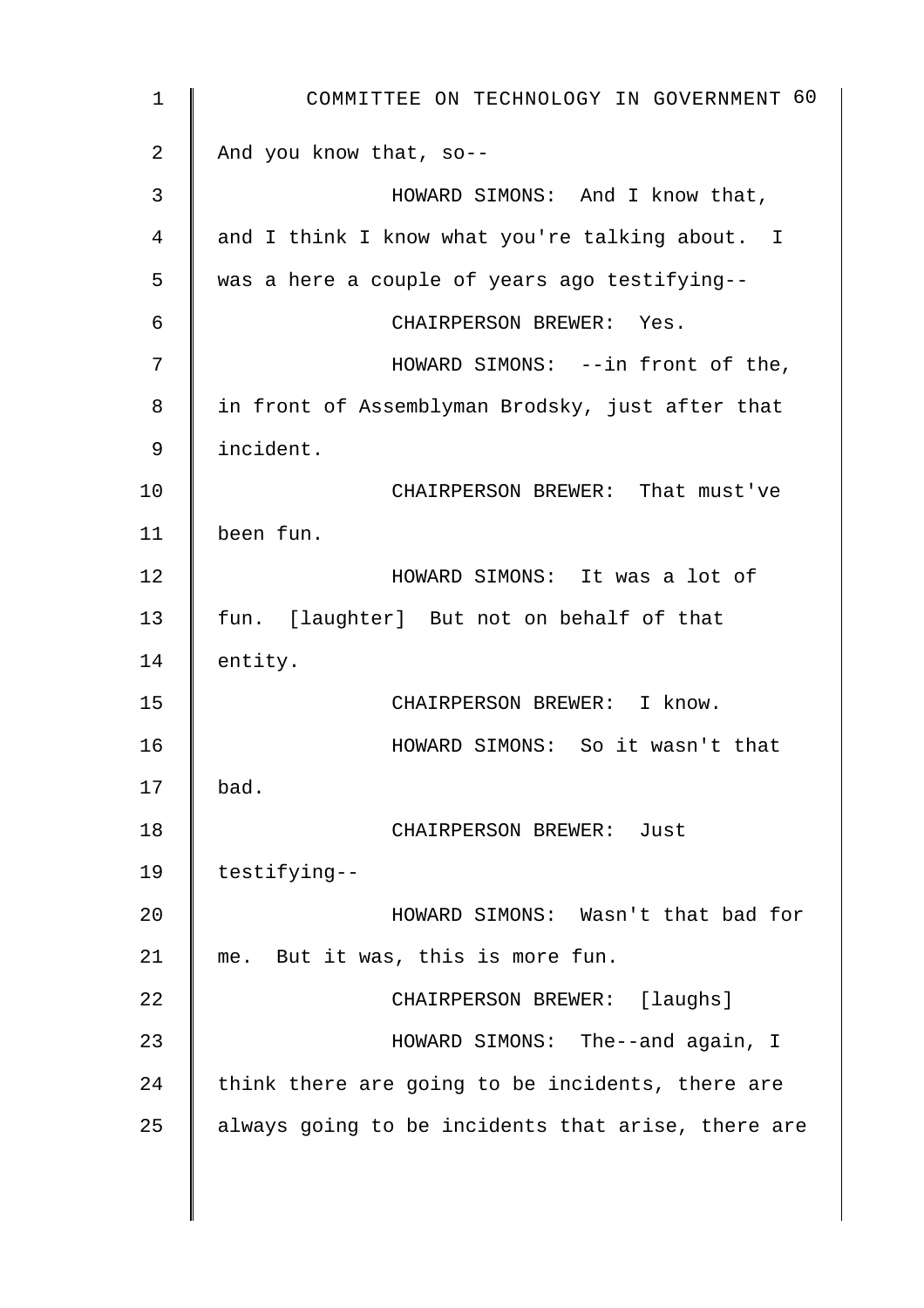| 1              | COMMITTEE ON TECHNOLOGY IN GOVERNMENT 61           |
|----------------|----------------------------------------------------|
| $\overline{a}$ | always going to be hard cases or bad cases. But    |
| 3              | in fact, each one that's come up, whether it was   |
| 4              | the NARAL incident or whether it was, whether it   |
| 5              | was Madison River Telephone Company, or even       |
| 6              | whether it was Comcast, the questions over Comcast |
| 7              | management of P-to-Ps [phonetic], you know, those  |
| 8              | come up, they get addressed, we move on. And I     |
| 9              | think to say that those isolated incidents are the |
| 10             | rule that requires legislation, I think misstates  |
| 11             | their importance. They are important because what  |
| 12             | they show is that when something comes up, the     |
| 13             | system deals with it, without having to have this  |
| 14             | infrastructure of legislation in place.            |
| 15             | CHAIRPERSON BREWER: Right,                         |
| 16             | alright, does anybody want to add anything else?   |
| 17             | Otherwise, I want to say thank you very much for   |
| 18             | this panel. All of your testimony will part of     |
| 19             | the record. And I really appreciate your making    |
| 20             | the effort to be here today, and I'm glad you're   |
| 21             | in New York City.                                  |
| 22             | JOHN MAYO: Thank you very much.                    |
| 23             | CHAIRPERSON BREWER: Those of you                   |
| 24             | who traveled here.                                 |
| 25             | JOHN MAYO: Thank you.                              |
|                |                                                    |
|                |                                                    |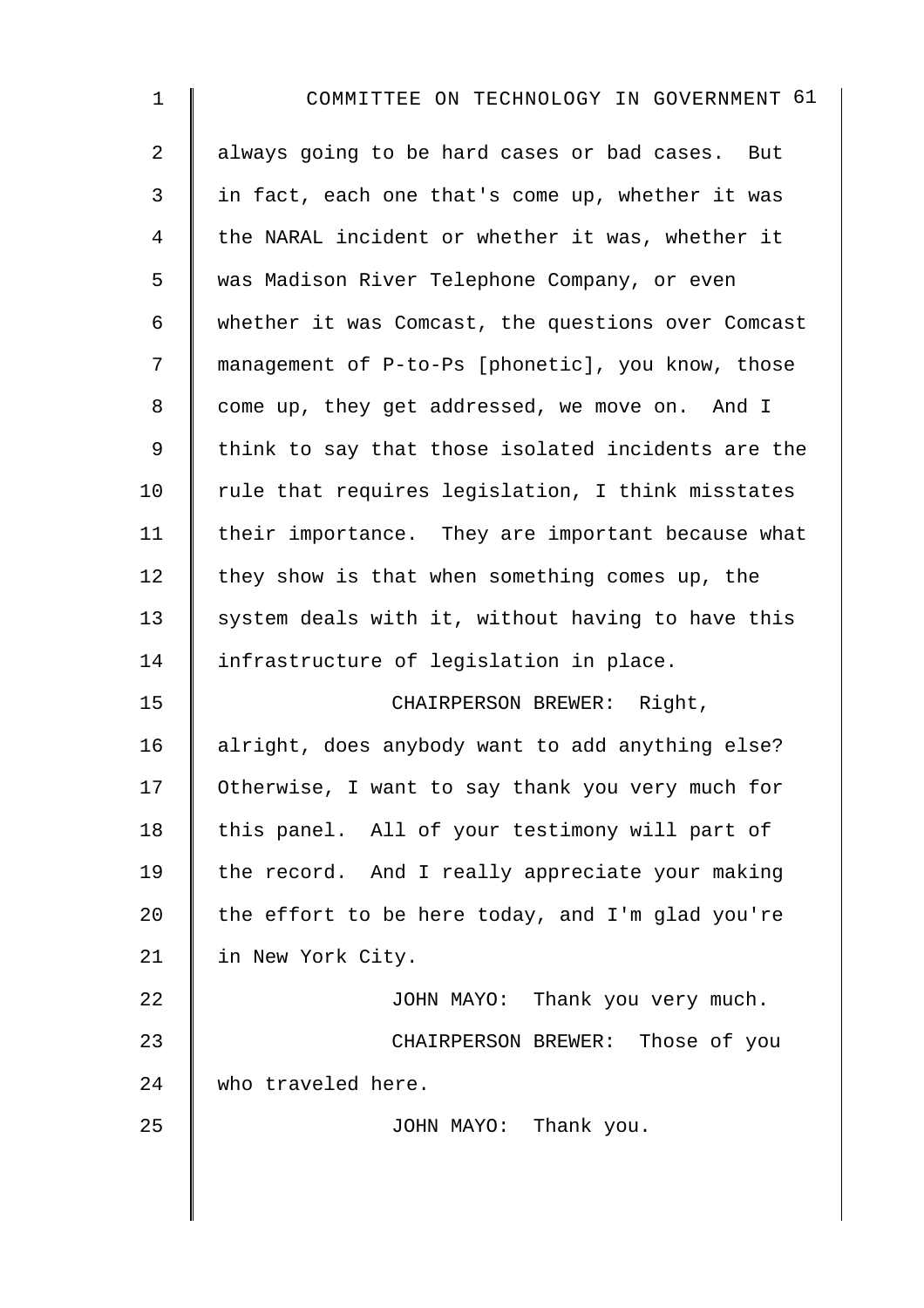| $\mathbf{1}$   | COMMITTEE ON TECHNOLOGY IN GOVERNMENT 62           |
|----------------|----------------------------------------------------|
| $\overline{a}$ | CHAIRPERSON BREWER: Thank you so                   |
| 3              | much. The next panel is Joshua Breitbart, from     |
| 4              | People's Production House; and Justin Doy from     |
| 5              | Blip TV; and Matthew Rosenberg, One Blue Brick.    |
| 6              | [pause, background noise] Whomever would like to   |
| 7              | start, go ahead.                                   |
| 8              | JOSHUA BREITBART: Good morning.                    |
| $\mathsf 9$    | It's great to be here, thank you very much for     |
| 10             | holding this hearing on this important issue. As   |
| 11             | you know, it's a great privilege to testify. My    |
| 12             | name is Joshua Breitbart, I'm the Policy Director  |
| 13             | for People's Production House. As you know,        |
| 14             | People's Production House provides media education |
| 15             | to a wide range of New Yorkers. And including,     |
| 16             | actually, net neutrality, where this year,         |
| 17             | including net neutral--lessons on net neutrality   |
| 18             | as part of our media literacy courses in public    |
| 19             | schools. And you know, we're really seeing that    |
| 20             | this is a grassroots issue. Tim Karr from Free     |
| 21             | Press talked about the huge response they've       |
| 22             | gotten to this issue from New Yorkers. We've had   |
| 23             | many of our community partners joined us in        |
| 24             | endorsing this resolution, including Good Old      |
| 25             | Lower East Side, New Immigrant Community           |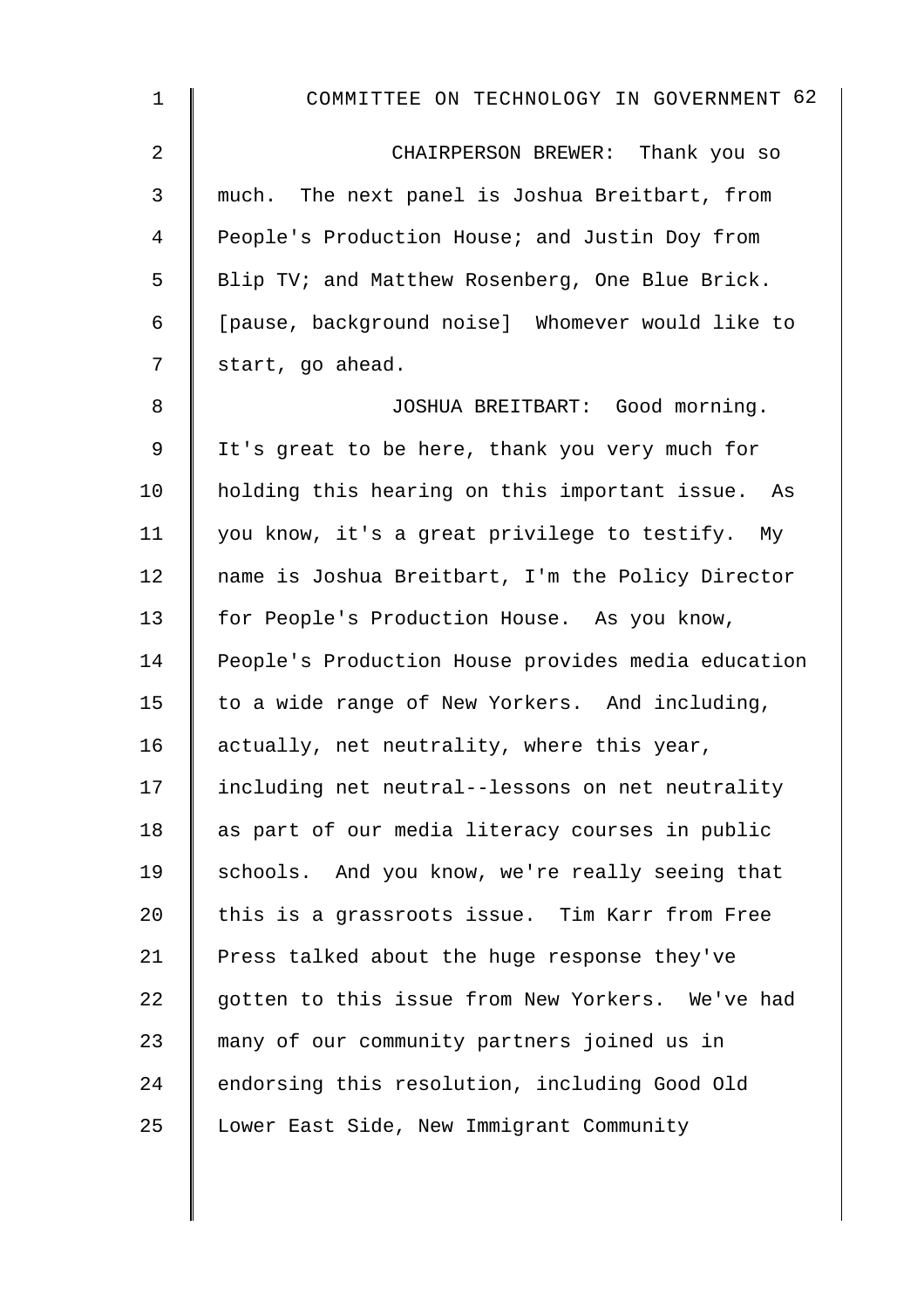| $\mathbf 1$    | COMMITTEE ON TECHNOLOGY IN GOVERNMENT 63           |
|----------------|----------------------------------------------------|
| $\overline{a}$ | Empowerment, Families for Freedom, Picture the     |
| 3              | Homeless. The Haitian Times, as I believe you      |
| 4              | know, published an op ed I wrote on this issue.    |
| 5              | And also, you know, we've seen the growth in       |
| 6              | attendance for, on this issue, from 2007, when we  |
| 7              | were last discussing a resolution along these      |
| 8              | lines. It's really not a hard sell, this issue,    |
| 9              | of all the media policy issues, because it really  |
| 10             | hits home for the immigrants we work with who use  |
| 11             | Skype to communicate overseas, for people that we  |
| 12             | work with that are just now getting online and     |
| 13             | putting their content up there. And the two        |
| 14             | issues that I really want to, well, the one issue  |
| 15             | that I really, that I speak to in my testimony,    |
| 16             | that I also spoke to in 2007, is the importance of |
| 17             | extending net neutrality protections to wireless   |
| 18             | networks. I've spoken to this Committee many       |
| 19             | times about why that's important, about how many   |
| 20             | people rely on wireless connections, and how       |
| 21             | critical it is that we create an equivalence       |
| 22             | across different means of connecting to the        |
| 23             | internet. And we're seeing progress in that the    |
| 24             | FCC is recognizing that with its proceeding on, on |
| 25             | this issue. And would encourage the Committee to   |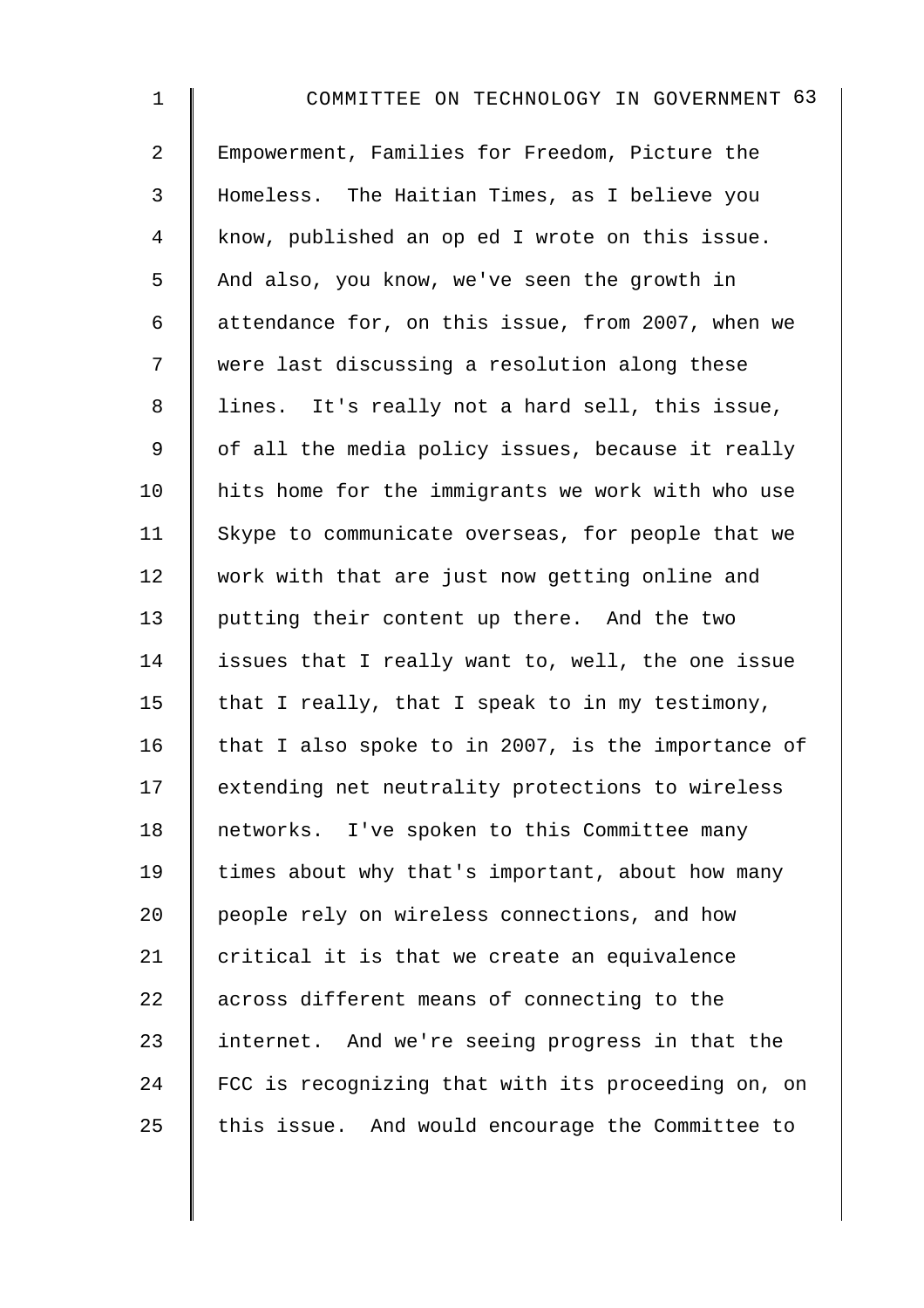| $\mathbf 1$    | COMMITTEE ON TECHNOLOGY IN GOVERNMENT 64           |
|----------------|----------------------------------------------------|
| $\overline{2}$ | take whatever action it can to endorse net         |
| $\mathsf{3}$   | neutrality principles applying to wireless         |
| $\overline{4}$ | networks. What this issue really comes down to is  |
| 5              | do we see the internet as essential infrastructure |
| 6              | or private property. I think that that's really    |
| 7              | what we saw in the distinction between the first   |
| 8              | two panels. And I think that, you know, given all  |
| $\mathsf 9$    | the vital services that the City is putting        |
| 10             | online, how crucial it is to all businesses, how   |
| 11             | crucial it is to our democracy, to the function of |
| 12             | government, it really is essential infrastructure. |
| 13             | And you know, at that point, it's really just not, |
| 14             | it's not enough for the providers, as the, you     |
| 15             | know, the gentleman from the cable association     |
| 16             | said, to simply trust them to be stewards of this  |
| 17             | network. The--it's a--it's essential               |
| 18             | infrastructure and the, so I just wanted to        |
| 19             | address some of the things that they said. You     |
| 20             | know, in terms of, you know, that they, we have    |
| 21             | these issues and we move on from them, you know, I |
| 22             | wonder why it was that Comcast denied at first     |
| 23             | that they were engaging in the network management  |
| 24             | practices, when they were terminating bittorrent   |
| 25             | transmissions? And so much, and the resolutions    |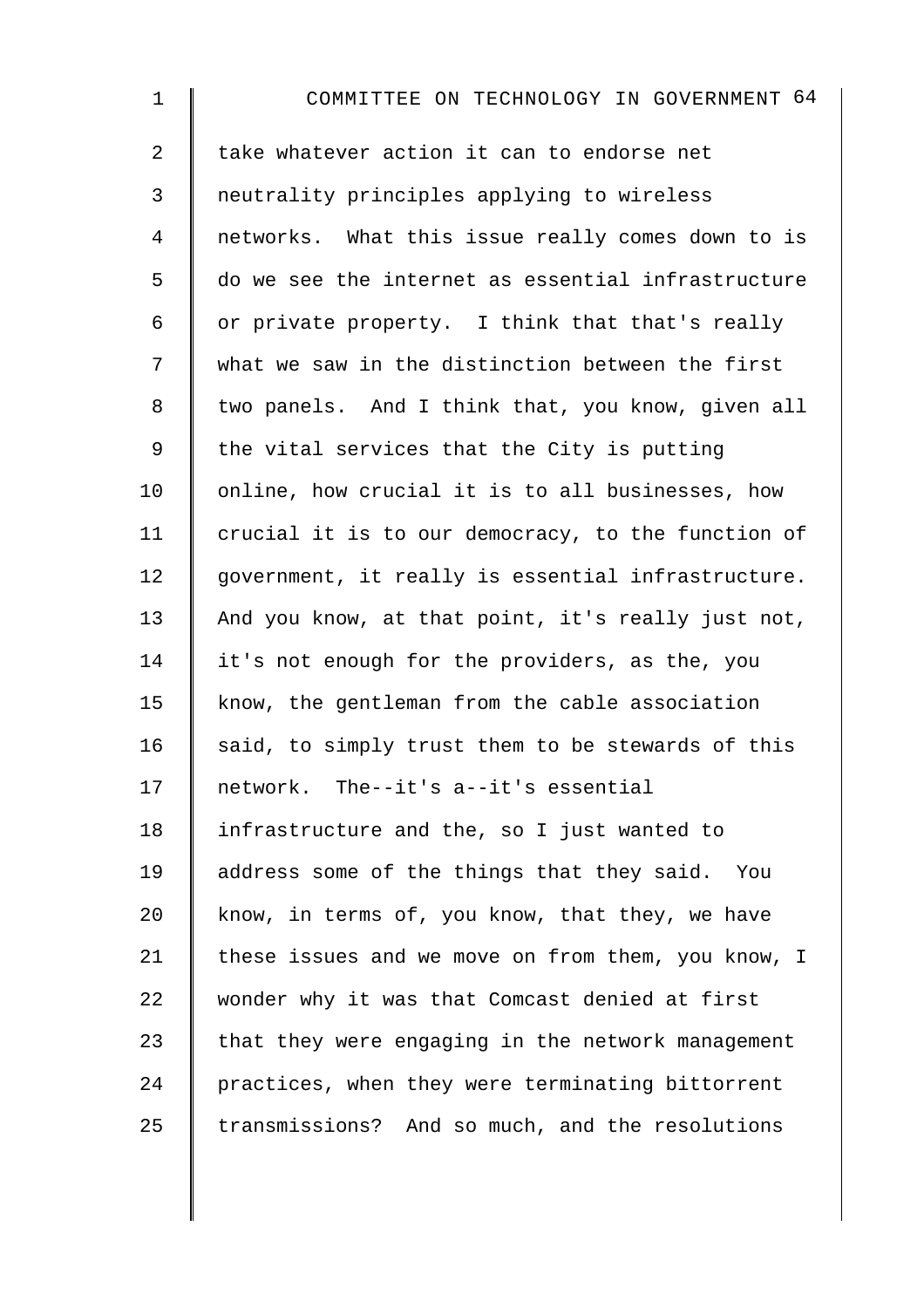1 COMMITTEE ON TECHNOLOGY IN GOVERNMENT 65 2  $\parallel$  that are, the regulations that are being 3 considered, really are about making the network 4 management practices transparent. And I think  $5 \parallel$  that that's really critical for, not just for the 6 democracy considering this essential 7 | infrastructure, but also just for consumers to 8 Compare different services and different network 9 management practices. You know, this is not a 10 | situation where we would get into unintended 11 | consequences, because in fact you know, we, our 12  $\parallel$  system that we have now is basically a legacy of a 13  $\parallel$  net neutrality like system, and I think that's 14  $\parallel$  really important to preserve that. You know, the 15 | companies that are asking us to trust their, you 16 know, their best judgment in regulating this 17 essential infrastructure, are required to maximize 18 their profit for their shareholders, to maximize 19  $\parallel$  the profit of, that they've invested in the 20  $\parallel$  infrastructure, and to leverage that to benefit 21 their content offerings over their competitors 22 content offerings. So, they, the result of having 23  $\parallel$  no net neutrality basically encourages them, it's 24  $\parallel$  a disincentive for them to invest in new networks  $25$  because it gives them the opportunity to squeeze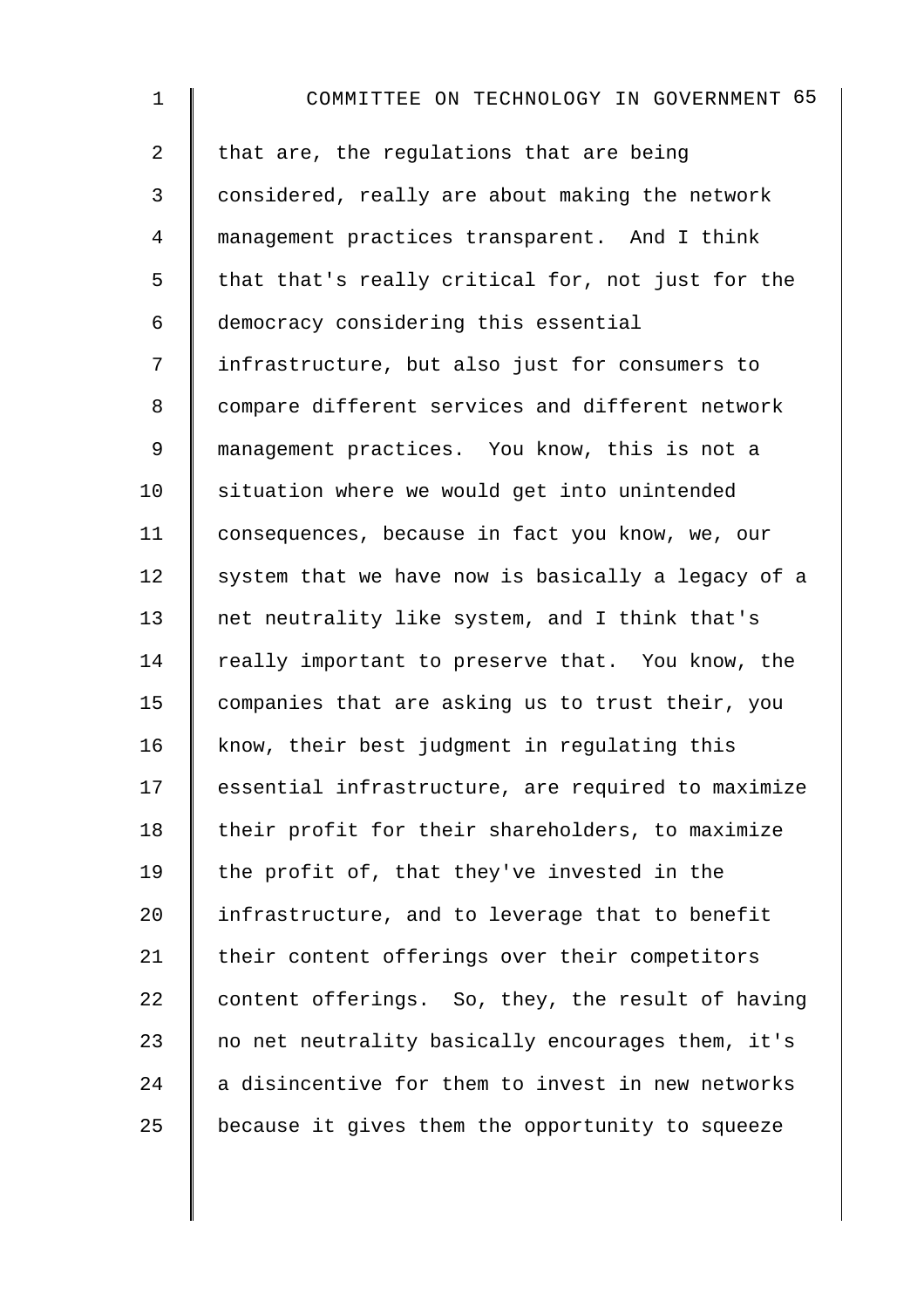| $\mathbf 1$ | COMMITTEE ON TECHNOLOGY IN GOVERNMENT 66           |
|-------------|----------------------------------------------------|
| 2           | penny after penny from their aging infrastructure, |
| 3           | rather than providing an infrastructure that would |
| 4           | really be first rate and competitive on a global   |
| 5           | scale. I started the clock late, so I'll end now,  |
| 6           | and you know, if you have any questions, I'm happy |
| 7           | to address those.                                  |
| 8           | CHAIRPERSON BREWER: Thank you very                 |
| 9           | much. We've also been joined at the panel by       |
| 10          | Professor Nicholas Economides, who's at New York   |
| 11          | University Stern. Thank you very much, Professor.  |
| 12          | Who would like to go next?                         |
| 13          | JUSTIN DAY: Good morning, my name                  |
| 14          | is Justin Day, and I am a cofounder and CTO of     |
| 15          | blip.tv, and internet based digital media business |
| 16          | based here in New York City. We focus on           |
| 17          | providing hosting and distribution for independent |
| 18          | web shows. We started in 2005 and we currently     |
| 19          | have 20 employees, and expect to have 60 employees |
| 20          | by 2011. Internet startups are very difficult,     |
| 21          | especially bandwidth hungry ones, such as ours.    |
| 22          | Nearly half of our existing costs, including       |
| 23          | employees, go to bandwidth alone. Larger players,  |
| 24          | like Google already enjoy significant advantages   |
| 25          | due to their economies of scale. Double dipping    |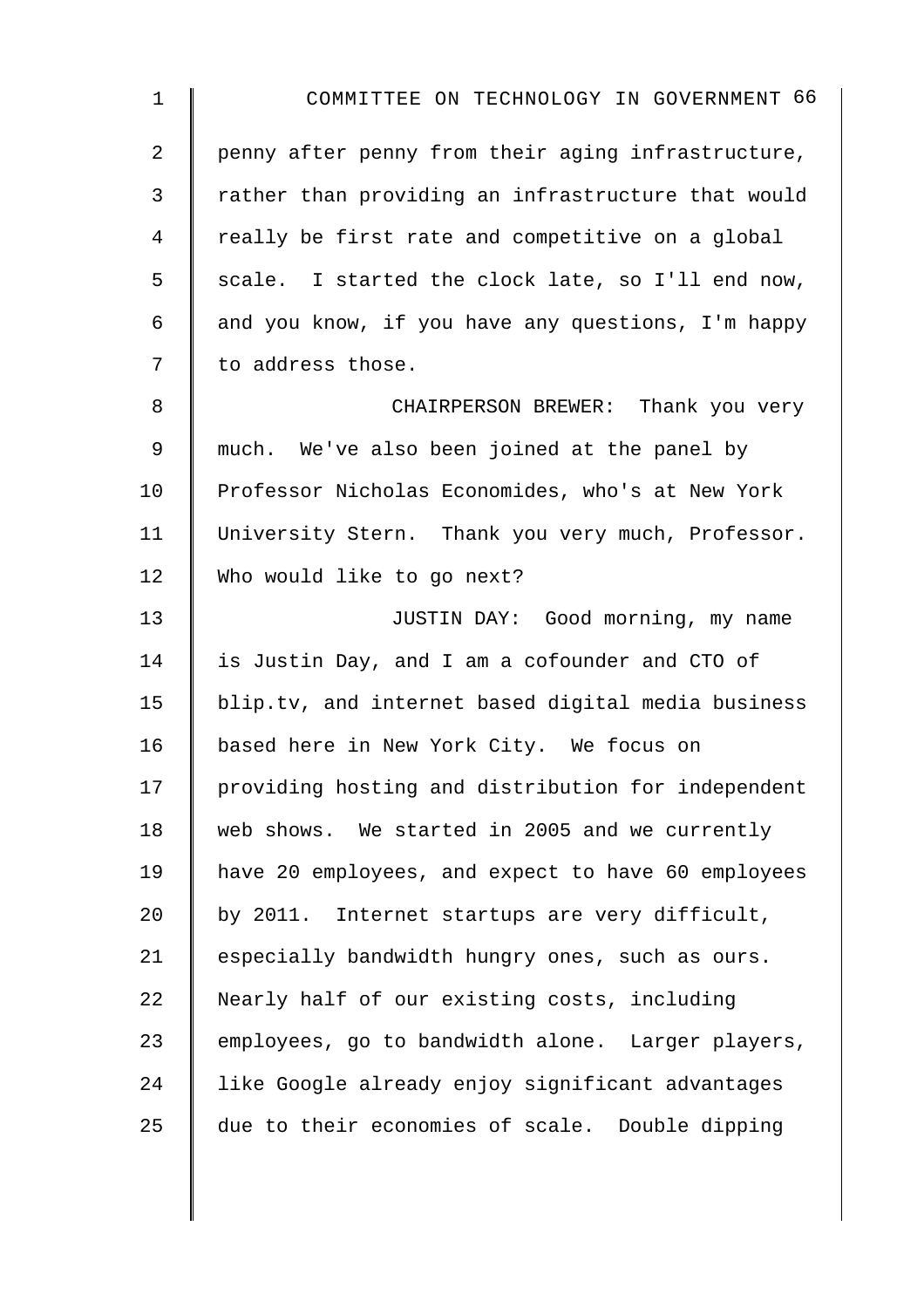| 1  | COMMITTEE ON TECHNOLOGY IN GOVERNMENT 67           |
|----|----------------------------------------------------|
| 2  | for edge access could effectively price us out of  |
| 3  | the market. Even the threat of double dipping      |
| 4  | introduces uncertainty that makes it difficult for |
| 5  | us to budget, us to raise money, or for us to make |
| 6  | distribution deals critical for the continued      |
| 7  | success of our business. As our content competes   |
| 8  | with television, you know, there's a threat that   |
| 9  | these cable companies or telcos, could simply shut |
| 10 | us off, under the guise of regulating the network. |
| 11 | If were to make, if we were to start this start up |
| 12 | now rather than in 2005, we might decide to focus  |
| 13 | on international traffic rather than on domestic   |
| 14 | traffic, or we might decide not to start up at     |
| 15 | all. What we're not, what we're asking for is not  |
| 16 | protection, we're just asking for equal access to  |
| 17 | the internet. We urge your support for this        |
| 18 | important resolution. Thank you.                   |
| 19 | CHAIRPERSON BREWER: Thank you.                     |
| 20 | Next.                                              |
| 21 | MATTHEW ROSENBERG: Hello, my                       |
| 22 | name's Matthew--excuse me, my name's Matthew       |
| 23 | Rosenberg, and I'm one of the cofounders of One    |
| 24 | Blue Brick. We create influencer driven            |
| 25 | experiences, and we're proudly a New York based    |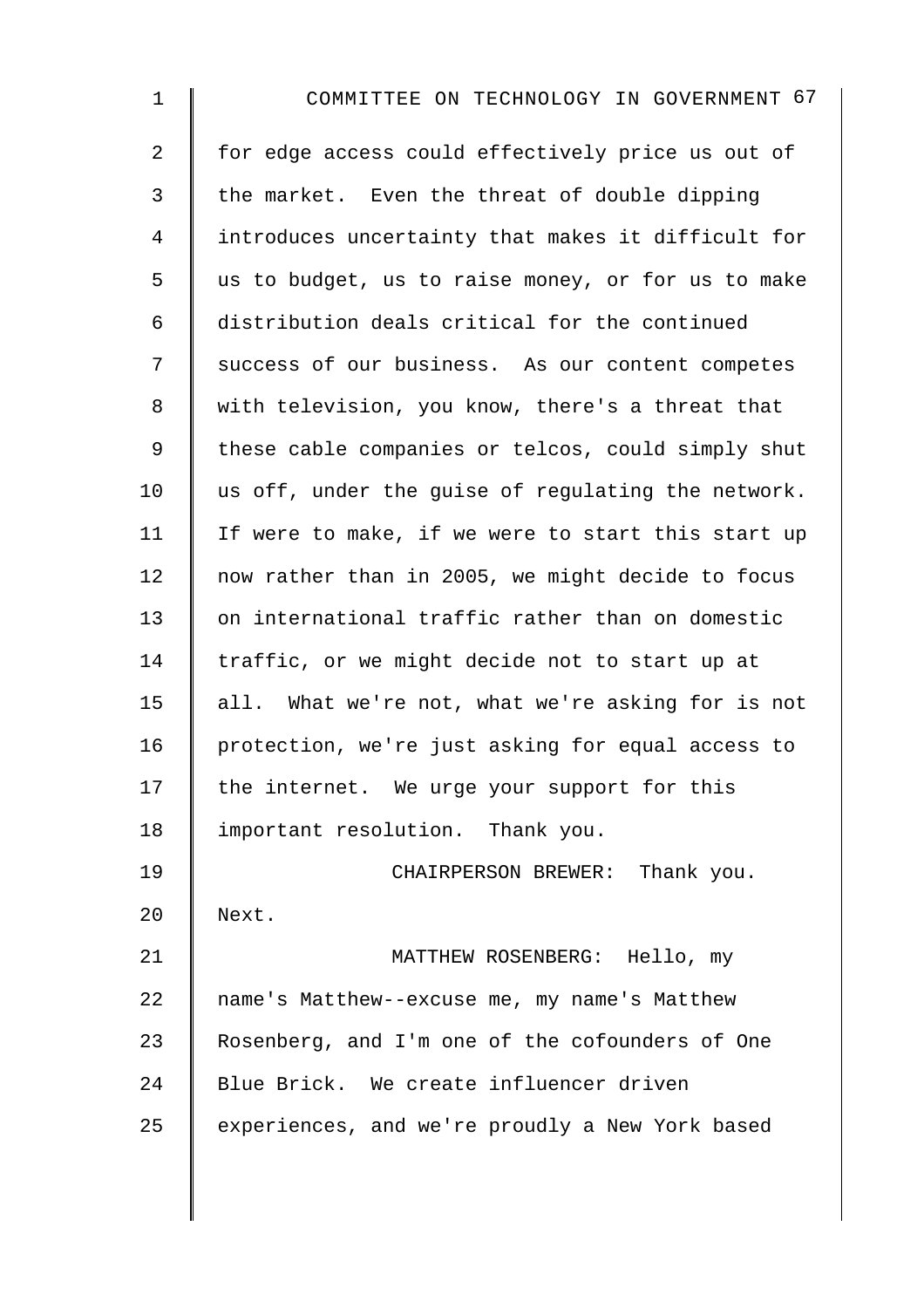1 COMMITTEE ON TECHNOLOGY IN GOVERNMENT 68 2  $\parallel$  start up. The issue of net neutrality is a deeply 3 personal issue for me. It affects us not only as 4 | builders and creators, but as users of the 5 | internet as well. We as a company have  $6 \parallel$  experienced firsthand what happens when the 7 carriers insert artificial barriers against us 8 developing new products. Right now we're working 9 | on a mobile tool that we're hoping to launch in 10 November, in December, utilizes SMS or text 11 messaging. And currently to have access to text 12 messaging, you have to go through the carriers.  $13$  So we're paying to play with the carriers, as well 14 as our users are going to have to pay, to be able 15  $\parallel$  to send the SMS messages. It's a double charge. 16 And this kind of double charge is something that  $17$  we would see on the internet if net neutrality, if 18 this kind of law, isn't passed. And a small 19 | business like ours, just like with blip.tv and 20 many others in the New York based area, wouldn't 21  $\parallel$  be able to compete. But I also see this issue as  $22$  something bigger. To me, personally, the internet 23  $\parallel$  really represents the best of the United States, 24 the best of what we as Americans are all about. 25 It's free, it's open, it's democratic, it's equal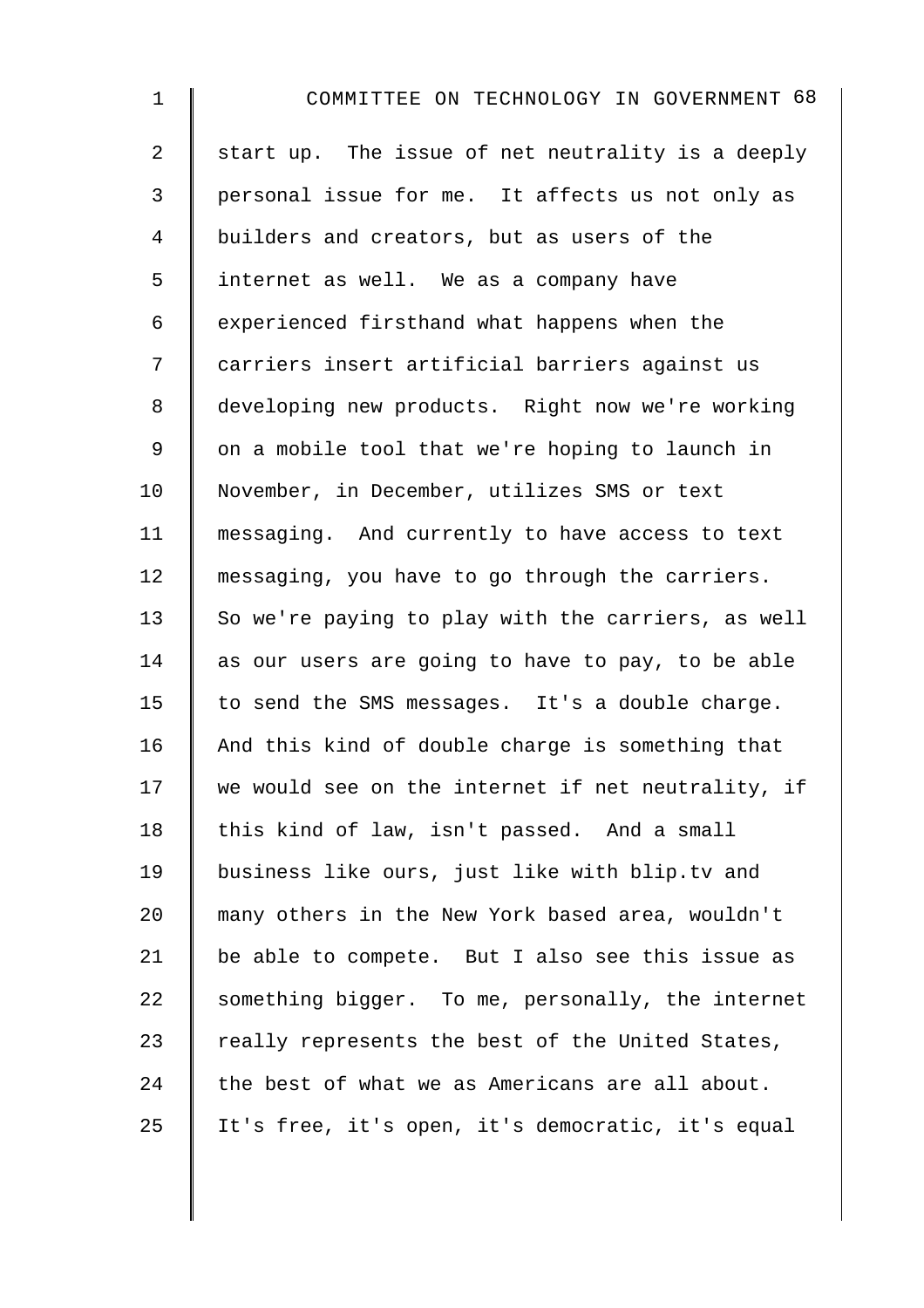| $\mathbf 1$ | COMMITTEE ON TECHNOLOGY IN GOVERNMENT 69           |
|-------------|----------------------------------------------------|
| 2           | for all. And I look at what the resolution today,  |
| 3           | and what they're trying to pass in Congress, is    |
| 4           | not a law but a set of principals similar to the   |
| 5           | Declaration of Independence. You know, we'll be    |
| 6           | setting an example to the rest of the world that   |
| 7           | the internet is free, that information is free,    |
| 8           | that knowledge is free and that people are free.   |
| 9           | I think the internet has really changed the world  |
| 10          | and brought humanity forward, and I hope this kind |
| 11          | of law protects it for generations, for future     |
| 12          | generations, and for the rest of the world. Thank  |
| 13          | you.                                               |
| 14          | CHAIRPERSON BREWER: Thank you very                 |
| 15          | much. Professor? I'm sorry, I have laryngitis,     |
| 16          | it sounds awful, but it's not, I'm alright.        |
| 17          | NICHOLAS ECONOMIDES: Hello, I'm                    |
| 18          | Professor Nicholas Economides. I teach at the      |
| 19          | Stern School of Business of NYU, and I'm really    |
| 20          | honored to be part of this panel. I came here to   |
| 21          | tell you that we need to formalize the net         |
| 22          | neutrality tradition of the internet by passing    |
| 23          | strict net neutrality law, to protect the public   |
| 24          | interest. The majority of the Earth's population   |
| 25          | is connected by a global telecommunications        |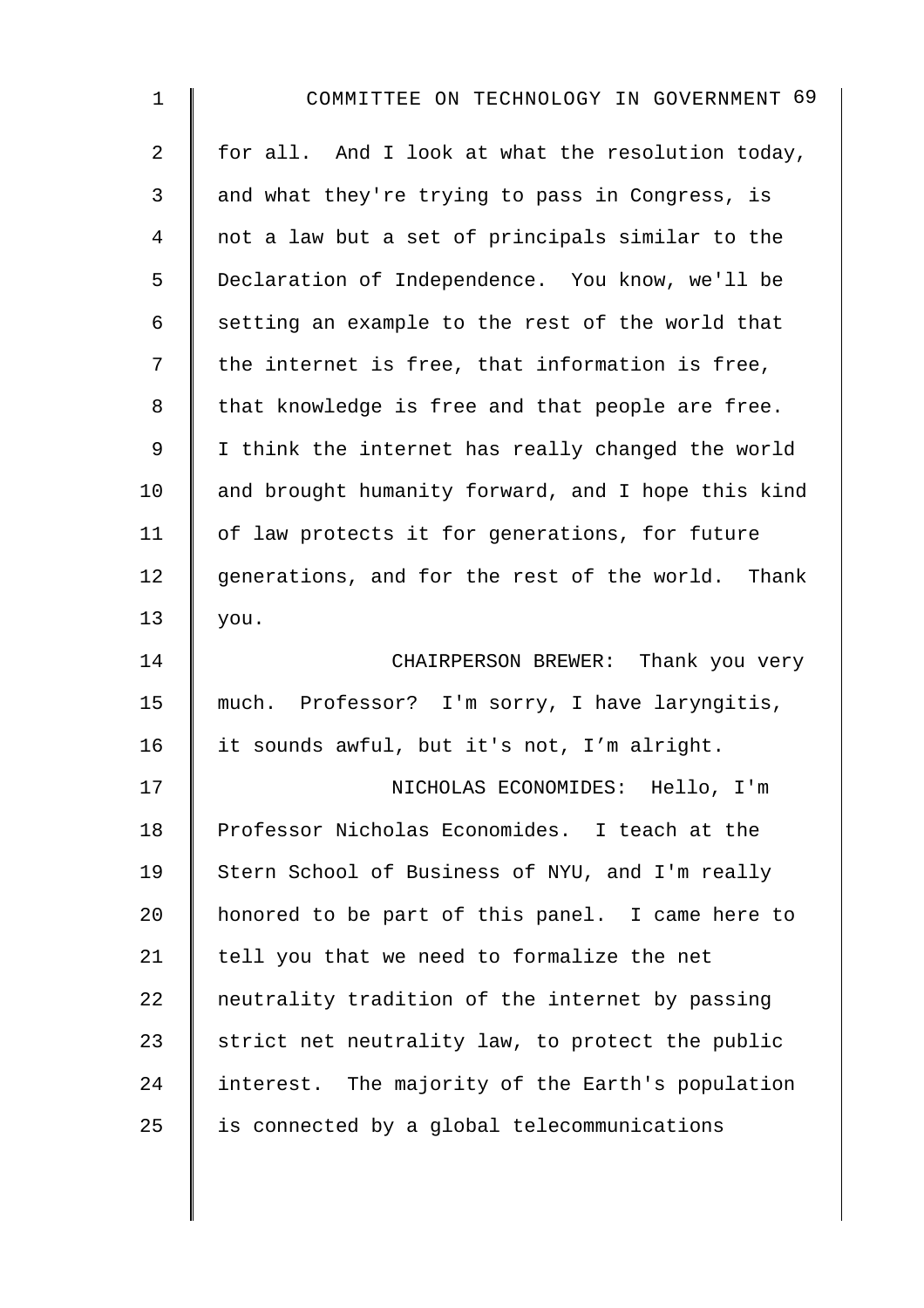| $\mathbf 1$    | COMMITTEE ON TECHNOLOGY IN GOVERNMENT 70           |
|----------------|----------------------------------------------------|
| $\overline{2}$ | network, the internet. It's the most successful    |
| 3              | network in human history. Unlike traditional       |
| 4              | information networks, such as newspapers, radio    |
| 5              | and TV, the internet is based on interactive       |
| 6              | telecommunications. It's allows, it allows for     |
| 7              | revolutionary, real time participation of users.   |
| 8              | With almost a billion connected computers, and now |
| 9              | so deeply embedded in our life, the most           |
| 10             | surprising aspect of the internet is that it's so  |
| 11             | new, it's only 16 years old. It has created        |
| 12             | massive innovation, at the edge of the network,    |
| 13             | where companies and individuals innovated without  |
| 14             | asking for permission by the network operators,    |
| 15             | from the network operators. Companies like         |
| 16             | Facebook, Amazon, Twitter, Google and many others  |
| 17             | would not exist but for the internet. All          |
| 18             | centrally run networks, like if you remember       |
| 19             | Compuserve, Prodigy, early AOL, which did not      |
| 20             | allow innovation at the edge of the network, have  |
| 21             | died, or changed to be internet based. The         |
| 22             | internet's extraordinary success and innovation    |
| 23             | has spurred, the innovation it spurred, have been  |
| 24             | based on openness and nondiscrimination.<br>Net    |
| 25             | neutrality means nondiscrimination. Content from   |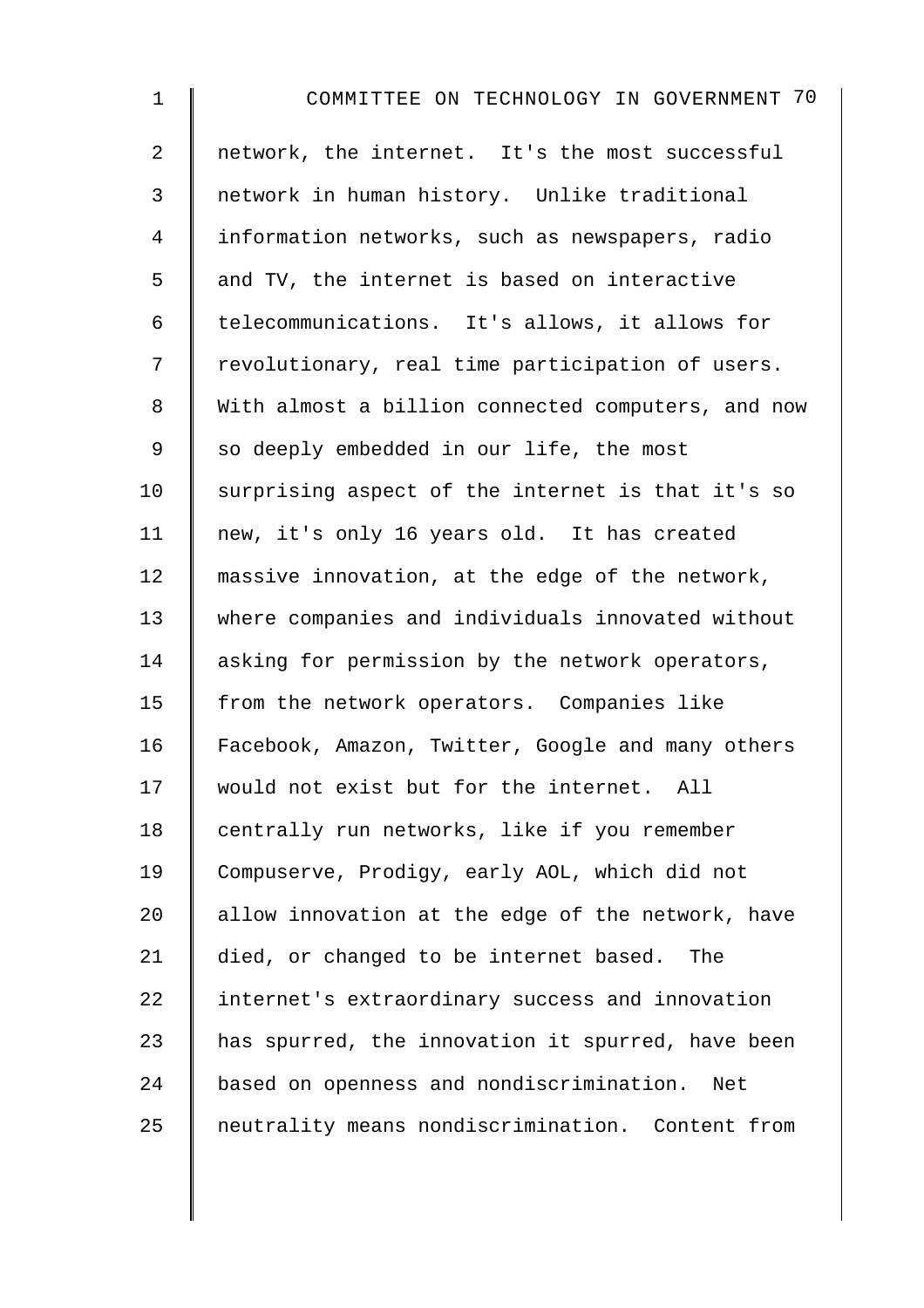1 COMMITTEE ON TECHNOLOGY IN GOVERNMENT 71 2  $\parallel$  anyone, and of any type, will be treated equally, 3 by the internet. So why do we see some network 4 operators wanting to kill net neutrality, when it 5 | resulted in such a successful network with so much 6 Significant impact on economic growth? Because 7 Some network operators want to put their interests 8 above the interests of the public. These 9 | companies do this for two reasons: first of all,  $10$   $\parallel$  to promote their own traditional telecom and video  $11$  services, that compete with new ones that have 12 | been provided over the internet. For example, 13 voice over IP telephony and Skype, threaten 14 Traditional voice phone service. Video downloads 15 | over the internet threaten cable TV video. The 16 second reason that some network operators want to  $17$  | kill the internet is their hope that they will 18 make more money through discrimination, by taxing 19  $\parallel$  the innovators on the other side of the network. 20 | Killing net neutrality is proposed by telecom and 21 cable companies which have very tight control of  $22$  the access of residential users to the internet. 23 The vast majority of U.S. residential users have 24 only two providers of internet service: a telecom 25 service and a cable TV company. In a truly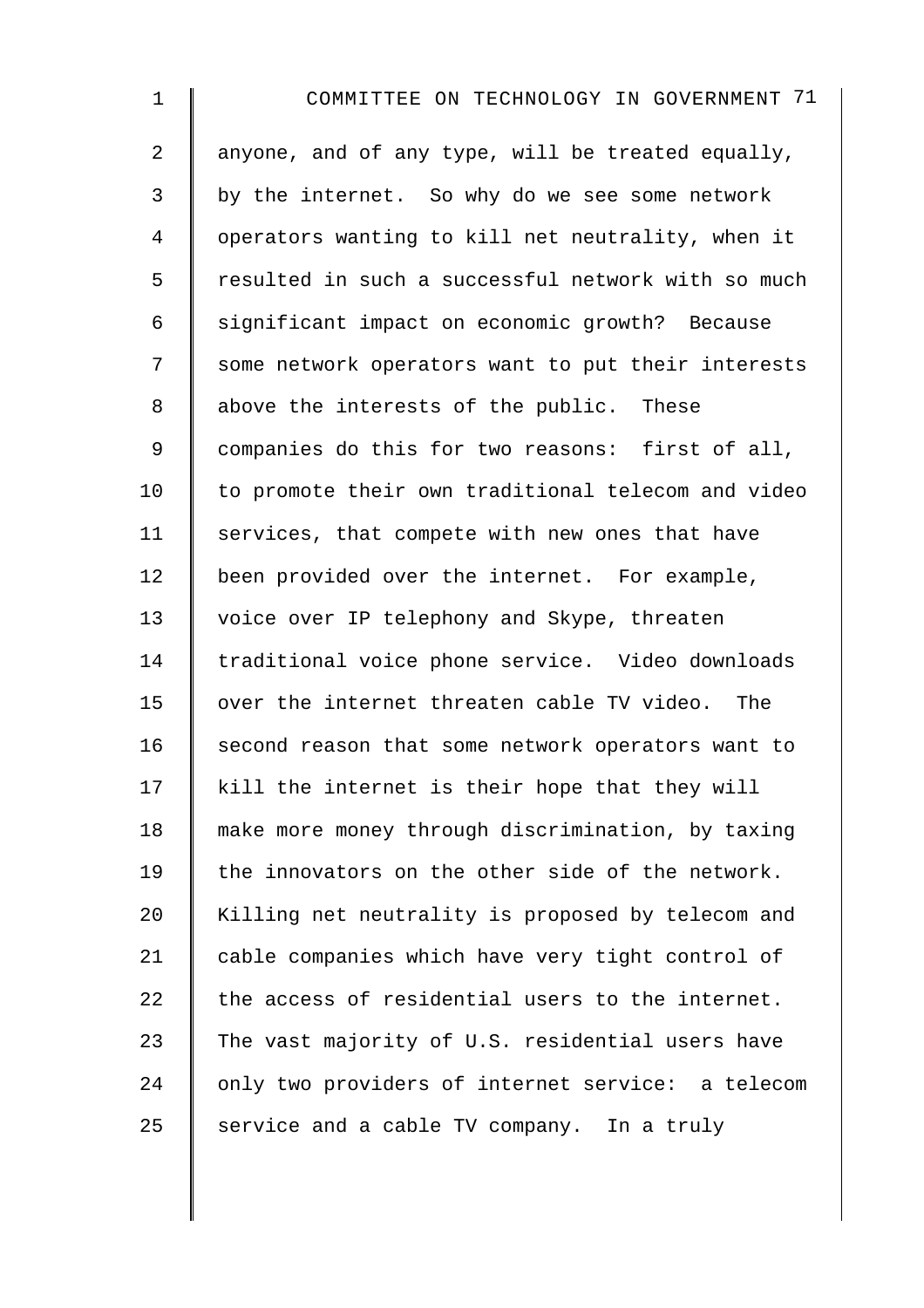| $\mathbf 1$    | COMMITTEE ON TECHNOLOGY IN GOVERNMENT 72           |
|----------------|----------------------------------------------------|
| $\overline{a}$ | competitive market, starting discrimination would  |
| 3              | lead to a loss of market share and profits to      |
| 4              | rival providers who do not discriminate. But this  |
| 5              | is an imperfect market. Telecom and cable          |
| 6              | companies are to profit from discrimination        |
| 7              | because of limited competition in local internet   |
| 8              | provision. On the internet, the U.S. has fallen    |
| $\mathsf 9$    | to number 15 in broadband internet penetration,    |
| 10             | behind many European countries, Canada, and Korea, |
| 11             | largely because of high prices that U.S. companies |
| 12             | have been able to charge for internet              |
| 13             | connectivity. Without protection of net            |
| 14             | neutrality, consumers will have fewer choices in   |
| 15             | content, video and telephone service. While        |
| 16             | Google may afford the tax to be charged by telecom |
| 17             | and cable companies for preferential treatment,    |
| 18             | the next Google won't be able to afford the        |
| 19             | payments that will be demanded by the telecom and  |
| 20             | cable giants. Smaller new companies, as well as    |
| 21             | individuals and nonprofit organizations, who       |
| 22             | create their own content, will be put in the slow  |
| 23             | lane, that the telecom and cable companies will    |
| 24             | create for all those who cannot afford to travel   |
| 25             | the toll road of the information highway.          |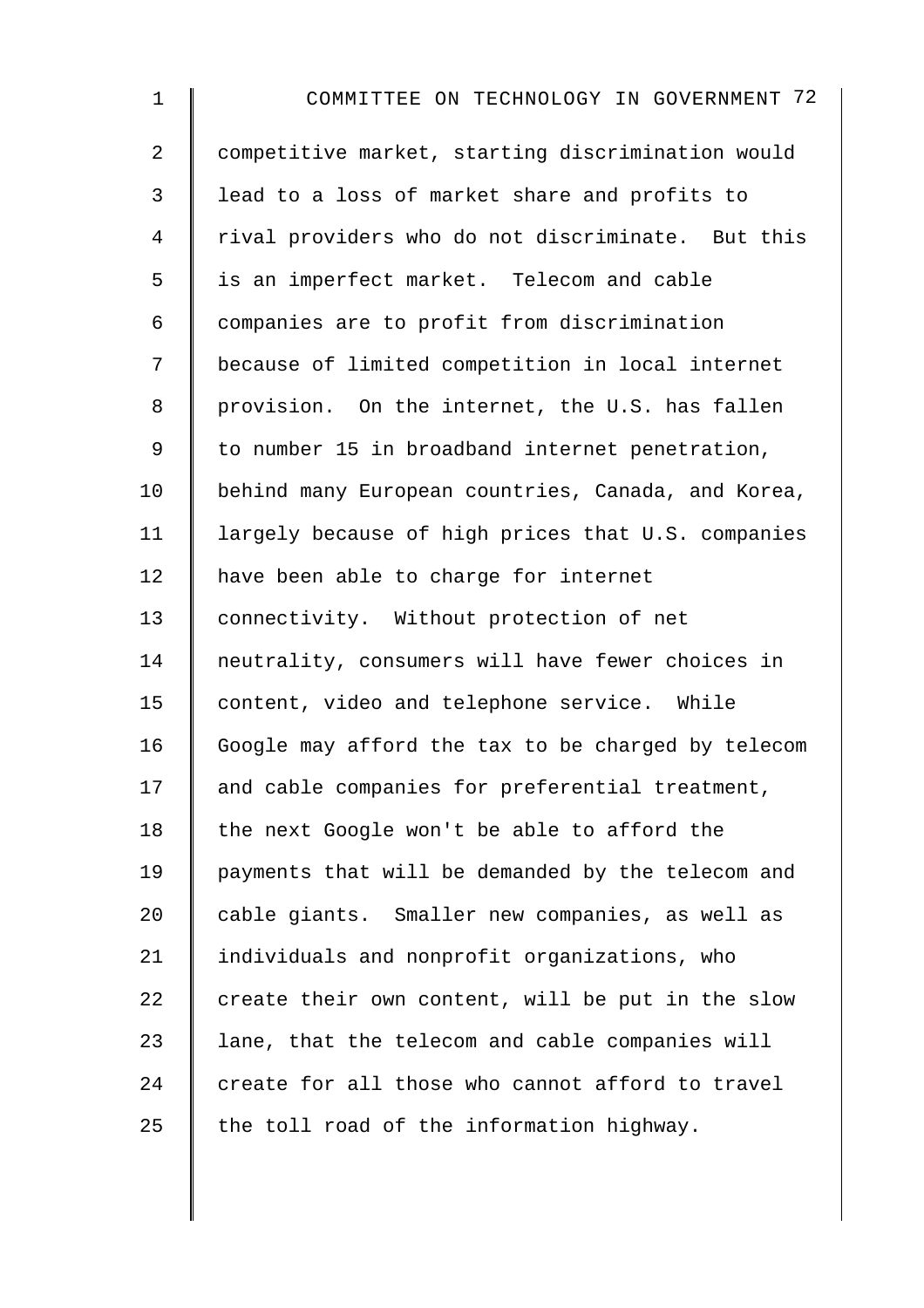| $\mathbf 1$    | COMMITTEE ON TECHNOLOGY IN GOVERNMENT 73           |
|----------------|----------------------------------------------------|
| $\overline{a}$ | Abolishing net neutrality will be devastating for  |
| 3              | innovation, choice and diversity of content on the |
| 4              | internet. Users of the internet worldwide will     |
| 5              | lose. And if internet innovation is hampered in    |
| 6              | the United States, the rest of the world will not  |
| 7              | stay still. Viviane Reding, the European           |
| 8              | Commissioner in charge of media oversight,         |
| $\mathsf 9$    | recently made it clear that the European Union     |
| 10             | will protect the neutral internet. Failing to      |
| 11             | protect nondiscrimination on the internet in the   |
| 12             | U.S. will leave us way behind Europe in the        |
| 13             | technology innovation race. Fortunately, the       |
| 14             | Federal Communications Commission recently         |
| 15             | proposed to formalize the nondiscrimination        |
| 16             | tradition on the internet, and preserve net        |
| 17             | neutrality and its tremendously positive effects   |
| 18             | on innovation. It is good public policy, it will   |
| 19             | protect consumers and the public interest, and it  |
| 20             | will preserve and enhance the competitive position |
| 21             | of the United States in innovation. The proof of   |
| 22             | its wisdom is a tremendous success in innovation   |
| 23             | of the internet so far. I urge you to support a    |
| 24             | strict net neutrality rule on the internet. Thank  |
| 25             | you.                                               |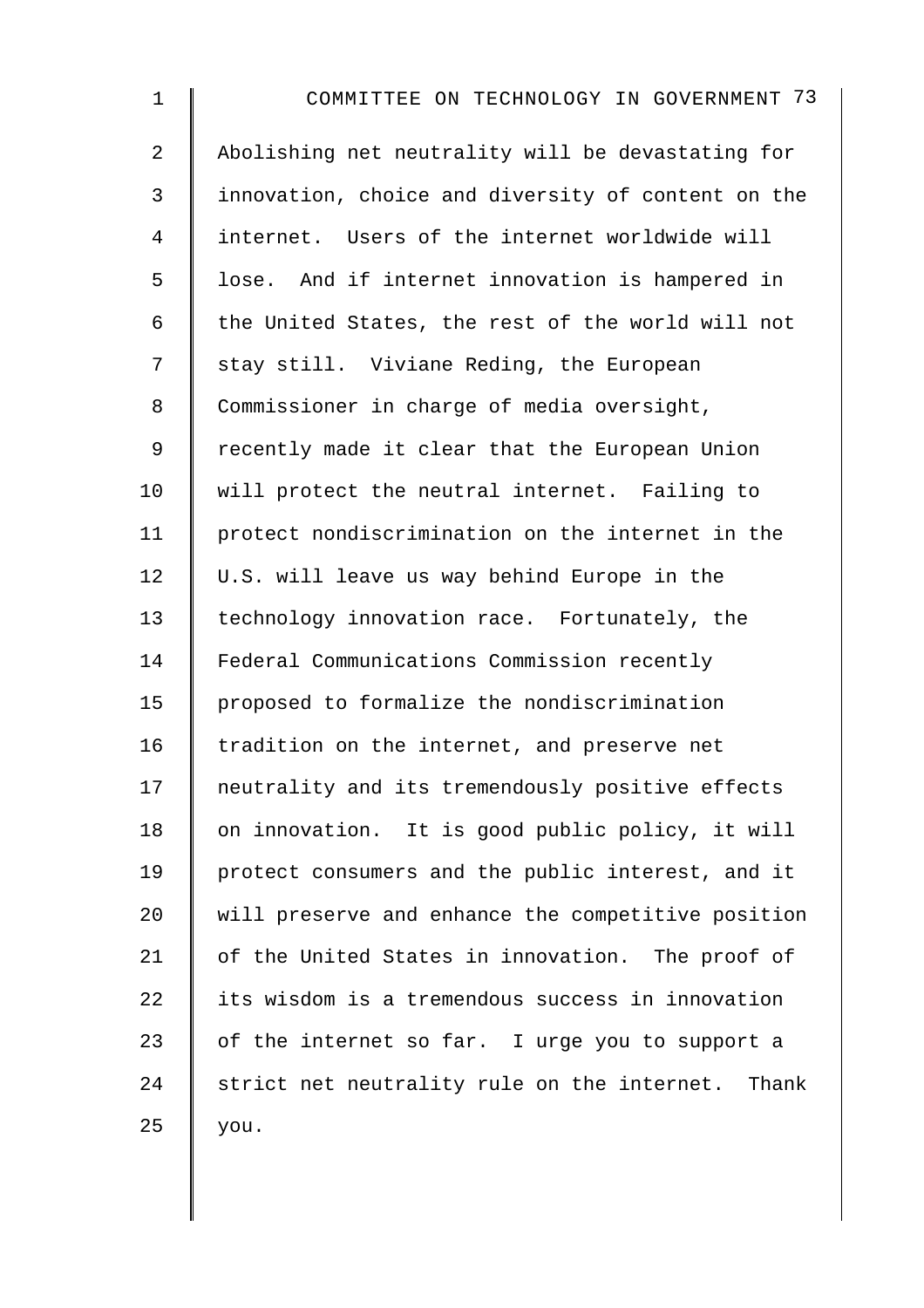| $\mathbf 1$    | COMMITTEE ON TECHNOLOGY IN GOVERNMENT 74           |
|----------------|----------------------------------------------------|
| $\overline{a}$ | CHAIRPERSON BREWER: Thank you,                     |
| 3              | Professor, your students must love you.            |
| 4              | NICHOLAS ECONOMIDES: Thank you.                    |
| 5              | CHAIRPERSON BREWER: [laughs] My                    |
| 6              | question, to start with, would be for Mr.          |
| 7              | Rosenberg and Mr. Day, which is the previous panel |
| 8              | said that there could be a way of handling things  |
| 9              | like the NARAL issue, which as you know, provided  |
| 10             | challenges to NARAL getting out their message.     |
| 11             | So, the question I have is, do you think that      |
| 12             | those incidents would be isolated in the future?   |
| 13             | Do you think that there would be a way to deal     |
| 14             | with them individually? Or do you think we need a  |
| 15             | broader instrument as we have discussed in the     |
| 16             | resolution? In other words, I think the concern    |
| 17             | of the previous panel is that the resolution is    |
| 18             | too much of a blunt instrument, and that           |
| 19             | individual incidents, as the one that happened     |
| 20             | with NARAL, and there were a couple of others, are |
| 21             | isolated and we don't need to have a blunt         |
| 22             | instrument to deal with that. So I'm just          |
| 23             | wondering how you would respond to that.           |
| 24             | MATTHEW ROSENBERG: Personally, I                   |
| 25             | think that--                                       |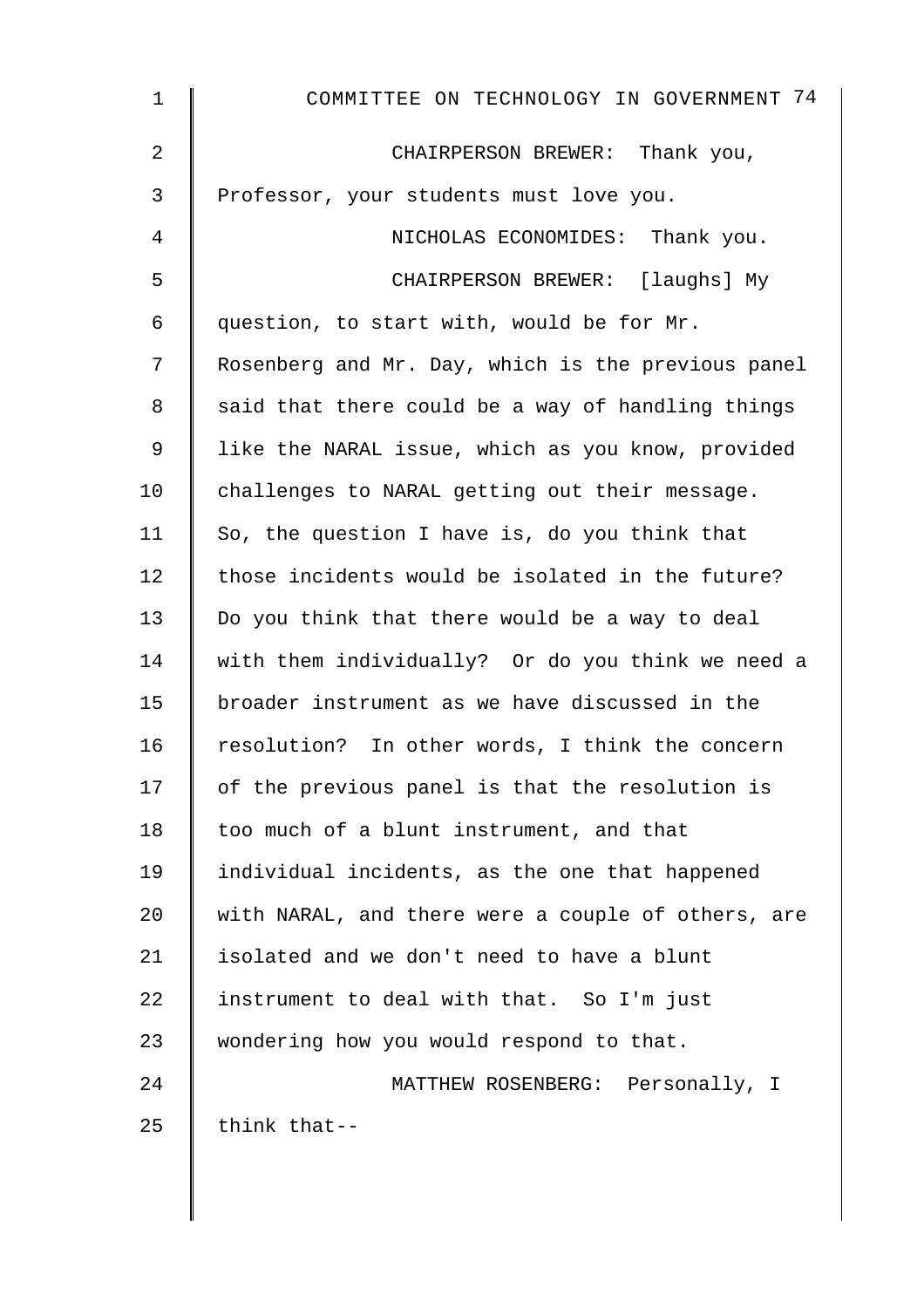| 1  | COMMITTEE ON TECHNOLOGY IN GOVERNMENT 75           |
|----|----------------------------------------------------|
| 2  | CHAIRPERSON BREWER: And would the                  |
| 3  | FCC be able to resolve it, because of course you   |
| 4  | could go under, perhaps, by the time the FCC       |
| 5  | resolved whatever incident it was. I don't know.   |
| 6  | What do you think?                                 |
| 7  | MATTHEW ROSENBERG: For me,                         |
| 8  | personally, I think whatever the FCC does, you     |
| 9  | know, I'm not a politician, I'm simply a guy doing |
| 10 | a start up. But I really look forward to the idea  |
| 11 | of a set of principals that will guide the         |
| 12 | internet for the future. Something that won't      |
| 13 | over regulate it, but it will simply protect       |
| 14 | startups like each of ours and allow future        |
| 15 | individuals like myself to innovate freely on the  |
| 16 | internet. I think that anything, if anything       |
| 17 | we're seeing the pace of innovation on the         |
| 18 | internet and changes happening so rapidly, and     |
| 19 | every day you're seeing things that are, that are  |
| 20 | being started that are threats to the cable        |
| 21 | companies, to the people that are providing that   |
| 22 | support from the cable to your door, that are      |
| 23 | giving you that access to the internet. So I       |
| 24 | think that there needs to be that equal playing    |
| 25 | field principle. Again, I think the law needs to   |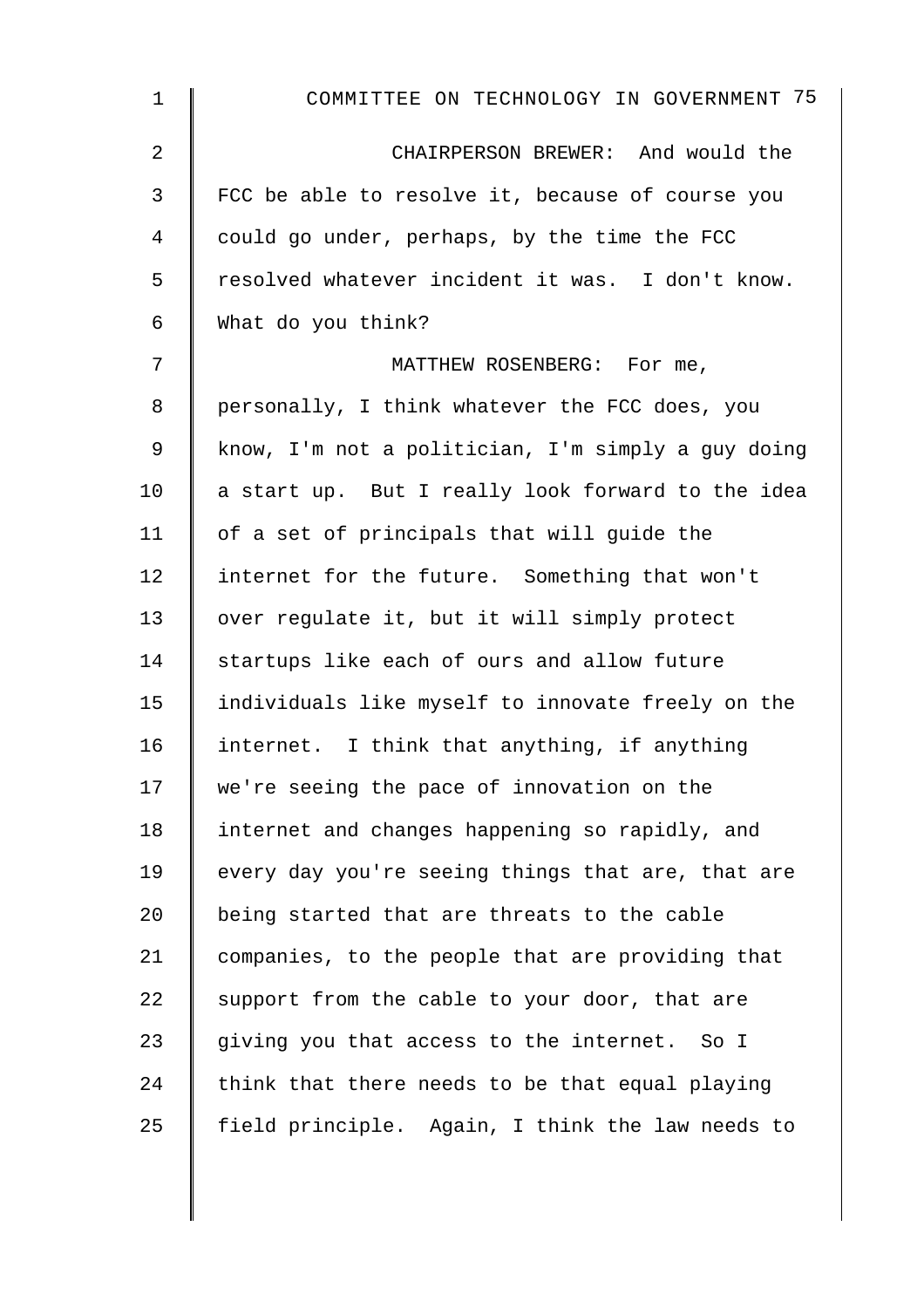| 1  | COMMITTEE ON TECHNOLOGY IN GOVERNMENT 76           |
|----|----------------------------------------------------|
| 2  | be open and just for everyone, but something that  |
| 3  | allows that freedom of the internet to be.         |
| 4  | MATTHEW ROSENBERG: I'm not an                      |
| 5  | expert in the law either, but I will tell you that |
| 6  | we rely on equal access to the, to the edge of the |
| 7  | internet, in order to make our businesses work.    |
| 8  | You know, if the cable companies and telcos need   |
| 9  | to rate shape their customers, so long as they do  |
| 10 | that across applications and across, you know, as  |
| 11 | long as they do it equally, you know, we'll        |
| 12 | innovate to catch up. But what we're worried       |
| 13 | about is a situation where larger companies like   |
| 14 | Google can pay for better access, thus effectively |
| 15 | eliminating us from the whole picture.             |
| 16 | CHAIRPERSON BREWER: Mr. Breitbart,                 |
| 17 | I know there was a discussion earlier about        |
| 18 | digital divides, something that you care about and |
| 19 | I care about, trying to erase the digital divide.  |
| 20 | So do you have any sense that--there was a comment |
| 21 | that, you know, codifying net neutrality could     |
| 22 | hurt our chances of eliminating the digital        |
| 23 | divide. I was wondering if you comment on that.    |
| 24 | JOSHUA BREITBART: Yeah, I'd be                     |
| 25 | happy to, I'd also love to hear what the Professor |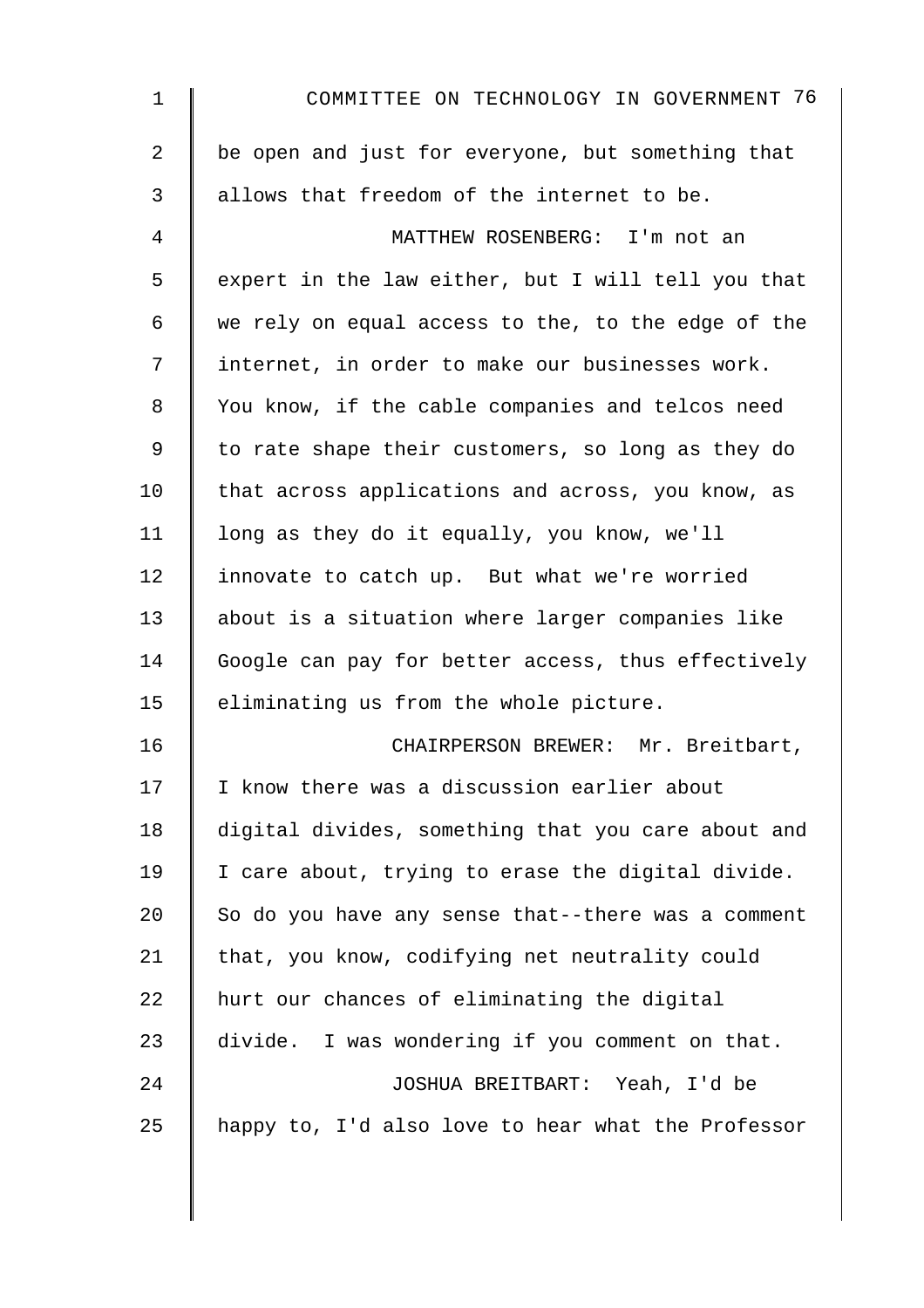| 1              | COMMITTEE ON TECHNOLOGY IN GOVERNMENT 77           |
|----------------|----------------------------------------------------|
| $\overline{a}$ | thinks about that, as well. I mean, I think the    |
| 3              | first thing to realize is that, you know, we've,   |
| 4              | that closing the digital divide is, you know, now  |
| 5              | widely accepted as an essential priority for this  |
| 6              | entire country. But without net neutrality, what   |
| 7              | the previous panelists are basically proposing is  |
| 8              | not even the internet, it's more like television.  |
| 9              | And I don't think that, you know, that's really,   |
| 10             | you know, what we're talking about, when we're all |
| 11             | agreeing that we want to extend the internet. As   |
| 12             | the Professor said, the internet is a two way      |
| 13             | medium, and it's really, the net neutrality        |
| 14             | protections are really essential for preserving    |
| 15             | that aspect of the internet. So, to the extent     |
| 16             | that we are promoting policies to extend, you      |
| 17             | know, essentially universal access to the          |
| 18             | internet, we need to be talking about internet     |
| 19             | that has, that's a two-way medium, that's an even  |
| 20             | playing field that has transparency in how it's    |
| 21             | managed, so that there can be entrepreneurs, so    |
| 22             | that there can be, you know, a real exchange of    |
| 23             | content and that kind of vibrancy. They--you       |
| 24             | know, there is obviously a lot of, you know,       |
| 25             | sensitivity around the cost issue. But it really   |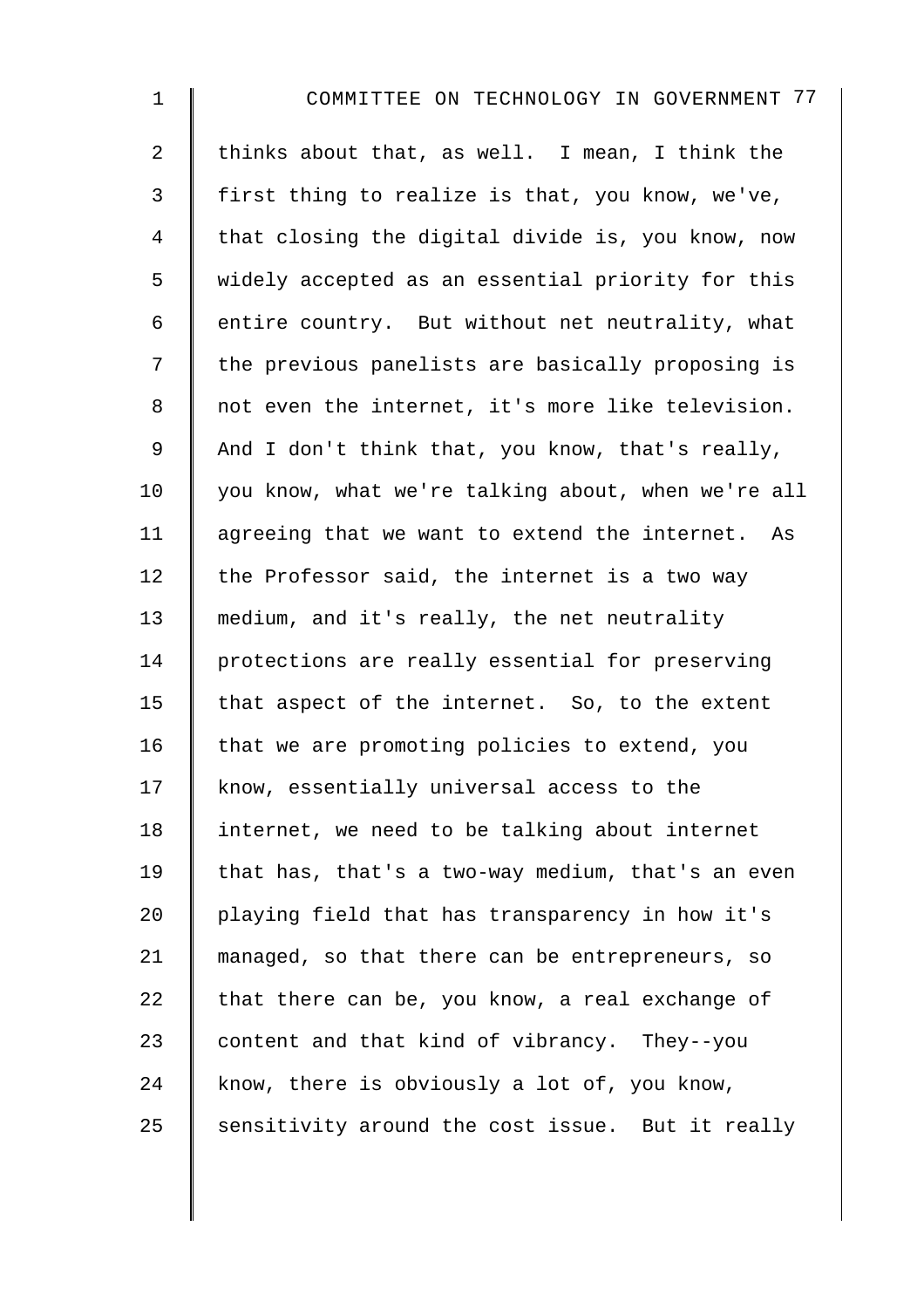1 COMMITTEE ON TECHNOLOGY IN GOVERNMENT 78  $2 \parallel$  is about a value proposition, not just a price 3 point. And if you had a, you know, a cheap 4 service that was, you know, not the freedom and 5 abundance of the internet, that's not going to be 6  $\parallel$  as worthwhile to spend one's money on. And that's 7 | what we see, you know, and that's, you know, again 8 why it's so important to extend net neutrality 9 | protections to wireless networks, since wireless  $10$  service is so much more widely adopted at this 11 point than landline broadband networks. I'll also 12  $\parallel$  say that, you know, they tried to, they dropped 13  $\parallel$  the \$350 billion number, you know the FCC said 14 it's \$20 billion to \$350 billion depending on the 15 quality of service. I certainly want everybody to 16 have the top tier of that. I don't really see  $17$  that, you know, these corporations are saying that 18 they're willing to put in \$350 billion worth of 19 | private investment. You know, we're fortunate in 20 New York, you know, we're a great a City where the 21 | prime cable market and we have Verizon, you know, 22 basically on the hook now to run fiber optic 23  $\parallel$  network to every single household in this City. 24  $\parallel$  And that's great for us, and that's going to be 25  $\parallel$  great for some other large cities, but it's not,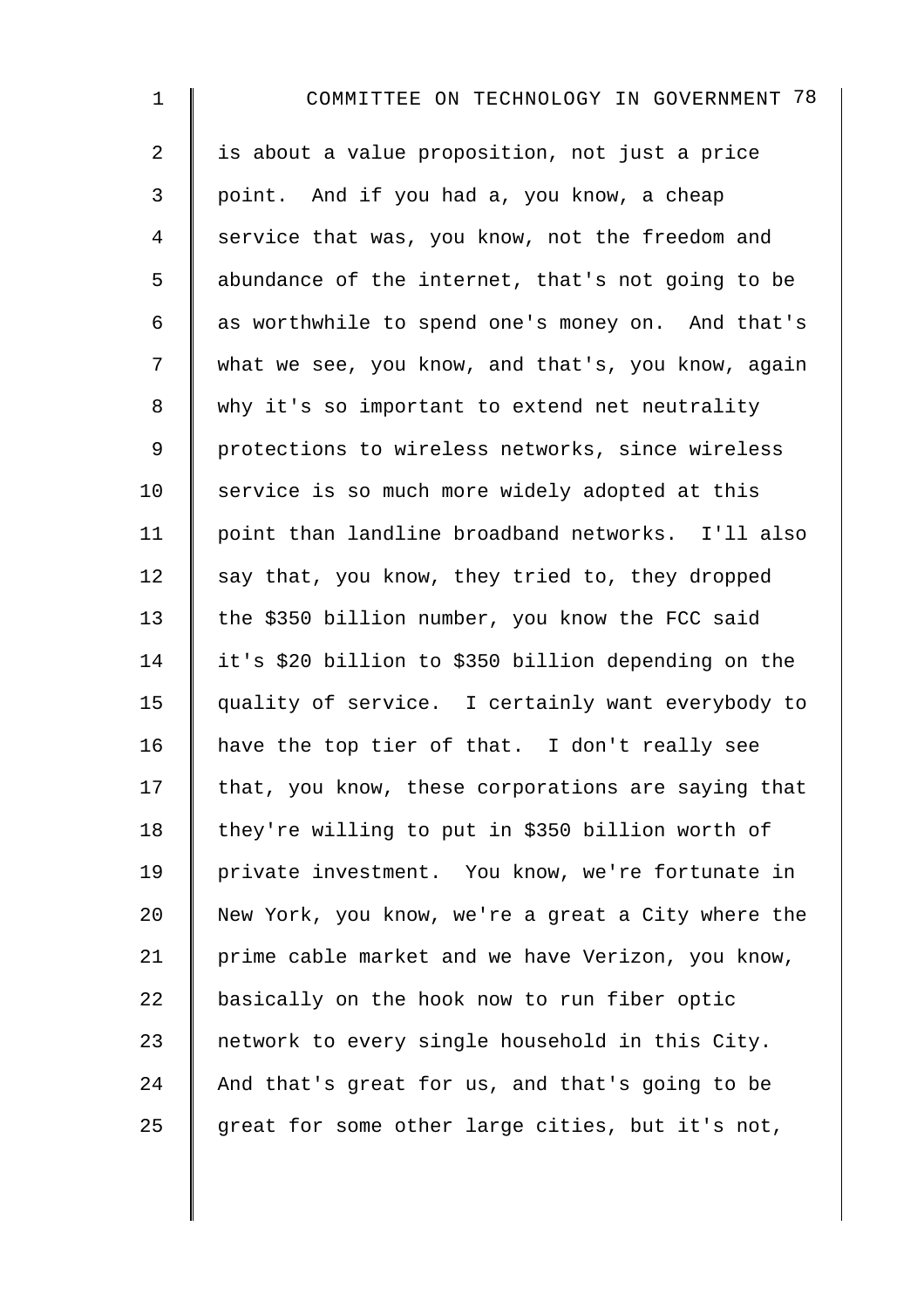| $\mathbf 1$    | COMMITTEE ON TECHNOLOGY IN GOVERNMENT 79                     |
|----------------|--------------------------------------------------------------|
| $\overline{a}$ | you know, that's not the, that's not what they're            |
| 3              | proposing. If we could have a, you know, if                  |
| 4              | they're promising that level of deployment                   |
| 5              | nationally, and are willing to sign a franchise              |
| 6              | agreement or contract for that kind of universal             |
| 7              | service, you know, then maybe we could be having a           |
| 8              | conversation about how their private investment is           |
| 9              | going to close the digital divide.                           |
| 10             | CHAIRPERSON BREWER: Professor,                               |
| 11             | just on this issue of digital divide, I was                  |
| 12             | wondering if you could comment. I don't know if              |
| 13             | you were hear earlier, but there's a feeling that            |
| 14             | the net neutrality codification could limit our              |
| 15             | hope to get rid of the digital divide.                       |
| 16             | NICHOLAS ECONOMIDES: Well, digital                           |
| 17             | divide is an important issue. The internet as we             |
| 18             | mentioned, as other people mentioned as well, is a           |
| 19             | revolutionary medium, a two-way interactive                  |
| 20             | telecommunications medium, which should be                   |
| 21             | available to all. And diversity is a crucial                 |
| 22             | aspect and goal of the internet. So, I tend to               |
| 23             | believe that here we're kind of mixing apples and            |
| 24             | oranges. I don't see why killing net neutrality              |
| 25             | in any way is going to promote wider access.<br>$\mathbf{I}$ |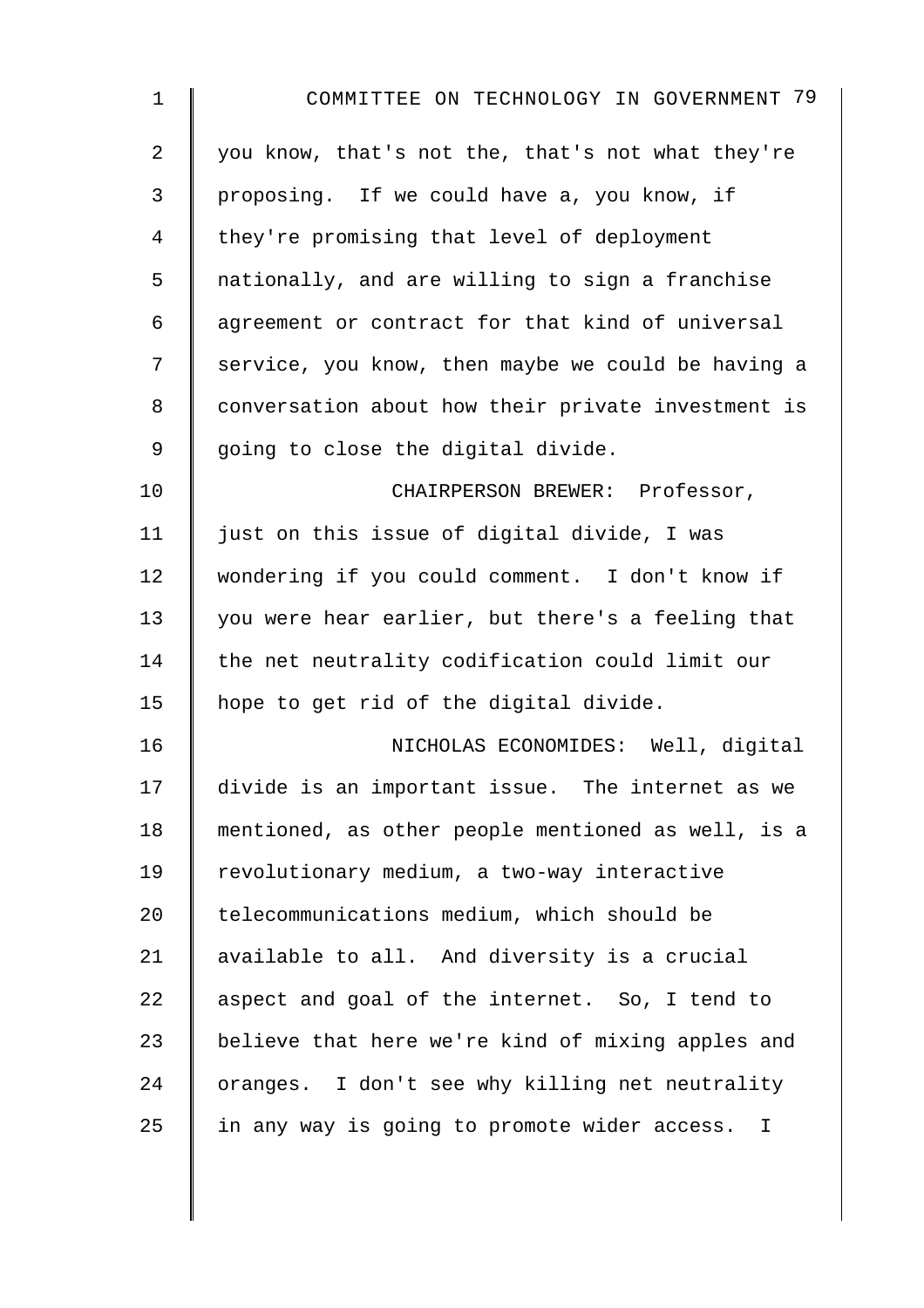| 1              | COMMITTEE ON TECHNOLOGY IN GOVERNMENT 80           |
|----------------|----------------------------------------------------|
| $\overline{2}$ | said in my speech, and I'll say it one more time,  |
| 3              | the U.S. has high prices for internet access. We,  |
| 4              | that's why we are number 15 in penetration, which  |
| 5              | is a shame. I mean, the internet was created       |
| 6              | here, it was definitely an American invention, and |
| 7              | now we are way behind many countries. Most people  |
| 8              | get ashamed when I say we're behind France. But    |
| 9              | [laughs] but I won't go into the French            |
| 10             | discussion, French fries and so on. That was a     |
| 11             | different administration. So, but the bottom line  |
| 12             | is, we want to have lower prices. There is         |
| 13             | concentration at the local level, at the last      |
| 14             | mile. This concentration allows the providers to   |
| 15             | have high prices. It also allows them to try to    |
| 16             | propose killing net neutrality. We should not      |
| 17             | really allow them to kill net neutrality. Can we   |
| 18             | really force them to have lower prices? It's more  |
| 19             | difficult. But they are not the same, they are     |
| 20             | not part of the same equation.                     |
| 21             | CHAIRPERSON BREWER: The other                      |
| 22             | question is, again, trying to play both sides      |
| 23             | here, do you think that net neutrality rules will  |
| 24             | consolidate the market, discourage competition,    |
| 25             | and slow down infrastructure investment, which of  |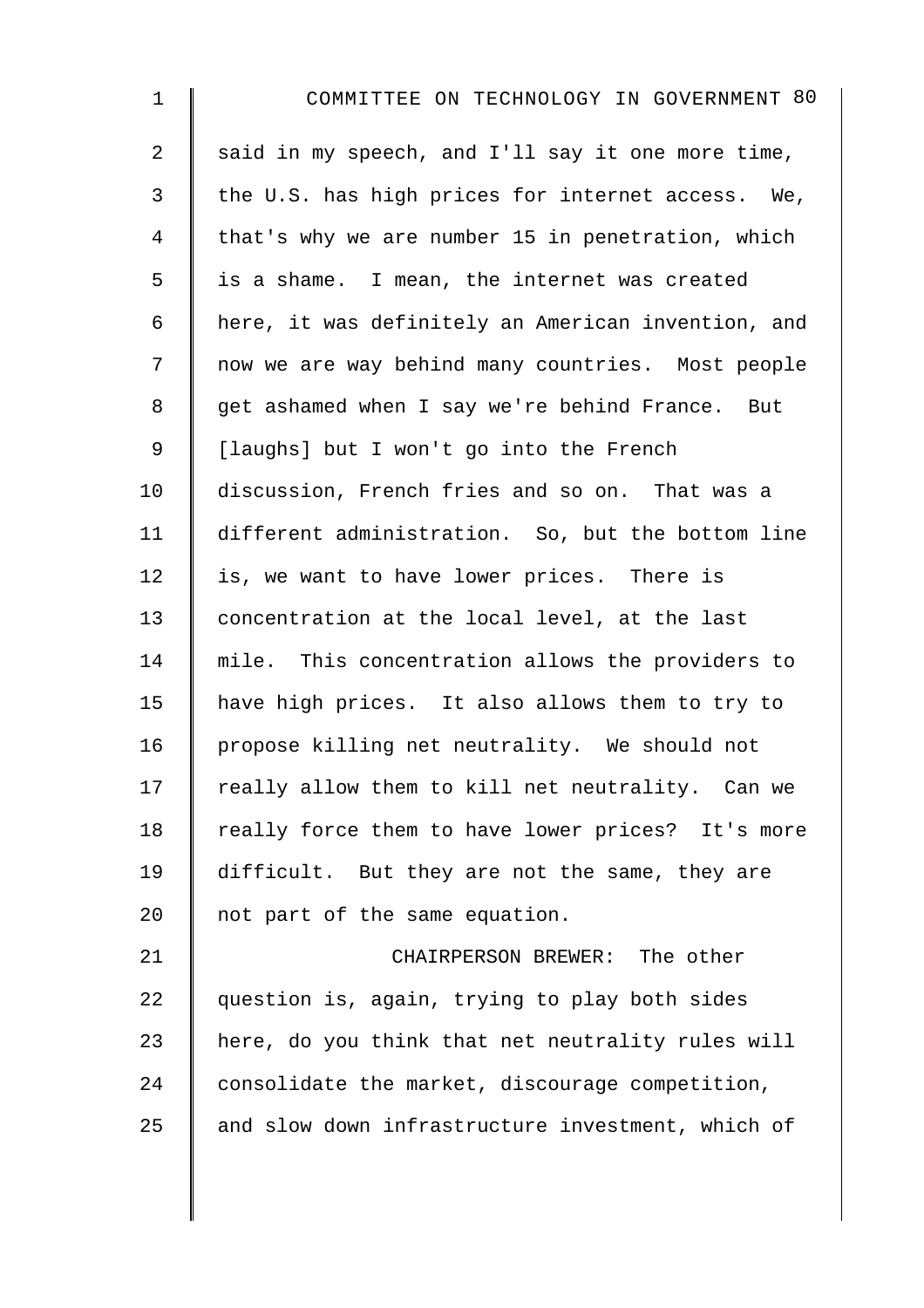| $\mathbf{1}$   | COMMITTEE ON TECHNOLOGY IN GOVERNMENT 81                        |
|----------------|-----------------------------------------------------------------|
| $\overline{a}$ | course is what we hear constantly. Now,                         |
| 3              | Professor, you certainly addressed that in what                 |
| 4              | you said earlier, but that is the--                             |
| 5              | NICHOLAS ECONOMIDES: Well--                                     |
| 6              | CHAIRPERSON BREWER: -- the comment                              |
| 7              | that comes from those that are concerned about it.              |
| 8              | NICHOLAS ECONOMIDES: Well, I have                               |
| 9              | studied competition and monopoly for some time,                 |
| 10             | and I have participated in many proceedings, some               |
| 11             | court proceedings, some regulatory proceedings.                 |
| 12             | One of the arguments that you hear from                         |
| 13             | monopolists, when everything else fails, is to                  |
| 14             | say, "If you give us more money, we will invest                 |
| 15             | more." I mean, I don't know what to say. I mean,                |
| 16             | this is the last thing you can, people can say.                 |
| 17             | Okay, we're monopolists, too bad, but you know, if              |
| 18             | you give us a bit more money, then we're going to               |
| 19             | invest. Or who knows if they're going to invest?                |
| 20             | I mean, they might give it to the shareholders.<br>$\mathbb{I}$ |
| 21             | don't really know, nobody can confidently say,                  |
| 22             | even the executives of companies, that if they                  |
| 23             | make more money, they're going to invest the                    |
| 24             | money. And not give it to the shareholders as                   |
| 25             | profits. I don't, I don't think this is a                       |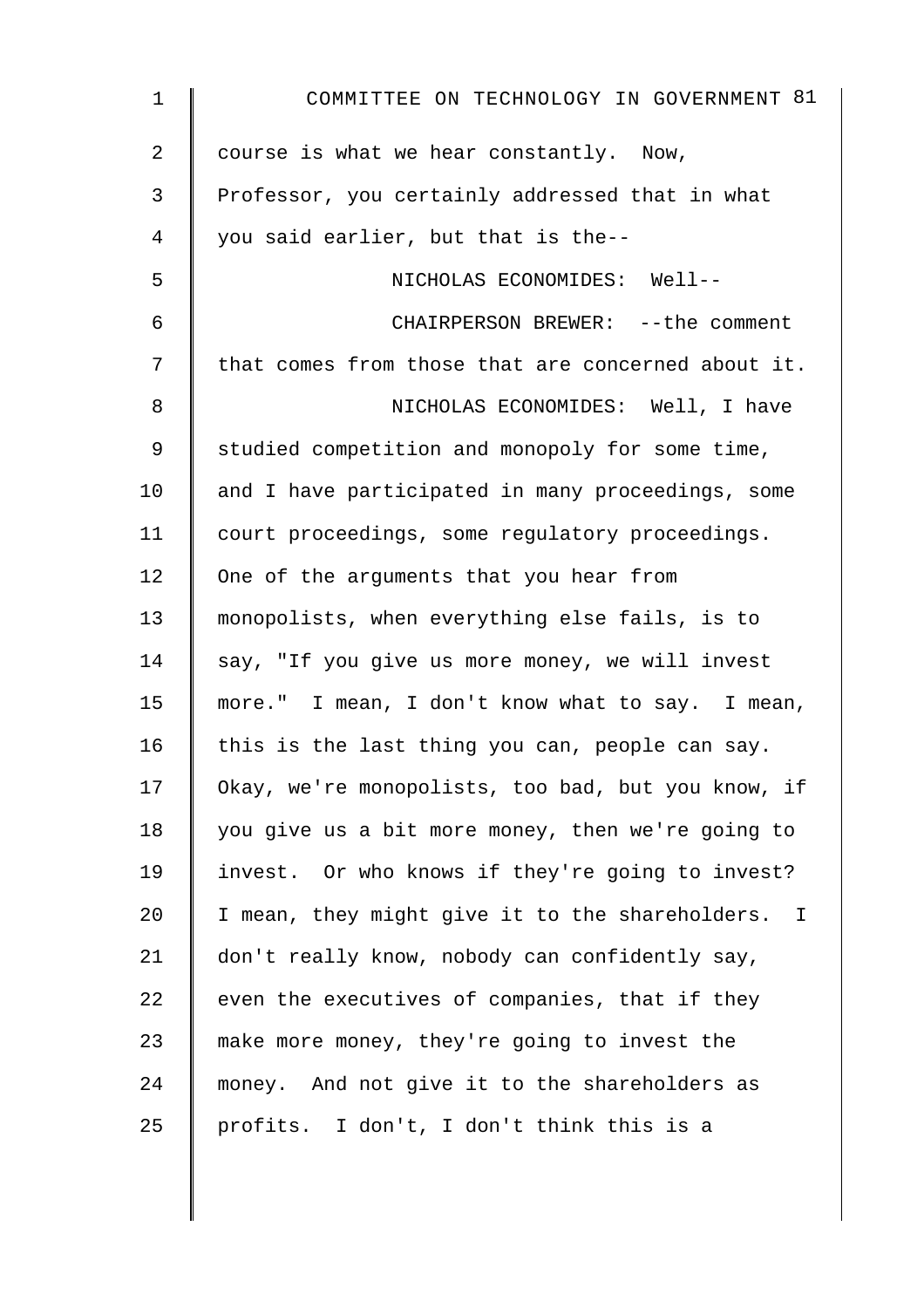| $\mathbf 1$ | COMMITTEE ON TECHNOLOGY IN GOVERNMENT 82           |
|-------------|----------------------------------------------------|
| 2           | credible argument.                                 |
| 3           | CHAIRPERSON BREWER: Do you think                   |
| 4           | that having the stable, well regulated             |
| 5           | environment, could in fact lower transaction costs |
| 6           | and spur investment, which is obviously what we    |
| 7           | all want.                                          |
| 8           | NICHOLAS ECONOMIDES: Having,                       |
| 9           | having rules is crucial. If we don't have rules,   |
| 10          | we'll end up going to court, fighting antitrust    |
| 11          | cases. To give an example, Microsoft was           |
| 12          | investigated for seven years, and then it took a   |
| 13          | number of other years for the final resolution of  |
| 14          | the case. This is not internet time. You would     |
| 15          | like to be able to have resolutions quickly, even  |
| 16          | quicker than the FCC. It's important to have       |
| 17          | rules, so people know how the game is played. If   |
| 18          | we say, "Well, let's not pass any rule, but let's  |
| 19          | see what happens," maybe the next CEO of one of    |
| 20          | these companies is going to come, like Mr.         |
| 21          | Whitacre, and say, "I want to kill net             |
| 22          | neutrality." We can't really work that way. And    |
| 23          | the people who invest, and these guys here, who    |
| 24          | might be the next Google, I don't know, but if     |
| 25          | they are the next Google, you wouldn't like them   |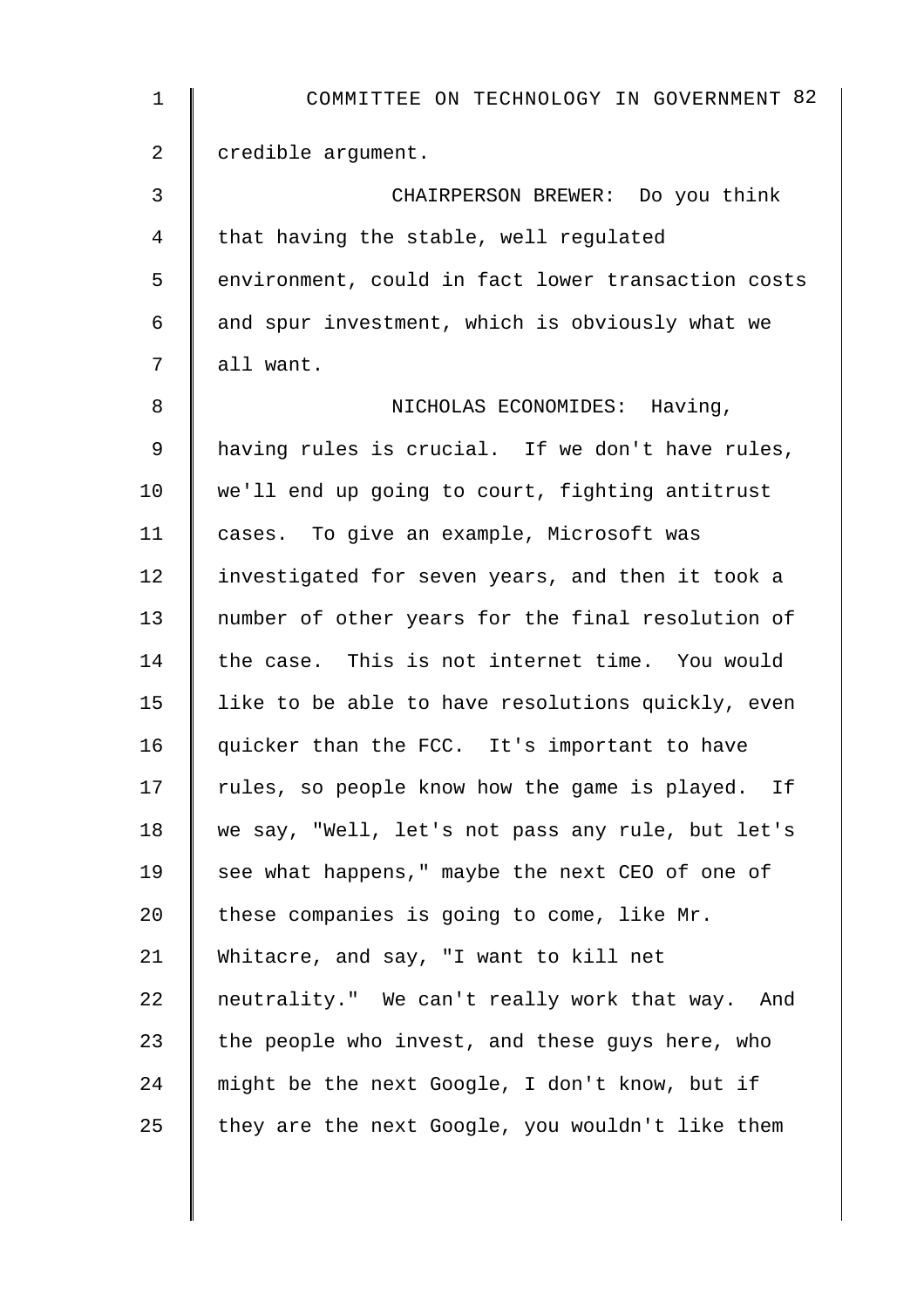| $\mathbf 1$ | COMMITTEE ON TECHNOLOGY IN GOVERNMENT 83           |
|-------------|----------------------------------------------------|
| 2           | to be taxed heavily five years from now, or ten    |
| 3           | years from now, just because we don't have rules.  |
| 4           | I mean, it would good for them to know.            |
| 5           | JOSHUA BREITBART: Yeah, and I mean                 |
| 6           | I would just say that, again, it's about, you      |
| 7           | know, making sure that we have a clear set of      |
| 8           | rules and transparency, and that it's not          |
| 9           | everything being, you know, being handled by, you  |
| 10          | know, if you want to start your company up you     |
| 11          | have to go arbitrate it on a case-by-base basis    |
| 12          | with your, you know, with your cable provider.     |
| 13          | That seems to me like a, it would greatly hinder   |
| 14          | start ups, and you know, that's what we heard from |
| 15          | my co-panelist here, from Mr. Wilson on the first  |
| 16          | panel. You know, and that's, you know, that's the  |
| 17          | focus really on the content side, and you know,    |
| 18          | that's really where these protections would foster |
| 19          | continued innovation and vibrancy.                 |
| 20          | CHAIRPERSON BREWER: Okay. I want                   |
| 21          | to thank this panel, I hope you are the two new    |
| 22          | Googles in the future. We knew you when. And       |
| 23          | thank you, all four of you, very, very much. What  |
| 24          | excellent testimony.                               |
| 25          | NICHOLAS ECONOMIDES: Thank you.                    |
|             |                                                    |
|             |                                                    |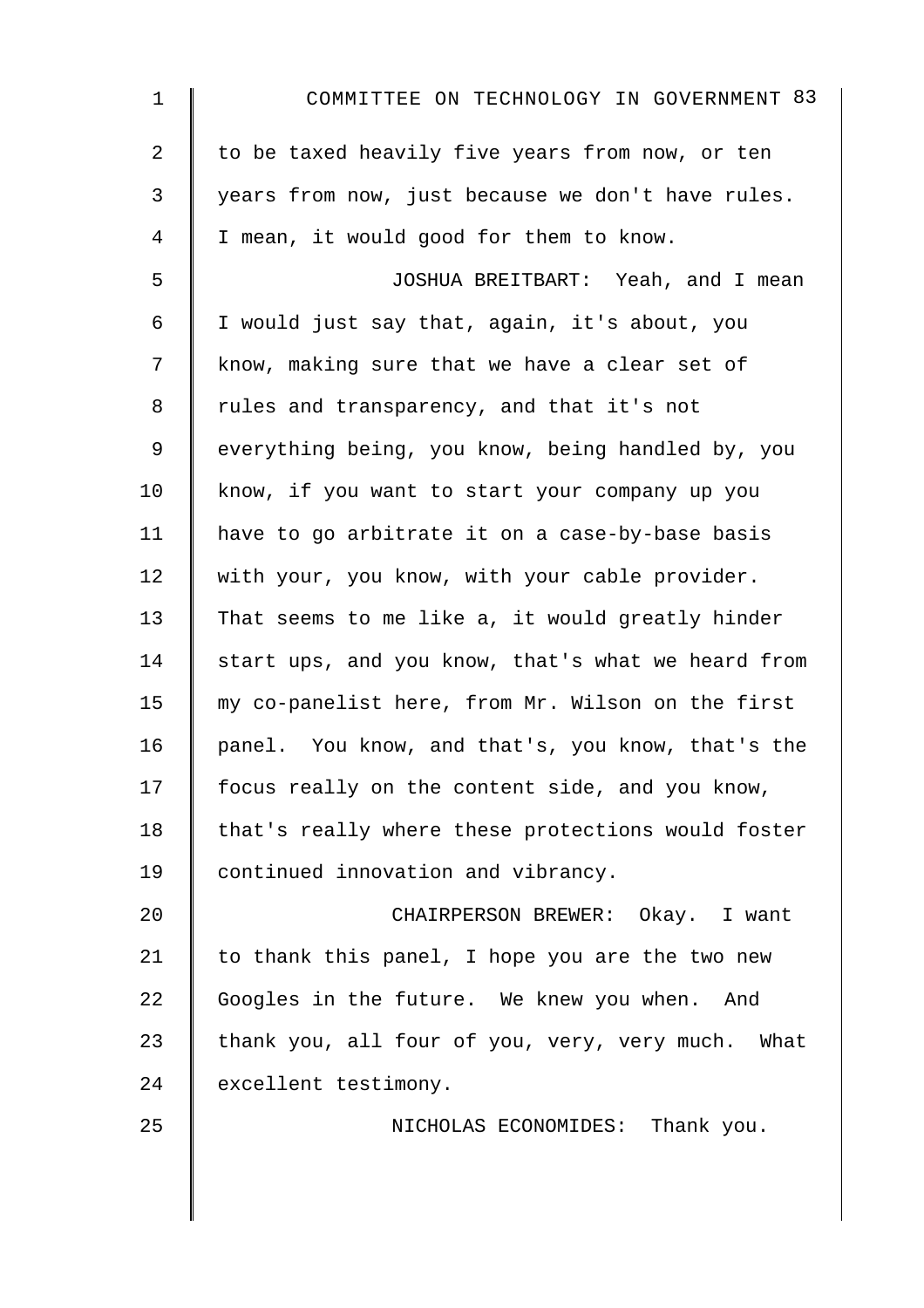| $\mathbf 1$ | COMMITTEE ON TECHNOLOGY IN GOVERNMENT 84           |
|-------------|----------------------------------------------------|
| 2           | CHAIRPERSON BREWER: Thank you.                     |
| 3           | JOSHUA BREITBART: Thank you.                       |
| 4           | CHAIRPERSON BREWER: The next panel                 |
| 5           | is Charles Davidson, who's with the New York Law   |
| 6           | School; Robert Puckett from the New York State     |
| 7           | Telcom Association; Rich Carnes, who is from the   |
| 8           | Songwriter's Guild of Arts of America, Arts and    |
| 9           | Labs; and Gordon Chambers. [pause, background      |
| 10          | noise] Whomever would like to start. I know        |
| 11          | there's an additional songwriter, that's fine, we  |
| 12          | love songwriters. So, whomever would like to       |
| 13          | begin. You, yeah, just push the button.            |
| 14          | ROBERT PUCKETT: Since I'm closest                  |
| 15          | to the mic, I'll start first.                      |
| 16          | CHAIRPERSON BREWER: Great.                         |
| 17          | ROBERT PUCKETT: In the interest of                 |
| 18          | time, I'll keep my remarks short. We have a large  |
| 19          | panel here. My name is Bob Puckett, I'm with the   |
| 20          | New York State Telecommunications Association, my  |
| 21          | members, Verizon, AT&T, Sprint and many of the     |
| 22          | other telecommunications carriers across the       |
| 23          | state. I'm here today on behalf of my membership   |
| 24          | to oppose the resolution. Certainly, comments      |
| 25          | have been made about how great the internet is and |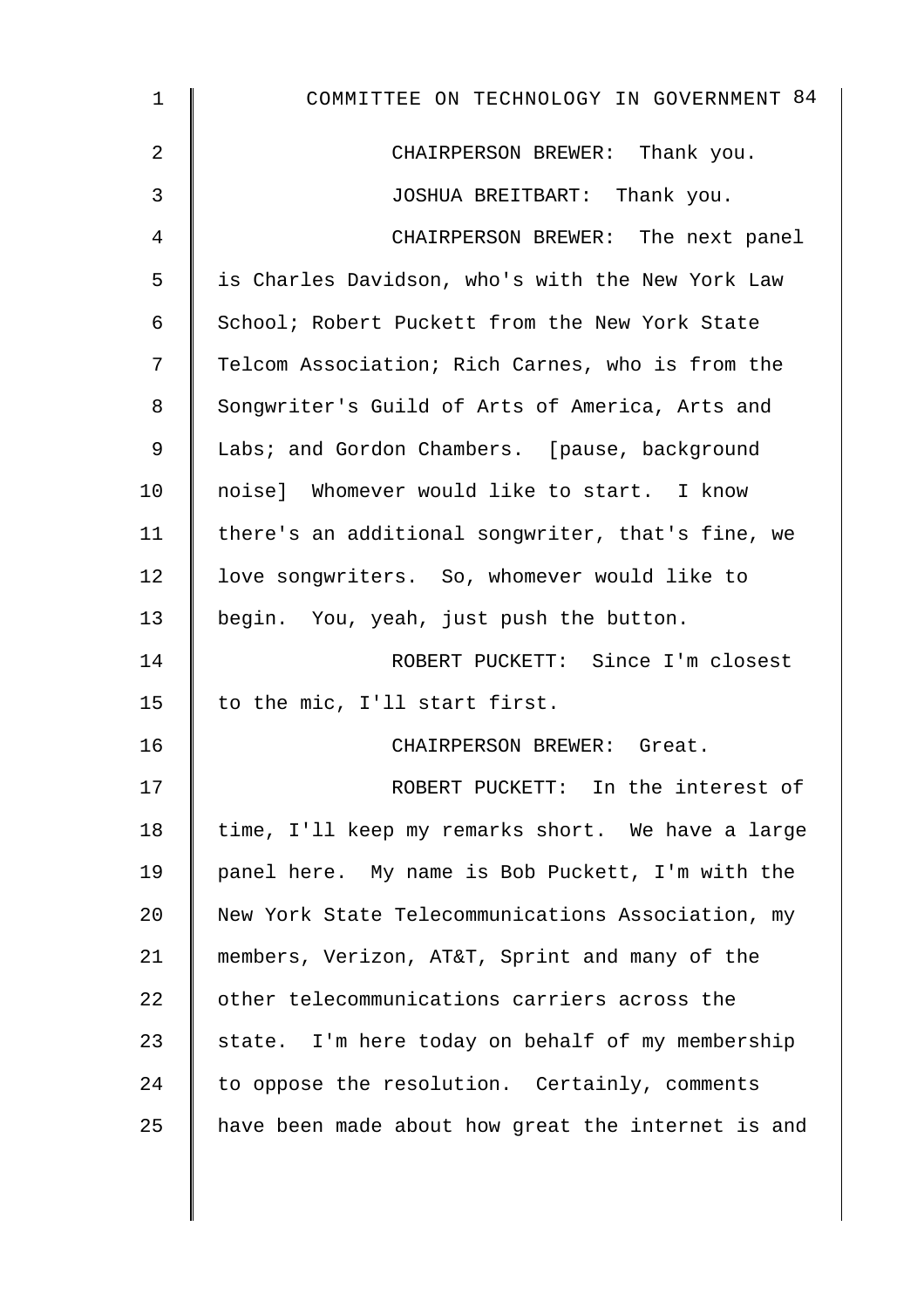| 1              | COMMITTEE ON TECHNOLOGY IN GOVERNMENT 85          |
|----------------|---------------------------------------------------|
| $\overline{2}$ | that's what makes America, etc. And we've also    |
| $\mathsf{3}$   | discussed and heard about the Googles of the      |
| 4              | world, the Facebooks. And even a lady who wanted  |
| 5              | to be a superhero on the internet. Well, it's all |
| 6              | happened without regulation of the internet. And  |
| 7              | now is not the time to start imposing regulation  |
| 8              | on the internet. And certainly, my members are    |
| 9              | investing heavily in the network. Verizon was not |
| 10             | on the hook to invest billions in New York City,  |
| 11             | they made that decision because of the fierce     |
| 12             | competitive marketplace we now have, between my   |
| 13             | members, the traditional telephone companies, and |
| 14             | the cable TV providers in the state. It's not a   |
| 15             | question of being on the hook, it's just decision |
| 16             | they made to be competitive. And they've lost     |
| 17             | half of their market share in the landline        |
| 18             | business. So I don't know if that quite qualifies |
| 19             | as a monopoly anymore, but that's the status of   |
| 20             | our industry today. So, certainly we oppose the   |
| 21             | resolution, and while we are fierce competitors   |
| 22             | with the cable TV industry, my members--          |
| 23             | CHAIRPERSON BREWER: I had no idea.                |
| 24             | ROBERT PUCKETT: Ha. I certainly                   |
| 25             | echo the comments made by the panel earlier from  |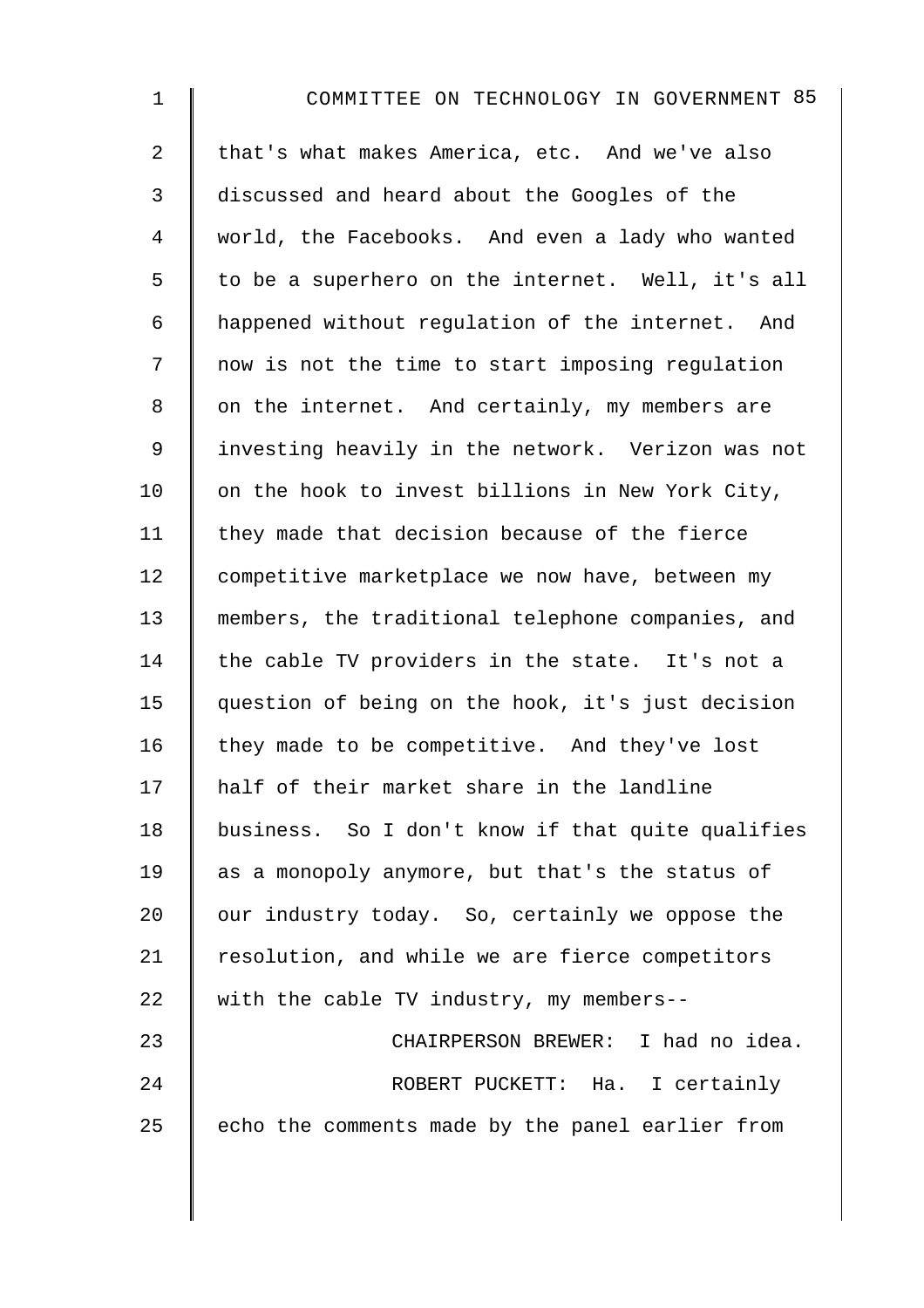| $\mathbf 1$    | COMMITTEE ON TECHNOLOGY IN GOVERNMENT 86           |
|----------------|----------------------------------------------------|
| $\overline{a}$ | their representation. As the one gentleman         |
| 3              | commented, what these rules actually do would      |
| 4              | cause you to build yourself out of congestion.     |
| 5              | And thinking about it, somebody mentioned earlier  |
| 6              | the internet, the highway, the super, the          |
| 7              | information superhighway, well that's exactly what |
| 8              | it is. And no different than vehicular highways,   |
| 9              | we need to be able to manage those highways        |
| 10             | effectively. As you know, folks manage their       |
| 11             | transportation systems, this is a transportation   |
| 12             | system, they manage it through pricing, they       |
| 13             | manage it through certain vehicles can only go on  |
| 14             | certain parts of the highway, certain vehicles pay |
| 15             | more, commercial trucks pay more for highways.     |
| 16             | Why? Because they put more stresses on the         |
| 17             | network. The economic value they get out of that   |
| 18             | highway is higher. So, those sorts of things are   |
| 19             | all out there and all contained in these debates   |
| 20             | about network neutrality. As provides of           |
| 21             | networks, we need to be able to manage our         |
| 22             | networks no different than anyone else manages any |
| 23             | other networks. So, with that I'll turn it over    |
| 24             | to other panelists.                                |
|                |                                                    |

25 CHAIRPERSON BREWER: Thank you very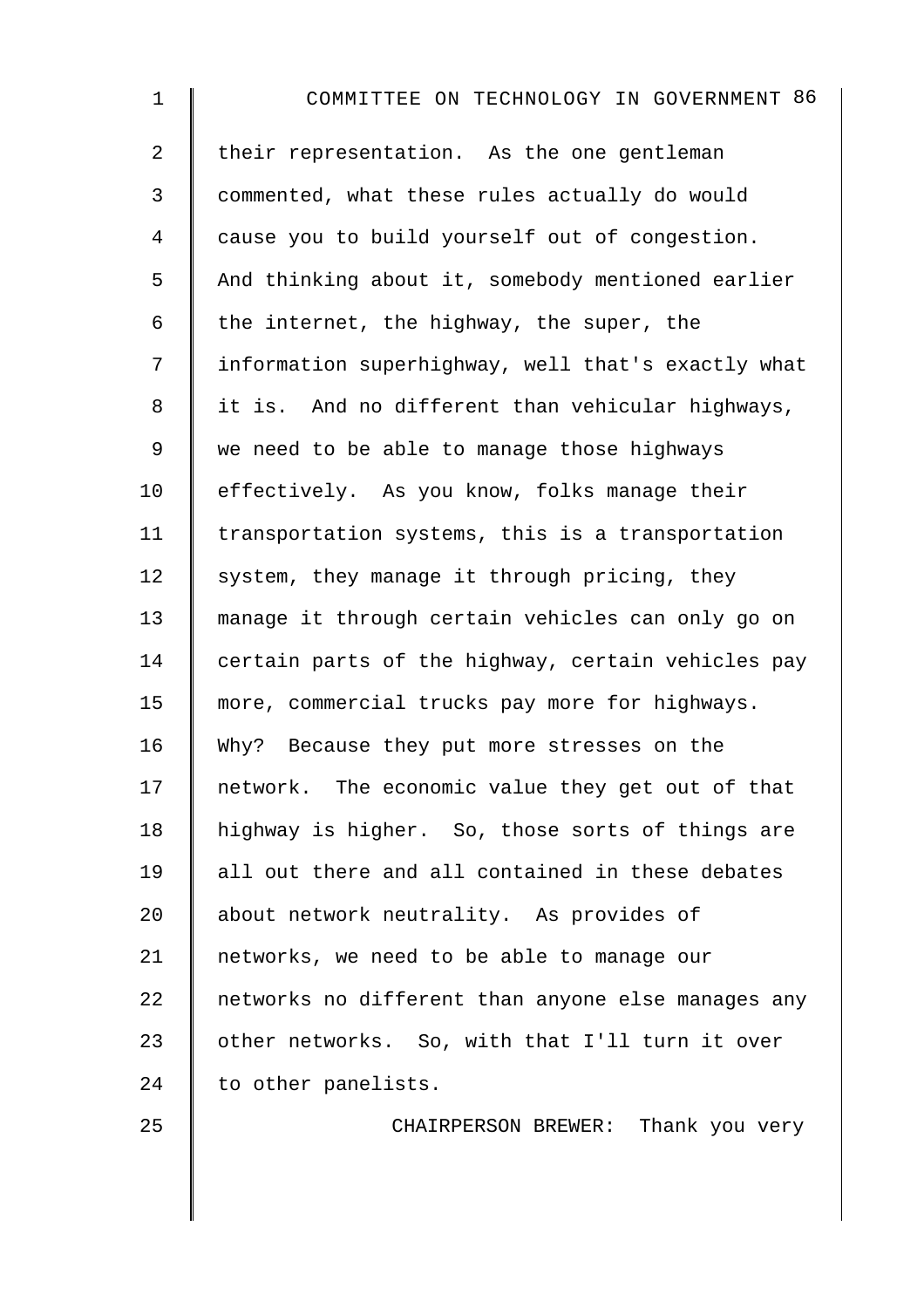| 1  | COMMITTEE ON TECHNOLOGY IN GOVERNMENT 87            |
|----|-----------------------------------------------------|
| 2  | much.                                               |
| 3  | CHARLES DAVIDSON: Thank you, thank                  |
| 4  | you Madam Chairman, for inviting me here today.     |
| 5  | My name is Charles Davidson, I'm the Director of    |
| 6  | the Advanced Communications Law and Policy          |
| 7  | Institute at New York Law School. In my former      |
| 8  | life, I was Commissioner on the Florida Public      |
| 9  | Service Commission. The ACLP's focus over the       |
| 10 | past two years has been on broadband. Our           |
| 11 | research has found pervasive gaps between           |
| 12 | broadband adopters and non-adopters. For example,   |
| 13 | we've got approximately 38 million seniors in the   |
| 14 | United States, but only about 30 percent of them    |
| 15 | have adopted broadband at home. There are           |
| 16 | approximately 50 million people with disabilities   |
| 17 | in the United States, but only about 25 percent     |
| 18 | have adopted broadband at home. Less than half of   |
| 19 | African-American adults and households, earning     |
| 20 | less than \$20,000 a year have adopted broadband at |
| 21 | home. And while the number of schoolchildren        |
| 22 | using broadband is increasing, the number of        |
| 23 | educators who've incorporated it into the           |
| 24 | classroom is still really low. So, increasing the   |
| 25 | adoption rate is essential, because of the truly    |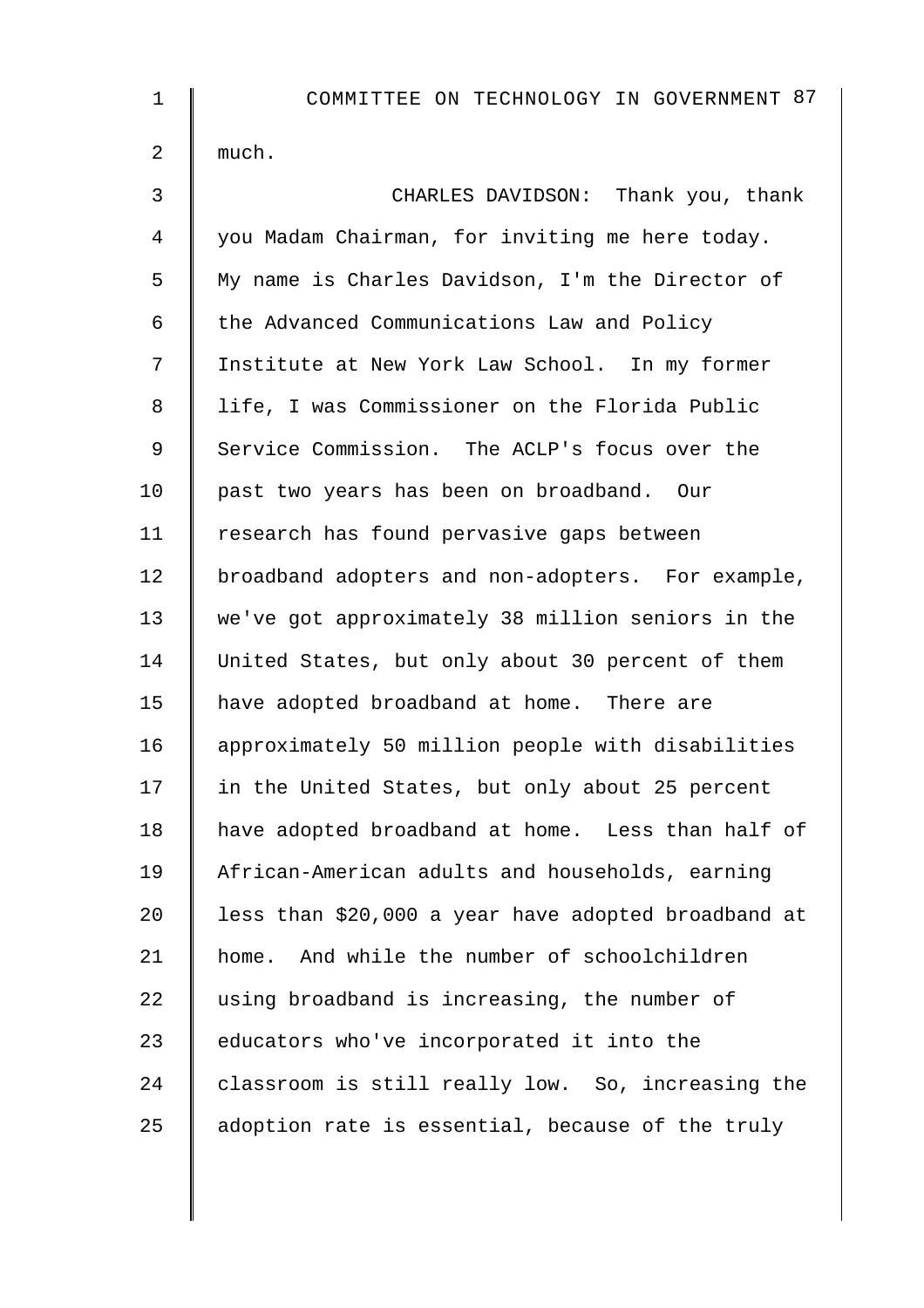| $\mathbf 1$    | COMMITTEE ON TECHNOLOGY IN GOVERNMENT 88           |
|----------------|----------------------------------------------------|
| $\overline{2}$ | transformative nature of this technology. And      |
| 3              | it's hard to really address that in just a couple  |
| 4              | of minutes. We submitted a report to the FCC on    |
| 5              | barriers to broadband adoption, and it's before    |
| 6              | you. And it's just broadband can do amazing        |
| 7              | things for folks. For seniors, it's being          |
| 8              | increasingly use to provide end home medical care  |
| 9              | remote monitoring, something I personally am       |
| 10             | looking into for my stepfather. For people with    |
| 11             | disabilities, it's a vital tool that's enabling    |
| 12             | just an array of educational and employment        |
| 13             | opportunities. And for schoolchildren, there are   |
| 14             | studies, a number of them, that have shown         |
| 15             | positive links between accessing broadband and     |
| 16             | higher academic performance. A critical component  |
| 17             | of all this has been the emergence of wireless     |
| 18             | broadband as an enabler. People with disabilities  |
| 19             | cite internet connectivity, email and text         |
| 20             | messaging on their phone, as the most important    |
| 21             | aspect. It's a critically important device for     |
| 22             | folks with disabilities. African-Americans are     |
| 23             | the most avid users of mobile data services.<br>In |
| 24             | the energy sector, wireless broadband's going to   |
| 25             | be a part of the backbone of our nation's smart    |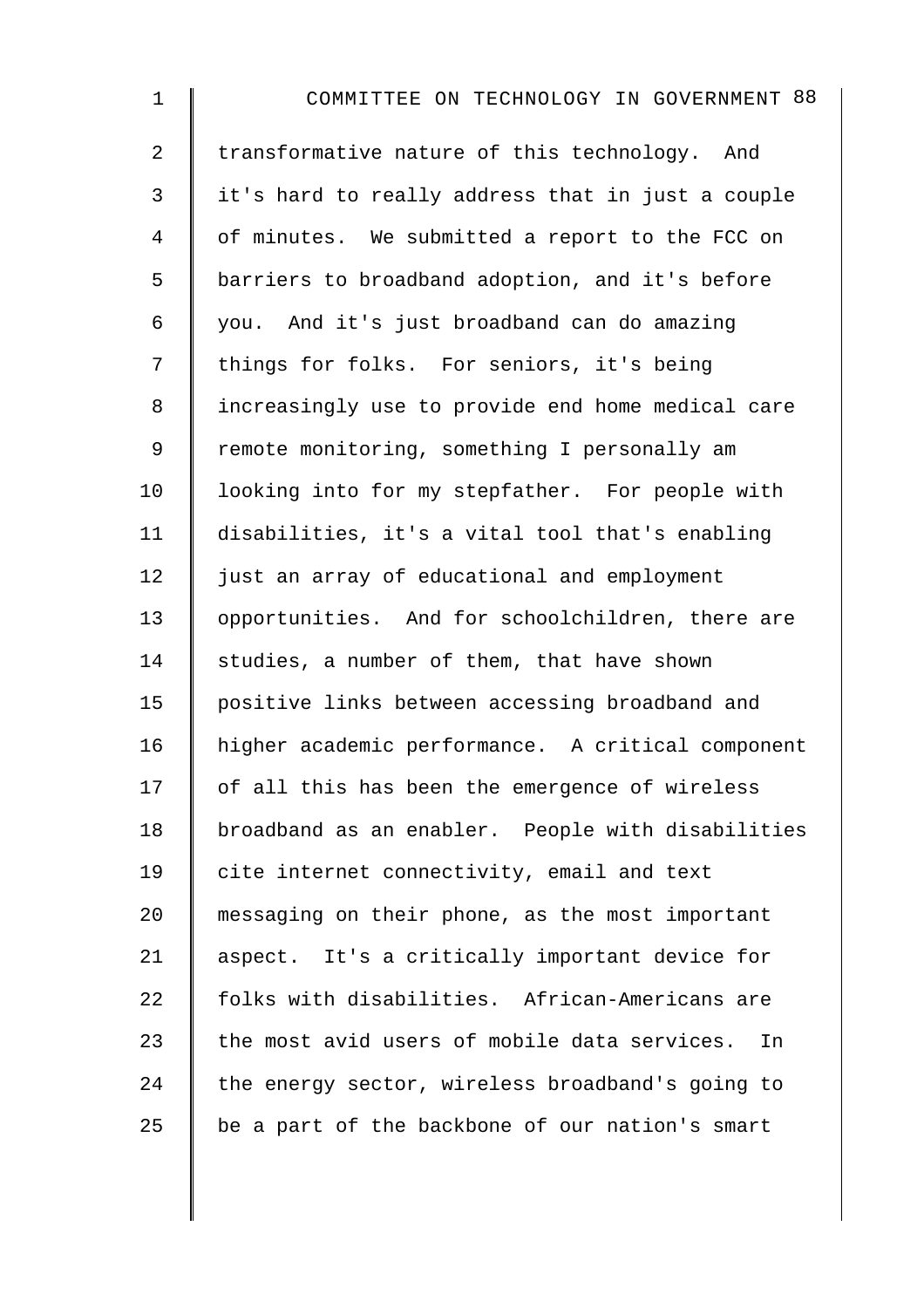| 1              | COMMITTEE ON TECHNOLOGY IN GOVERNMENT 89           |
|----------------|----------------------------------------------------|
| $\overline{a}$ | grid. Unfortunately, in the wireless sector,       |
| 3              | there's just not enough spectrum out there for     |
| 4              | innovators. The FCC predicts a fairly significant  |
| 5              | spectrum gap in the near term. As such, it's       |
| 6              | really important from our standpoint that wireless |
| 7              | providers have the freedom to be able to manage    |
| 8              | their networks, to protect against slowdowns,      |
| 9              | congestions and outages. Physics dictates that     |
| 10             | there's just a limit to how much traffic a carrier |
| 11             | can have on their network, but that traffic is     |
| 12             | increasing day after day. So in this environment,  |
| 13             | network management, as opposed to say just being a |
| 14             | dumb pipe for sending and receiving information,   |
| 15             | really is essential to ensuring reliability.       |
| 16             | Ultimately, across the board, it's our position    |
| 17             | that network managers need the latitude to manage  |
| 18             | their networks--to do so properly of course, but   |
| 19             | to develop protocols, traffic management           |
| 20             | protocols, and to focus on how to facilitate this  |
| 21             | increasing universe of new applications and        |
| 22             | services. So for example, broadband telemedicine   |
| 23             | and broadband enabled education services are       |
| 24             | bandwidth heavy and they're growing. As a matter   |
| 25             | of social policy, we need to make sure that those  |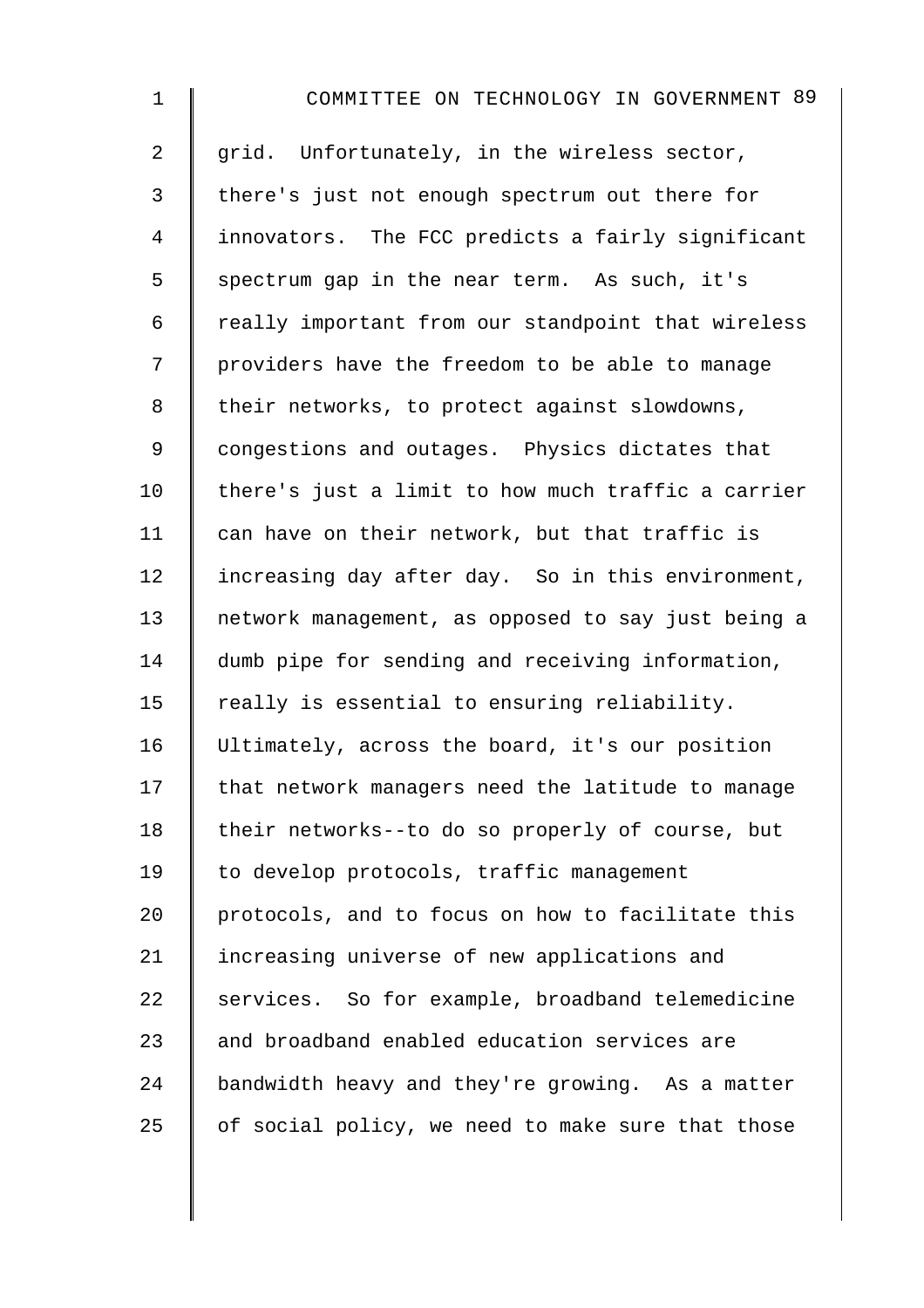| $\mathbf 1$    | COMMITTEE ON TECHNOLOGY IN GOVERNMENT 90           |
|----------------|----------------------------------------------------|
| $\overline{2}$ | applications can be prioritized where needed. At   |
| 3              | that point in time, for example, where there's     |
| 4              | heavy network congestion, or heavy traffic, or     |
| 5              | other issues, I think we as a society want to      |
| 6              | ensure that the more important broadband services  |
| 7              | can remain reliable. You know, I'd pose a          |
| 8              | question, if there's a conflict, for example, in   |
| 9              | transmitting a video based communication between   |
| 10             | two deaf users, and the download of an HD movie    |
| 11             | from Netflix or somewhere, what do want to ensure  |
| 12             | gets priority at that point in time where we need  |
| 13             | to possibly manage the traffic? So, in closing, I  |
| 14             | would urge the Council to really focus or perhaps  |
| 15             | refocus efforts on what it can do to help spur     |
| 16             | broadband adoption. I think net neutrality is in   |
| 17             | many respects a counterproductive topic that takes |
| 18             | sort of attention away from what I think is the    |
| 19             | pressing issue of spurring broadband adoption for  |
| 20             | seniors for people with disabilities for minority  |
| 21             | communities, for children. And as City Council     |
| 22             | Members, everyone is really uniquely positioned to |
| 23             | take, you know, unique action to help bring        |
| 24             | broadband to the constituents. And if you can get  |
| 25             | one, two, ten, twenty more folks adopting          |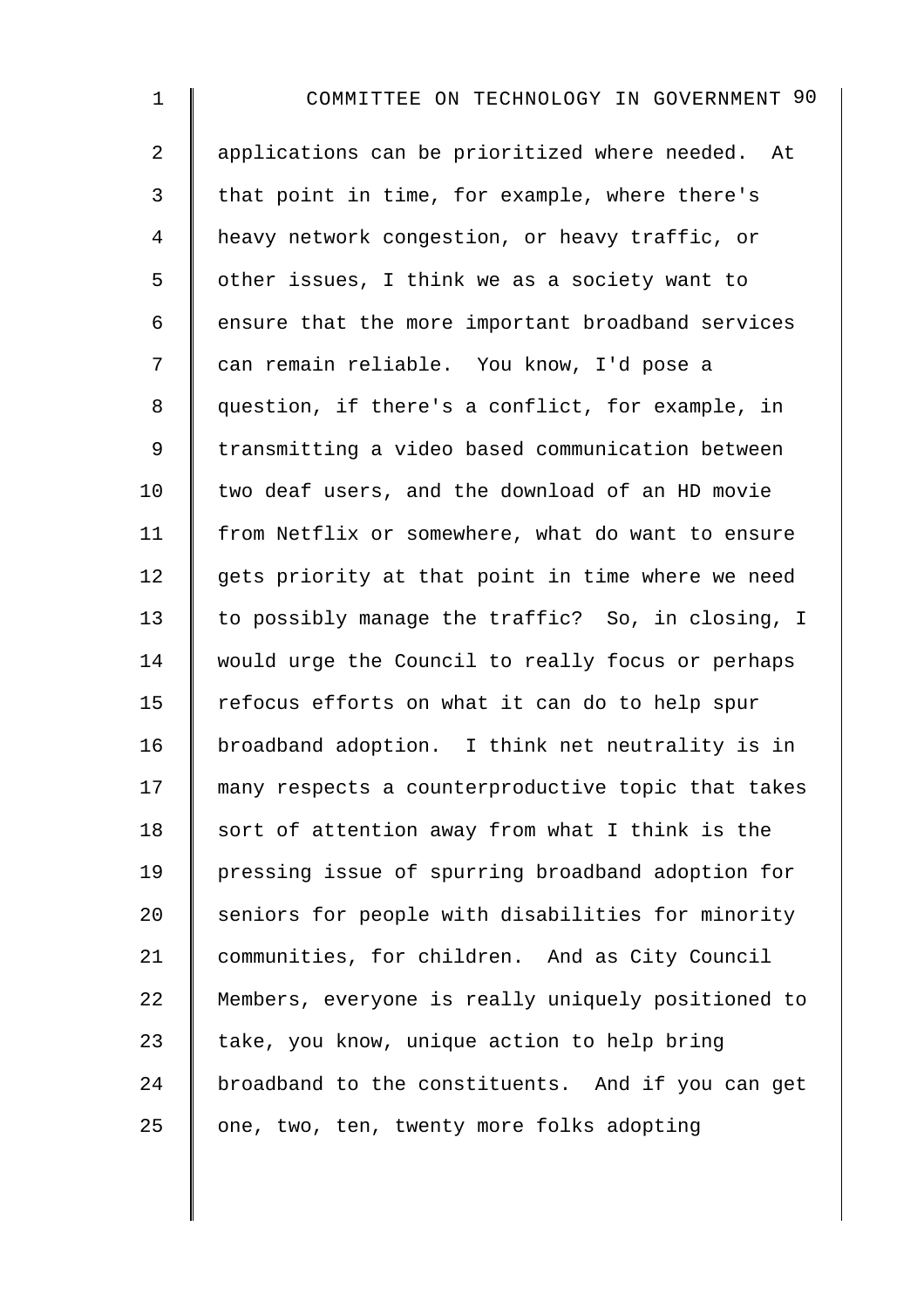1 | COMMITTEE ON TECHNOLOGY IN GOVERNMENT 91 2 | broadband in your community, you really are doing  $3 \parallel a \text{ good deed.}$  So, with that, I'll close, Madam 4 Chair. 5 CHAIRPERSON BREWER: Thank you very 6 much, and of course we love Michael Santorelli. 7 | You know, he used to sit up here, he was a staff 8 member, so we like Michael Santorelli. 9 || CHARLES DAVIDSON: Yeah, well thank 10 vou, and Michael does excellent work. I like him 11  $\parallel$  a lot, so--12 **CHAIRPERSON BREWER:** Me, too. 13 CHARLES DAVIDSON: --your loss was 14 | our my gain. 15 | CHAIRPERSON BREWER: That's 16 correct. Thank you. Who would like to go next? 17 || GORDON CHAMBERS: Hi, qood 18 | afternoon, Madam Chairwoman, I'm Gordon Chambers, 19 | a singer/songwriter living in Brooklyn, New York, 20 | in fact in Letitia James's district. 21 | CHAIRPERSON BREWER: You're very 22 fortunate. 23 GORDON CHAMBERS: Yes. She's a 24 | great woman. 25 || CHAIRPERSON BREWER: Yes.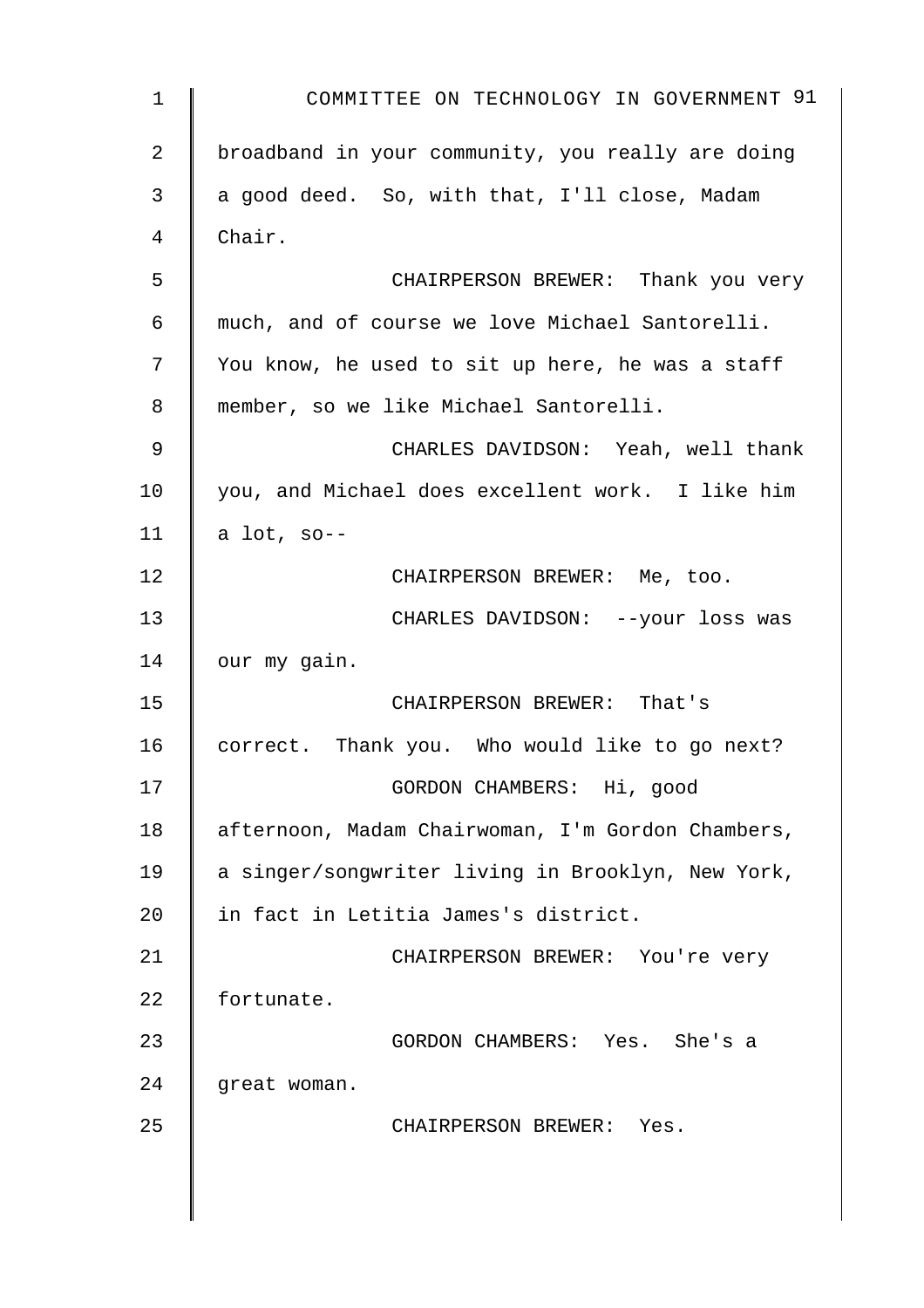| 1              | COMMITTEE ON TECHNOLOGY IN GOVERNMENT 92           |
|----------------|----------------------------------------------------|
| $\overline{2}$ | GORDON CHAMBERS: And I have worked                 |
| $\mathsf{3}$   | all over the world as a songwriter, having         |
| 4              | collaborated with artists like Anita Baker and     |
| 5              | Whitney Houston. But I'm very proud that I live    |
| 6              | in New York, because New York, of course, is the,  |
| 7              | where some of the greatest songs have ever been    |
| 8              | written, and where, this is the cultural center,   |
| 9              | arguably, of America, if not the universe. So      |
| 10             | I've come here to really talk about an issue       |
| 11             | that's very dear and sensitive to songwriters'     |
| 12             | hearts, which is the issue of piracy. And the      |
| 13             | actual reality that piracy is really killing the   |
| 14             | ability of songwriters to effectively create our   |
| 15             | passion and make a living, and the degree that     |
| 16             | it's, you know, the piracy exists in the landscape |
| 17             | of the internet, so it's important that that       |
| 18             | conversation be brought into any discussion around |
| 19             | net neutrality. So I just brought some facts that  |
| 20             | I'd like to share. According to the International  |
| 21             | Federation of Phonographic Industries, in 2000     |
| 22             | global recorded music sales were at \$30 billion.  |
| 23             | But 2008, these same global sales had fallen to    |
| 24             | \$18.4 billion. This eight year period coincides   |
| 25             | with the rapid expansion of unlawful file sharing. |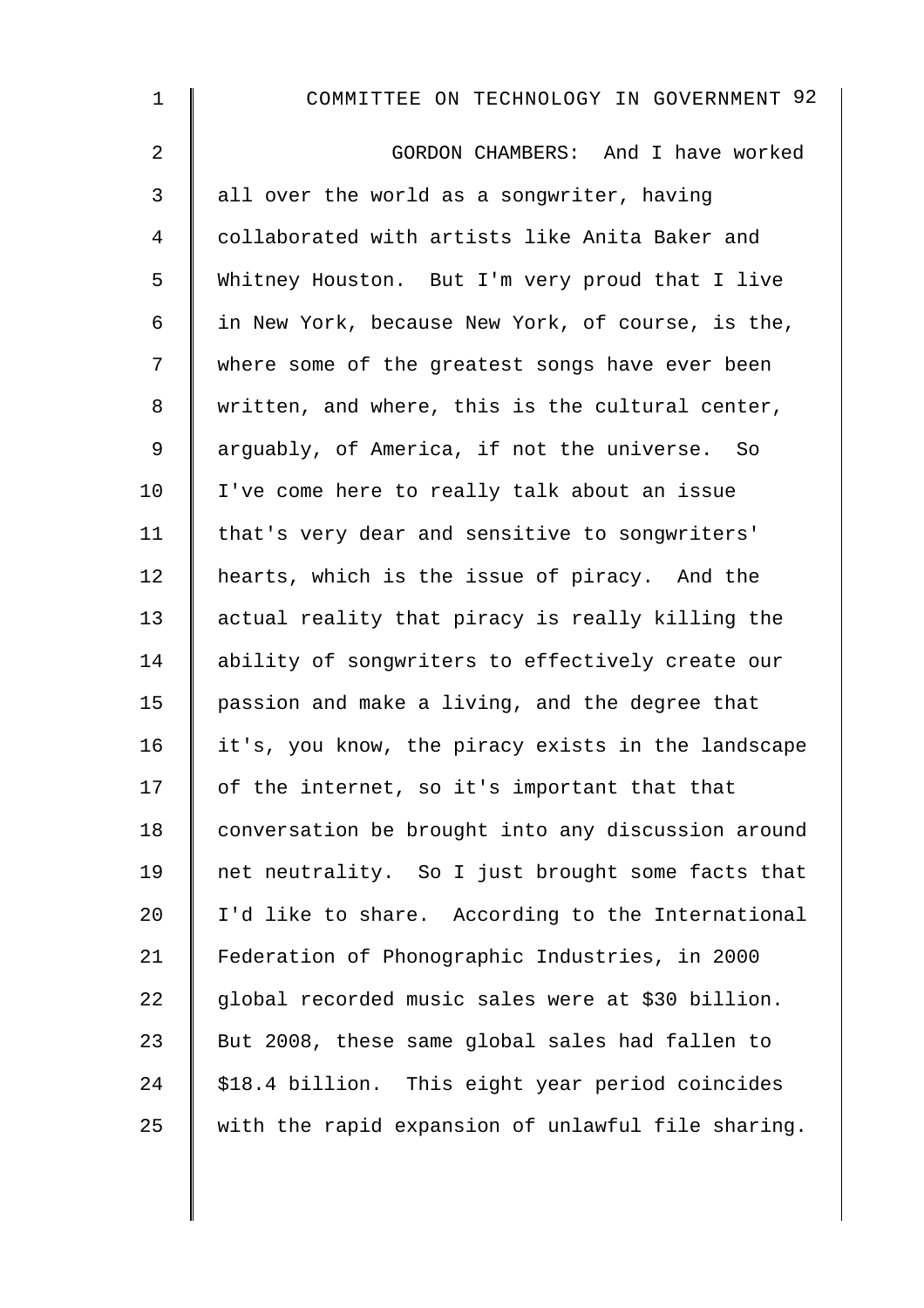| $\mathbf 1$    | COMMITTEE ON TECHNOLOGY IN GOVERNMENT 93           |
|----------------|----------------------------------------------------|
| $\overline{a}$ | According to the Bureau of Labor and Statistics,   |
| 3              | songwriter incomes have dropped 32 percent between |
| $\overline{4}$ | 2003 and 2006 alone, for the lucky few who still   |
| 5              | have jobs, and every music major publisher has had |
| 6              | to lay off at least half or sometimes all of their |
| 7              | songwriters in ten years since the piracy has      |
| 8              | began decimating the music industry. The           |
| 9              | unfortunate reality of this current situation is   |
| 10             | that the digital world of online piracy is rampant |
| 11             | and undeniable, and unlawful. Piracy has deeply    |
| 12             | and materially harmed the songwriter community,    |
| 13             | yet certain organizations specifically asked the   |
| 14             | FCC to prevent the companies that owned the        |
| 15             | private networks from address the problem of       |
| 16             | piracy. Network neutrality supporters claim to     |
| 17             | want to fight piracy, yet they do not propose a    |
| 18             | viable alternative to the current legal regime     |
| 19             | that would curb the massive looting that has       |
| 20             | decimated the artistic community. Most oppose      |
| 21             | proposals to enhance criminal liability or         |
| 22             | criminal penalties for copyright pirates, and even |
| 23             | refuse to have the internet service of the pirates |
| 24             | temporarily suspended. Instead, they suggest that  |
| 25             | ISP should shame them, "with warming letters."     |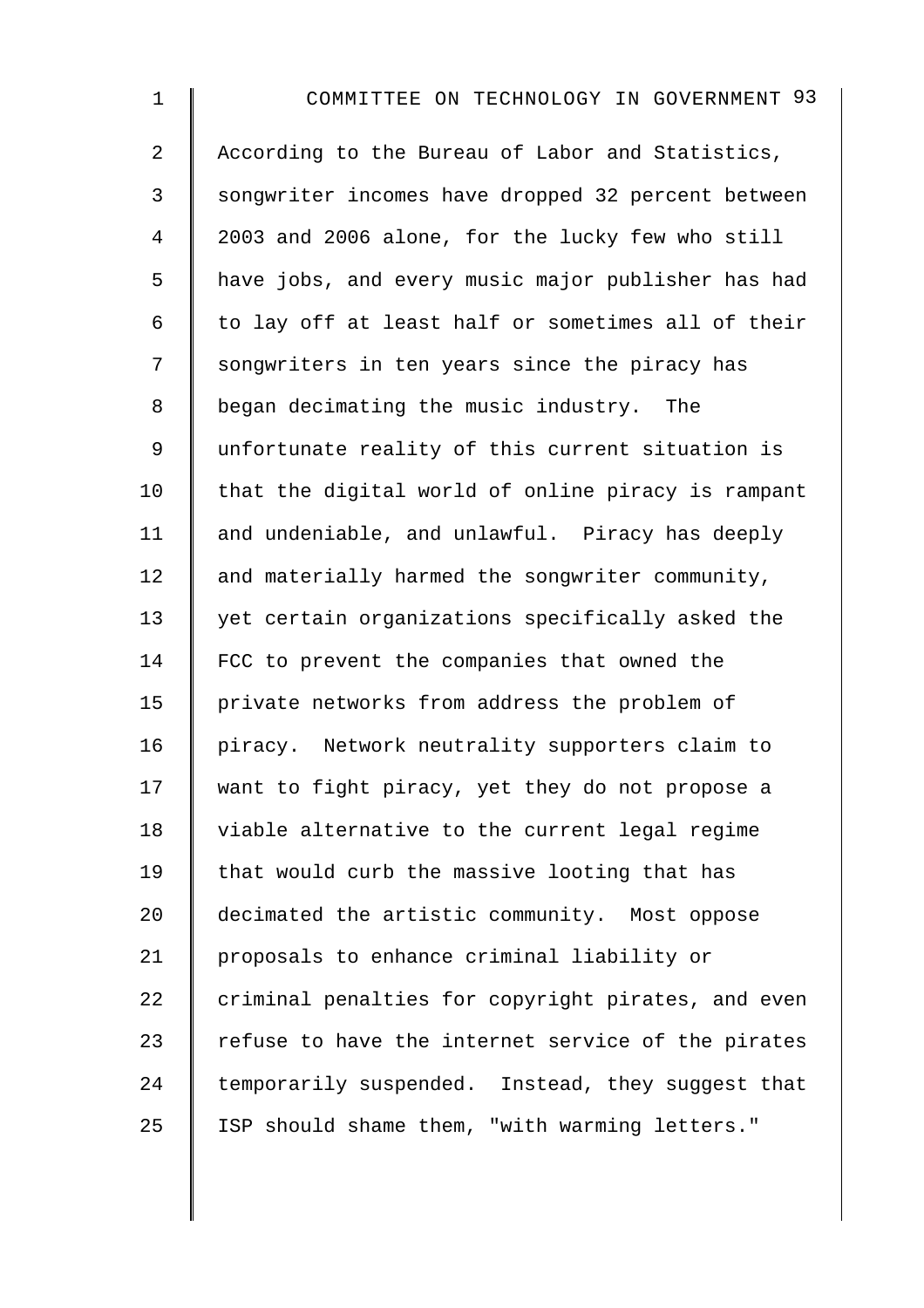| 1  | COMMITTEE ON TECHNOLOGY IN GOVERNMENT 94           |
|----|----------------------------------------------------|
| 2  | Songwriters believe that it's foolhardy to trust   |
| 3  | the personal ethics of thieves to solve the        |
| 4  | persistent problem of illegal downloading. I and   |
| 5  | many fellow songwriter colleagues of mine choose   |
| 6  | to live in the most expensive City in America, New |
| 7  | York, because we feel it's the center of great     |
| 8  | American culture. Some of the best songs in        |
| 9  | American songbook have been first written or       |
| 10 | performed in New York, even Alicia Keys and Jay-Z. |
| 11 | So I ask the members of this Council to pay        |
| 12 | attention to what makes New York a unique and      |
| 13 | world class City, it's the artists that live here  |
| 14 | and we want to protect our ability to do what we   |
| 15 | love, bring this passion that we have to the       |
| 16 | world, and continue to live in New York. So        |
| 17 | please, we ask that you don't sell us out for the  |
| 18 | silicon chip technology industry out west.         |
| 19 | Protect us.                                        |
| 20 | CHAIRPERSON BREWER: Thank you,                     |
| 21 | thank you very much.                               |
| 22 | GORDON CHAMBERS: Thank you.                        |
| 23 | CHAIRPERSON BREWER: Who--that's                    |
| 24 | great, who's next?                                 |
| 25 | PHIL GALDSTON: Good morning. My                    |
|    |                                                    |
|    |                                                    |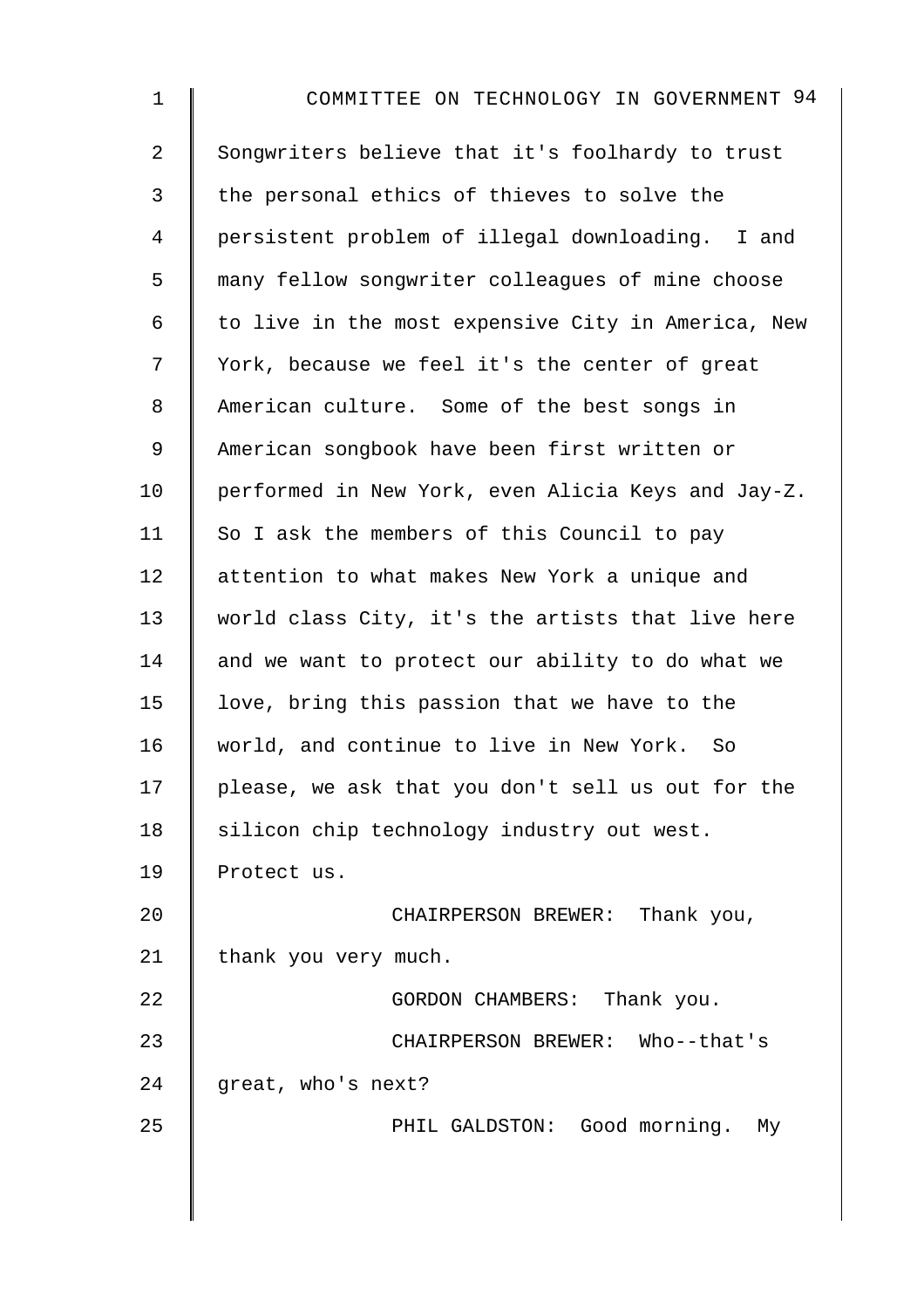| 1              | COMMITTEE ON TECHNOLOGY IN GOVERNMENT 95           |
|----------------|----------------------------------------------------|
| $\overline{a}$ | name is Phil Galdston, and I'm just one of         |
| 3              | thousands of songwriters who not only give New     |
| $\overline{4}$ | York its justly deserved title of arts capital of  |
| 5              | the world, but who contribute significantly to its |
| 6              | economy. Thank you for the opportunity to testify  |
| 7              | in opposition to current proposals by the FCC to   |
| 8              | expand and codify certain network neutrality       |
| 9              | principals. Given the poor policy choices made by  |
| 10             | the FCC, in its current proposed regulation, I     |
| 11             | strongly urge the Council to avoid any endorsement |
| 12             | of Resolution 712-A. Mr. Chambers, my colleague    |
| 13             | and collaborator, has testified how digital        |
| 14             | looters have severely damaged the music industry,  |
| 15             | and the songwriting profession in particular.      |
| 16             | It's the belief of the songwriting community that  |
| 17             | the current proposed FCC rule would worsen the     |
| 18             | situation by creating a legal safe harbor for      |
| 19             | those who steal valuable intellectual property,    |
| 20             | and preventing network operators from taking       |
| 21             | actions to prevent such misconduct from occurring  |
| 22             | on the networks they own. I think the key point    |
| 23             | here is that the FCC is proposing to enshrine      |
| 24             | forever rules governing the internet that are      |
| 25             | responsible for the devastation Mr. Chambers has   |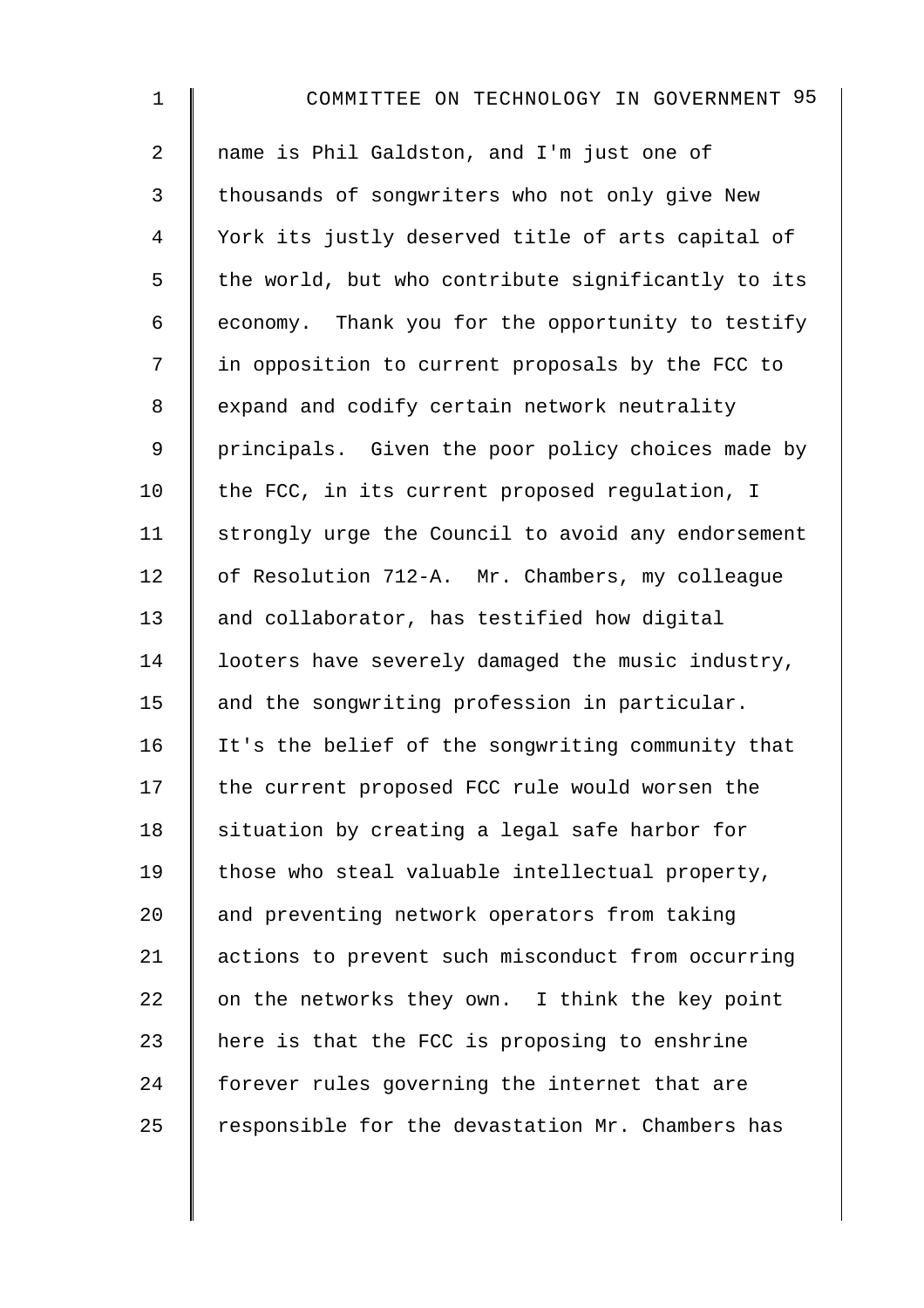1 COMMITTEE ON TECHNOLOGY IN GOVERNMENT 96 2 iust described. And it's important to note that 3 while these rules require that all lawful uses be 4 | treated in "a nondiscriminatory manner" they 5 | ignore whether or not the usage is unlawful. The 6  $\parallel$  tragic result is that the property created and 7 | owned by songwriters like me is discriminated 8 | against, and this is anything but neutral. 9 | Comments to the FCC have clearly illustrated that 10 | 70 percent, 70 percent of the volume of traffic on 11 broadband networks is peer-to-peer, file sharing 12  $\parallel$  generated by just five percent of the network's 13 users. What's more, an astonishing 90 percent or 14 more of such traffic represents unlawful theft of 15 | copyrighted works. The current situation which 16 permits a small percentage of looters to control a 17 | vast majority of a communication network's 18 bandwidth, for the purpose of committing illegal 19 acts, is simply unacceptable to songwriters. And 20  $\parallel$  we believe it should be unacceptable to anyone who 21  $\parallel$  respects the rule of law, including lawmakers. 22 The FCC's efforts to perpetuate this system, which 23  $\parallel$  it should be noted are causing frequent and  $24$  significant slowdowns in service to the law 25  $\parallel$  abiding users they purport to represent is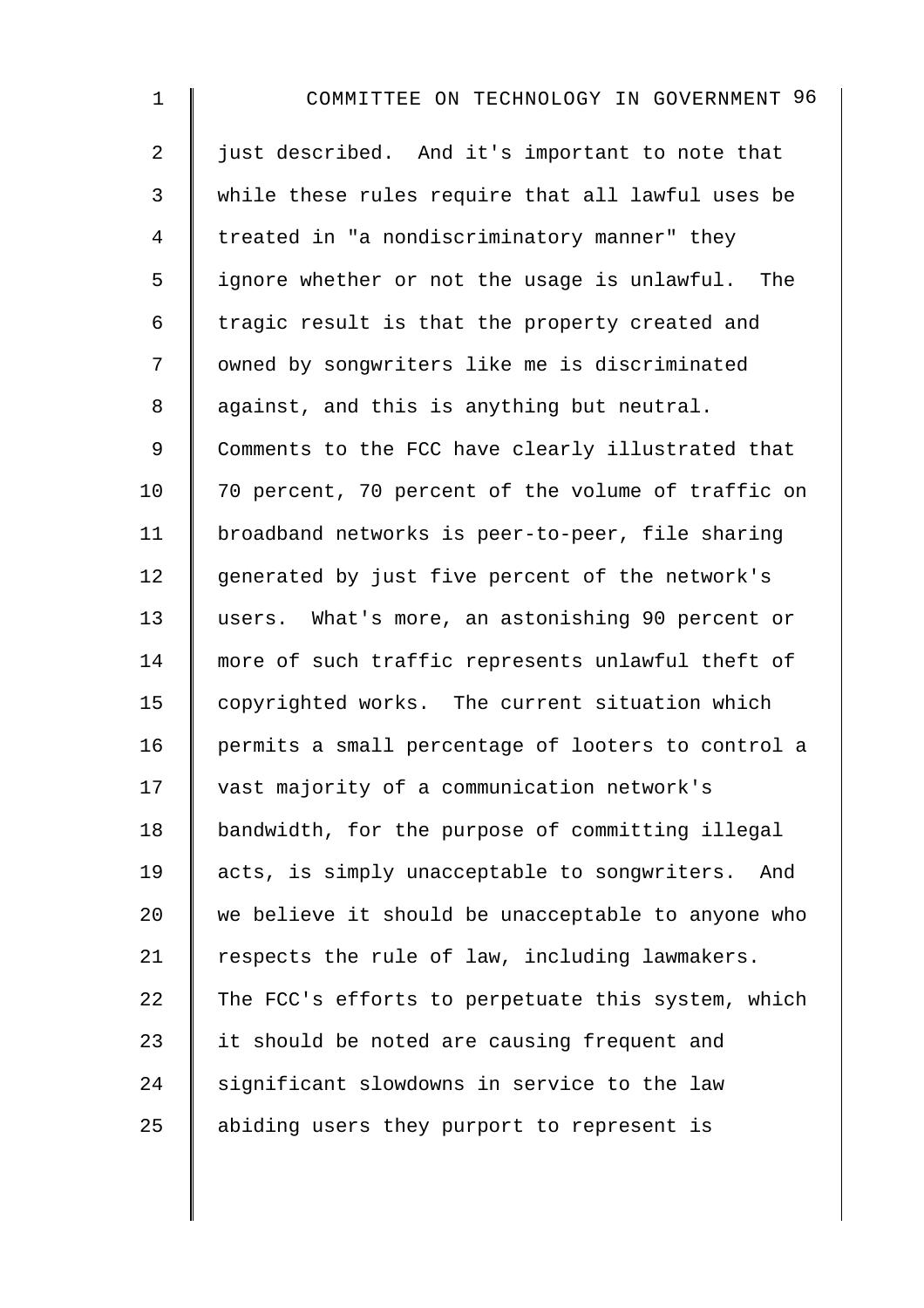| $\mathbf 1$    | COMMITTEE ON TECHNOLOGY IN GOVERNMENT 97           |
|----------------|----------------------------------------------------|
| $\overline{a}$ | difficult to fathom. Now songwriters love the      |
| 3              | First Amendment, we thrive on it, we couldn't be   |
| 4              | here without it. But we're looking to anyone who   |
| 5              | can help combat the outrage of unauthorized and    |
| 6              | illegal use of our work. At the same time, we      |
| 7              | care deeply about our audience; while creating a   |
| 8              | new song can be very personal, in many cases we    |
| 9              | write as much for our audience as for ourselves.   |
| 10             | Therefore, we're committed to helping to forge     |
| 11             | solutions that protect our rights and those of     |
| 12             | music lovers. The greatest risk of harm to our     |
| 13             | audience, the consumers of music, comes from       |
| 14             | regulatory and legislative proposals such as those |
| 15             | of the FCC, that prevent responsible ISPs from     |
| 16             | managing the networks. If ISPs are unable to do    |
| 17             | so, or if they have no economic incentive to do    |
| 18             | so, music makers will continue to suffer from a    |
| 19             | loss of income and a drastic reduction in          |
| 20             | opportunity, and our audience will suffer as my    |
| 21             | colleagues and I, many of us creating right here   |
| 22             | in New York, find it no longer viable to make a    |
| 23             | living as songwriters. Although technology         |
| 24             | created the illegal file sharing monster we face   |
| 25             | every day, technology can be developed and         |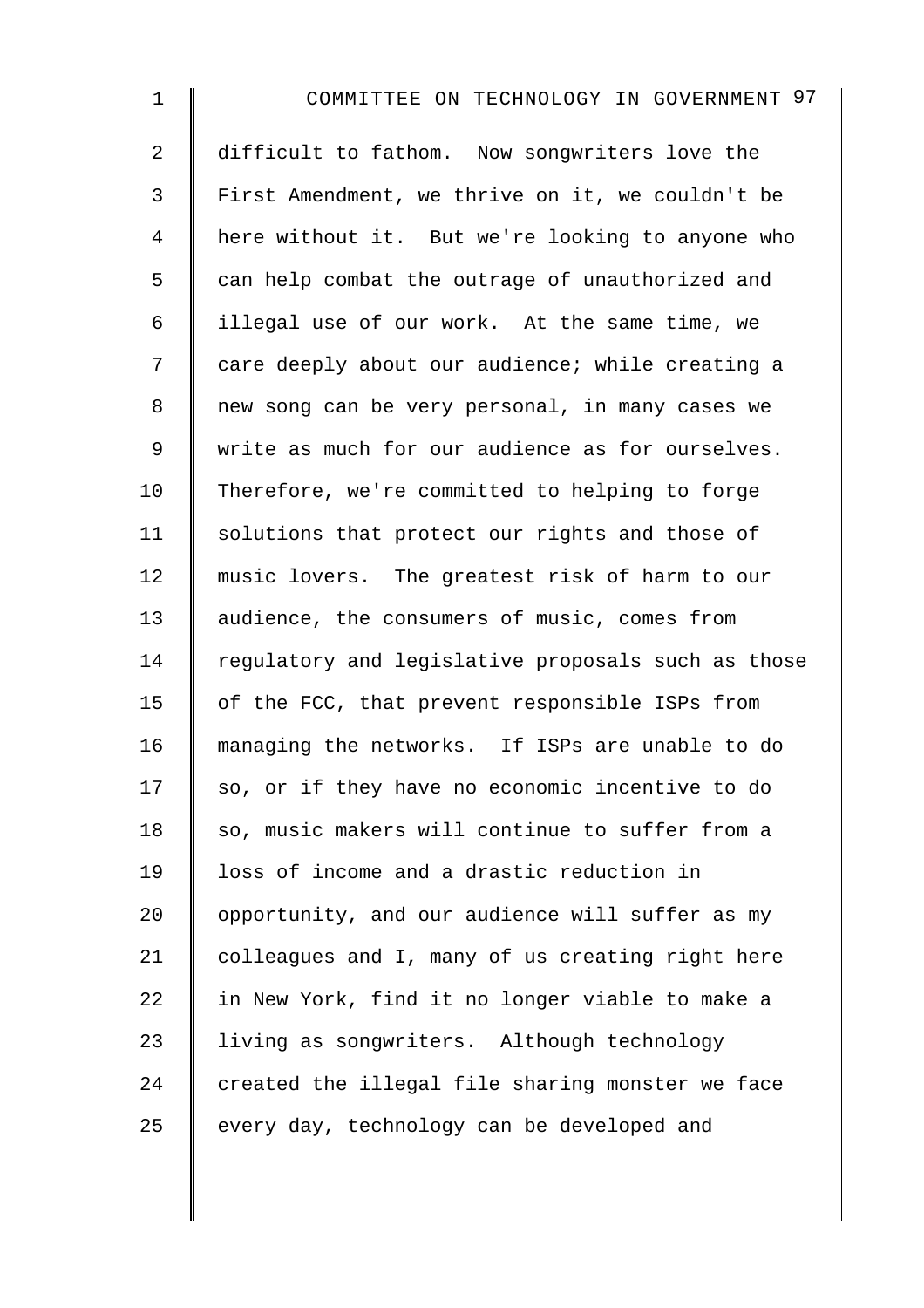| 1              | COMMITTEE ON TECHNOLOGY IN GOVERNMENT 98           |
|----------------|----------------------------------------------------|
| $\overline{2}$ | employed to detect and deter those practices that  |
| 3              | are illegal. Simply put, in the same way American  |
| 4              | society wages war on other illegal behaviors, we   |
| 5              | must fight technology with technology.             |
| 6              | Unfortunately, the current net neutrality          |
| 7              | regulatory proposals would smother any effort to   |
| 8              | use technology to deter the rampant looting of the |
| 9              | work of songwriters. So I hope this Council will   |
| 10             | pause before endorsing these rules, and consider   |
| 11             | their impact on songwriters, music lovers and the  |
| 12             | City of New York. Thank you.                       |
| 13             | CHAIRPERSON BREWER: Thank you very                 |
| 14             | much. [pause]                                      |
| 15             | RICK CARNES: Madam Chairwoman,                     |
| 16             | Members of the Council, thank you for the          |
| 17             | opportunity to share with you the concerns of      |
| 18             | songwriters about the proposals by the FCC to      |
| 19             | impose network neutrality regulations on the       |
| 20             | internet. My name is Rick Carnes, and I'm a        |
| 21             | professional songwriter, and the President of the  |
| 22             | Songwriters Guild of America. The SGA is the       |
| 23             | oldest and largest national association of         |
| 24             | songwriters. We were founded right here in New     |
| 25             | York back in 1931. I am here today speaking on     |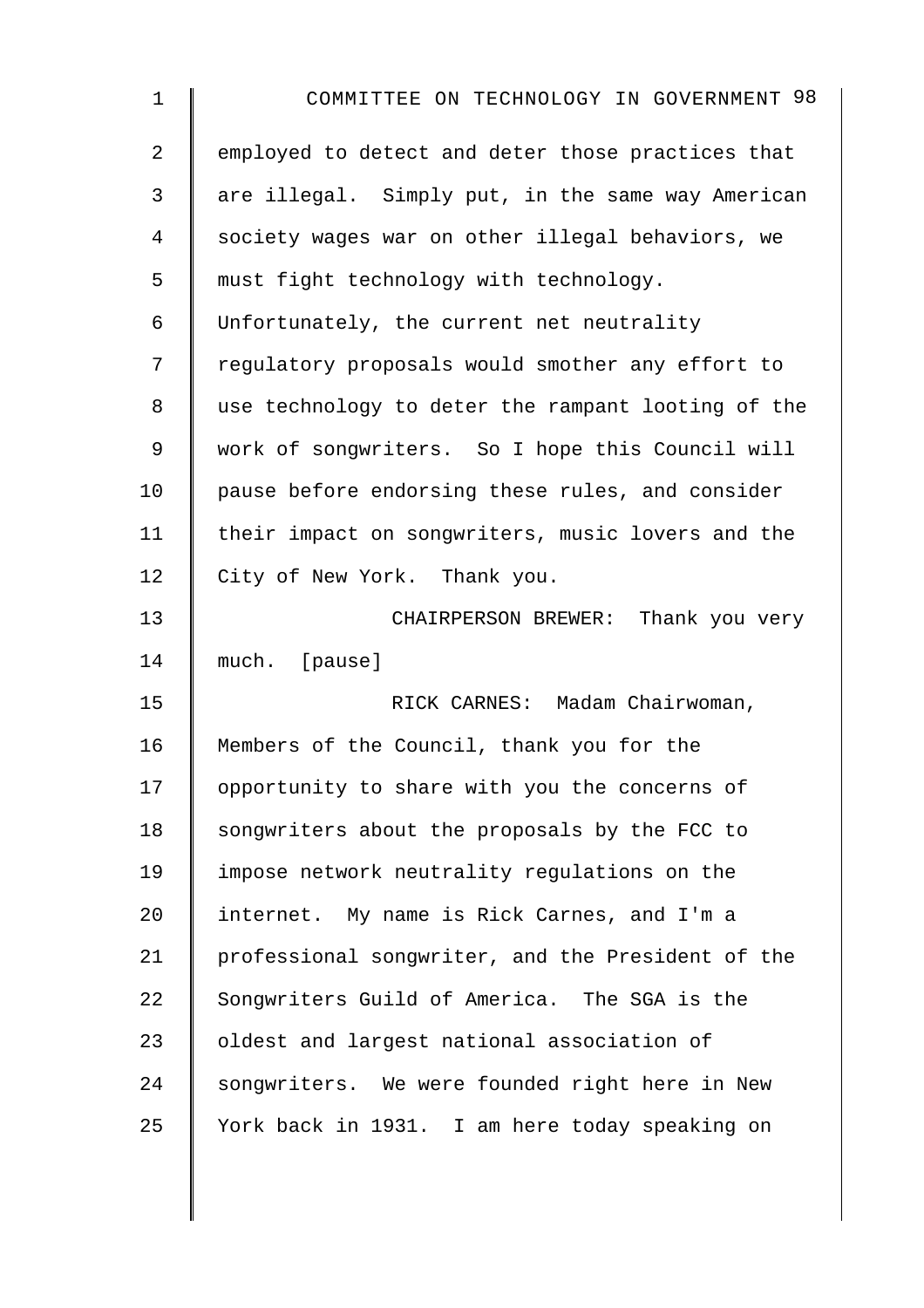| 1              | COMMITTEE ON TECHNOLOGY IN GOVERNMENT 99           |
|----------------|----------------------------------------------------|
| $\overline{a}$ | behalf of the Arts and Labs Coalition of which SGA |
| 3              | is a founding member. I will begin my remarks by   |
| 4              | saying that in order for broadband networks to be  |
| 5              | as healthy as a platform of commerce as the        |
| 6              | railroads and energy utility companies were in the |
| 7              | past, the standard rules of commerce must be       |
| 8              | acknowledged and protected. These standard rules   |
| $\mathsf 9$    | of commerce include respect for property, the      |
| 10             | discouragement of theft of property by users of    |
| 11             | the platform, and meaningful remedies in the event |
| 12             | that theft occurs. The internet does not current   |
| 13             | recognize or enforce these standard rules of       |
| 14             | commerce. The internet today is like a cyber-      |
| 15             | Somalia, where pirates run rampant as hordes of    |
| 16             | anonymous looters commit the greatest theft of     |
| 17             | intellectual property in all of recorded history,  |
| 18             | costing thousands of American jobs, not just for   |
| 19             | songwriters, but for the entire American creative  |
| 20             | community, a great portion of which resides right  |
| 21             | here in New York City, our nation's cultural       |
| 22             | capital. And I'm saying that even though I'm from  |
| 23             | Nashville. Unfortunately, the proponents of        |
| 24             | network neutrality principles simply ask for more  |
| 25             | of the same internet with perhaps even greater     |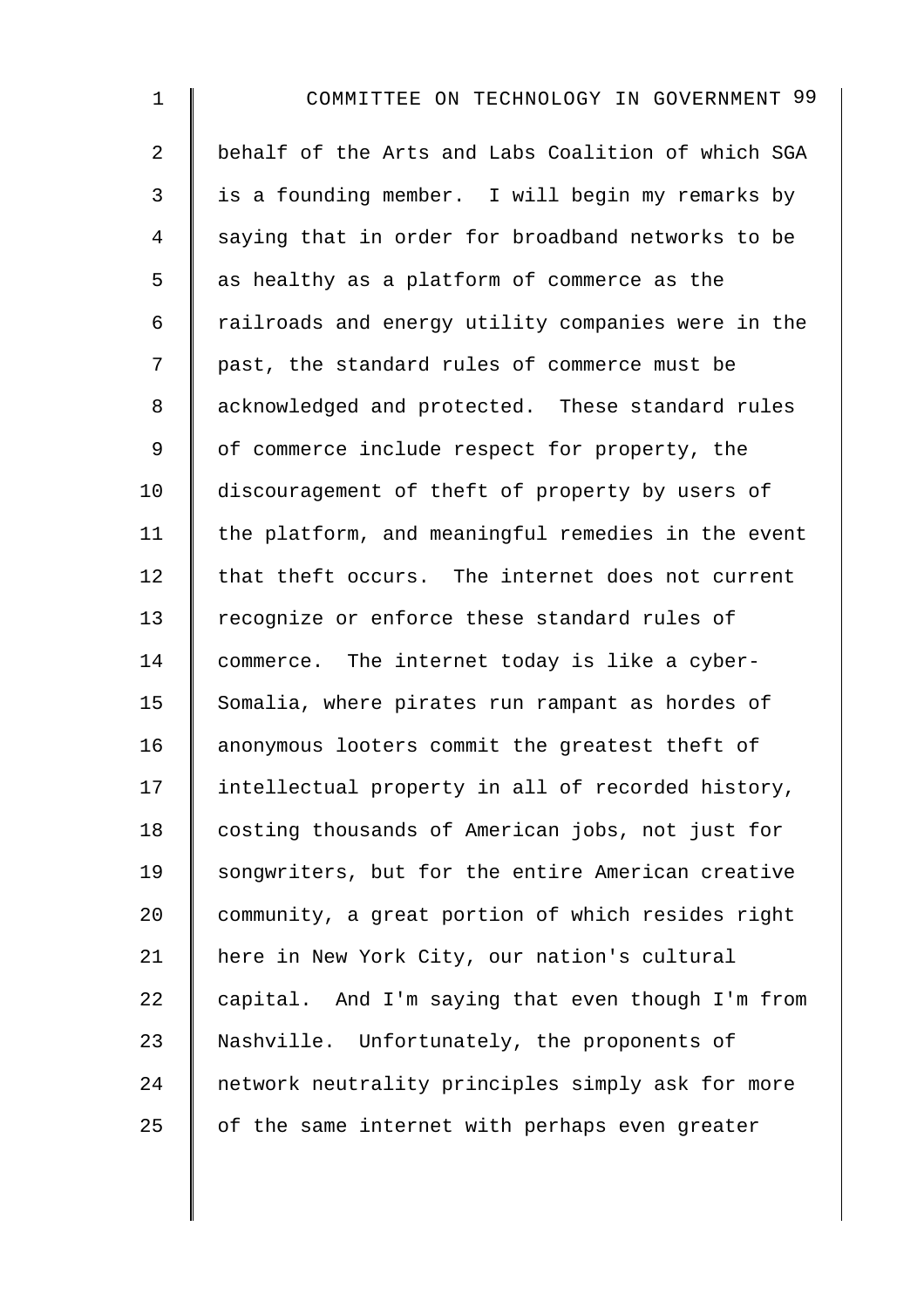1 COMMITTEE ON TECHNOLOGY IN GOVERNMENT100 2 | restrictions on the ability of network operators 3 and users of the network to enforce the standard 4 Tules of commerce. Of these six so-called 5 | "network neutrality rules" the FCC has put 6  $\parallel$  forward, I wish to limit my comments today to only 7 I two of the rules, one existing and one proposed 8 Trule. The first existing rule states, "Consumers" 9 || are entitled to access to the lawful content of  $10$  their choice." Unfortunately, this rule entirely 11 ignores the fact that internet users are also able  $12$  to freely access the unlawful content of their 13 choice. The internet, no the intent of this  $14$  rule's good, in that it ensures that our fans will  $15$  be able to have unfettered access to our music. 16 But we see no evidence that consumers are having  $17$  any problem accessing legal content on the 18 internet. In fact, there's more legal content 19 | online today, than we could've even imagined ten 20 years ago. And at a price of 99 cents or less, 21 which is less than a single would've been back in 22 the '60s. So why is the FCC imposing regulations 23 where there seems to be no problem, while ignoring 24 the massive problem of piracy, that has destroyed 25  $\parallel$  the jobs of more than half of the professional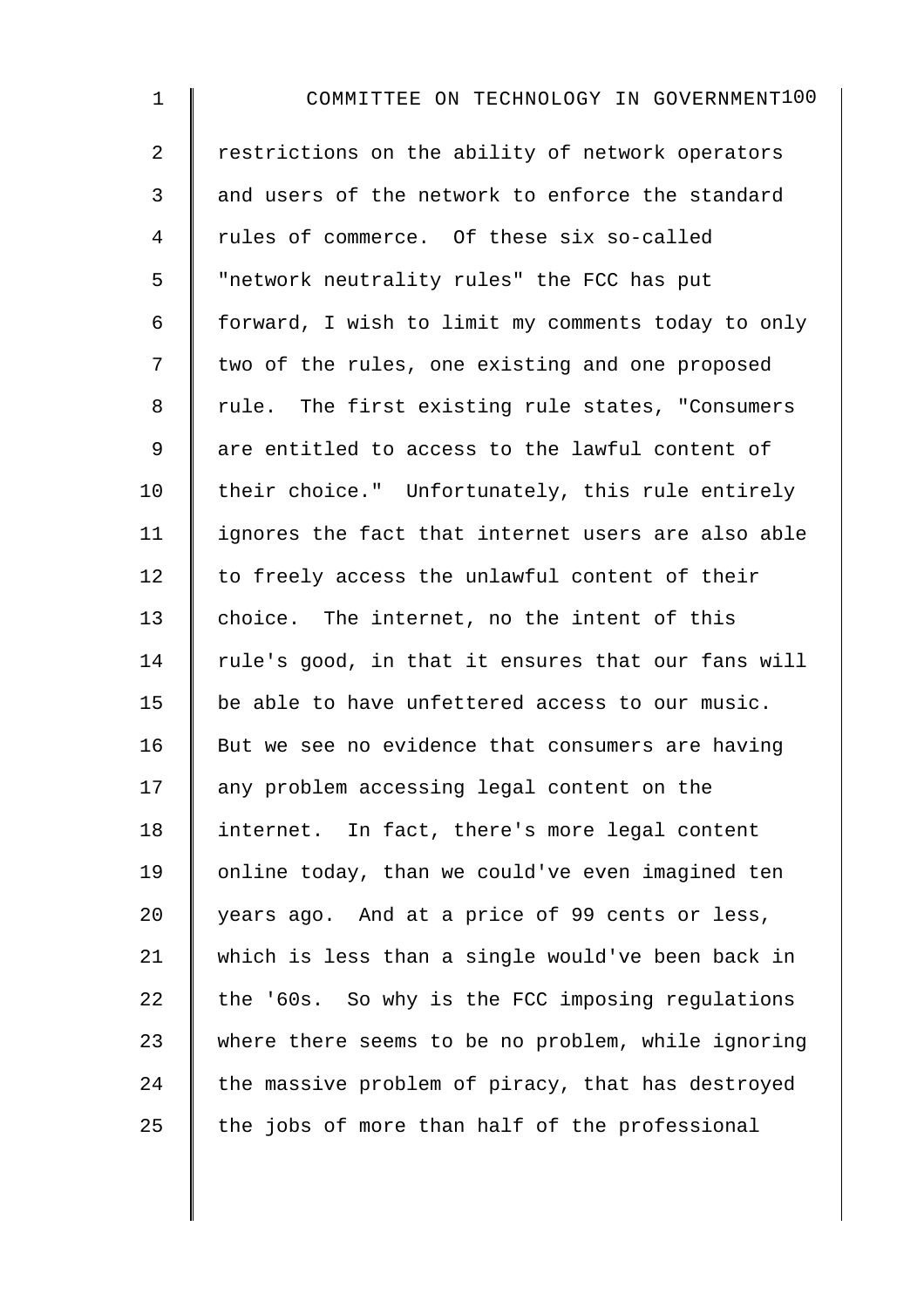| $\mathbf 1$    | COMMITTEE ON TECHNOLOGY IN GOVERNMENT101           |
|----------------|----------------------------------------------------|
| $\overline{2}$ | songwriters in America? I would like to state      |
| 3              | from personal experience that my music publisher   |
| 4              | just ten years ago had twelve songwriters on staff |
| 5              | full time, we had a creative director and two song |
| 6              | pluggers. That was the year that Napster began     |
| 7              | the massive looting of music on the internet, and  |
| 8              | now that very same publisher has no songwriters,   |
| $\mathsf 9$    | no creative director, and no song pluggers--a      |
| 10             | direct result of the current configuration of the  |
| 11             | internet. We would also like to comment on the     |
| 12             | proposed fifth rule which states, "A provider of   |
| 13             | broadband internet access service must treat       |
| 14             | lawful content applications and the services in a  |
| 15             | nondiscriminatory manner." Once again, this rule   |
| 16             | prohibits discrimination in lawful content only.   |
| 17             | This will force legal services to compete with     |
| 18             | pirate services on a level playing field, without  |
| 19             | being able to distinguish their legal products in  |
| 20             | ways that piracy cannot. Far from being            |
| 21             | nondiscriminatory, this rule discriminates against |
| 22             | my rights as a songwriter to go into the           |
| 23             | marketplace and make a deal with a network service |
| 24             | provider to deliver my music as part of a premium  |
| 25             | service that offers better, faster, safer          |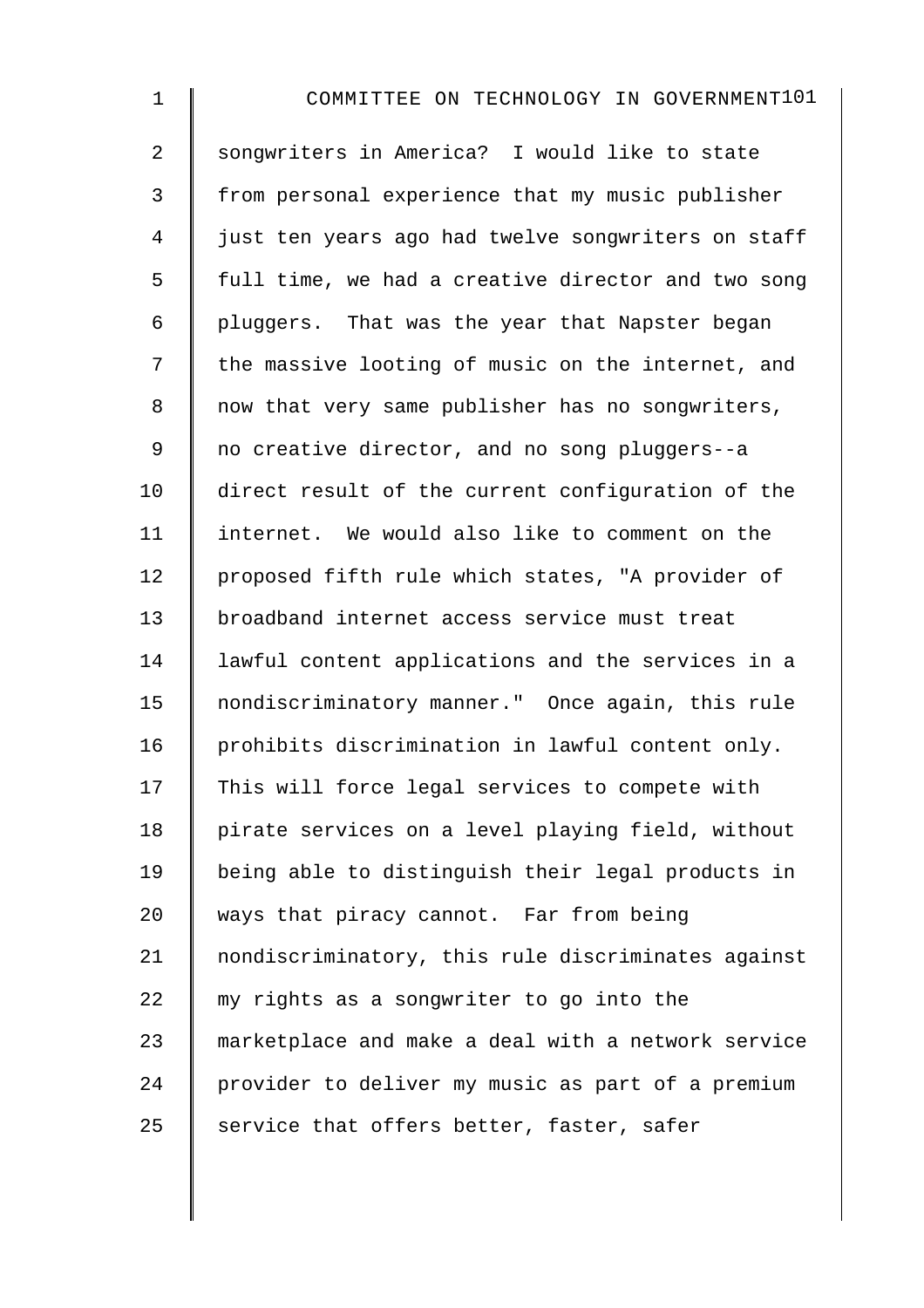| 1              | COMMITTEE ON TECHNOLOGY IN GOVERNMENT102           |
|----------------|----------------------------------------------------|
| $\overline{2}$ | experiences in getting music than they would get   |
| 3              | from illegally downloaded music. For ten years,    |
| 4              | the U.S. government hasn't moved to end the        |
| 5              | scourge of online music piracy, because they       |
| 6              | haven't wanted to stifle innovation on the         |
| 7              | internet. Our lawmakers told us, "Be patient and   |
| 8              | trust that the marketplace would find a solution   |
| 9              | for illegal downloading." It is very confusing     |
| 10             | and disappointing to now see the FCC intervene to  |
| 11             | propose regulations that would stifle those very   |
| 12             | same innovative services that might help us        |
| 13             | compete successfully against piracy. The SGA       |
| 14             | believes that the last best hope to fight piracy   |
| 15             | is for the networks to get smarter, faster and     |
| 16             | more creative in the ways that they deliver our    |
| 17             | music. So in closing I would like to say in their  |
| 18             | current form, both the FCC rules and Congressional |
| 19             | House bill 3458 would do more harm than good to    |
| 20             | the creative community. So we respectfully ask     |
| 21             | that the Council vote not to adopt Resolution 712- |
| 22             | A. Thank you very much.                            |
| 23             | CHAIRPERSON BREWER: Thank you very                 |
| 24             | much. I guess my question to the songwriters is,   |
| 25             | what if, in other words right now, the piracy is   |
|                |                                                    |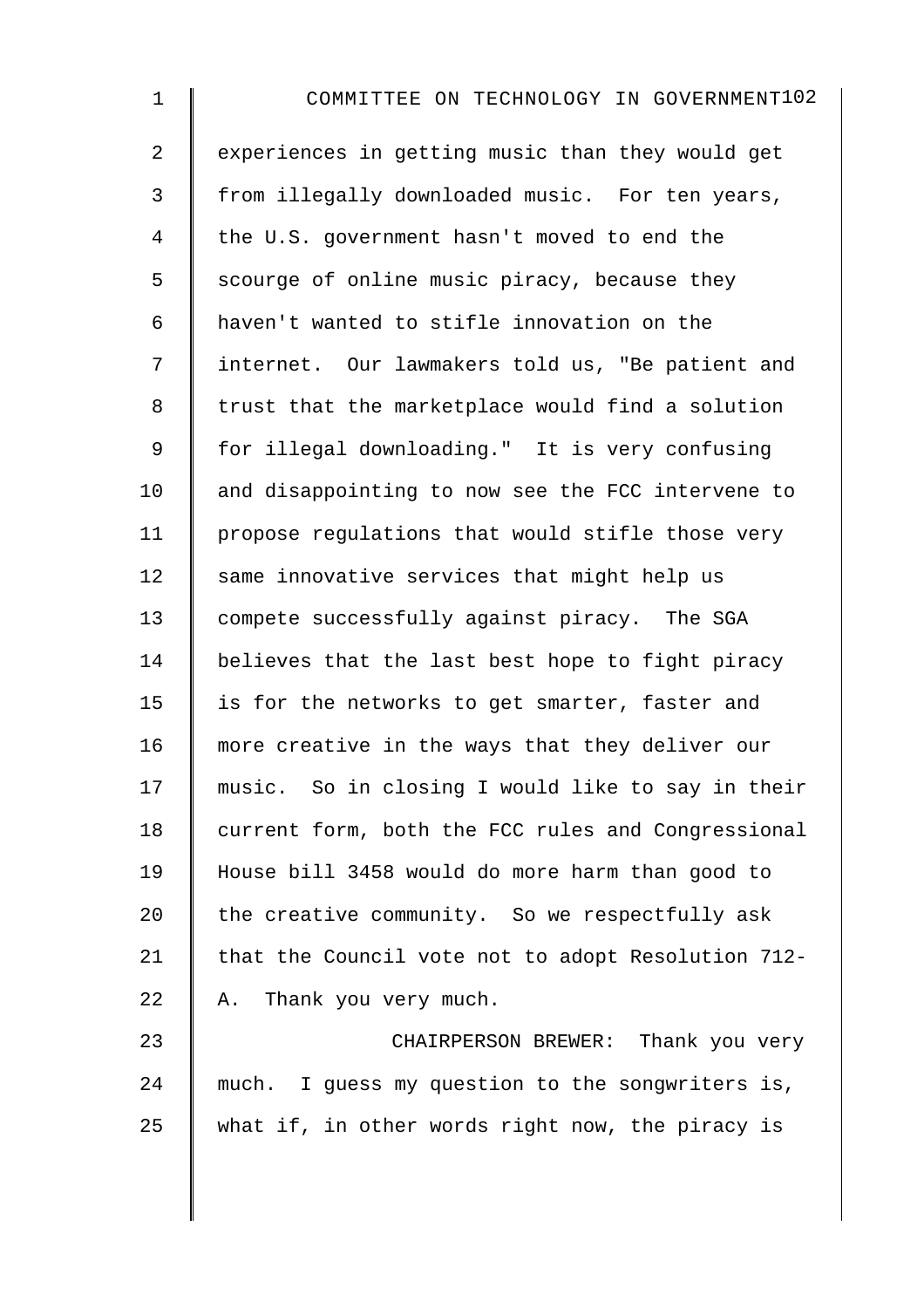| $\mathbf 1$    | COMMITTEE ON TECHNOLOGY IN GOVERNMENT103           |
|----------------|----------------------------------------------------|
| $\overline{2}$ | rampant. And under any net neutrality              |
| 3              | proposition, sounds like it would be just as bad.  |
| 4              | So, do you have proposals that you have sent to    |
| 5              | the FCC that would enable you to get the           |
| 6              | remuneration that you so well deserve? In other    |
| 7              | words, is there something that you propose that    |
| 8              | would eliminate this piracy? It's a huge           |
| 9              | question, I don't know--                           |
| 10             | RICK CARNES: Well, we--                            |
| 11             | CHAIRPERSON BREWER: I mean, it's a                 |
| 12             | horrible situation.                                |
| 13             | RICK CARNES: Yes.                                  |
| 14             | CHAIRPERSON BREWER: I have many                    |
| 15             | friends in your situation, so I know.              |
| 16             | RICK CARNES: Yeah, good, I--                       |
| 17             | Actually, we could propose all sorts of            |
| 18             | regulations to, you know, to filtering to, you     |
| 19             | name it. But we're not. We agree with the          |
| 20             | Congress, that technology got us in this mess, and |
| 21             | technology can get us out. We do believe that a    |
| 22             | faster, better, safer, premium service of some     |
| 23             | sort of music being delivered in partnership with  |
| 24             | network providers, for instance, could actually    |
| 25             | help fight piracy. We are no proposing that.       |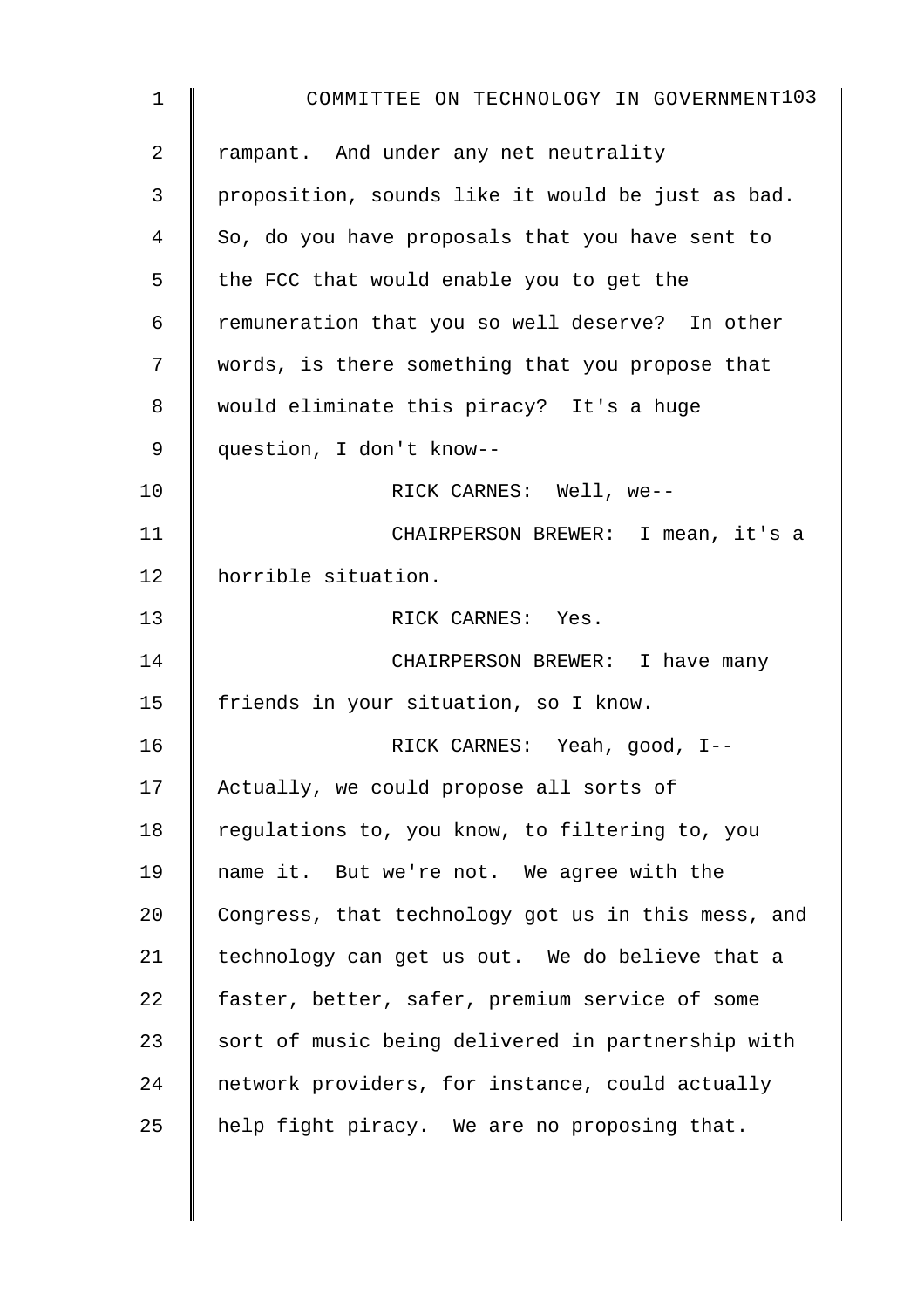| $\mathbf 1$ | COMMITTEE ON TECHNOLOGY IN GOVERNMENT104           |
|-------------|----------------------------------------------------|
| 2           | What we're saying is, if you eliminate that        |
| 3           | possibility with the blunt instrument of network   |
| 4           | neutrality principles, then that would             |
| 5           | discriminate against our chances to survive.       |
| 6           | Okay?                                              |
| 7           | CHAIRPERSON BREWER: Okay. Does                     |
| 8           | anybody else want to add to that, any of the       |
| 9           | songwriters? Okay. That's helpful. Thank you       |
| 10          | very much. Mr. Puckett, I think, you know, you've  |
| 11          | heard some of the net neutrality supporters talk,  |
| 12          | and they're concerned that providers are going to  |
| 13          | use the network management to protect content.     |
| 14          | You know, obviously video and phone services. I    |
| 15          | just was wondering, how do you respond? 'Cause     |
| 16          | you've heard this many, many times, I'm sure. And  |
| 17          | that seems to be their main concern.               |
| 18          | ROBERT PUCKETT: To protect                         |
| 19          | content--                                          |
| 20          | CHAIRPERSON BREWER: Oh, no, the                    |
| 21          | content, your content, in other words not you, but |
| 22          | the video and phone services, the telcoms, they    |
| 23          | have content which is excellent, right? But we     |
| 24          | also, the net neutrality folks who have startups   |
| 25          | and, you know, all different kinds of              |
|             |                                                    |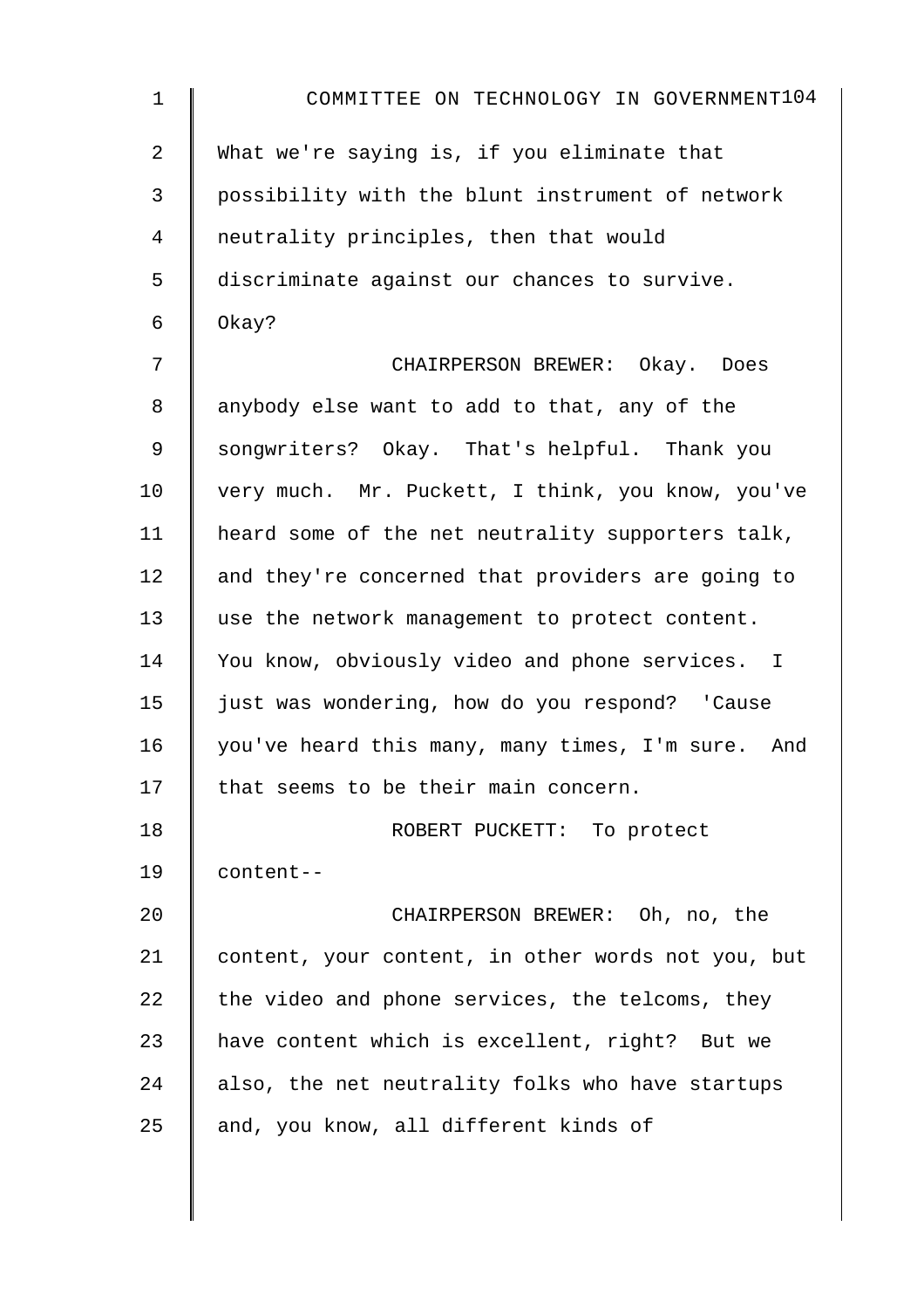| 1              | COMMITTEE ON TECHNOLOGY IN GOVERNMENT105           |
|----------------|----------------------------------------------------|
| $\overline{2}$ | opportunities out there, they're worried that they |
| 3              | won't be able to be the next opportunity to make   |
| 4              | their mark in the world. And you know, it's that,  |
| 5              | it's that back and forth that never goes away.     |
| 6              | ROBERT PUCKETT: Right. I think, I                  |
| 7              | think where we are today shows that that doesn't   |
| 8              | happen. With all the innovation that has occurred  |
| 9              | on the internet, without network neutrality        |
| 10             | principles. Now, just so happens it sounds like    |
| 11             | maybe the pendulum swang a little too far in that  |
| 12             | direction, according to the songwriters we're      |
| 13             | hearing from, but certainly it's been a free and   |
| 14             | open internet to this point in time, without       |
| 15             | regulation, without oversight of content. So, I    |
| 16             | think the proof is in the pudding, and in the      |
| 17             | history that we've seen so far.                    |
| 18             | CHAIRPERSON BREWER: Alright, do                    |
| 19             | you want to respond to that, also?                 |
| 20             | CHARLES DAVIDSON: I just wanted to                 |
| 21             | really add one point, in a bit of a, I guess, a    |
| 22             | personal example. You know, there's always,        |
| 23             | there's always, I suppose, in the minds of some,   |
| 24             | the risk that the sky is falling in on Chicken     |
| 25             | Little, always, you know, at times Google, with    |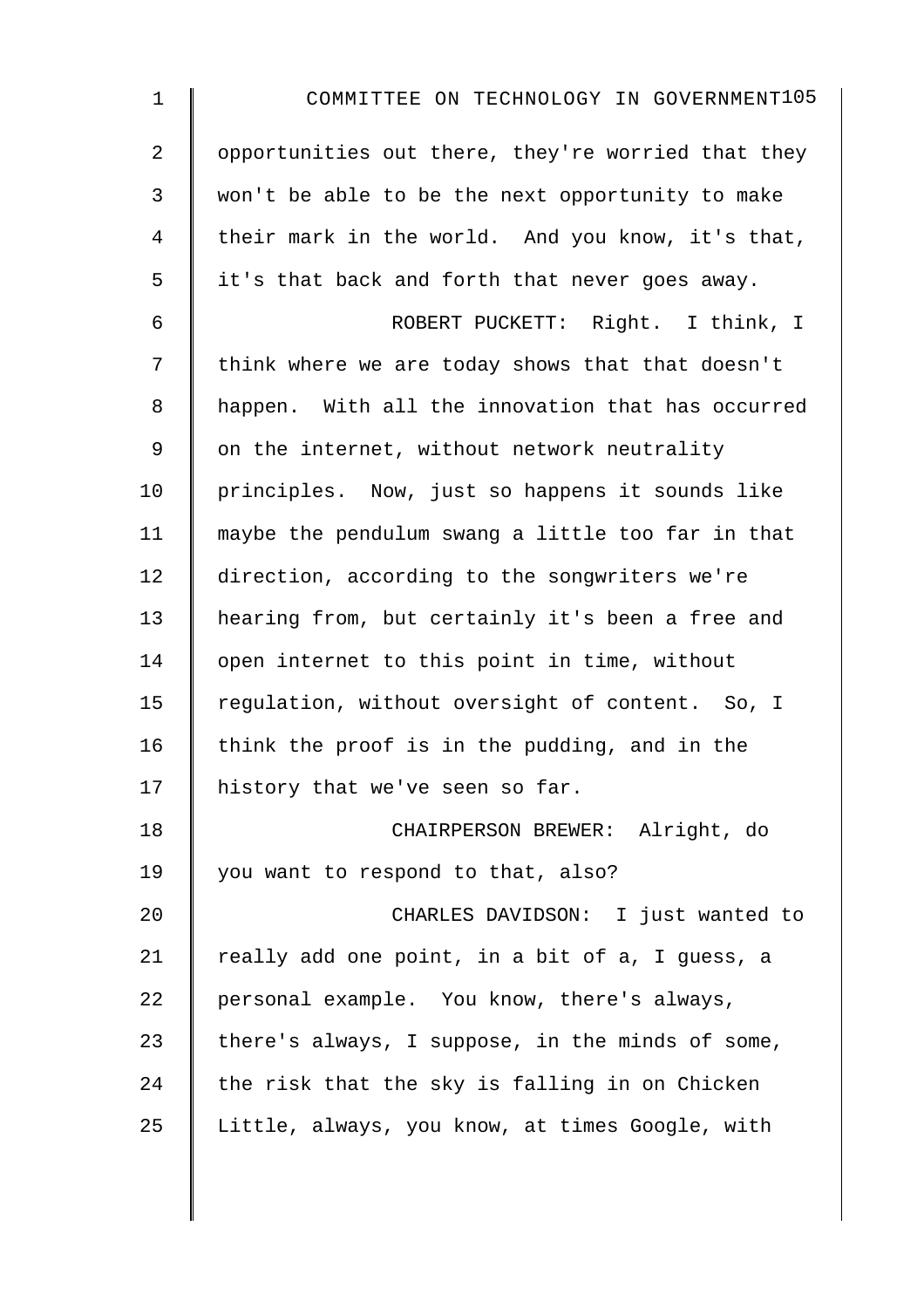| 1              | COMMITTEE ON TECHNOLOGY IN GOVERNMENT106             |
|----------------|------------------------------------------------------|
| $\overline{2}$ | every billion it amassed has been saying that,       |
| 3              | that the sky is falling in on consumers, and it      |
| 4              | hasn't happened yet. With regard to video, I         |
| 5              | think the fact that we have fairly robust            |
| 6              | competition, at least in a lot of markets, will      |
| 7              | act to deter any type of anticompetitive, you        |
| 8              | know, practices in that regard. So, if cable for     |
| 9              | example, wanted to, you know, somehow discriminate   |
| 10             | in its content, folks might move to DirecTV, or      |
| 11             | they might move to video services offered by         |
| 12             | Verizon. And there are new forms of competition      |
| 13             | coming onto the market. So, and here's for where     |
| 14             | the personal example comes in, I had like probably   |
| 15             | a lot of people, the, you know, premium channels     |
| 16             | on cable, you pay \$30-\$40 bucks or something for a |
| 17             | package of HBO, Encore, Showtime, etc. Well, I       |
| 18             | dropped all that, and I actually signed up for       |
| 19             | Netflix, which is on demand, streaming videos you    |
| 20             | can watch on your TV on your DVD player for like     |
| 21             | \$8 a month. And they've got TV shows on there,      |
| 22             | they've got, you know, the last season of Encore,    |
| 23             | they've got "Sopranos," "Law and Order," movies,     |
| 24             | everything. So there's so many options out there     |
| 25             | for people, there's not a one-size-fits-all          |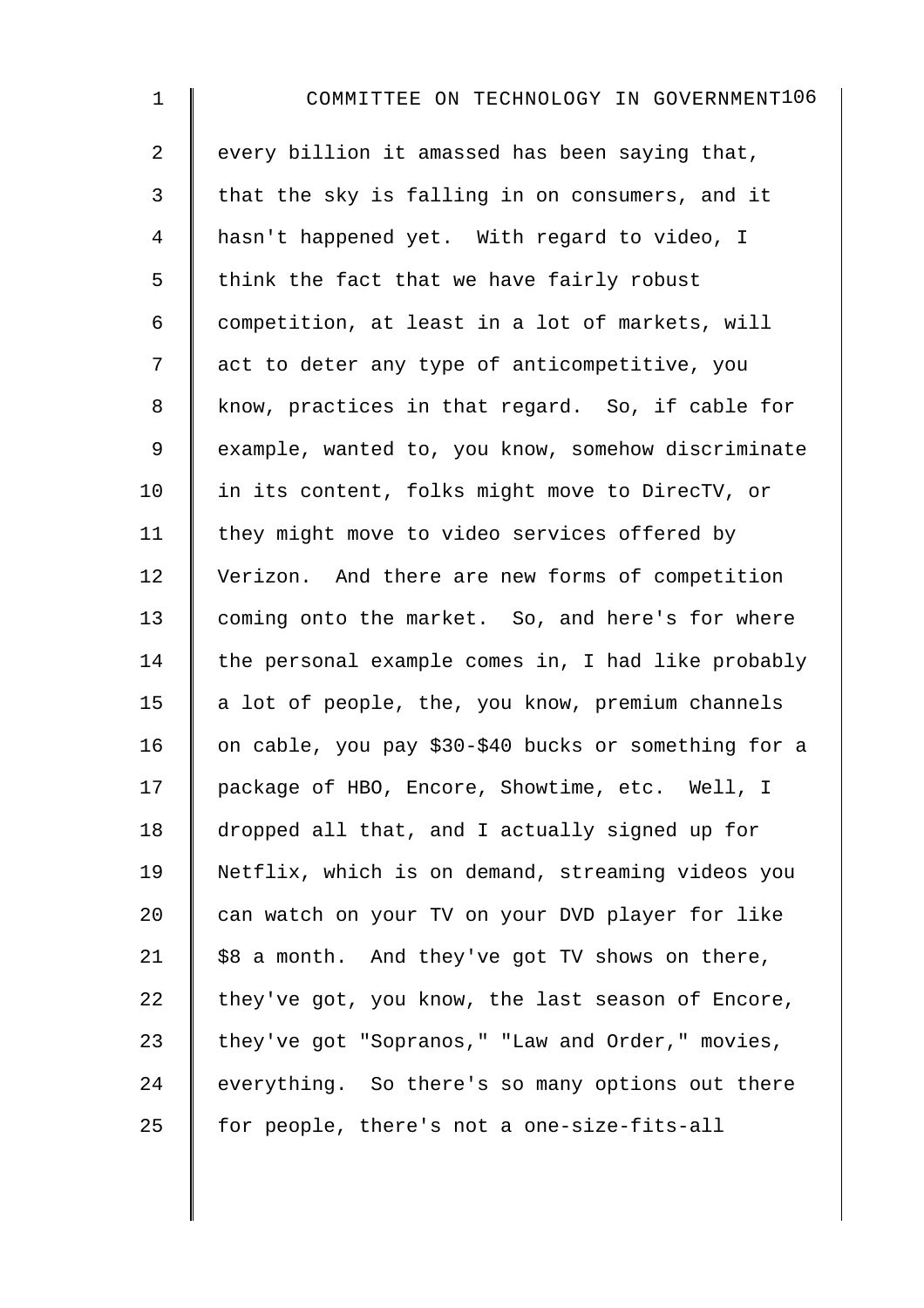| 1  | COMMITTEE ON TECHNOLOGY IN GOVERNMENT107           |
|----|----------------------------------------------------|
| 2  | solution. And I think that that, the competitive   |
| 3  | nature of the market has today acted as a good     |
| 4  | check on anti-competitive practices, and I believe |
| 5  | it will continue to do that, because for the       |
| 6  | company that engages in whatever we would call the |
| 7  | improper practice, they're going to lose customers |
| 8  | to someone else.                                   |
| 9  | CHAIRPERSON BREWER: Well, that's                   |
| 10 | interesting because of course the big issue is     |
| 11 | there used to be a lot of providers, and now there |
| 12 | are fewer, but the fact of the matter is what      |
| 13 | you're saying is that there's enough competition   |
| 14 | so that we won't, we have enough, even though it   |
| 15 | doesn't seem like there's the same number, you     |
| 16 | feel like there is enough competition.             |
| 17 | CHARLES DAVIDSON: Well, I do, and                  |
| 18 | there might be some market variances, but this is  |
| 19 | not a market that provisioning of, you know,       |
| 20 | network programming, video services, phone, it's   |
| 21 | not a market that lends itself to, you know, the   |
| 22 | 5,000 competitors that maybe we saw after the 1996 |
| 23 | Telecommunication Act was passed. And I'll tell    |
| 24 | you, that time I was practicing law here in New    |
| 25 | York, with a firm, and one of these, you know,     |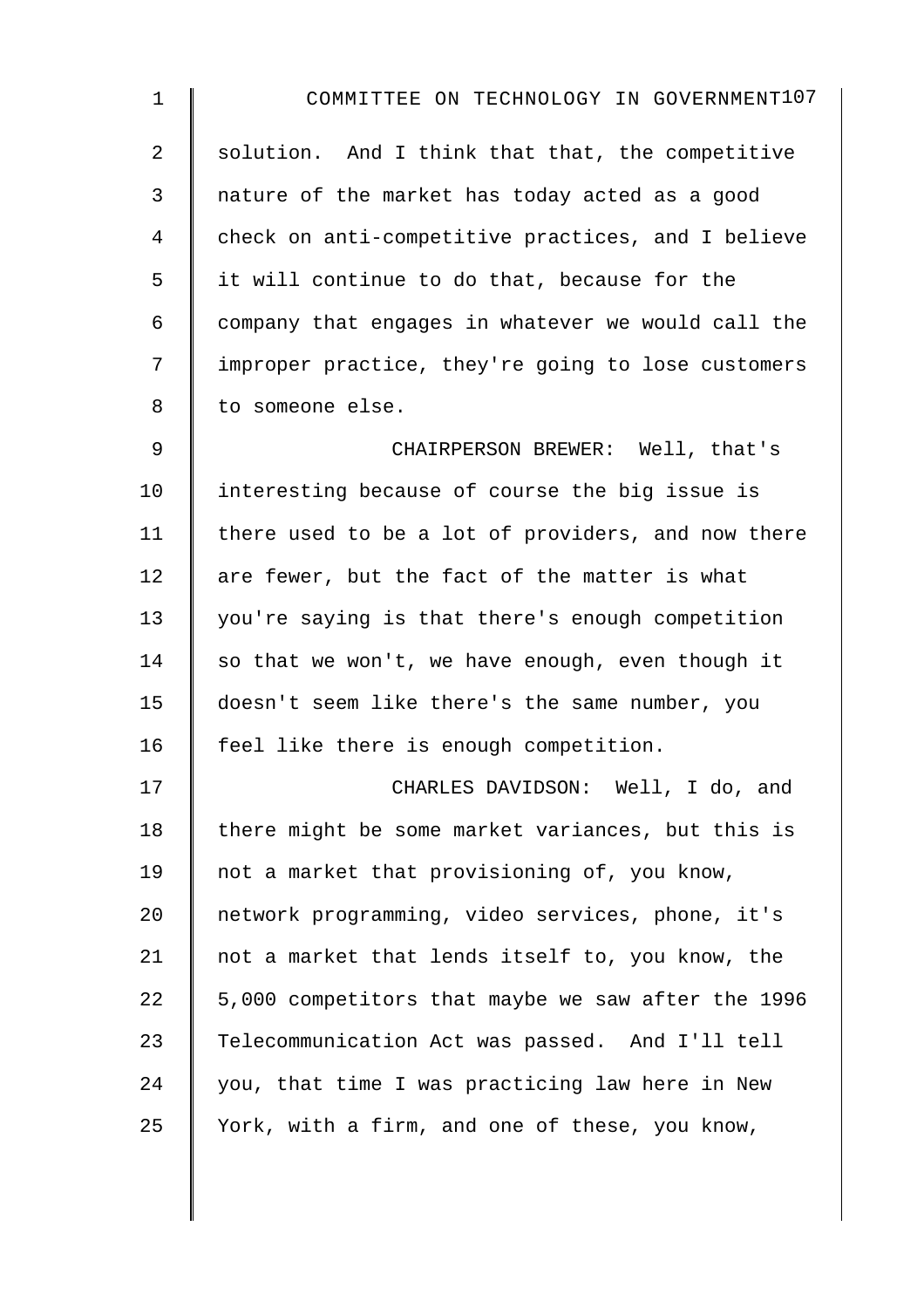| 1              | COMMITTEE ON TECHNOLOGY IN GOVERNMENT108           |
|----------------|----------------------------------------------------|
| $\overline{2}$ | 5,000 business plans we saw come in, they were     |
| 3              | shocking. People were entering the market with no  |
| 4              | plans, seeking venture capital. They can provide   |
| 5              | this, they can do that, and we had, because, I     |
| 6              | think of regulatory mandates and fiats, this       |
| 7              | development of a huge tech bubble that burst--     |
| 8              | telecommunications firms fired people, the bubble  |
| 9              | just burst in large part because of regulation.    |
| 10             | And I think when we sort of took a step back from  |
| 11             | that and said, "Okay, we're going to take a light  |
| 12             | approach to regulating broadband and use services, |
| 13             | we see the market, you know, reemerging. We took   |
| 14             | a light, hands-off approach in the wireless arena, |
| 15             | and we've seen that sector thrive. So there's      |
| 16             | always room for things to be done better and for   |
| 17             | more services to be delivered to more consumers,   |
| 18             | but I think the nature of the market is such that  |
| 19             | we're not anywhere really in the country going to  |
| 20             | see, you know, multiple cable providers, multiple  |
| 21             | telcom providers, multiple wireless providers.     |
| 22             | We're not, we might not have 15 competitors in an  |
| 23             | area, it just, it doesn't make sense from an       |
| 24             | economic standpoint, it's, I think we're going to  |
| 25             | have, you know, somewhat of a more concentrated    |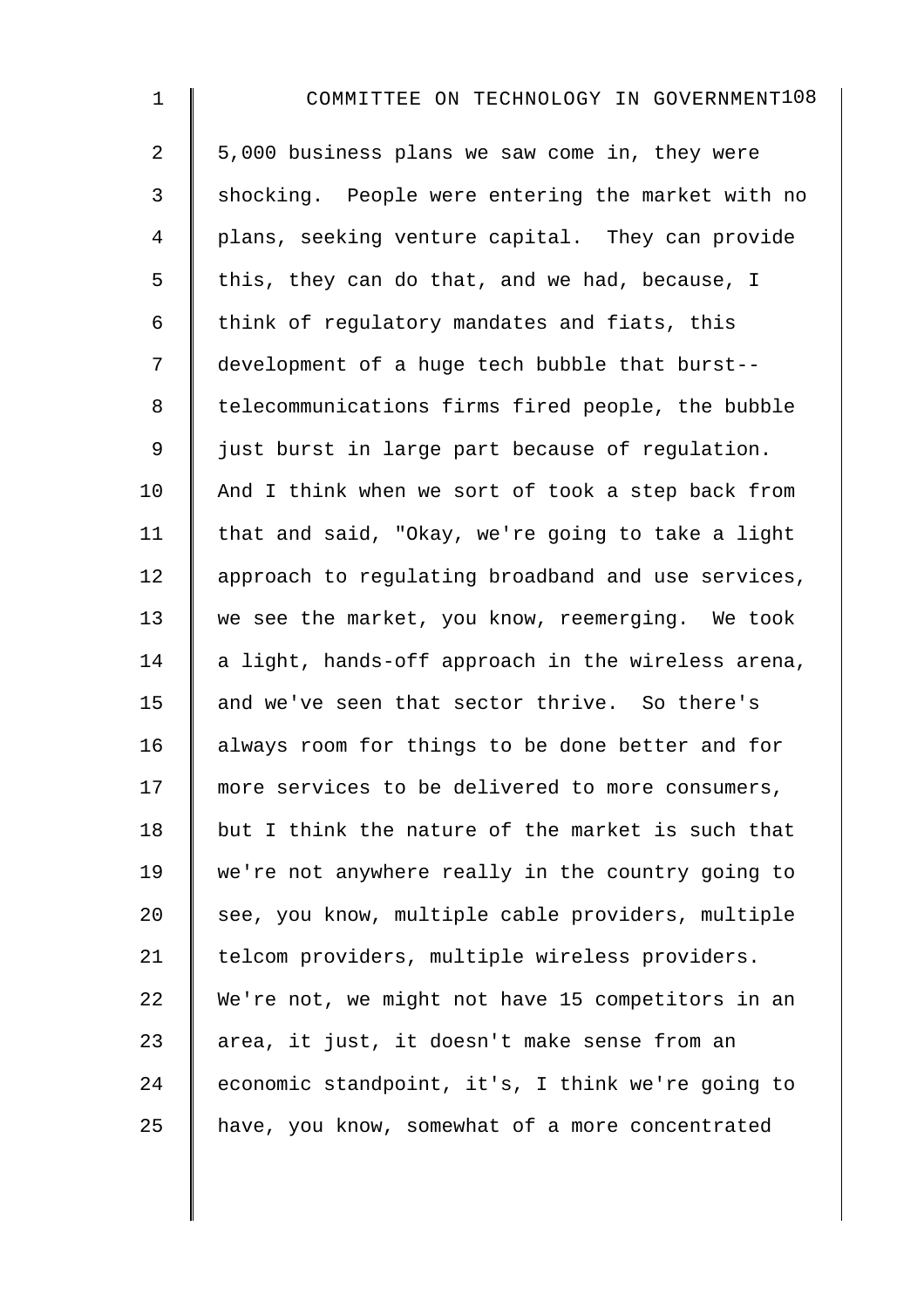| 1              | COMMITTEE ON TECHNOLOGY IN GOVERNMENT109           |
|----------------|----------------------------------------------------|
| $\overline{a}$ | market structure, than you might in, you know, the |
| 3              | market for restaurants or grocery stores.          |
| 4              | CHAIRPERSON BREWER: And do you                     |
| 5              | think that there could be a situation where there  |
| 6              | isn't an opportunity to be part of the net and     |
| 7              | emerge as a major provider because there could be  |
| 8              | situations placed on somebody. In other words, a   |
| 9              | company that's trying to emerge, there's that,     |
| 10             | that constant struggle between the ones that are   |
| 11             | emerging and the ones that exist. And the ones     |
| 12             | that are struggling to be number one or number two |
| 13             | are always feeling that they're going to have      |
| 14             | constraints put on them. And I thought that, when  |
| 15             | we're talking about net neutrality, we're all      |
| 16             | worried about your songwriters, so you made your   |
| 17             | point, don't worry, but aside from that issue, I   |
| 18             | do think that there's a lot of concern that the    |
| 19             | current telcom companies are a challenge to the    |
| 20             | future. Right now there's no problem, so people    |
| 21             | worry about the future. And so the idea of just    |
| 22             | making sure that things are as they are is what I  |
| 23             | think people are trying to see, that maybe the     |
| 24             | project is wrong, the process is wrong, I don't    |
| 25             | know. But that, that's the fear.                   |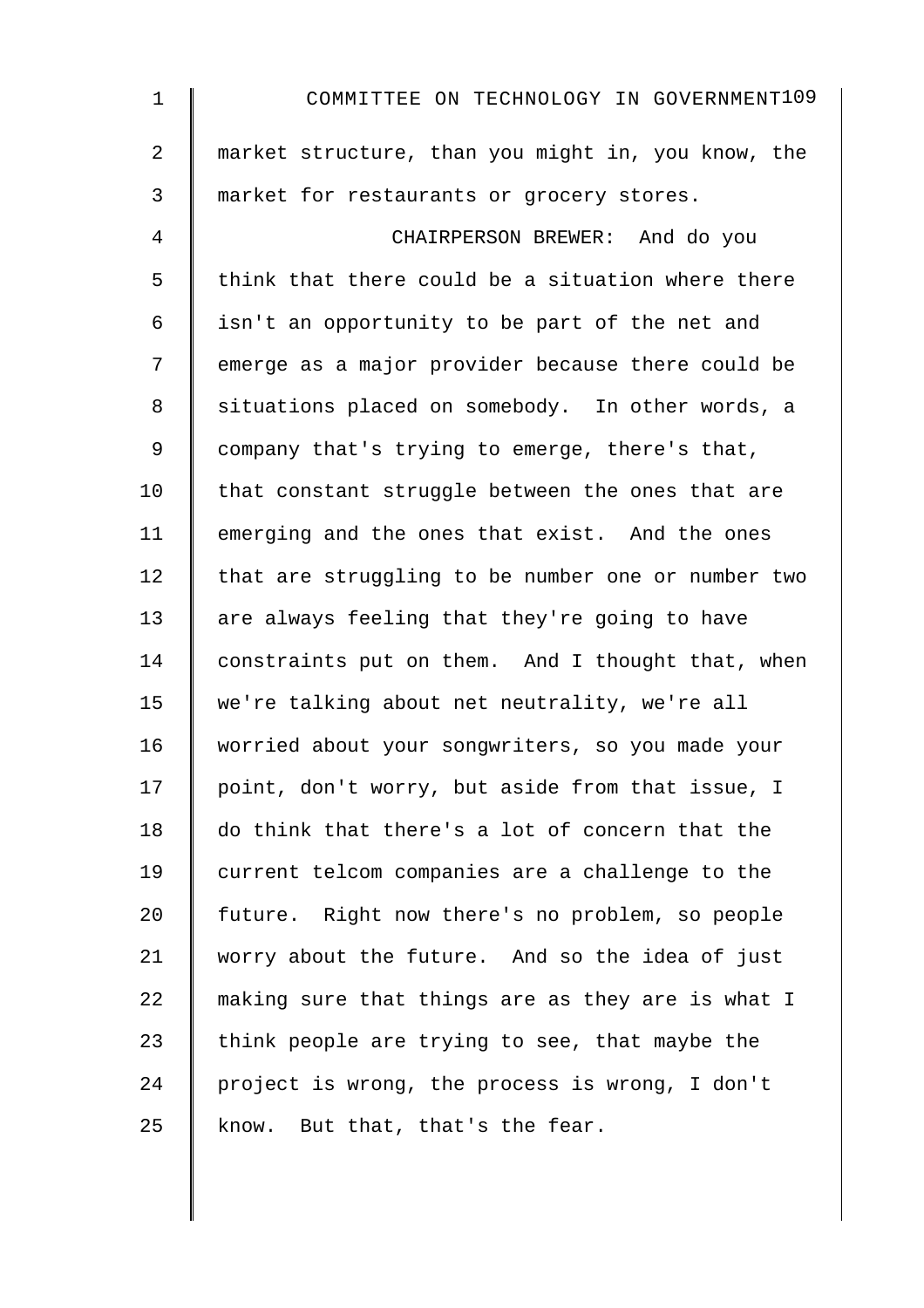| 1              | COMMITTEE ON TECHNOLOGY IN GOVERNMENT110           |
|----------------|----------------------------------------------------|
| $\overline{2}$ | CHARLES DAVIDSON: Well, and, you                   |
| 3              | know, I would be the first to be out there, I'm a  |
| 4              | huge proponent of the First Amendment, I'd be the  |
| 5              | first to be out there if I ever felt that my, you  |
| 6              | know, speech was being restricted, if I was not    |
| 7              | able to access, you know, websites of my choice.   |
| 8              | I would have that concern. So I can sort of        |
| 9              | understand in a vacuum, and I think the approach   |
| 10             | would be, and one of the speakers addressed this,  |
| 11             | would be to deal with issues and disputes and      |
| 12             | problems as they arise, sort of ex post. The       |
| 13             | problem with sort of trying to anticipate and deal |
| 14             | with that is, situation, the situation changes on  |
| 15             | a daily basis, all the innovation, new             |
| 16             | technologies, you know. I think the music          |
| 17             | industry tried to do that initially, and digital   |
| 18             | rights management became this huge issue. I mean,  |
| 19             | it's just hard to sort of plan and map everything  |
| 20             | out. So I think being vigilant, being vigilant     |
| 21             | and always keeping an eye open for abuses is a     |
| 22             | very good thing. But I think putting a lot of      |
| 23             | rules and regulations out there, is a tough        |
| 24             | situation. It creates an uncertain environment.    |
| 25             | And I'll tell you, coming here, I mean, I was a    |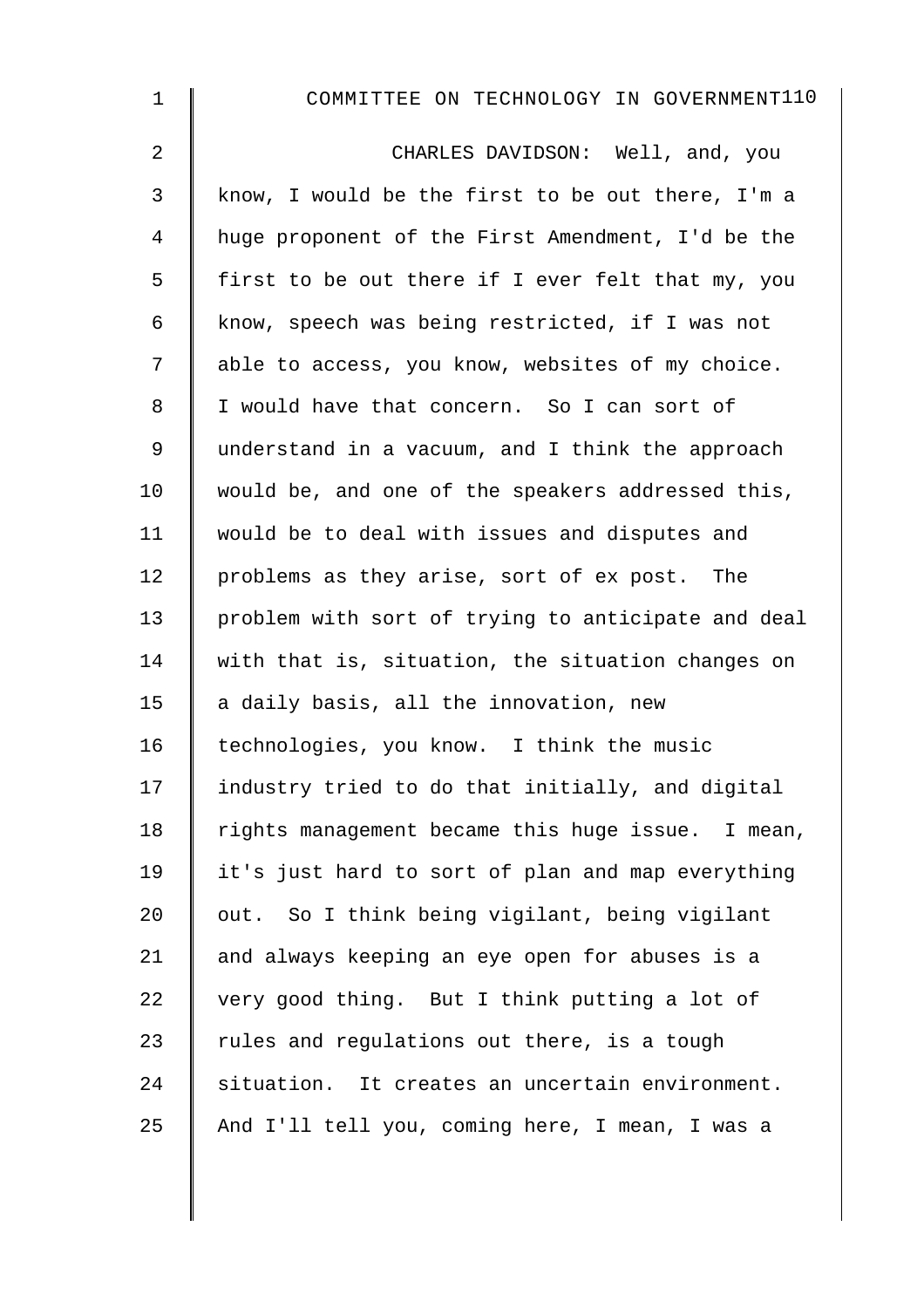| $\mathbf 1$    | COMMITTEE ON TECHNOLOGY IN GOVERNMENT111           |
|----------------|----------------------------------------------------|
| $\overline{2}$ | staffer in the Florida legislature, and I, you     |
| 3              | know, I never, I had to check on the form do I     |
| 4              | support or oppose, and you never want to oppose    |
| 5              | something that a government body is doing. But     |
| 6              | I'll tell you, I think, sort of on check, this     |
| 7              | whole net neutrality discussion really is a threat |
| 8              | to consumer welfare when we're talking about these |
| $\mathsf 9$    | new broadband technologies. I will tell you        |
| 10             | straight out, my personal preference would be if   |
| 11             | at some point in time and congestion in the        |
| 12             | network, a network owner has to make a choice      |
| 13             | between prioritizing for a few seconds my          |
| 14             | stepfather's remote telemedicine monitoring        |
| 15             | situation, versus somebody else's download of      |
| 16             | awful music or video, choose, you know, choose     |
| 17             | that application. And I just think that's the      |
| 18             | reality we're going to be in. No matter how big    |
| 19             | the pipe, no matter how much bandwidth, we're      |
| 20             | always going to be at capacity because there are   |
| 21             | going to be these great folks who've been in the   |
| 22             | room with the business plan, coming up with new    |
| 23             | content applications that will eat up that         |
| 24             | capacity. You know, networks have to be managed    |
| 25             | for security purposes, for traffic congestion, for |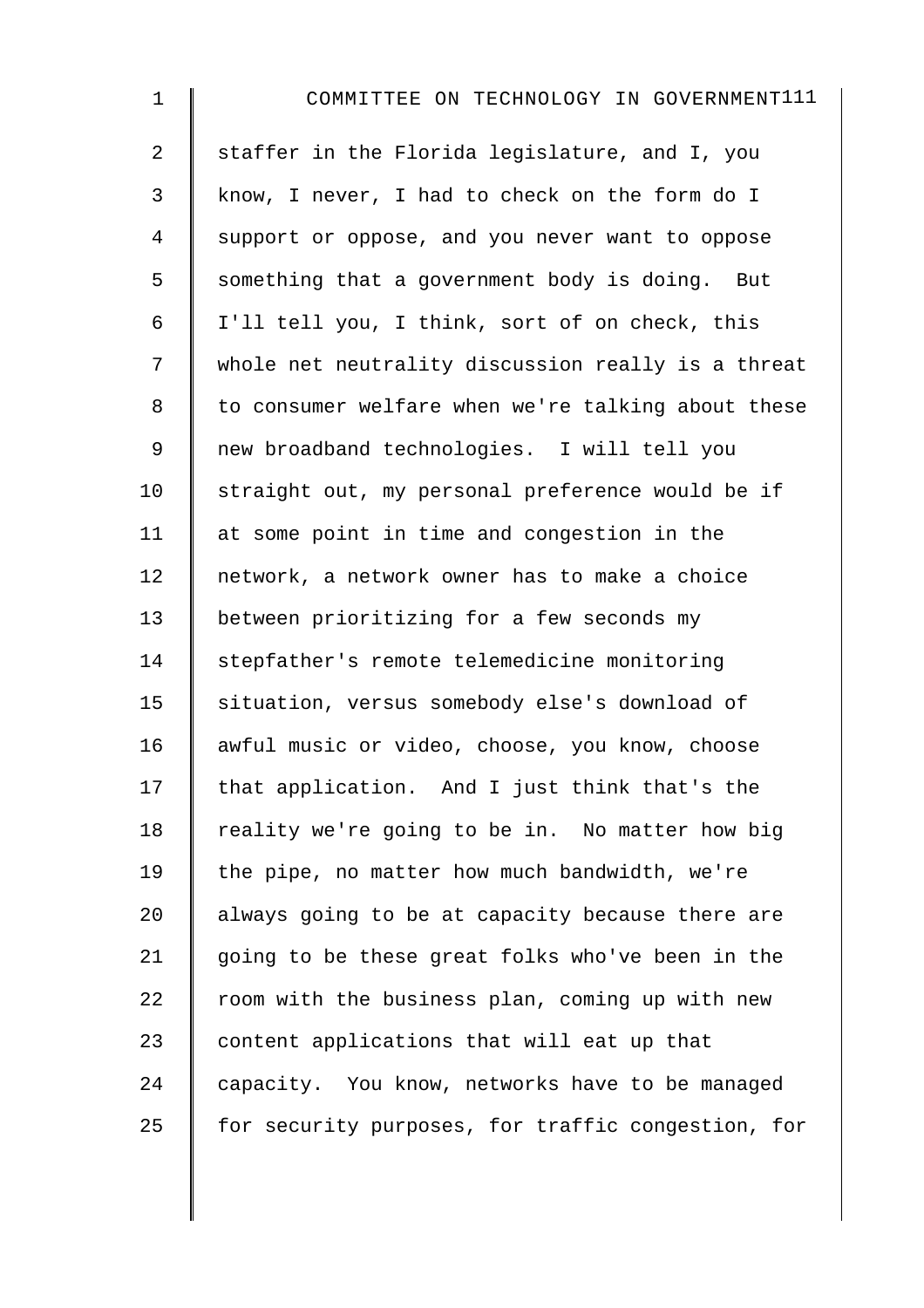| $\mathbf 1$    | COMMITTEE ON TECHNOLOGY IN GOVERNMENT112           |
|----------------|----------------------------------------------------|
| $\overline{a}$ | jitter [phonetic], for these new applications.     |
| 3              | And I think we have to give a good hard look to    |
| 4              | what are those areas and applications that         |
| 5              | realistically we're going to have to make sure are |
| 6              | prioritized. Emergency operations, that's an easy  |
| 7              | one, everyone would say if you're trying, if you,  |
| 8              | do you prioritize an emergency application or a    |
| 9              | bittorrent simultaneous download of lots of        |
| 10             | videos, well you prioritize the emergency.         |
| 11             | CHAIRPERSON BREWER: Yeah, yeah, in                 |
| 12             | this City, the emergencies is in a completely      |
| 13             | different spectrum, so.                            |
| 14             | CHARLES DAVIDSON: [laughs]                         |
| 15             | CHAIRPERSON BREWER: It's okay,                     |
| 16             | don't worry about it.                              |
| 17             | CHARLES DAVIDSON: So, but that's,                  |
| 18             | you know, that's probably more than you needed to  |
| 19             | hear, but those are my thoughts on the question.   |
| 20             | CHAIRPERSON BREWER: I appreciate                   |
| 21             | it. And I want to thank this panel very much.      |
| 22             | And we will be in touch. Thank you. The next       |
| 23             | panel is Hannah Miller from Media and Democracy    |
| 24             | Coalition; Jennifer Mercurio, we know Jennifer;    |
| 25             | Jean Look from the Future of Music Coalition; and  |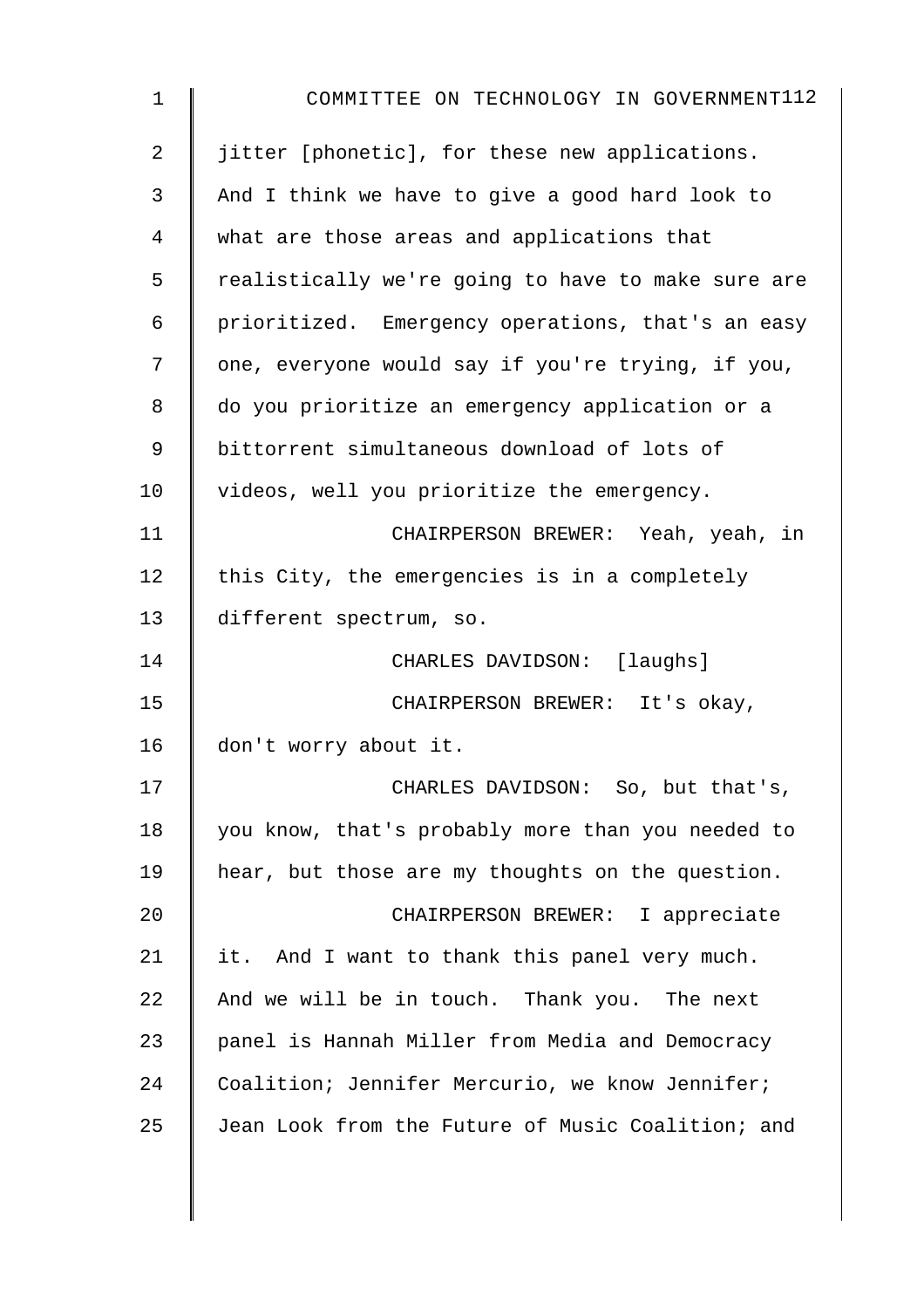| 1  | COMMITTEE ON TECHNOLOGY IN GOVERNMENT113           |
|----|----------------------------------------------------|
| 2  | Chris Keeley from Common Cause.                    |
| 3  | [pause]                                            |
| 4  | HANNAH MILLER: Hello? None of us                   |
| 5  | have laryngitis, so we're okay.                    |
| 6  | [pause]                                            |
| 7  | CHAIRPERSON BREWER: Whomever would                 |
| 8  | like to start.                                     |
| 9  | HANNAH MILLER: Hi. Hello,                          |
| 10 | everyone, my name is Hannah Miller, I'm with the   |
| 11 | Media and Democracy Coalition, we're based in D.C. |
| 12 | We're a coalition of over 30 nonprofit             |
| 13 | organizations, including many that are here in     |
| 14 | this room today, that work to advance public       |
| 15 | interest in media policies in a bunch of different |
| 16 | areas. I came here today to applaud the New York   |
| 17 | City Council Committee on Technology in Government |
| 18 | for taking leadership on such a crucial issue as   |
| 19 | net neutrality. New York City is so dominant in    |
| 20 | industries that need stringent, nondiscrimination  |
| 21 | regulation--TV, film, finance, international       |
| 22 | trade, web, nonprofit and so on--and a strong      |
| 23 | statement in support of net neutrality here can    |
| 24 | serve as a beacon to other cities. Without net     |
| 25 | neutrality, fixed and mobile internet users are    |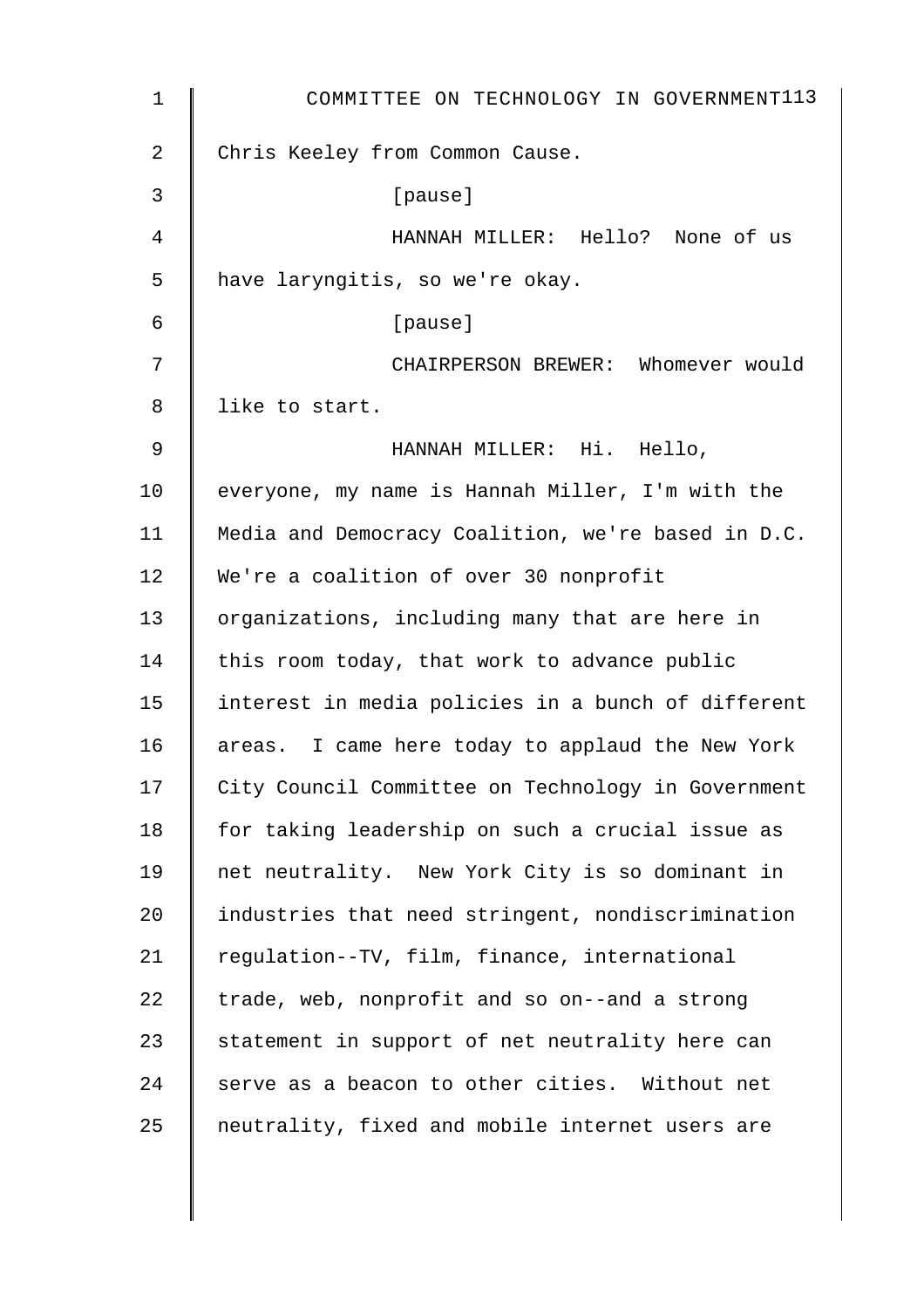| $\mathbf 1$    | COMMITTEE ON TECHNOLOGY IN GOVERNMENT114           |
|----------------|----------------------------------------------------|
| $\overline{a}$ | going to be able to access fewer sites, use fewer  |
| 3              | applications, view fewer music video or multimedia |
| $\overline{4}$ | files, while probably seeing their rates continue  |
| 5              | to rise. If incumbents are permitted to destroy    |
| 6              | the nondiscriminatory nature of the internet by    |
| 7              | favoring some content over others, they will       |
| 8              | essentially be picking winners and losers in       |
| $\mathsf 9$    | today's online society. In a situation that        |
| 10             | brings to mind the phrase, "made famous by Brown   |
| 11             | v. Board of Education, separate but unequal." The  |
| 12             | Media and Democracy Coalition supports the six     |
| 13             | principles put forth put forth by FCC Chair Julius |
| 14             | Genachowski, and argues for the strongest possible |
| 15             | rules that will preserve the innovative, open      |
| 16             | nature of the internet. But we would also like to  |
| 17             | suggest that the Committee may also want to        |
| 18             | demonstrate support for other policies that would  |
| 19             | spur more competition and innovation in the        |
| 20             | broadband marketplace. This summer, the Federal    |
| 21             | Communication Commission commissioned Harvard      |
| 22             | University to, Berkman Center for the Internet and |
| 23             | Society, to examine which regulatory frameworks    |
| 24             | would result in the best possible outcome for next |
| 25             | generation broadband. They studied the broadband   |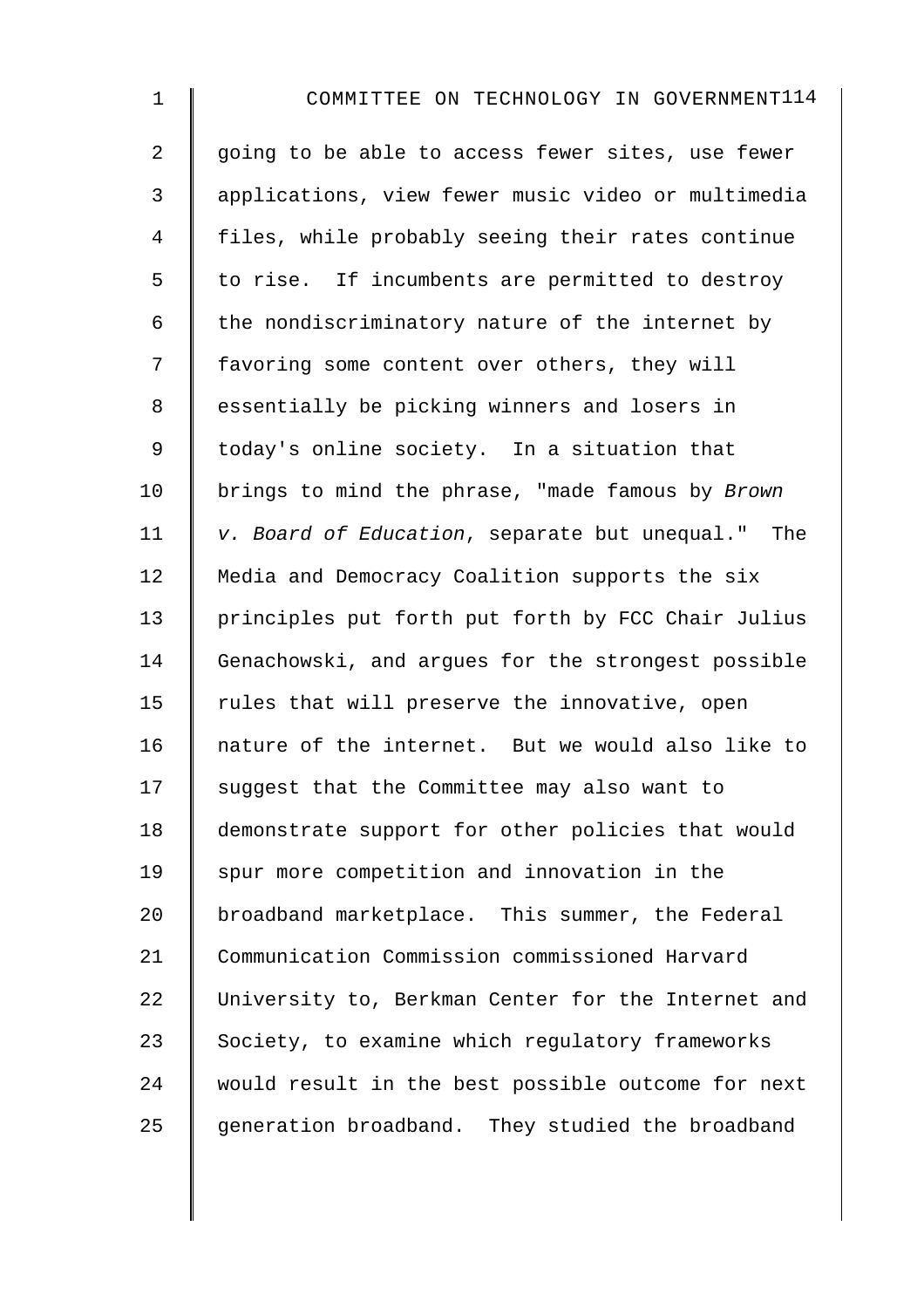1 COMMITTEE ON TECHNOLOGY IN GOVERNMENT115 2 markets and policies of 14 different countries,  $3 \parallel$  and came to the conclusion that it was the open 4 | access principles of these networks which allowed 5 || multiple ISPs to compete over the same broadband 6 | infrastructure, that contributed to the growth of 7 | affordable, ubiquitous broadband. Open access 8 | policies, and there are many, and net neutrality 9 | is one of many of these, promote competition, 10 | innovation, and consumer choice, by maintain--11 mandating that carriers share their network with 12 | other entities that want to provide services. 13 That's not unlike the system that brought 14 competition to local and long distance telephone 15  $\parallel$  service years ago, here in the United States. The 16 | nation studied, and the FCC commissioner report, 17 | largely started with regulatory frameworks as 18 | light as our own, but over the last ten years, 19 they have required carriers to open their networks 20  $\parallel$  to competitors, not only to develop their own 21 | infrastructure, but their IT industries as well,  $22$   $\parallel$  on a national level. I encourage all of you on 23  $\parallel$  the Committee, and hopefully later the City 24 Council, to read the Berkman Center report and 25  $\parallel$  become a part of the fight for open access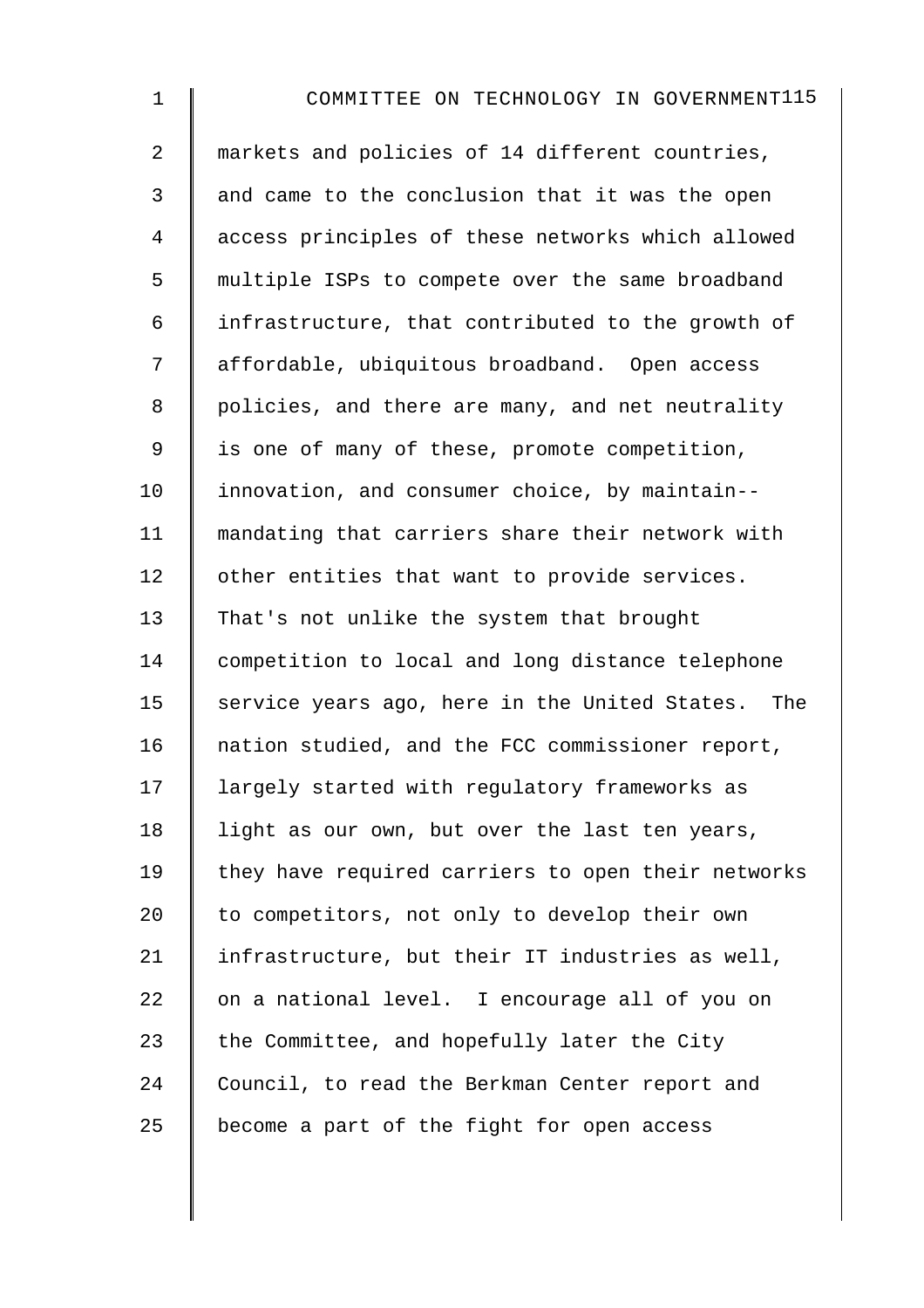| 1              | COMMITTEE ON TECHNOLOGY IN GOVERNMENT116           |
|----------------|----------------------------------------------------|
| $\overline{2}$ | provisions. These 14 nations had a choice between  |
| 3              | the interests of a handful of telecommunications   |
| 4              | companies, or the economic wellbeing of society as |
| 5              | a whole, and in all 14 it turned out to be no      |
| 6              | contest. I hope we choose as wisely. Thank you.    |
| 7              | CHAIRPERSON BREWER: Thank you.                     |
| 8              | CHRIS KEELEY: Good afternoon, now,                 |
| 9              | Council Member Brewer. My name is Chris Keeley,    |
| 10             | I'm Associate Director of Common Cause/New York.   |
| 11             | As you know, Common Cause is a government watchdog |
| 12             | organization dedicated to increasing public        |
| 13             | participation in the public discourse, through the |
| 14             | government procedures, bringing the public into    |
| 15             | the process. And for that end, to that end,        |
| 16             | Common Cause firmly supports net neutrality,       |
| 17             | firmly supports this resolution before the         |
| 18             | Committee today, the proposal before the FCC, and  |
| 19             | the legislation before Congress right now. As the  |
| 20             | Chair and the Members of the Committee know well,  |
| 21             | the expansion of the internet in recent years has  |
| 22             | fostered the development of an entirely new        |
| 23             | dynamic of democratic participation. It's allowed  |
| 24             | for new heights of citizen involvement and access  |
| 25             | to information, it's created, in effect, a new     |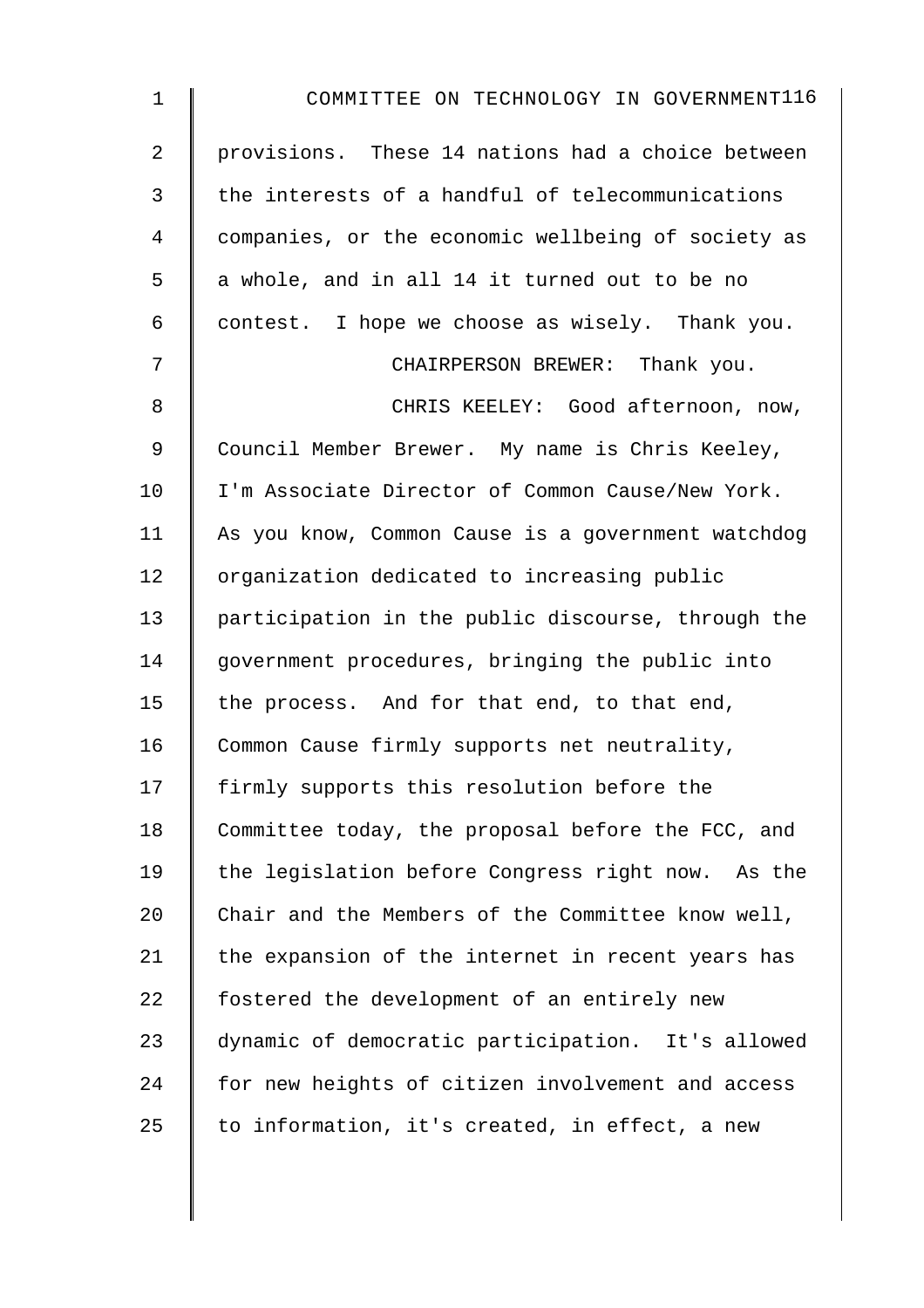1 COMMITTEE ON TECHNOLOGY IN GOVERNMENT117 2 | town square. It's allowed people to come together 3 without regulations, to share their ideas, to go 4 back and forth, to start to collaborate 5 I independent of actual, physical space. According 6 | to the FCC proposal that's currently pending, 7 | Congress has recognized that the internet offers a 8 | forum of true diversity of political discourse. 9 This is what we're talking about, it goes right 10 from the White House down to the local PTA, it's 11 | cultivated public debate and democratic 12 | participation. And what has allowed this, one of 13 the reasons, one of the things that have allowed 14 this to happen, is net neutrality; is that 15 | principle of nondiscrimination. That we are going  $16$  to allow this discourse to take place under its  $17$  own quise. And to that end, to those ends for 18 democratic participation, that's why Common Cause 19  $\parallel$  sees this as a critical public infrastructure. 20 Joshua Breitbart from People's Production House 21 mentioned that earlier, and that is absolutely 22  $\parallel$  where we stand. This is a critical public 23  $\parallel$  infrastructure. That we can talk about the 24 information superhighway, we can talk about 25 Tequlating or not regulating that, as they may, as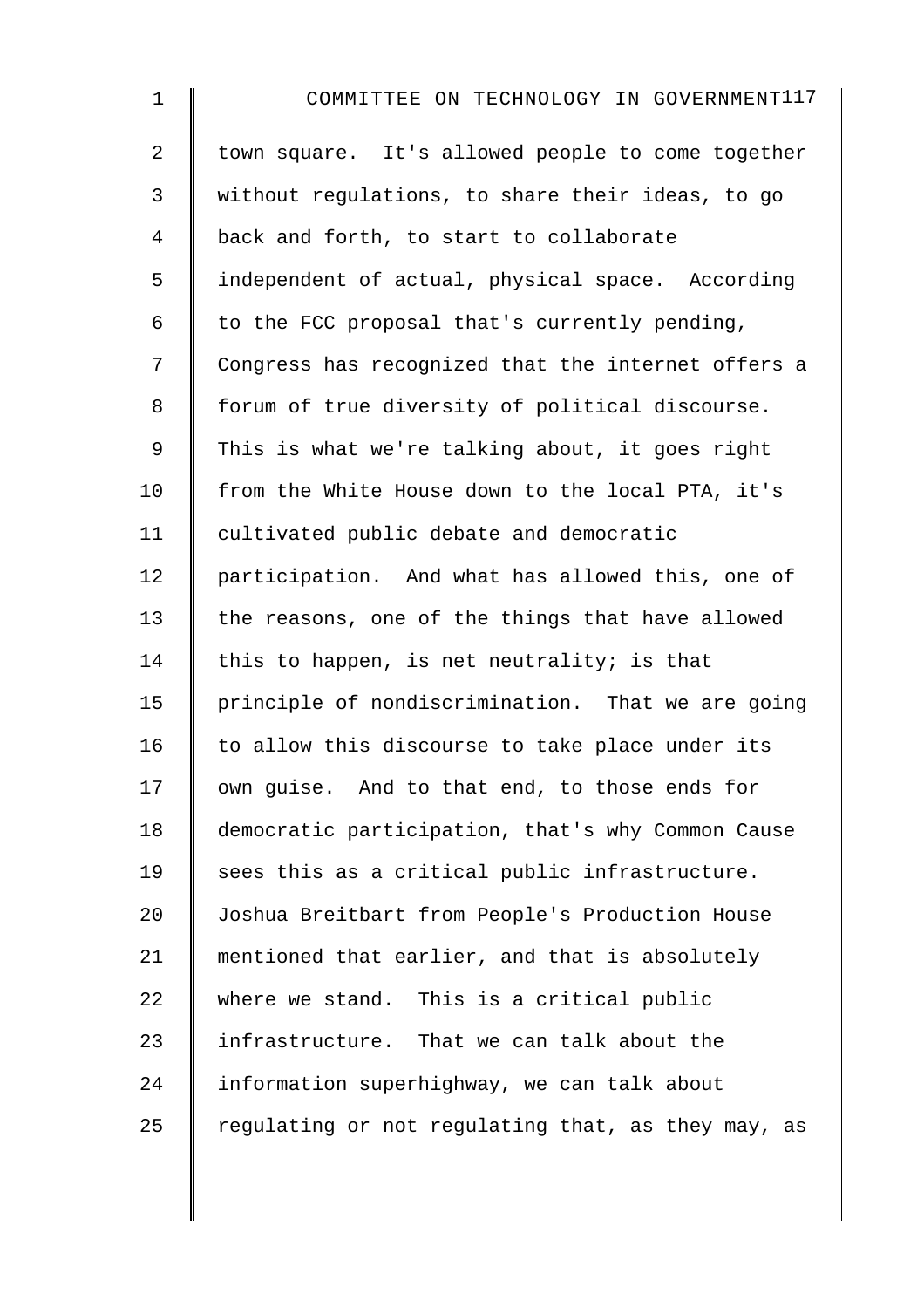| $\mathbf 1$    | COMMITTEE ON TECHNOLOGY IN GOVERNMENT118           |
|----------------|----------------------------------------------------|
| $\overline{2}$ | it may go forward, but even when private, even     |
| $\mathfrak{Z}$ | when state roads are taken over by private         |
| 4              | institutions, it's still the state that regulates  |
| 5              | it. It's still that state that manages the speed   |
| 6              | limits, and it's still the state that does not     |
| 7              | allow for a private fast lane for those who can    |
| 8              | afford it, and then a slow lane for those who      |
| 9              | cannot. That is discriminatory, and that's         |
| 10             | something that in this sort of situation with this |
| 11             | sort of critical infrastructure, that's something  |
| 12             | that we would very vehemently oppose, and we would |
| 13             | hope that Council would, too. We--As we're         |
| 14             | talking about the government access in this        |
| 15             | scenario, it's important to also note, as was      |
| 16             | discussed a little earlier, that there is still a  |
| 17             | very broad digital divide, right here in New York  |
| 18             | City, around the country, we know it's elderly     |
| 19             | populations, we know it's rural populations, low   |
| 20             | income individuals, and even beyond that.<br>We    |
| 21             | applaud the Chair's work on this front, we look    |
| 22             | forward to your continued efforts on this.<br>One  |
| 23             | thing that I would like to highlight as it relates |
| 24             | to this Committee, again, is this Committee's done |
| 25             | a very impressive job of putting forward forward-  |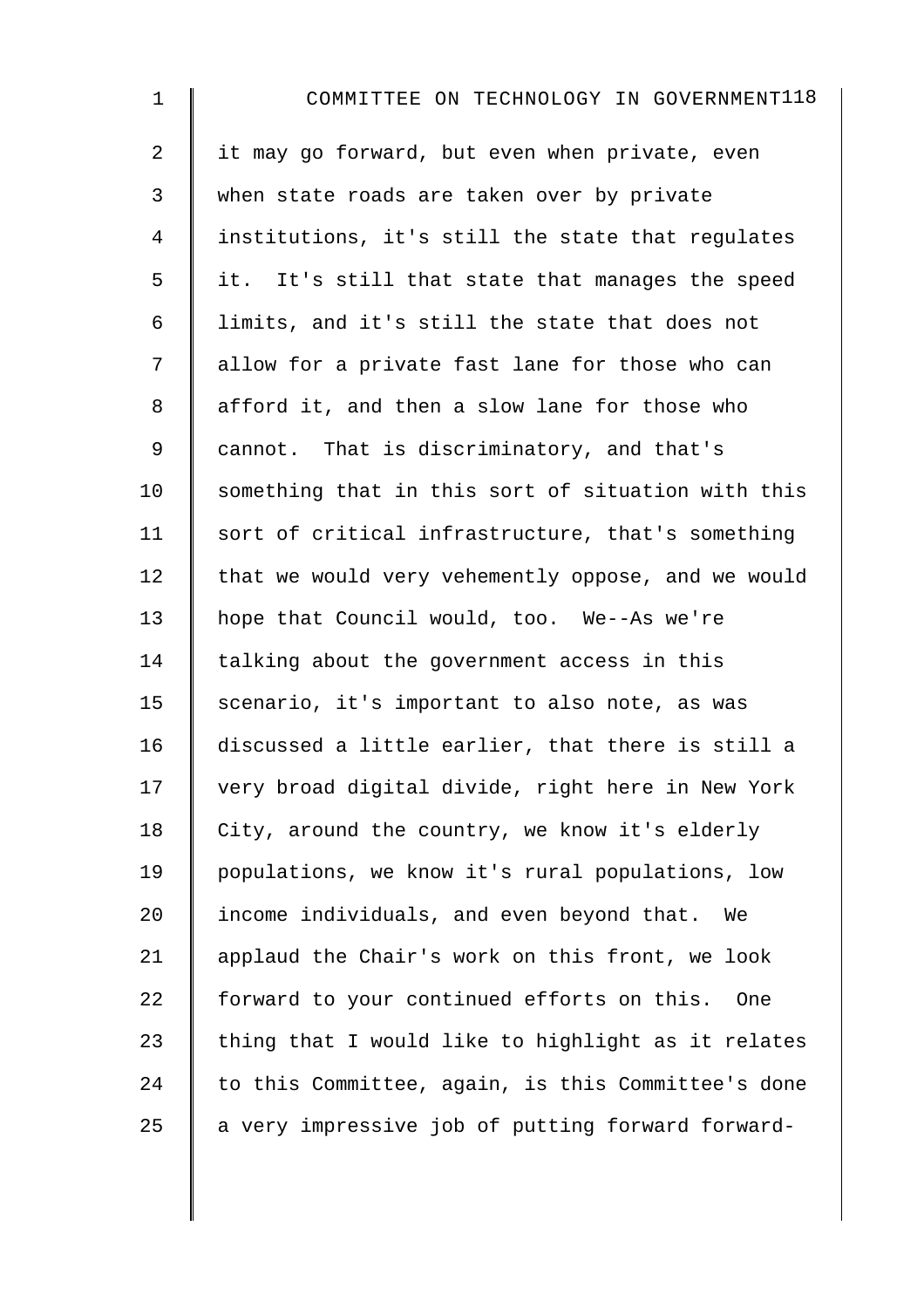| 1              | COMMITTEE ON TECHNOLOGY IN GOVERNMENT119           |
|----------------|----------------------------------------------------|
| $\overline{a}$ | thinking resolutions, forward-thinking laws.       |
| 3              | Local Law Eleven, bringing government work online, |
| 4              | so that anyone can see it; considering things like |
| 5              | webcasting City Council Committee reports, Council |
| 6              | hearings, I should say. Even informally doing      |
| 7              | things like Twitter today, doing things like       |
| 8              | webcasting it live. People can then pull it up     |
| 9              | later on; that this brings people into the         |
| 10             | process. And by creating tiered access, it's       |
| 11             | going to, it has the potential to, create major    |
| 12             | obstacles for individuals to be able to            |
| 13             | participate directly with their local state and    |
| 14             | federal governments. So, again, just to wrap up,   |
| 15             | we support this resolution wholeheartedly. And     |
| 16             | hope that the Council, that the Committee and the  |
| 17             | full Council will pass it, will pass that through. |
| 18             | Thank you.                                         |
| 19             | CHAIRPERSON BREWER: Thank you.                     |
| 20             | Jen.                                               |
| 21             | JENNIFER MERCURIO: Good morning,                   |
| 22             | or good afternoon, Chair Brewer, and thank you for |
| 23             | putting forth 712-A, as well as holding this       |
| 24             | hearing. ECA, the Entertainment Consumers          |
| 25             | Association, which I am here representing, is very |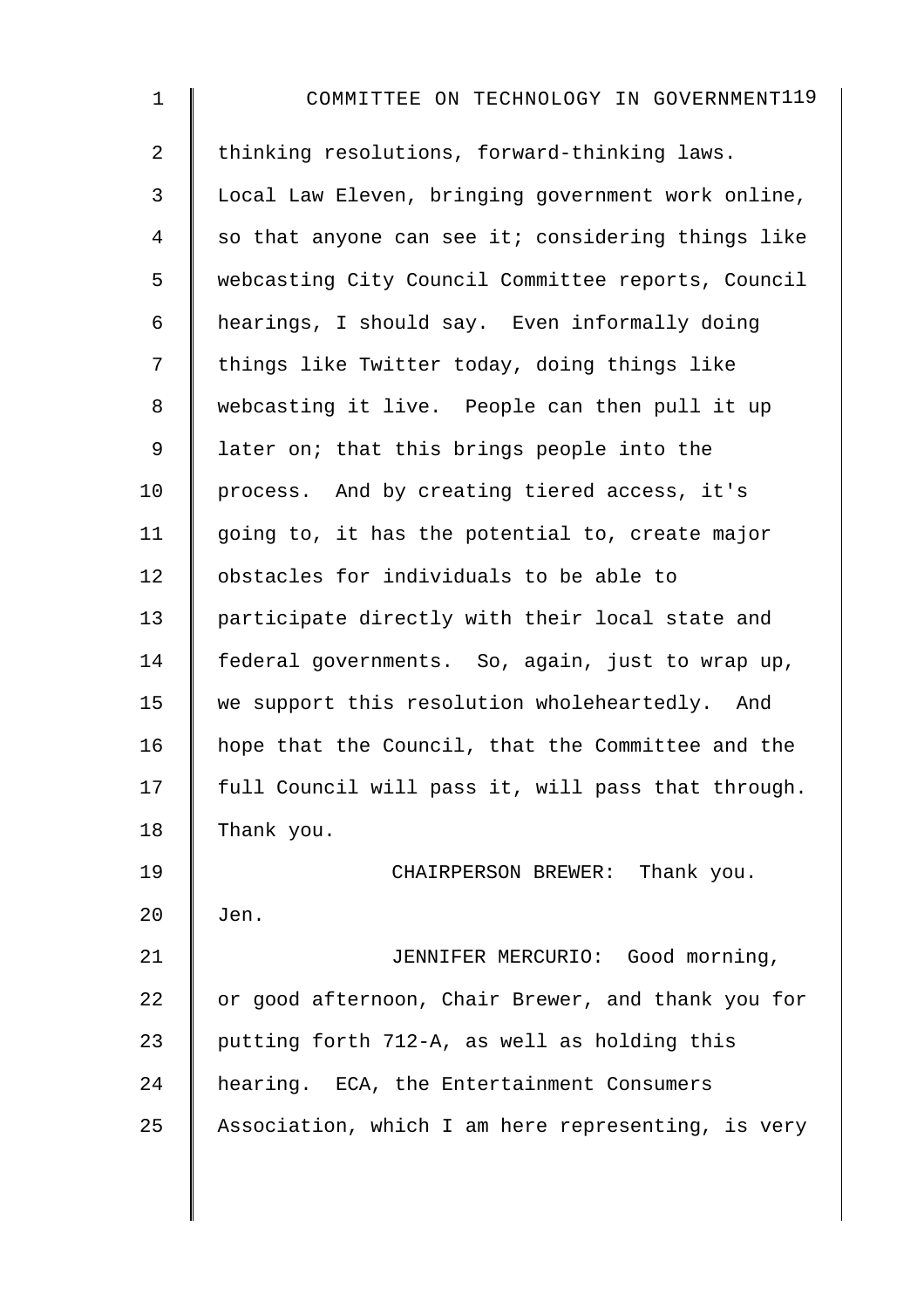| 1           | COMMITTEE ON TECHNOLOGY IN GOVERNMENT120           |
|-------------|----------------------------------------------------|
| 2           | much in support of the sentiments in 712-A, as     |
| 3           | well as the FCC's moving forward in protecting     |
| 4           | network neutrality. I'm Jennifer Mercurio, I'm     |
| 5           | the Vice President and General Counsel of the      |
| 6           | Entertainment Consumers Association, which         |
| 7           | represents the over 150 million Americans who play |
| 8           | video games in America, and over 50 percent of     |
| $\mathsf 9$ | whom, so that's over 65 million Americans, who     |
| 10          | play and/or download video games from online       |
| 11          | sources. We know from the work we've been doing    |
| 12          | for a very long time, that the internet being open |
| 13          | has fostered not only new industries among         |
| 14          | strictly tech companies, but has also fostered new |
| 15          | industries within the video game world itself.     |
| 16          | Even accessing video games collaboratively through |
| 17          | the internet and through a net neutral             |
| 18          | environment, has brought us to a completely new    |
| 19          | place with PlayStations and other consoles like    |
| 20          | Xboxes, where one can now access Facebook and      |
| 21          | other social networking sites where one, even on   |
| 22          | the social networking sites, one can play video    |
| 23          | games. I was, I don't want to take up too much     |
| 24          | time because it's, with my testimony, because you  |
| 25          | have it in front of you. I would like to do a      |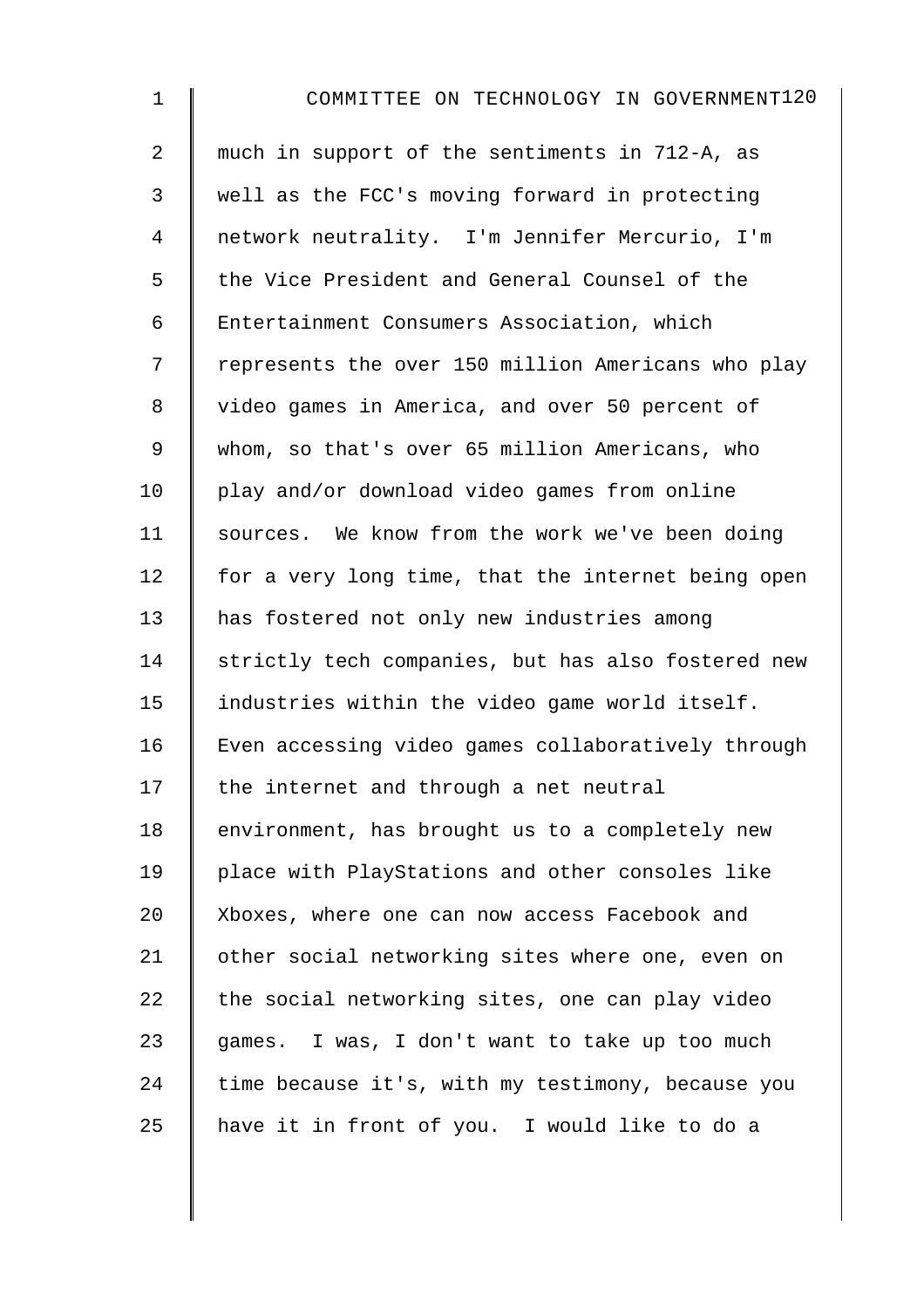1 COMMITTEE ON TECHNOLOGY IN GOVERNMENT121 2 | couple of counterpoints, just to certain things 3 I that have been said earlier. One thing I would  $4 \parallel$  like to state is that it seems that most people, 5 | regardless of which side of the issue one is on,  $6 \parallel$  most people agree that what we have now is pretty 7 darn good. And that having a network neutrality  $8 \parallel$  of some sort is a good thing, even the industry 9 | folks have been arguing that it fosters 10 Imnovation. Once again through the video gaming 11 | world, we can point to countless sources of 12 I innovation that have come about and new things 13  $\parallel$  that are emerging literally every day. This week,  $14$  there are certain things that came out about 15 | Xboxes and PlayStations that are dependent upon 16 accessing and playing on the internet, and having  $17$  anet, having net neutrality in place. So it 18  $\parallel$  seems as though, even though everyone's in 19 agreement, that a net neutral world is fabulous, 20  $\parallel$  that it, for some people it's frightening that the 21 FCC might promulgate rules to go along with a net 22 neutral environment. However, the reason that we 23  $\parallel$  are now all here before you, the reason that you 24  $\parallel$  have drafted and are putting forth 712-A, the 25  $\parallel$  reason that the FCC and President Obama are so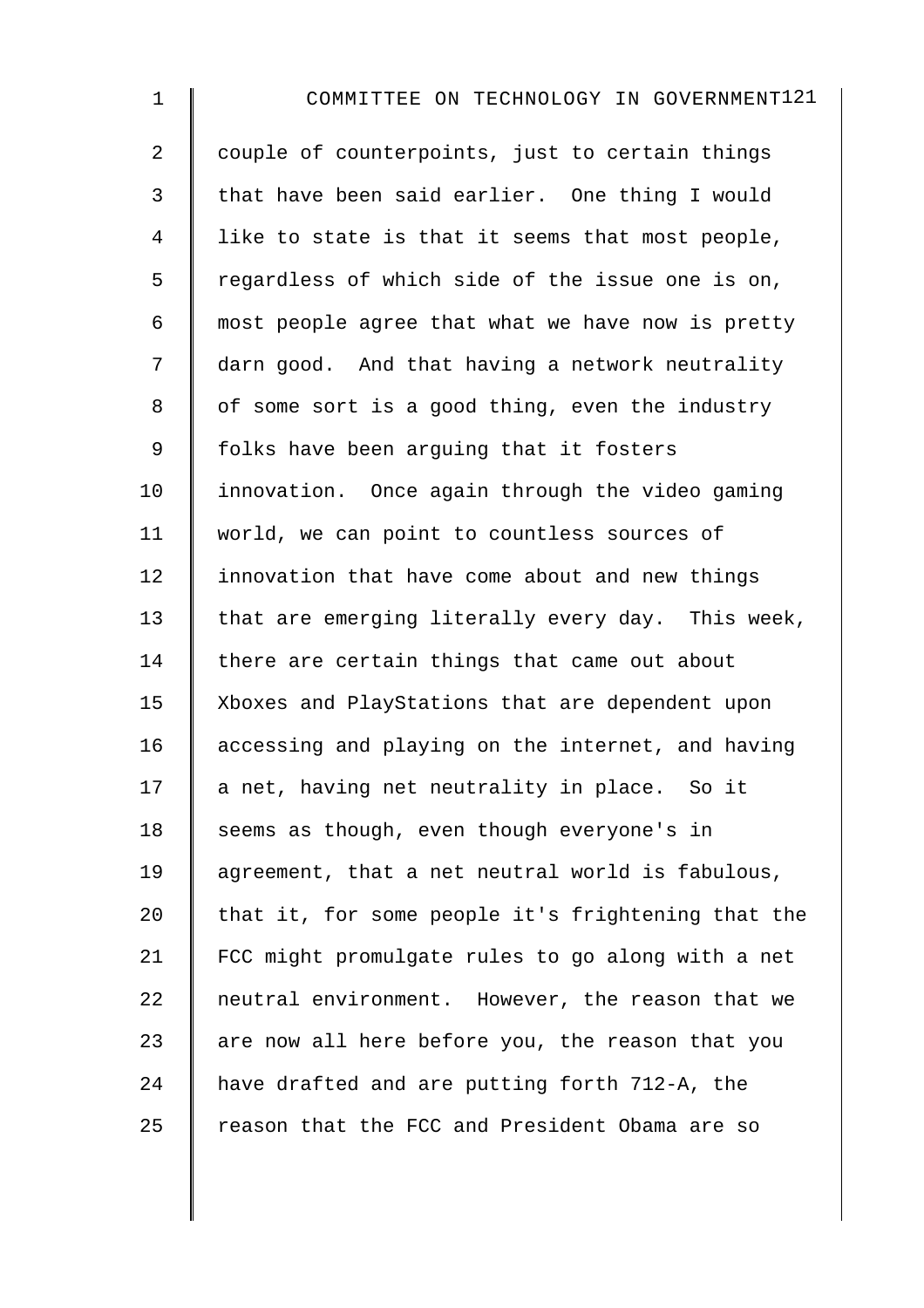| 1  | COMMITTEE ON TECHNOLOGY IN GOVERNMENT122           |
|----|----------------------------------------------------|
| 2  | very into having net neutrality rules promulgated, |
| 3  | is because we are seeing, not in isolated          |
| 4  | instances, but a general shift by the ISPs, to     |
| 5  | charge people more and more money, either through  |
| 6  | capping or through tiering, for things that people |
| 7  | have been able to access universally in the past.  |
| 8  | So, I'll stop there. I would like to counterpoint  |
| 9  | some of the other issues that have been raised,    |
| 10 | but we are very supportive of 712-A, and thank you |
| 11 | very much for drafting it.                         |
| 12 | CHAIRPERSON BREWER: Thank you.                     |
| 13 | Next.                                              |
| 14 | JEAN COOK: Members of the                          |
| 15 | Committee and fellow speakers, it's a privilege to |
| 16 | appear here today to talk about net neutrality,    |
| 17 | which is an issue that has enormous bearing on     |
| 18 | those in the creative community. My name is Jean   |
| 19 | Cook, I'm a musician. For half my life, I've been  |
| 20 | making music in New York, making recordings and    |
| 21 | performing, and was living in Letitia James's      |
| 22 | district until just a couple years ago, when I     |
| 23 | moved to Washington D.C., to become Interim        |
| 24 | Executive Director of Future of Music Coalition.   |
| 25 | FMC's a national, nonprofit education, research    |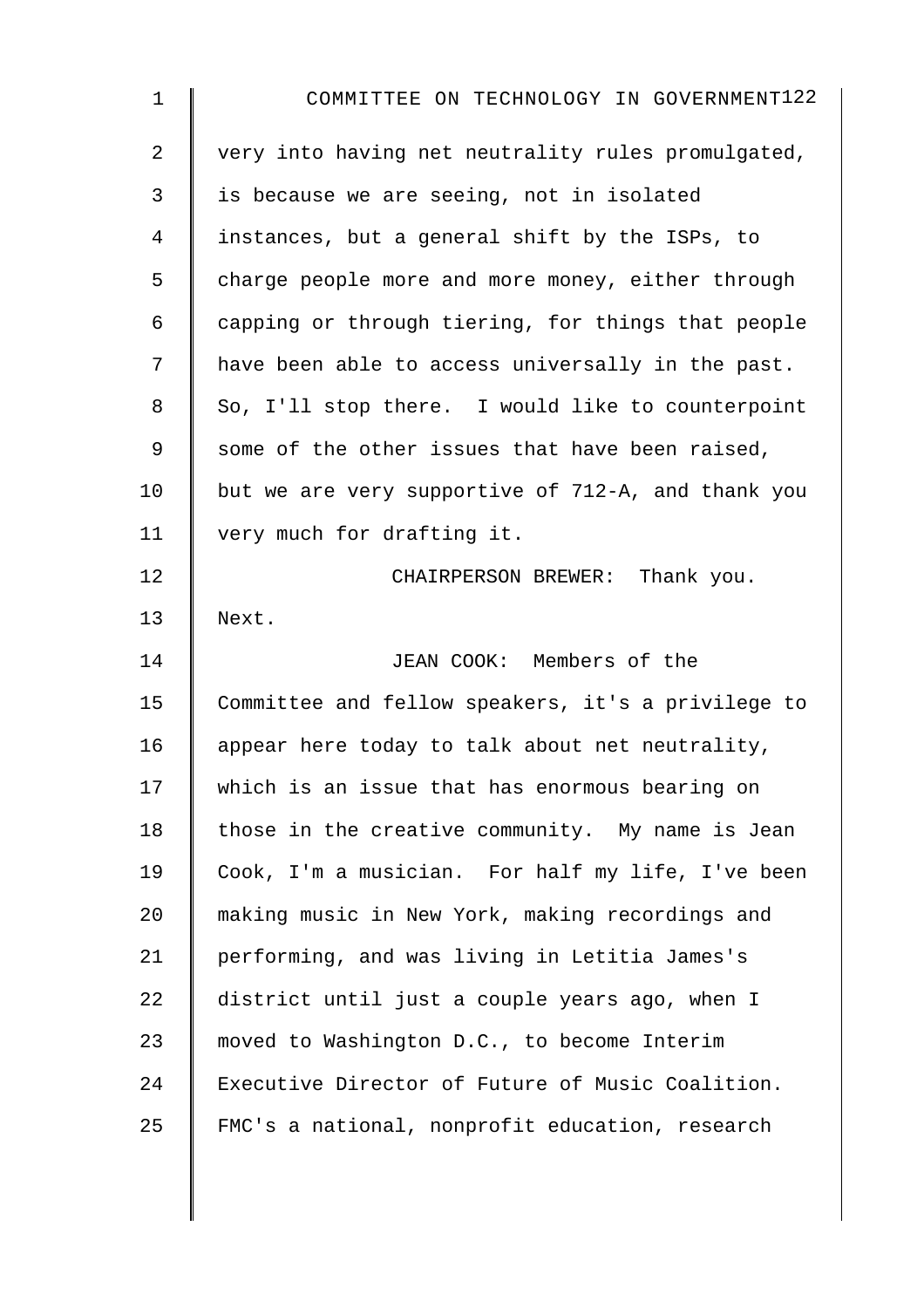1 COMMITTEE ON TECHNOLOGY IN GOVERNMENT123 2 and advocacy organization for musicians and 3 composers. FMC works to ensure that artists are 4 able to develop audiences through essential 5 | platforms like radio and the internet. We also  $6 \parallel$  care deeply about developing appropriate 7 | compensation structures for artists, as we 8 | continue this rocky transition to a largely 9 | digital environment for music. When the original 10 Napster appeared nearly a decade ago, the 11 | traditional music industry was confronted with a 12 Troublesome new reality. Reproduction and 13 distribution was no longer something exclusive to 14  $\parallel$  the big labels and their industry partners. It 15 was now in the hands of the masses. Clearly, this 16 | had major implications for copyright and 17 intellectual property, but as FMC said at the  $18$  | time, and still believe, the only viable 19 | alternative to an illegal Napster is a legal one. 20 Since then, we've advocated for a legitimate and 21  $\parallel$  robust digital music marketplace that fairly 22 compensates artists and allows for innovative ways 23  $\parallel$  for discovering music. In the remainder of the 24 decade we've seen remarkable examples of using the 25 | open internet to connect with audiences and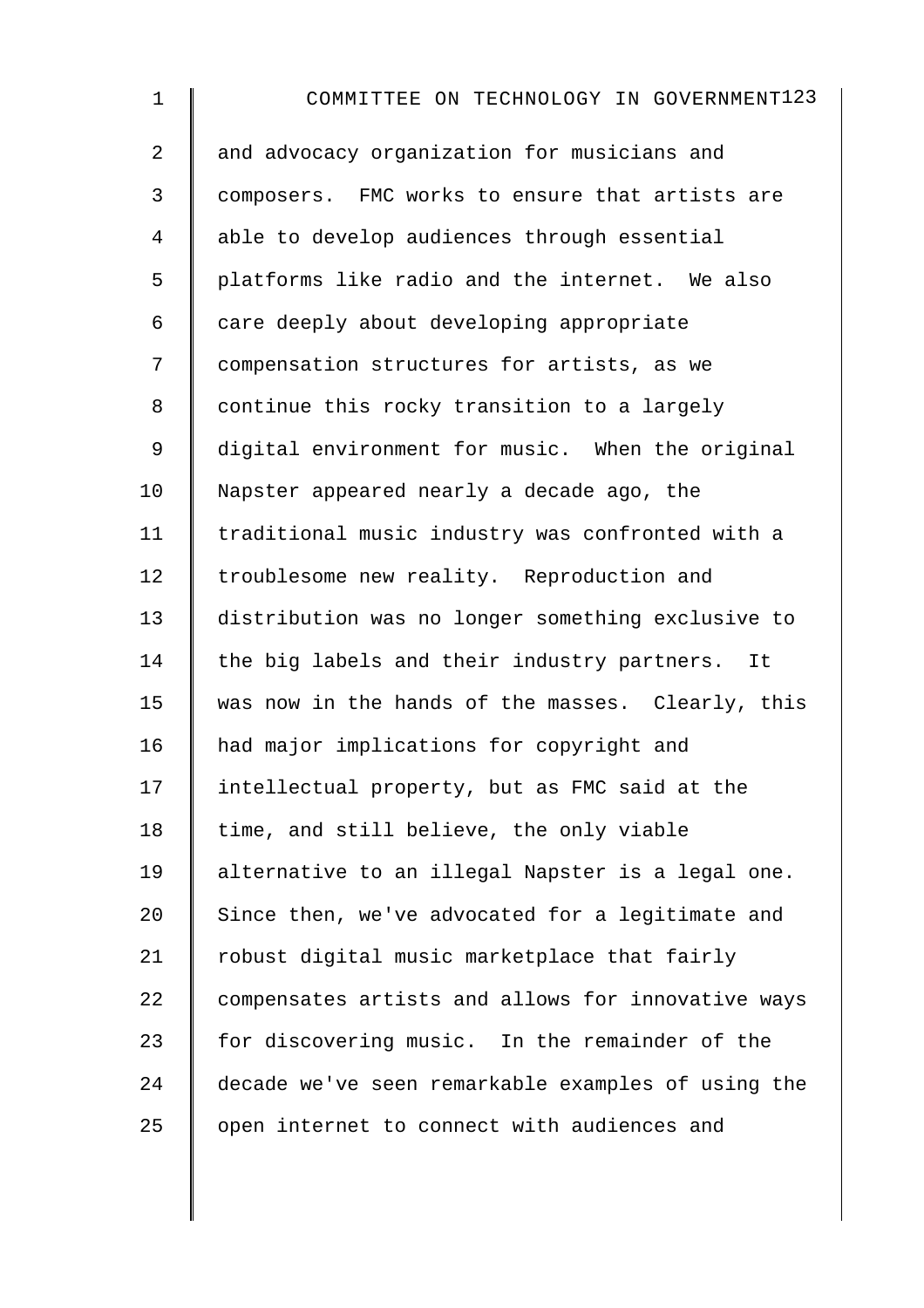1 COMMITTEE ON TECHNOLOGY IN GOVERNMENT124 2 advance their careers on their own terms. 3 Musicians are collaborating, selling merchandise, 4 | booking tours and building fan bases via the web. 5 The band OK Go's homemade YouTube video became an 6 international sensation and led to the band 7 We winning a Grammy Award for best short video. 8 Singer/songwriter Erin McKeown, she holds virtual 9 | concerts around her house that her fans can watch  $10$  | live online from all over the world. And even 11 | though Alex Shapiro, a composer, lives in a remote 12 | island off the coast of Washington state, she's 13  $\parallel$  still able to make a living off of commissions 14 from, among other places, her Myspace page. 15 Meanwhile, there are countless legal services such 16 as Rhapsody, Pandora, iTunes, eMusic, MOG and  $17$  | Lala, to name a few, that make it incredibly easy 18 | for listeners to seek out music. And for me, as a 19 classically trained musician and somebody who 20  $\parallel$  comes from the jazz community, there are 21 | incredibly useful niche music discovery sites such 22  $\parallel$  as Kalabash or Arkiv Music, which make it possible 23  $\parallel$  to delve deep into catalogues of music from around  $24$  the world, and classical music. These services  $25$  are now on the same playing field as the most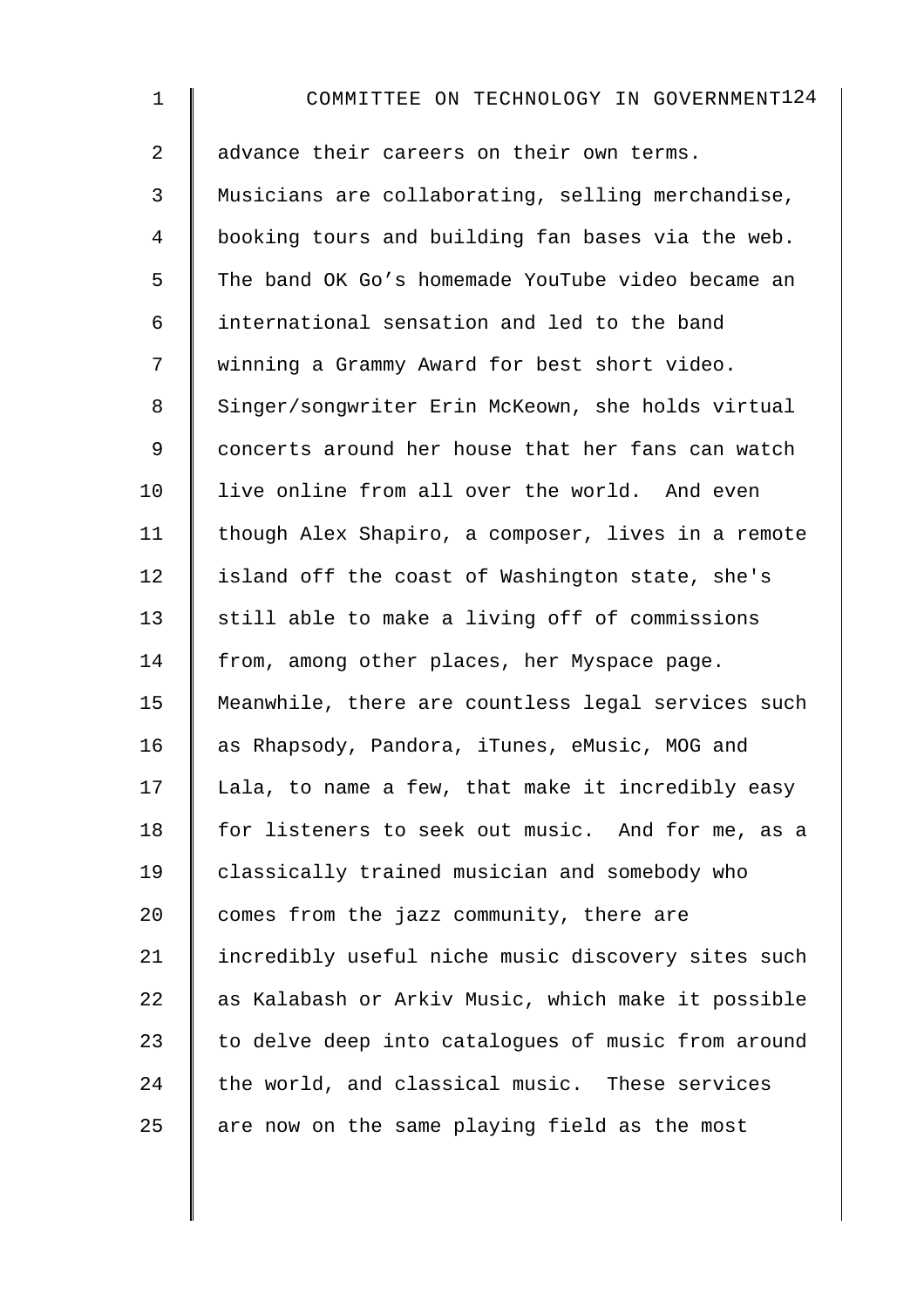1 COMMITTEE ON TECHNOLOGY IN GOVERNMENT125 2 mainstream services. These successes are models 3 for a new industry, and they would not have been 4 possible without open internet structures. Net 5 neutrality gives essentially everyone a license to 6  $\parallel$  innovate, and we see the results from the artists 7 whose creativity is fueling music 2.0, as well as 8 | the technologists who are designing amazing new 9 Ways to experience music. In the emerging digital 10 | marketplace, there are far fewer middlemen or 11 | gatekeepers that are holding artists back or 12 | imposing conditions on them in exchange for access 13 to listeners. As the digital music marketplace 14 matures, we're keenly aware of the dangers facing  $15$  the independent and niche music communities if new  $16$   $\parallel$  gatekeepers such as the telecommunications 17 | companies were to be given control over what you  $18$  can experience on the internet. Although artists 19 have thus far had the benefit of open internet 20  $\parallel$  structures that gives them access to the same 21  $\parallel$  essential technology as the best funded companies,  $22$  there have been troubling instances where  $23$  | telecommunications companies have behaved in a 24 manner that raises serious concerns for artists' 25 ability to not only reach potential audiences, but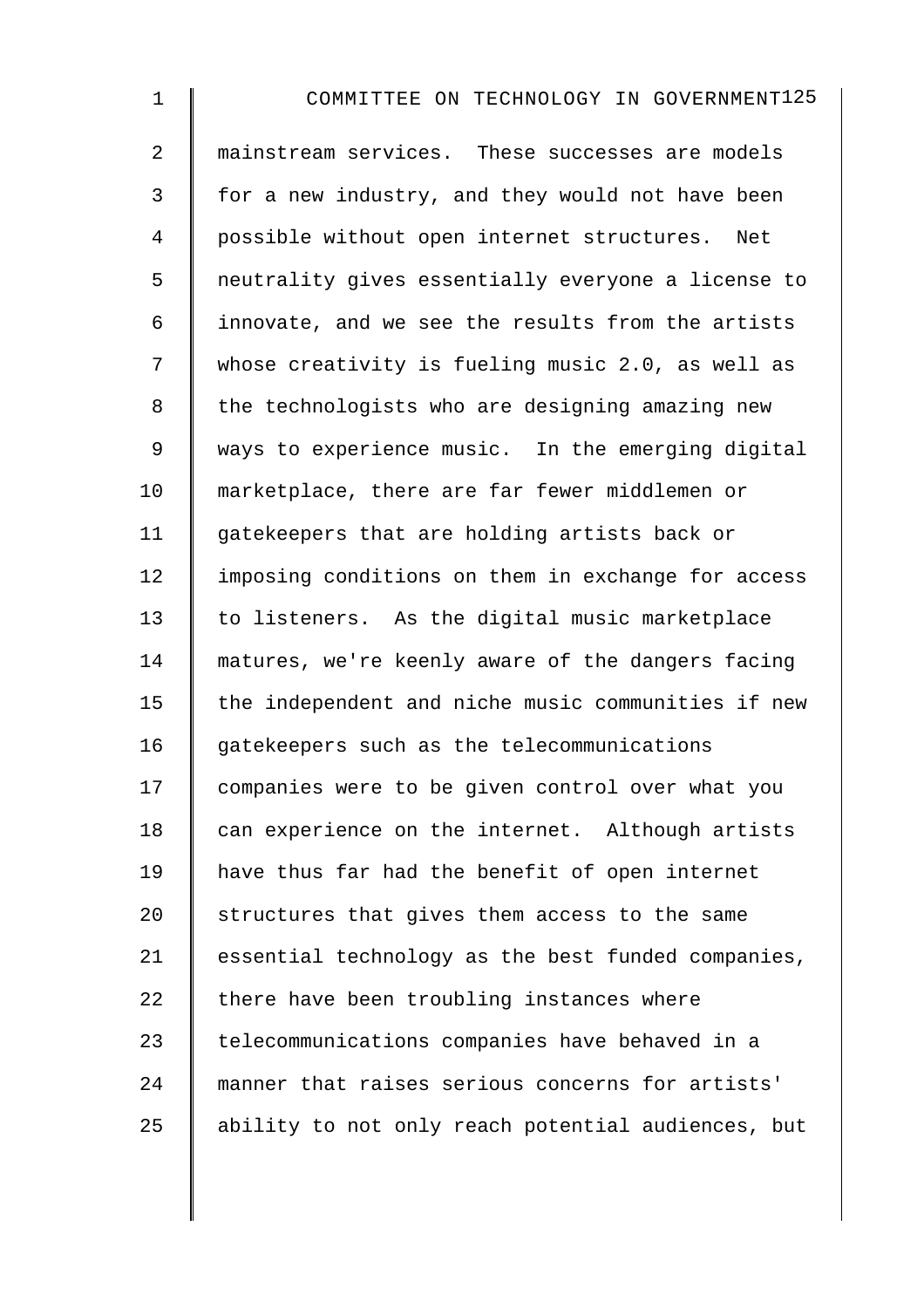1 COMMITTEE ON TECHNOLOGY IN GOVERNMENT126 2 || also enjoy their right to expression. One example 3 | of the latter came in 2007, when the band Pearl 4 Jam performed at Lollapalooza. AT&T had the 5 s exclusive right to the online broadcast of that 6 | concert, and during an improvised segment, singer 7 Eddie Vedder made statements critical about the 8 then president George W. Bush. AT&T censored this 9 | portion of the broadcast, leaving viewers at home 10 Wondering what he was saying. Although this isn't 11 necessarily a perfect example of non-net  $12$  | neutrality, it does illustrate what can happen 13 when one ISP has sole control over the 14 distribution of content and is allowed to make its  $15$  | own calls about what is or isn't acceptable 16 | speech. With new FCC Commissioners in place it 17 | finally appears that expanded net neutrality 18 | principles will become part of the rules of the 19 Toad for the internet. The transparent process the 20  $\parallel$  Commission launched with its October 22<sup>nd</sup> "Notice 21 | of Proposed Rulemaking," rightfully recognizes 22  $\parallel$  that there are a great number of stakeholders, 23 | including creators and the public, whose voices 24 must be considered as the FCC goes about crafting 25 met neutrality policies. It's important to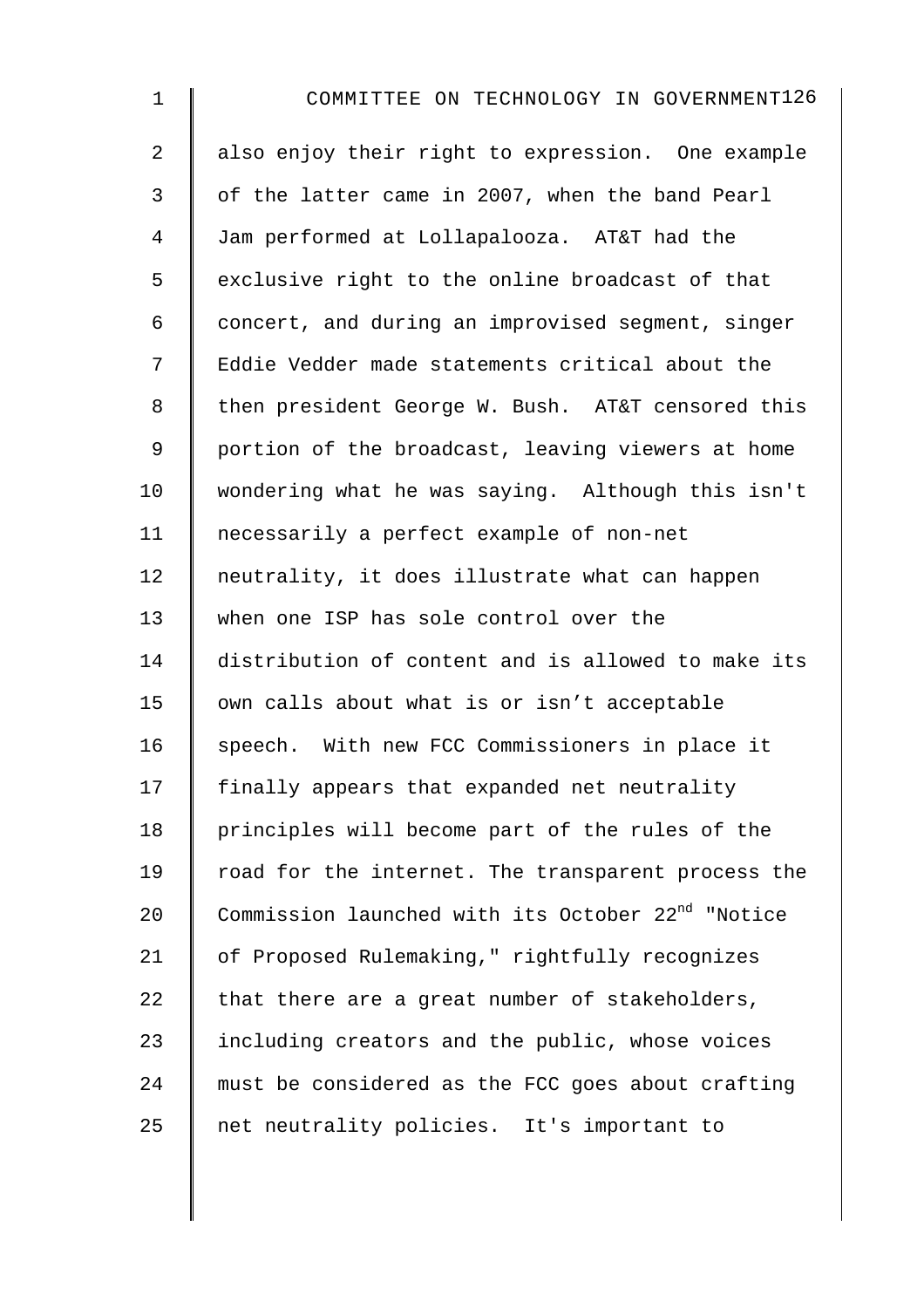| $\mathbf 1$    | COMMITTEE ON TECHNOLOGY IN GOVERNMENT127           |
|----------------|----------------------------------------------------|
| $\overline{a}$ | remember that these proposed rules apply only to   |
| 3              | lawful content, sites and services, which leaves   |
| 4              | room for discussion about ways to prevent the      |
| 5              | unlawful sharing of content. This is an important  |
| 6              | distinction. Ensuring compensation for rights      |
| 7              | holders is hardly incompatible with net            |
| 8              | neutrality. There are currently conversations      |
| 9              | about possible technological solutions to the      |
| 10             | illegal transfer of copyrighted content, but such  |
| 11             | discussions need not compromise the goal of        |
| 12             | establishing clear and transparent rules for net   |
| 13             | neutrality. In fact, net neutrality is critical    |
| 14             | to continue to nurture and support innovation, and |
| 15             | legal licensed services as an alternative to       |
| 16             | piracy. In our quest to ensure proper              |
| 17             | compensation for creators and rights holders, we   |
| 18             | must be careful not to compromise what makes the   |
| 19             | internet such an incredible platform for           |
| 20             | innovation, expression and entrepreneurship.<br>On |
| 21             | behalf of FMC, I'm pleased that the Committee is   |
| 22             | giving this matter the attention it deserves as    |
| 23             | the FCC undertakes a thorough and open process     |
| 24             | that will hopefully ensure that the internet       |
| 25             | remains an unprecedented space for creativity,     |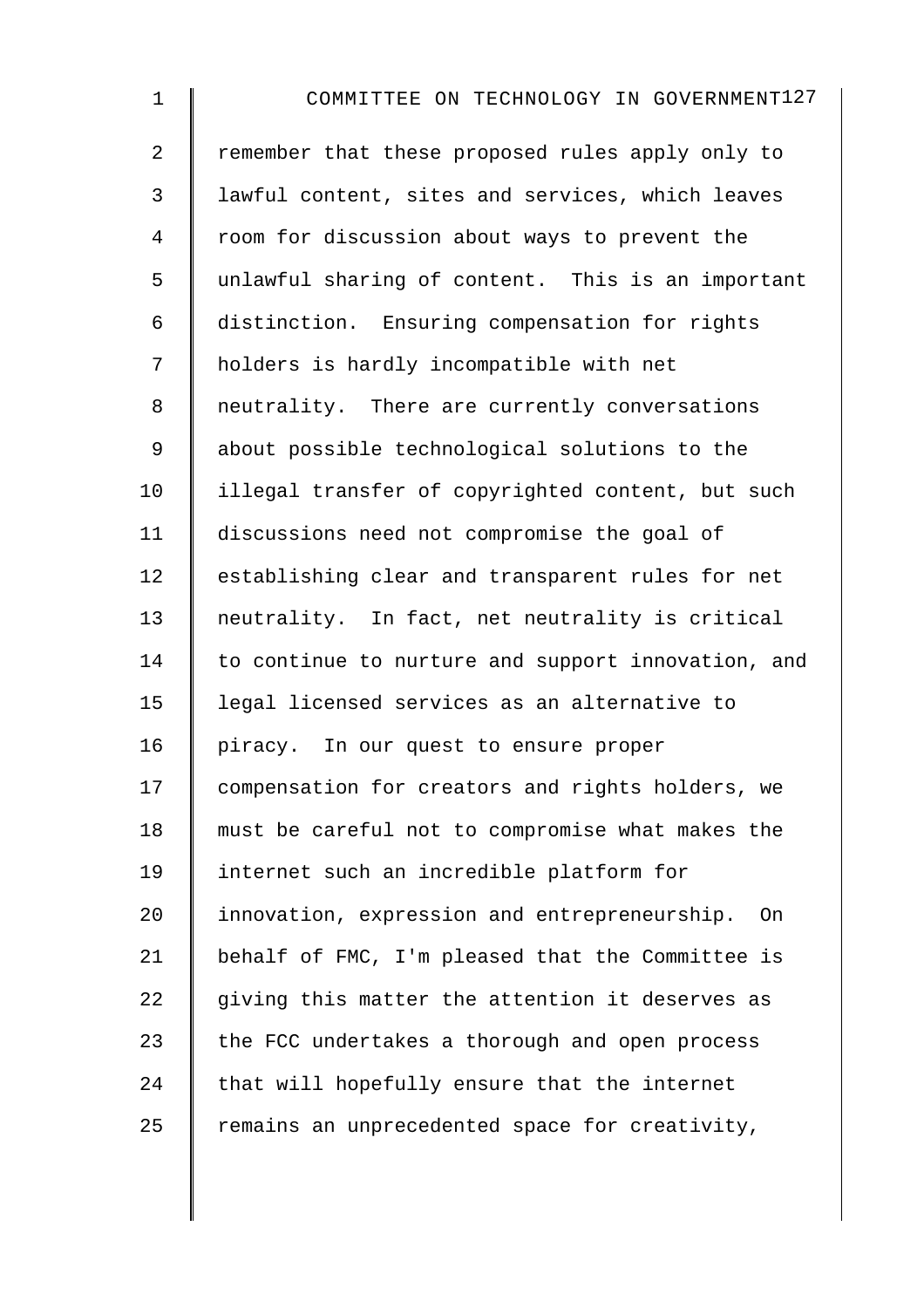1 **||** COMMITTEE ON TECHNOLOGY IN GOVERNMENT128 2 | commerce and the exchange of ideas. Thank you. 3 || CHAIRPERSON BREWER: Thank you all 4 very much. Jen, I have a question, 'cause I know  $5 \parallel$  that the video game industry is now huge. How do 6 you combat piracy, if at all? Is that something  $7 \parallel$  that is a problem, or is that not an issue in your 8 | industry? 9 JENNIFER MERCURIO: [off mic] 10 Piracy-- 11 | CHAIRPERSON BREWER: Need to use 12  $\parallel$  the, you know, or illegal--13 | JENNIFER MERCURIO: Yeah, sorry. 14 CHAIRPERSON BREWER: Illegal 15 | downloading or whatever. 16 JENNIFER MERCURIO: Yeah. 17 | CHAIRPERSON BREWER: People find to 18 do. 19 JENNIFER MERCURIO: Intellectual 20 property piracy is an issue across all content 21 | industries. Within the video game industry, the 22  $\parallel$  video game world, the industry association, the 23 | Entertainment Software Association, ESA, has a  $24$   $\parallel$  quite robust antipiracy unit, that will go after 25 | pirate rings whether in the U.S. or around the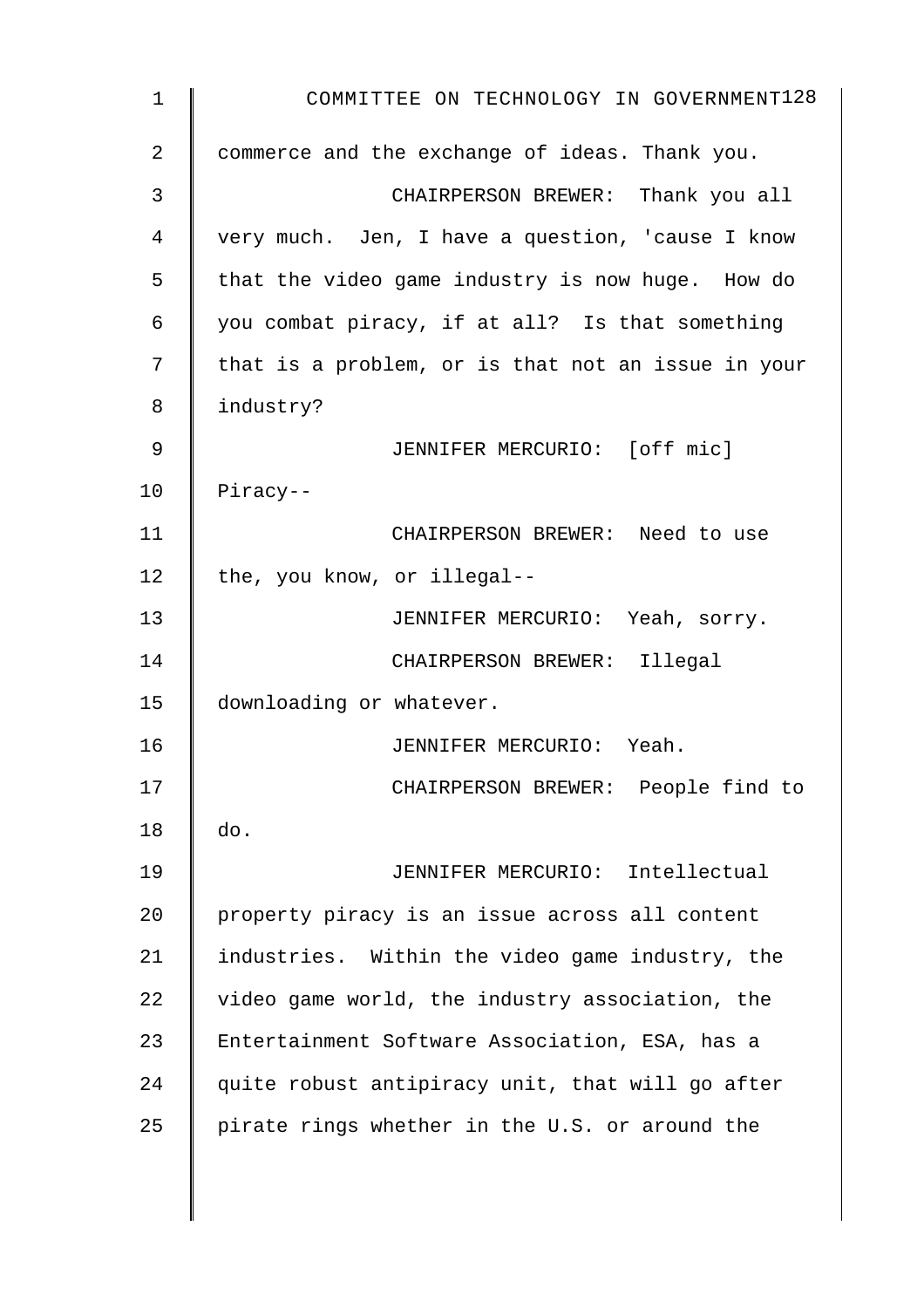| $\mathbf 1$    | COMMITTEE ON TECHNOLOGY IN GOVERNMENT129          |
|----------------|---------------------------------------------------|
| $\overline{a}$ | globe, as does the MPAA for movies, and the RIAA  |
| 3              | for music. The Entertainment Consumers            |
| 4              | Association that I work with, is, it's purpose is |
| 5              | to empower consumers, and empowering consumers to |
| 6              | understand what is and what is not piracy. Which  |
| 7              | no one has really quite honestly done. So we      |
| 8              | recently launched a gamers for digital rights, to |
| 9              | begin teaching the public more about what piracy  |
| 10             | is and is not. What is IP, what is intellectual   |
| 11             | property, what do you own? Even with a video      |
| 12             | game, if you're downloading a video game, do you  |
| 13             | own that video game or do you just, do you own    |
| 14             | some bits of that video game? Or is it solely a   |
| 15             | license? Because in, historically different       |
| 16             | things have existed at different times regarding  |
| 17             | one's rights. So, to circle back to your          |
| 18             | question, it's an issue, it's an issue across the |
| 19             | media spectrum. And it's an issue that anyone     |
| 20             | dealing within any content industry, any          |
| 21             | organization or company must--                    |
| 22             | CHAIRPERSON BREWER: Well, it seems                |
| 23             | to me that what you're saying is that the         |
| 24             | codifying of net neutrality isn't one way or the  |
| 25             | other. The real issue is that you have to have    |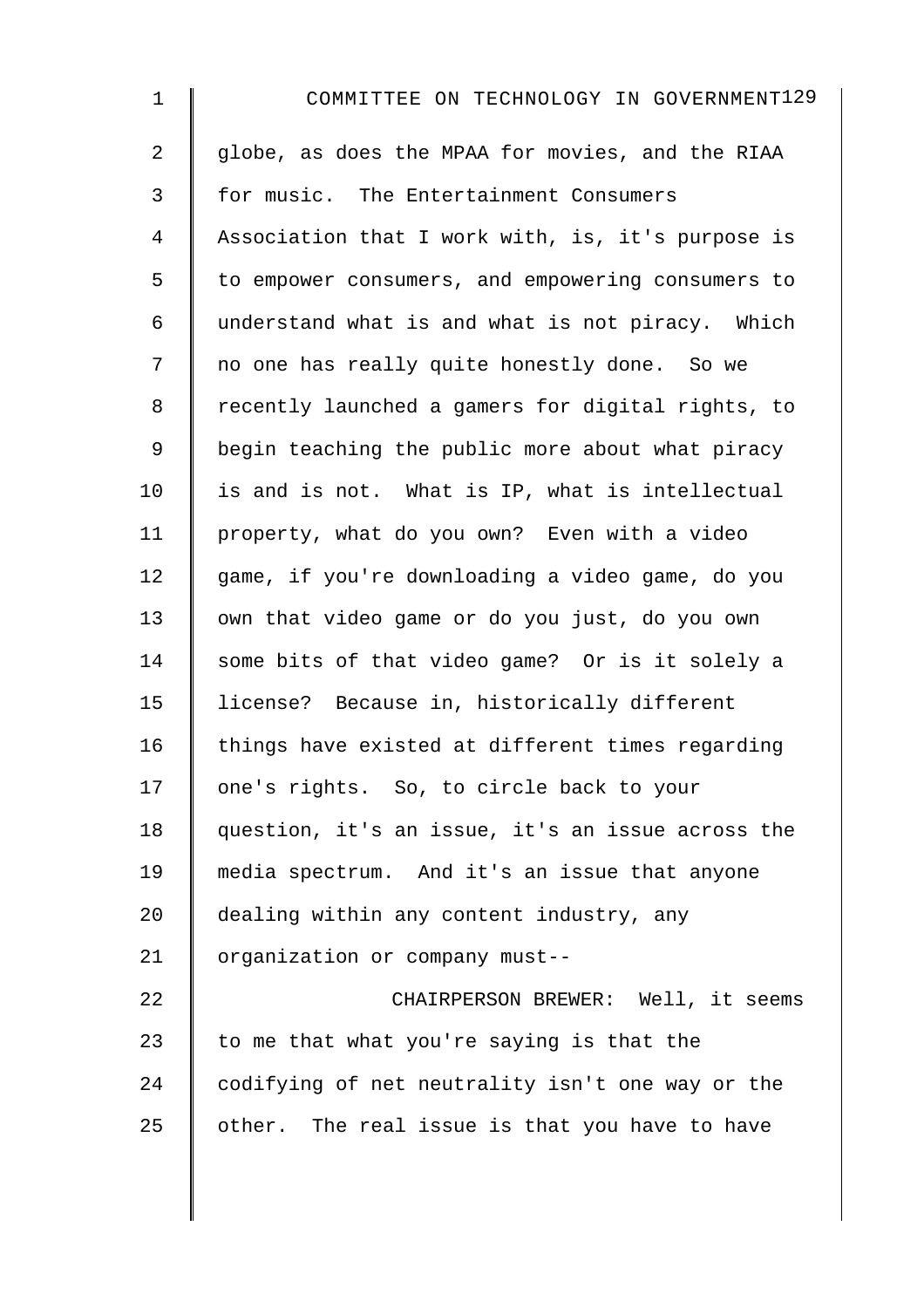| 1              | COMMITTEE ON TECHNOLOGY IN GOVERNMENT130           |
|----------------|----------------------------------------------------|
| $\overline{2}$ | all these other opportunities in place in order to |
| 3              | be able to curtail any theft of intellectual       |
| 4              | property. In other words, there's just many other  |
| 5              | layers that you need to keep the pirates away.     |
| 6              | JENNIFER MERCURIO: Correct. And                    |
| 7              | one, just to respond to that particular point in   |
| 8              | two ways, one of which is, what we have found is   |
| 9              | that as people get more access, as things are      |
| 10             | better known, as the public knows more what their  |
| 11             | rights are and how to properly use them, they are  |
| 12             | more willing and able to act in an appropriate     |
| 13             | manner, not realizing in most instances when       |
| 14             | something is just, you know, they're               |
| 15             | unintentionally doing something, when they realize |
| 16             | that there must be an intent to move in a bad way, |
| 17             | a bad direction, they generally move away from     |
| 18             | that. The other way that I would respond to that,  |
| 19             | is that the FCC itself, in promulgating, or        |
| 20             | promulgating certain rules, but then also in       |
| 21             | responding to issues that certain corporations     |
| 22             | have had in the proposal of the two additional     |
| 23             | rules, is that the FCC staff, and I'm sure you,    |
| 24             | that most people here know this, the FCC staff has |
| 25             | put out some guidelines and developed guidelines,  |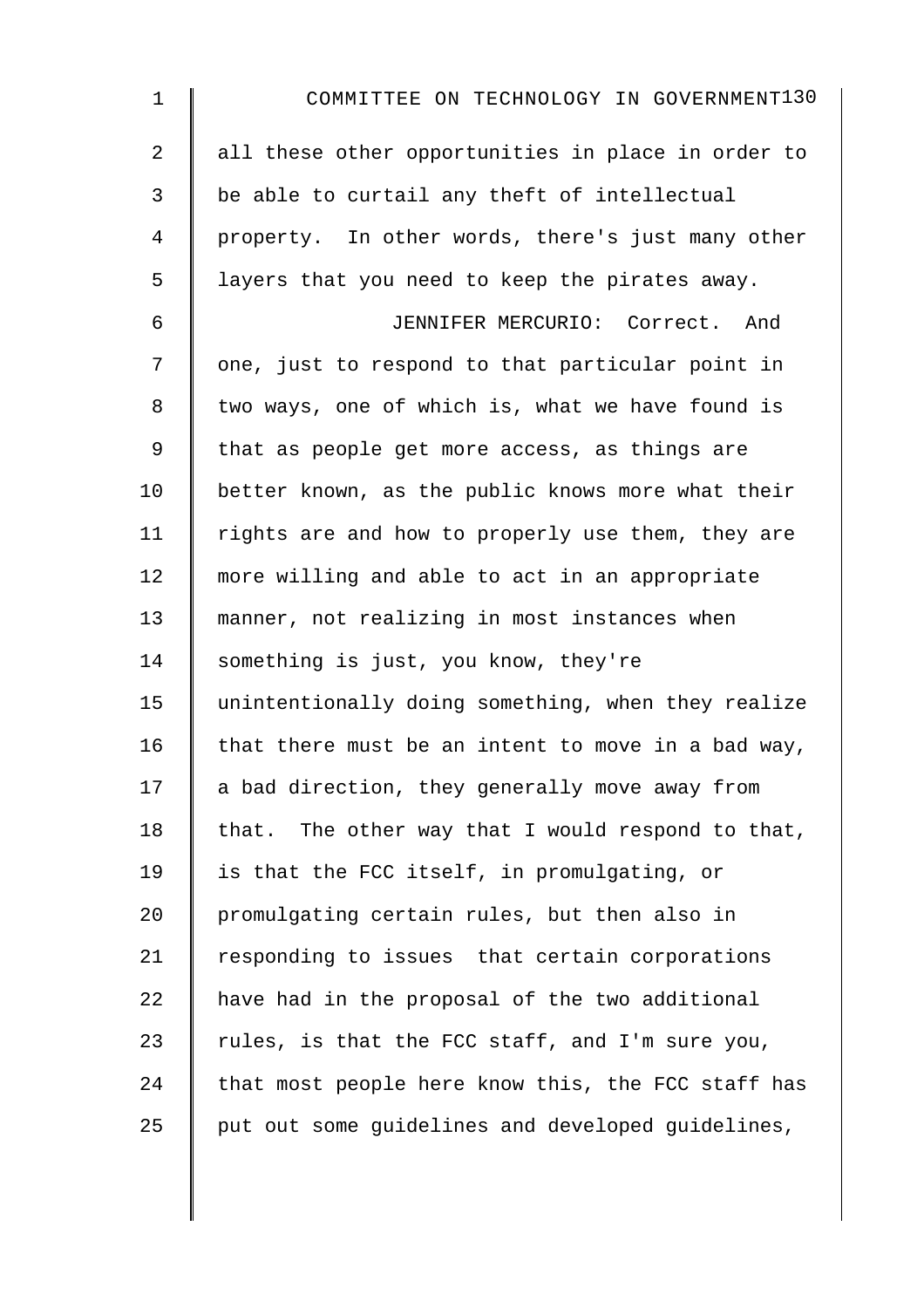| $\mathbf 1$    | COMMITTEE ON TECHNOLOGY IN GOVERNMENT131           |
|----------------|----------------------------------------------------|
| $\overline{a}$ | regarding reasonable network management, which is  |
| $\mathsf{3}$   | kind of the loophole that one can use to scoot     |
| $\overline{4}$ | around these rules, or work within this framework, |
| 5              | to protect the ISPs or corporate interests more.   |
| 6              | And some of those rules are exactly to block       |
| 7              | unlawful content, which would be childhood porn    |
| 8              | and pirated--                                      |
| 9              | CHAIRPERSON BREWER: Piracy.                        |
| 10             | JENNIFER MERCURIO: Yeah, exactly.                  |
| 11             | So, they're there, these rules are there to assist |
| 12             | in these kinds of things. And my presumption is    |
| 13             | that under the network neutrality universe, there  |
| 14             | are ways that corporate interests can move forward |
| 15             | to protect intellectual property owners, other     |
| 16             | rights owners, and other, you know, lawful uses,   |
| 17             | as opposed to the unlawful uses.                   |
| 18             | CHAIRPERSON BREWER: Ms. Cook,                      |
| 19             | thank you very much for your testimony. Some of    |
| 20             | the song writers had a different perspective.      |
| 21             | Were you here when they were speaking? Do you      |
| 22             | guys talk to each other? [laughs]                  |
| 23             | JEAN COOK: Yes.                                    |
| 24             | CHAIRPERSON BREWER: Okay. So                       |
| 25             | there's some opportunity, then, to figure out how  |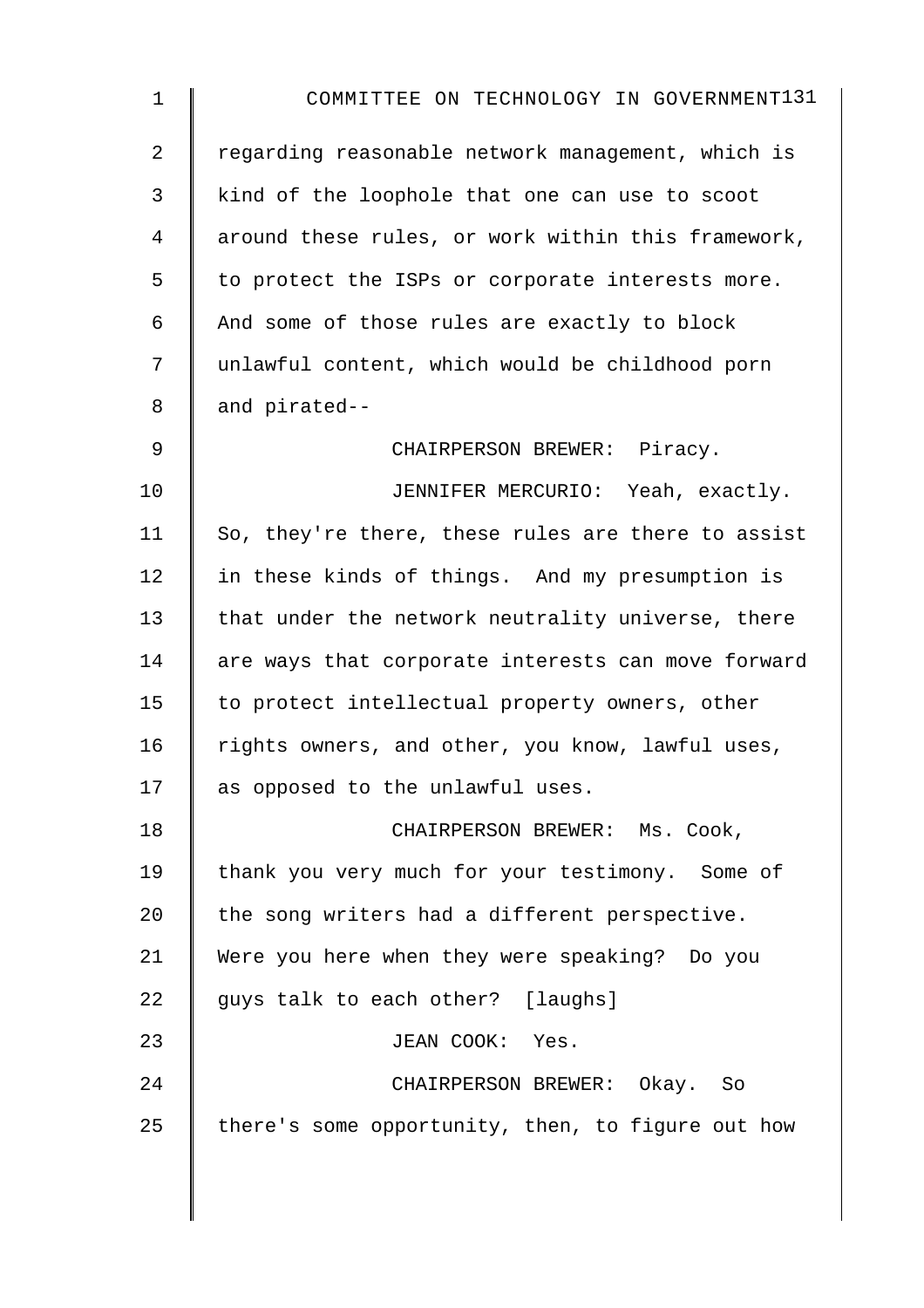| $\mathbf 1$    | COMMITTEE ON TECHNOLOGY IN GOVERNMENT132           |
|----------------|----------------------------------------------------|
| $\overline{a}$ | we could work on a resolution that took into       |
| 3              | account their concerns and certainly what you had  |
| 4              | to offer. Okay, thank you very much. Okay, and     |
| 5              | then the other issue I have for the panel is: Do   |
| 6              | you think that the codifying of net neutrality     |
| 7              | will help us, as far as we can, to erase this      |
| 8              | digital divide? Which is something that bothers    |
| $\mathsf 9$    | me tremendously. Have you had any thoughts about   |
| 10             | that? Maybe others.                                |
| 11             | HANNAH MILLER: Yeah, I've                          |
| 12             | actually, I do think there's a relationship. You   |
| 13             | know, I think the net neutrality fight is made out |
| 14             | to be much more technical and confusing than it    |
| 15             | actually is, because it's, in the end, this is     |
| 16             | really about consumer choice, and the              |
| 17             | affordability of information, pretty much. So, as  |
| 18             | you, you know, there's two issues there, one is    |
| 19             | the affordability of access. As access becomes     |
| 20             | more expensive, you see less people going online,  |
| 21             | of course, so that's always the reason. But the    |
| 22             | other thing is, once you get online, what kind of  |
| 23             | information people will have access to if we don't |
| 24             | enact these rules, are going to be entirely        |
| 25             | determined by how much you can pay. And you know,  |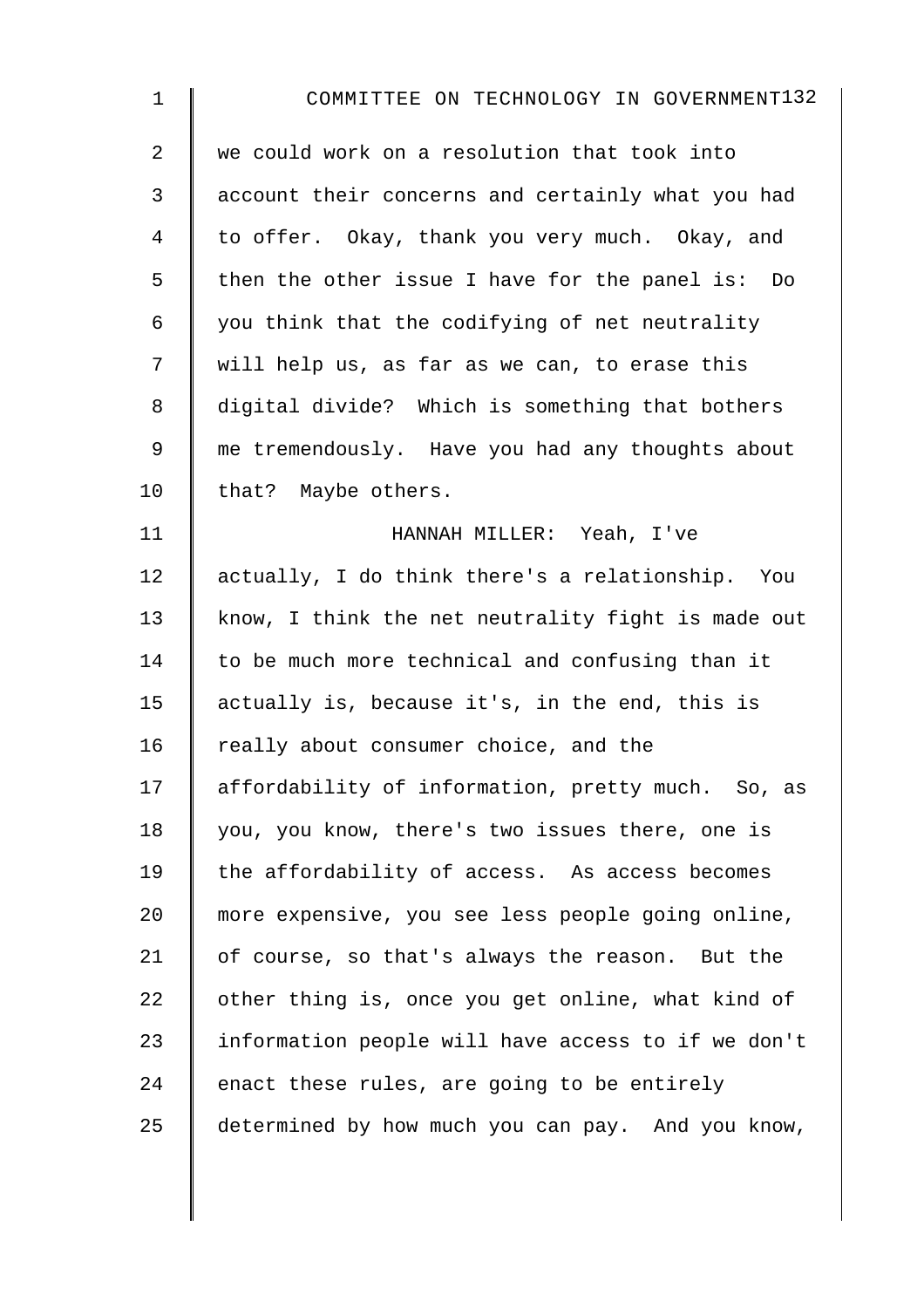| $\mathbf 1$    | COMMITTEE ON TECHNOLOGY IN GOVERNMENT133           |
|----------------|----------------------------------------------------|
| $\overline{a}$ | that's, I mean, we have discrimination in every    |
| 3              | single segment of our society--in housing, in      |
| $\overline{4}$ | healthcare, in employment. This is, this, unless   |
| 5              | we enact these rules, we'll just see a replication |
| 6              | of that inequality on the internet, and that is    |
| 7              | something that, it's the most democratizing        |
| 8              | influence we've ever had, this is one of them, as  |
| 9              | a society, and to throw it away would be terrible. |
| 10             | But I encourage the other panelists to address     |
| 11             | that.                                              |
| 12             | CHRIS KEELEY: On a related note,                   |
| 13             | just talking about the broader discrimination, I   |
| 14             | was mentioning to somebody in the back of the      |
| 15             | chamber earlier, that listening to some of the     |
| 16             | conversations that were going on in some of the    |
| 17             | earlier panels, it struck me, it gave me almost    |
| 18             | cold sweats thinking back before I joined Common   |
| 19             | Cause, I was with an organization, we worked       |
| 20             | around subprime mortgage lending issues. For five  |
| 21             | years, I was working on that. And the testimony    |
| 22             | on those days in 2002/2003/2004, they sounded an   |
| 23             | awful lot like this. And it boils down to two      |
| 24             | words: trust us. And I think that there is a       |
| 25             | place for reasonable government regulation, and I  |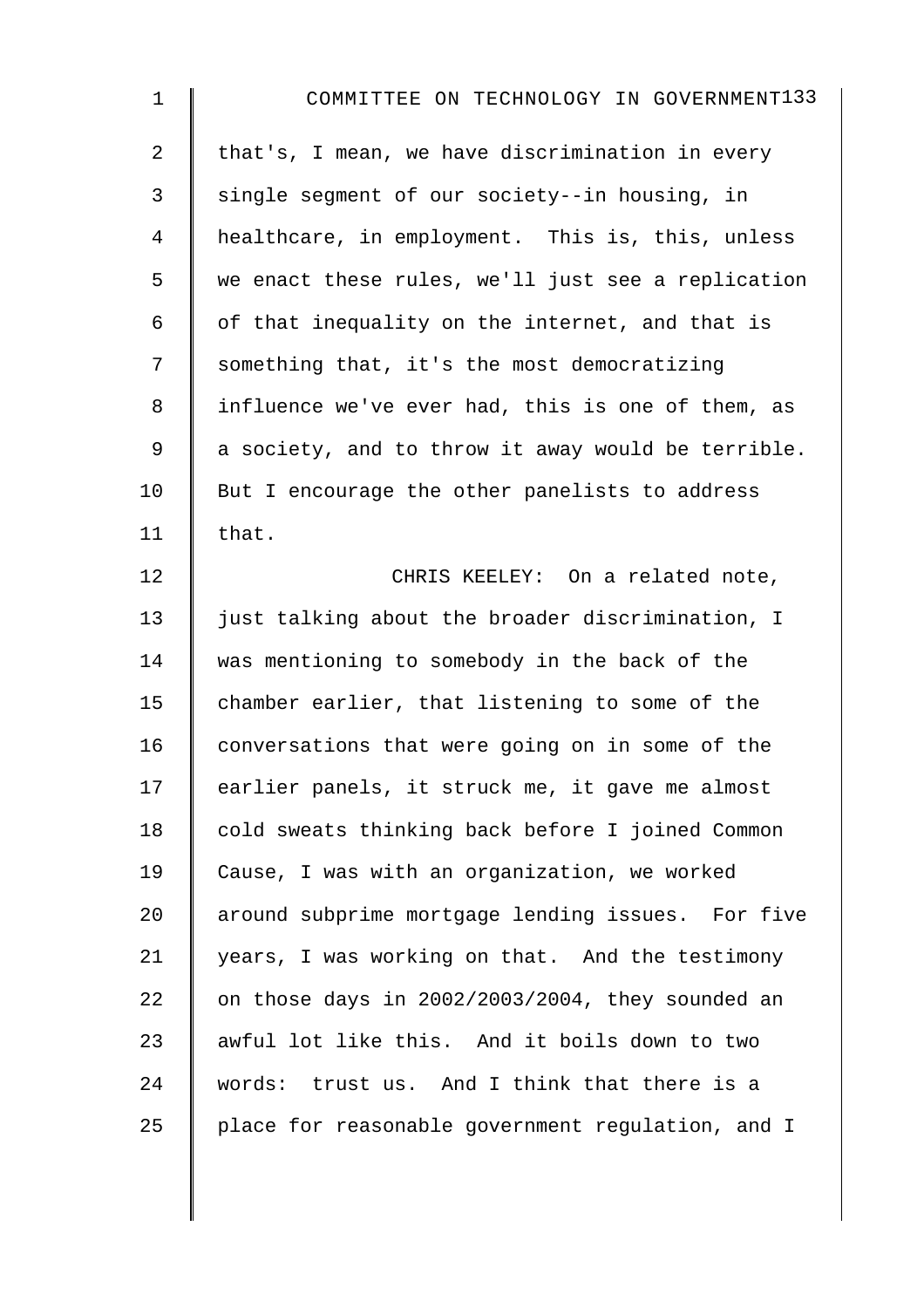| $\mathbf 1$ | COMMITTEE ON TECHNOLOGY IN GOVERNMENT134           |
|-------------|----------------------------------------------------|
| 2           | think that codifying net neutrality principles is  |
| 3           | one of those reasonable government roles, that     |
| 4           | that is a role they should be taking. That said,   |
| 5           | I think there could be some clarification of the   |
| 6           | reasonable network management definitions. But     |
| 7           | "trust us," just doesn't cut it.                   |
| 8           | CHAIRPERSON BREWER: Okay. Jen.                     |
| 9           | Go ahead.                                          |
| 10          | JENNIFER MERCURIO: I also just                     |
| 11          | wanted to add that to a certain degree, universal  |
| 12          | broadband, which is more of the access and the     |
| 13          | infrastructure aspect of the discussion that we've |
| 14          | all been having, is separable from network         |
| 15          | neutrality, in that the laying of the broadband so |
| 16          | that people in rural communities or disadvantaged  |
| 17          | communities can get the computers and then get     |
| 18          | onto the internet, that's one issue, at least in   |
| 19          | my mind. And then, the network neutrality issue    |
| 20          | that we're all talking about mostly today, is more |
| 21          | about, as other panelists have said, keeping it    |
| 22          | all free, open and equal, which is what we all     |
| 23          | like right now. And keeping the costs on a level   |
| 24          | playing field, so that if someone in a rural       |
| 25          | community, let's say, don't know of one in         |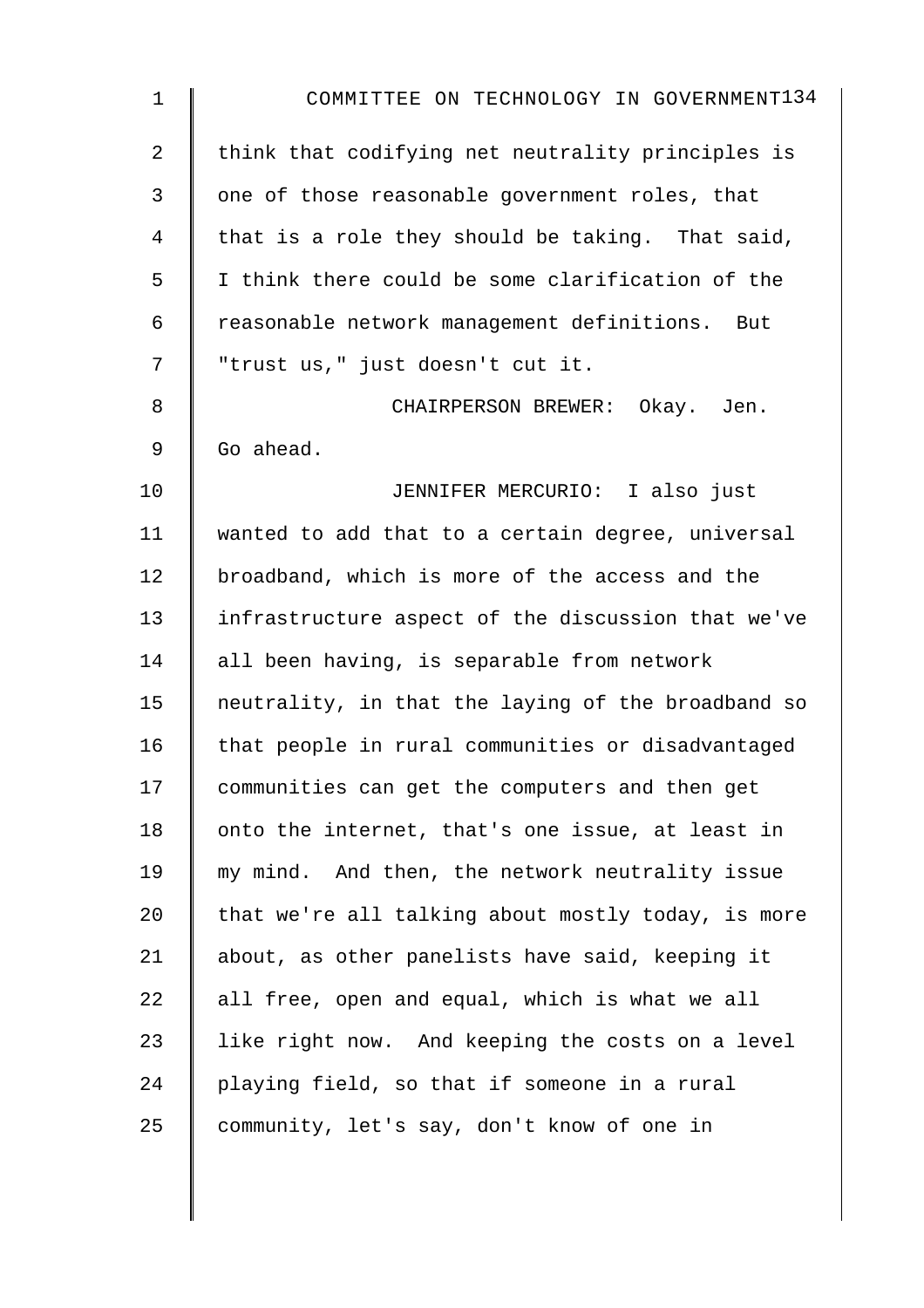| 1           | COMMITTEE ON TECHNOLOGY IN GOVERNMENT135           |
|-------------|----------------------------------------------------|
| 2           | Manhattan, per se, but you know, someplace else,   |
| 3           | someone in a rural community is trying to get a    |
| 4           | job because unemployment is at a, you know, 25     |
| 5           | year high, they're trying to get a job, that they  |
| 6           | won't be kicked off, because they haven't paid     |
| 7           | enough money to their ISP, and they can't get      |
| 8           | adequate access. So, I just wanted to reiterate    |
| $\mathsf 9$ | the separation between the broadband, which the    |
| 10          | federal government is also paying the ISPs to lay, |
| 11          | to a certain degree. They are underwriting         |
| 12          | studies to be done about how to do it. So the      |
| 13          | ISPs are very happy for government assistance in   |
| 14          | that way, and yet seem troubled by keeping the     |
| 15          | actual internet free and open for all Americans.   |
| 16          | JEAN COOK: I would like to add on                  |
| 17          | to the whole idea of "trust us," as well. When     |
| 18          | you go back to the example from my testimony about |
| 19          | what happened with Pearl Jam, the only reason why  |
| 20          | we figured out what had happened, was because they |
| 21          | had a number of fans who were at the show, and     |
| 22          | they also made their own recordings and put them   |
| 23          | up on YouTube. And then people noticed, you know,  |
| 24          | people are watching the broadcast just kind of     |
| 25          | figured, "Well, you know, maybe my connection's    |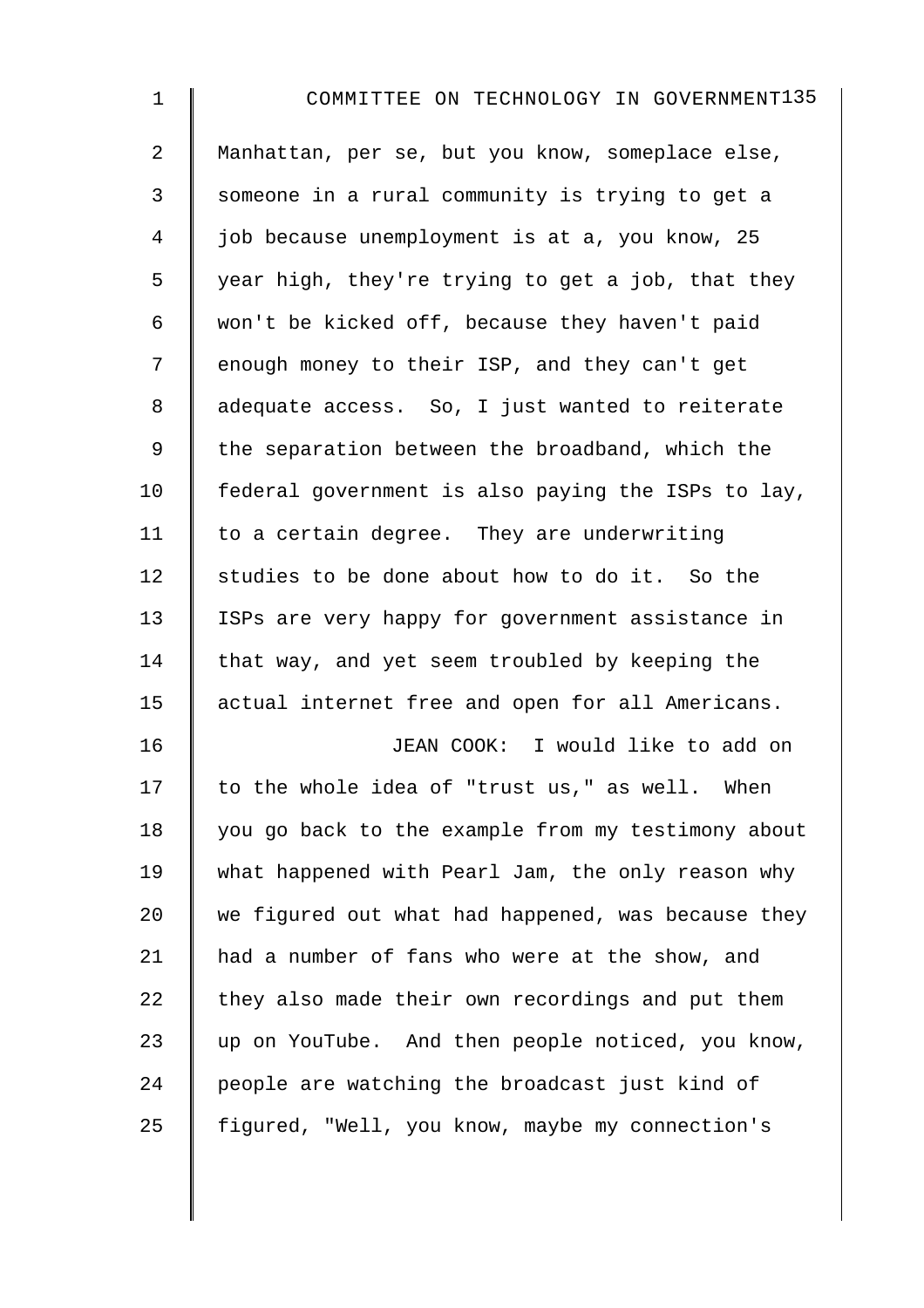1 COMMITTEE ON TECHNOLOGY IN GOVERNMENT136 2 | just not very good right now." It was only when 3 people were able to compare side-by-side the 4 | official broadcast and the broadcasts by the fans,  $5 \parallel$  that they realized very kind of strategically the 6 words that were blocked were the ones that were 7 | critical of the administration. When asked, when 8 | AT&T was asked about it, they denied that they had 9 | done anything. When they were pressed further on 10 | it and there was more pressure put on them, then 11  $\parallel$  they said that it was the, it was an error that 12 was made by an overzealous editor. Now, if this 13  $\parallel$  is what they're talking about when they say that, 14 you know, "We'll just kind of figure these things  $15$   $\parallel$  out on a case-by-case basis," what really concerns 16 me, as an artist, is that it's very difficult to 17 tell when these things are happening. It wasn't 18 until the Pearl Jam case came out that other 19 | artists looked at their own broadcasts from other 20 Festivals and realized that it had also happened 21  $\parallel$  to them. This is the kind of burden that I'm not 22  $\parallel$  sure that we really want to place on the creative 23  $\parallel$  community, or on the public. 24 **CHAIRPERSON BREWER:** I want to

25  $\parallel$  thank this panel very much, and we look forward to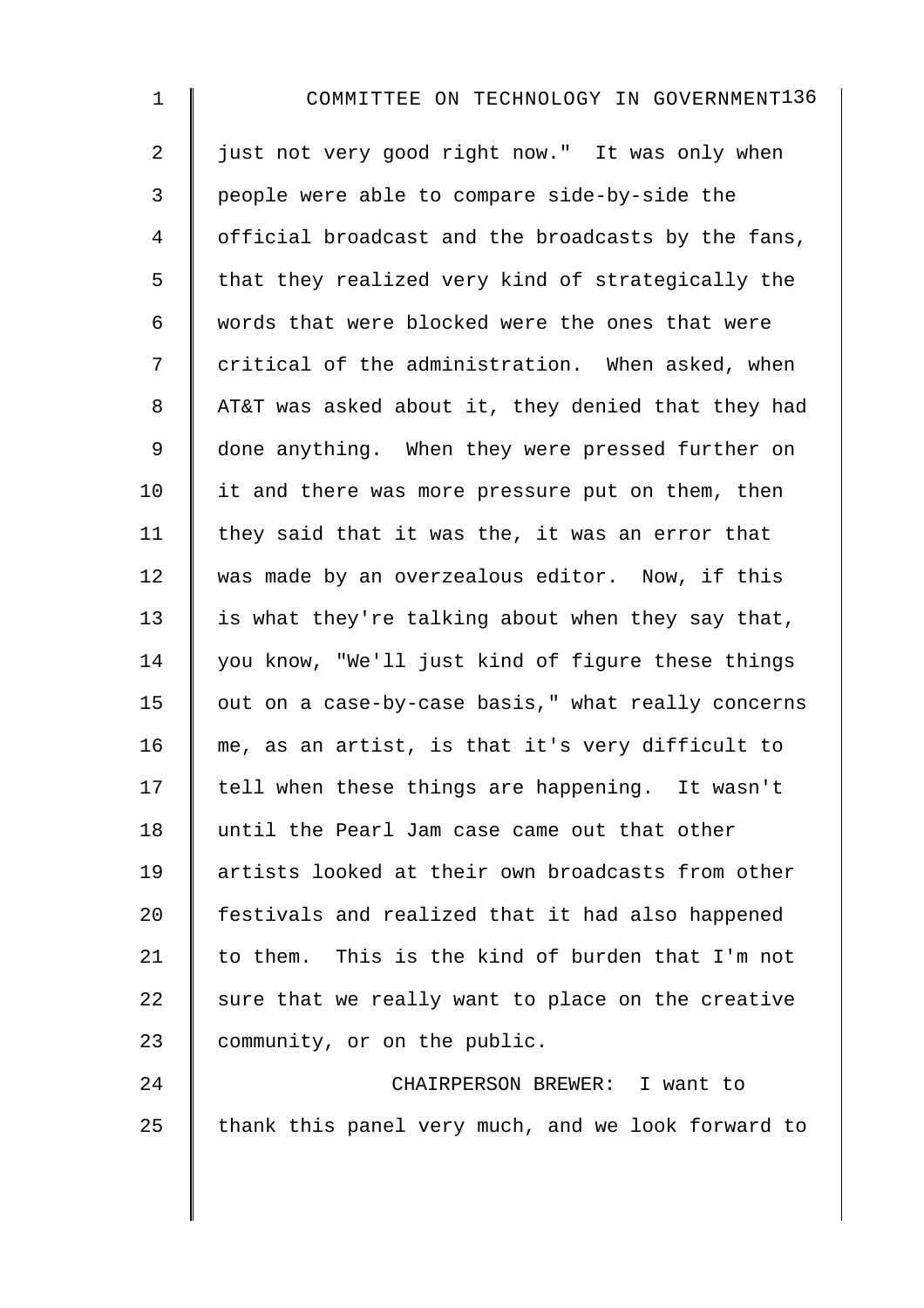| 1              | COMMITTEE ON TECHNOLOGY IN GOVERNMENT137            |
|----------------|-----------------------------------------------------|
| 2              | continuing the discussion. Thank you. [pause]       |
| 3              | The next panel is James Vasile from Software        |
| $\overline{4}$ | Freedom Law Center; oh gosh, Jehangir Khattak, New  |
| 5              | York Community Media Alliance; Lowell Peterson,     |
| 6              | the Writers Guild of America, East AFL/CIO;         |
| 7              | Spencer Brown from I-Beam; and Emma Lloyd, if       |
| 8              | she's also here, from I-Beam. [pause] Whomever      |
| $\mathsf 9$    | would like to start, whenever you're ready.         |
| 10             | LOWELL PETERSON: Good afternoon,                    |
| 11             | Madam Chairman, Lowell Peterson, I'm the Executive  |
| 12             | Director of the Writers Guild of America East.      |
| 13             | Appreciate the opportunity to speak in support of   |
| 14             | Resolution 712-A. Let me tell you a little bit      |
| 15             | about who we are. We are the folks who shut down    |
| 16             | Hollywood about a year-and-a-half ago. We write     |
| 17             | the comedy, variety and late night; we write the    |
| 18             | big screen movies; we write episodic TV, sitcoms,   |
| 19             | public television--Nova, Sesame Street, Frontline;  |
| 20             | we write news for ABC, CBS, a little bit of FOX,    |
| 21             | and radio; and increasingly we write for digital    |
| 22             | media. And the reason we shut down Hollywood was    |
| 23             | Writers have to participate in the digital<br>this. |
| 24             | world, and that's why we support the concept of     |
| 25             | net neutrality and support this resolution.<br>What |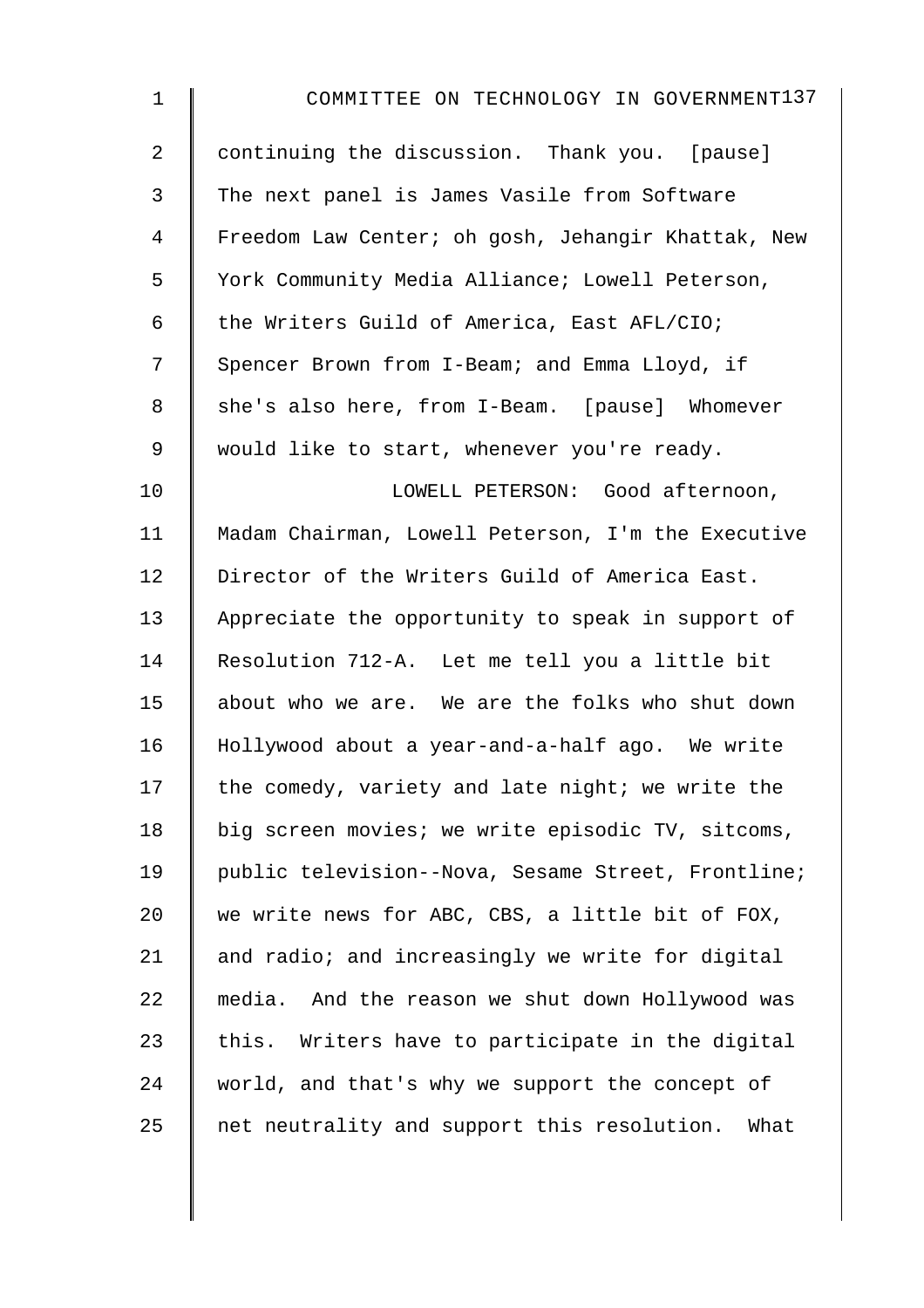| 1              | COMMITTEE ON TECHNOLOGY IN GOVERNMENT138           |
|----------------|----------------------------------------------------|
| $\overline{2}$ | the internet in particular does is eliminate the   |
| 3              | barrier between the creator and the audience. We   |
| 4              | know what it's like to work for big studios,       |
| 5              | that's where most of the work, and big networks,   |
| 6              | that's where most of the work is. We know what     |
| 7              | it's like to have somebody else decide what gets   |
| 8              | produced and what gets aired. And our members      |
| 9              | increasingly like not doing that, going directly   |
| 10             | to the audience with inspirational stories and     |
| 11             | funny bits, and news items that wouldn't run on    |
| 12             | network TV, is very important to our members, who  |
| 13             | are committed to the life of creating these        |
| 14             | stories, and getting them heard. Our concern is    |
| 15             | that without net neutrality, what will happen in   |
| 16             | the digital world is similar to what is currently  |
| 17             | happening in the, for lack of a better word,       |
| 18             | analog world--which is that there are a handful of |
| 19             | majors that control access. We don't, we think     |
| 20             | that would be a squandering of a major             |
| 21             | opportunity, what digital technology offers, what  |
| 22             | the internet offers, is something very different   |
| 23             | from that. Nobody knows what the business models   |
| 24             | will be, nobody knows exactly how it will be       |
| 25             | monetized, but we do know what will happen if we   |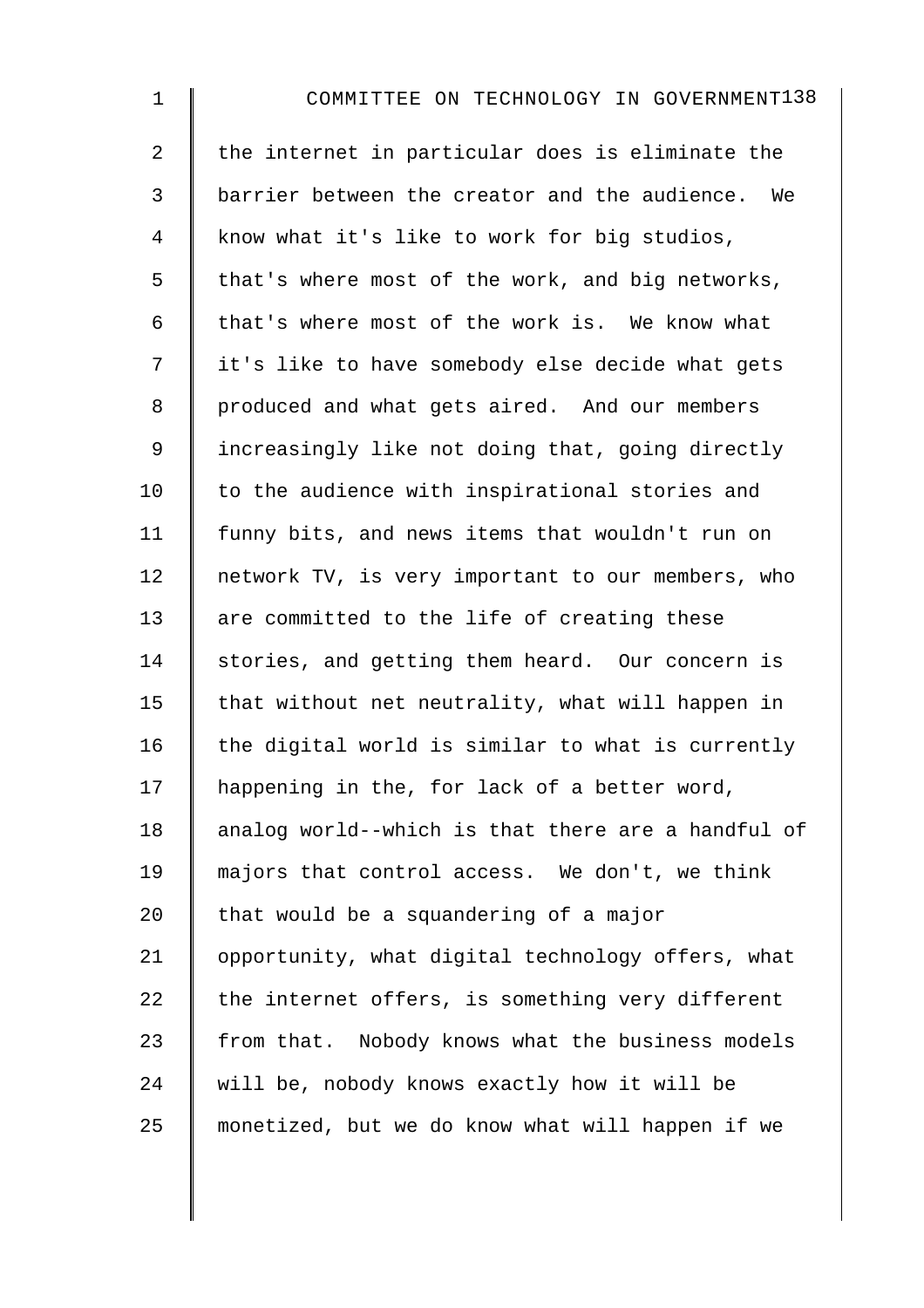| $\mathbf 1$    | COMMITTEE ON TECHNOLOGY IN GOVERNMENT139           |
|----------------|----------------------------------------------------|
| $\overline{2}$ | allow large, powerful institutions, ISPs, studios, |
| 3              | etc., to control the flow of information. And it   |
| 4              | is not good for creators, it is not good for       |
| 5              | writers. I think the issue of theft is one that    |
| 6              | is very important to our members, as well, and     |
| 7              | we've heard a lot of people talk about it. There   |
| 8              | is nothing at all inconsistent about supporting    |
| 9              | net neutrality and opposing theft. I'm against     |
| 10             | car theft, I don't think that we're proposing to   |
| 11             | limit the number of car dealerships as a way to    |
| 12             | eliminate car theft. There are technologies,       |
| 13             | there are regulations, that can take place, that   |
| 14             | do not involve handing control of the internet     |
| 15             | over to a handful of corporate interests, that     |
| 16             | will protect our members against theft. And we     |
| 17             | look forward to working with folks on that. We     |
| 18             | do, we think, though, that equating net neutrality |
| 19             | with support for piracy is simply a non sequitur.  |
| 20             | I have a lot more to say, but the hour is late.    |
| 21             | CHAIRPERSON BREWER: That was                       |
| 22             | fabulous, thank you very much.<br>Next.            |
| 23             | EMMA LLOYD: Hi, my name is Emma                    |
| 24             | Lloyd, and I'm the Director of Technology at I-    |
| 25             | Beam, and I'd like to thank you for inviting I-    |
|                |                                                    |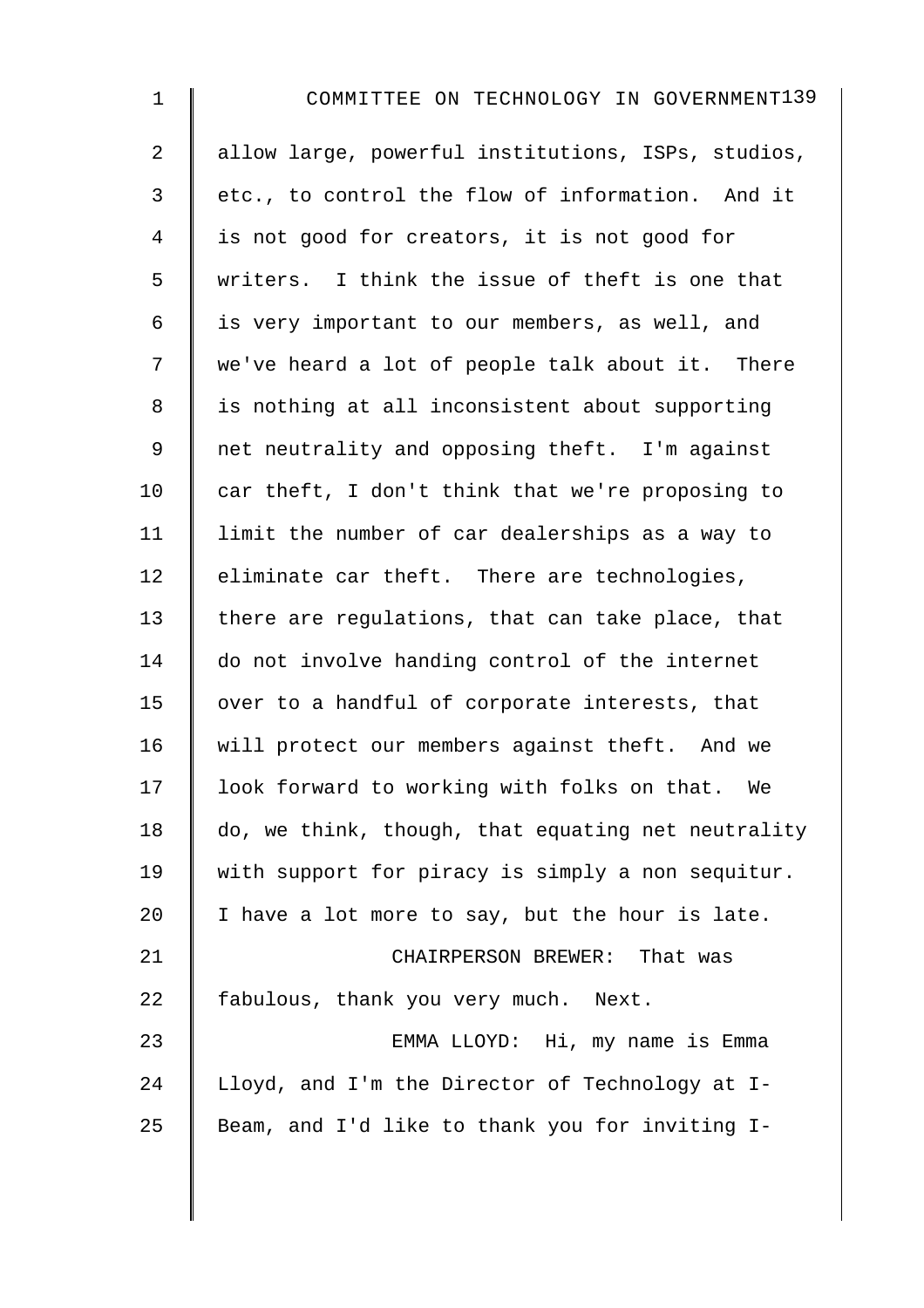| 1              | COMMITTEE ON TECHNOLOGY IN GOVERNMENT140           |
|----------------|----------------------------------------------------|
| $\overline{2}$ | Beam here today. Spencer Brown is actually a       |
| $\mathfrak{Z}$ | student resident at I-Beam, and he actually wrote  |
| 4              | a testimony, he wanted to speak, but unfortunately |
| 5              | had to leave. So, I'd actually like to read his    |
| 6              | testimony for him. So, "My name is Spencer Brown,  |
| 7              | and I've been born and raised in Manhattan. I'm    |
| 8              | 16 and go to Bard High School, early college. I'm  |
| 9              | also a student resident at I-Beam, a nonprofit art |
| 10             | and technology center, dedicated to exposing       |
| 11             | audiences to new technology in media arts, and     |
| 12             | demonstrating new media as a significant genre of  |
| 13             | cultural production, encouraging collaboration and |
| 14             | inviting the public to share in the spirit of      |
| 15             | openness--open source, open content, and open      |
| 16             | distribution. As a way of life, I was born in '93  |
| 17             | and almost all of my cognizant life has existed    |
| 18             | with the internet. It has defined my habits, my    |
| 19             | techniques and my lifestyle. In my experience      |
| 20             | with the internet, it has functioned as a gateway  |
| 21             | to an otherwise unreachable audience and           |
| 22             | community. As a young adult, this is priceless.    |
| 23             | As a student, the internet works as the ultimate   |
| 24             | research database. On the surface, it's because    |
| 25             | it grants access to an incredible, vast well of    |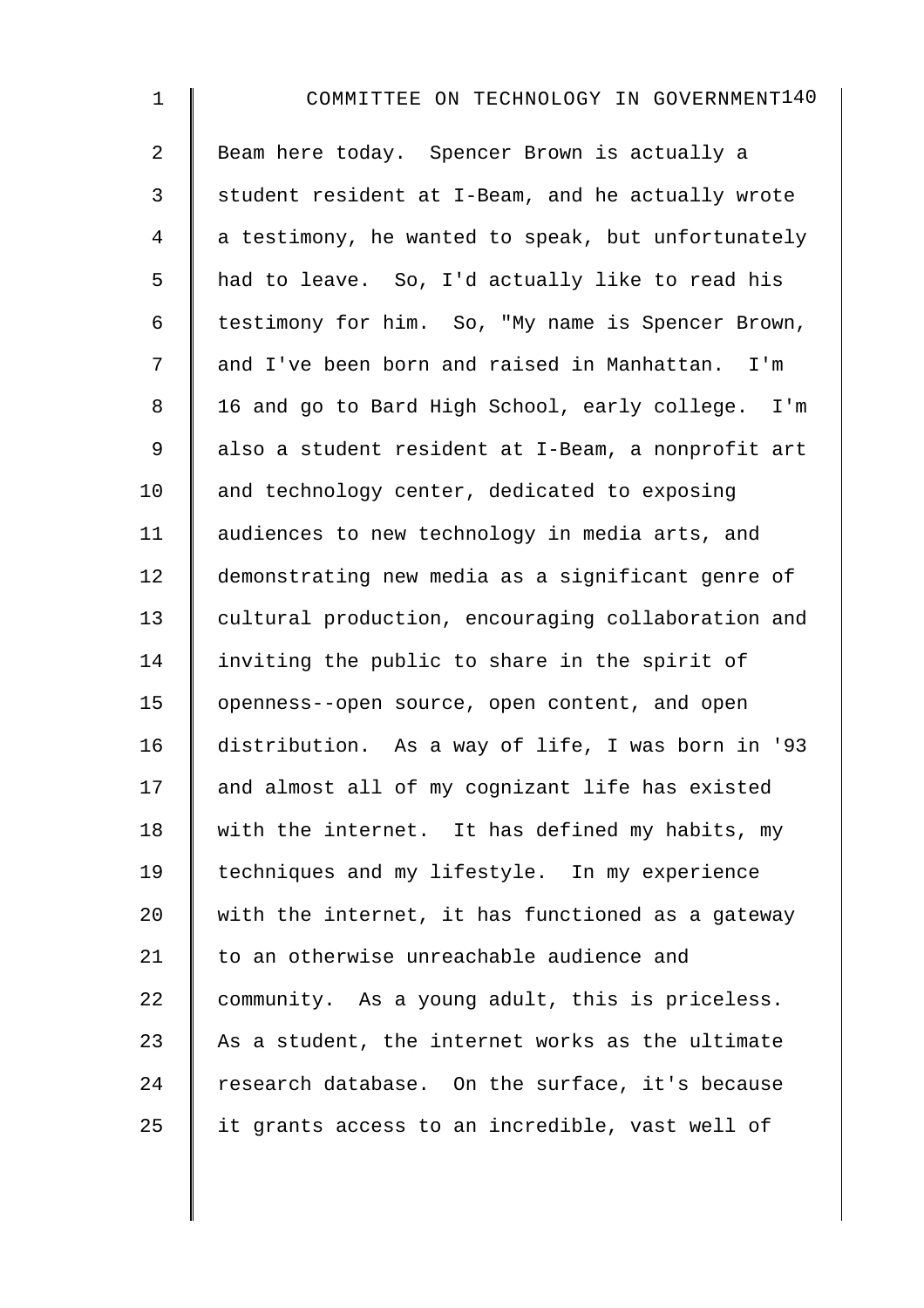1 COMMITTEE ON TECHNOLOGY IN GOVERNMENT141 2 information. But what makes it so innovative and 3 useful is the fact that it's possible to 4 investigate further than what is actually just 5  $\parallel$  available as a first look. That is to say that 6 it's possible to discover a community around a 7 | certain topic, and create discussion with people. 8 As a teenager, the internet works as a platform to 9 | reach others with whom, without whom it would not 10  $\parallel$  be able to explore. For me, this is extremely 11 important, because it gives the ability to share 12 || my ideas, products and opinions on a more level 13 | playing field. As an artist, the internet is the 14 Ultimate studio, audio, library, full database and  $15$  | gallery. For me, it's possible to access content 16  $\parallel$  on a level with which the freedom and openness of  $17$  | the access to the internet would never be 18 | conceivable. The internet also works in the 19 | production aspect of my art. I use it find a 20 community with whom my work is significant and I 21  $\parallel$  can get specific critics or ideas to expand my 22 work. Today most of the internet uses the 23 consumers, with only a smaller amount using the 24 internet in creative ways. If we do not make sure 25  $\parallel$  that the internet is kept open and accessible,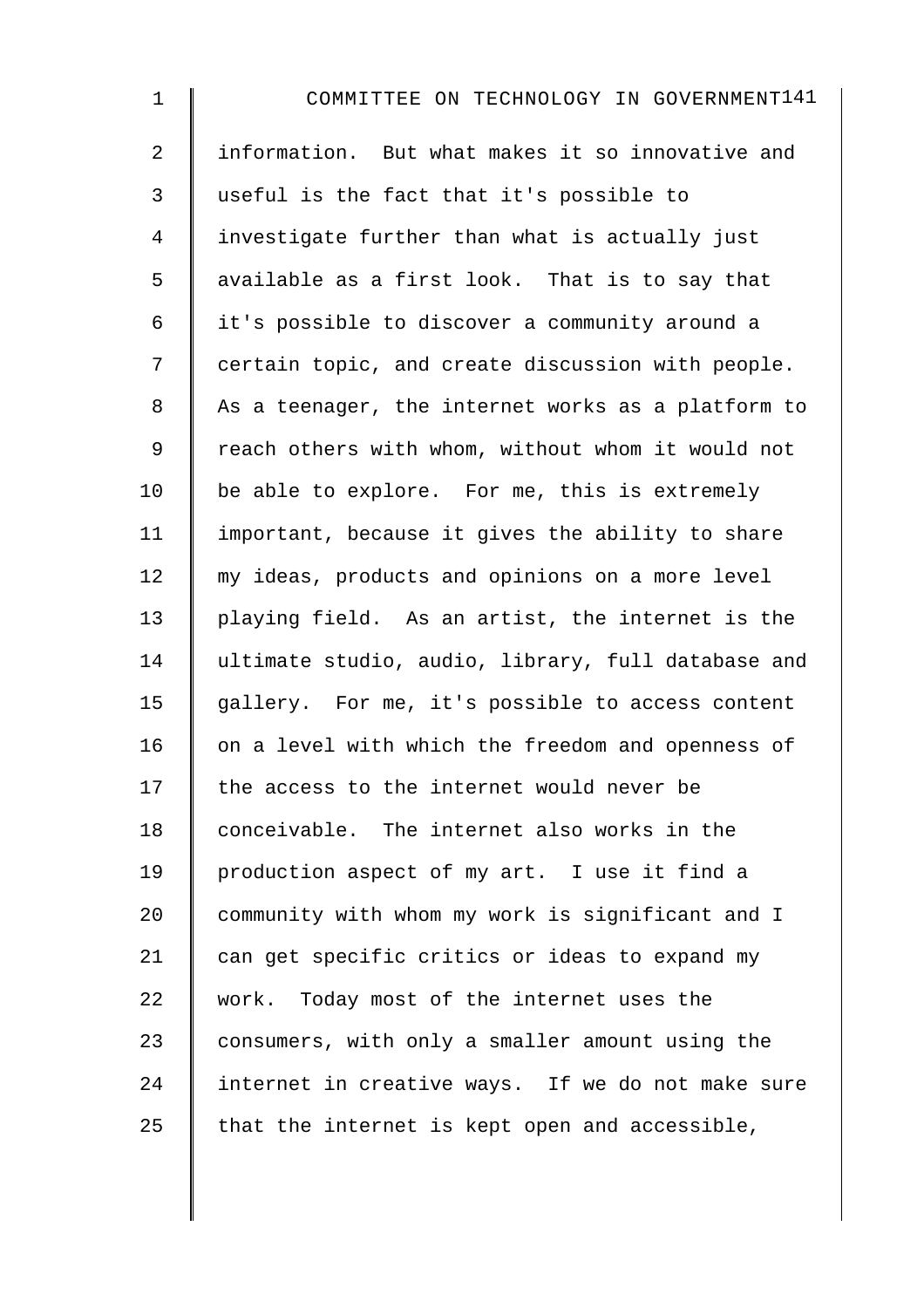1 COMMITTEE ON TECHNOLOGY IN GOVERNMENT142 2 which people, and people can communicate and 3 explore freely and effectively, we will lose one 4 | of the most influential and important tolls 5 currently in society. The internet has created 6 Something which has never been done before, and  $7 \parallel$  this is the creation of a way for people to share 8 | their ideas with the world in a quick, easy and 9 | effective method. Never before has it been 10 | possible for a New York teenager to get critical 11 comments on his work from people all over the 12 country, in a matter of minutes. To conclude, an 13 | open and non discriminatory network is the very 14 | heart of the internet. It's why we have the 15 | internet community that we have today. If this is 16  $\parallel$  not preserved, the internet as we know it will 17 disappear. The control over what consumers and 18 creative individuals see and do online will pass 19 Trom the consumer and creative user to the 20 telephone and cable companies, removing its 21 | usefulness as a creative source." 22 **CHAIRPERSON BREWER:** Thank you, and 23  $\parallel$  tell him to say hello to Catherine Snyderman, 24 who's in his class. Catherine Snyderman  $25$  [phonetic]. Thank you, go ahead.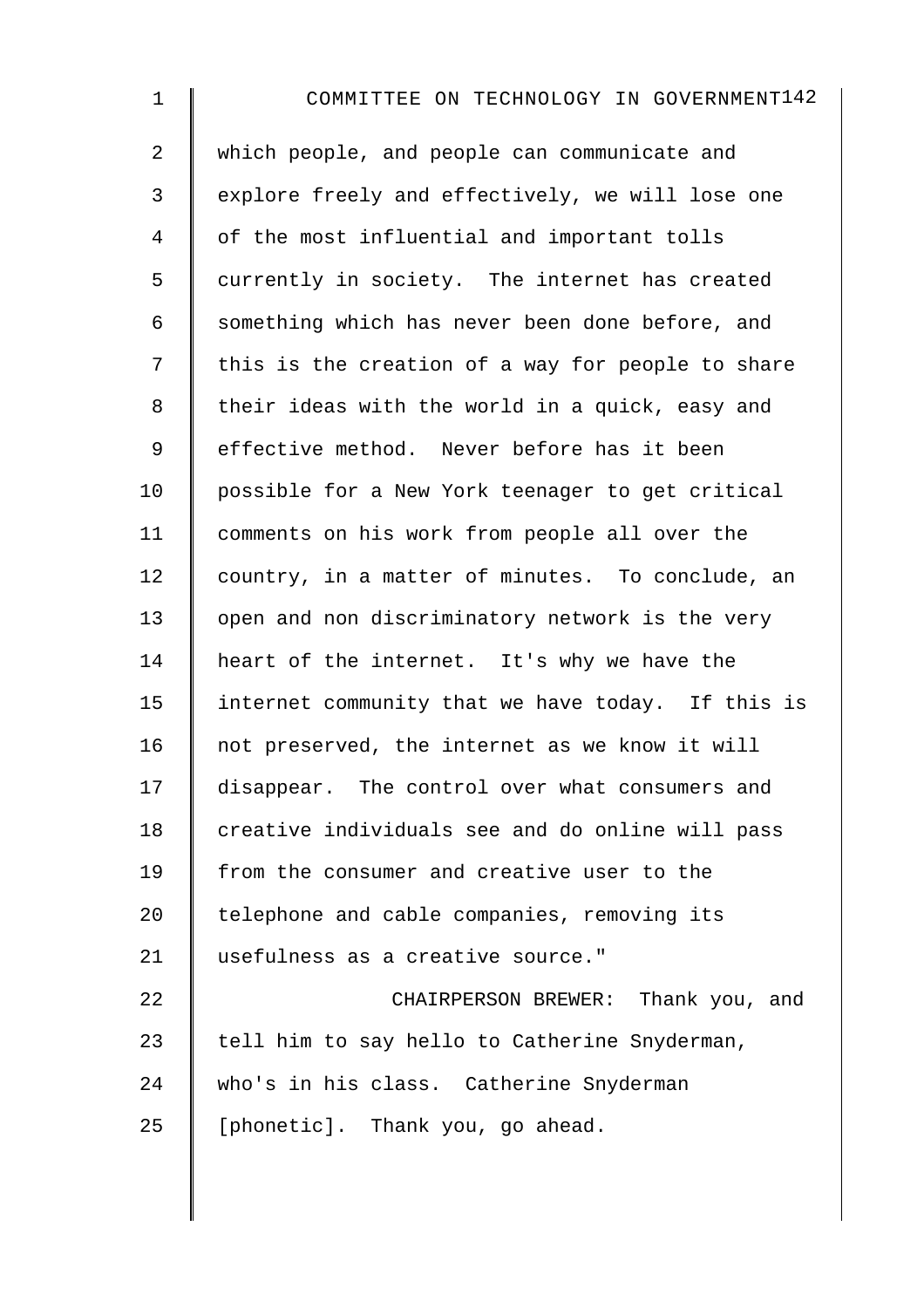| 1  | COMMITTEE ON TECHNOLOGY IN GOVERNMENT143           |
|----|----------------------------------------------------|
| 2  | EMMA LLOYD: Thank you.                             |
| 3  | CHAIRPERSON BREWER: Whoever's                      |
| 4  | next.                                              |
| 5  | JAMES VASILE: Thank you,                           |
| 6  | Chairperson Brewer, for inviting me here today.    |
| 7  | My name is James Vasile and I am here today on     |
| 8  | behalf of the Software Freedom Law Center, a pro   |
| 9  | bono, nonprofit law firm exclusively devoted to    |
| 10 | representing people who make free and open source  |
| 11 | software. And that's software that is distributed  |
| 12 | with source code and permission to share, copy,    |
| 13 | modify that software and that code. Wikipedia,     |
| 14 | Firefox and Open Office are notable examples of    |
| 15 | free software used by many New Yorkers every day.  |
| 16 | I'm here today for two purposes. One is to urge    |
| 17 | passage of the resolution, and two is to invite    |
| 18 | the Council to take a step further than 712-A, and |
| 19 | require net neutrality and other consumer          |
| 20 | protection provisions be included in the franchise |
| 21 | agreements that are currently being renegotiated   |
| 22 | with the broadband cable providers in New York     |
| 23 | City. So, first the resolution: I urge the         |
| 24 | Council to view the Internet Freedom Protection    |
| 25 | Act not as a limitation on the operations of       |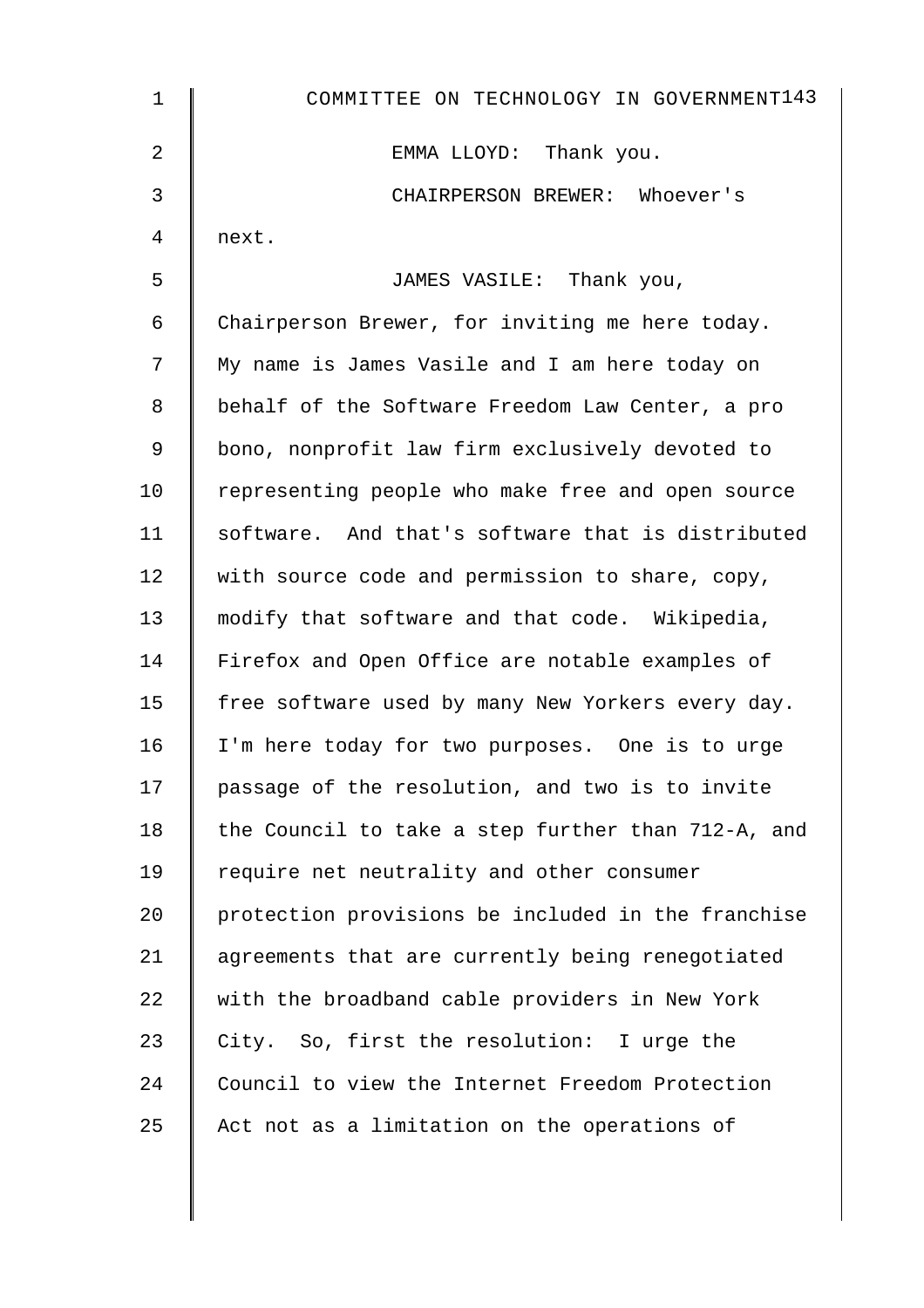| 1              | COMMITTEE ON TECHNOLOGY IN GOVERNMENT144           |
|----------------|----------------------------------------------------|
| $\overline{a}$ | broadband providers, but instead as what it really |
| 3              | is, which is a consumer protection measure. It's   |
| 4              | a consumer protection measure designed to protect  |
| 5              | New Yorkers from anti-competitive, and anti-       |
| 6              | consumer practices. Other people have come up      |
| 7              | here today to talk about what some of those        |
| 8              | practices might be, but I'd like to sort of talk   |
| 9              | about some concrete examples of what that scenario |
| 10             | might look like, how that would actually play out. |
| 11             | And what degradation of service means in actual    |
| 12             | practice in the future, would be, you know, New    |
| 13             | Yorkers faced with the frustrating, nonsensical    |
| 14             | choice between different providers providing       |
| 15             | different kinds of service and different types of  |
| 16             | content. So, you might be faced with a choice of,  |
| 17             | you know, Time Warner, who has an exclusive deal   |
| 18             | with, say, Facebook, for Verizon, which has an     |
| 19             | exclusive deal with MySpace, and choosing a        |
| 20             | service provider suddenly becomes also choosing    |
| 21             | what services you're going to be able to consume,  |
| 22             | or how much you're going to pay for those          |
| 23             | services. You might be faced with a situation      |
| 24             | where Verizon degrades third party voice over IP   |
| 25             | service, such as Skype, which tons of New Yorkers  |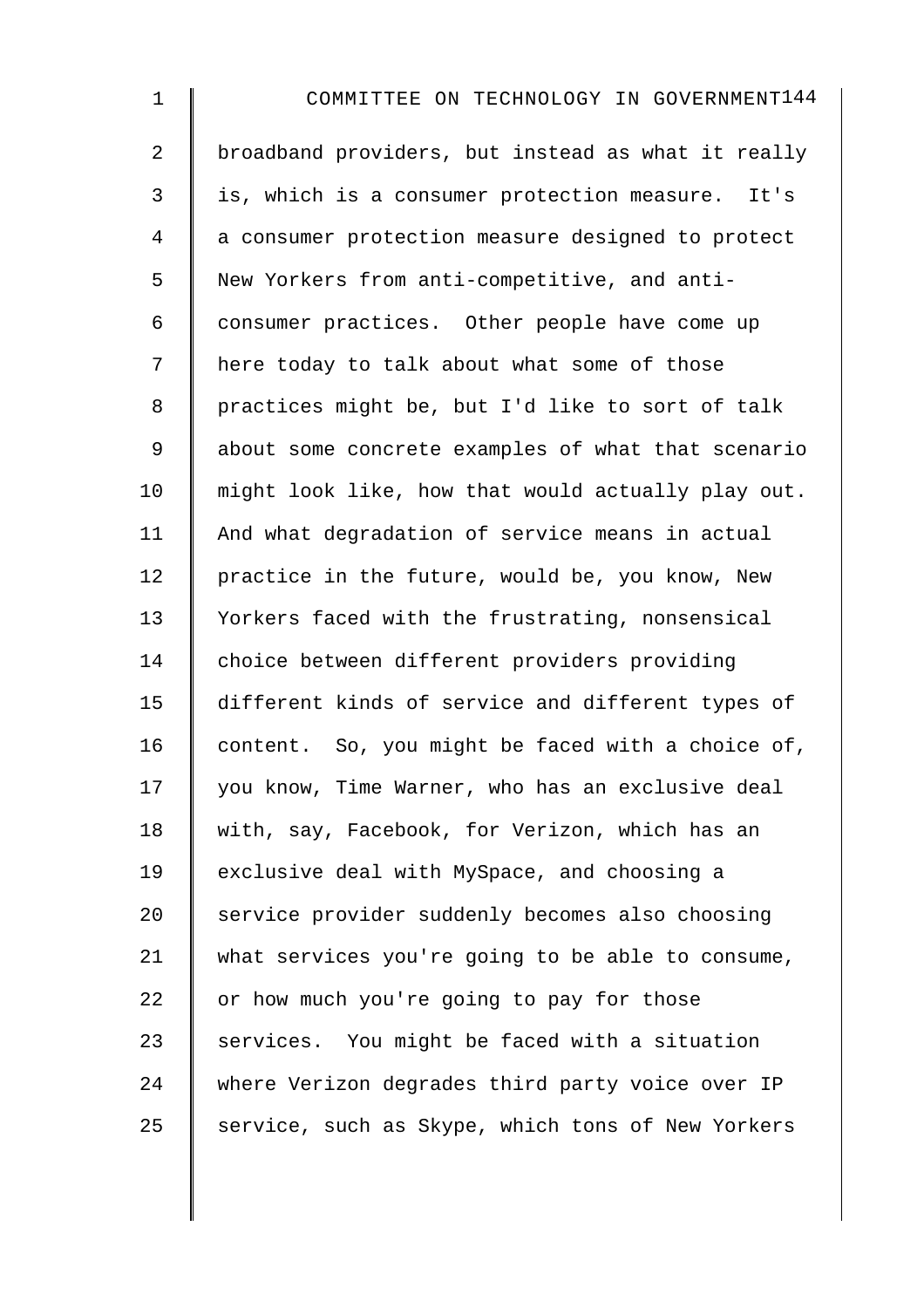| $\mathbf 1$    | COMMITTEE ON TECHNOLOGY IN GOVERNMENT145           |
|----------------|----------------------------------------------------|
| $\overline{2}$ | use to communicate with people all over the world. |
| 3              | There's a lot of immigrants in New York who use    |
| 4              | Skype to talk to people back home. And they do it  |
| 5              | at very, at a very low cost. Now Skype competes    |
| 6              | pretty heavily with services like Verizon's FIOS   |
| 7              | service, which includes a voice component. And     |
| 8              | without net neutrality, there's no reason why      |
| $\mathsf 9$    | Verizon couldn't refuse to carry Skype traffic.    |
| 10             | There's no reason why Verizon couldn't degrade     |
| 11             | Skype traffic to the point where it's either less  |
| 12             | desirable or completely unusable, simply to        |
| 13             | prevent it from competing with Verizon's own       |
| 14             | services. So, people have come up here today,      |
| 15             | representatives of the broadband ISPs, and said    |
| 16             | "We don't need to worry about these nightmare      |
| 17             | scenarios, we don't need to worry about these      |
| 18             | examples, because, look, we've been here forever,  |
| 19             | and we haven't done these kinds of things." And    |
| 20             | I'm here to tell you that that simply isn't true.  |
| 21             | In 2007, Comcast actively disrupted peer-to-peer   |
| 22             | file sharing network. Now this is pretty commonly  |
| 23             | known and there was a lot of outrage over it, but  |
| 24             | there's other, more subtle instances of people, of |
| 25             | companies, discriminating between different kinds  |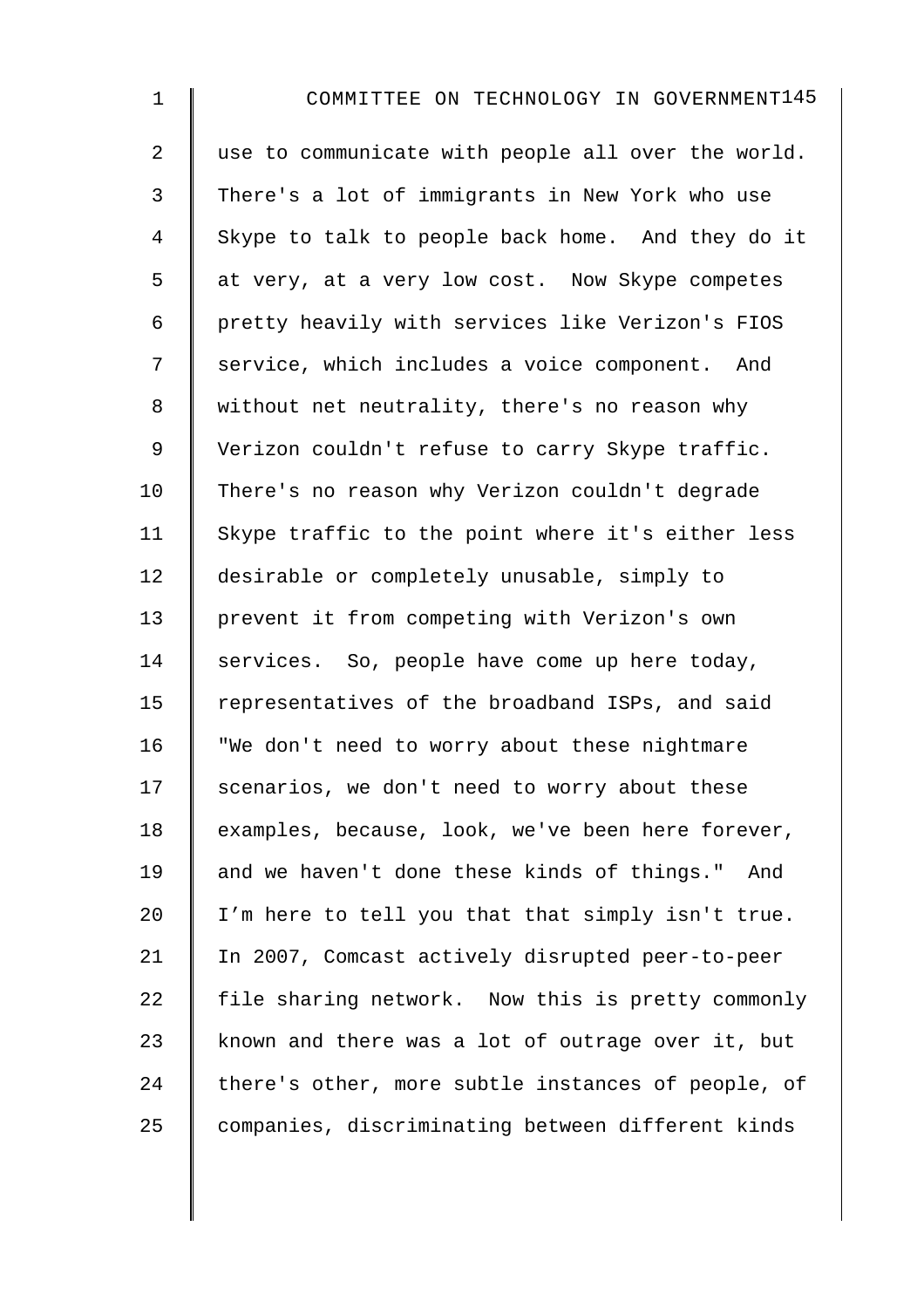| $\mathbf 1$    | COMMITTEE ON TECHNOLOGY IN GOVERNMENT146           |
|----------------|----------------------------------------------------|
| $\overline{2}$ | of content. And price discriminating between       |
| 3              | their customers. For example, with Cablevision     |
| 4              | service, you can't get outbound port 25, which is  |
| 5              | an email port that allows you to send email using  |
| 6              | certain kinds of services. You can't get inbound   |
| 7              | port 80, so you can't actually surf web pages over |
| 8              | the web with a dynamic IP address, if you're a     |
| 9              | Verizon customer. These sorts of problems allow,   |
| 10             | these sorts of provisions allow the broadband ISPs |
| 11             | to price discriminate between customers and charge |
| 12             | people who want to send email more money, people   |
| 13             | who want to surf web pages more money. And that's  |
| 14             | the kind of thing that is starting to happen more  |
| 15             | and more, in the broadband market. And without     |
| 16             | net neutrality principles to prevent it from       |
| 17             | furthering, we're starting to take those steps     |
| 18             | down the slipper slope. So, Resolution 712-A is a  |
| 19             | move towards preventing us from going down the     |
| 20             | road to discriminatory services.                   |
| 21             | CHAIRPERSON BREWER: Start to wrap                  |
| 22             | up. I know you had wanted to talk about the        |
| 23             | franchises, but start to wrap up.                  |
| 24             | JAMES VASILE: Sure, let me, the--                  |
| 25             | the franchise agreements that govern, that allow   |
|                |                                                    |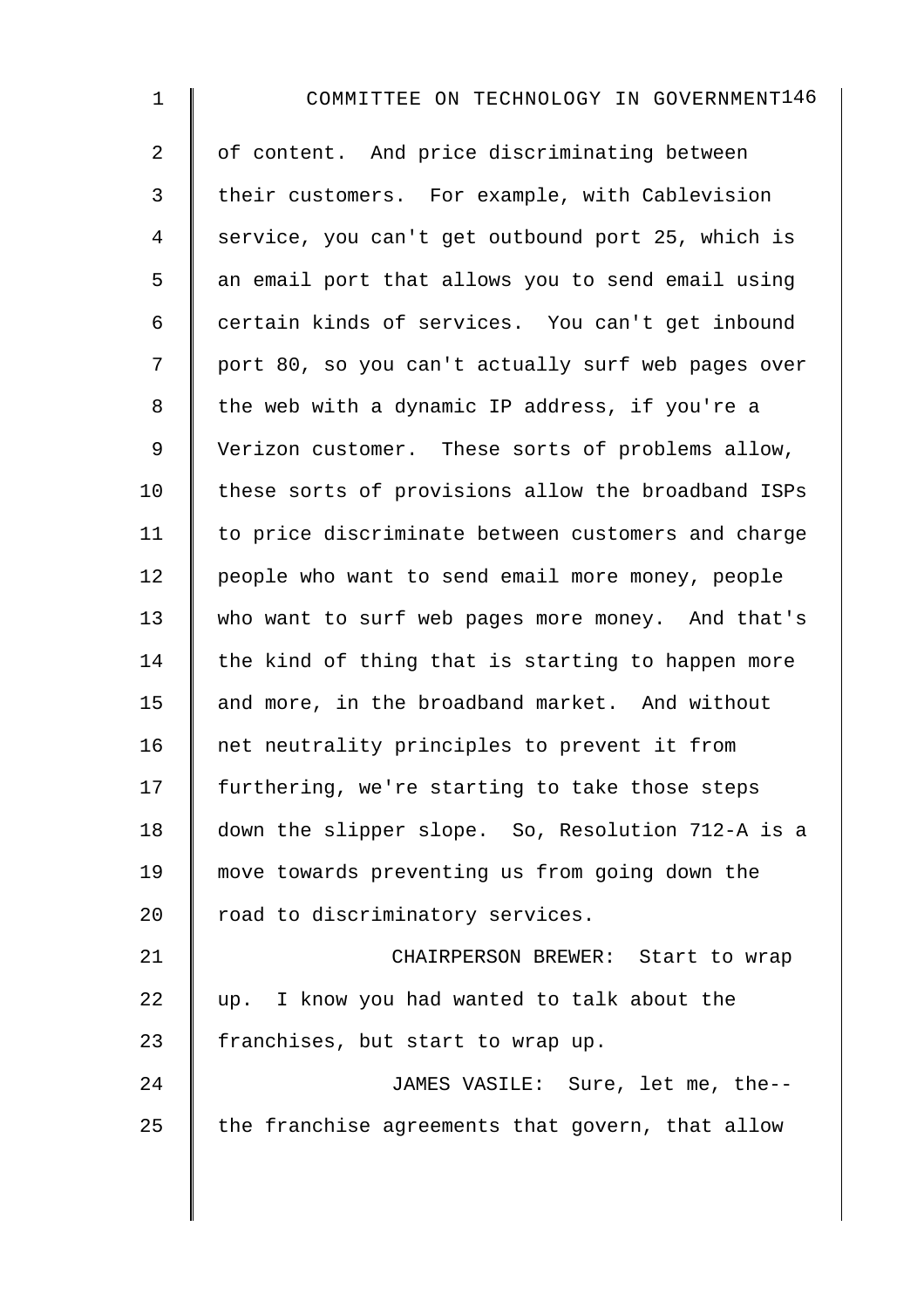| 1              | COMMITTEE ON TECHNOLOGY IN GOVERNMENT147           |
|----------------|----------------------------------------------------|
| $\overline{2}$ | the various ISPs to serve broadband in New York    |
| 3              | lapsed in 2008. Those agreements are currently,    |
| 4              | they've been replaced by temporary agreements, and |
| 5              | a long term agreement is being renegotiated with   |
| 6              | DOIT. Now, once that agreement is finalized with   |
| 7              | the City, the agreement comes to the City Council  |
| 8              | for approval, which means you guys have the power  |
| $\mathsf 9$    | to decide to--                                     |
| 10             | CHAIRPERSON BREWER: We don't see                   |
| 11             | it.                                                |
| 12             | JAMES VASILE: You don't see it.                    |
| 13             | CHAIRPERSON BREWER: No, it's the                   |
| 14             | Borough President's representatives, and the       |
| 15             | Mayor's representatives. And maybe the Public      |
| 16             | Advocate. Yeah.                                    |
| 17             | JAMES VASILE: What I would urge is                 |
| 18             | that the City Council take steps to make sure that |
| 19             | the franchise agreements that are put in place     |
| 20             | include net neutrality guarantees, and other       |
| 21             | consumer protection measures, specifically what    |
| 22             | I'd like to see is limitation, no limitations on   |
| 23             | connecting devices to the network, no limitations  |
| 24             | on static IP addresses, which they currently       |
| 25             | charge extra for. And--                            |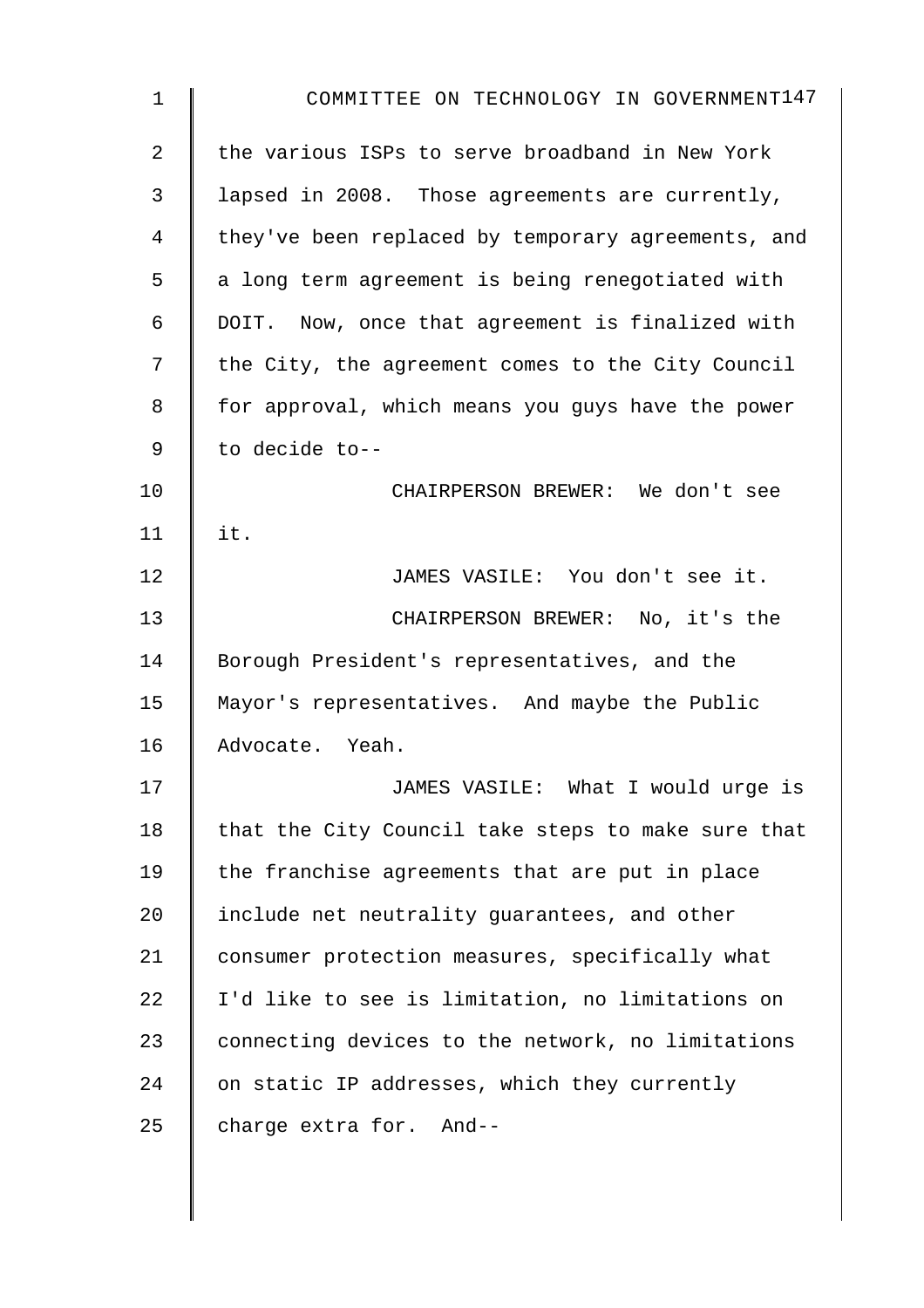| $\mathbf 1$ | COMMITTEE ON TECHNOLOGY IN GOVERNMENT148           |
|-------------|----------------------------------------------------|
| 2           | CHAIRPERSON BREWER: That needs to                  |
| 3           | go before the Franchise Review Commission, just so |
| 4           | you know. I mean, I hear you, we could have some   |
| 5           | influence.                                         |
| 6           | JAMES VASILE: Mmhm.                                |
| 7           | CHAIRPERSON BREWER: But that's                     |
| 8           | definitely, the Borough President has a rep, as    |
| 9           | well as all of the Mayor's people. So, just so     |
| 10          | you know. But you can continue, I'm just letting   |
| 11          | you know.                                          |
| 12          | JAMES VASILE: That last thing I                    |
| 13          | would like to see is an end to limitations on      |
| 14          | sharing of bandwidth. Right now, people who buy    |
| 15          | bandwidth from their ISP are prohibited by their   |
| 16          | agreements with the ISP from sharing that          |
| 17          | bandwidth with other people. And that plays out    |
| 18          | in very concrete, real world ways. I mean,         |
| 19          | landlords who want to plug in a wireless router to |
| 20          | offer wireless internet to their tenants, to       |
| 21          | attract potential tenants, are currently           |
| 22          | prohibited from doing that. Nobody would           |
| 23          | countenance GM preventing people from lending      |
| 24          | their cars to other people. If you buy bandwidth   |
| 25          | from Time Warner, from cable, from Verizon, you    |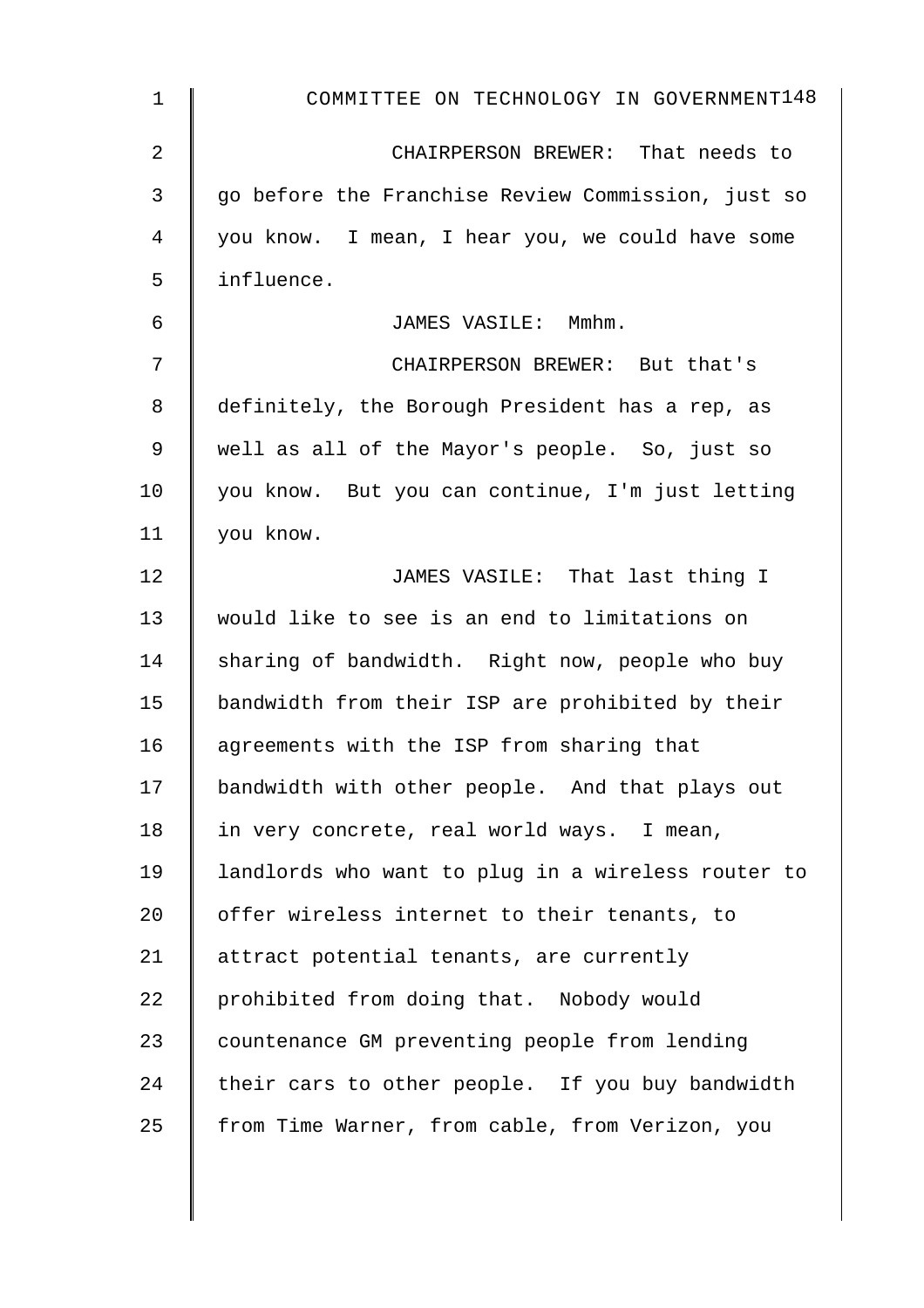| $\mathbf 1$ | COMMITTEE ON TECHNOLOGY IN GOVERNMENT149           |
|-------------|----------------------------------------------------|
| 2           | should be able to do with it as you see fit. And   |
| 3           | that includes making the best possible use of it   |
| 4           | and sharing it with other people. So these are     |
| 5           | the kinds of consumer protection measures I would  |
| 6           | urge the Council to support. Thank you.            |
| 7           | CHAIRPERSON BREWER: Thank you very                 |
| 8           | much. Next, sir.                                   |
| 9           | JEHANGIR KHATTAK: Thank you. My                    |
| 10          | name is Jehangir Khattak, I am the Communications  |
| 11          | Manager, at the New York Community Media Alliance. |
| 12          | We are a not-for-profit organization that works    |
| 13          | for the promotion of ethnic and community media in |
| 14          | New York and New Jersey. And today I am here to    |
| 15          | support Resolution 712-A because we feel that it's |
| 16          | very important for the immigrant communities and   |
| 17          | the minority communities, and the media that is    |
| 18          | representing those communities. NYCMA is very      |
| 19          | closely working with this media sector, which is   |
| 20          | pretty large in New York. To catch up with the     |
| 21          | emerging technology curve in the information       |
| 22          | sector, we have been organizing training sessions  |
| 23          | for more efficient use of web based tools for      |
| 24          | reporting and encouraging publications of this     |
| 25          | media sector, to better organize their web         |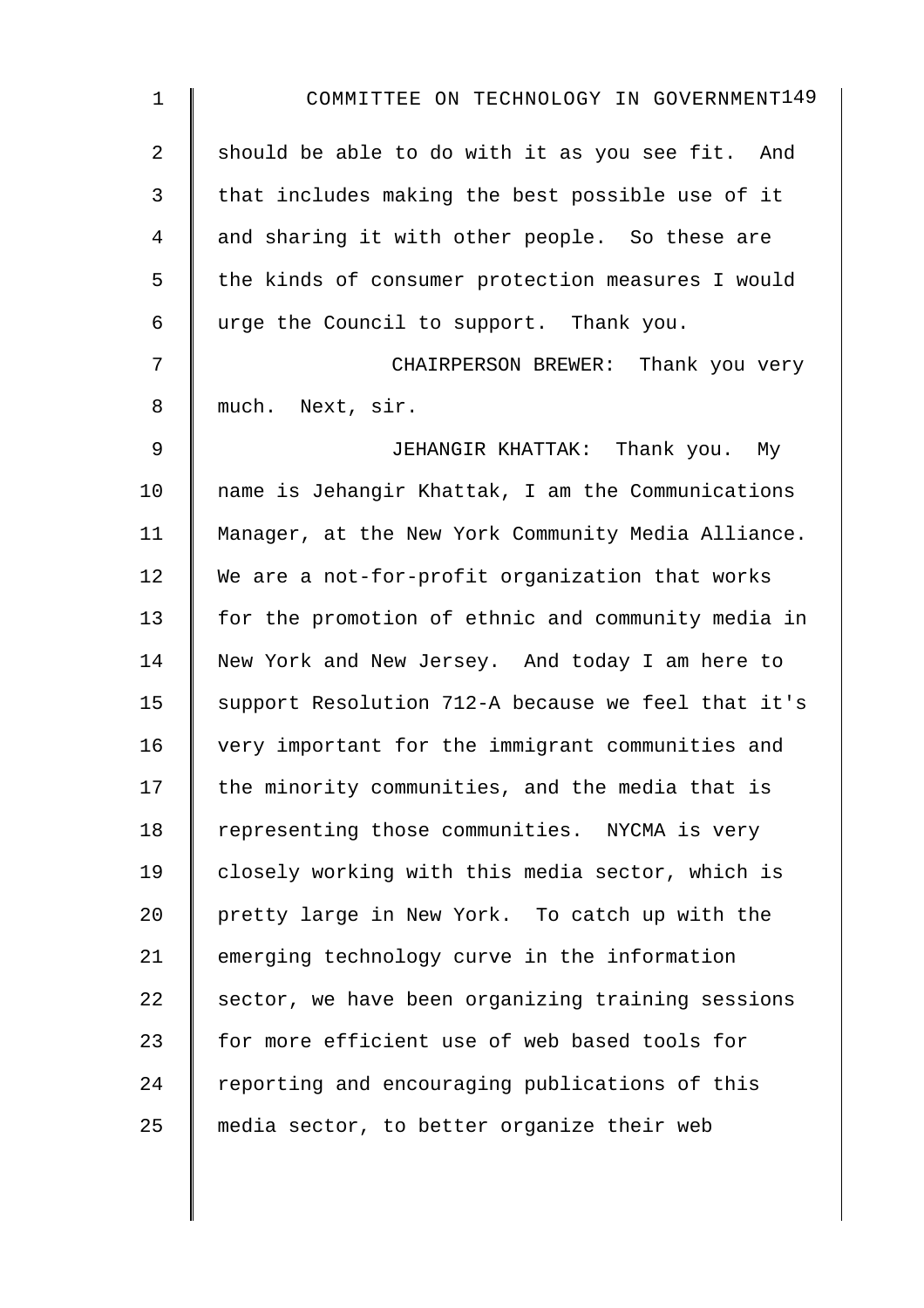1 COMMITTEE ON TECHNOLOGY IN GOVERNMENT150 2 | presence. We are also actively working to educate 3 Ithis media sector on the importance of net 4 neutrality and other media policy issues, by 5 | planning a forum in collaboration with People's 6 | Production House and other partners next year. We 7 | feel that there are social justice implications 8 | for these communities when they cannot connect the 9 dots between the realities and access to the 10 | internet. For example, what does it mean if 11 popular Skype is no longer available for low cost? 12  $\parallel$  And what does it mean for students who lack 13 internet access? And what about their academic 14 success? Also, what does it mean if news from the 15 home country can only accessed through the 16 internet, and the internet is no longer available 17 because it is no longer affordable to go online? 18 These are not simple questions. These are the 19 possibilities which will adversely impact the 20 communities if net neutrality is lost. Net 21  $\parallel$  neutrality is the beginning of a larger 22 conversation on the future of internet. The 23 | larger goal is affordable and open internet access 24 for everyone and everywhere. Net neutrality  $25$  recognizes that the internet is an essential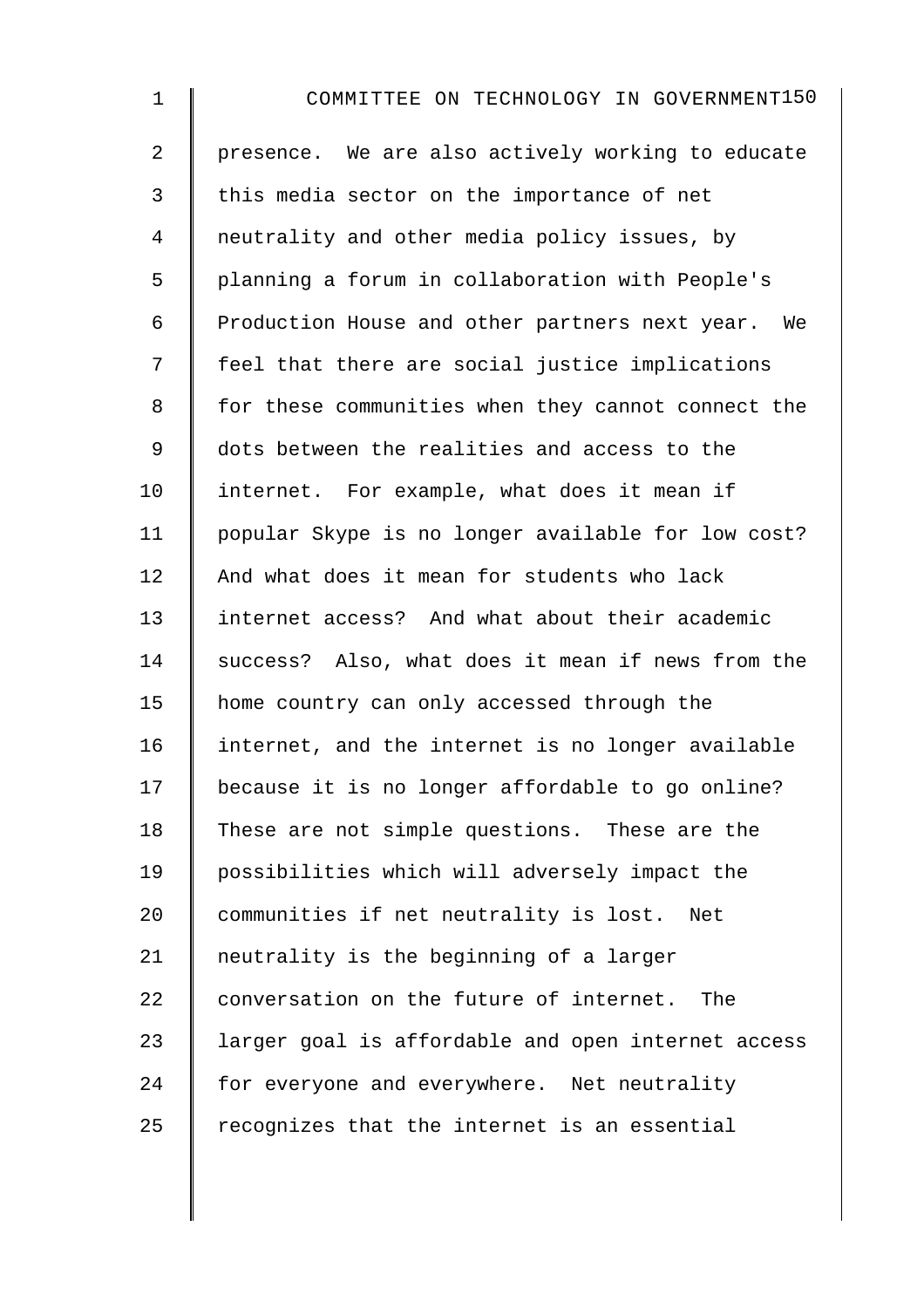| $\mathbf 1$    | COMMITTEE ON TECHNOLOGY IN GOVERNMENT151           |
|----------------|----------------------------------------------------|
| $\overline{a}$ | infrastructure for economic, social and political  |
| 3              | activity, and not just a private commodity to be   |
| 4              | controlled by corporations. That's why we do not   |
| 5              | just support the calls for new FCC regulations to  |
| 6              | break the monopoly of few companies, but also want |
| 7              | more serious efforts to create greater             |
| 8              | understanding of the issue of net neutrality       |
| 9              | itself. We appreciate the City Council's           |
| 10             | resolution and strongly support it in the          |
| 11             | community, as well. Thank you for your time.       |
| 12             | CHAIRPERSON BREWER: Thank you all                  |
| 13             | very much. I really appreciate it. And Mr.         |
| 14             | Peterson, we may be in touch for further           |
| 15             | information, so thank you so much. Just hours      |
| 16             | late, and my voice is going. Thank you very much.  |
| 17             | The next panel is Ben Kallos, from Open Government |
| 18             | Foundation; Colleen Gibney from ITAC; and Michael  |
| 19             | Posinsky [phonetic] from Infocom. - -<br>And       |
| 20             | there's one more panel after this, and then that's |
| 21             | it. [pause] Welcome. Whoever would like to         |
| 22             | start.                                             |
| 23             | BEN KALLOS: If I may?                              |
| 24             | CHAIRPERSON BREWER: Ben always                     |
| 25             | wants to start first.                              |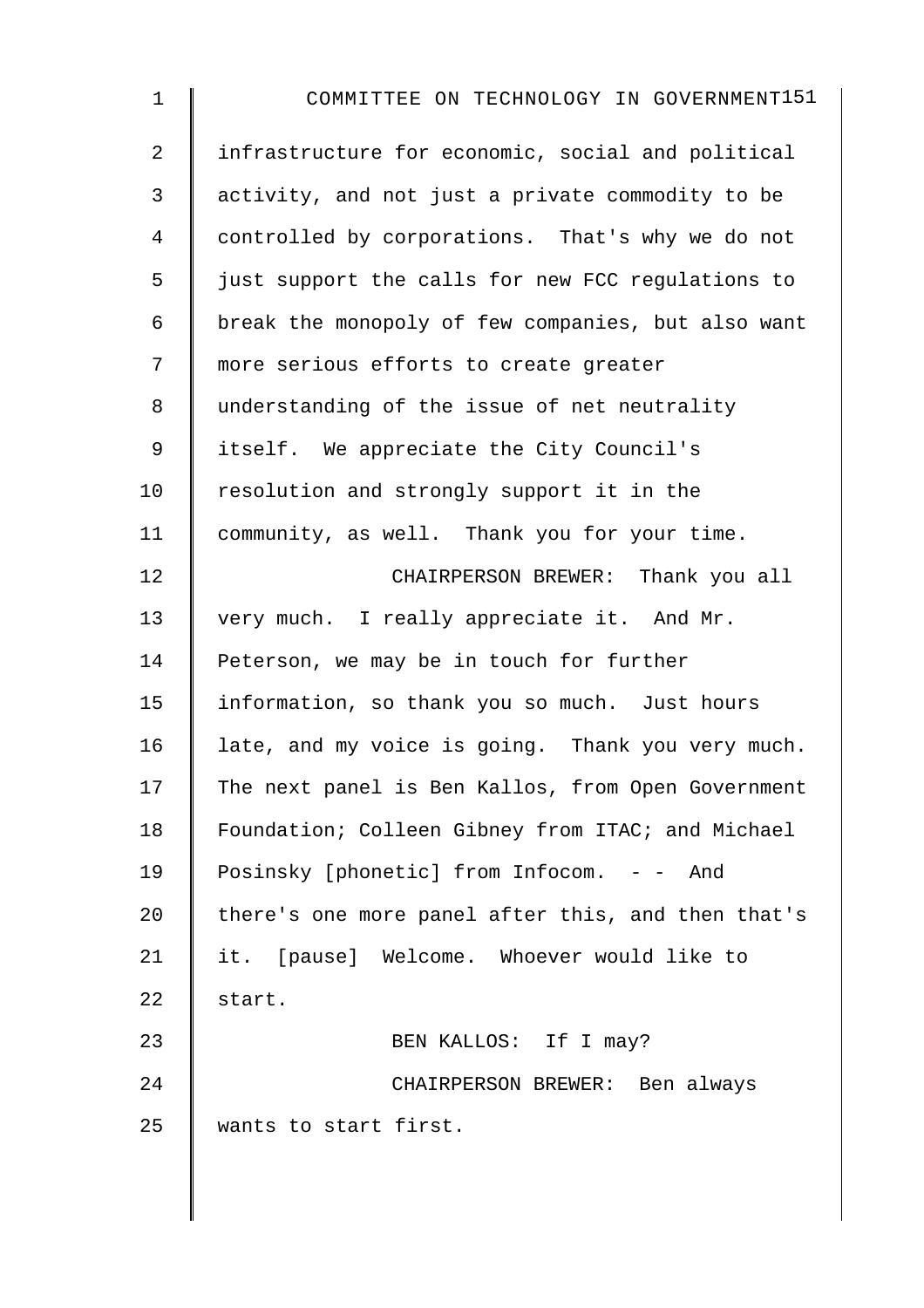| $\mathbf 1$    | COMMITTEE ON TECHNOLOGY IN GOVERNMENT152           |
|----------------|----------------------------------------------------|
| $\overline{2}$ | BENJAMIN KALLOS: Yes, please.                      |
| 3              | Good morning to the greater technology community.  |
| 4              | Council Members Fidler, Gerson, James, Liu,        |
| 5              | Sanders and de Blasio, thank you for recognizing   |
| 6              | the importance of this issue, and for sponsoring   |
| 7              | this resolution. Council Member Brewer, Council    |
| 8              | and Committee staff members, Kunal and Sam, thank  |
| 9              | you for your amazing work on this Committee, and   |
| 10             | commitment to continuing to address issues of      |
| 11             | importance to the technology community like        |
| 12             | network neutrality. You guys do a lot of hard      |
| 13             | work and you deserve recognition. My name's        |
| 14             | Benjamin Kallos, I'm here before you today as a    |
| 15             | Cofounder of the Open Government Foundation, a New |
| 16             | York State nonprofit, which aims to bring greater  |
| 17             | transparency, accountability and openness to       |
| 18             | government by making information available online  |
| 19             | for all to see. We're here today in response to    |
| 20             | the Committee's call for testimony on two issues.  |
| 21             | First, will the network neutrality principles as   |
| 22             | articulated effectively obtain the goal of         |
| 23             | maintaining a free and open internet? Second,      |
| 24             | commenting on Resolution Number 712-A of 2007,     |
| 25             | which asks the Federal Communications Commission   |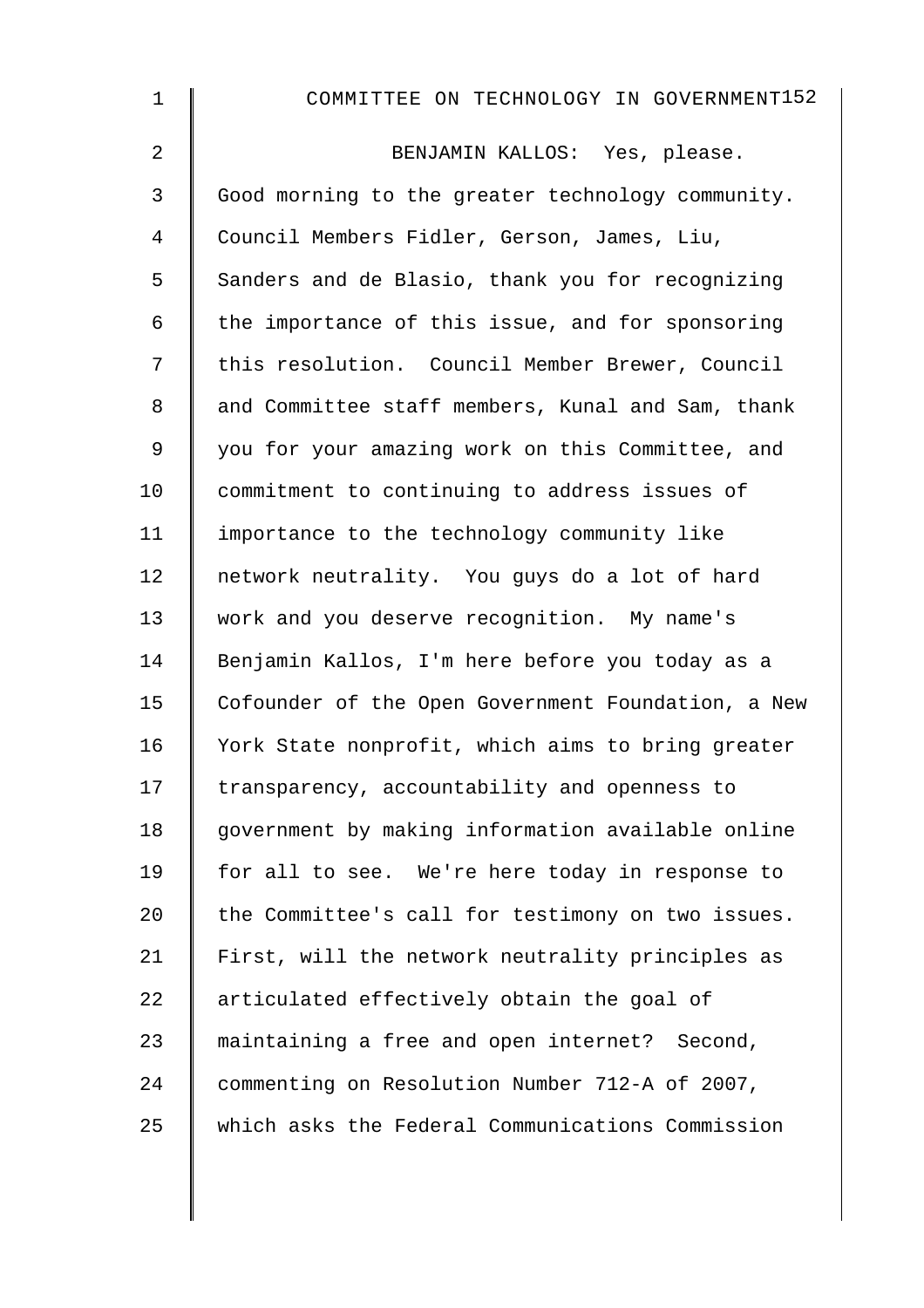1 COMMITTEE ON TECHNOLOGY IN GOVERNMENT153 2 and Congress to set firm network neutrality 3 | regulations. At this point, as the Chair will 4 | appreciate, I will depart from our written 5 | testimony in order to avoid repeating points made 6 | by experts more knowledgeable than myself, in 7 | favor of brevity. We seek to limit the scope of 8 | this conversation to that which has been set out 9 | by the FCC Notice of Proposed Rulemaking on 10 | October 22, 2009, which seeks only to discus the 11 | addition of nondiscrimination and transparency to 12 | its 2005 internet policy statement, best 13 Summarized as "any lawful content, any lawful 14 | application, any lawful device, any provider" in 15  $\parallel$  order to maintain the internet as free and open. 16 We also hope to suggest a more proactive approach  $17$  by the City Council in tackling these issues. 18 Regarding nondiscrimination principle, it should 19  $\parallel$  be noted that the FCC states in their notice that 20 cable and phone companies provide broadband 21 internet, have a conflict of interest due to  $22$   $\parallel$  online competition and the implementation of this 23 | principle is necessary to protect the interests of 24 the end user and the public. While this principle  $25$  would seek to eliminate the bulk of current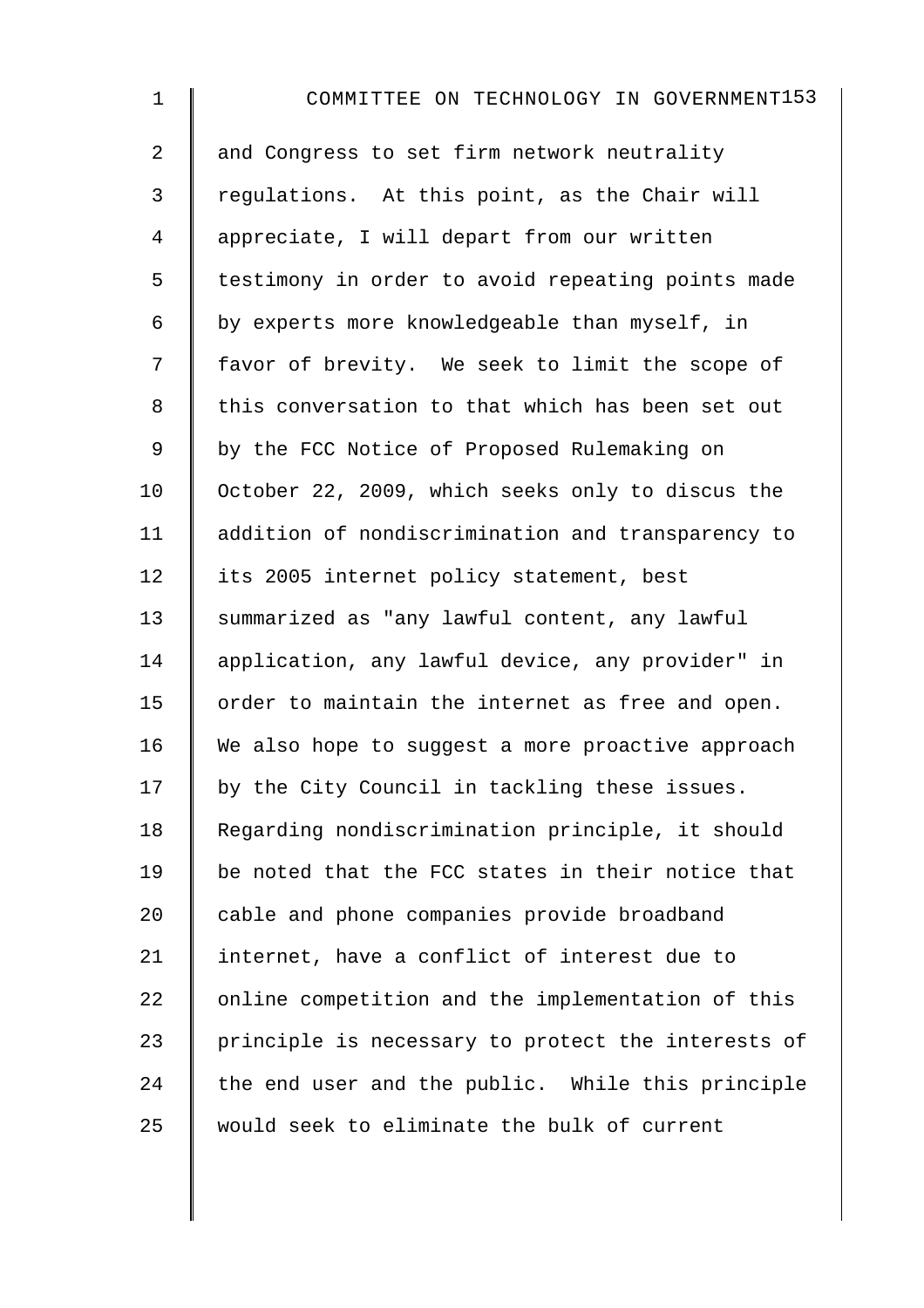| $\mathbf 1$    | COMMITTEE ON TECHNOLOGY IN GOVERNMENT154           |
|----------------|----------------------------------------------------|
| $\overline{2}$ | traffic shaping, by cable and phone companies,     |
| 3              | they're still empowered to engage in reasonable    |
| 4              | network management, which still might involve      |
| 5              | traffic shaping, and that's been alluded to in     |
| 6              | other testimonies. What drew particular attention  |
| 7              | from our organization is the sixth principle,      |
| 8              | which seeks to provide accountability for the      |
| 9              | broad, reasonable, network management powers it's  |
| 10             | providing through transparency. This principle,    |
| 11             | in further detail, requires that the provider of   |
| 12             | broadband internet access must make available      |
| 13             | relevant information regarding network management  |
| 14             | practices to the consumer who purchases their      |
| 15             | service, to content application and service        |
| 16             | providers who must ensure their offerings function |
| 17             | on the internet and to the commission. What is     |
| 18             | groundbreaking about this principle is the         |
| 19             | opportunity to codify a concept of accountability  |
| 20             | to both the end user and the fellow community, in  |
| 21             | a broad departure from typical accountability that |
| 22             | is only regulating agencies. As a nonprofit        |
| 23             | dedicated to transparency, accountability and      |
| 24             | openness, we strongly support these two new        |
| 25             | principles, which together would scale back        |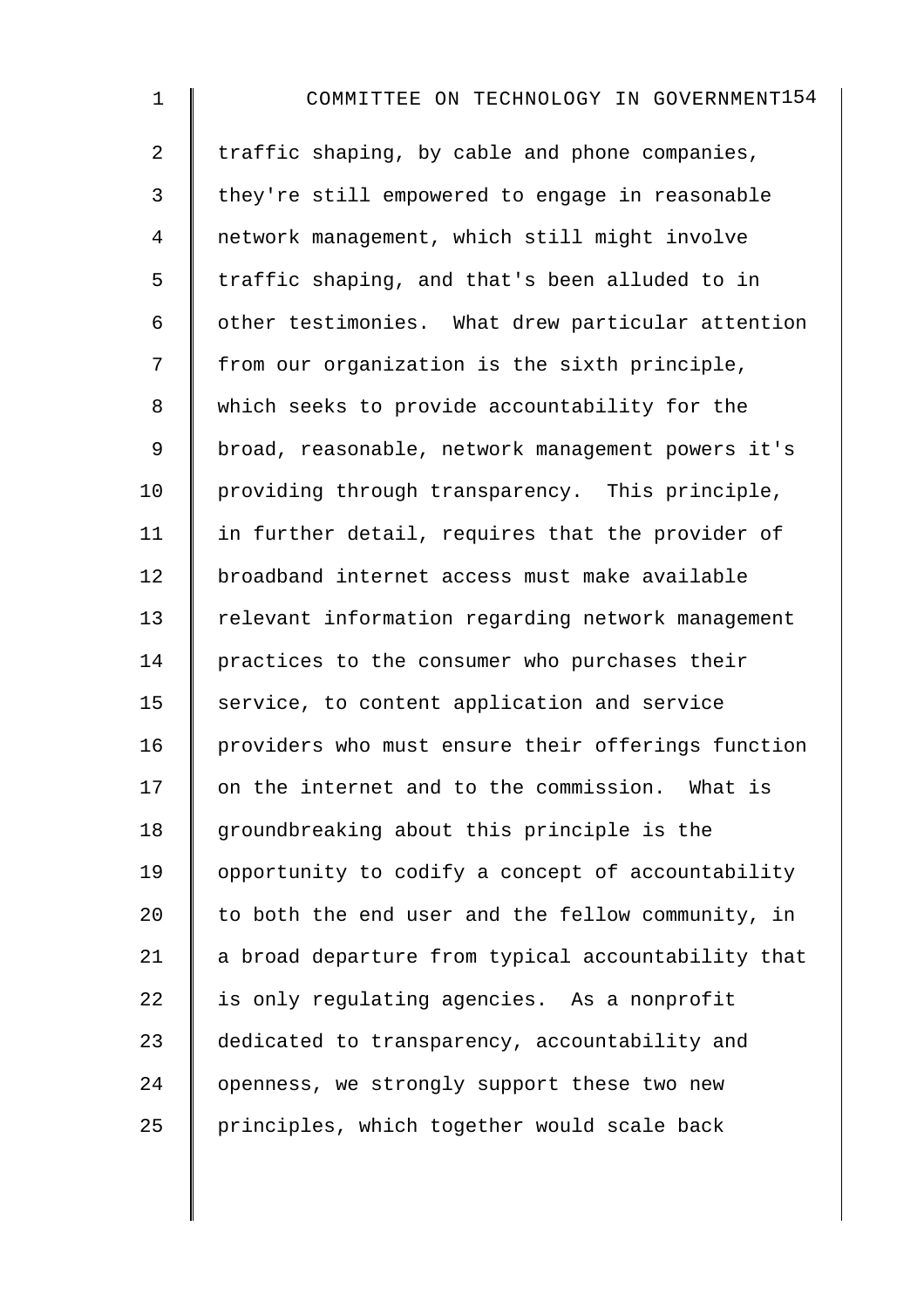| 1           | COMMITTEE ON TECHNOLOGY IN GOVERNMENT155           |
|-------------|----------------------------------------------------|
| 2           | behavior that currently threatens a free and open  |
| 3           | internet. We also believe the codification of      |
| 4           | principles would also help to begin an era of      |
| 5           | transparency, accountability and imparting the     |
| 6           | concept of responsibility of a service provider to |
| 7           | the consumer and the larger global community.      |
| 8           | With regard to a pro--more proactive approach by   |
| $\mathsf 9$ | the City Council, I will join my colleagues at the |
| 10          | Free Software Foundation in calling on the City    |
| 11          | Council to work with the franchise process. While  |
| 12          | the FCRC and the Mayor are heavily involved in it, |
| 13          | it is authorized by authorizing resolutions of the |
| 14          | City Council, the last of which was passed in      |
| 15          | 2008, provides for five year and fifteen years and |
| 16          | so on and so forth, but as of last year, Deputy    |
| 17          | Mayor Robert Lieber announced that they gave       |
| 18          | Verizon, a phone company, a cable television       |
| 19          | contract, where they could offer cable television  |
| 20          | over their lines, in exchange for adopting         |
| 21          | concepts introduced by Comptroller William         |
| 22          | Thompson for the cable consumers bill of rights    |
| 23          | for improved customer service protections, \$10    |
| 24          | million to NYCTV, and most importantly, bringing   |
| 25          | fiber optics to every street in New York City by   |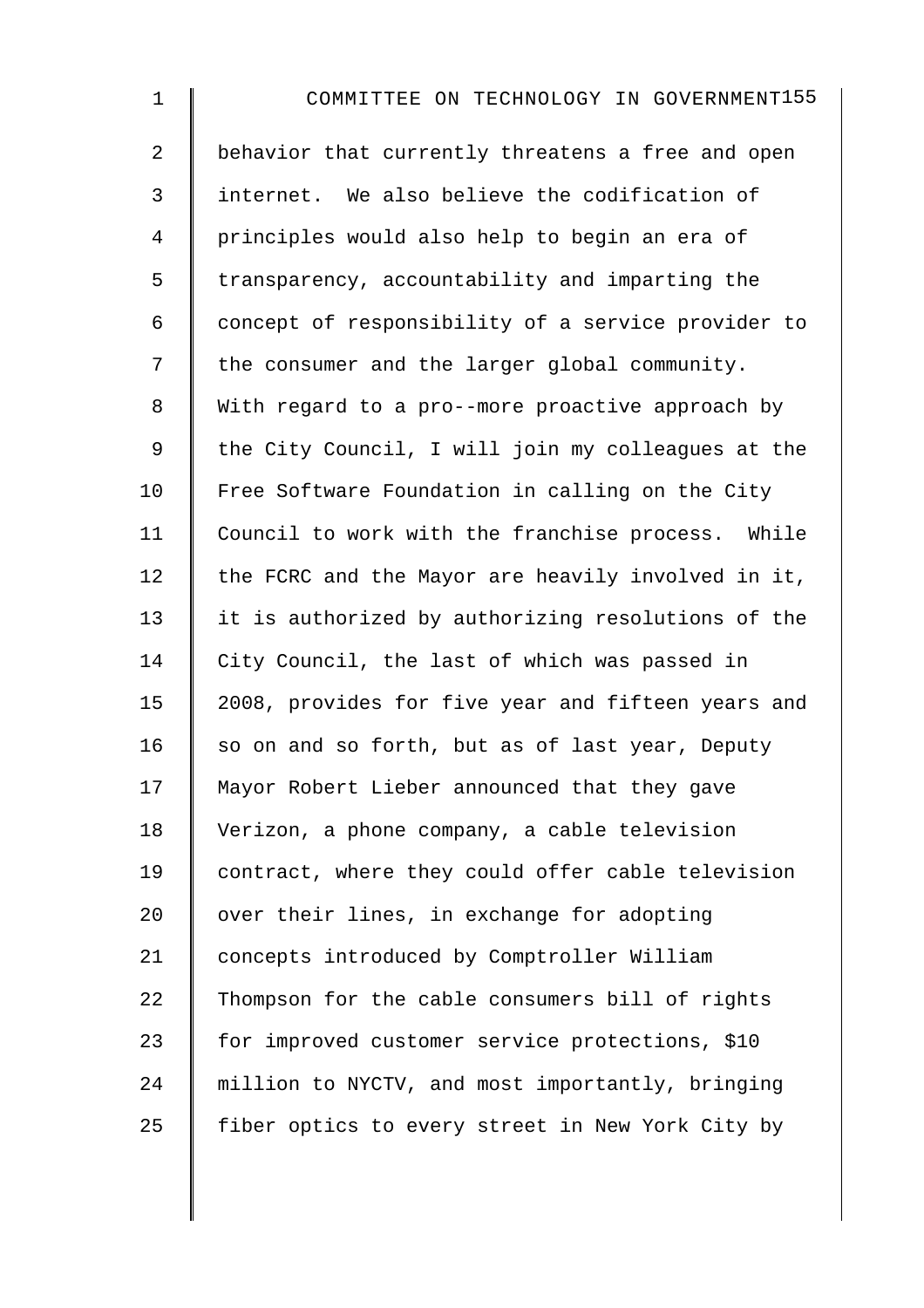| 1               | COMMITTEE ON TECHNOLOGY IN GOVERNMENT156           |
|-----------------|----------------------------------------------------|
| 2               | 2014, with 50 percent of the City--                |
| 3               | CHAIRPERSON BREWER: Ben, you got                   |
| 4               | to wrap up, though, come on, if you can.           |
| 5               | BENJAMIN KALLOS: No problem. We                    |
| 6               | suggest that the Council take a look at this       |
| 7               | approach and use your implementing resolution to   |
| 8               | make that available. With regard to the            |
| 9               | resolution itself, you're empowered to speak on    |
| 10 <sub>1</sub> | behalf of over eight million residents, and we     |
| 11              | suggest that you speak directly to the Notice of   |
| 12              | Proposed Rulemaking. The resolution was drafted    |
| 13              | in 2007, and the Notice of Proposed Rulemaking has |
| 14              | specific issues, it actually has over 150. So, if  |
| 15              | the resolution could be more geared to that, and   |
| 16              | the enacting clause strengthened to specifically   |
| 17              | mention the proposed principals, all six of them,  |
| 18              | oppose the implementation of manager of            |
| 19              | specialized services; and also include a           |
| 20              | requirement of communicating it to the FCC so that |
| 21              | it gets, becomes part of the public record; and to |
| 22              | the Congressional delegation and senators. Thank   |
| 23              | you again for considering network neutrality, we   |
| 24              | look forward to continuing to work with the New    |
| 25              | York City Council to make the world a little bit   |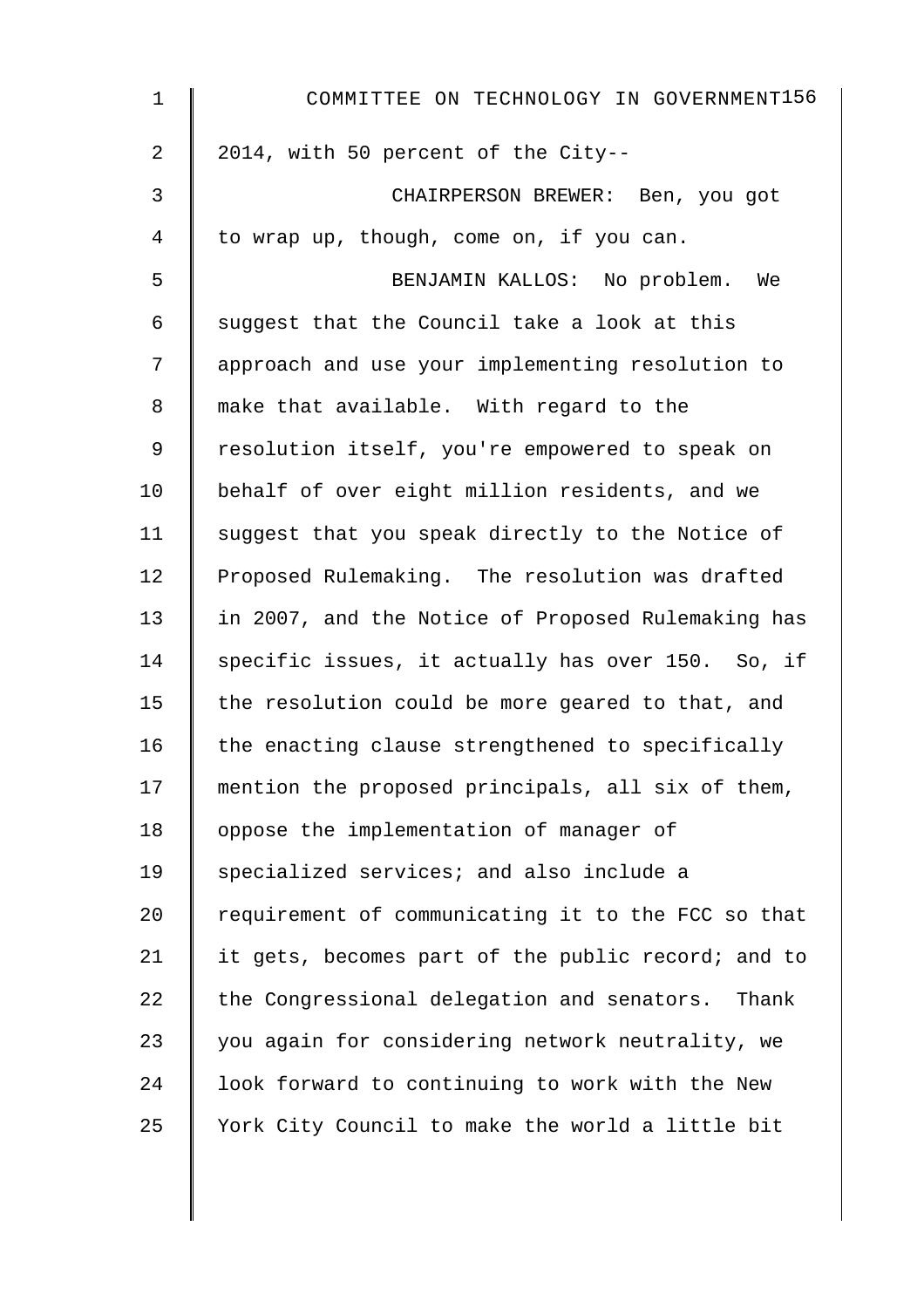| $\mathbf 1$ | COMMITTEE ON TECHNOLOGY IN GOVERNMENT157          |
|-------------|---------------------------------------------------|
| 2           | more transparent, bit by bit.                     |
| 3           | CHAIRPERSON BREWER: Thank you very                |
| 4           | much. Next.                                       |
| 5           | COLLEEN GIBNEY: Good afternoon,                   |
| 6           | Madam Chair. My name is Colleen Gibney, and I am  |
| 7           | the Technology Practice Project Manager for ITAC, |
| 8           | the New York City Industrial and Technology       |
| 9           | Assistance Corporation. ITAC is an economic       |
| 10          | development organization with 21 years of helping |
| 11          | New York City's small tech firms and              |
| 12          | manufacturers. I'm going to abbreviate my remarks |
| 13          | greatly, just one point I wanted to bring to the  |
| 14          | forefront. We strongly support the Committee's    |
| 15          | efforts to formalize strong network neutrality    |
| 16          | principles, and I want to speak for one           |
| 17          | stakeholder that hasn't been represented today,   |
| 18          | which is the advanced manufacturing sector. My    |
| 19          | key issue to bring to the Council's attention     |
| 20          | today is that net neutrality benefits New York's  |
| 21          | advanced manufacturing sector, both today and     |
| 22          | where we want them to do. ITAC has worked with    |
| 23          | advanced manufacturers for over 20 years in New   |
| 24          | York, and should a tiered system come into        |
| 25          | operation, these companies, who often operate     |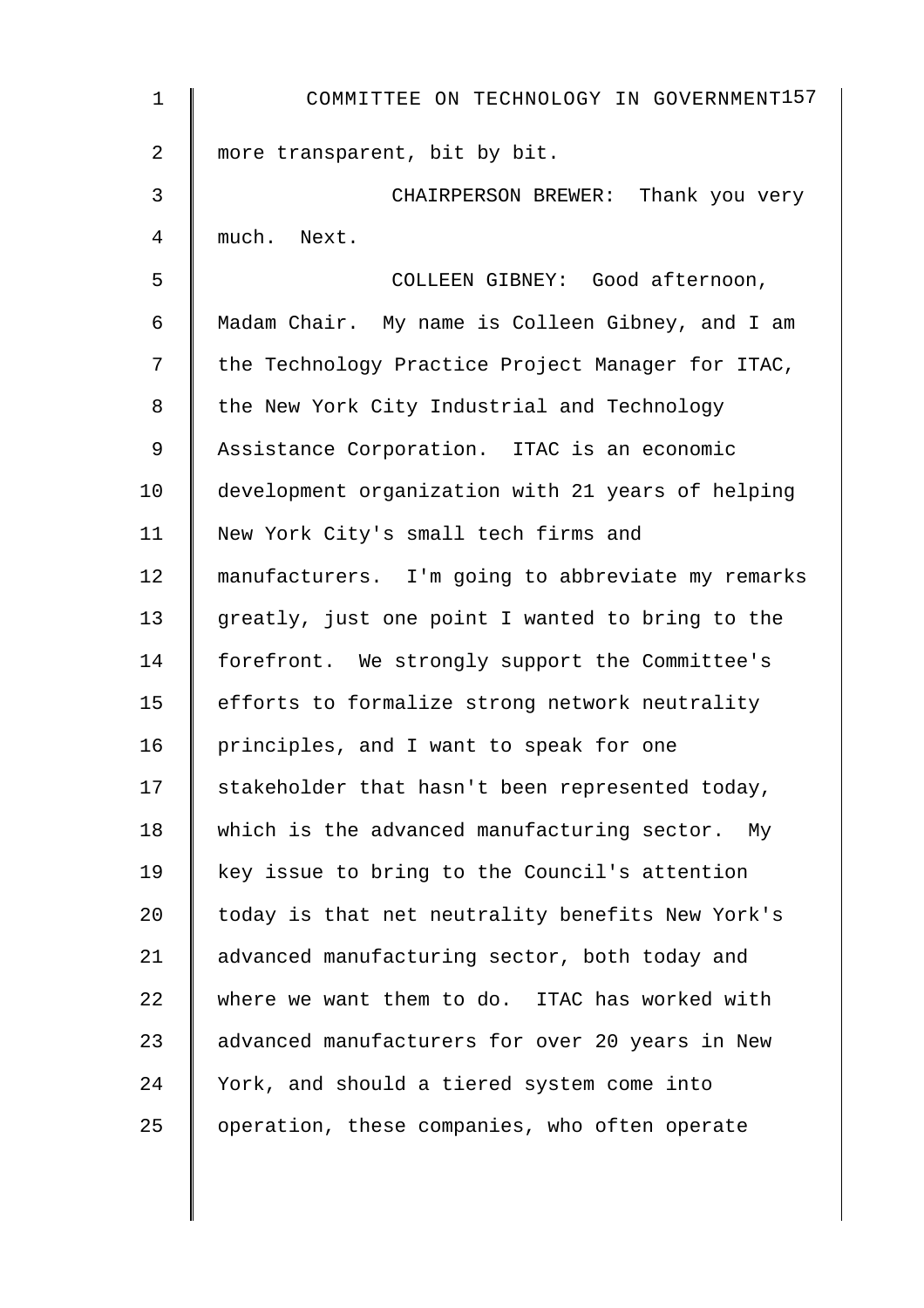| 1              | COMMITTEE ON TECHNOLOGY IN GOVERNMENT158           |
|----------------|----------------------------------------------------|
| $\overline{2}$ | under lien budgets, would find that they would     |
| 3              | need to pay more to maintain a basic web presence. |
| 4              | A free and open internet will continue to allow    |
| 5              | these companies to build new web strategies,       |
| 6              | including manufacturing on demand that will enable |
| 7              | them to compete with larger players, both          |
| 8              | domestically and internationally. And some of      |
| 9              | this is a down the road problem, but we want to    |
| 10             | keep things available because we need these        |
| 11             | manufacturers to grow and to become advanced and   |
| 12             | use precision technologies, and to become part of  |
| 13             | very sophisticated supply chains, including        |
| 14             | military supply chains, which are very demanding.  |
| 15             | And we're talking about a relatively high use of   |
| 16             | bandwidth. Those large telecommunications and      |
| 17             | cable providers who would seek to end net          |
| 18             | neutrality, or would seek to prevent regulations   |
| 19             | to support the current model, have spent a great   |
| 20             | deal of money to have their concerns, and their    |
| 21             | wish to expand and protect their revenue models,   |
| 22             | reflected in Washington. The small and to midsize  |
| 23             | technology in manufacturing companies with whom    |
| 24             | ITAC works, do not have lobbying budgets. So we    |
| 25             | need to ensure that those companies get every      |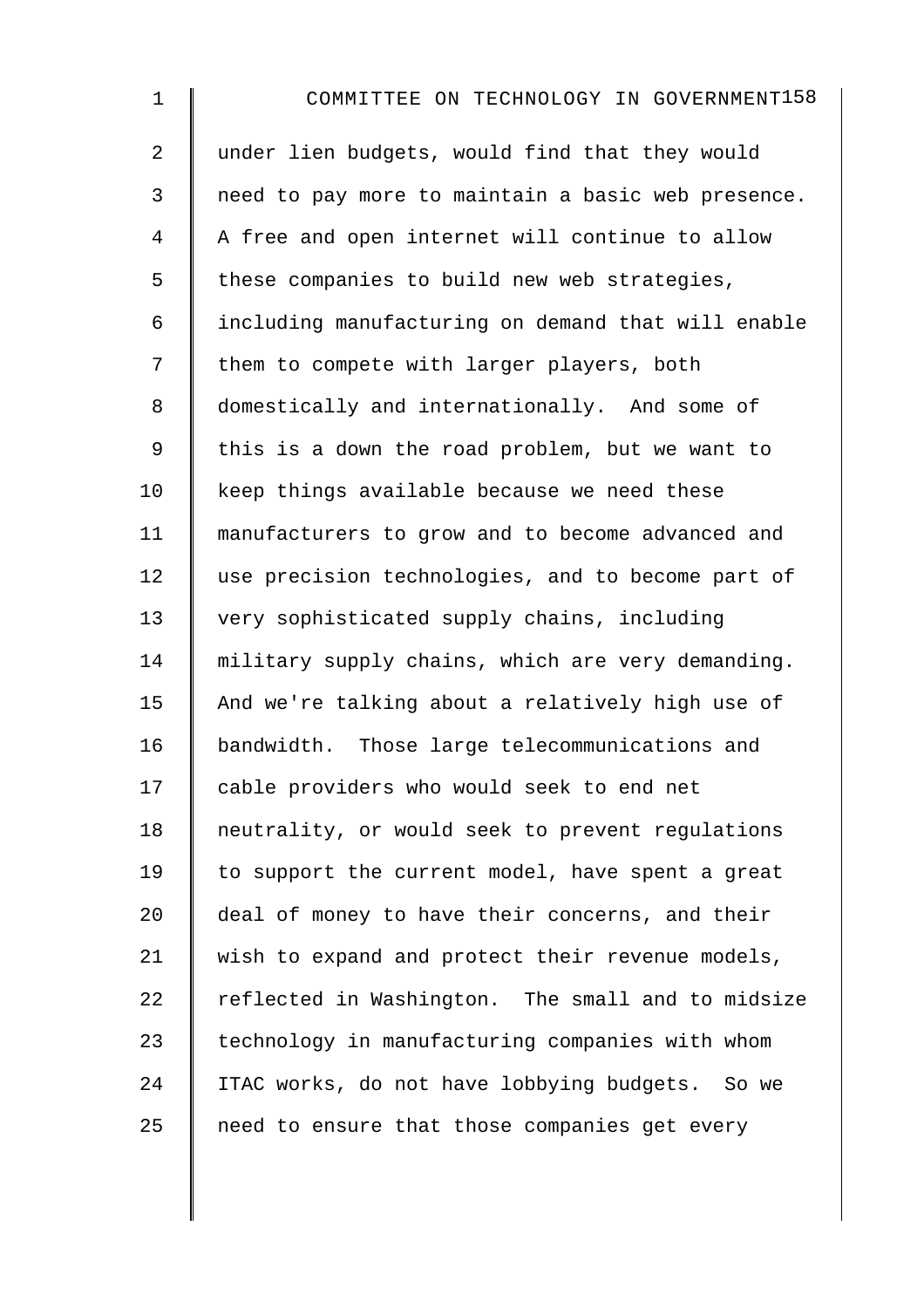| 1               | COMMITTEE ON TECHNOLOGY IN GOVERNMENT159           |
|-----------------|----------------------------------------------------|
| 2               | chance to move forward on a fast and open highway, |
| 3               | we don't want to lose our best job opportunities   |
| 4               | at the side of the road. Thank you.                |
| 5               | MICHEL BIEZUNSKI: My name is                       |
| 6               | Michel Biezunski, and I'm working for Infoloom.    |
| 7               | I'm a member of the XML community, and I'm         |
| 8               | working, I've been creating, I created the topic   |
| 9               | map standard, which is a way to improve the        |
| 10 <sub>1</sub> | navigation within the internet. So, I'm not going  |
| 11              | to repeat things which have already been said,     |
| 12              | especially now, but what I want to say is that I   |
| 13              | am strongly in support of the net neutrality       |
| 14              | resolution. And the reason is to foster            |
| 15              | innovation, especially about something which I     |
| 16              | think is big and it's going to happen. And we      |
| 17              | should make sure that it can happen the way, the   |
| 18              | way it can happen. It's about cloud computing and  |
| 19              | it's more specifically about who owns the clouds.  |
| 20              | Cloud computing is a metaphor, which is intended   |
| 21              | to evoke large number of computers cooperating     |
| 22              | together to do very complex tasks very rapidly.    |
| 23              | Google and Amazon rely on them. The thing is that  |
| 24              | they own their own cloud. And the technology       |
| 25              | allows people to actually form voluntary           |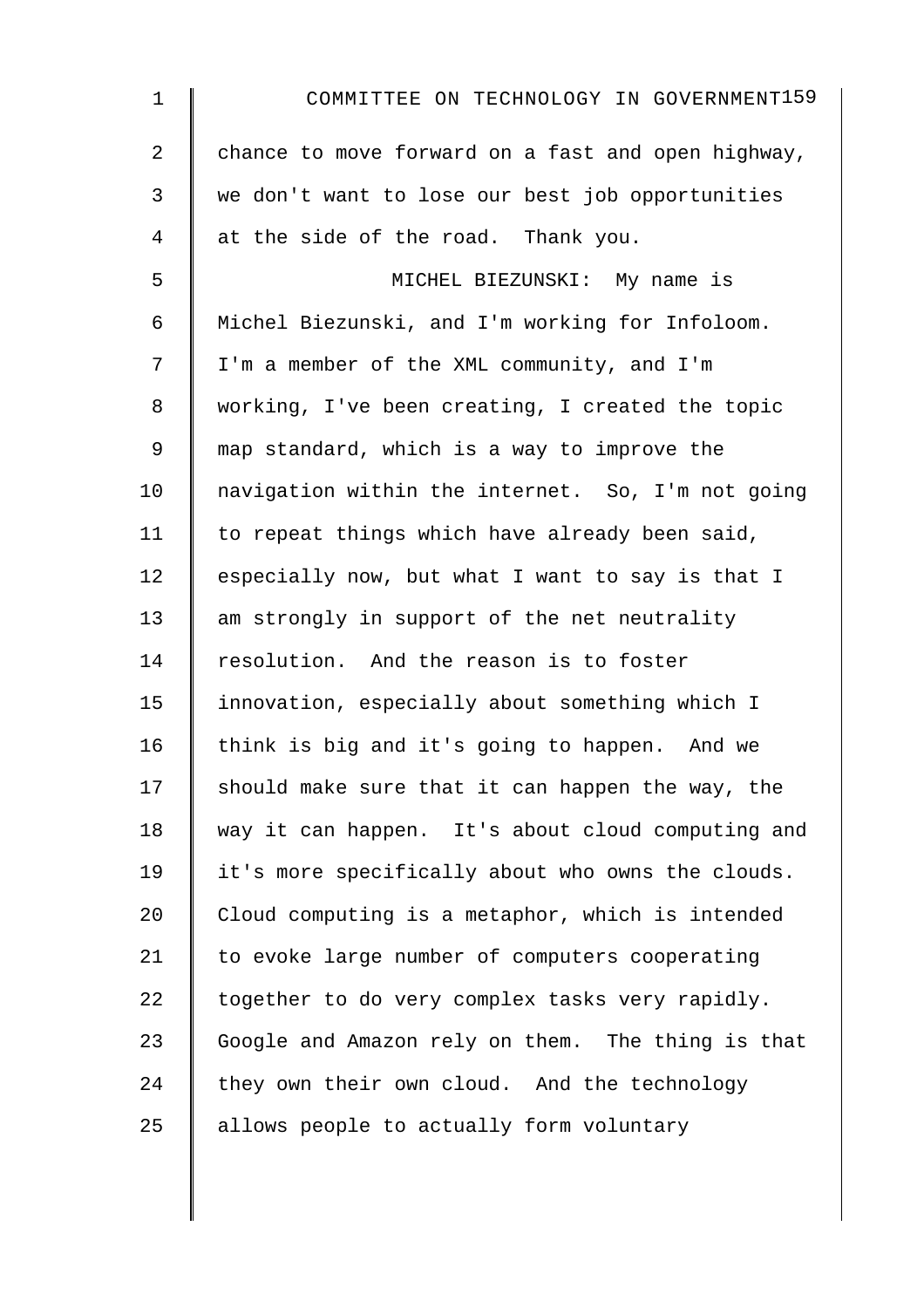1 COMMITTEE ON TECHNOLOGY IN GOVERNMENT160 2 association among internet users, and create 3 disruptive applications which can have benefits 4 for the society as a whole, and we don't know what  $5 \parallel$  they are now. And everybody would be basically 6  $\parallel$  able to share resources, including their internet 7 | telecom resources, and I think that's big. It's 8 coming, and we should let it come. For example, 9 we can take example of bittorrent, which is peer-10 | to-peer protocol, and it allows many computers to 11 voluntarily participate in the distribution of 12 data to other computers. There's not centralized 13 control over the distribution process, and it's a 14 way to, using the web to allow data to be 15 distributed via resources that the telecom  $16$  companies would like to restrict in a way that 17 ordinary internet user would be unable to join 18 | forces. The problem with the telecom companies  $19$  that what they want is to be able to slow down 20 Traffic emanating from individual and businesses 21  $\parallel$  that don't have business relationship with them, 22  $\parallel$  and they want to be in control. And then they 23 want to charge whatever they want, and they want 24  $\parallel$  to basically be the master of the internet. And a  $25$   $\parallel$  company, I mean, a protocol like bittorrent would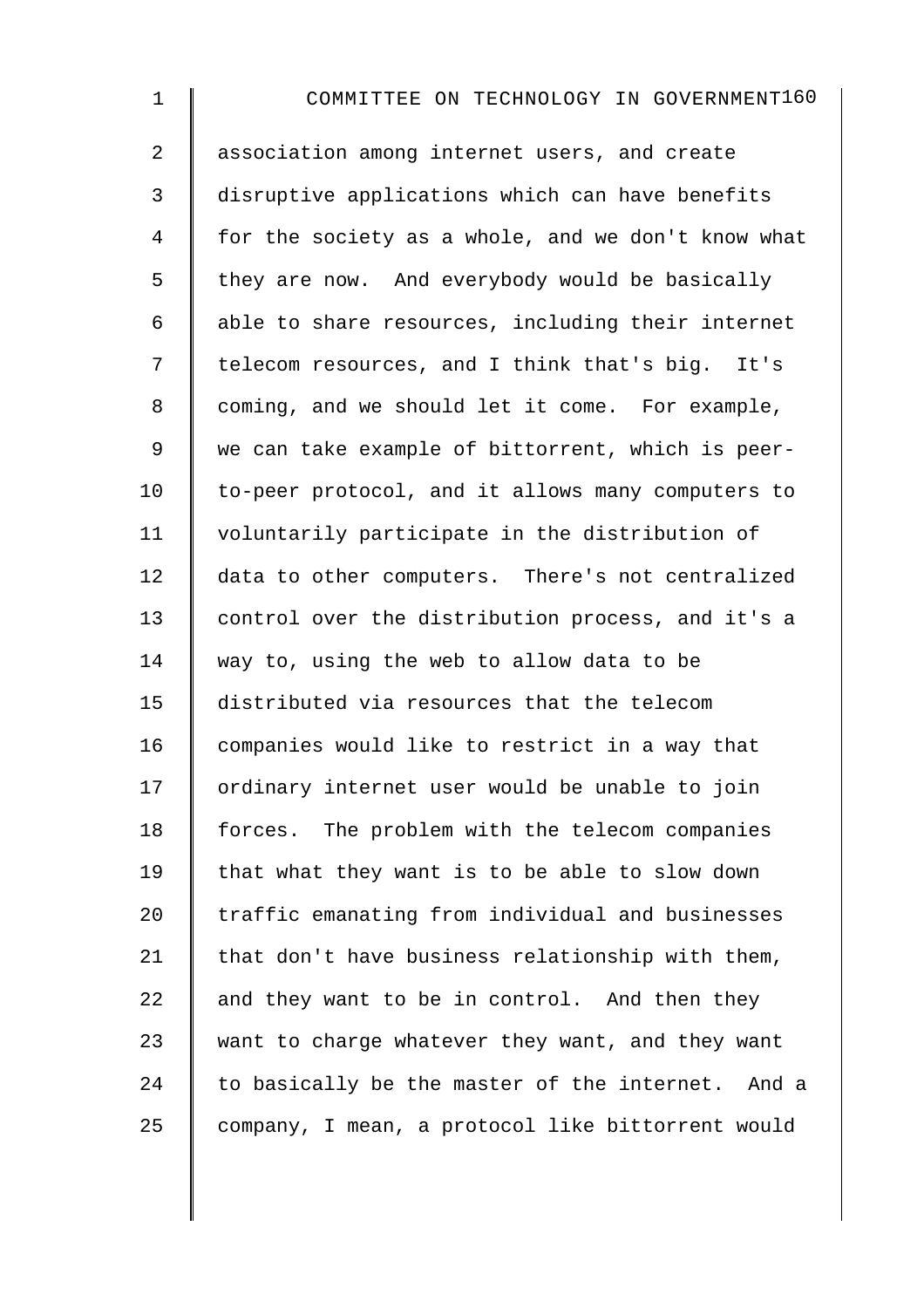| $\mathbf 1$    | COMMITTEE ON TECHNOLOGY IN GOVERNMENT161           |
|----------------|----------------------------------------------------|
| $\overline{2}$ | die if there would be, there would be no network   |
| 3              | neutrality, and it's just one example among a lot  |
| 4              | of others, many of them have been mentioned today. |
| 5              | Another thing I want to say is about more, like,   |
| 6              | historical context, is that the Arpanet and TCPIP, |
| 7              | which are the ancestors of internet, were          |
| 8              | developed as a telecommunication network without   |
| 9              | any single point of failure, in which the          |
| 10             | information would be automatically rerouted among  |
| 11             | whatever pathways remain after a nuclear attack,   |
| 12             | 'cause that was the point at that time. And the    |
| 13             | problem is that the control that the               |
| 14             | telecommunications want to put on the networks     |
| 15             | would prevent this, the strengths which makes the  |
| 16             | success of the internet to continue. Because we    |
| 17             | would be in a position where we would create       |
| 18             | another instance of an environment where there     |
| 19             | would be companies to big to fail. And which       |
| 20             | probably is not the best thing to do right now.    |
| 21             | Well, the other thing is, and I will finish with   |
| 22             | that, is that the society needs plentitude and     |
| 23             | telecoms need scarcity. Once upon a time, there    |
| 24             | was too much bandwidth, and when the fiber optic   |
| 25             | networks came online, during that period, prices   |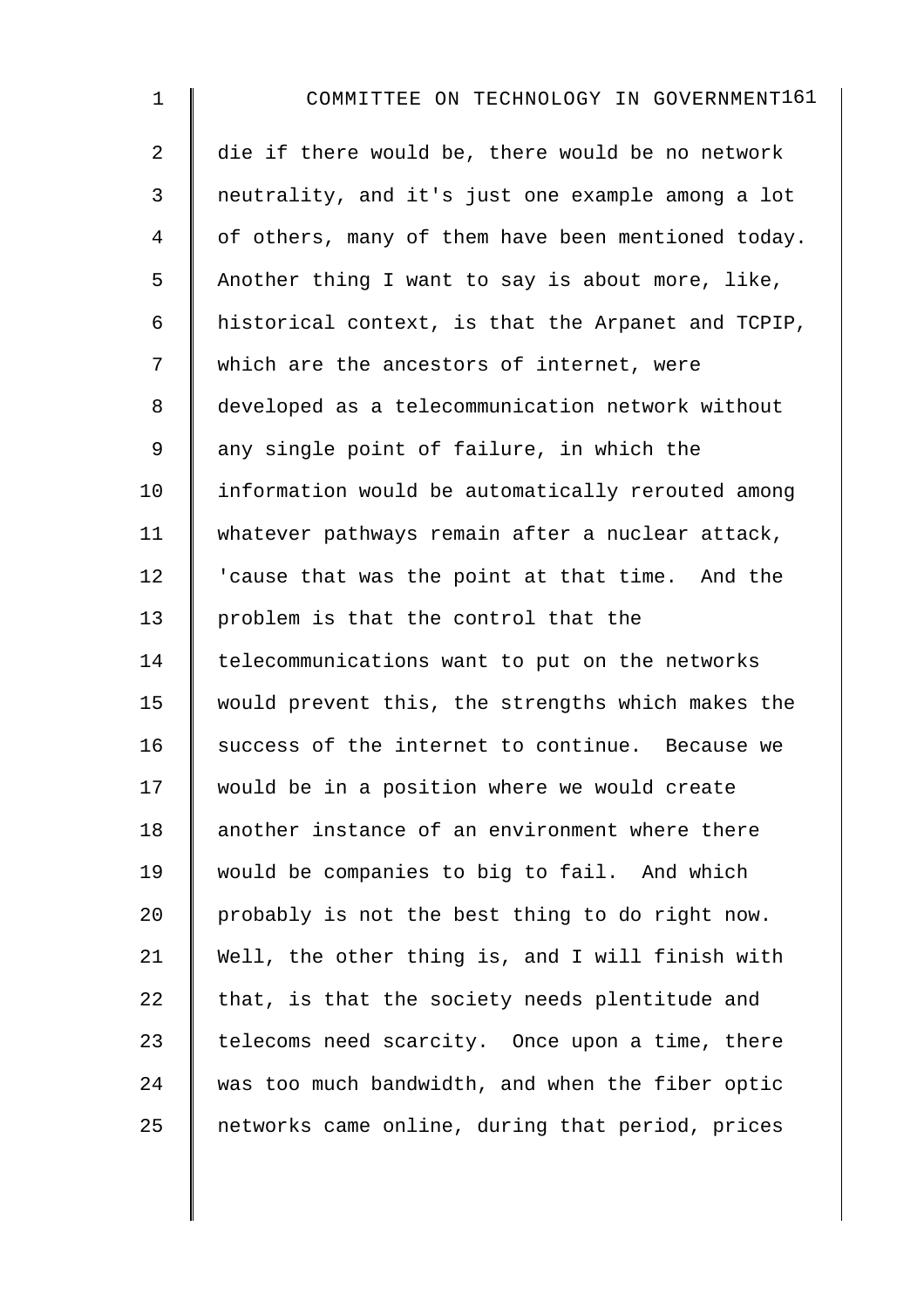| 1  | COMMITTEE ON TECHNOLOGY IN GOVERNMENT162           |
|----|----------------------------------------------------|
| 2  | fell, and the telecom business model was under     |
| 3  | heavy pressure, they found new ways to create      |
| 4  | artificial scarcity, to support their old model,   |
| 5  | to be the toll takers on the information highways. |
| 6  | So, basically what they want to do is they don't   |
| 7  | want to be a utility. And I think that's what      |
| 8  | exactly they should be. So I think that's          |
| 9  | basically the, what's at stake in this discussion, |
| 10 | and that's why I support network neutrality.       |
| 11 | CHAIRPERSON BREWER: Thank you very                 |
| 12 | much for waiting, also, all three of you. How      |
| 13 | many companies do you think ITAC is working with   |
| 14 | that could be in this situation? Or is it hard to  |
| 15 | guess?                                             |
| 16 | COLLEEN GIBNEY: Well, ITAC is one                  |
| 17 | of three providers for the small business          |
| 18 | innovation research program, to help companies     |
| 19 | seek federal funding. And we're also engaged       |
| 20 | through that process with the Defense Department   |
| 21 | and NASA and these agencies that are SBIR          |
| 22 | participants. So, currently, without having the    |
| 23 | database at hand, I would say that we're working   |
| 24 | with at least 25 companies that are at the         |
| 25 | significant level now where they are sophisticated |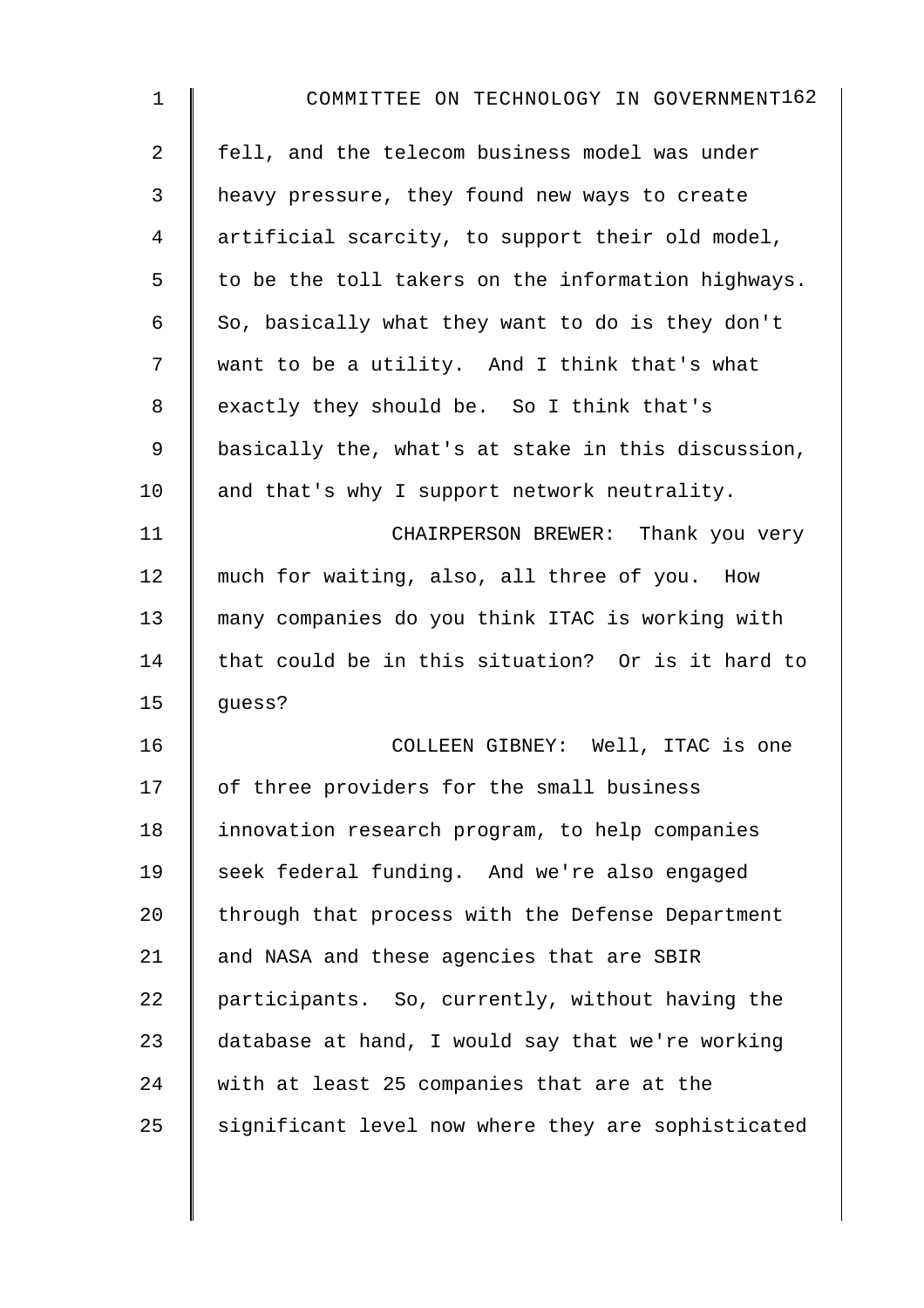| 1              | COMMITTEE ON TECHNOLOGY IN GOVERNMENT163           |
|----------------|----------------------------------------------------|
| $\overline{a}$ | enough that the supply chain would be extremely    |
| 3              | meaningful to them. There is a military head       |
| 4              | craft manufacturer in The Bronx, there are         |
| 5              | lighting manufacturers and glass manufacturers and |
| 6              | all different kinds of technologies. We're         |
| 7              | seeking to increase this number, and we're also    |
| 8              | seeking to encourage innovators to consider        |
| $\mathsf 9$    | advanced manufacturing as away to start businesses |
| 10             | here, particularly in the areas of green           |
| 11             | technology, as well, which sometimes has a         |
| 12             | manufacturing component. So, while it doesn't      |
| 13             | seem like a huge number, we are talking about      |
| 14             | significant job opportunities, because some of     |
| 15             | these companies have 50 to 100 employees in many   |
| 16             | cases, and these are long term employees, and they |
| 17             | would like to grow rather than shrink. So they     |
| 18             | need to be part of large supply chains.            |
| 19             | CHAIRPERSON BREWER: Thank you all                  |
| 20             | very much. I really appreciate your waiting.       |
| 21             | Okay, the next panel is Dimas DeJesus, from LISTA. |
| 22             | Joely, you're going to have to get up if you want  |
| 23             | to testify. And Jay Sulzberger. Oh, gosh. Is       |
| 24             | Charles, I'm sorry, Jay Sulzberger. Is Charles     |
| 25             | Sanders still here? He's gone. Okay. [pause,       |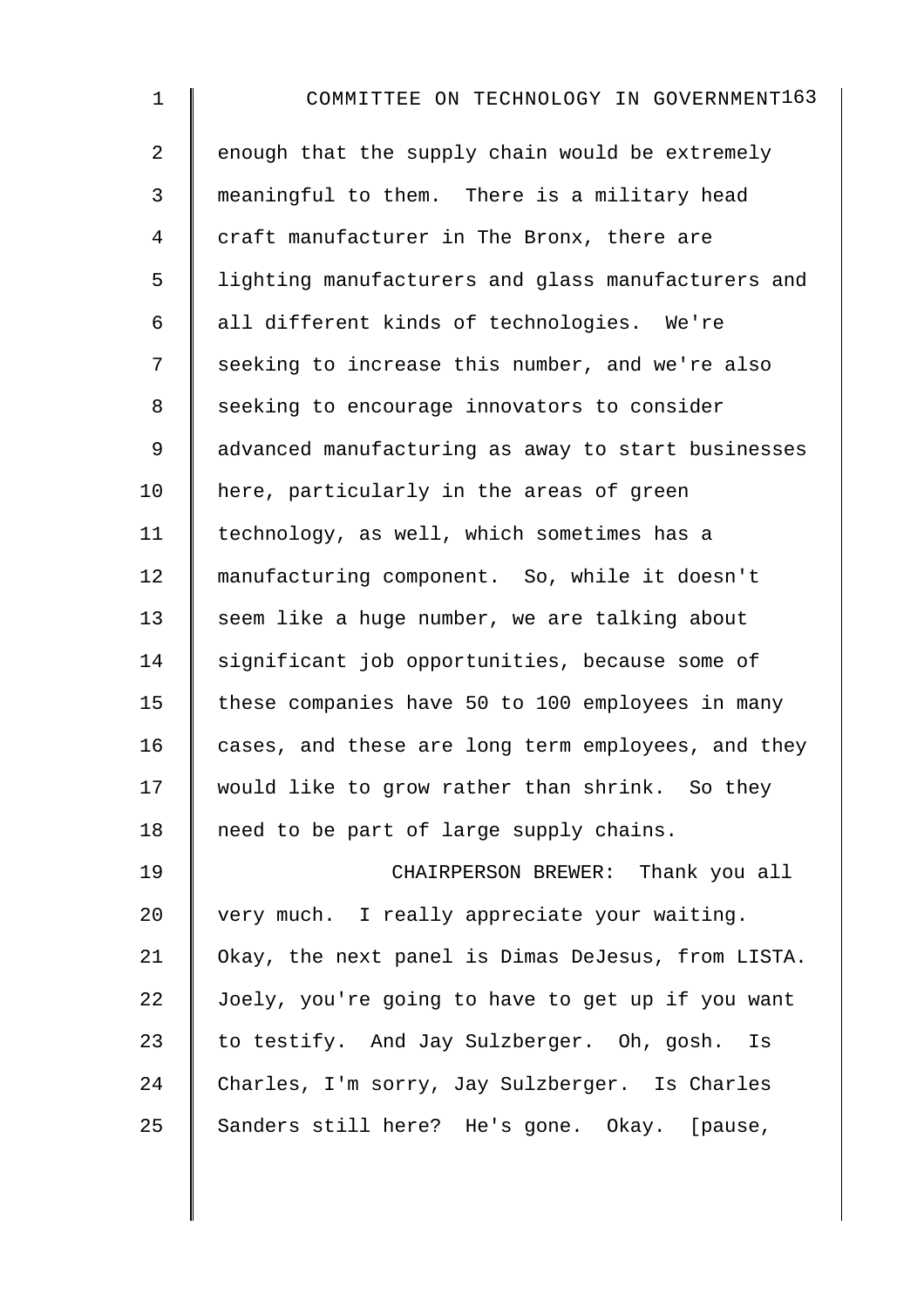| $\mathbf 1$ | COMMITTEE ON TECHNOLOGY IN GOVERNMENT164           |
|-------------|----------------------------------------------------|
| 2           | background noise] Mr. DeJesus, why don't you go    |
| 3           | ahead and thank you very much for waiting such a   |
| 4           | long time.                                         |
| 5           | DIMAS DEJESUS: Thank you. Good                     |
| 6           | afternoon, Councilwoman Brewer and City Council    |
| 7           | Members. It's a honor to wait this long to speak   |
| 8           | my mind. But I'll make it quick, I am Dimas        |
| 9           | DeJesus, I am the LISTA New York Tech Council      |
| 10          | President. LISTA is an organization committed to   |
| 11          | our goals of educating, motivating, and            |
| 12          | encouraging the use of technology for the          |
| 13          | empowerment of the Latino community. We hope to    |
| 14          | harness the power of technology to conquer the     |
| 15          | digital divide, while developing Latino technology |
| 16          | professionals for the future. And it's coming      |
| 17          | very quick. As an organization that serves our     |
| 18          | local community in the New York, to those who are  |
| 19          | among the most severely impacted by a lack of      |
| 20          | access to technology, we urge you to keep your     |
| 21          | number one focus on the need to get everyone       |
| 22          | connected. We are concerned that some of the       |
| 23          | regulations on the internet could, as applied,     |
| 24          | inhibit the goal of universal access, and leave    |
| 25          | disenfranchised communities further behind.<br>We  |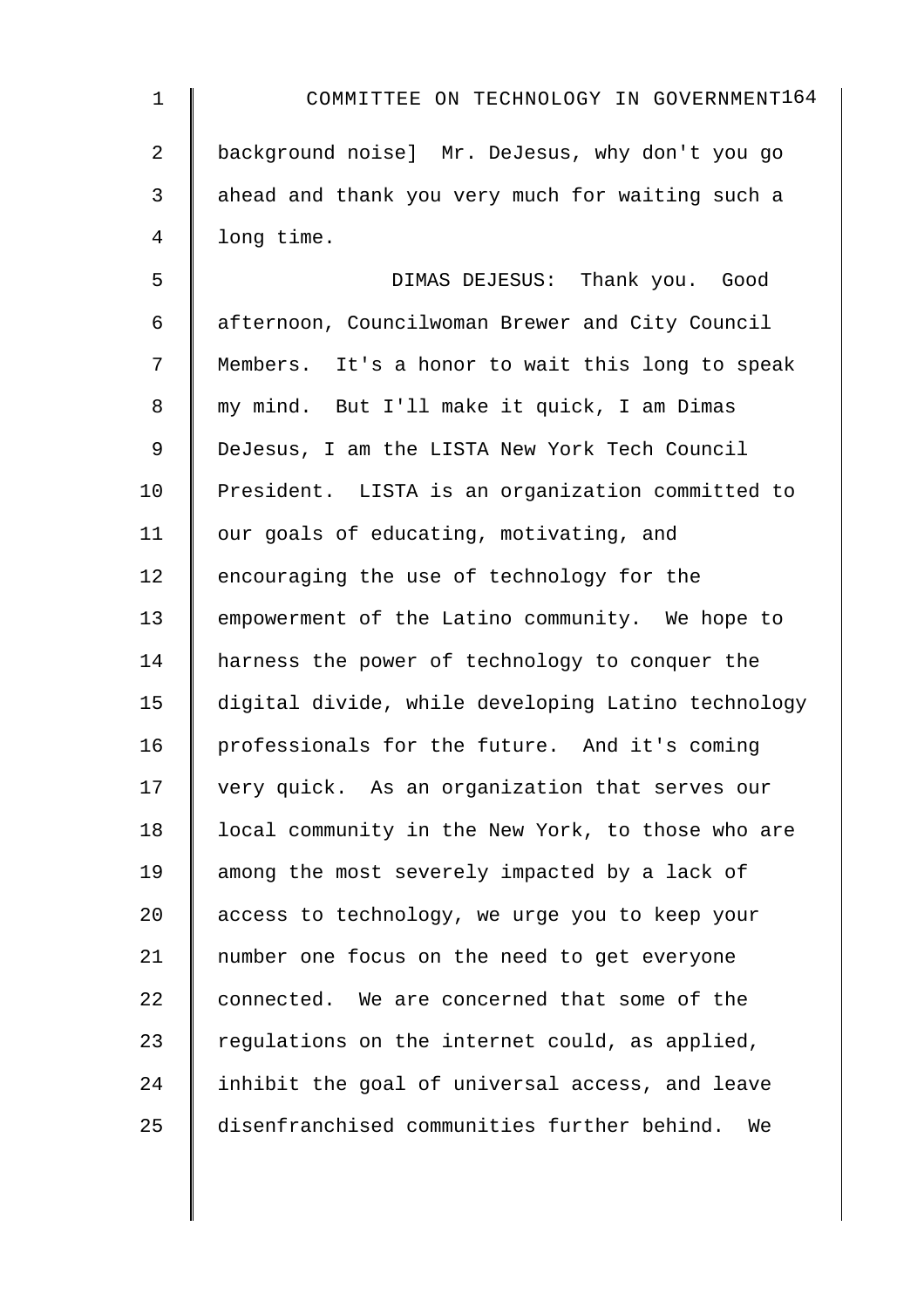| 1              | COMMITTEE ON TECHNOLOGY IN GOVERNMENT165           |
|----------------|----------------------------------------------------|
| $\overline{2}$ | are also concerned that other proposed regulations |
| 3              | could inhibit investments being made by companies  |
| 4              | employing hundreds of thousands of workers, and    |
| 5              | connecting millions to the opportunities that      |
| 6              | broadband technology affords to those in our       |
| 7              | community, from distance learning to applying for  |
| 8              | jobs online. Every day in America, access to       |
| $\mathsf 9$    | broadband becomes more essential to improving      |
| 10             | personal economic outcomes, expanding the          |
| 11             | availability and quality of healthcare, and        |
| 12             | increasing educational opportunities for students  |
| 13             | and teachers alike. Yet, today, only 40 percent    |
| 14             | of Hispanic households are connected to high speed |
| 15             | internet service, placing three-quarters of Latino |
| 16             | homes on the wrong side of a new digital divide.   |
| 17             | The consequences for our communities under a       |
| 18             | system of net neutrality regulations would be far  |
| 19             | reaching, the core concept of an open internet     |
| 20             | operated transparently, is highly desirable, and   |
| 21             | we support it wholeheartedly. But the New York     |
| 22             | City can't afford to get this wrong. Depending on  |
| 23             | how it is defined, interpreted and applied, it's   |
| 24             | conceivable that some of the elements of net       |
| 25             | neutrality may be particularly detrimental to      |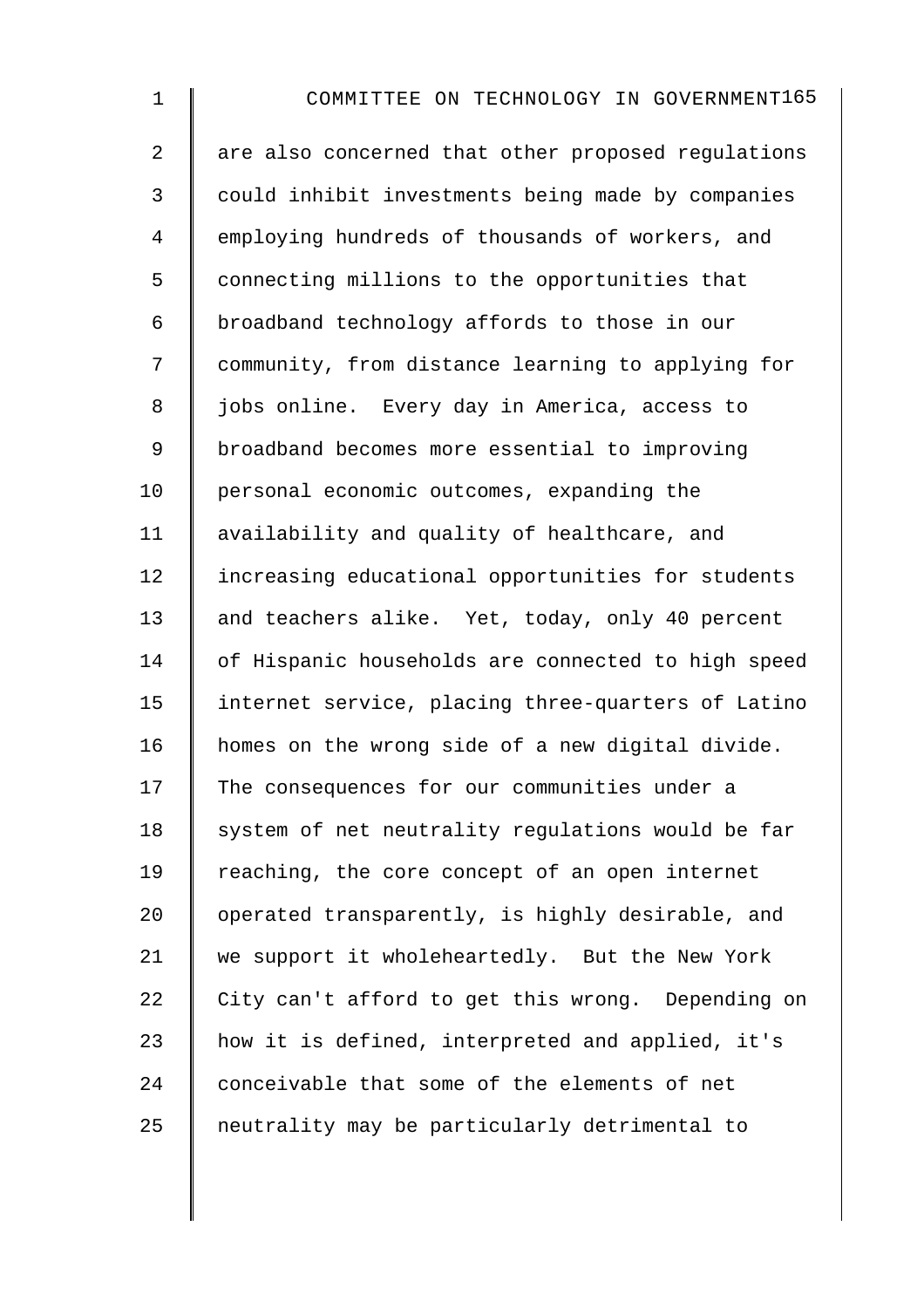1 COMMITTEE ON TECHNOLOGY IN GOVERNMENT166 2 | groups that we represent. Therefore, LISTA makes  $3 \parallel a$  request that any resolution considered by this 4 Committee would be the product of a careful and  $5 \parallel$  empirical analysis of the impact that any net 6 neutrality regulations would have on people with 7 disabilities, low income, minority, multilingual, 8 | elderly, and young Americans. This Committee 9 | mission needs to ensure that net neutrality would  $10$  | not delay bridging the digital divide by altering 11 | consumer pricing, and discouraging broadband 12 | adoption and deployment. We hope that your 13 Tesolution would not reflect presume conclusions 14 until such an analysis is complete. In 15 conclusion, we should continue to focus on 16 | deployment and adoption of broadband technologies 17 | that can deliver great economic opportunity for 18 everyone, especially those in greatest need for 19 | it. The Council should focus its energy and 20 Tesources on moving us closer towards the 21 development of a broadband plan, ensuring the 22 deployment to those without access, and providing 23  $\parallel$  to those who have yet to adopt the benefits with  $24$  solid information on the transformative power of 25 | broadband technology in today's global online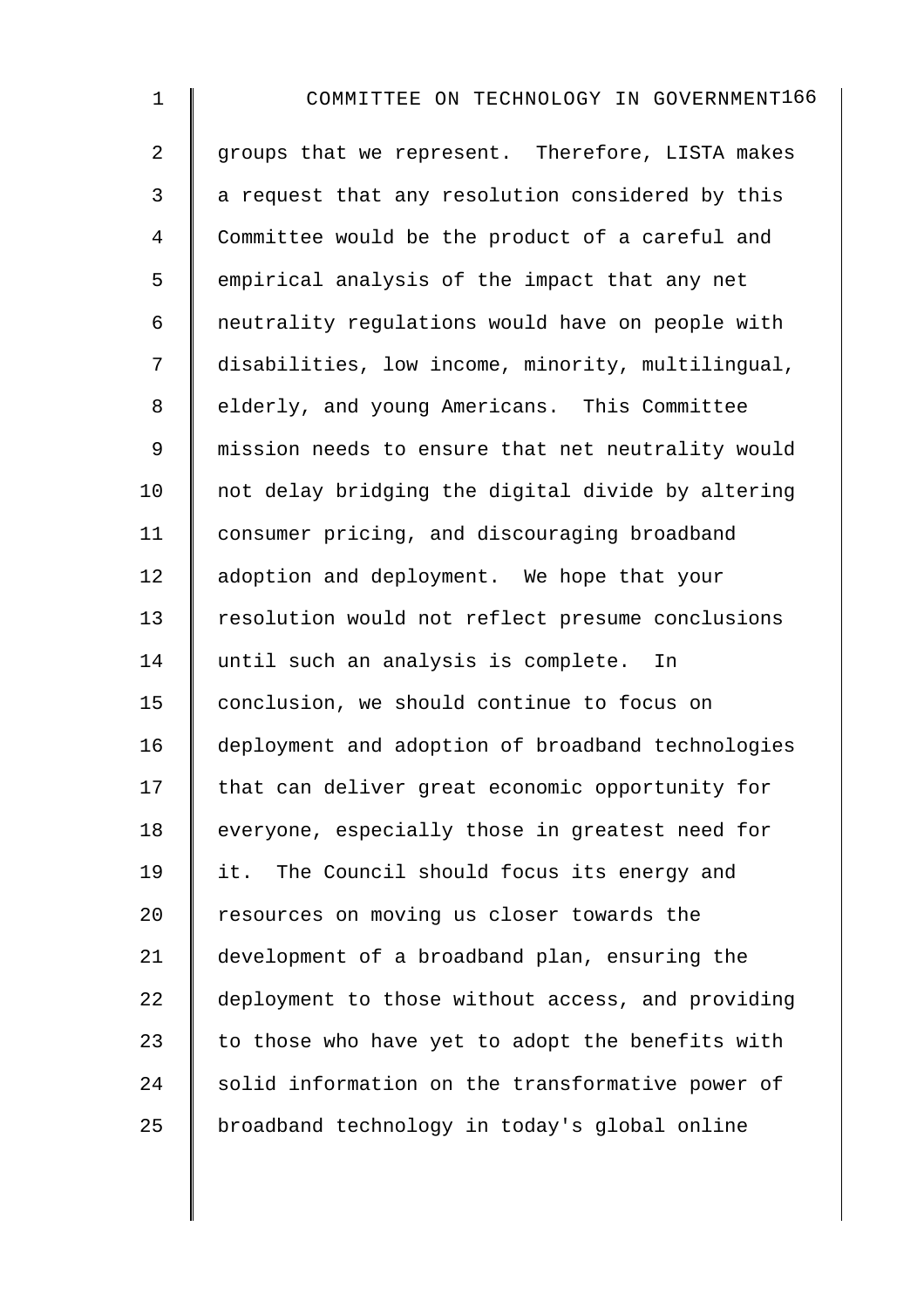| 1  | COMMITTEE ON TECHNOLOGY IN GOVERNMENT167           |
|----|----------------------------------------------------|
| 2  | economy. Thank you very much.                      |
| 3  | CHAIRPERSON BREWER: Thank you                      |
| 4  | very, very much, well said. Joely, or Jay, who's   |
| 5  | going next? Jay?                                   |
| 6  | JAY SULZBERGER: Sure, okay                         |
| 7  | [laughs] Actually, Mr. DeJesus has actually said a |
| 8  | few things and I was going to say something else,  |
| 9  | but well [laughs] we know the track record of, for |
| 10 | example, the telephone companies in getting        |
| 11 | special deals with the government and promising to |
| 12 | provide by the late '90s all sorts of broadband    |
| 13 | connections, all sorts of places. They didn't do   |
| 14 | it. We don't need any more studies, the answer is  |
| 15 | you give 'em money and they eat it up, and they    |
| 16 | don't do what they promise legislatures. But if    |
| 17 | one wants a study, one should see what happened to |
| 18 | that money, and Bruce Kushnick is the fellow who's |
| 19 | been looking into this. Okay, I didn't think I     |
| 20 | would say that. I just want to repeat what James   |
| 21 | Vasile said, but I want to particular thing, one   |
| 22 | or two things to say. The arguments of the second  |
| 23 | panel, on which Mayo, Simons and Spiwak were, I    |
| 24 | think I've got the names right, basically the same |
| 25 | arguments that we've been hearing for many years,  |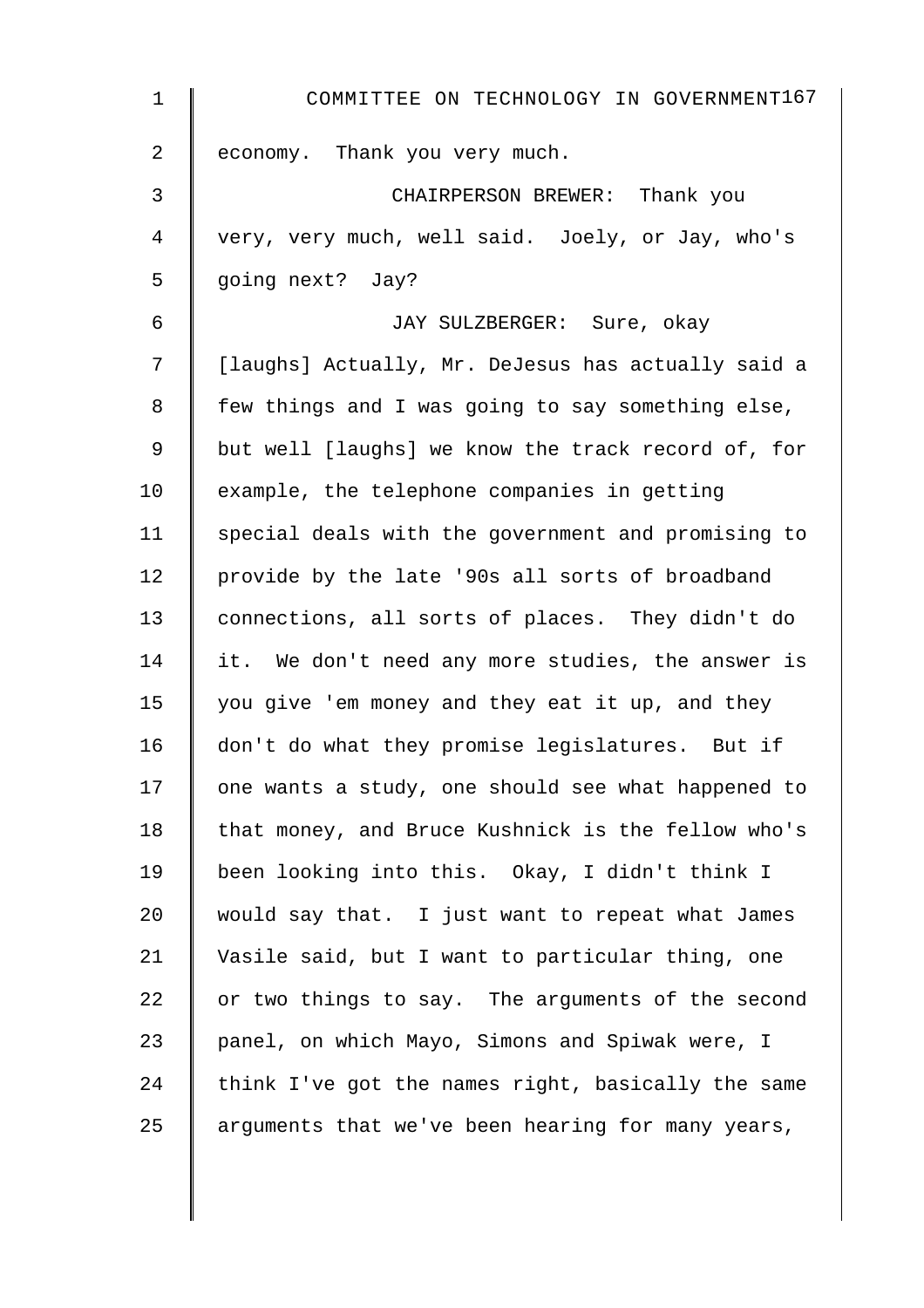| 1  | COMMITTEE ON TECHNOLOGY IN GOVERNMENT168           |
|----|----------------------------------------------------|
| 2  | and many areas of the economy, for example         |
| 3  | banking, after all they wouldn't do anything so    |
| 4  | stupid as to cost the taxpayers a trillion dollars |
| 5  | and increase our unemployment rate to what, I      |
| 6  | don't know what the present number is, but suffice |
| 7  | it to say it's higher than it was before we        |
| 8  | deregulated them.                                  |
| 9  | CHAIRPERSON BREWER: Jay, if you                    |
| 10 | could stick to the, you know--                     |
| 11 | JAY SULZBERGER: Sure, okay, well,                  |
| 12 | let's specifically deal with the claim that the    |
| 13 | telephone company and the cable company would      |
| 14 | never do anything in favor of their own, to        |
| 15 | advantage themselves unfairly. I remember in the   |
| 16 | early '90s a friend of mien wanted to put a modem  |
| 17 | on his telephone line to connect via dialup to the |
| 18 | net. And he had to go to the PSC, so he wasn't     |
| 19 | charged \$500 a month for a dialup connection      |
| 20 | through the telephone company. And actually, late  |
| 21 | last night, I inquired as to the cost of getting   |
| 22 | from the cable company in Morningside Depths,      |
| 23 | where I live, their package of services, and       |
| 24 | here's how it works. If you do the triple play,    |
| 25 | which is on its face a gross conflict of interest, |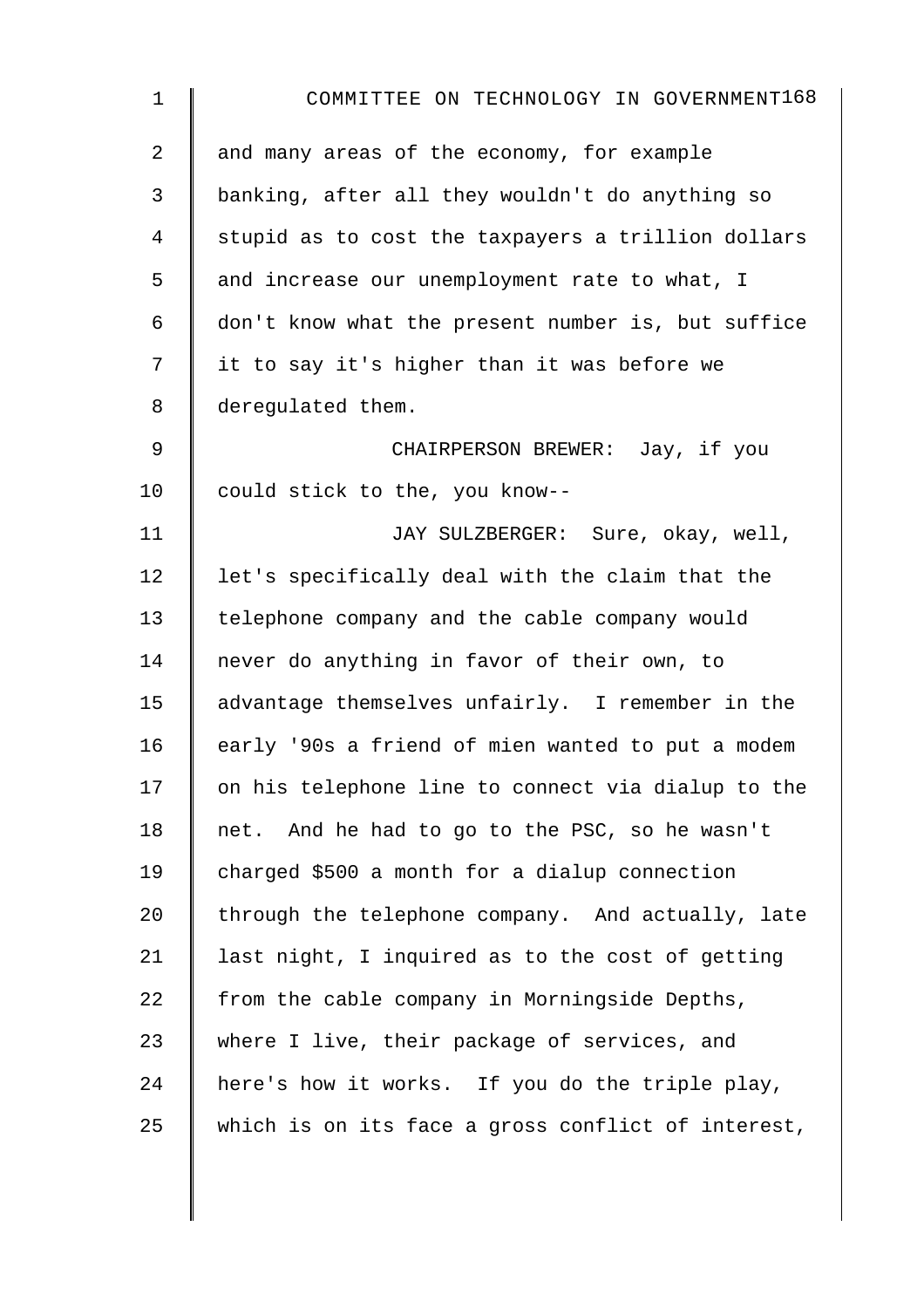| 1              | COMMITTEE ON TECHNOLOGY IN GOVERNMENT169           |
|----------------|----------------------------------------------------|
| $\overline{2}$ | because there exists telephony services over the   |
| 3              | internet, plus they provide you their own          |
| $\overline{4}$ | telephone service. Well, they'll give you high     |
| 5              | speed internet at a relatively decent rate, it's   |
| 6              | still overcharging, but as long as you take their  |
| 7              | telephone thing in the triple play. But if you     |
| $\,8\,$        | just want the internet and cable TV, they strongly |
| 9              | suggested to me, I don't know if this is a fact,   |
| 10             | that you wouldn't be able to use the over-the-     |
| 11             | internet telephone things. I don't know if this    |
| 12             | is true, it may be false, my accusation here. But  |
| 13             | whether or not the specific accusation is, it's a  |
| 14             | conflict of interest. The claims of the second     |
| 15             | panel that they would never do any such thing are  |
| 16             | disproven, and they've been disproven again and    |
| 17             | again. Thanks.                                     |
| 18             | CHAIRPERSON BREWER: Thank you.                     |
| 19             | JAY SULZBERGER: Thank you.                         |
| 20             | CHAIRPERSON BREWER: Joely.                         |
| 21             | JOELY MCPHEE: Hi, my name's Joely                  |
| 22             | McPhee [phonetic], I'm the Secretary of ISOCNY,    |
| 23             | we're the local chapter of the internet society.   |
| 24             | I had to consult to see what the internet          |
| 25             | society's policy is on this is, and they are in    |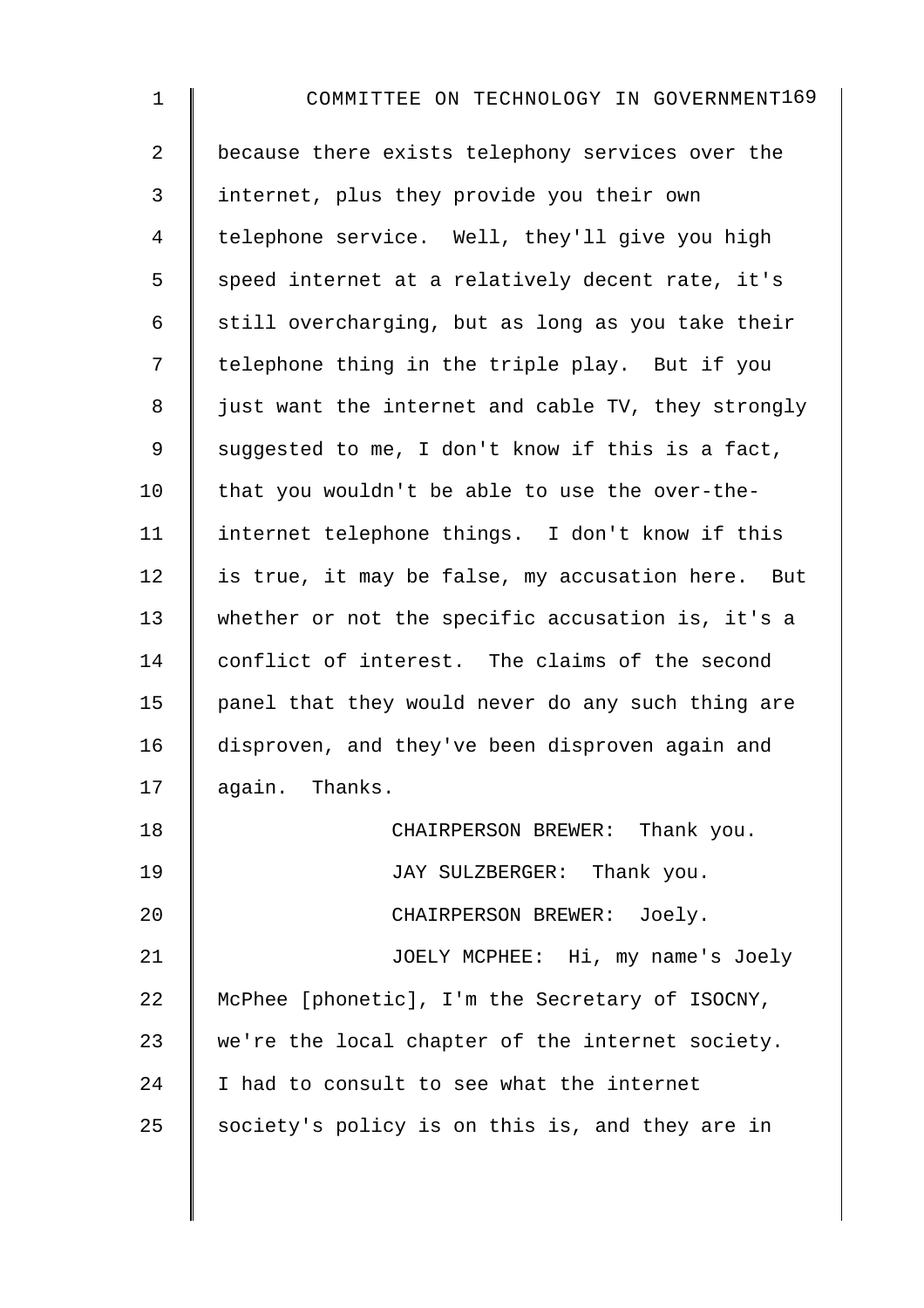1 COMMITTEE ON TECHNOLOGY IN GOVERNMENT170 2 fact somewhat agnostic. And I just extracted 3 || this: "The Internet Society believes that the 4 debate over such issues as network neutrality 5 | roles mask a more important discussion related to 6  $\parallel$  the future of user centricity of the internet, and 7 | the preservation of the underlying principles that 8 | have made it the success it is today. The guiding 9 | principles for decision making must be the 10 | preservation of one, openness; two, transparency; 11 | three, edge based intelligence; and above all, 12 four, user choice. It's important that the future 13 commercial offerings ensure that the internet's 14 available as a tool for use, as well as a medium 15  $\parallel$  for viewing content. As the landscape changes, 16 what is clear is that a user's ability to choose 17 among providers is as important, and has a direct 18 | bearing on, as their ability to choose among 19 Subscription service packages. So, what we're 20  $\parallel$  saying is that if people had choice, then this 21 would be irrelevant. And then what you come to in 22  $\parallel$  this situation is where, you know, formerly the 23  $\parallel$  telephone company was a dumb pipe, all they did is 24 voice; now, they're in the content business. At 25  $\parallel$  the same time, we have the cable company and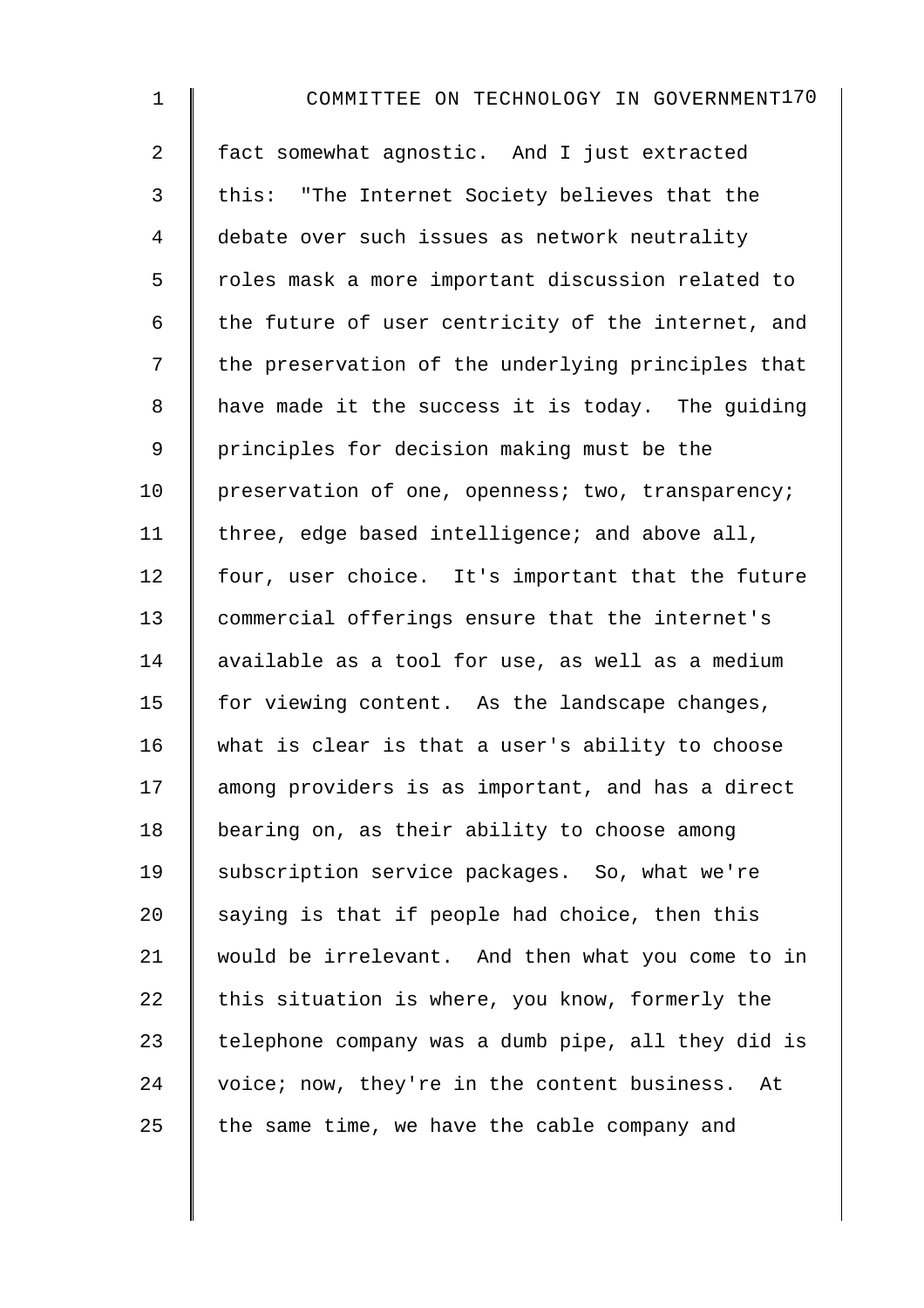| 1              | COMMITTEE ON TECHNOLOGY IN GOVERNMENT171           |
|----------------|----------------------------------------------------|
| $\overline{a}$ | they're in the content business. And they're       |
| 3              | having to provide, you know, this facility to      |
| 4              | other people that are in the content business.     |
| 5              | And when one wonders if, you know, is ultimate,    |
| 6              | you know, before we had loop on bundling, where,   |
| 7              | you know, and so we could have other internet      |
| 8              | service providers, and that's out the window. So,  |
| 9              | possibly at some, you know, that this is really a  |
| 10             | red herring and it's what's really is going to be  |
| 11             | the big fight is going to be structural separation |
| 12             | down the line. But after that, I just want to      |
| 13             | sort of mention a few things that, to illustrate   |
| 14             | the thing. One is, you know, Tim Woo, calling the  |
| 15             | term network neutrality, and I've read the stuff   |
| 16             | he wrote around the time and he talks about how in |
| 17             | the beginning of the movie industry, everybody was |
| 18             | making little movies for everybody else, and then  |
| 19             | eventually they, you know, they came up and one    |
| 20             | guy bought all the theaters and they formed this-- |
| 21             | So they controlled the content and the             |
| 22             | distribution, and so that, you know, and that did  |
| 23             | it. And in the radio business, Sarnoff, you know,  |
| 24             | there was lots of little radio stations, and then  |
| 25             | once they made the networks and they controlled    |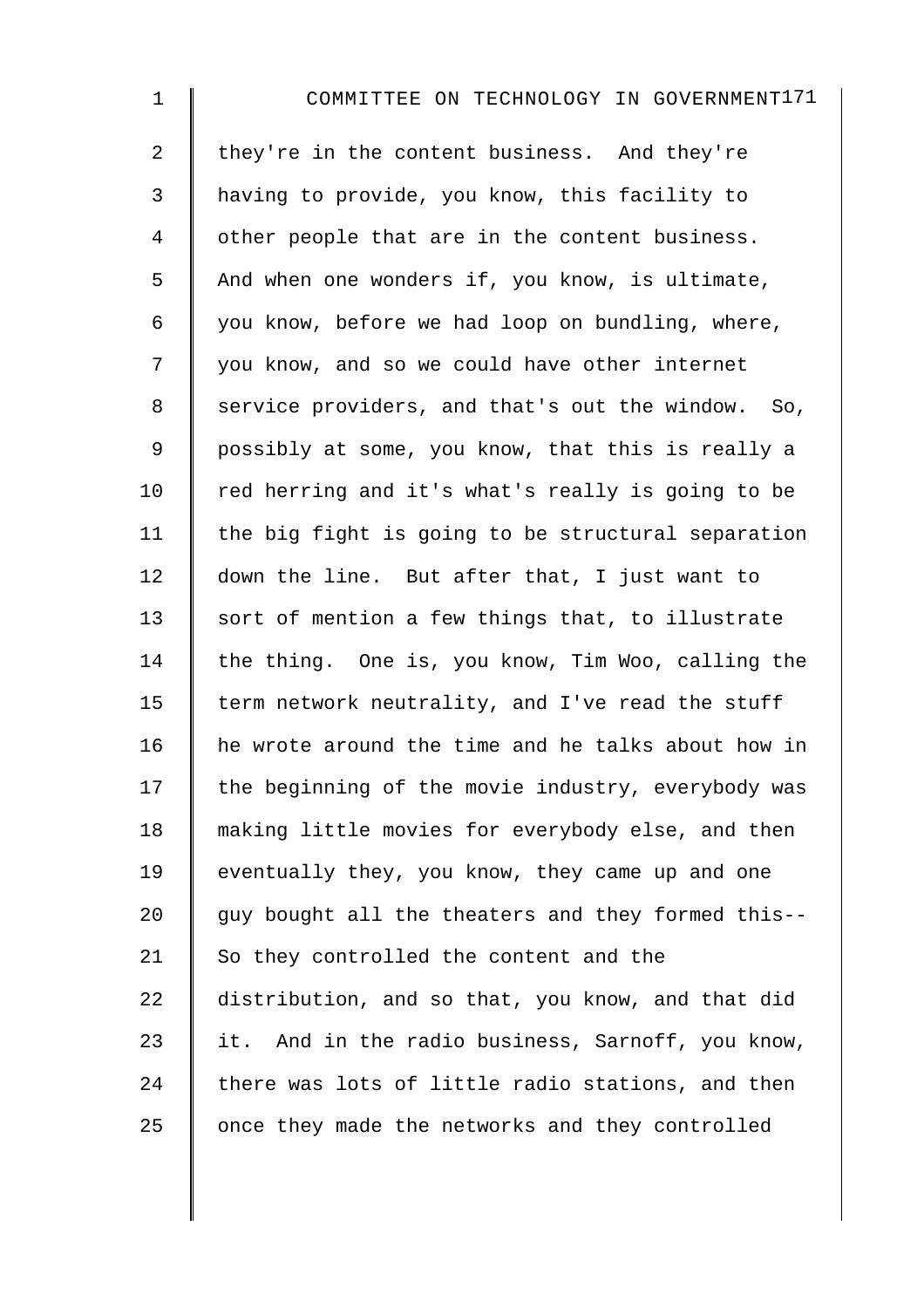| $\mathbf 1$    | COMMITTEE ON TECHNOLOGY IN GOVERNMENT172           |
|----------------|----------------------------------------------------|
| $\overline{2}$ | the thing. And we take it for granted now, but     |
| 3              | the internet is this diverse thing, but there's no |
| 4              | real reason why the same thing, you know, will not |
| 5              | happen again. Two, Whitacre, who was the guy who,  |
| 6              | you know, Woo is the one guy on the one side with  |
| 7              | Whitacre on the other side, who said, you know, he |
| $\,8\,$        | wants Google should pay for using his pipe. I      |
| $\mathsf 9$    | believe this is what in internet terms we call a   |
| 10             | troll, where someone makes a controversial         |
| 11             | statement just to stir people up, you know, that   |
| 12             | he's looking for money or something somewhere, and |
| 13             | he wasn't really serious, he was just, you know,   |
| 14             | stirring the pot. Three, the Comcast thing, you    |
| 15             | know, which is known as the egregious example.     |
| 16             | Well, you know, this in fact was, could be         |
| 17             | construed as reasonable network management, with   |
| 18             | the peer-to-peer thing. You know, that it, there   |
| 19             | was a technical thing that they were opening, that |
| 20             | TCP had opened so many connections, an analogy is  |
| 21             | if you had a buffet and there's only a certain     |
| 22             | number of plates, well what this application does  |
| 23             | is it takes all the plates, there might be lots of |
| 24             | food on the table, but no one else can get the     |
| 25             | plates. This is only a problem with Docsis one     |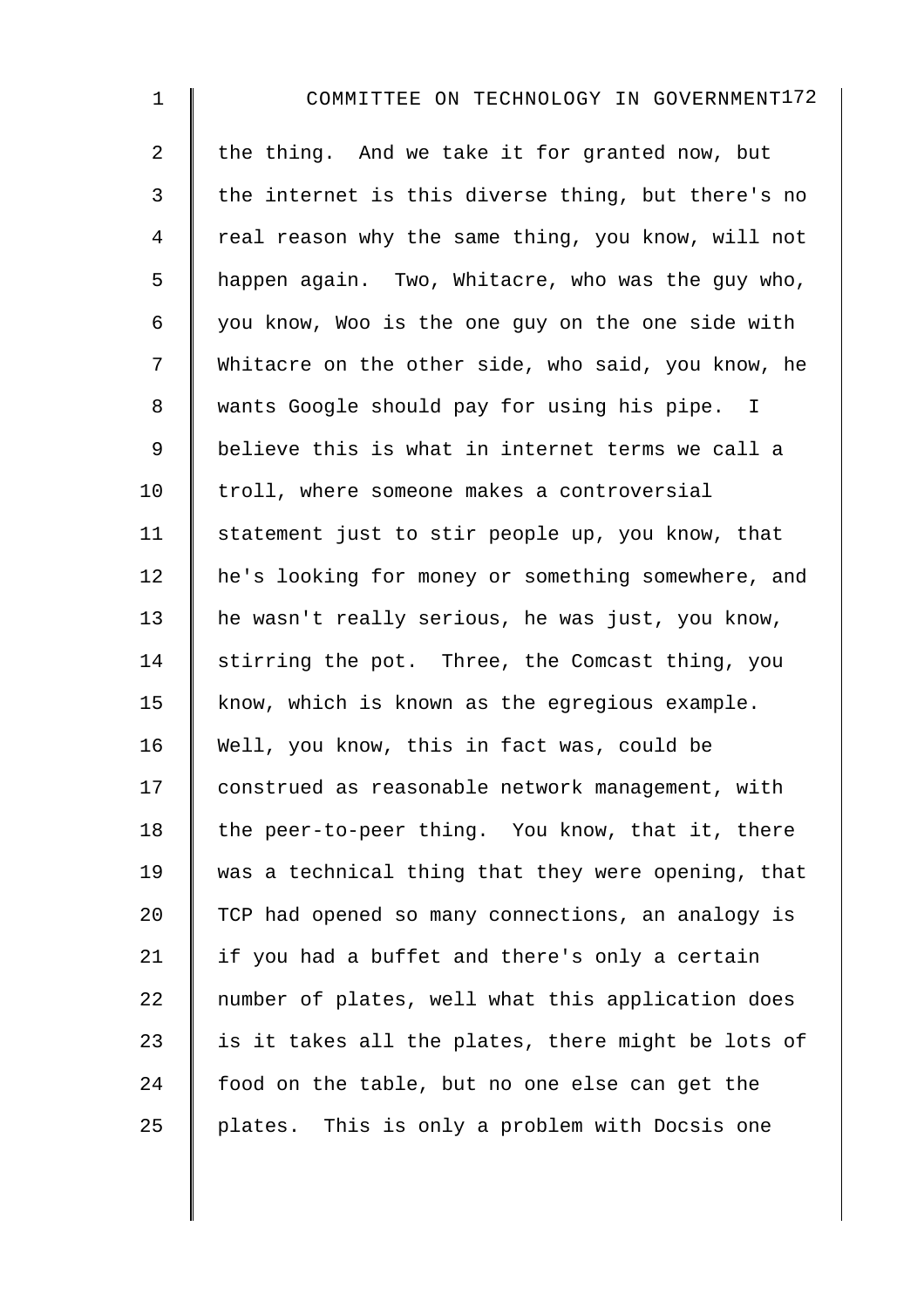1 COMMITTEE ON TECHNOLOGY IN GOVERNMENT173 2 | [phonetic], which is like, you know, the old style 3 and current style in New York form of network 4 Connection, is, you know, it doesn't bother 5 Verizon or the people on ADSL, 'cause they don't 6  $\parallel$  have that same restriction. The problem was that 7 | they didn't tell their customers, and so  $8 \parallel$  transparency is really, is, you know, is the thing 9 that's really important. You know, the internet 10 | society is in its thing, it says that, you know, 11 | tiered pricing and so on, you know, it's perfectly 12  $\parallel$  acceptable and it's possible that, you know, that 13 | innovation, you know, on the edges and 14 Intelligence in the middle, you know, is something 15 which you wouldn't want to restrict. And I think  $16$  this is something you really have to think about 17 in this, is are you restricting innovation in the 18  $\parallel$  center. And then we come to a thing where right 19  $\parallel$  now there is innovation in the center, and that as 20 we're seeing in the recent Arpa [phonetic] report, 21  $\parallel$  that Google, now that they were talking about tier  $22$   $\parallel$  one, what's going on on the backbone, that Google  $23$  now has their own backbone, and in fact instead of 24  $\parallel$  people peering with them to take traffic, they're 25  $\parallel$  actually, the traffic's kind of flowing the other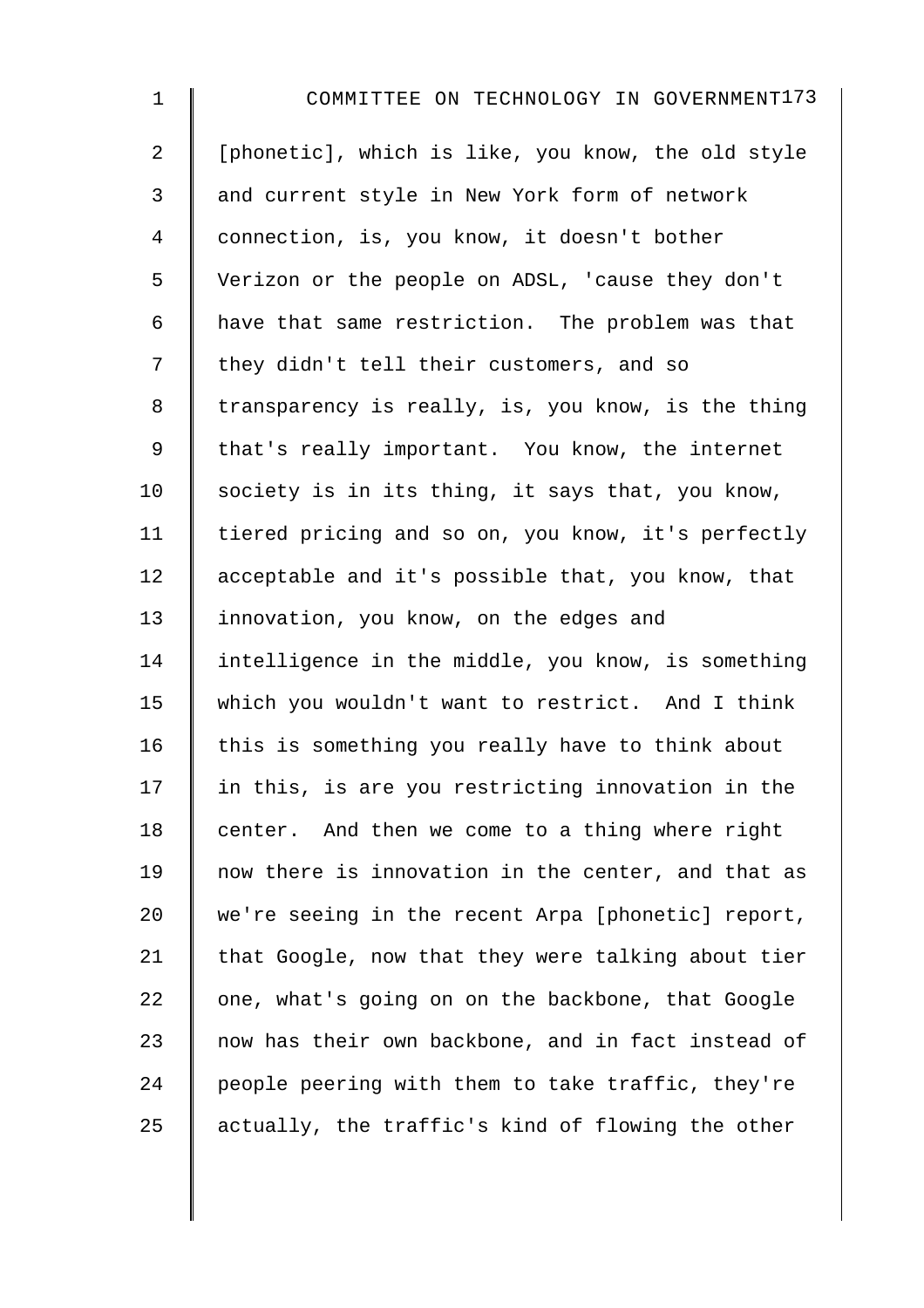| 1              | COMMITTEE ON TECHNOLOGY IN GOVERNMENT174           |
|----------------|----------------------------------------------------|
| $\overline{2}$ | way, because they have so much thing. This is      |
| 3              | still another reason why, you know, the people who |
| 4              | have the pipes, are trying to look into get into   |
| 5              | content, because that's where all the money's      |
| 6              | going, in advertising to the, you know, to the     |
| 7              | pipes. And so this is an economic problem rather   |
| 8              | than a discrimination or a social content problem  |
| $\mathsf 9$    | that's really what's going on here. So I still     |
| 10             | say it's a bit of a, it's a bit of a red herring.  |
| 11             | And then the Berkman report that just went down to |
| 12             | the FCC, that looked at what's going on around the |
| 13             | world and did the biggest analysis ever, was       |
| 14             | showing that P-to-P is on the way down, 'cause as  |
| 15             | people's bandwidth go up, you know, they don't     |
| 16             | need to go P-to-P, they can just get the stuff,    |
| 17             | you know, that it's, the people are downloading    |
| 18             | stuff more and accessing, you know, this is more,  |
| 19             | you know, it was when the content wasn't there     |
| 20             | that people were having to exchange content. Now   |
| 21             | that content is there, you know, that they're      |
| 22             | doing that more. And the what, the other thing is  |
| 23             | applications, you know, were at the edge, are no   |
| 24             | longer at the edge. More and more those            |
| 25             | applications are online, people don't use their    |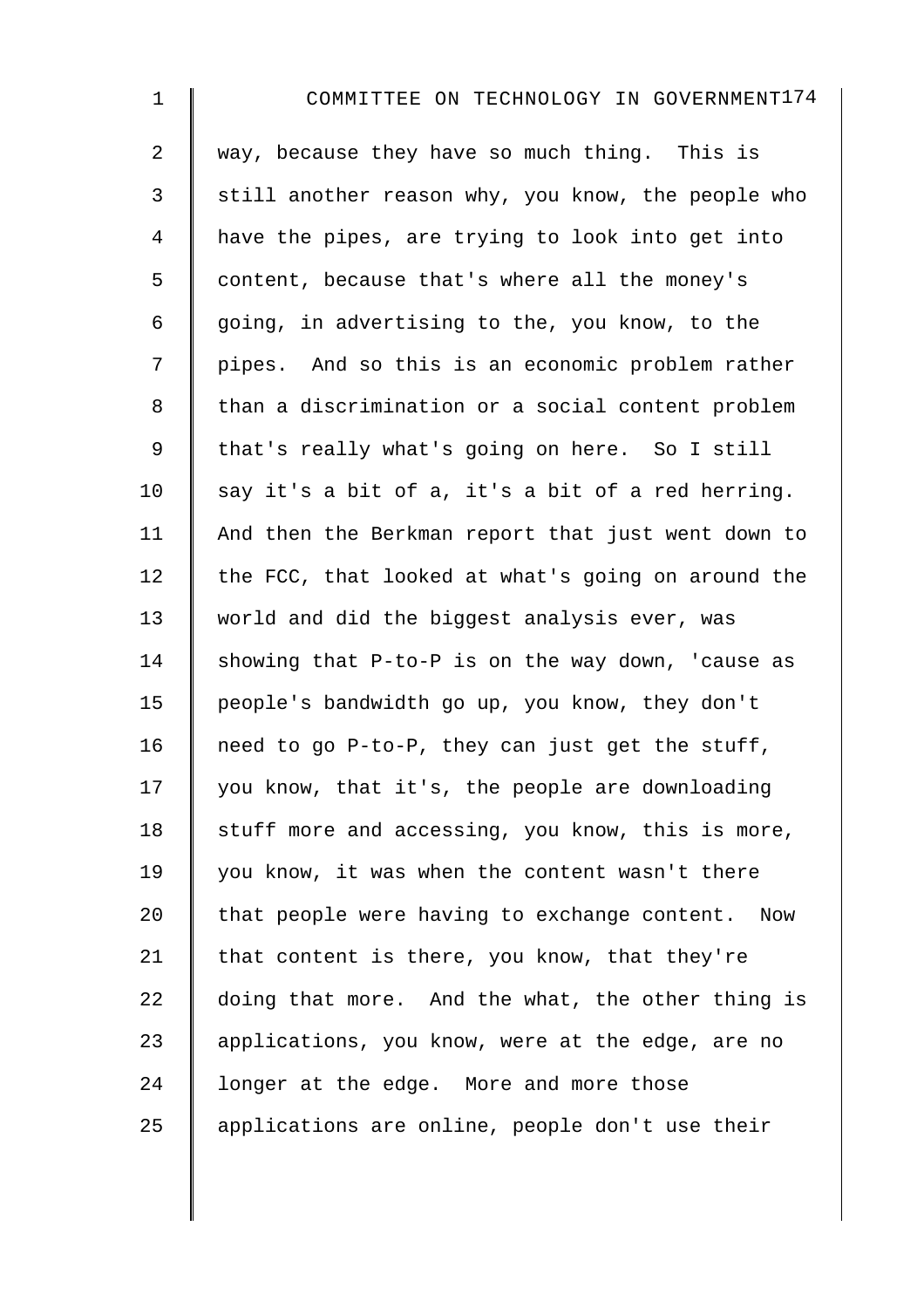| 1              | COMMITTEE ON TECHNOLOGY IN GOVERNMENT175           |
|----------------|----------------------------------------------------|
| $\overline{a}$ | own email program, they use gmail, they use things |
| 3              | like this, so the things are on there, so it's     |
| 4              | much more about what's going on in the middle,     |
| 5              | than what's going on on the edge. And restricting  |
| 6              | access to things like that. And one egregious      |
| 7              | example in New York I'd like to point out, is like |
| 8              | Attorney General Cuomo caused Time Warner and      |
| 9              | Comcast and all these companies to block access to |
| 10             | Usenet, you know, which is, I think, under these   |
| 11             | regulations, that will hopefully be, you know,     |
| 12             | knocked down. And I guess that's - -               |
| 13             | CHAIRPERSON BREWER: Okay. Joely,                   |
| 14             | thank you very much, it's great to end with you,   |
| 15             | 'cause you certainly put a lot of time in with us, |
| 16             | and I appreciate it. I want to conclude by         |
| 17             | thanking everybody who participated, this was a    |
| 18             | huge effort, both by the speakers and by the       |
| 19             | staff. And to also say that I think we've had a    |
| 20             | dialogue back and forth, and we will try to craft  |
| 21             | something that is appropriate to the discussion    |
| 22             | and to the current situation, both locally and     |
| 23             | nationally. So I want to thank everybody, and we   |
| 24             | look forward to further discussions. Thank you     |
| 25             | very much, this hearing is now concluded. [gavel]  |